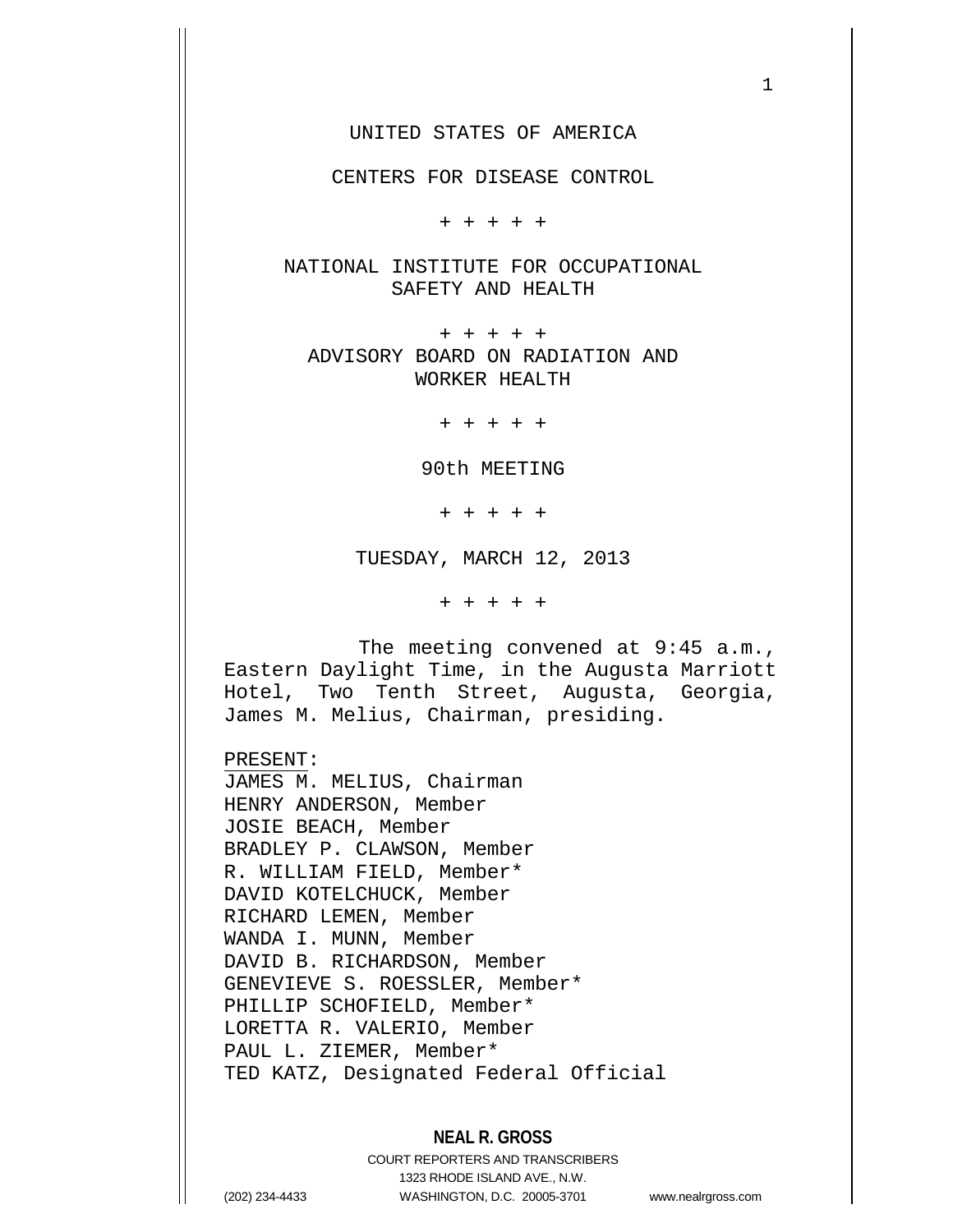REGISTERED AND/OR PUBLIC COMMENT PARTICIPANTS: ADAMS, NANCY, NIOSH Contractor\* ANDERSON, DAVE ANDERSON, VIRGINIA BARRIE, TERRIE\* BURGOS, ZAIDA, NIOSH CALHOUN, GRADY, DCAS CRAWFORD, FRANK, DOL FITZGERALD, JOE, SC&A HAND, DONNA\* HINNEFELD, STU, DCAS LEWIS, GREG, DOE LIN, JENNY, HHS LONG, J.G. MAKHIJANI, ARJUN, SC&A MAURO, JOHN, SC&A\* McFEE, MATT, ORAU Team McKEEL, DAN\* RINGEN, KNUT RUTHERFORD, LAVON, DCAS SEABROOK, RON STIVER, JOHN, SC&A STOTLER, CHARLES WORTHINGTON, PATRICIA, DOE

\*Participating via telephone

# **NEAL R. GROSS**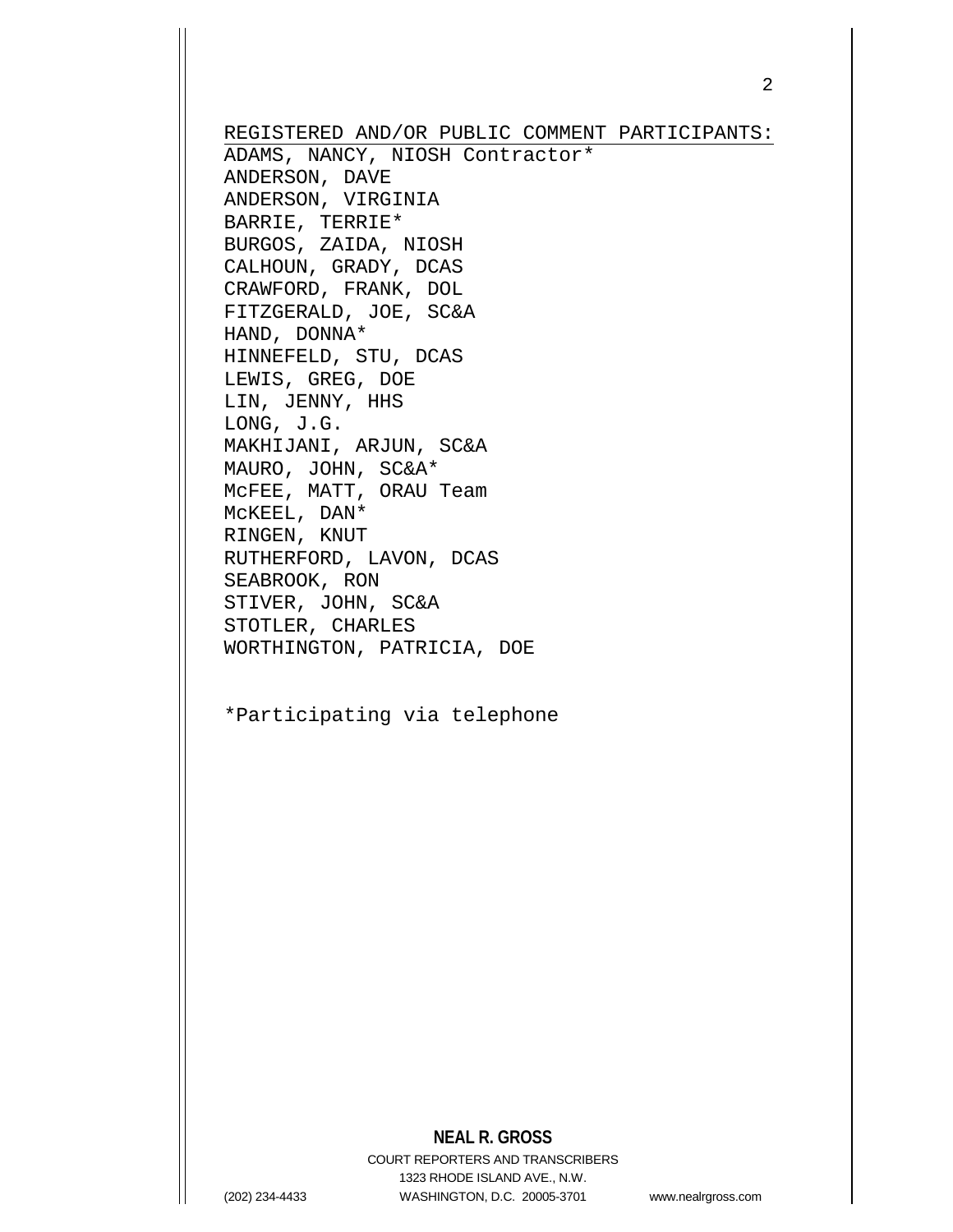### TABLE OF CONTENTS

| Welcome<br>James Melius, Chairman                                   | 4        |
|---------------------------------------------------------------------|----------|
| Welcome<br>NIOSH Program Update<br>Stuart Hinnefeld                 | 7        |
| DOL Program Update<br>Frank Crawford                                | 30       |
| DOE Program Update<br>Patricia Worthington                          | 38       |
| Brookhaven SEC Petition (1994-2007)<br>Josie Beach<br>Grady Calhoun | 59<br>65 |
| Procedures Review Subcommittee Report,<br>Wanda Munn, Chair         | 84       |
| SEC Issues: "Sufficient Accuracy"<br>James Melius 183               |          |
| SEC Petitions Update<br>LaVon Rutherford 194                        |          |
| Board Work Session,<br>James Melius, Chairman 199                   |          |
| Savannah Rivers Site Work Group Update<br>John Stiver  254          |          |
| Public Comment<br>. 260                                             |          |
| Adjourn                                                             |          |

**NEAL R. GROSS**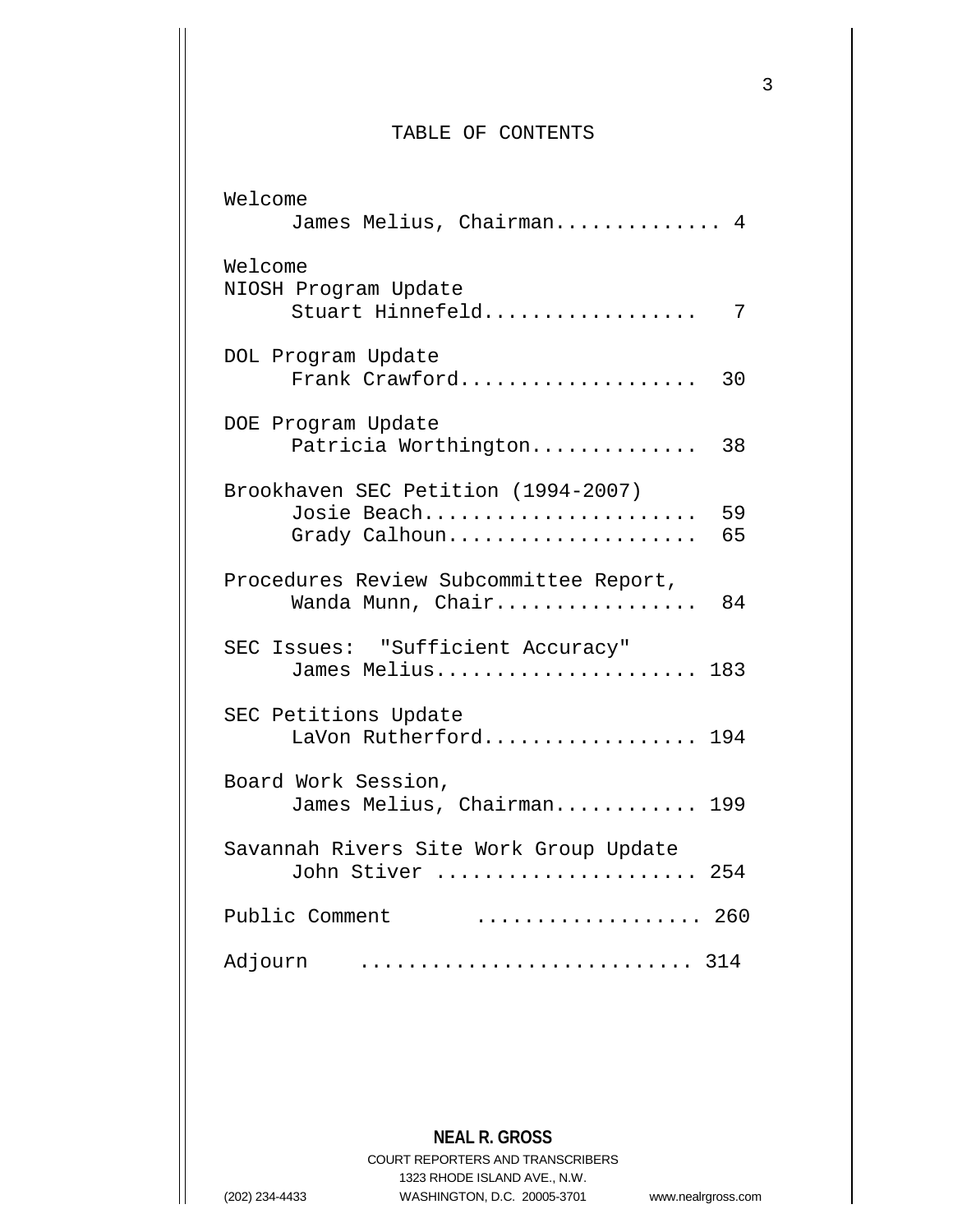|    | 4                                                                   |
|----|---------------------------------------------------------------------|
| 1  | $P-R-O-C-E-E-D-I-N-G-S$                                             |
| 2  | (9:50 a.m.)                                                         |
| 3  | CHAIRMAN MELIUS: Good morning.                                      |
| 4  | Welcome, everybody. It looks like one more                          |
| 5  | Member got lost trying to find the room. So                         |
| 6  | let me turn it over to Ted to do the phone                          |
| 7  | stuff and to call the roll.                                         |
| 8  | MR. KATZ: Welcome, everybody.                                       |
| 9  | This is the Advisory Board on Radiation and                         |
| 10 | Worker Health. This is our 90th meeting --                          |
| 11 | number 90. It is a nice round number -- here                        |
| 12 | in Augusta.                                                         |
| 13 | We are going to $-$ let's just $-$                                  |
| 14 | well a few things for everyone on the phone                         |
| 15 | before we begin with roll call. The materials                       |
| 16 | for this meeting, all the presentations are on                      |
| 17 | the NIOSH website under the Board section,                          |
| 18 | under Board Meetings, under today's date.                           |
| 19 | So everyone who is listening on                                     |
| 20 | phone, you can follow along with the<br>the                         |
| 21 | presentations and they should be listed there                       |
| 22 | more or less in the order that they will be                         |
|    | <b>NEAL R. GROSS</b><br><b>COURT REPORTERS AND TRANSCRIBERS</b>     |
|    | 1323 RHODE ISLAND AVE., N.W.                                        |
|    | (202) 234-4433<br>WASHINGTON, D.C. 20005-3701<br>www.nealrgross.com |

 $\mathsf{I}$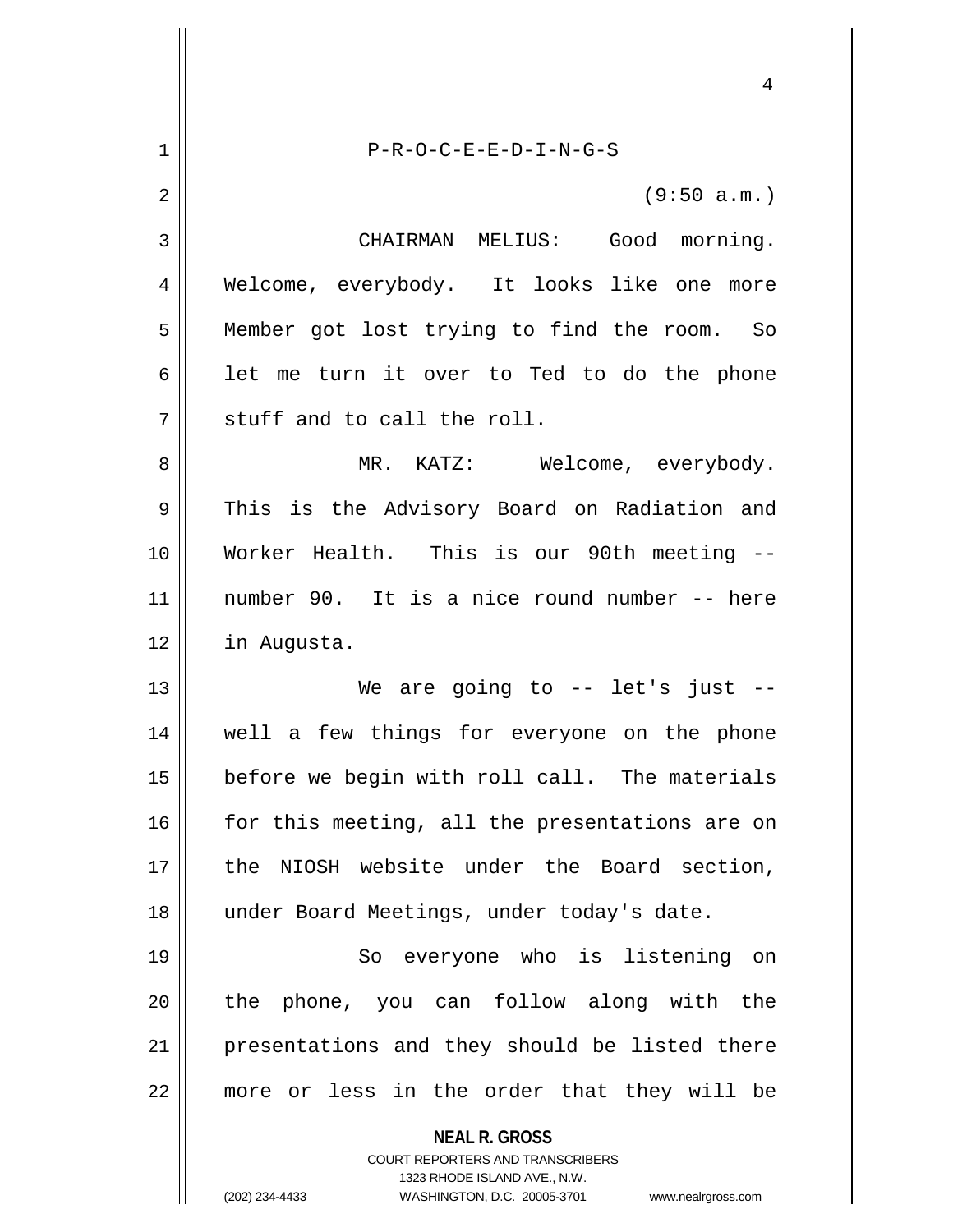$1 \parallel$  given today.

| 2  | There is a public comment session              |
|----|------------------------------------------------|
| 3  | that begins tonight at $6:00$ p.m. and goes    |
| 4  | until either we run out of commenters or 7:00  |
| 5  | p.m., whichever comes first.                   |
| 6  | And let me also say for everyone,              |
| 7  | particularly members of the public, when you   |
| 8  | are listening to this meeting, please mute     |
| 9  | your phones. If you don't have a mute button,  |
| 10 | press *6. That will mute your phone. If you    |
| 11 | do need to address the meeting because you are |
| 12 | an SEC petitioner or during the public comment |
| 13 | session, you just press *6 again and that will |
| 14 | take you off of mute. But keeping your phone   |
| 15 | muted will improve the audio quality for       |
| 16 | everyone else listening.                       |
| 17 | Okay, let's begin with roll call.              |
| 18 | We have a number of Members who are actually   |
| 19 | attending by phone. We do not<br>have<br>- a   |
| 20 | situation of any conflicts of interest for any |
| 21 | of the sessions today. So I don't need to run  |
| 22 | through Board Members' conflicts for today.    |

**NEAL R. GROSS**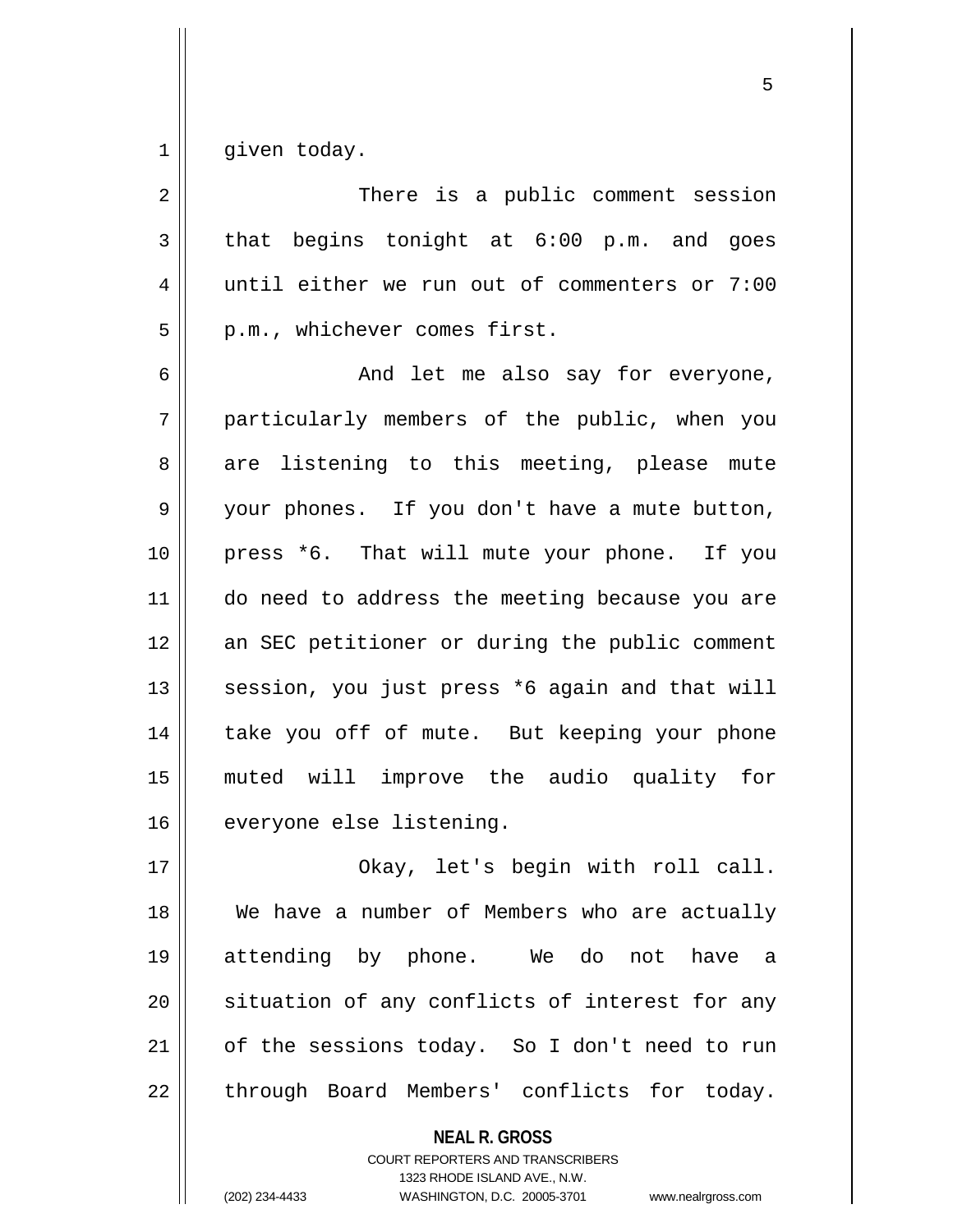**NEAL R. GROSS** COURT REPORTERS AND TRANSCRIBERS 1323 RHODE ISLAND AVE., N.W. (202) 234-4433 WASHINGTON, D.C. 20005-3701 www.nealrgross.com 1 || But let's go with roll call and I will just  $2 \parallel$  run alphabetically.  $3 \parallel$  (Roll call.) 4 CHAIRMAN MELIUS: Thanks. We will 5 || start and our first presenter is Stu Hinnefeld  $6 \parallel$  to give us the NIOSH program update. 7 MR. HINNEFELD: Thank you, Dr. 8 Melius. 9 || Again, I am going to run through 10 || our NIOSH program update. I will give a 11 little bit of news items first and then go  $12$  | through the statistics that are in the package 13 || rather quickly. If you have any questions 14 about those, please be sure to speak up and  $15$  ask or any questions about anything else. 16 (Pause.) 17 || MR. HINNEFELD: Are we in Live 18 Meeting up here, Ted? 19 MR. KATZ: Yes, we are in Live 20 Meeting, yes. It is that little squiggly box 21 on the bottom. 22 MR. HINNEFELD: So we are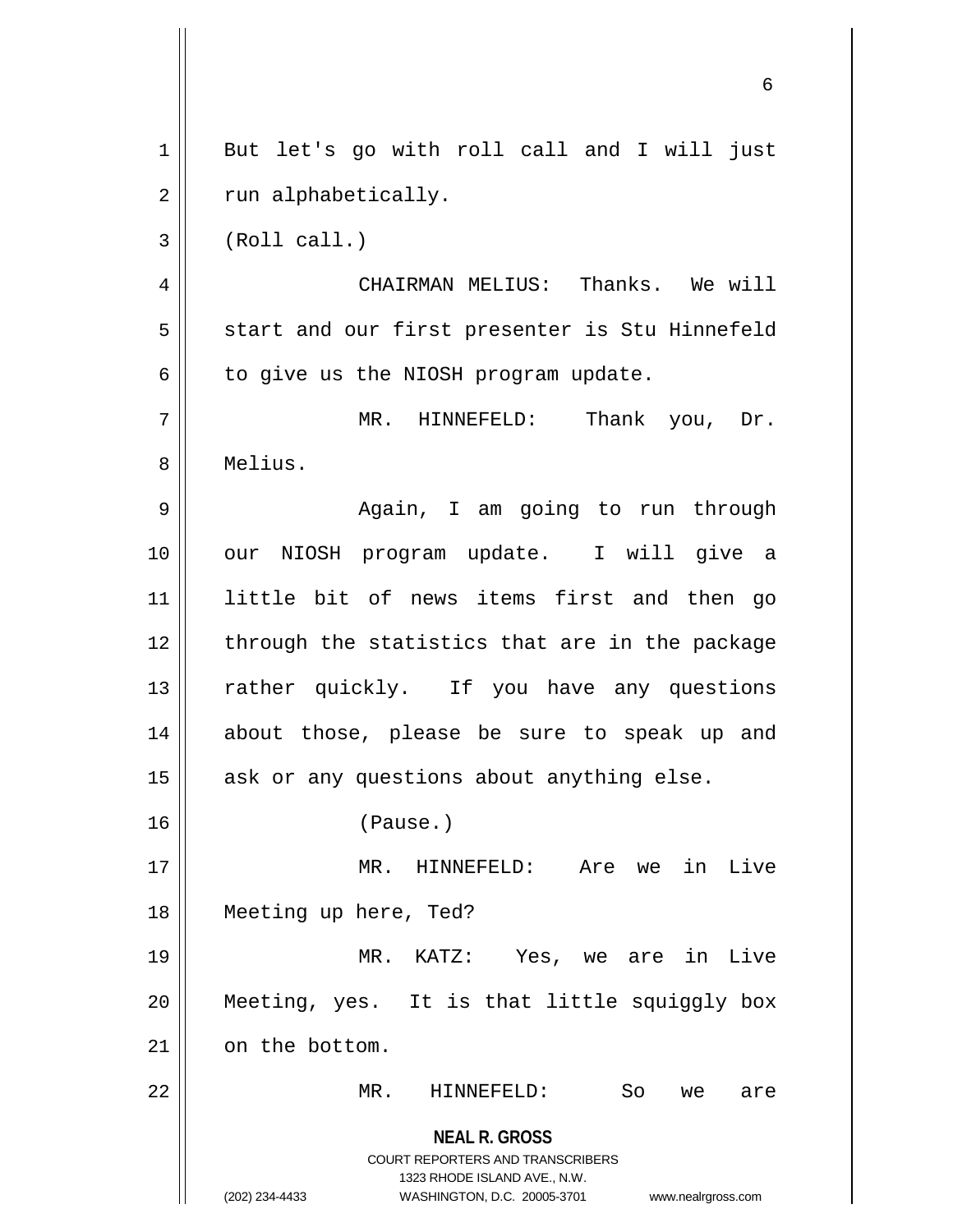| $\mathbf 1$ | connected to the internet then. So it is the                                                                                                                        |
|-------------|---------------------------------------------------------------------------------------------------------------------------------------------------------------------|
| 2           | internet connection we are waiting for. Is                                                                                                                          |
| 3           | that right?                                                                                                                                                         |
| 4           | MR. KATZ: Yes, it was working                                                                                                                                       |
| 5           | fine --                                                                                                                                                             |
| 6           | MR. HINNEFELD: Since we are in                                                                                                                                      |
| 7           | Live Meeting, we must be on the internet.                                                                                                                           |
| 8           | MR. KATZ: It was working 30                                                                                                                                         |
| 9           | seconds ago, a minute ago, because I tried it.                                                                                                                      |
| 10          | It looks like you might need to                                                                                                                                     |
| 11          | reconnect -- there you go.                                                                                                                                          |
| 12          | MR. HINNEFELD: There we go.                                                                                                                                         |
| 13          | Okay. Sorry about that.                                                                                                                                             |
| 14          | Program news, I try to give a                                                                                                                                       |
| 15          | little bit of program news every three months                                                                                                                       |
| 16          | and surprisingly it is hard to think of much                                                                                                                        |
| 17          | news.                                                                                                                                                               |
| 18          | First on the personnel front, I do                                                                                                                                  |
| 19          | have one item to report. I think I reported                                                                                                                         |
| 20          | fairly recently that Chris Ellison, our team                                                                                                                        |
| 21          | leader of our communications team was on a                                                                                                                          |
| 22          | detail to the World Trade Center Program and                                                                                                                        |
|             | <b>NEAL R. GROSS</b><br><b>COURT REPORTERS AND TRANSCRIBERS</b><br>1323 RHODE ISLAND AVE., N.W.<br>(202) 234-4433<br>WASHINGTON, D.C. 20005-3701 www.nealrgross.com |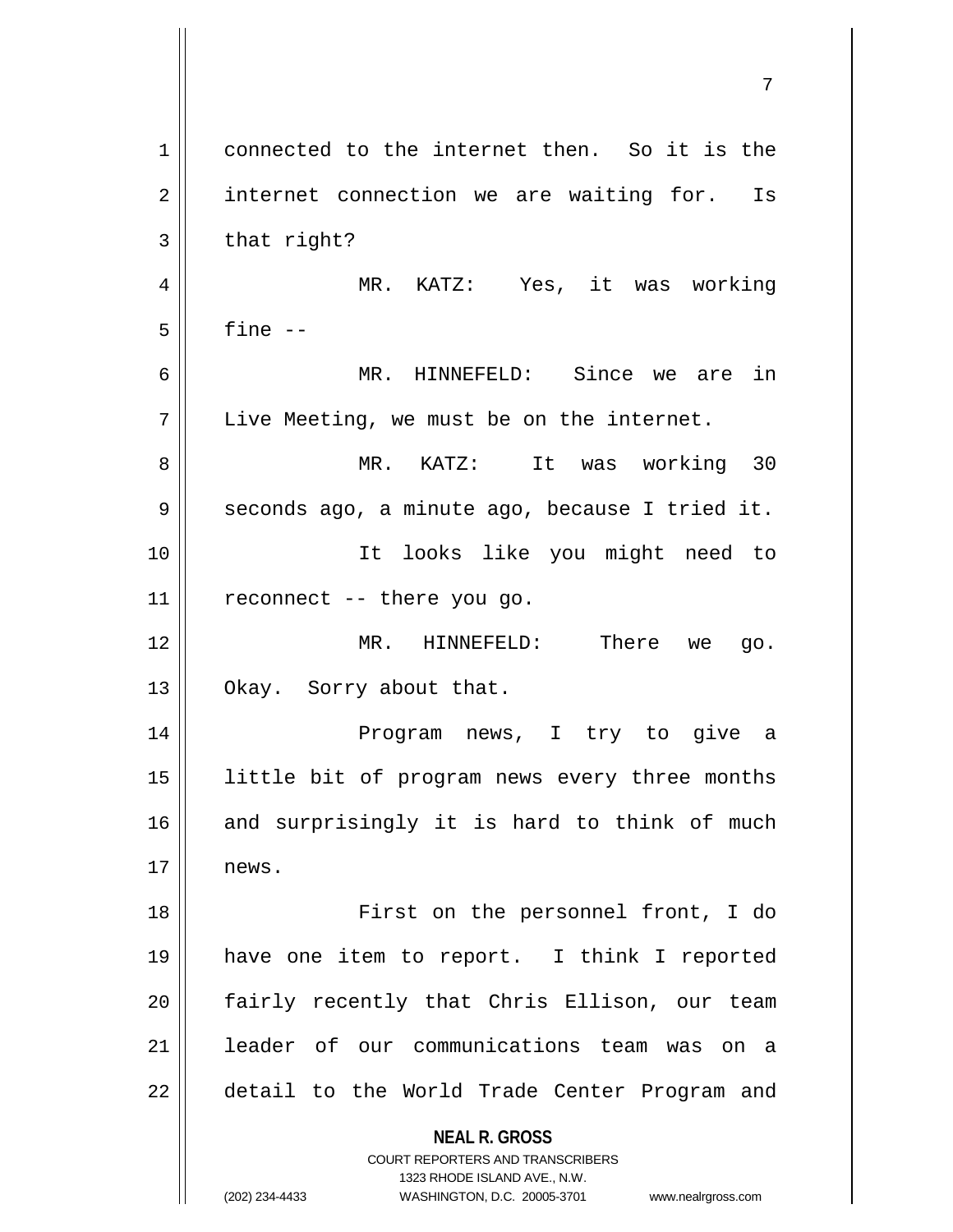$1 \parallel$  she did such a good job that they wanted her  $2 \parallel$  to stay there. So Chris has transferred to  $3 \parallel$  the World Trade Center Program and is working 4 | there now.

5 At this time, we don't have plans  $6 \parallel$  to select a new team leader, communications 7 team leader. Communications that have gone to 8 | Chris in the past should go to Dave Sundin, 9 the Deputy Director of the Division and Glenda 10 Leary, who is a communications team member who 11 maintains most of the information on our 12 Website and she is the one who gets the  $13$  | information up on the website.

 So certainly Chris did a great job for us for a long time. I counted on Chris quite a lot and, in fact, she served as an 17 || acting capacity as the Deputy Director when Dave was serving a detail across the street in another organization in NIOSH temporarily. So I was a little -- I was sad to see her go but you never want to get in the way of someone who considers a career advancement -- who

#### **NEAL R. GROSS**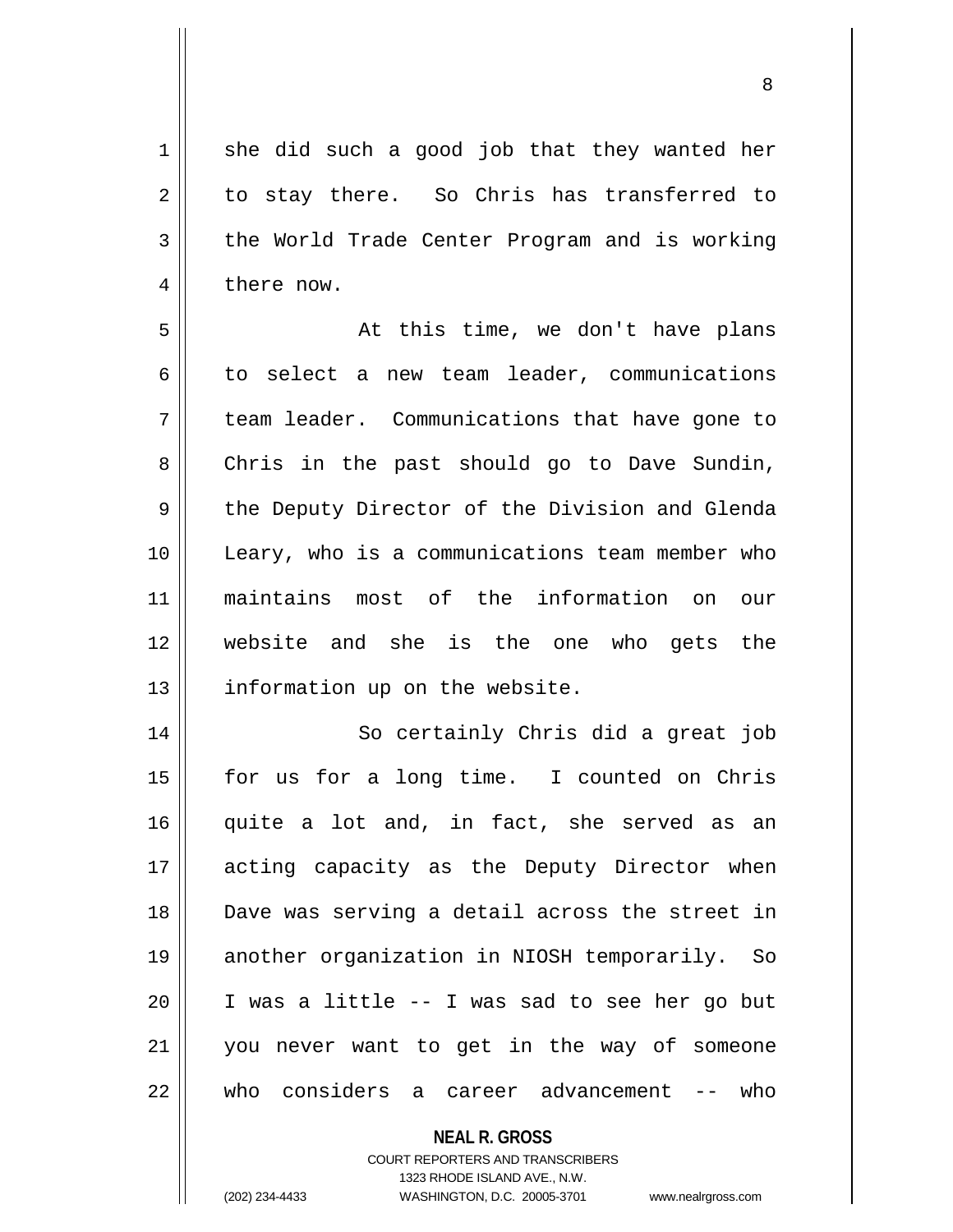1 | considers an assignment a career advancement.

2 With respect to budget, I put that  $3 \parallel$  on the slide because I thought I might have 4 more to say than I actually do -- am able to 5 say. Of course everyone knows that the 6 || government got sequestered this month. The  $7 \parallel$  law that imposed the sequester, sequestration, 8 required the removal of some 85 billion 9 dollars from federal spending for this year 10 and there are a series of quidelines that came 11 down from the Office of Management and Budget 12 and Health and Human Services for how that 13 will apply.

14 || And we are now working with Health 15 || and Human Services, with the Department and 16 with OMB to determine exactly how it will be 17 | executed in our program.

18 Our administrative budget, the 19 budget that pays for our travel, that pays our 20 || salaries, and pays our contractors is subject 21 to sequestration. So there is going to be 22 || some money missing from that program for the

**NEAL R. GROSS**

COURT REPORTERS AND TRANSCRIBERS 1323 RHODE ISLAND AVE., N.W. (202) 234-4433 WASHINGTON, D.C. 20005-3701 www.nealrgross.com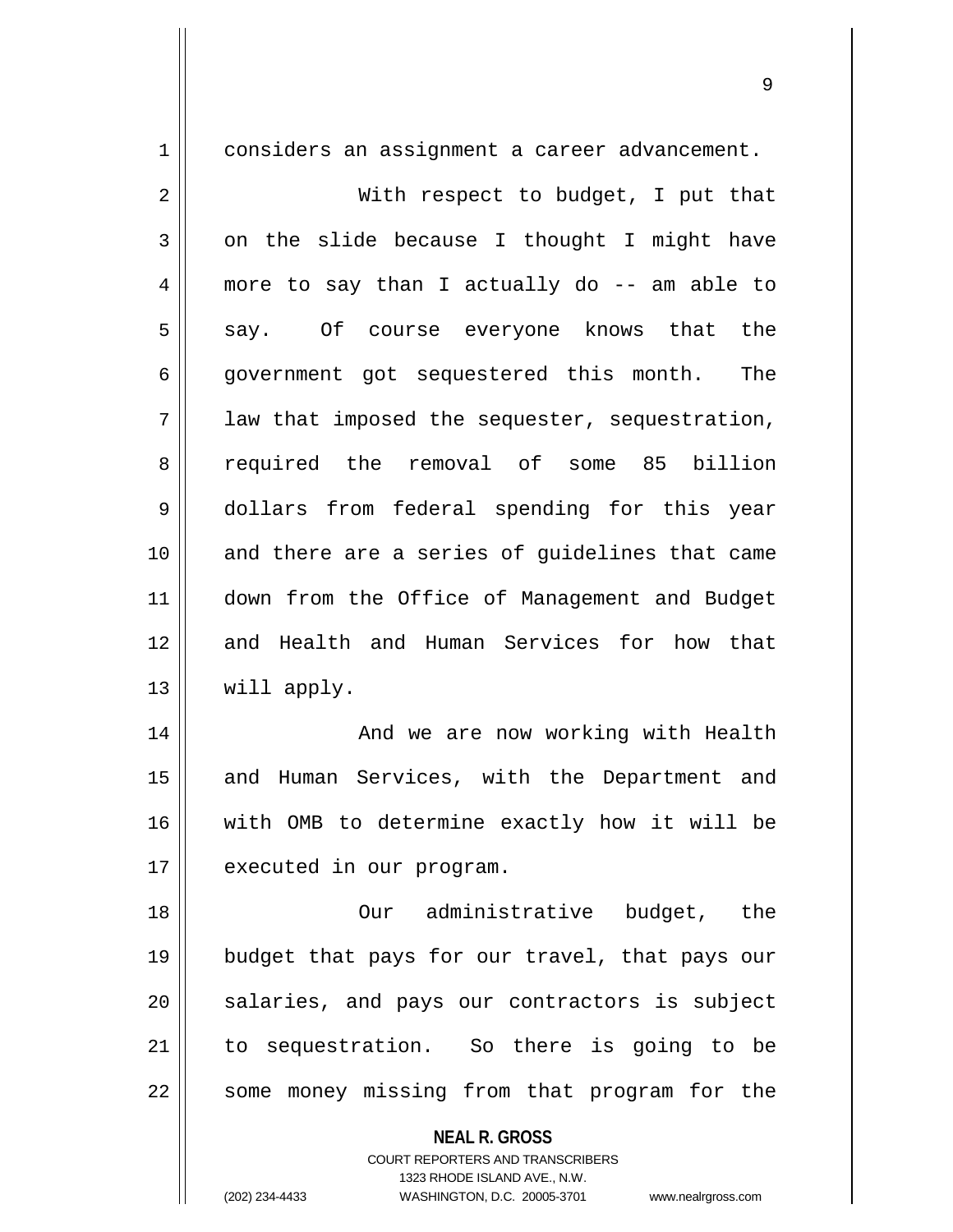| 1  | remainder of the fiscal year, compared to what |
|----|------------------------------------------------|
| 2  | was anticipated at the start of the year.      |
| 3  | It is my understanding that the                |
| 4  | money for compensation and medical benefits is |
| 5  | not affected. So that money is not affected    |
| 6  | by the sequestration but the money to run the  |
| 7  | program is.                                    |
| 8  | So once the $actual$ -- essentially            |
| 9  | the implementation actions are final, I will   |
| 10 | be able to share those. But at this point,     |
| 11 | nothing has been finally decided and so it     |
| 12 | would be premature to talk very much about     |
| 13 | what is going to happen. I really thought by   |
| 14 | now I might have more to say but I really      |
| 15 | don't at this point. I can try to answer any   |
| 16 | questions on that, if anyone wants.            |
| 17 | Okay and while we are on the news              |
| 18 | topic, I didn't put this on the slide but I    |
| 19 | think this is probably the time to address it, |
| 20 | I wanted to speak a little bit about some not  |
| 21 | news stories but blog entries that have been   |
| 22 | written based on emails that were obtained     |
|    |                                                |

**NEAL R. GROSS** COURT REPORTERS AND TRANSCRIBERS

1323 RHODE ISLAND AVE., N.W.

 $\mathsf{I}$ 

(202) 234-4433 WASHINGTON, D.C. 20005-3701 www.nealrgross.com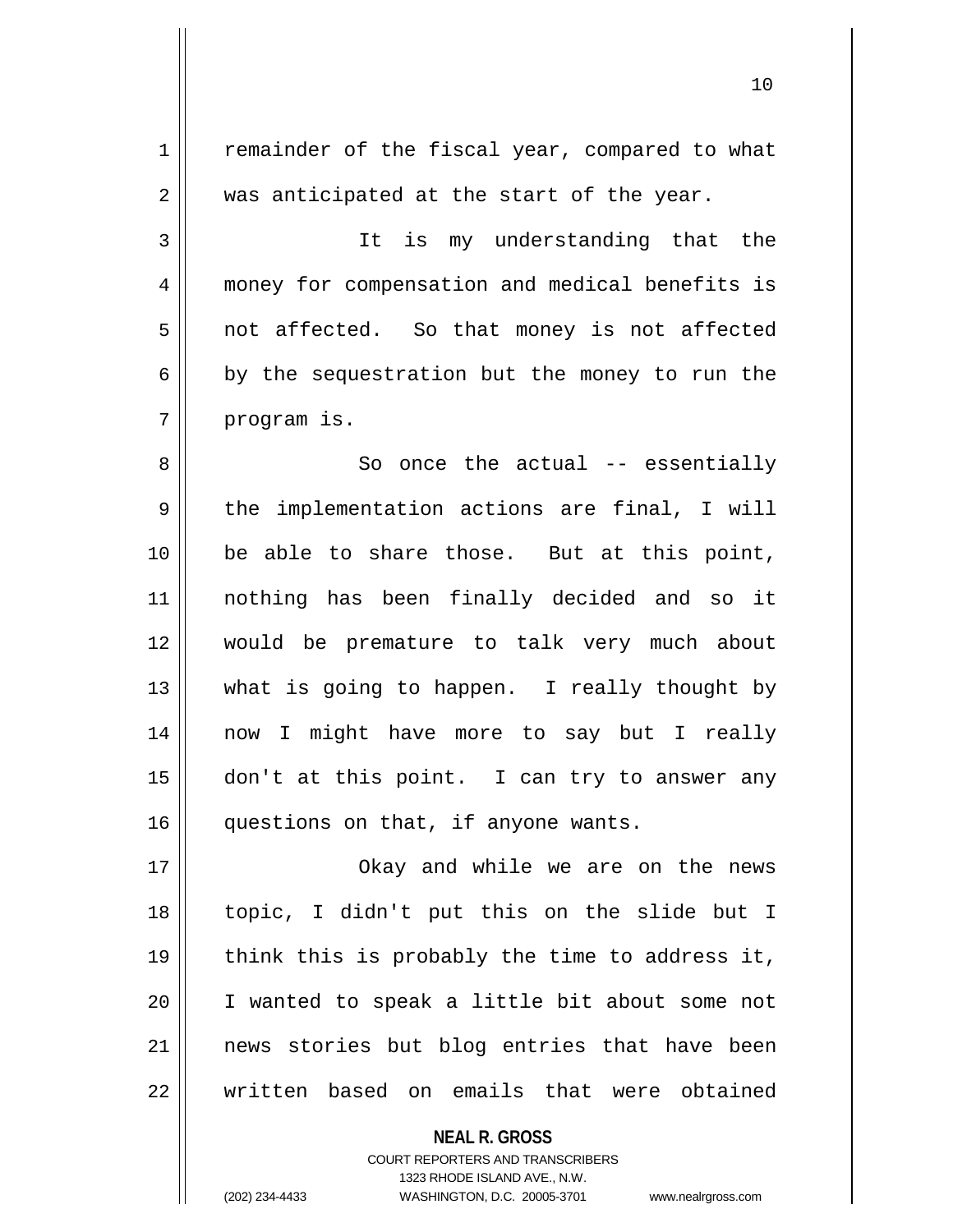**NEAL R. GROSS** 1 from the Freedom of Information Act from our 2 || program. These emails go back a number of 3 years. And reading the emails was 4 particularly disheartening to me because of 5 what they conveyed and the attitudes that  $6 \parallel$  seemed to be conveyed by those emails, 7 attitudes that I would say probably didn't 8 || portray our commitment, DCAS's commitment to 9 || the Board process in the way that I feel that 10 our commitment to the Board process has to 11 || operate. It is clear to me that this program 12 was designed not to please a bunch of people 13 || sitting in Cincinnati. You know we are not 14 || supposed to be the deciders of this. We are  $15$  || not the ones to judge the quality of opinions. 16 We are not the ones to judge the rectitude of 17 opinions. And to make comments that would  $18$   $\parallel$  tend to indicate that we are not fully 19 committed to this discussion process is just 20 | not to be done. 21 || Since this has come to light, I 22 have had a series of communications with our

> COURT REPORTERS AND TRANSCRIBERS 1323 RHODE ISLAND AVE., N.W.

(202) 234-4433 WASHINGTON, D.C. 20005-3701 www.nealrgross.com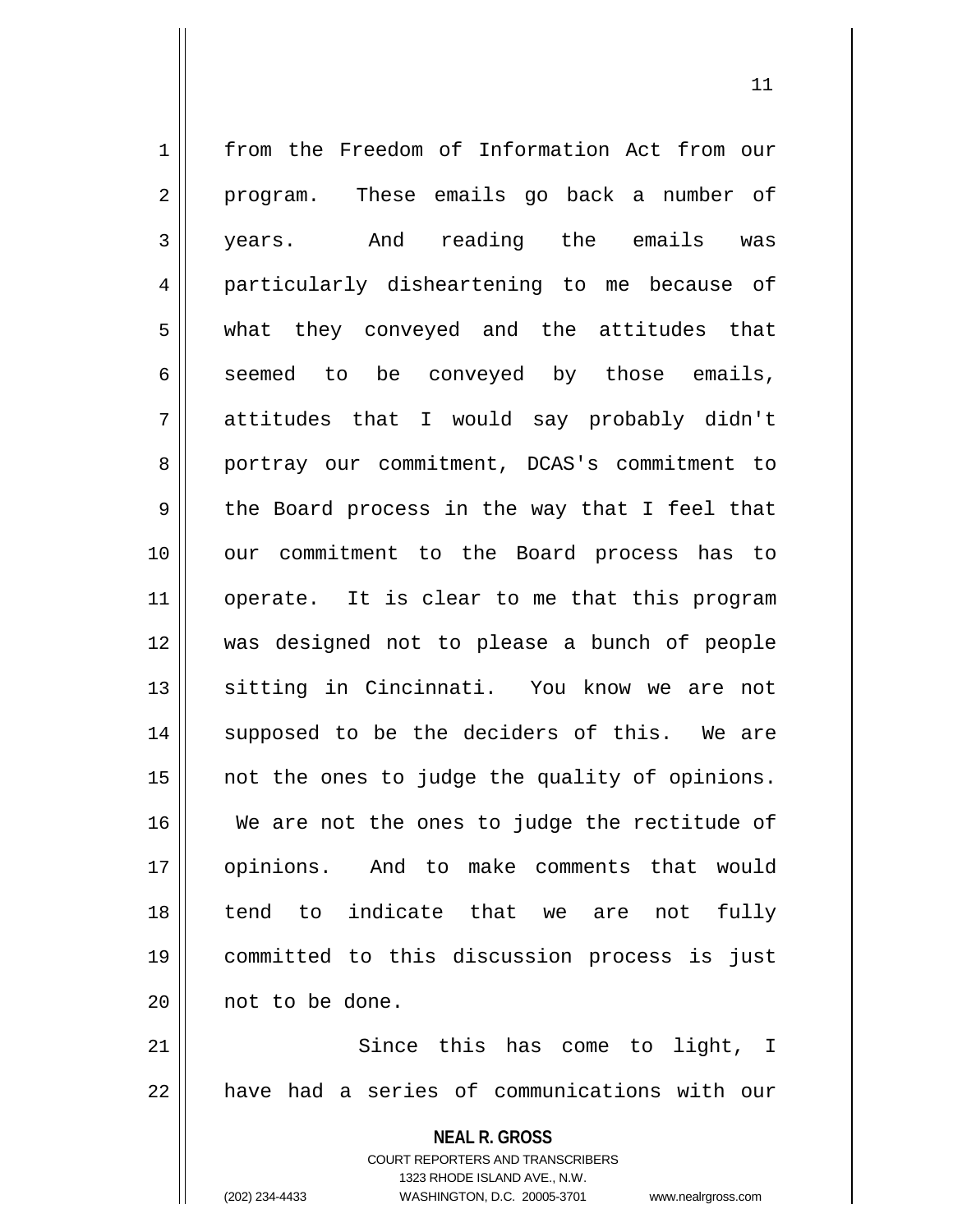1 | staff, starting with an all-DCAS email shortly  $2 \parallel$  after this blog first appeared. I sent it to 3 everybody on the staff expressing my 4 expectations for our commitment to the Board  $5 \parallel$  process, to an open and honest discussion with 6 the Board and our contractor and appropriate 7 weight given to all the opinions that come to 8 this discussion.

 I reinforced that with a meeting 10 || with all of our DCAS health physicists who are the ones most likely to deal on technical matters with the Board. I had the same message again to an all-hands meeting. About a week ago, we had an all-hands meeting which we have about once a quarter and I included 16 || that message to them, that nothing is satisfactory except a full commitment to an 18 || open and full discussion with the Board.

19 I addressed it in our monthly 20 || project meeting with our contractor, our dose 21 | reconstruction contractor, the same message to  $22$  || them. And our contractor's project manager

**NEAL R. GROSS**

COURT REPORTERS AND TRANSCRIBERS 1323 RHODE ISLAND AVE., N.W. (202) 234-4433 WASHINGTON, D.C. 20005-3701 www.nealrgross.com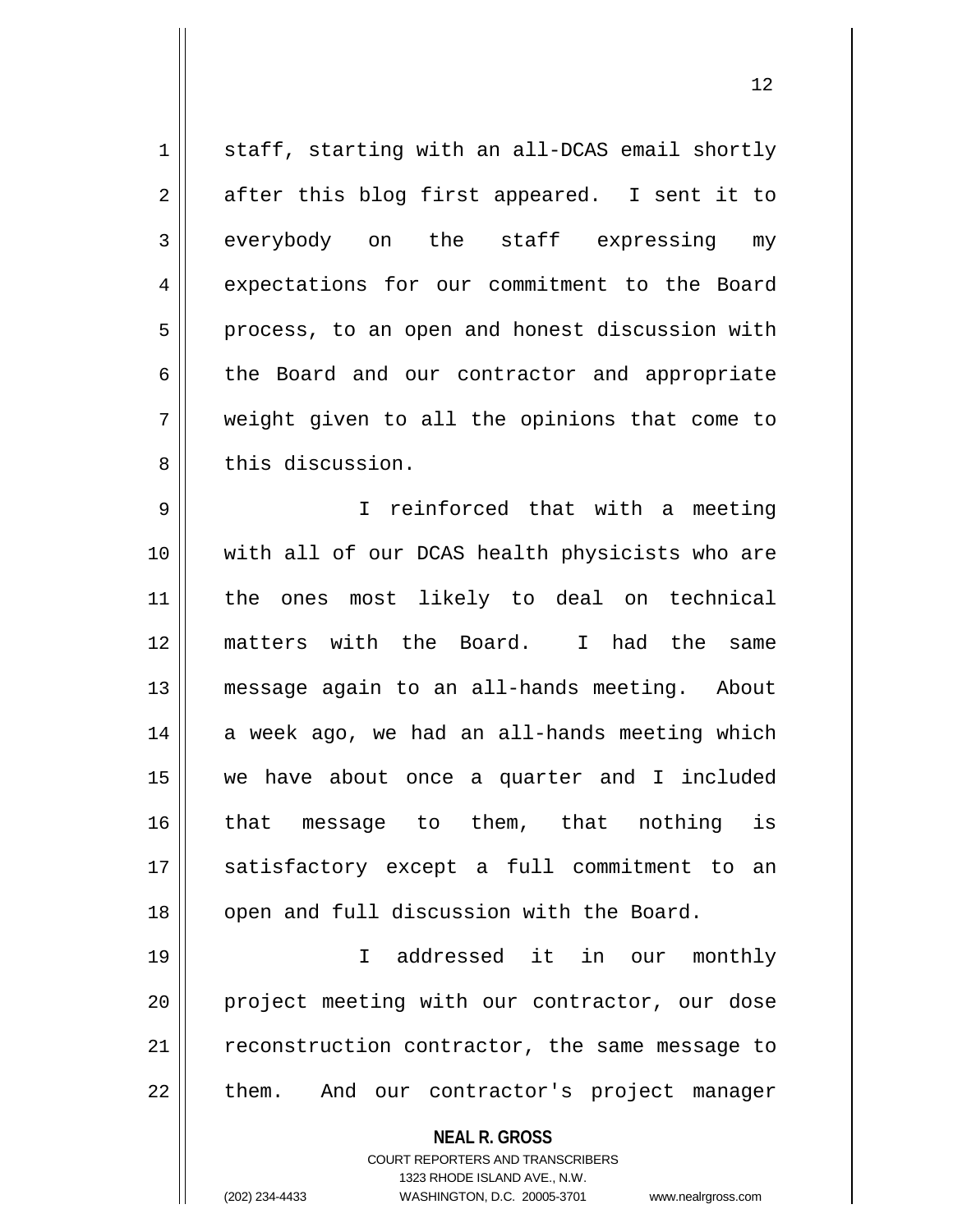1 addressed it with all the staff on the 2 | contractor team through an email message very  $3$   $\parallel$  similar to my email message.

4 I just wanted to reassure the 5 | Board that some of the attitudes that appeared  $6 \parallel$  to be displayed in those emails are not the 7 attitudes of our organization and we are not 8 going to allow those behaviors that reflect  $9 \parallel$  those attitudes in our organization.

10 || So I can answer any questions 11 about that. I can speak to some of the 12 || specifics in the emails. There was some 13 || indication that perhaps a number -- at Rocky 14 Flats the number of thorium strikes was 15 underplayed at some time during that 16 discussion. Well, we know for a fact that 17 || right now we are reinvestigating that 18 particular issue as part of the new SEC 19 Evaluation Report at Rocky Flats. That is one  $20$  | of the items that is being  $-$ - how many thorium 21 || strikes were there really? So that is being 22 | addressed now.

#### **NEAL R. GROSS**

COURT REPORTERS AND TRANSCRIBERS 1323 RHODE ISLAND AVE., N.W. (202) 234-4433 WASHINGTON, D.C. 20005-3701 www.nealrgross.com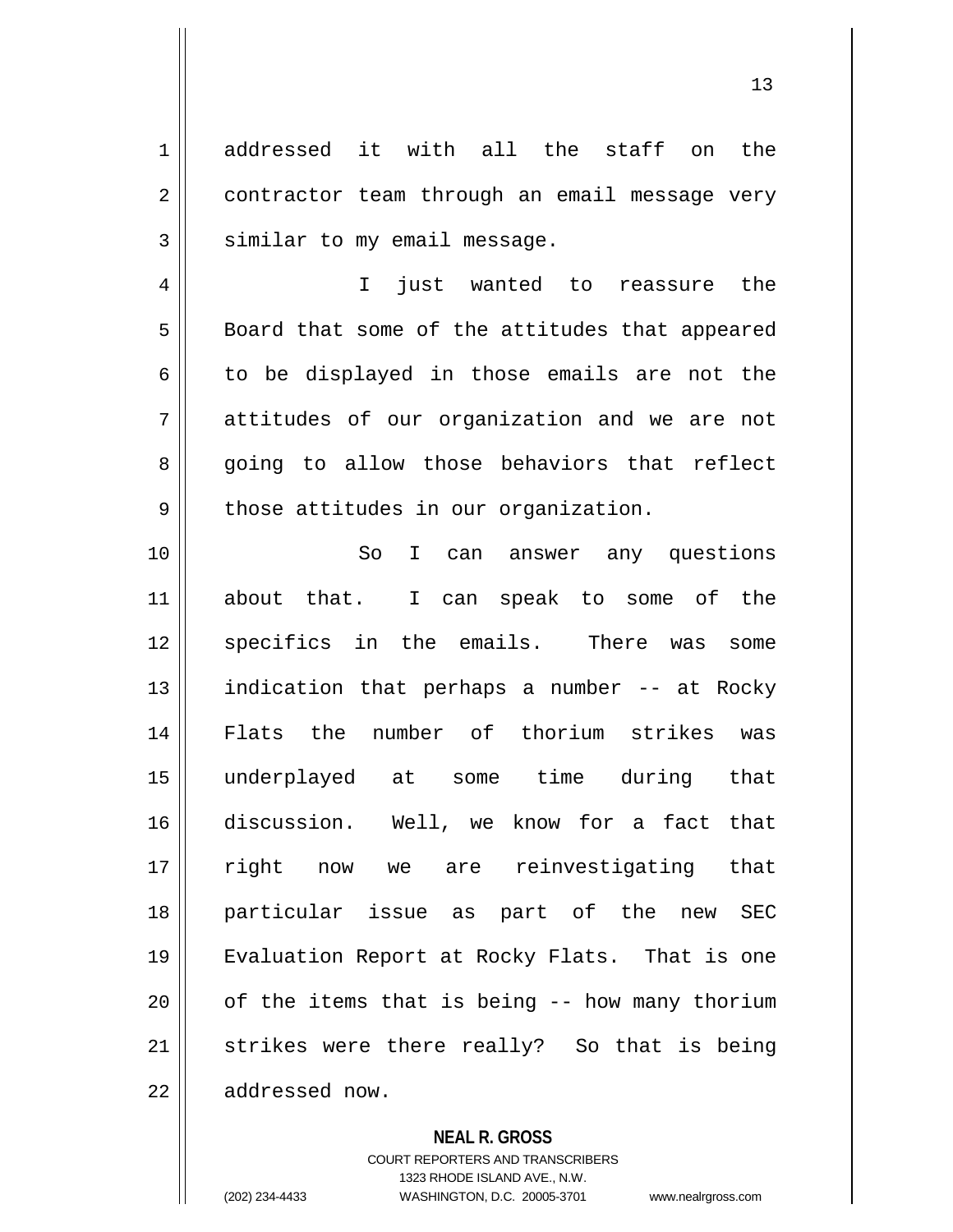1 There was also discussion about 2 | surrogate data uses at Hooker Electrochemical  $3 \parallel$  and did the Board see all of the information  $4 \parallel$  about that. And the Board did see all of the 5 || information. We had developed a process, 6 || NIOSH had developed a process at that time  $7 \parallel$  that if in fact we intended to use surrogate 8 data in an Evaluation Report, we had to first 9 || of all get the Office of Director's 10 || authorization to do it. And so the Office of 11 the Director had a particular set of criteria 12 that needed to be satisfied before he would 13 || support our use of surrogate data. And so we 14 iustified to the Office of the Director that 15 || this is -- here are your criteria. This is 16 why we believe this use of surrogate data 17 meets your criteria. And once he said okay, 18 || then the Evaluation Report was delivered to 19 || the Board with the use that we had proposed.  $20$  || And that is evaluated then, in accordance with 21 the Board's criteria for the use of surrogate 22 || data. So there was nothing withheld. There

**NEAL R. GROSS**

COURT REPORTERS AND TRANSCRIBERS 1323 RHODE ISLAND AVE., N.W. (202) 234-4433 WASHINGTON, D.C. 20005-3701 www.nealrgross.com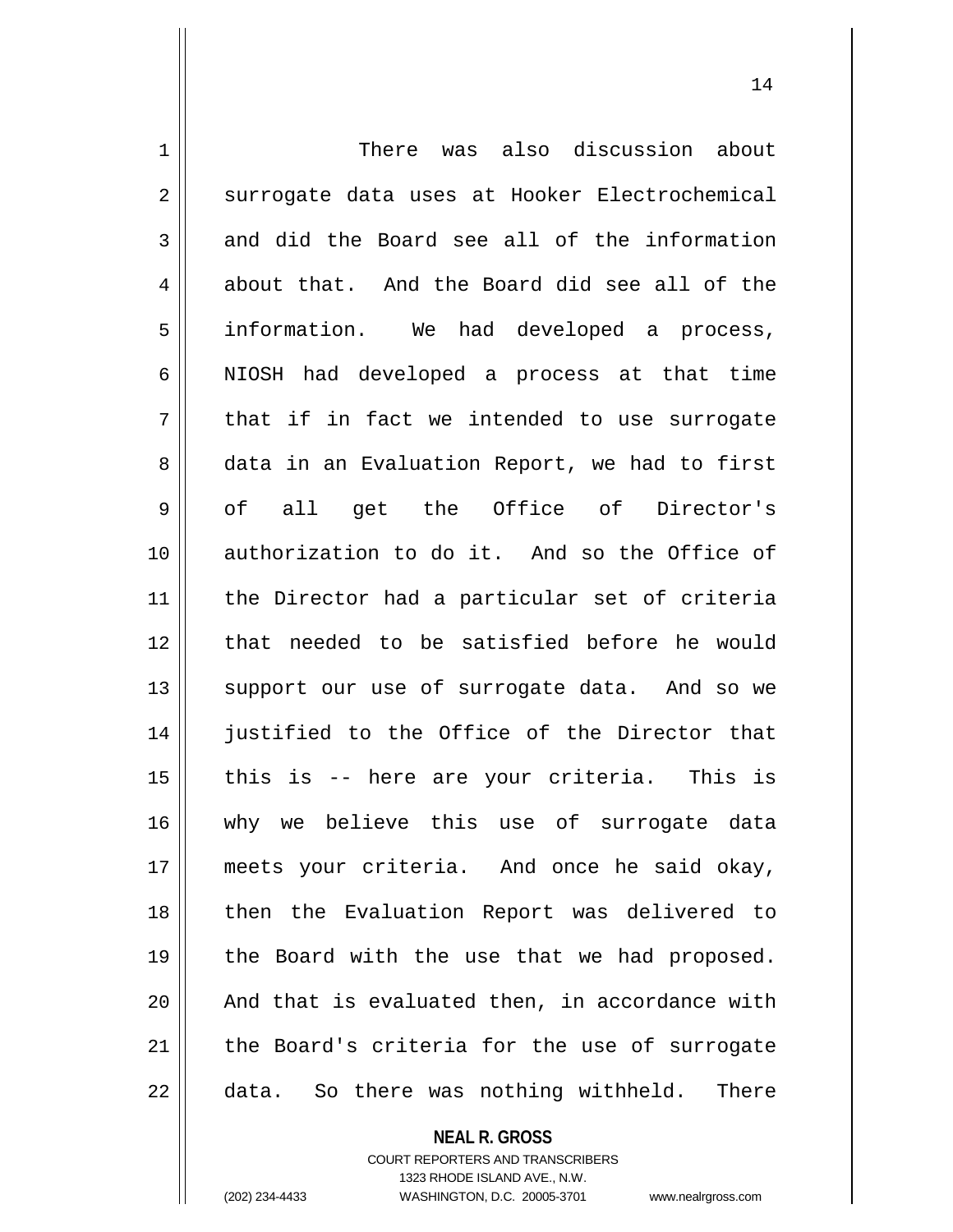1 || was nothing saying one thing to one person and  $2 \parallel$  another thing to another person. That is not  $3 \parallel$  what was going on. It was kind of a process  $4 \parallel$  step we had to go through in order to even put 5 | it in the Evaluation Report.

6 So if there are other specific 7 questions, I can try to answer those. I take 8 || this very seriously. This was not something  $9 \parallel$  that you can just say oh, well, boys will be 10 boys. People say what they say. That is not 11 || what we did here. We take this very seriously 12 and we intend to focus very seriously on 13 | issues like this.

14 CHAIRMAN MELIUS: Any questions or 15 comments?

 I would like to follow up a little bit because I was certainly quite disturbed by 18 || the tone and content of the emails that were posted or excerpts from emails that were posted. And they certainly undermine the 21 credibility of the program and our effort. || And I think that they also sort of point out a

> **NEAL R. GROSS** COURT REPORTERS AND TRANSCRIBERS

> > 1323 RHODE ISLAND AVE., N.W.

(202) 234-4433 WASHINGTON, D.C. 20005-3701 www.nealrgross.com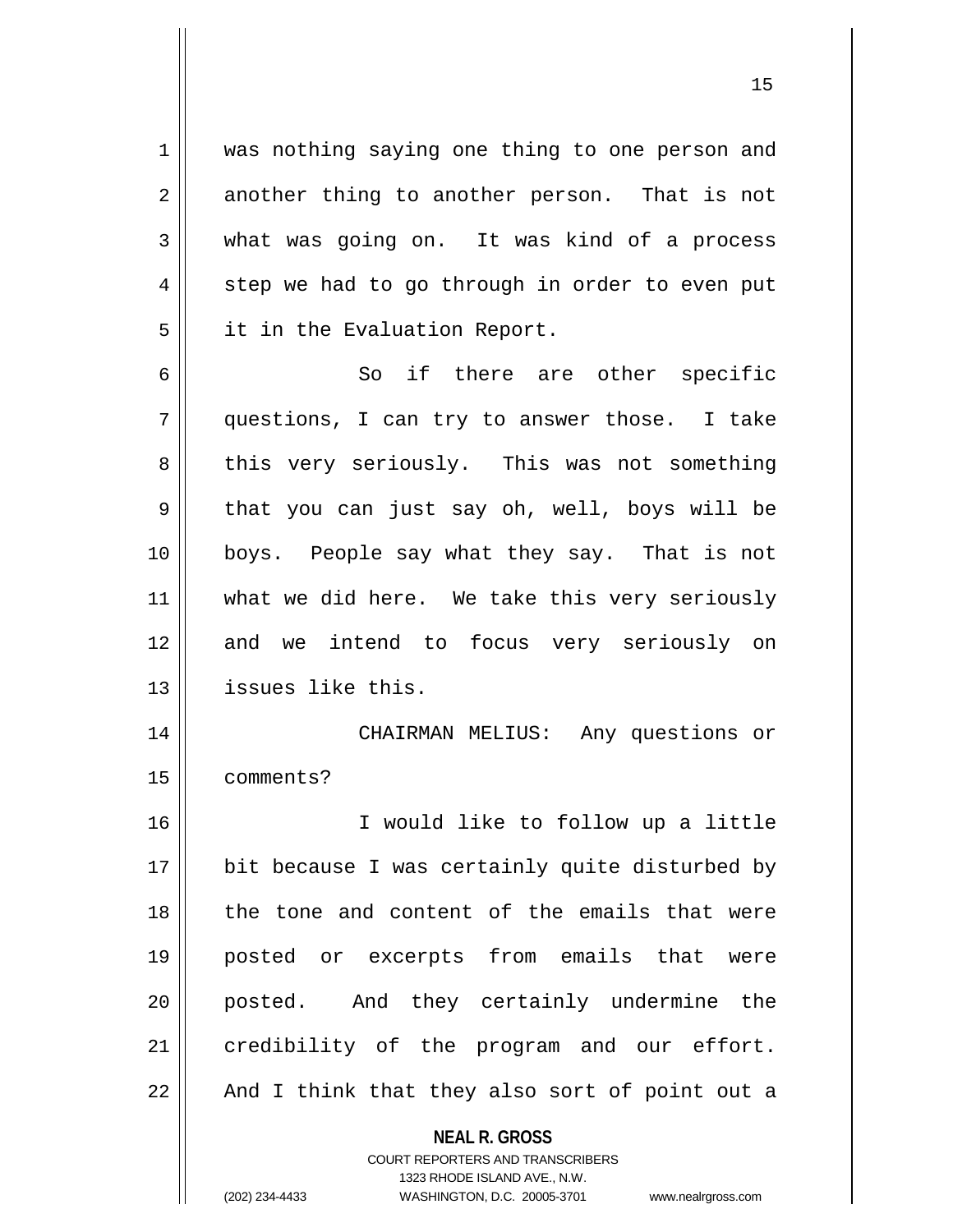1 | tendency to think of this as, at least on the  $2 \parallel$  part of some staff and contractor staff, that  $3 \parallel$  it is some sort of a game that we are playing  $4 \parallel$  of gotcha, and we will fool SC&A or whatever.  $5 \parallel$  And I don't think it is speaks well. And it 6 certainly reinforces some other perceptions at 7 times where there have been problems in the 8 || past. So I think those have changed in a very 9 positive direction over the past couple of 10 years. So I am hoping this is something from 11 || the past and not something that reflects an 12 ongoing concern but it is something I think 13 we, as Board Members, have to take seriously  $14$  also and be vigilant about. Because again, it  $15$  || is our credibility that is at risk here. 16 Also for this program, I will say 17 two things. One is I know I have been in 18 discussions with John Howard and have been 19 following the NIOSH response and NIOSH took 20 this very seriously. And I think their

21 || follow-up and efforts have been very serious  $22$  || and appropriate, including specific actions

> **NEAL R. GROSS** COURT REPORTERS AND TRANSCRIBERS 1323 RHODE ISLAND AVE., N.W.

(202) 234-4433 WASHINGTON, D.C. 20005-3701 www.nealrgross.com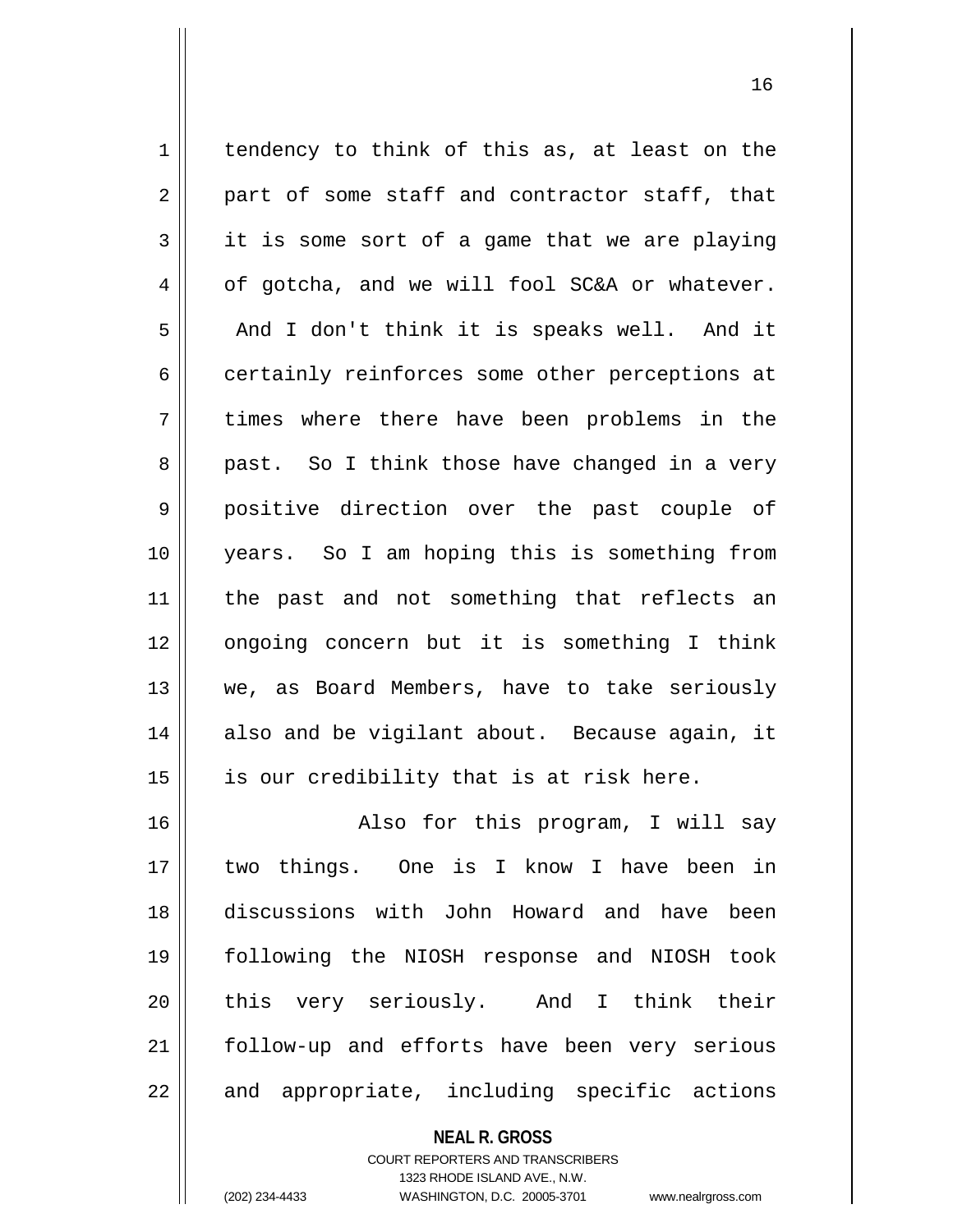$1 \parallel$  and so forth regarding some of these emails.

2 || I did talk to Henry Anderson, and 3 as Stu mentioned, one of these emails 4 || concerned the Hooker Electrochemical SEC 5 evaluation. I went back through the  $6 \parallel$  transcripts of some of the early meetings and 7 || early reports where this email concerned and I 8 || couldn't see any indication that it affected  $9 \parallel$  the evaluation or certainly not the ultimate 10 outcome of that evaluation. And I think this 11 || really had to do with some earlier drafts of 12 || reports or whatever.

 And I also talked to Henry 14 || Anderson, who is the chair of that Work Group and brought these to his attention, actually. I think Henry had a similar conclusion based 17 || on his recollection of running that Work Group | and going through the SEC evaluation there.

 So as best we can tell, I don't || think has affected the ongoing work of the Board but it is something that is disturbing  $22 \parallel$  and I appreciate your response, Stu, and that

**NEAL R. GROSS**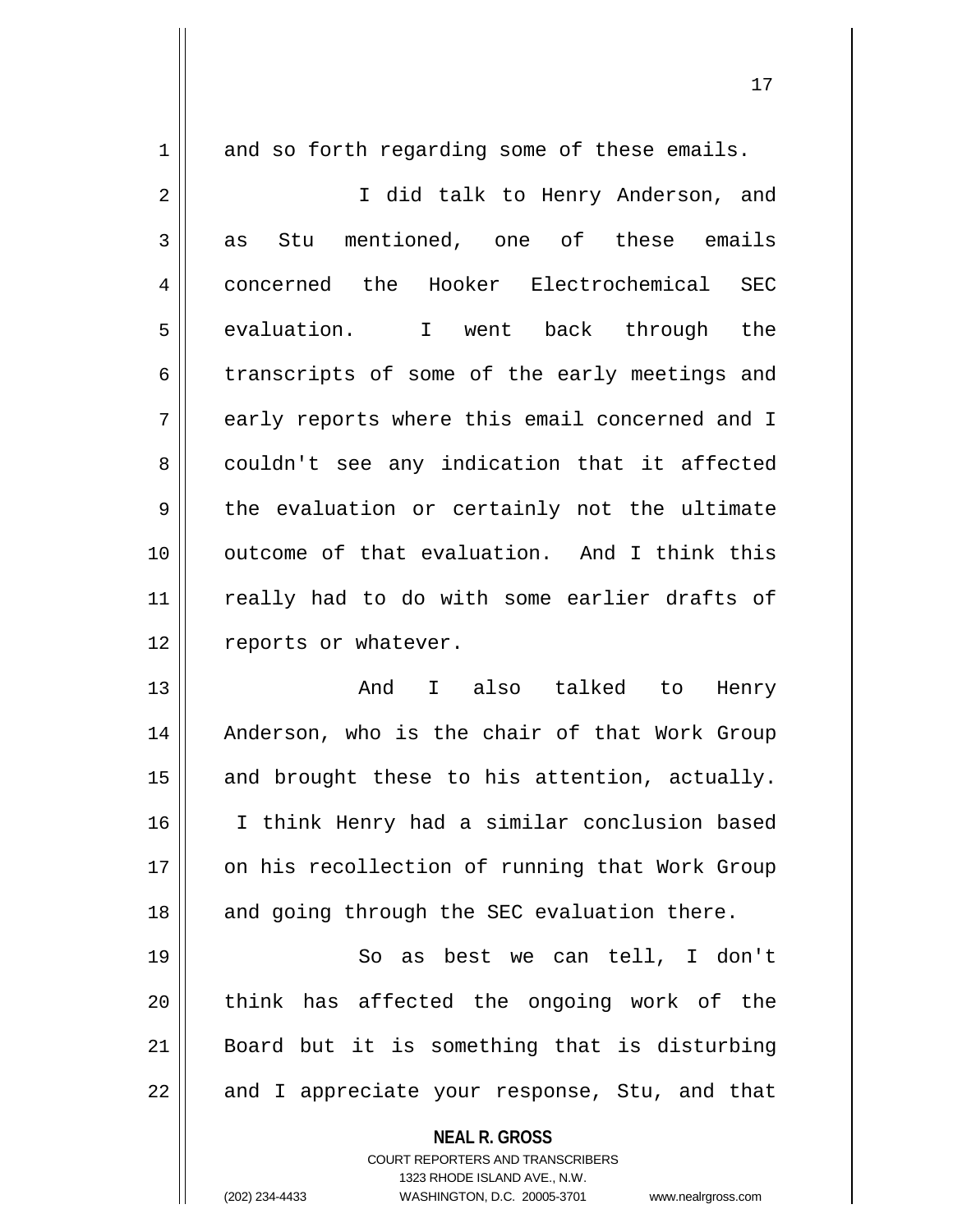1 | of NIOSH. And I think it is something that  $2 \parallel$  the Board just needs to be aware of as we go 3 | forward as we are working on this. 4 Henry, do you want to add? 5 MEMBER ANDERSON: Yes. I did much  $6 \parallel$  of the same as what Jim said, looked through  $7 \parallel$  it. And I think this may have been one of the 8 || first where surrogate data really was the sole 9 | Peliance. And what you just said, I guess, we 10 weren't aware at the time. It may be in the 11 minutes somewhere but we weren't aware that 12 NIOSH's procedure was to first go and get the 13 internal approval. So this, in one sense we 14 were somewhat surprised when it first came as 15 || surrogate data because there was no data at 16 || the site. And I know a lot of the petitioners 17 were concerned about that as well. And then 18 we sort of worked on it long enough so that we 19 got the Board's policy on that. And I think  $20$  || if we have anything like this coming up again, 21 it would be helpful so that we sort of had a  $22$  | backfill with the Board, with the policy as we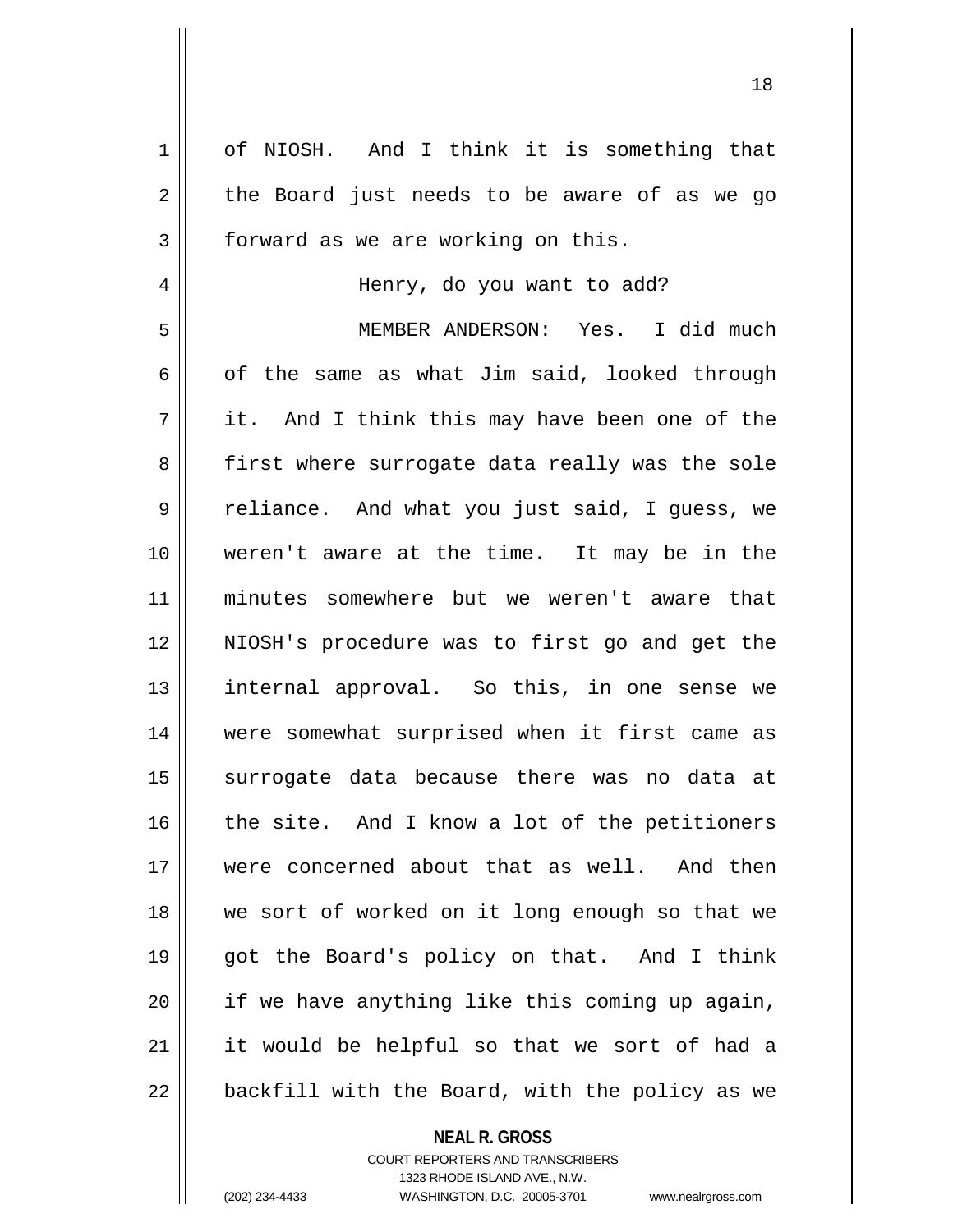$1 \parallel$  were looking at it.

| $\overline{2}$ | So I think we are now up to speed                                                                                                                                      |
|----------------|------------------------------------------------------------------------------------------------------------------------------------------------------------------------|
| 3              | on all of this. I think everybody is                                                                                                                                   |
| 4              | comfortable with our procedures. We are                                                                                                                                |
| 5              | reviewing whether or not surrogate data can be                                                                                                                         |
| 6              | used or not. But as a first go-around, I                                                                                                                               |
| 7              | think we spent, it delayed our progress on the                                                                                                                         |
| 8              | side a bit. But ultimately, I think we                                                                                                                                 |
| $\mathsf 9$    | followed everything that needed to be done.                                                                                                                            |
| 10             | So I am confident that despite what was in the                                                                                                                         |
| 11             | emails, we really did get all the data and                                                                                                                             |
| 12             | review it, site specific. It worked well in                                                                                                                            |
| 13             | Hooker. How well it works elsewhere, we still                                                                                                                          |
| 14             | have to see.                                                                                                                                                           |
| 15             | MR. HINNEFELD: Right. Thank you.                                                                                                                                       |
| 16             | CHAIRMAN MELIUS: Any other -- any                                                                                                                                      |
| 17             | Board Members on the phones have questions or                                                                                                                          |
| 18             | comments?                                                                                                                                                              |
| 19             | MEMBER SCHOFIELD: Jim, this is                                                                                                                                         |
| 20             | Phil. I would just like to throw out a                                                                                                                                 |
| 21             | comment that these emails really reflected bad                                                                                                                         |
| 22             | is the only way to say it. They reflected bad                                                                                                                          |
|                | <b>NEAL R. GROSS</b><br><b>COURT REPORTERS AND TRANSCRIBERS</b><br>1323 RHODE ISLAND AVE., N.W.<br>(202) 234-4433<br>WASHINGTON, D.C. 20005-3701<br>www.nealrgross.com |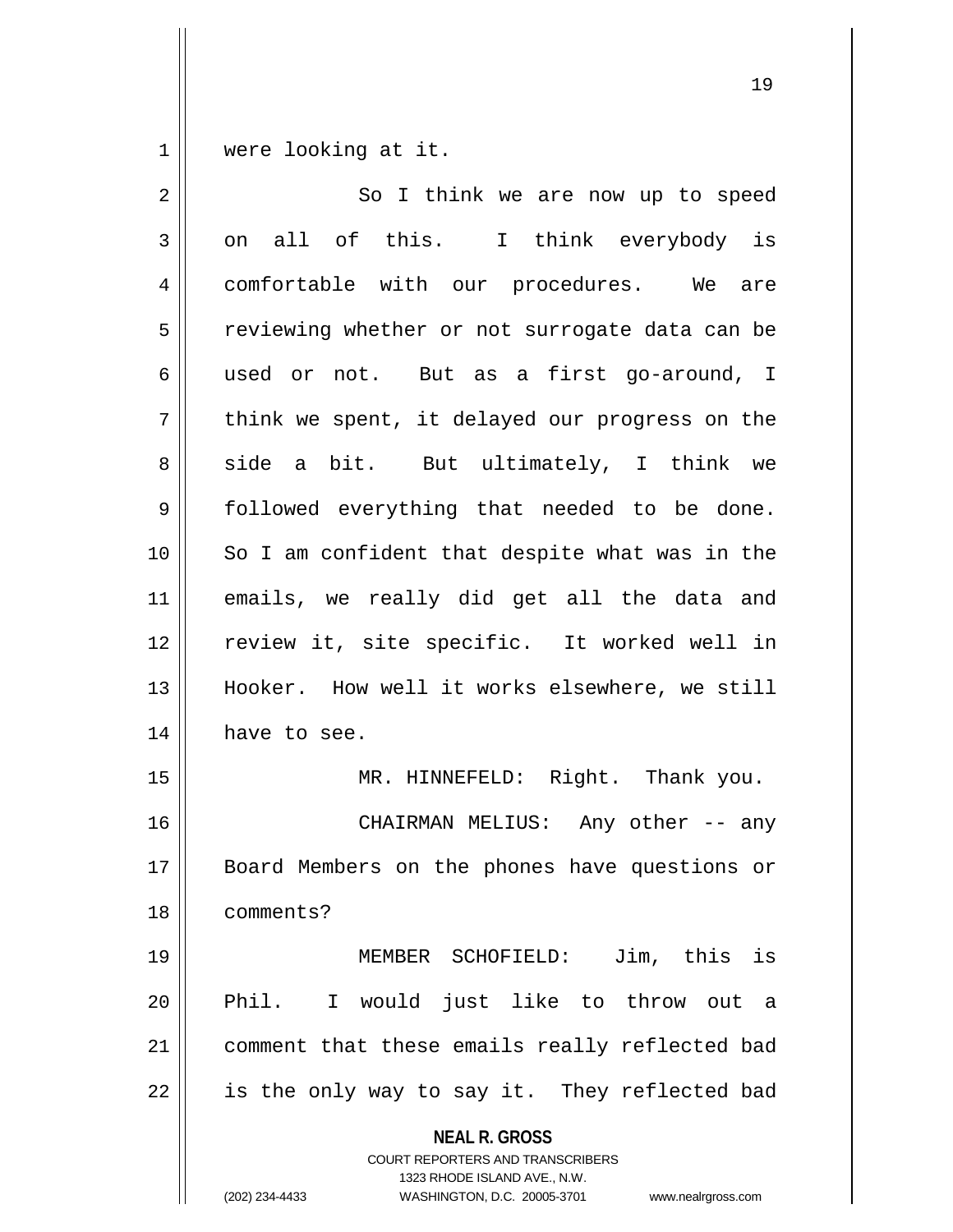| 1  | on the Board and DCAS. You know I mean this                                                         |
|----|-----------------------------------------------------------------------------------------------------|
| 2  | kind of stuff -- we have to operate -- people                                                       |
| 3  | need to understand that they can trust us. If                                                       |
| 4  | we are going to try and do what some of these                                                       |
| 5  | seems to imply, then people won't be able to                                                        |
| 6  | trust us. And that was my only real comment.                                                        |
| 7  | I think it was good that this came                                                                  |
| 8  | out. I think it will make us stronger in the                                                        |
| 9  | long run.                                                                                           |
| 10 | CHAIRMAN MELIUS: Thanks, Phil.                                                                      |
| 11 | Anybody else on the phone have questions or                                                         |
| 12 | comments? Yes, Dave.                                                                                |
| 13 | MEMBER KOTELCHUCK: What, if                                                                         |
| 14 | anything, was shared with other Board Members                                                       |
| 15 | about this situation, beyond what Stuart has                                                        |
| 16 | just said?                                                                                          |
| 17 | CHAIRMAN MELIUS: I mean the blog                                                                    |
| 18 | the blog.<br>It is publicly<br>it is on<br>$--$                                                     |
| 19 | available. That's all.<br>I mean the actual                                                         |
| 20 | full emails and so forth really are<br>not                                                          |
| 21 | something I think we have -- necessarily would                                                      |
| 22 | have full access to nor would we want to and                                                        |
|    | <b>NEAL R. GROSS</b>                                                                                |
|    | <b>COURT REPORTERS AND TRANSCRIBERS</b>                                                             |
|    | 1323 RHODE ISLAND AVE., N.W.<br>(202) 234-4433<br>WASHINGTON, D.C. 20005-3701<br>www.nealrgross.com |
|    |                                                                                                     |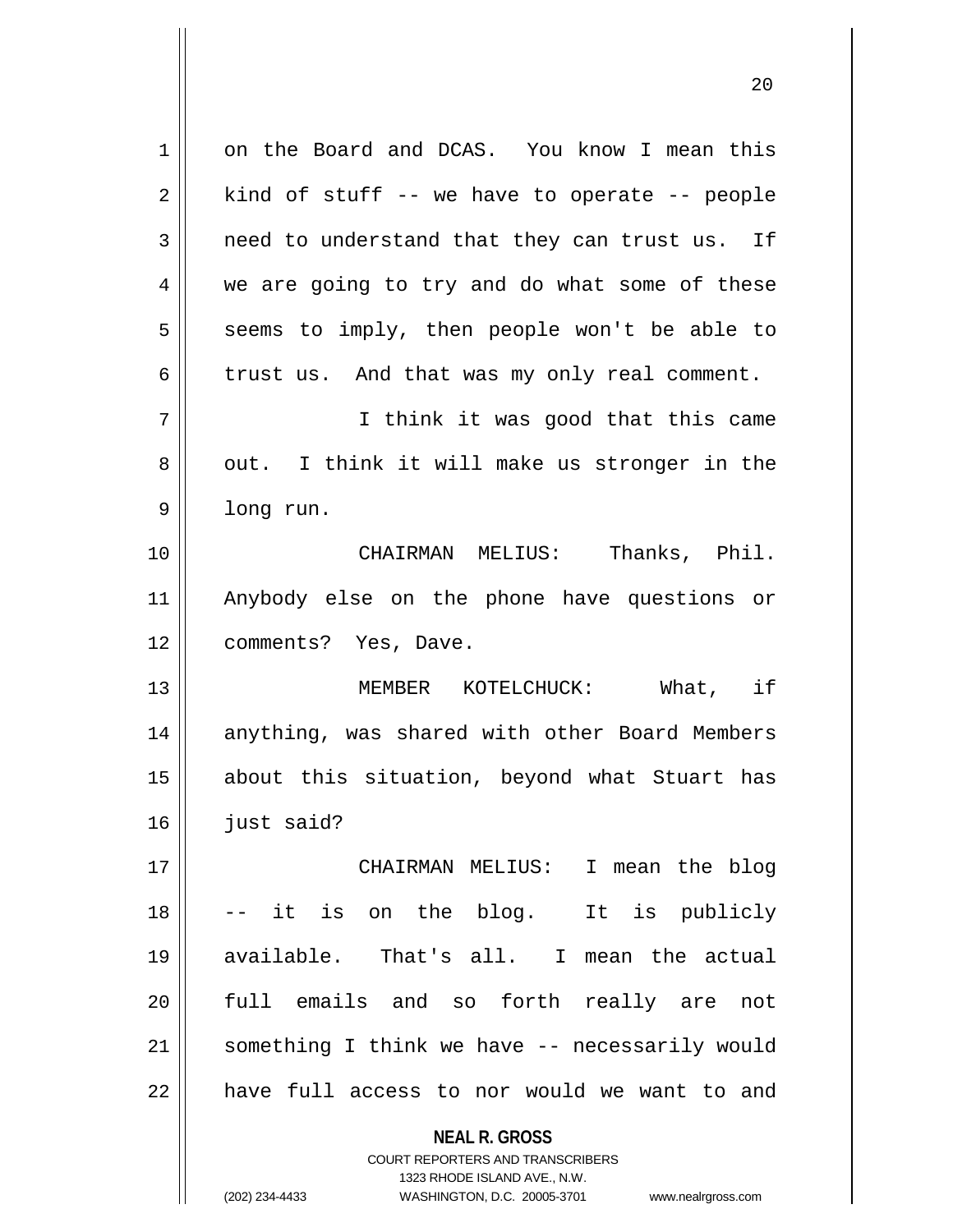**NEAL R. GROSS** COURT REPORTERS AND TRANSCRIBERS 1 so forth. They are redacted and there is 2 || issues like that. 3 These came from an FOI. If  $4 \parallel$  anybody -- if you are not aware of those, I  $5 \parallel$  can give you the link and so forth. 6 MEMBER KOTELCHUCK: I would 7 appreciate it. 8 CHAIRMAN MELIUS: Yes, I can do  $9 \parallel$  that. I will add that my understanding is 10 that as a result of the emails that people 11 have requested that the HHS Inspector General 12 || evaluate the situation also. That happened 13 || just recently. 14 || Any other questions or comments?  $15 \parallel$  Okay. 16 I would just add that Stu, again, 17 as I said I think some of this -- much of this 18 is from the past and so forth but I think you 19 will have to understand and your staff ought 20 || to understand that the Board Members and our 21 contractor are going to probably be a little  $22$  | bit more consistent on sort of making sure we

1323 RHODE ISLAND AVE., N.W.

(202) 234-4433 WASHINGTON, D.C. 20005-3701 www.nealrgross.com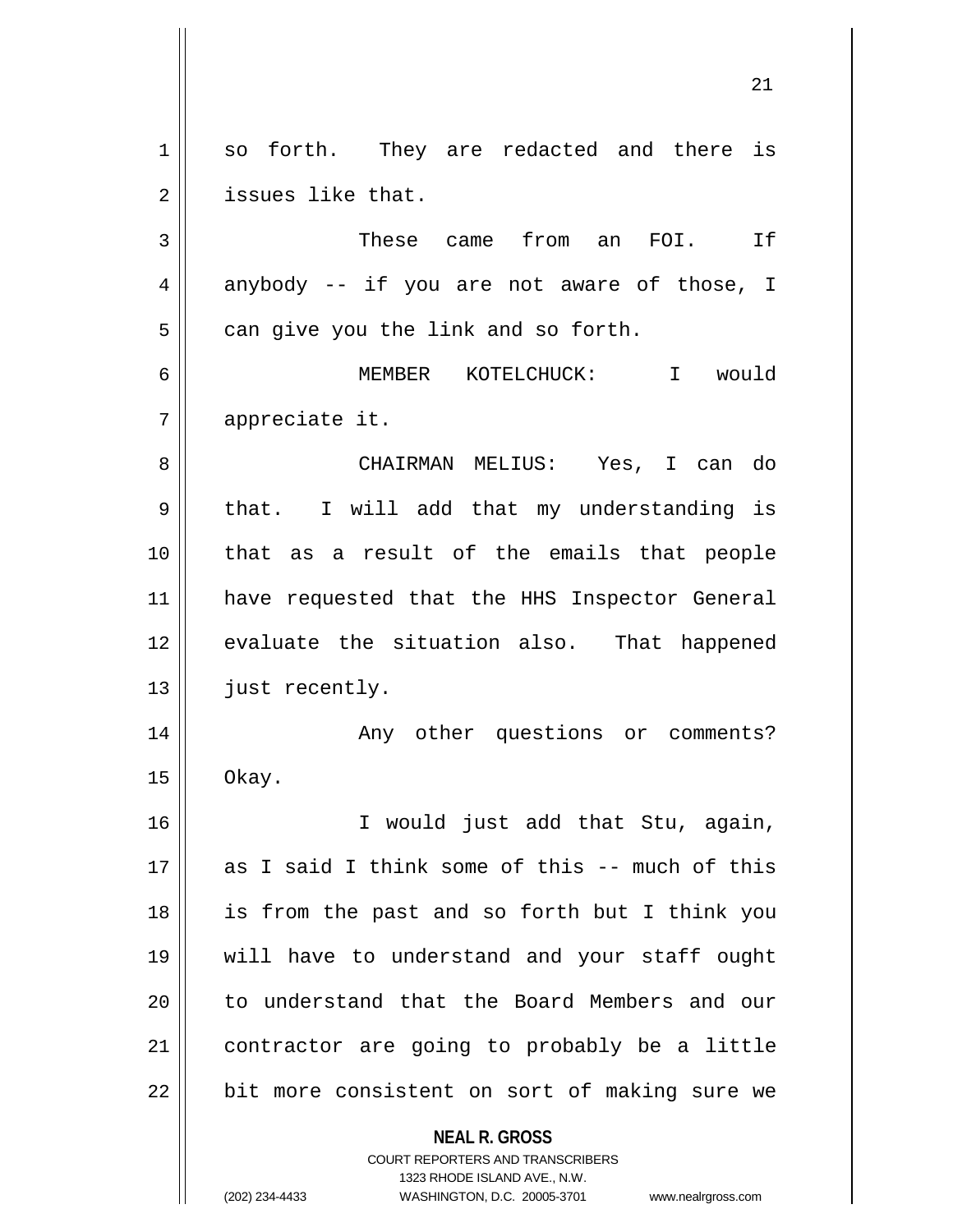**NEAL R. GROSS** COURT REPORTERS AND TRANSCRIBERS 1323 RHODE ISLAND AVE., N.W. (202) 234-4433 WASHINGTON, D.C. 20005-3701 www.nealrgross.com 1 have all the information and that following up  $2 \parallel$  on references and so forth do that and maybe a 3 || little less accepting of well we can do it or  $4 \parallel$  this is what I found and so forth because of  $5 \parallel$  this. 6 MR. HINNEFELD: It occurs to me, 7 in particular, the Rocky Flats Work Group in 8 || the current work may want to look carefully at 9 || things that were thought about last time. 10 || CHAIRMAN MELIUS: Right. 11 || Okay, any other questions for Stu? 12 || Anything on the statistics? 13 || MR. HINNEFELD: I can page through 14 || those relatively quickly. 15 CHAIRMAN MELIUS: Yes. 16 MR. HINNEFELD: It is the same as 17 typically has been. The numbers go up a 18 little bit every quarter. Division of the 19 active cases and quite a number of them are in 20 l the hands of claimants. 21 || The compensation rate, I did the  $22 \parallel$  arithmetic just a minute ago, it is just about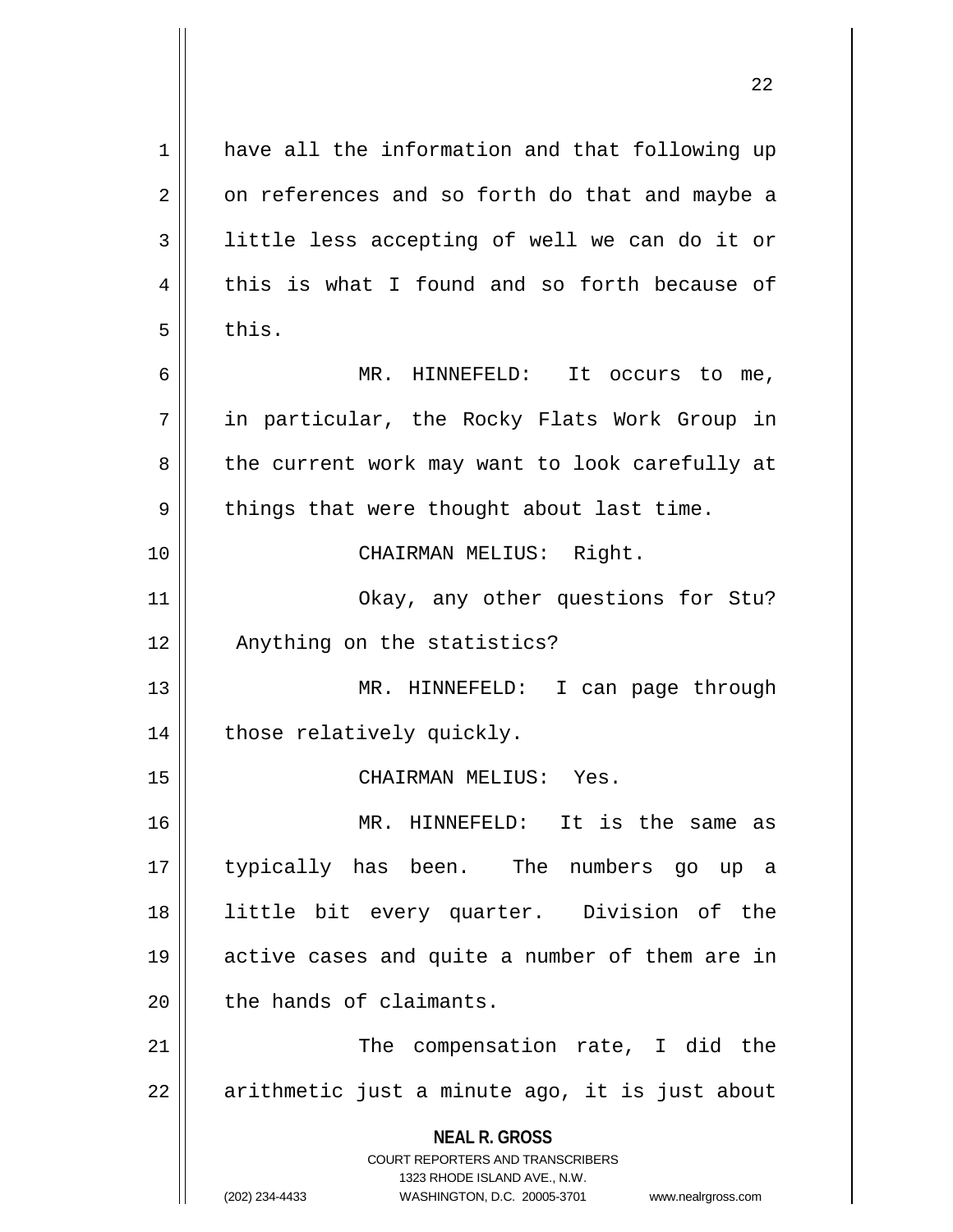1 || 29 percent. It has been pretty close to 30 2 || for quite a while. So it is just about 29 3 || percent there.

4 || I attributed dropping from the low 5 30s down to 29 to the fact that with the  $6 \parallel$  addition of quite a number of SECs, some of 7 the cancers that are more readily compensated 8 by dose reconstruction don't get dose 9 Teconstructions anymore. They are compensated 10 by SEC and so that is, I think, what has 11 probably caused that gradual decline in the 12 | overall compensation rate.

13 || The Mand as you can see, our submittal 14 versus production rate has been pretty flat 15 | for the last several years.

16 || Let's see, the first 5,000 claims. 17 Anything in here with still on its initial 18 || cases, is a CLL case that had been erroneously 19 referred a long time ago and then pulled 20 because CLL at that time was not a covered 21 condition. And then because since we added 22 || CLL to the covered conditions, it has just

> **NEAL R. GROSS** COURT REPORTERS AND TRANSCRIBERS 1323 RHODE ISLAND AVE., N.W. (202) 234-4433 WASHINGTON, D.C. 20005-3701 www.nealrgross.com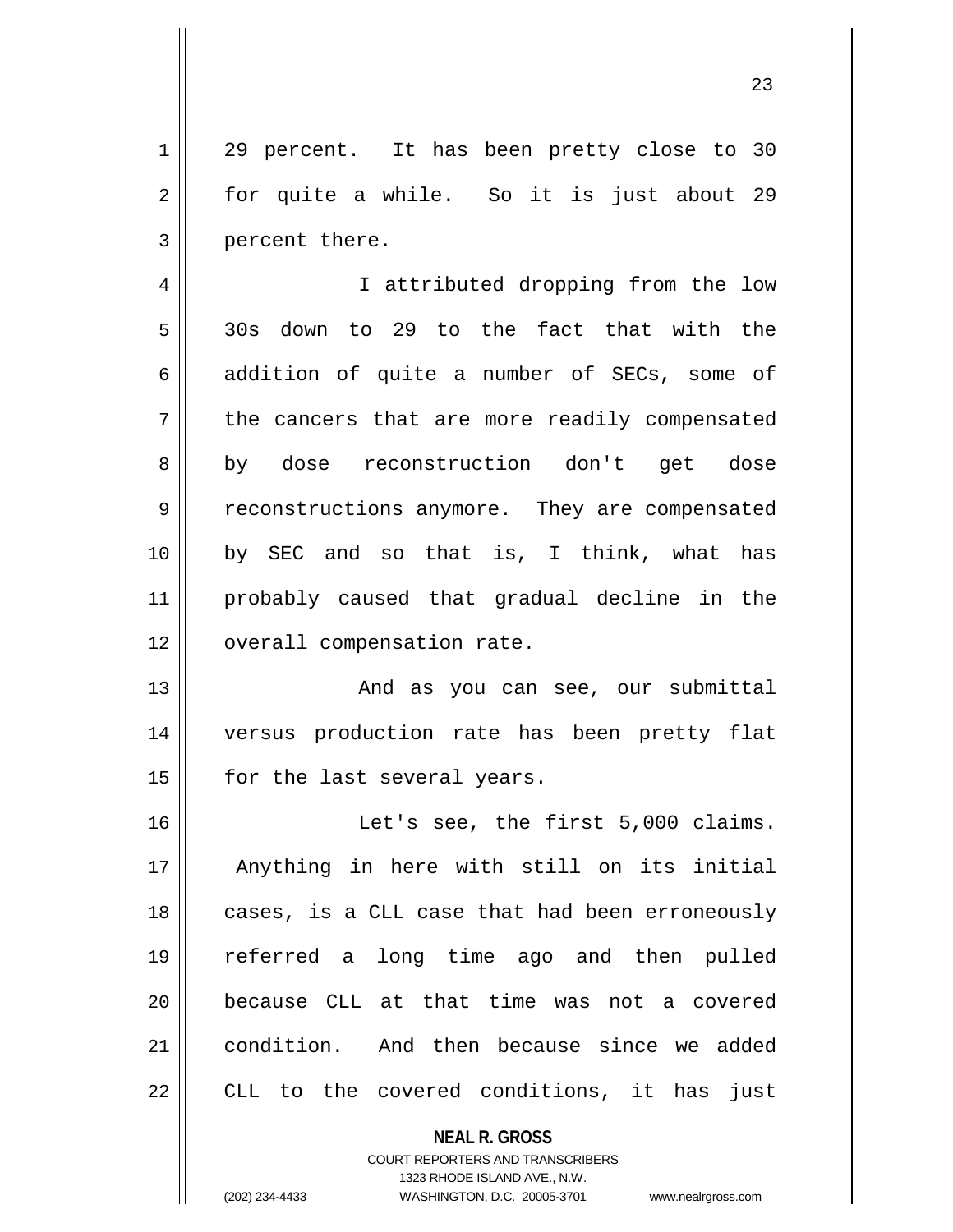1 | recently been reinstated. So anything that is  $2 \parallel$  new is in that category or they come back as 3 Teworks -- they were done and they have come 4 || back as reworks.

5 DOE's numbers on response to  $6 \parallel$  exposure requests, I did check and make sure  $7 \parallel$  that these numbers are both lower than they 8 were in the last report. The total number of  $9 \parallel$  outstanding requests is about 50 lower than it 10 was last time I reported. And the outstanding 11 requests greater than 60 days are about ten 12 || lower than the last time I reported.

13 || And our Special Exposure Cohort, I 14 || know LaVon will provide some information about 15 that later on in the day about how we are 16 doing on that. So far we have added some 99 17 || Classes and that represents 70 different sites 18 || that have SECs for at least some portion of 19 || their covered period.

20 I think that is my last slide and 21 I don't seem to be moving forward very 22 || quickly. Yes, that is the last slide.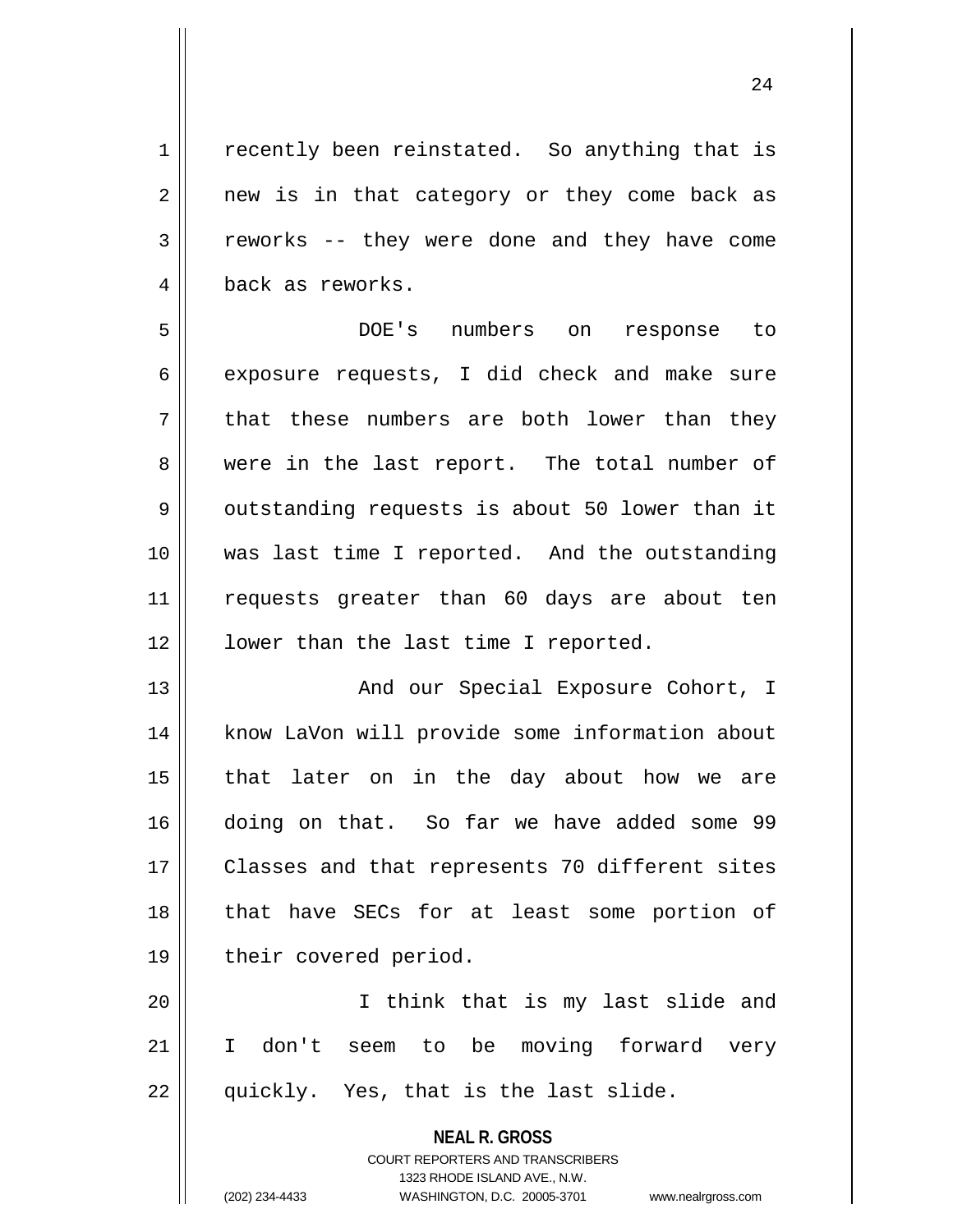**NEAL R. GROSS** COURT REPORTERS AND TRANSCRIBERS 1323 RHODE ISLAND AVE., N.W. (202) 234-4433 WASHINGTON, D.C. 20005-3701 www.nealrgross.com 1 || CHAIRMAN MELIUS: Quick question. 2 | I know Dick had a question. 3 MEMBER LEMEN: I just had a quick 4 || one. I probably should know the answer to  $5 \parallel$  this but when you talked on the first slide  $6 \parallel$  and there were a couple of others that say the  $7$  || same that you had 600 and  $-$ 8 MR. KATZ: Dick, can you please  $9 \parallel$  speak closer to the mic? Thanks. 10 MEMBER LEMEN: Now can you hear me 11 better? 12 || MR. KATZ: Thanks. 13 || MEMBER LEMEN: I probably should 14 || know the answer to this but on the first 15 || statistics slide you had 642 or two percent of 16 cases that were administratively closed. Can 17 you just explain to me what that means? 18 MR. HINNEFELD: Yes, there are two 19 reasons. One is the predominant reason. The 20 predominant why a case would be 21 administratively closed is after we have 22 | completed the dose reconstruction and we send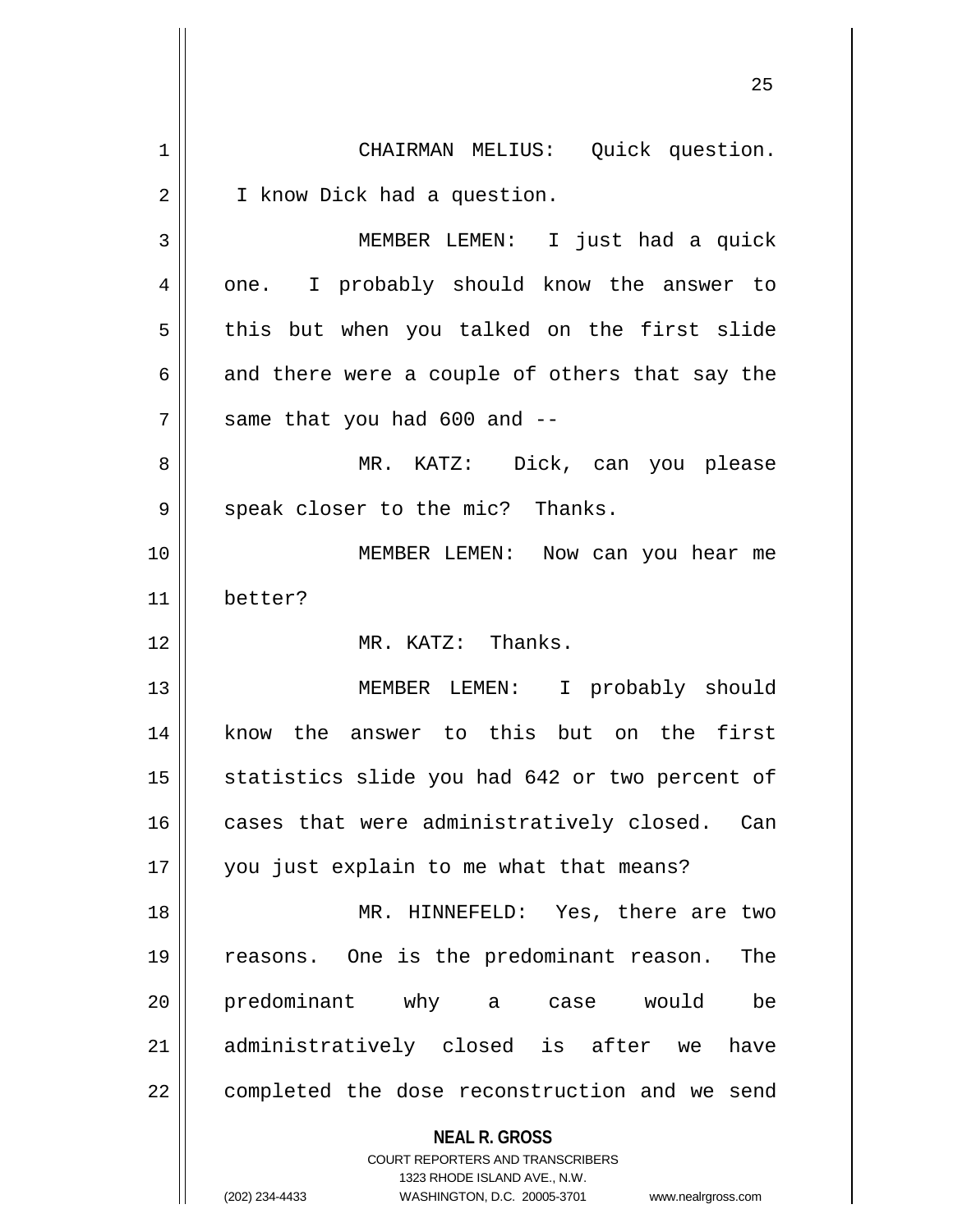$1 \parallel$  the draft dose reconstruction to the claimant  $2 \parallel$  with the OCAS, what we call an OCAS-1 form 3 where we ask them to attest that they have no 4 more information to provide relevant to their 5 dose reconstruction. It doesn't mean they  $6 \parallel$  agree with the dose reconstruction, just they 7 | have no more information to add. 8 And when we get that form back,  $9 \parallel$  then we finalize the dose reconstruction and 10 send it to the Department of Labor but we 11 won't finalize it and send it to the 12 Department of Labor unless they do send that 13 || form back. So a number of people will opt out 14 || of the process at that point. If they get a 15 dose reconstruction that is a non-compensable 16 draft dose reconstruction, they essentially 17 just opt out of the process there and don't 18 return the OCAS-1. That is the -- the 19 majority of the cases are because of that. 20 The other category where a case 21 would be administratively closed at this point  $22$  || would be that during the claim process, the

> **NEAL R. GROSS** COURT REPORTERS AND TRANSCRIBERS 1323 RHODE ISLAND AVE., N.W.

(202) 234-4433 WASHINGTON, D.C. 20005-3701 www.nealrgross.com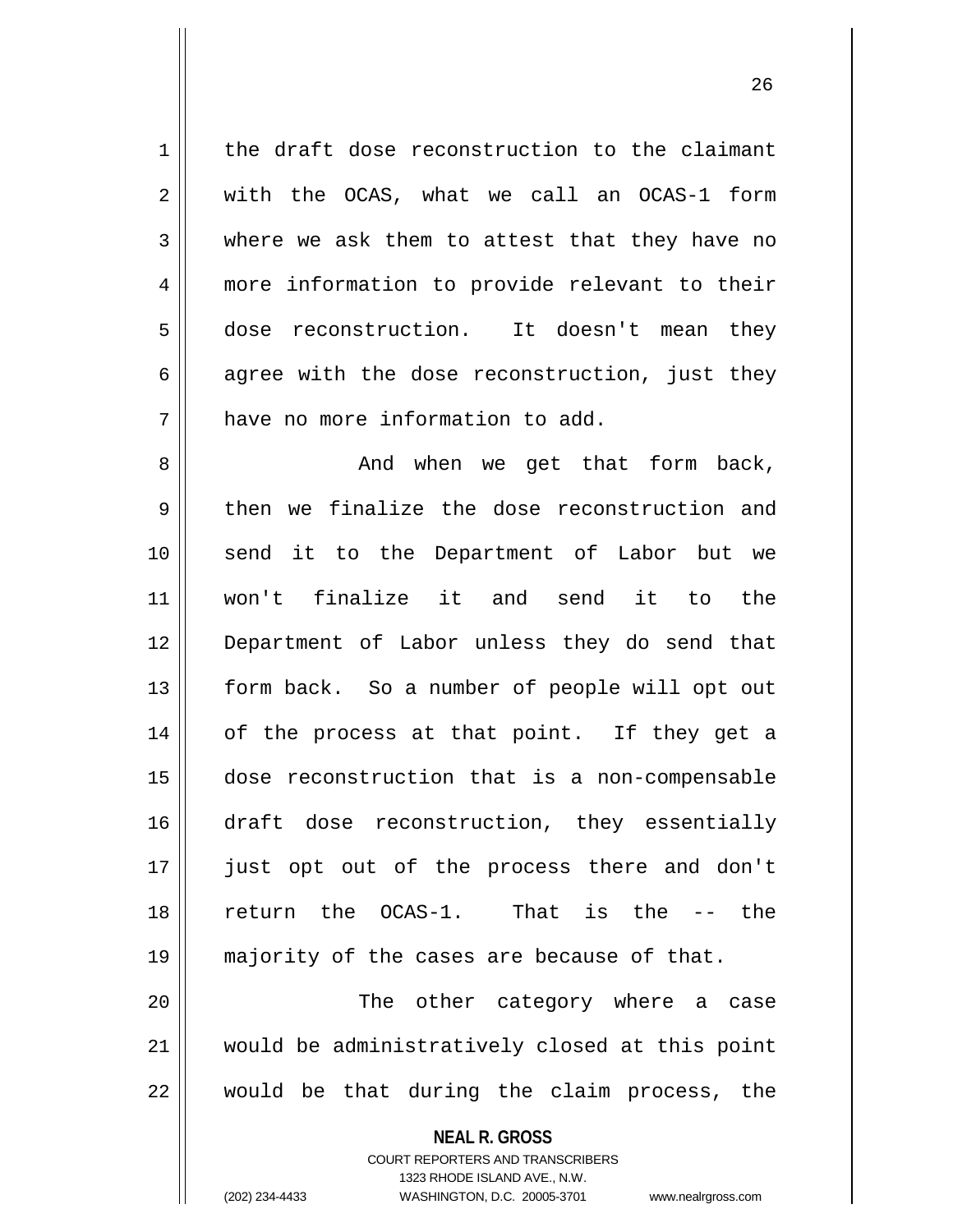**NEAL R. GROSS** COURT REPORTERS AND TRANSCRIBERS 1323 RHODE ISLAND AVE., N.W. (202) 234-4433 WASHINGTON, D.C. 20005-3701 www.nealrgross.com 1 || Energy employee died after they claimed -- $2 \parallel$  before the claim was finally done and there  $3 \parallel$  are no qualifying survivors. 4 MEMBER LEMEN: All right, thank  $5 \parallel$  you. 6 CHAIRMAN MELIUS: Any other 7 questions? Any Board Members on the phone 8 || have questions on the information that Stu 9 || just presented? 10 Okay, thank you, Stu. 11 || MR. KATZ: Stu, can you bring up 12 | the Labor presentation? 13 MR. HINNEFELD: I don't have any 14 idea. I will see. 15 (Laughter.) 16 MR. KATZ: It should still be  $17$  | under that  $-$ 18 || MR. HINNEFELD: Well, I'm still on 19 Live Meeting for now. Do I need to sign back  $20$  | in? 21 || MR. KATZ: No, I think you just 22 | closed out Live Meeting.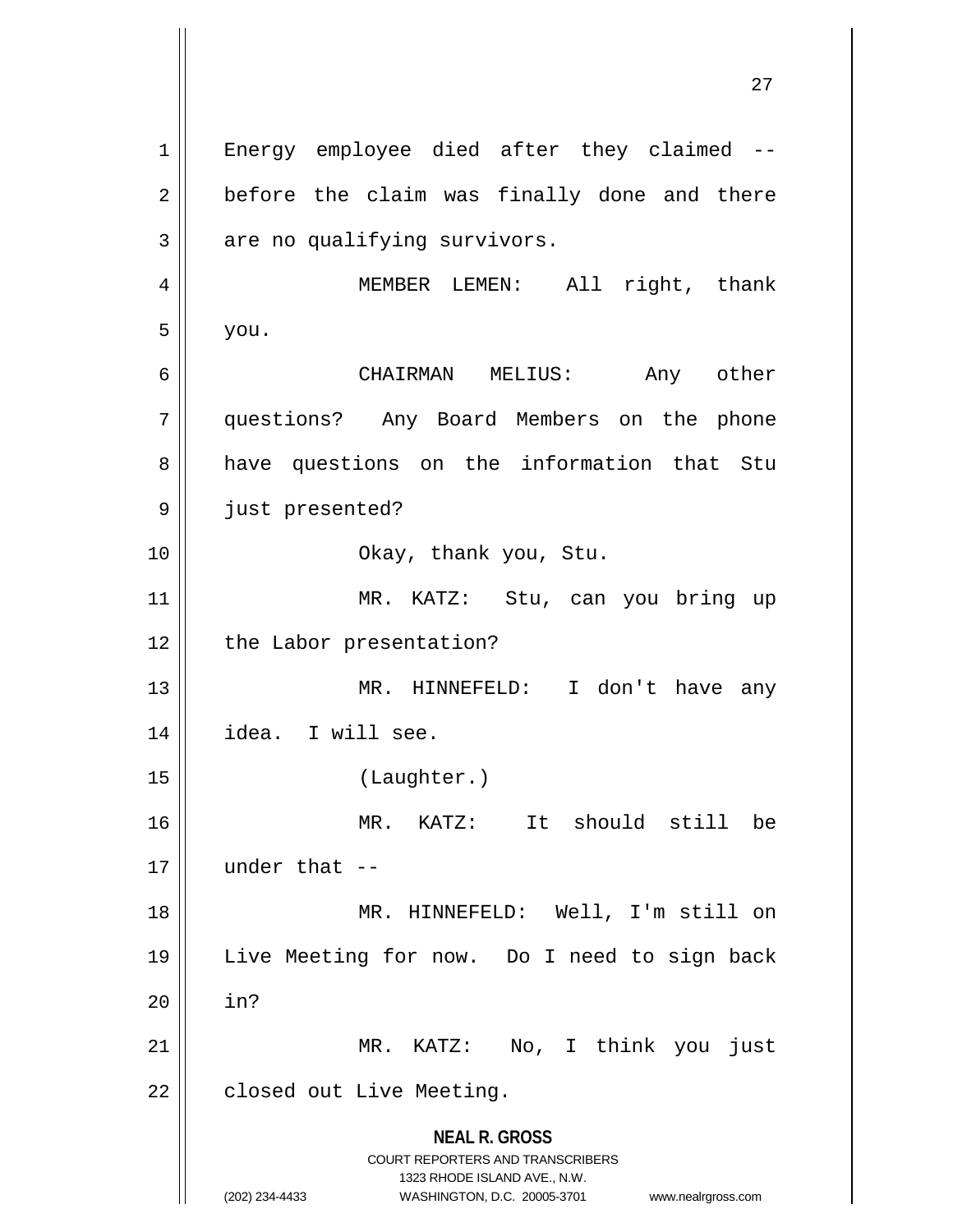**NEAL R. GROSS** COURT REPORTERS AND TRANSCRIBERS 1323 RHODE ISLAND AVE., N.W. (202) 234-4433 WASHINGTON, D.C. 20005-3701 www.nealrgross.com 1 MR. HINNEFELD: Okay well then who  $2 \parallel$  signed me in? 3 MR. KATZ: Zaida. 4 CHAIRMAN MELIUS: Our Live Meeting  $5 \parallel$  is dead, temporarily. 6 MR. HINNEFELD: Well I tested the 7 || slides on my computer laptop but I neglected  $8 \parallel$  to get in Live Meeting and test them that way. 9 (Pause.) 10 MR. KATZ: Zaida, can you come in 11 here, please? 12 (Pause.) 13 MR. KATZ: Stu, you want to be 14 || with the mic and you, too, Dave. 15 MEMBER RICHARDSON: So I was 16 || looking at like for the first 5,000, the first  $17 \parallel 10,000$  and then the overall 32,000 claims or 18 38,000 claims. It looks like the proportion 19 || pulled from DR for SECs has not really changed 20 much over time, like maybe it is about ten 21 | percent. 22 MR. HINNEFELD: Well, let me think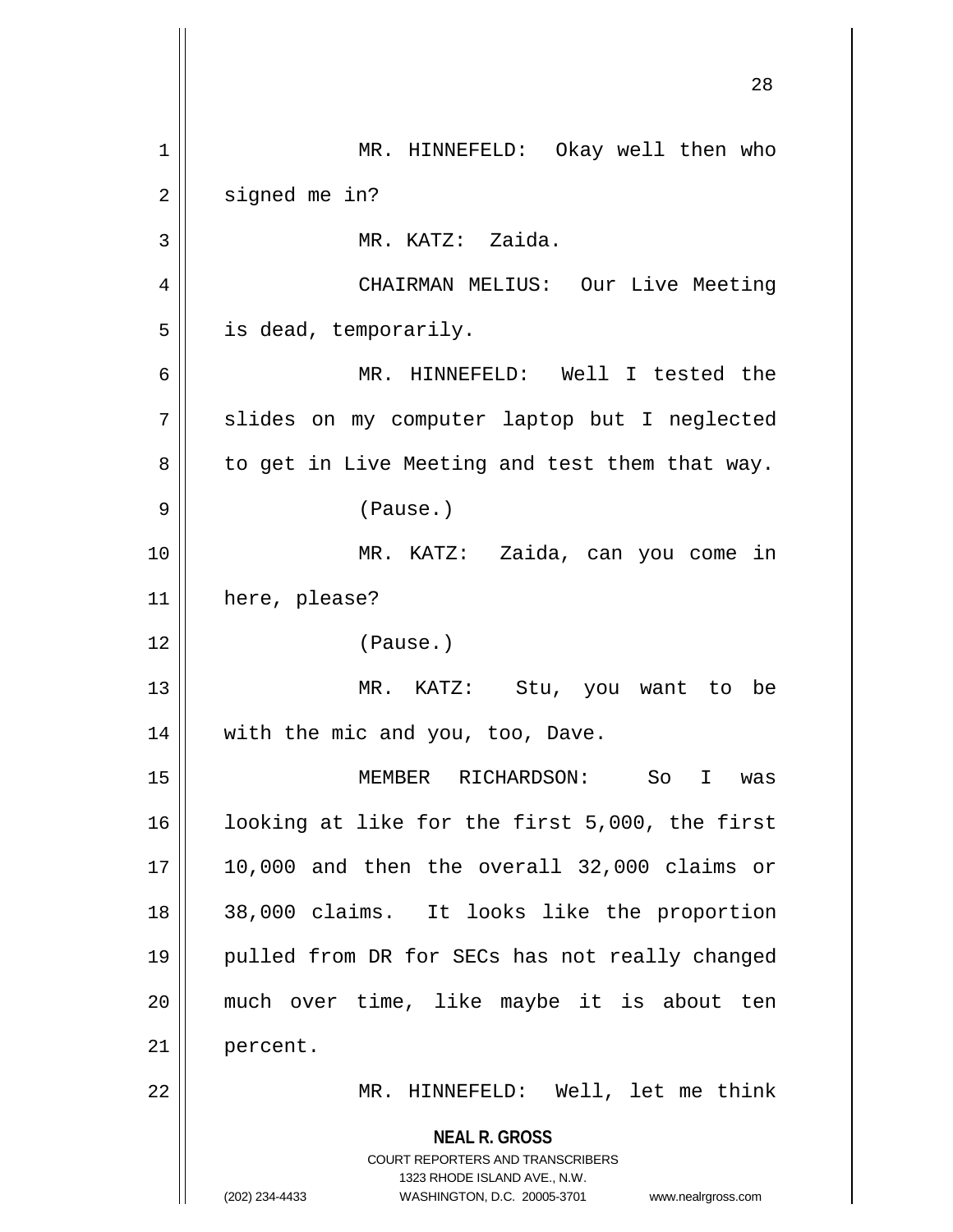| $\mathbf 1$    | how this would work. What would your                                                                                                                                   |
|----------------|------------------------------------------------------------------------------------------------------------------------------------------------------------------------|
| $\overline{2}$ | expectation be, that the number would go up?                                                                                                                           |
| 3              | MEMBER RICHARDSON: I was thinking                                                                                                                                      |
| 4              | it would because there are a number of recent                                                                                                                          |
| 5              | SECs and that somehow you would see more                                                                                                                               |
| 6              | recently that a larger fraction of them would                                                                                                                          |
| 7              | get pulled out. But maybe they are not --                                                                                                                              |
| 8              | Well it is a<br>MR. HINNEFELD:                                                                                                                                         |
| 9              | little bit of a complicated question because                                                                                                                           |
| 10             | it is not only what proportion of cases got                                                                                                                            |
| 11             | pulled but what was the status of a particular                                                                                                                         |
| 12             | claim when it was added. For instance, if we                                                                                                                           |
| 13             | had already done a dose reconstruction and                                                                                                                             |
| 14             | then an SEC Class was added that included that                                                                                                                         |
| 15             | claim, that claim will not look like it was                                                                                                                            |
| 16             | pulled. It will not show as pulled for SEC.                                                                                                                            |
| 17             | So I can understand your question                                                                                                                                      |
| 18             | but it is a fairly complicated thing to                                                                                                                                |
| 19             | interpret and I don't know that I would draw a                                                                                                                         |
| 20             | lot of conclusion from any changes or a non-                                                                                                                           |
| 21             | change in that percentage.                                                                                                                                             |
| 22             | MEMBER RICHARDSON: Okay.                                                                                                                                               |
|                | <b>NEAL R. GROSS</b><br><b>COURT REPORTERS AND TRANSCRIBERS</b><br>1323 RHODE ISLAND AVE., N.W.<br>(202) 234-4433<br>WASHINGTON, D.C. 20005-3701<br>www.nealrgross.com |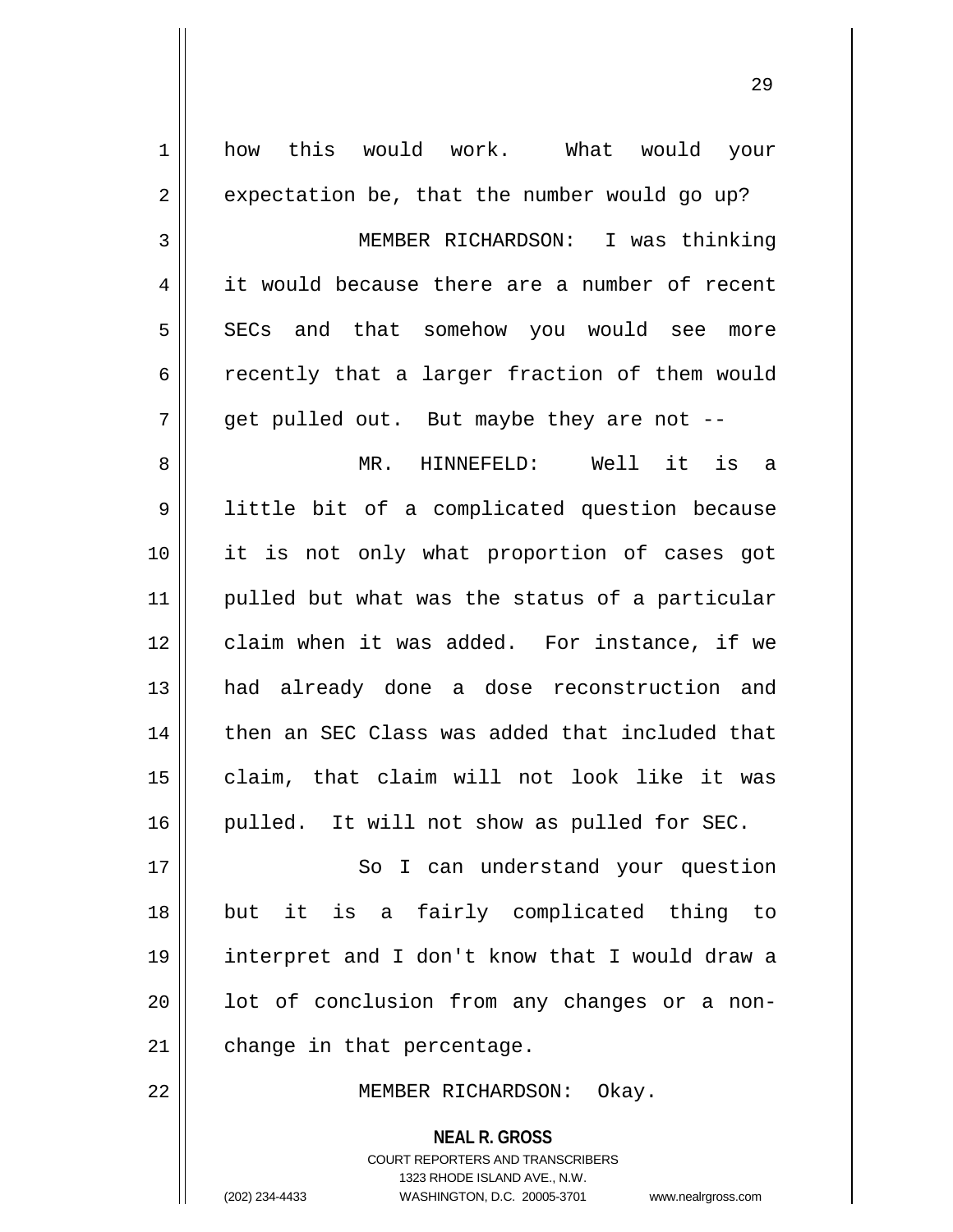| 1  | CHAIRMAN MELIUS: And I also think                                                                                                                                      |
|----|------------------------------------------------------------------------------------------------------------------------------------------------------------------------|
| 2  | it had to do with the dynamic of what the                                                                                                                              |
| 3  | early outreach was for the program. And I                                                                                                                              |
| 4  | think that since SECs tend to be for the                                                                                                                               |
| 5  | earlier years, those people were harder to                                                                                                                             |
| 6  | reach in terms of knowledge of the program and                                                                                                                         |
| 7  | filing claims because it was often spouses.                                                                                                                            |
| 8  | So again, I think as Stu mentioned, it is a                                                                                                                            |
| 9  | very complicated picture.                                                                                                                                              |
| 10 | Okay, are we ready? I know that                                                                                                                                        |
| 11 | is not Jeff Kotsch. This is the first time                                                                                                                             |
| 12 | Jeff has not appeared probably in 89 meetings                                                                                                                          |
| 13 | like in a row. I can remember in the early                                                                                                                             |
| 14 | days he is -- you know, we sort of miss him                                                                                                                            |
| 15 | now. But welcome Chris and we will welcome to                                                                                                                          |
| 16 | doing this, Frank.                                                                                                                                                     |
| 17 | MR. CRAWFORD: I will do the best                                                                                                                                       |
| 18 | I certainly, since Jeff<br>has<br>I.<br>can.                                                                                                                           |
| 19 | represented us for 89 meetings, I don't have                                                                                                                           |
| 20 | his depth of knowledge.                                                                                                                                                |
| 21 | CHAIRMAN MELIUS: Oh, okay.                                                                                                                                             |
| 22 | So I will<br>$MR$ .<br>CRAWFORD:<br>just                                                                                                                               |
|    | <b>NEAL R. GROSS</b><br><b>COURT REPORTERS AND TRANSCRIBERS</b><br>1323 RHODE ISLAND AVE., N.W.<br>(202) 234-4433<br>WASHINGTON, D.C. 20005-3701<br>www.nealrgross.com |

 $\overline{\mathbf{1}}$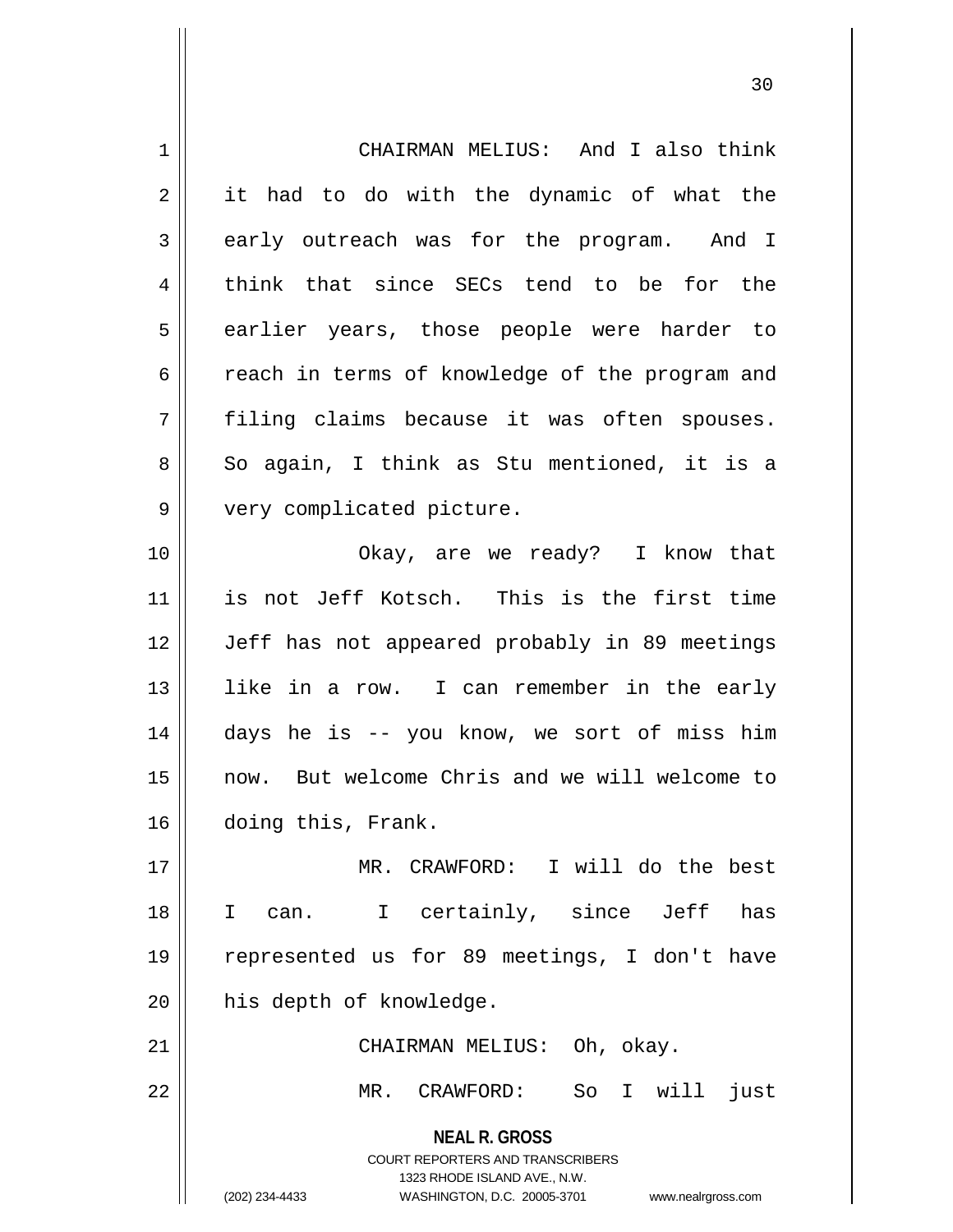$1 \parallel$  follow along with the slides.

| $\overline{a}$ | The first slide is just a brief                                                                                                                                        |
|----------------|------------------------------------------------------------------------------------------------------------------------------------------------------------------------|
| 3              | review. My understanding is that these slides                                                                                                                          |
| 4              | will be available on the NIOSH website.                                                                                                                                |
| 5              | CHAIRMAN MELIUS: They are.                                                                                                                                             |
| 6              | MR. CRAWFORD: Good for those                                                                                                                                           |
| 7              | listening by telephone. I think the salient                                                                                                                            |
| 8              | figures here, we have 160,000 some cases                                                                                                                               |
| 9              | filed, over nine billion dollars in total                                                                                                                              |
| 10             | compensation paid to date.                                                                                                                                             |
| 11             | By the way, Jeff warned me you                                                                                                                                         |
| 12             | won't be able to reconcile these numbers very                                                                                                                          |
| 13             | directly with NIOSH's numbers for recording                                                                                                                            |
| 14             | differences and other things.                                                                                                                                          |
| 15             | We show 39,000 cases referred to                                                                                                                                       |
| 16             | NIOSH for dose reconstruction and NIOSH has                                                                                                                            |
| 17             | returned almost 37,000 of those; 31,000 with                                                                                                                           |
| 18             | dose reconstructions and about 5,600 without                                                                                                                           |
| 19             | dose reconstructions.                                                                                                                                                  |
| 20             | We show 2,400 cases currently at                                                                                                                                       |
| 21             | NIOSH, including 840 some reworks or returns.                                                                                                                          |
| 22             | You will see here this pie chart.                                                                                                                                      |
|                | <b>NEAL R. GROSS</b><br><b>COURT REPORTERS AND TRANSCRIBERS</b><br>1323 RHODE ISLAND AVE., N.W.<br>WASHINGTON, D.C. 20005-3701<br>(202) 234-4433<br>www.nealrgross.com |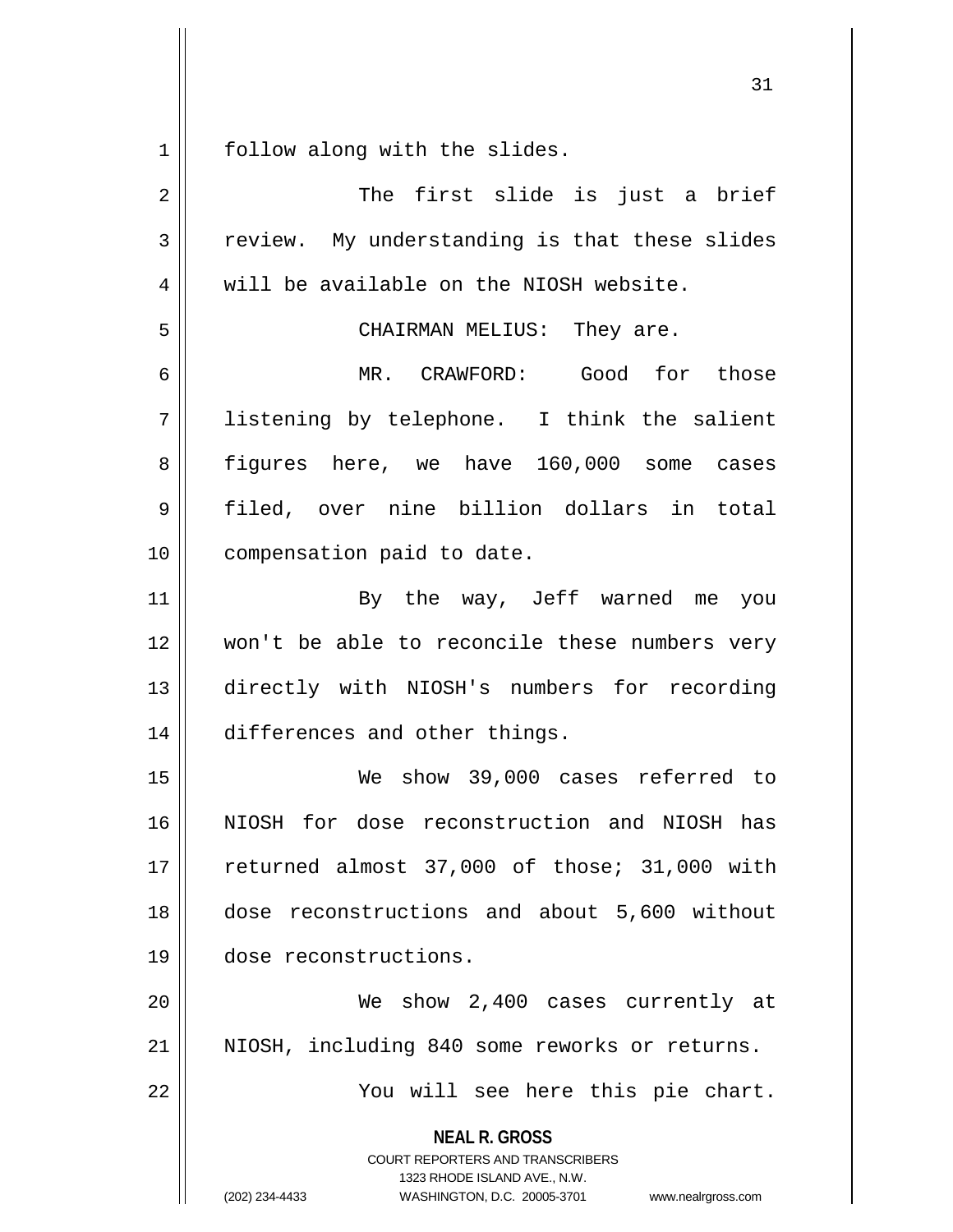1 || Those of us who are here can see it anyway.  $2 \parallel$  I think the salient facts here of the 31,000  $3 \parallel$  cases returned by NIOSH, 25,000 and some were 4 with the DR and a final decision by now. And  $5 \parallel$  we show 9,000 final approvals and 16,000 final 6 denials. So about a 36 percent approval rate 7 || on these Part B cases.

 We see here on this slide the Part  $9 \parallel$  B cancer cases with final decision to accept. We have about 8,500 accepted dose reconstruction cases, 18,000 accepted SEC cases. With cases that are accepted both because of an SEC and on a dose reconstruction 14 || shows a PoC above 50 percent, we have only  $15 \parallel 600$ . So the overlap is very small.

16 || And the total of all accepted SEC 17 || and dose reconstruction cases, about 27,000, 18 with four billion in compensation paid for 19 | that part of the program.

20 The top four worksites, this won't 21  $\parallel$  be a surprise, Hanford, Savannah River, Y-12,  $22$  | and K-25 are the top sites for Part B.

> **NEAL R. GROSS** COURT REPORTERS AND TRANSCRIBERS 1323 RHODE ISLAND AVE., N.W. (202) 234-4433 WASHINGTON, D.C. 20005-3701 www.nealrgross.com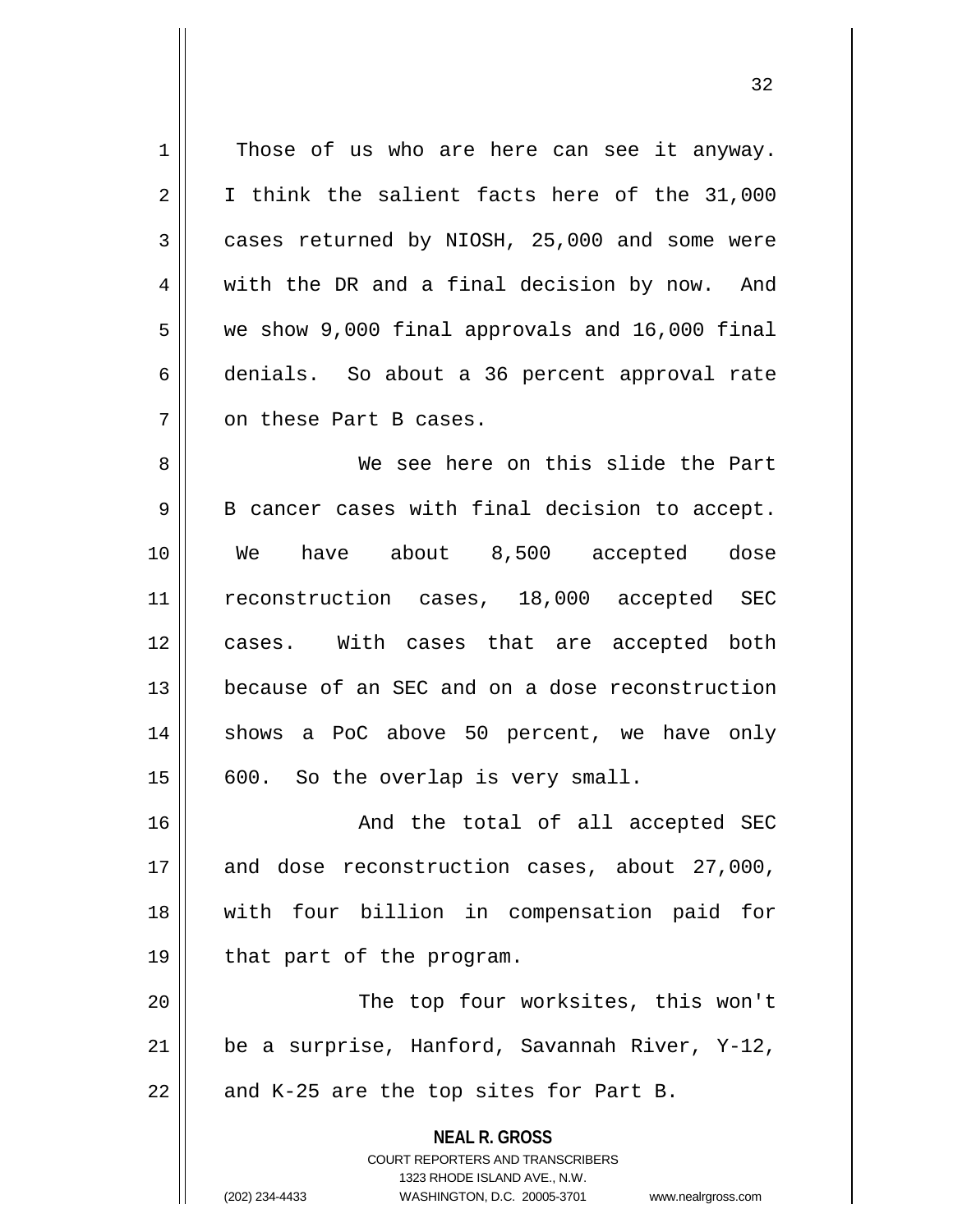| $\mathbf 1$ | Just another presentation of the                                                                                                                                       |
|-------------|------------------------------------------------------------------------------------------------------------------------------------------------------------------------|
| 2           | data. Of the 40,000 final decisions approved,                                                                                                                          |
| 3           | we see denials of 24,000 roughly. And some of                                                                                                                          |
| 4           | those denials 6,000 are based on medical                                                                                                                               |
| 5           | information being insufficient to support the                                                                                                                          |
| 6           | claim and we have another 1,700 where there                                                                                                                            |
| 7           | were no eligible survivors. And the balance                                                                                                                            |
| 8           | about 16,000, the PoC was less than 50                                                                                                                                 |
| 9           | percent.                                                                                                                                                               |
| 10          | DOE cases versus AWE cases, AWE                                                                                                                                        |
| 11          | cases we see is a small fraction, ranging from                                                                                                                         |
| 12          | 18 percent down to about seven percent as of                                                                                                                           |
| 13          | last month of the total cases.                                                                                                                                         |
| 14          | have been continuing, of<br>We                                                                                                                                         |
| 15          | course, the Department's outreach events.<br>We                                                                                                                        |
| 16          | recently had a meeting, recently being                                                                                                                                 |
| 17          | December, in Farmington, New Mexico with 80                                                                                                                            |
| 18          | individuals in attendance. And I don't even                                                                                                                            |
| 19          | know how to pronounce Kayenta, Arizona<br>on                                                                                                                           |
| 20          | December 5th, with 77 individuals<br>in                                                                                                                                |
| 21          | attendance.                                                                                                                                                            |
| 22          | Other recent meetings, October for                                                                                                                                     |
|             | <b>NEAL R. GROSS</b><br><b>COURT REPORTERS AND TRANSCRIBERS</b><br>1323 RHODE ISLAND AVE., N.W.<br>(202) 234-4433<br>WASHINGTON, D.C. 20005-3701<br>www.nealrgross.com |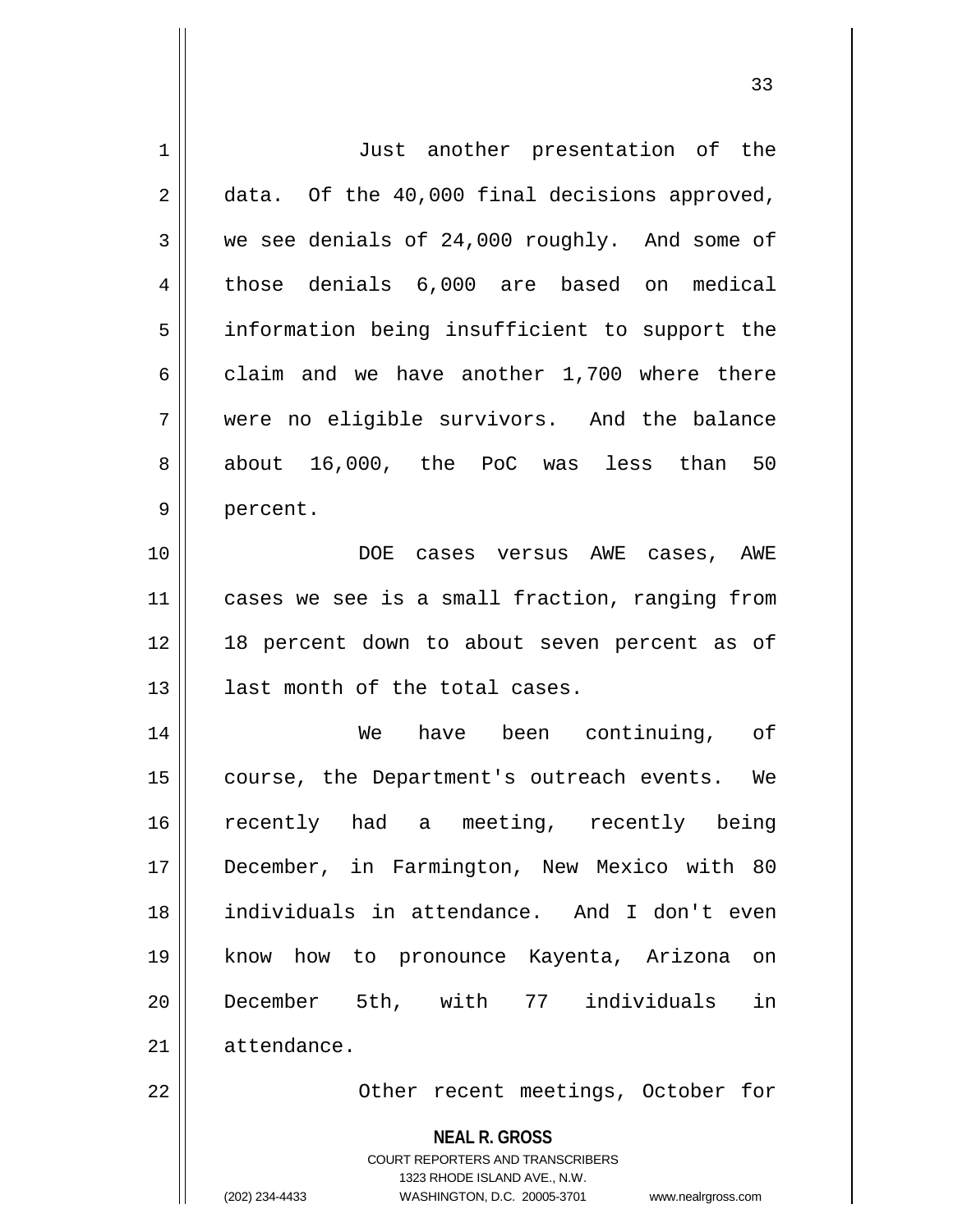| Hanford, Clarksville in November, X-10 in<br>Quite a few attendees. As you<br>see, not many new claims filed but I think<br>that is just because the word has gotten out |
|--------------------------------------------------------------------------------------------------------------------------------------------------------------------------|
|                                                                                                                                                                          |
|                                                                                                                                                                          |
|                                                                                                                                                                          |
|                                                                                                                                                                          |
|                                                                                                                                                                          |
| on this program over the past ten years or so.                                                                                                                           |
| We have also done medical benefits                                                                                                                                       |
| meetings and those, as you see, are pretty                                                                                                                               |
|                                                                                                                                                                          |
| Joint Outreach Task Group has been                                                                                                                                       |
| quite active with monthly conference calls.                                                                                                                              |
| And we have tentative meetings scheduled in                                                                                                                              |
| Las Vegas, Chicago, and California during this                                                                                                                           |
|                                                                                                                                                                          |
| This slide is a little complicated                                                                                                                                       |
| This                                                                                                                                                                     |
| Of                                                                                                                                                                       |
|                                                                                                                                                                          |
| interest, Brookhaven has about 2,000 claims                                                                                                                              |
| for both Part B and E. Baker Brothers has                                                                                                                                |
| eight and Savannah River has just over 14,000                                                                                                                            |
|                                                                                                                                                                          |
| Part B approvals -- I am going to                                                                                                                                        |
|                                                                                                                                                                          |
|                                                                                                                                                                          |
| www.nealrgross.com                                                                                                                                                       |
|                                                                                                                                                                          |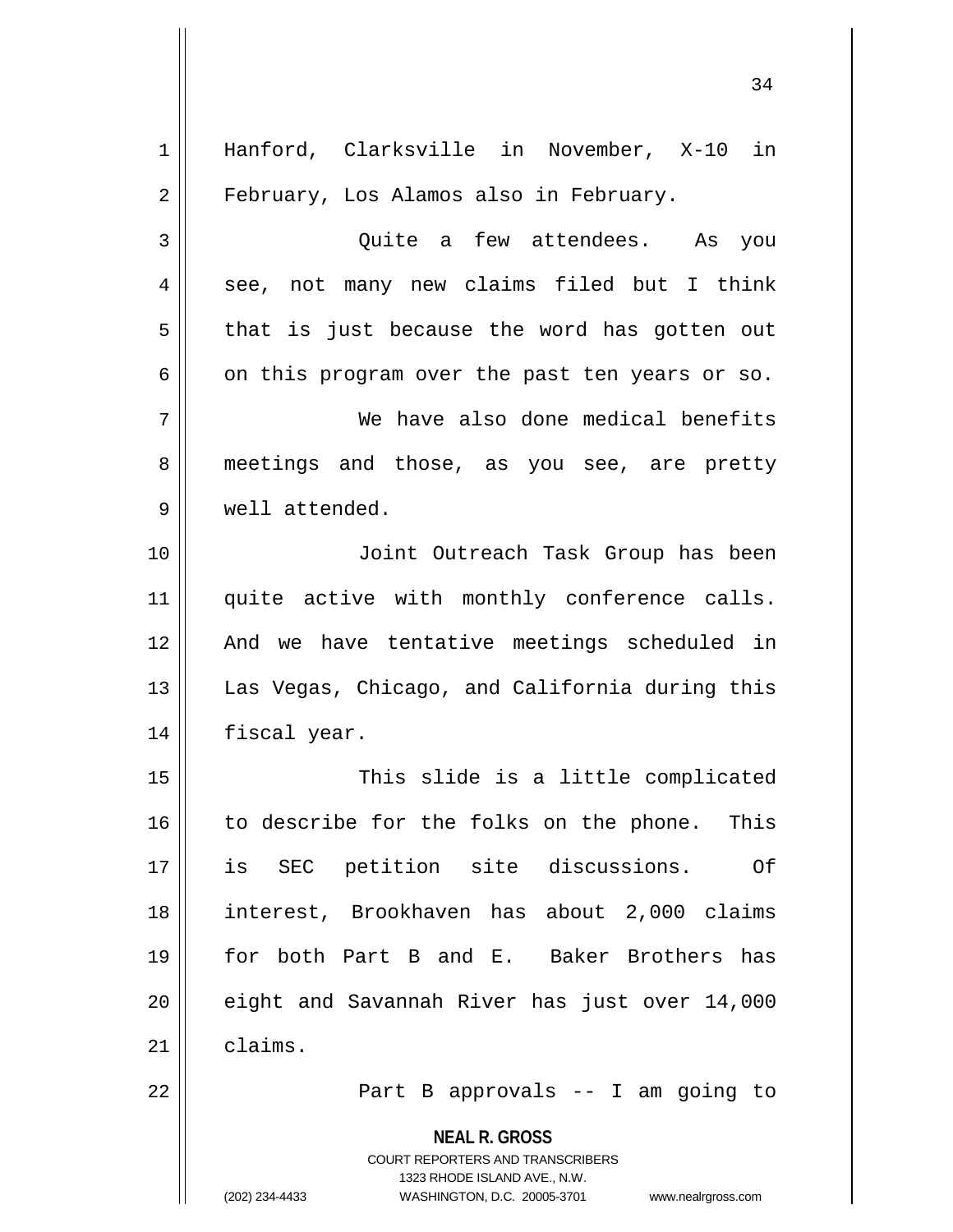$1 \parallel$  skip a couple of rows here -- were 661 for 2 || Brookhaven, one for Baker Brothers, that is  $3 \parallel$  one out of eight, remember, and 2,675 for 4 Savannah River. 5 Part E approvals are actually 6 pretty close, 619 for Brookhaven, one for  $7$  | Baker Brothers, 2,866 for Savannah River. 8 These next few slides just present  $9 \parallel$  some of the outstanding features of the Act. 10 This one concerns employee eligibility for 11 Part B. We see that DOE contractors and 12 subcontractors are eligible, DOE federal 13 || employees, AWE employees, beryllium vendors, 14 || and RECA are all eligible. 15 || The difference for Part E is that 16 eligibility is only for DOE contractors and 17 || subcontractors and RECA individuals. 18 The other categories are not 19 eligible. 20 || We all know this but I will just 21 mention, again for the benefit of those on the  $22$  || phone, that the next slide is about covered

> **NEAL R. GROSS** COURT REPORTERS AND TRANSCRIBERS

1323 RHODE ISLAND AVE., N.W. (202) 234-4433 WASHINGTON, D.C. 20005-3701 www.nealrgross.com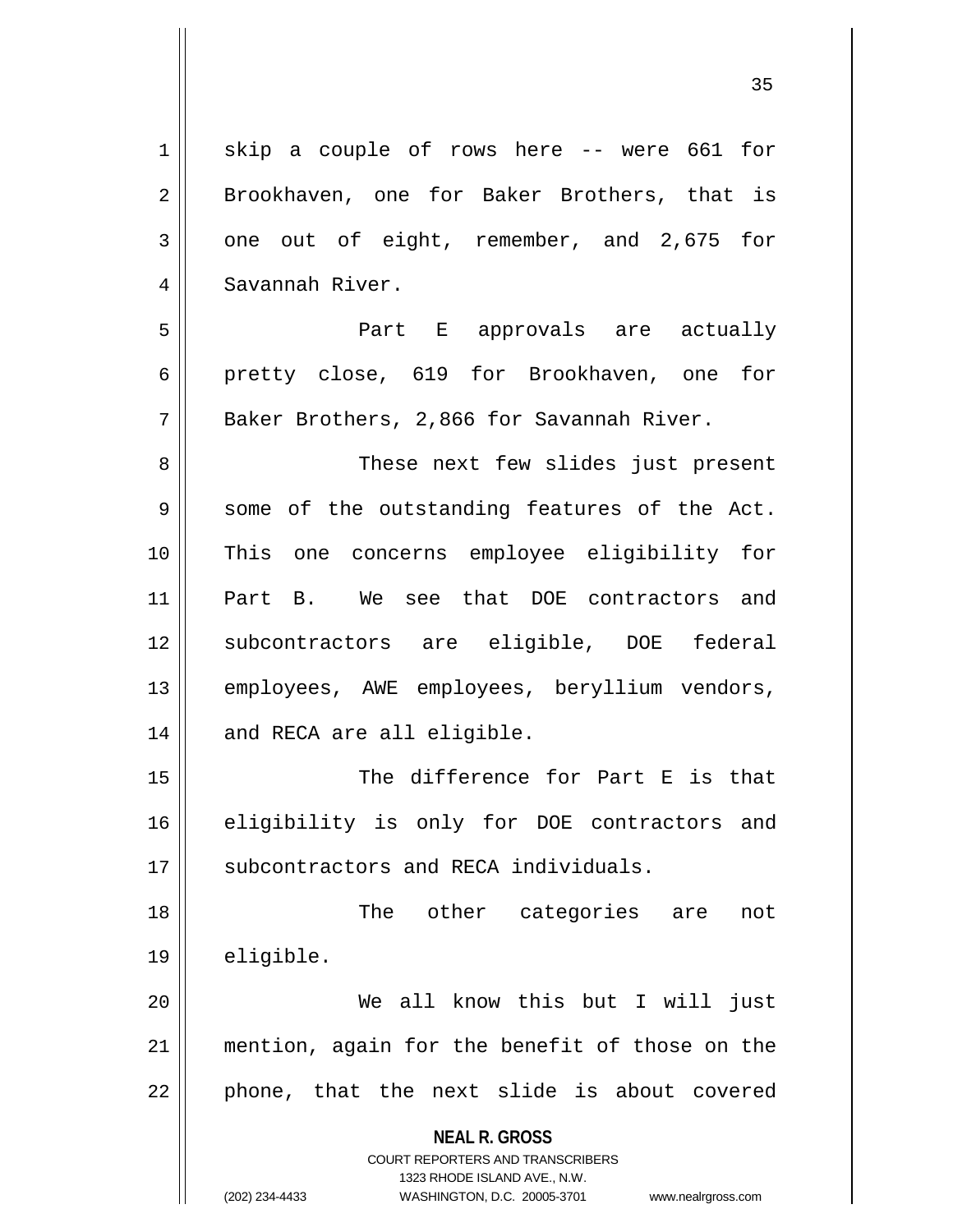1 conditions. Part B covers a chronic beryllium 2 disease, beryllium sensitivity but only for 3 medical monitoring, chronic silicosis, cancer, 4 and does not cover any toxic exposures. Part 5 E, by contrast, covers all of those 6 | conditions. 7 Survivor definitions differ 8 between the two parts of the Act. The 9 || particular difference, the spouse, of course, 10 is eligible, a spouse at the time of death; 11 the children under age 18, or under age 23 if 12 full time students, or any age if medically 13 || incapable of self-support. Those categories 14  $\parallel$  are survivors in both Parts B and E. 15 || The final part, adult children, 16 || they are only considered survivors for Part E  $17$  | cases -- Part B cases, not Part E. 18 Benefits, Part B cases \$150,000 19 || paid to the employee and/or the survivor;

21 Under Part E, the impairment is a  $22 \parallel$  scale. It is \$2,500 per percent of impairment

 $20$  | \$50,000 for RECA employees and survivors.

**NEAL R. GROSS**

COURT REPORTERS AND TRANSCRIBERS 1323 RHODE ISLAND AVE., N.W.

(202) 234-4433 WASHINGTON, D.C. 20005-3701 www.nealrgross.com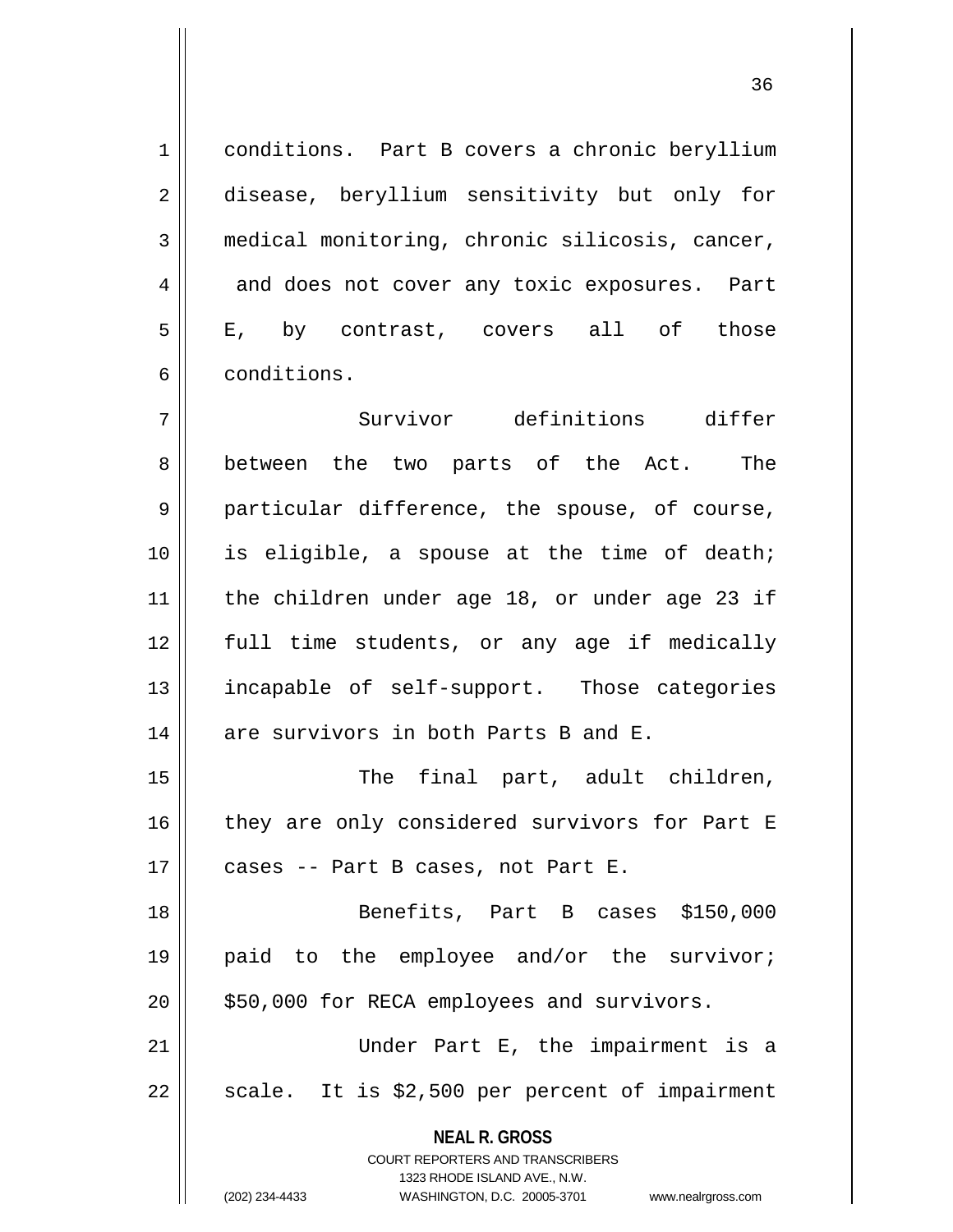1 || to the employee, wage loss is also paid,  $2 \parallel$  \$10,000 to \$15,000 per year to the employee  $3 \parallel$  and \$125,000 payment can be made to a  $4 \parallel$  survivor. There is a cap of \$400,00 for Parts  $5 \parallel$  B and E combined.  $6 \parallel$  and that is the end of the slide 7 || show. Are there any questions? Wanda? 8 MEMBER MUNN: Frank, your slide 12 9 is a perfect distillation of most of the 10 pertinent information that some of us like to 11 || see. I was disappointed to see that you 12 didn't include the four large sites which, 13 traditionally, have the largest numbers to 14 || report there. I realize that that has been 15 done in the past and sometimes skipped over. 16 But could I request that that slide continue 17 || to be a part of our presentation and that you 18 incorporate at least the four or five larger 19 || sites as well each time you report those? 20 MR. CRAWFORD: Yes, I am making a 21 note of that, Wanda, and I will transmit that  $22$  | to Jeff to have that put back.

> **NEAL R. GROSS** COURT REPORTERS AND TRANSCRIBERS 1323 RHODE ISLAND AVE., N.W.

(202) 234-4433 WASHINGTON, D.C. 20005-3701 www.nealrgross.com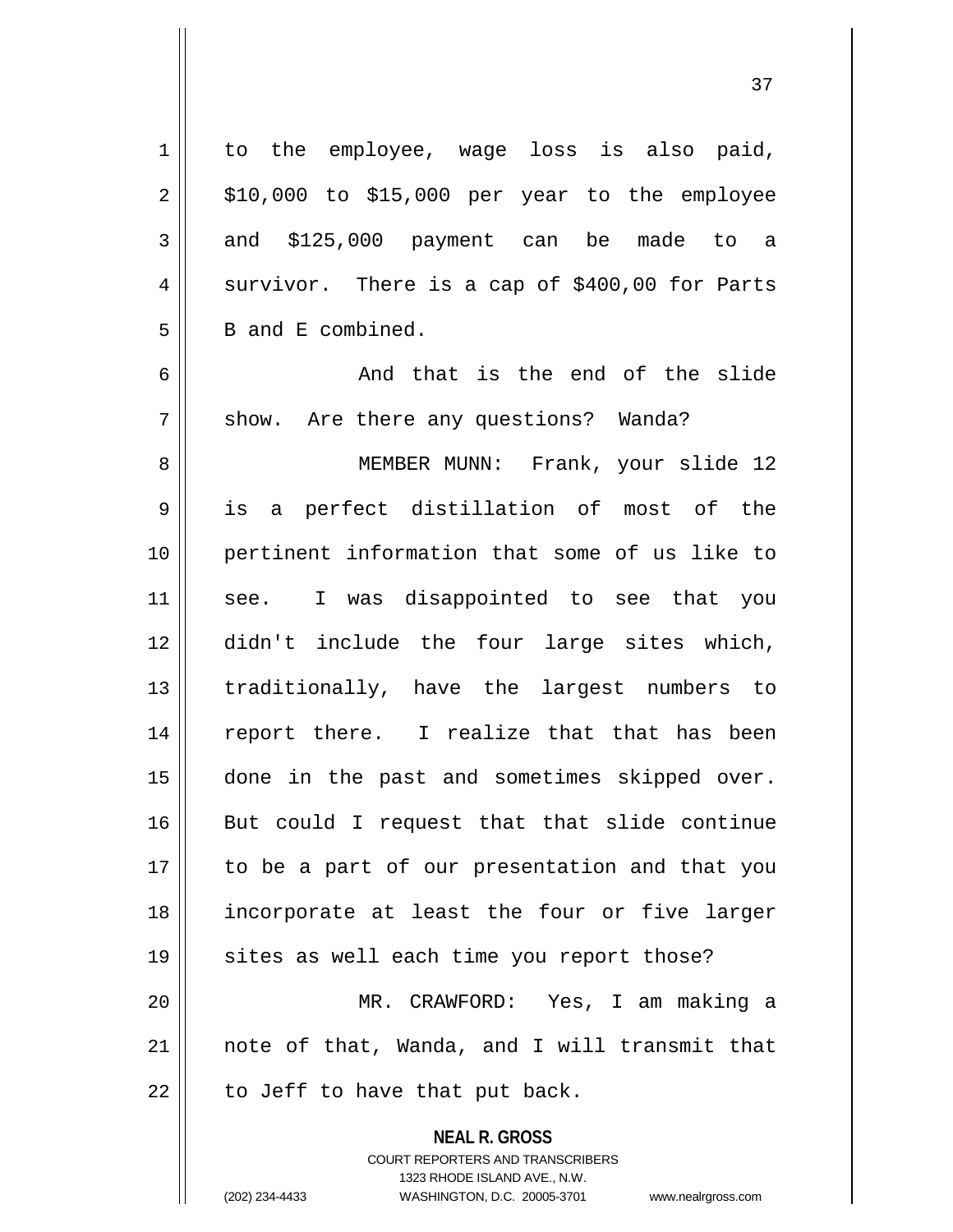**NEAL R. GROSS** COURT REPORTERS AND TRANSCRIBERS 1323 RHODE ISLAND AVE., N.W. 1 CHAIRMAN MELIUS: Any other 2 | questions? Board Members on the phone, do you 3 | have questions? 4 MEMBER ZIEMER: No, I have no 5 questions. 6 CHAIRMAN MELIUS: Oh, okay. 7 | Thanks. 8 MEMBER ZIEMER: That was Ziemer, 9 || in case there is a court reporter. 10 CHAIRMAN MELIUS: Okay. Thanks,  $11$  Paul. 12 || Anybody else? Okay, thanks. 13 You can tell Jeff even though you 14 did a fine job, he is welcome back also. 15 || MR. CRAWFORD: Thank you. 16 (Pause.) 17 DR. WORTHINGTON: Good morning. I 18 want to thank the Board for the opportunity 19 to give some highlights from DOE today. It is 20 || always a pleasure and an honor to appear 21 || before the Board to talk about this great 22 || program and support from the Department of

(202) 234-4433 WASHINGTON, D.C. 20005-3701 www.nealrgross.com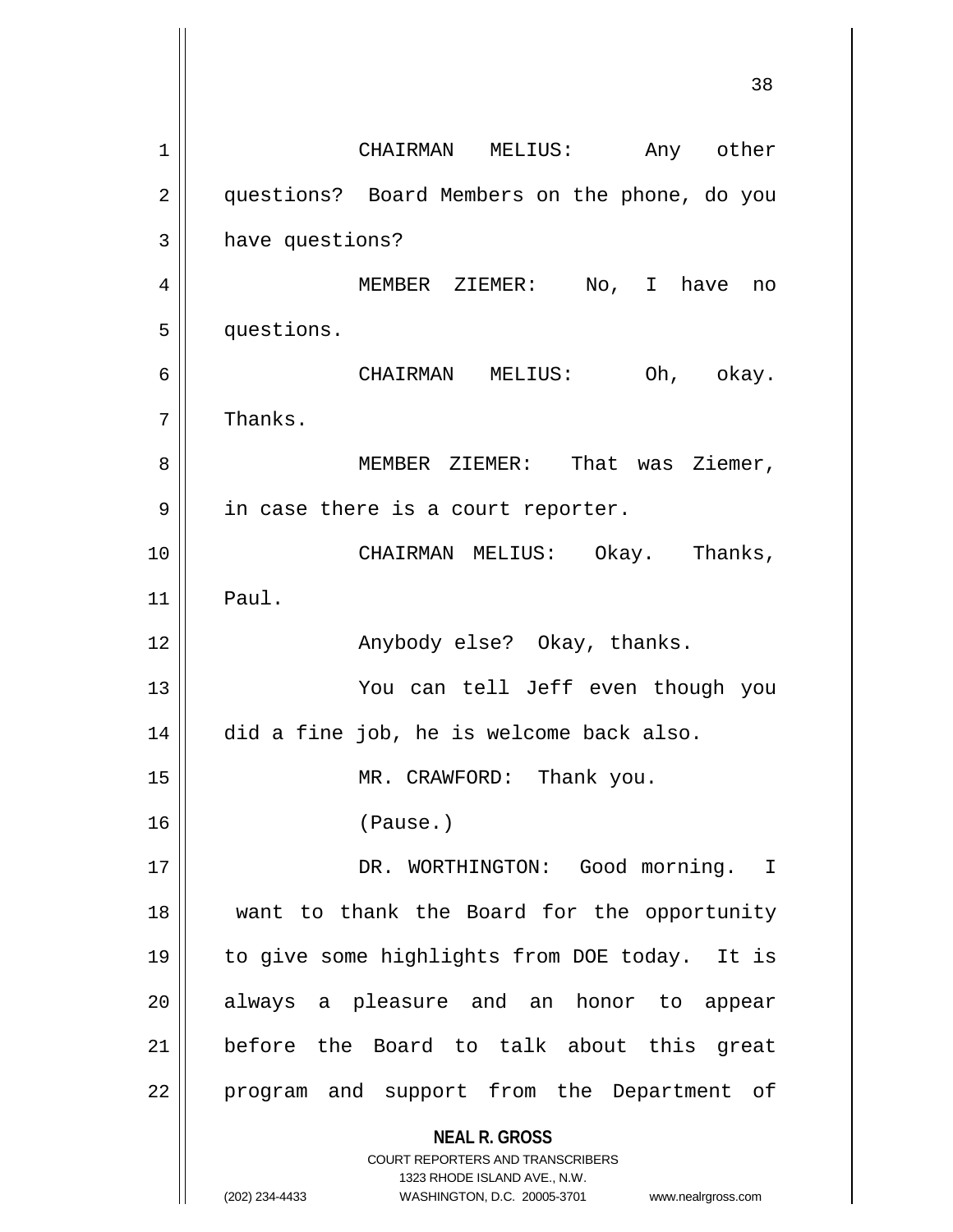$1 \parallel$  Energy.

| $\overline{2}$ | I also want to give some remarks               |
|----------------|------------------------------------------------|
| 3              | from Glenn Podonsky who couldn't come to the   |
| 4              | Board today. He is back in Washington doing a  |
| 5              | number of things, but he wanted Greg, Melissa, |
| 6              | and myself to reconfirm our commitment to this |
| 7              | program.                                       |
| 8              | I probably should also follow my               |
| 9              | colleague's lead from NIOSH and talk a little  |
| 10             | bit about where we are regarding the budget    |
| 11             | and how it relates to this program.            |
| 12             | Certainly this program is subject              |
| 13             | to reductions from the sequestering activities |
| 14             | that are going on across the federal agencies. |
| 15             | With regard to this program, though, we are    |
| 16             | still committed to delivering the services     |
| 17             | that I will talk about briefly here today.     |
| 18             | At the beginning of this fiscal                |
| 19             | year, Greg Lewis and his organization started  |
| 20             | look closer at the spending and how we<br>to   |
| 21             | could be more efficient and effective with the |
| 22             | funds that we do have. So we have a head       |
|                | <b>NEAL R. GROSS</b>                           |

COURT REPORTERS AND TRANSCRIBERS 1323 RHODE ISLAND AVE., N.W.

(202) 234-4433 WASHINGTON, D.C. 20005-3701 www.nealrgross.com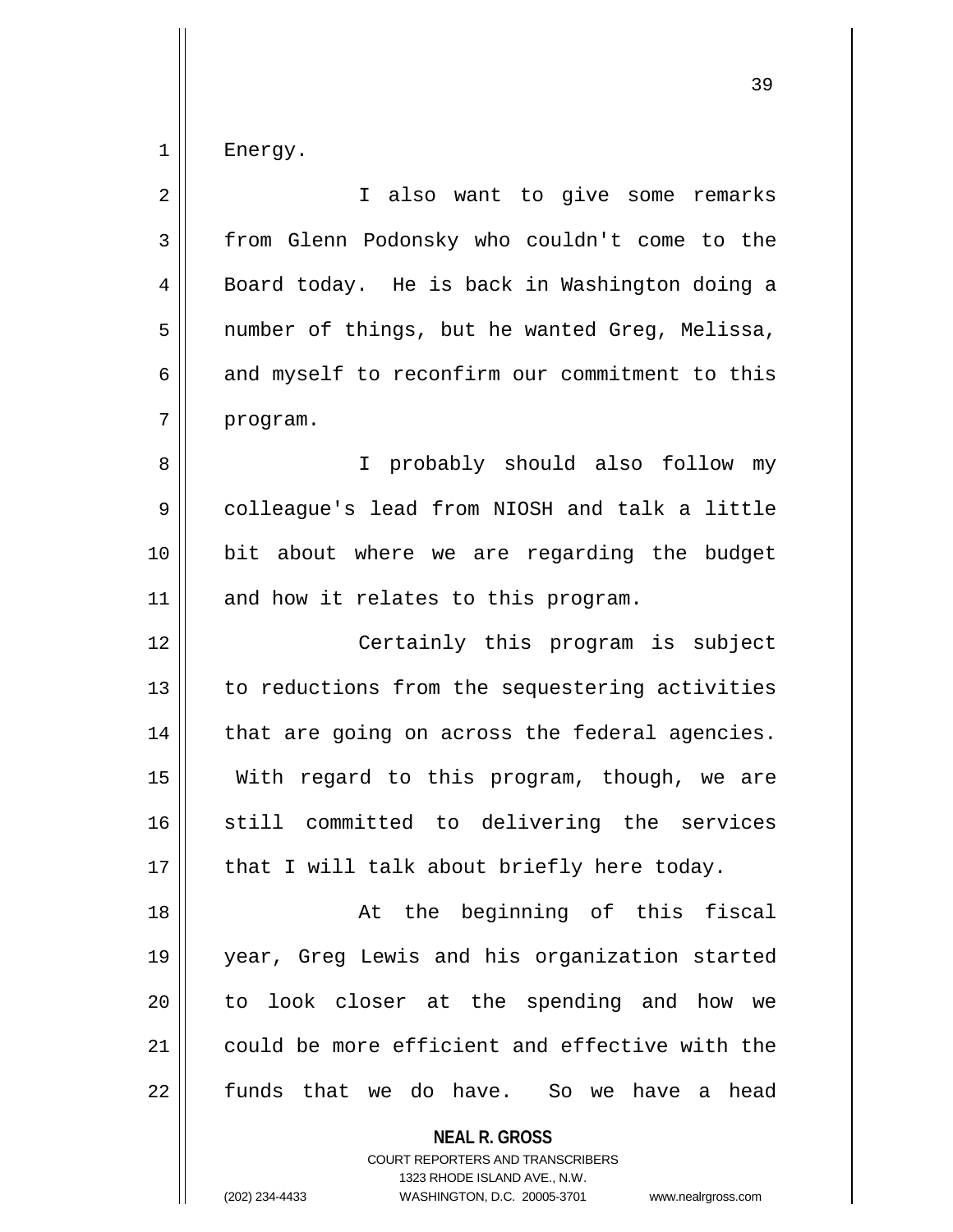$1 \parallel$  start in looking at how to do things a little  $2 \parallel$  bit better in working with the sites and with  $3$  NIOSH on conserving costs wherever we could.

4 || So we believe that while we don't  $5$  have any definite numbers, that we will be  $6 \parallel$  able to continue to deliver the services as  $7 \parallel$  long as we work closely with the organizations 8 || in terms of managing those activities.

 Those activities certainly have not changed from the time that we have been given this responsibility and that is to be 12 strong advocates for the claimants and to assure that all available work and facility information is made available to NIOSH to DOL 15 || and to the Advisory Board and their 16 contractors.

17 || **Construment Construment Construment** Construction and a construction of the construction of the construction of  $\frac{1}{2}$  and  $\frac{1}{2}$  and  $\frac{1}{2}$  construction of the construction of the construction of the const remain the same, but I want to kind of just reiterate those again, I think they are 20 || important and they are necessary if we are going to be able to help the claimants get all | of the information that they need to describe

> **NEAL R. GROSS** COURT REPORTERS AND TRANSCRIBERS 1323 RHODE ISLAND AVE., N.W. (202) 234-4433 WASHINGTON, D.C. 20005-3701 www.nealrgross.com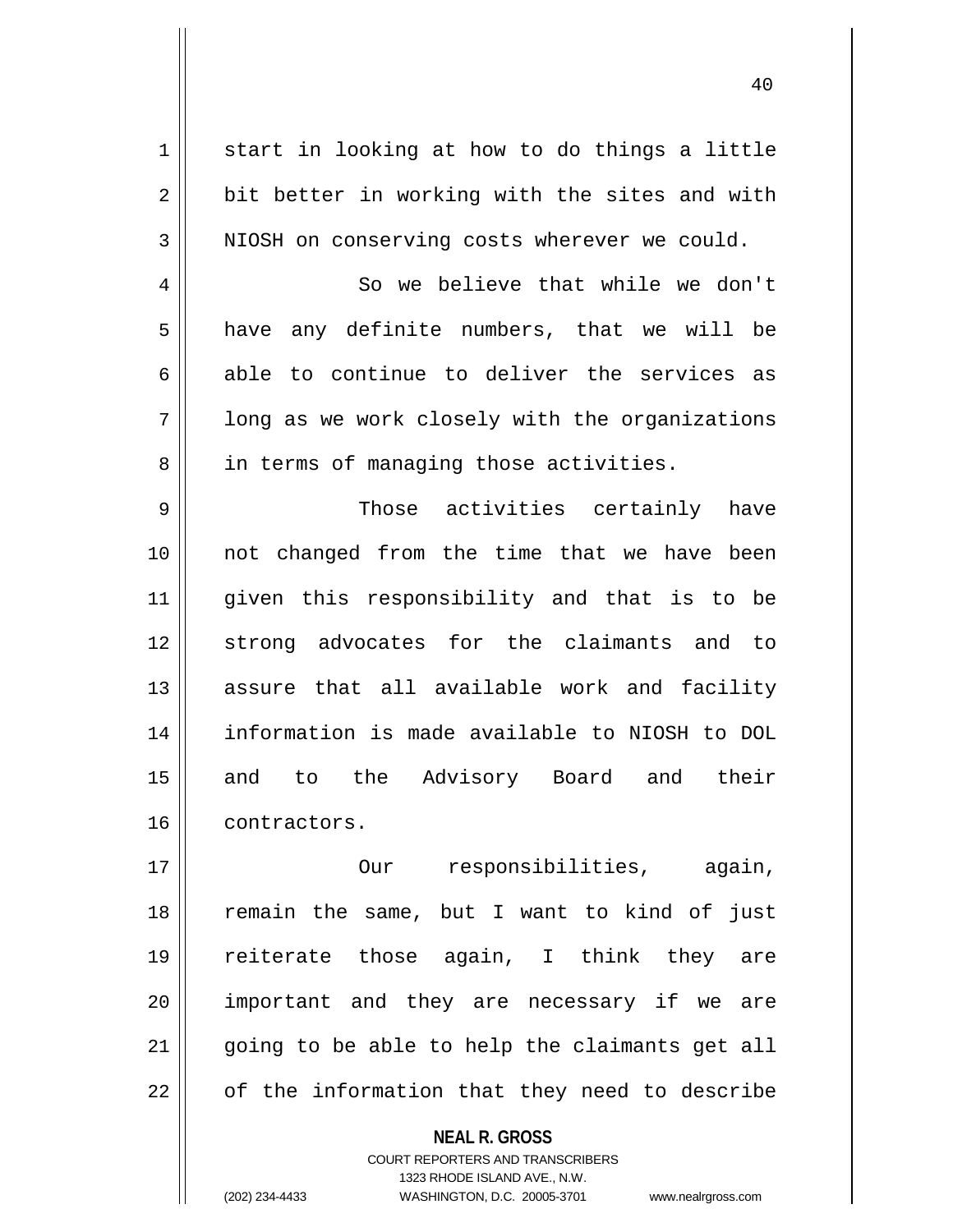**NEAL R. GROSS** 1 || their conditions while they were working at 2 Department of Energy. And so our 3 cresponsibility for employment verification 4 exposure records remains. We have dedicated  $5 \parallel$  staff and processes associated with delivering 6 those services. 7 We also want to support and assist 8 || DOL and NIOSH and the Advisory Board on large-9 || scale research. They are certainly very 10 intense in terms of costs associated with them 11 || but very necessary. So we continue to work on 12 | those activities. 13 We want to conduct research in 14 coordination with DOL and NIOSH on issues 15 || related to the covered facilities. 16 This is a huge job. It is very 17 diverse missions and different activities and 18 management systems associated with operating 19 DOE today, as well as in the past. And so we 20 have, it is just not our office but certainly 21 is a commitment across DOE wherever work was 22 || being performed. And so we have a network of

> COURT REPORTERS AND TRANSCRIBERS 1323 RHODE ISLAND AVE., N.W.

(202) 234-4433 WASHINGTON, D.C. 20005-3701 www.nealrgross.com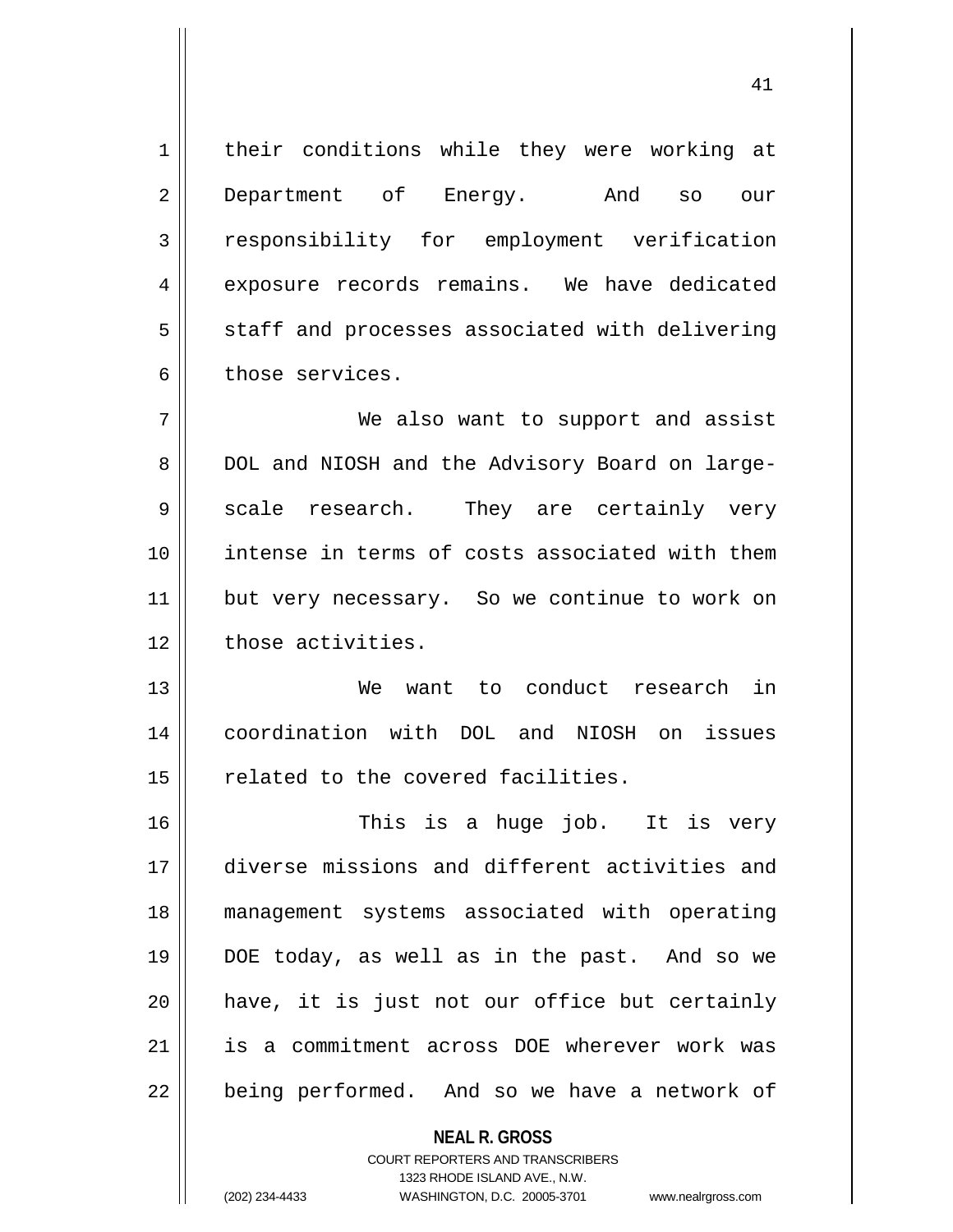1 site POCs. They are very important and the  $2 \parallel$  claimants, we have had a lot of feedback from  $3 \parallel$  them over the years in terms of working with  $4 \parallel$  some of these individuals and how helpful they  $5 \parallel$  are in doing that.

6 And so these site POCs are 7 important in coordinating research activities 8 || in planning tours and working with our office  $9 \parallel$  and to make sure that all of the available 10 information can be delivered as needed.

 Individual records certainly the individual records are important. Our employment verification numbers, about 6,000 a year are those records for NIOSH. And our DARs, as you can see from those numbers, they remain high. So it is critical for us to be able to find ways to be more efficient so that we are still able to deliver all of those 19 | services.

20 Claimants often work at multiple  $21$  sites. DOE individuals, whether it is Hanford  $22 \parallel$  or other places, whether they are moving

> **NEAL R. GROSS** COURT REPORTERS AND TRANSCRIBERS 1323 RHODE ISLAND AVE., N.W. (202) 234-4433 WASHINGTON, D.C. 20005-3701 www.nealrgross.com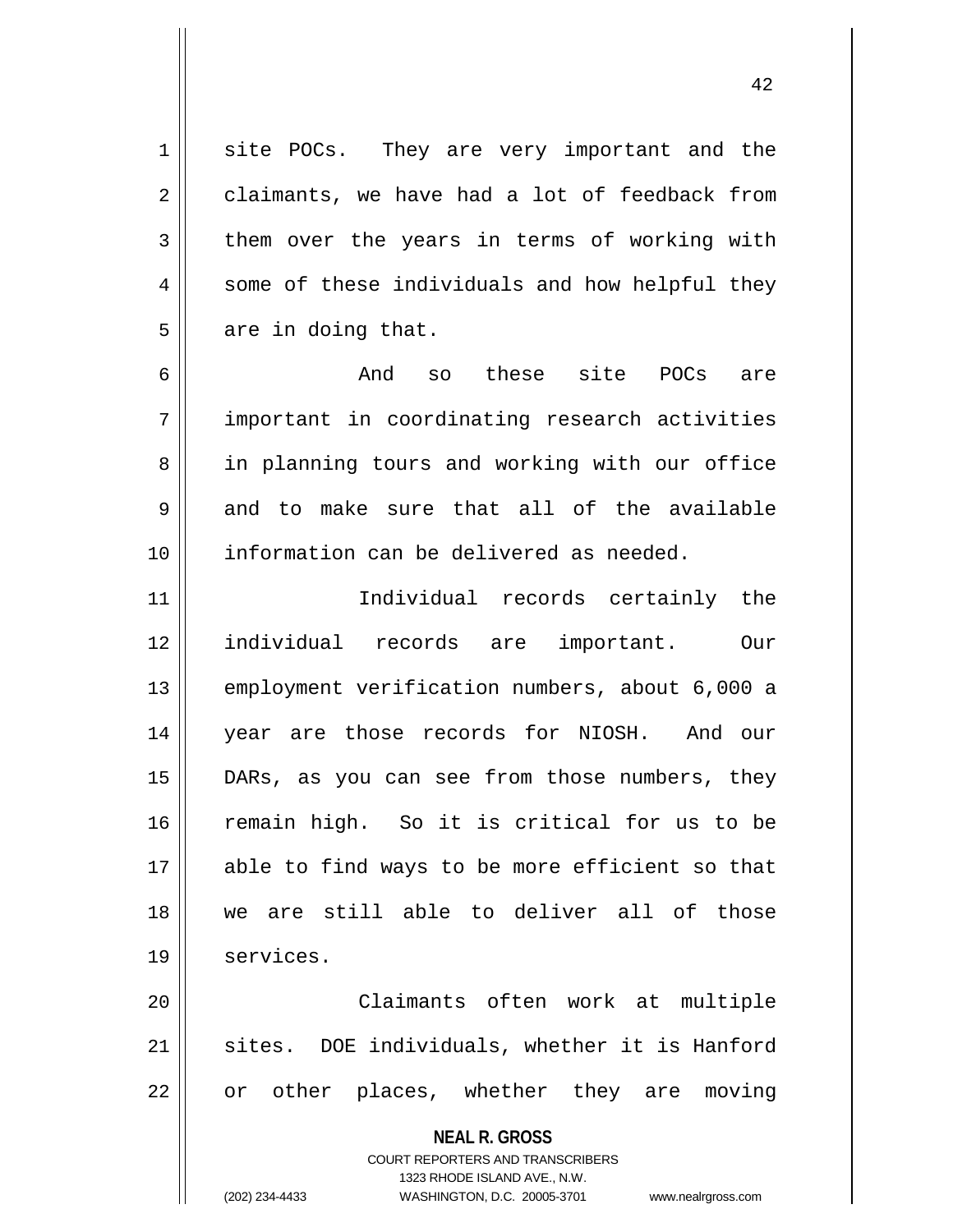1 around different parts of the site or whether  $2 \parallel$  they are going to other locations, they often 3 a have unique expertise and so they are moving  $4 \parallel$  around. And they are contractors sometimes, 5 || they are subcontractors. But whenever data is  $6 \parallel$  needed, we want to be able to help process it, 7 to be able to provide that information to 8 b them. 9 Record packages can be huge. They 10 can be hundreds of pages long and we want to 11 make sure again that the packages are complete 12 and they have all of the relevant information. 13 Individual records -- a typical 14 request for workers will have to go to 15 different site departments. Again I mentioned 16 earlier about the diversity of the missions 17 and the different activities going on. And so 18 || there are, in some cases, multiple departments 19 at a site that one would need to pulse or to 20 || qet information. And there are different 21 databases, some of them speaking to each  $22$  || other, some of them manual or old data bases

> **NEAL R. GROSS** COURT REPORTERS AND TRANSCRIBERS 1323 RHODE ISLAND AVE., N.W.

(202) 234-4433 WASHINGTON, D.C. 20005-3701 www.nealrgross.com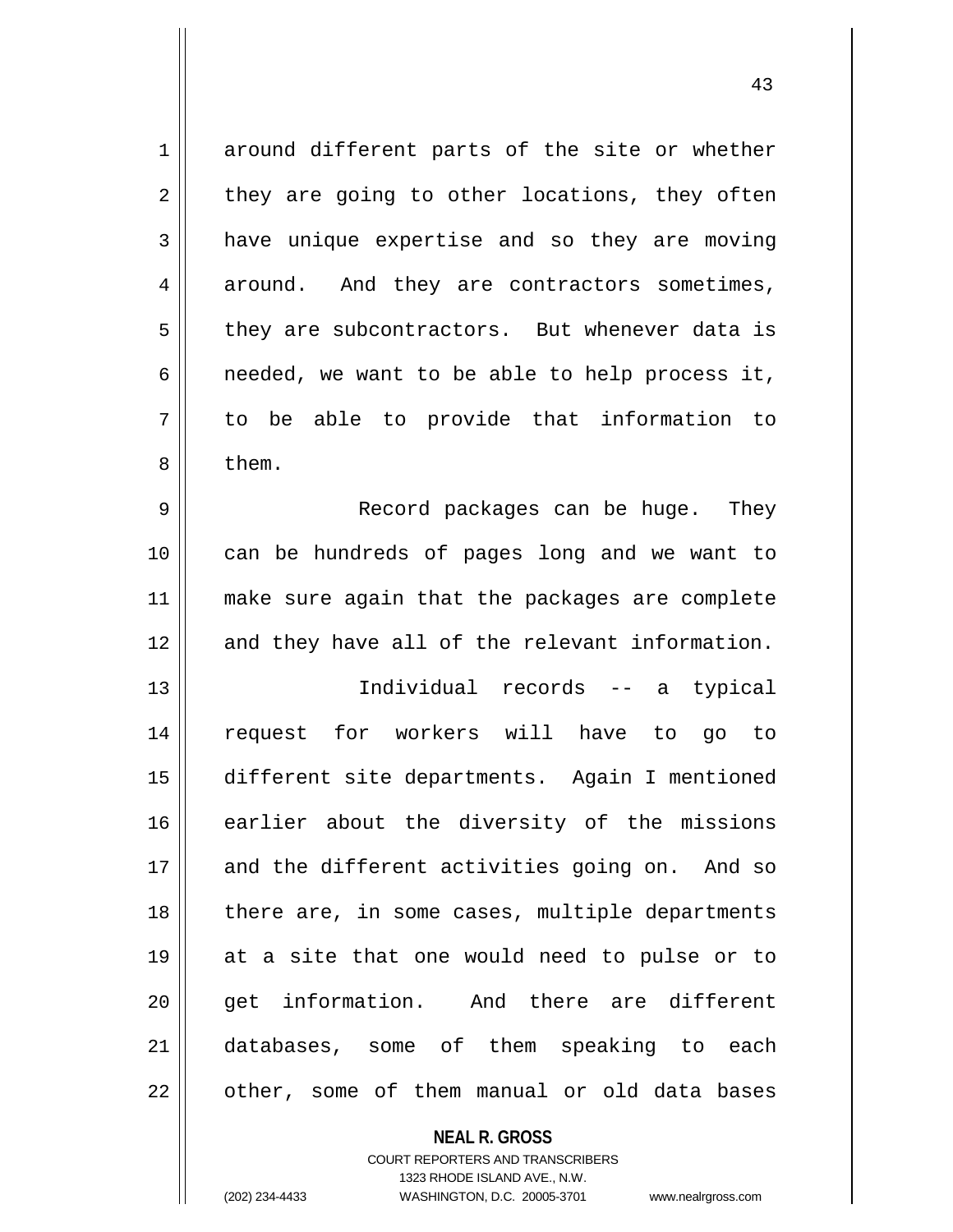| $\mathbf 1$ | want to exhaust all of the<br>but<br>we                  |
|-------------|----------------------------------------------------------|
| 2           | opportunities to find that information.                  |
| 3           | Large scale research projects,                           |
| 4           | again, these projects are driven by the needs            |
| 5           | of DOL and NIOSH. They come to us with                   |
| 6           | specific requests and we want to facilitate              |
| 7           | that from headquarters and to ensure that the            |
| 8           | sites are available and they are doing that.             |
| 9           | And again, some of these things can be costly.           |
| 10          | And so it is our responsibility to provide               |
| 11          | the funding for that. And so we want to make             |
| 12          | sure that we understand and again, facilitate            |
| 13          | that.                                                    |
| 14          | review<br><b>DOE</b><br>must<br>many of<br>the           |
| 15          | records, due to classification concerns.                 |
| 16          | Certainly, again because of the mission of DOE           |
| 17          | in the past and certainly missions that are              |
| 18          | going on now, there is a need for not only               |
| 19          | just the safety of the workers but also                  |
| 20          | security of the nation. So we have to balance            |
| 21          | those priorities and make sure we are meeting            |
| 22          | the requirements of both sides.                          |
|             | <b>NEAL R. GROSS</b><br>COURT REPORTERS AND TRANSCRIBERS |

1323 RHODE ISLAND AVE., N.W.

 $\mathop{\text{||}}$ 

(202) 234-4433 WASHINGTON, D.C. 20005-3701 www.nealrgross.com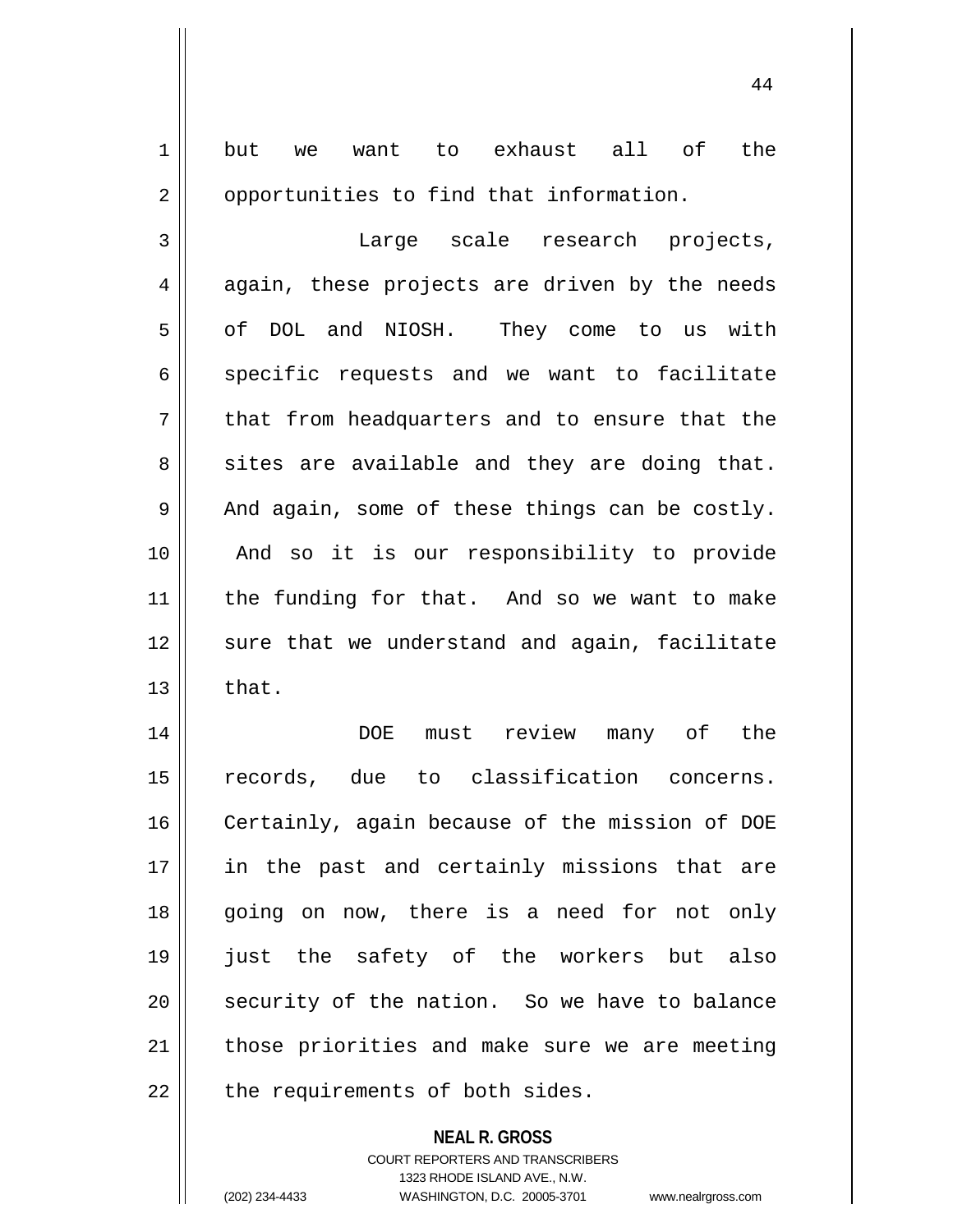| $\mathbf 1$ | so DOE is often supporting<br>And                                   |
|-------------|---------------------------------------------------------------------|
| 2           | four to five projects at once. So we have, in                       |
| 3           | some cases, a juggling act but we never want                        |
| 4           | to put things to the side and not address                           |
| 5           | them. So we are looking for opportunities to                        |
| 6           | be able to move forward with our POCs with                          |
| 7           | NIOSH, the Department of Labor in terms of                          |
| 8           | getting these activities done.                                      |
| 9           | have a number of large scale<br>We                                  |
| 10          | research projects. They are listed here on                          |
| 11          | this slide. Some of them are more active,                           |
| 12          | more intense than others. But whatever the                          |
| 13          | need is, we are trying to work those issues                         |
| 14          | and provide the information.                                        |
| 15          | Document reviews.<br>is<br>DOE                                      |
| 16          | committed to providing documents.<br>It is our                      |
| 17          | responsibility to do that.                                          |
| 18          | Some years ago, it seems like just                                  |
| 19          | a few years, but maybe it was two or three                          |
| 20          | years, we were having a need to be<br>more                          |
| 21          | careful with regard to security. And so we                          |
| 22          | developed a DOE security plan that we worked                        |
|             | <b>NEAL R. GROSS</b>                                                |
|             | <b>COURT REPORTERS AND TRANSCRIBERS</b>                             |
|             | 1323 RHODE ISLAND AVE., N.W.                                        |
|             | (202) 234-4433<br>WASHINGTON, D.C. 20005-3701<br>www.nealrgross.com |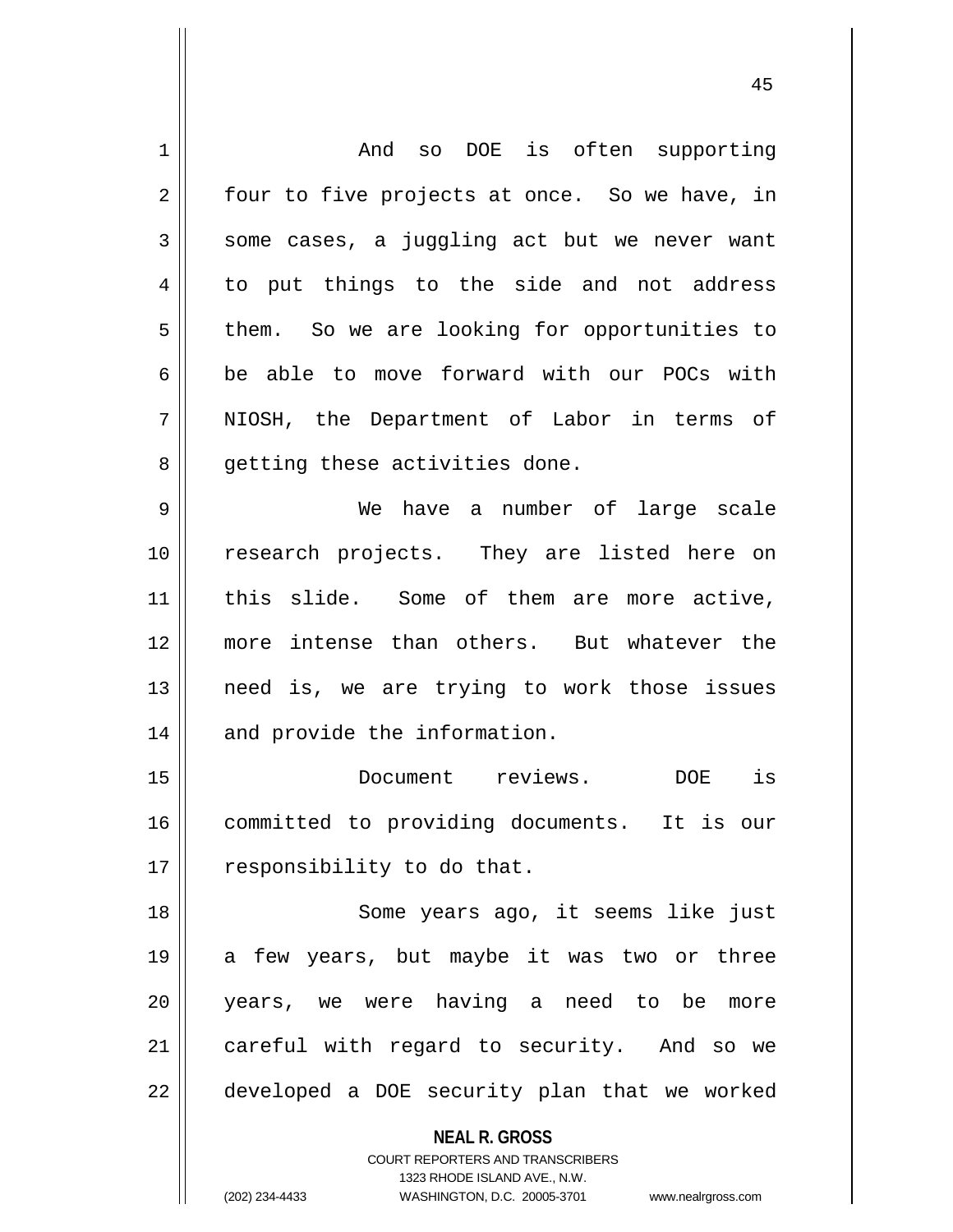1 || with the various agencies on and many of you 2 Feviewed those documents. You were trained on  $3 \parallel$  those documents. And while it was painful and 4 | took longer than we wanted to develop it, we  $5 \parallel$  think that now that we have it in place, it is 6 || certainly serving us as well and it doesn't  $7 \parallel$  qet in the way of doing business.

 The average turnaround time for 9 Teview and release of documents is typically work days. I mention that because there was a time when it was much longer. I think that all of us are pleased and we can hold our heads up that we are able to get it down to 14 || eight working days, on average, and that we work to keep things moving and, where possible | to speed it up.

 In certain cases where an expedited review is necessary, DOE has returned documents in one to two days. So we want to remain flexible and responsible. Even | though we may have a process and average time,  $22 \parallel$  if we need to expedite things, we do that.

> **NEAL R. GROSS** COURT REPORTERS AND TRANSCRIBERS 1323 RHODE ISLAND AVE., N.W. (202) 234-4433 WASHINGTON, D.C. 20005-3701 www.nealrgross.com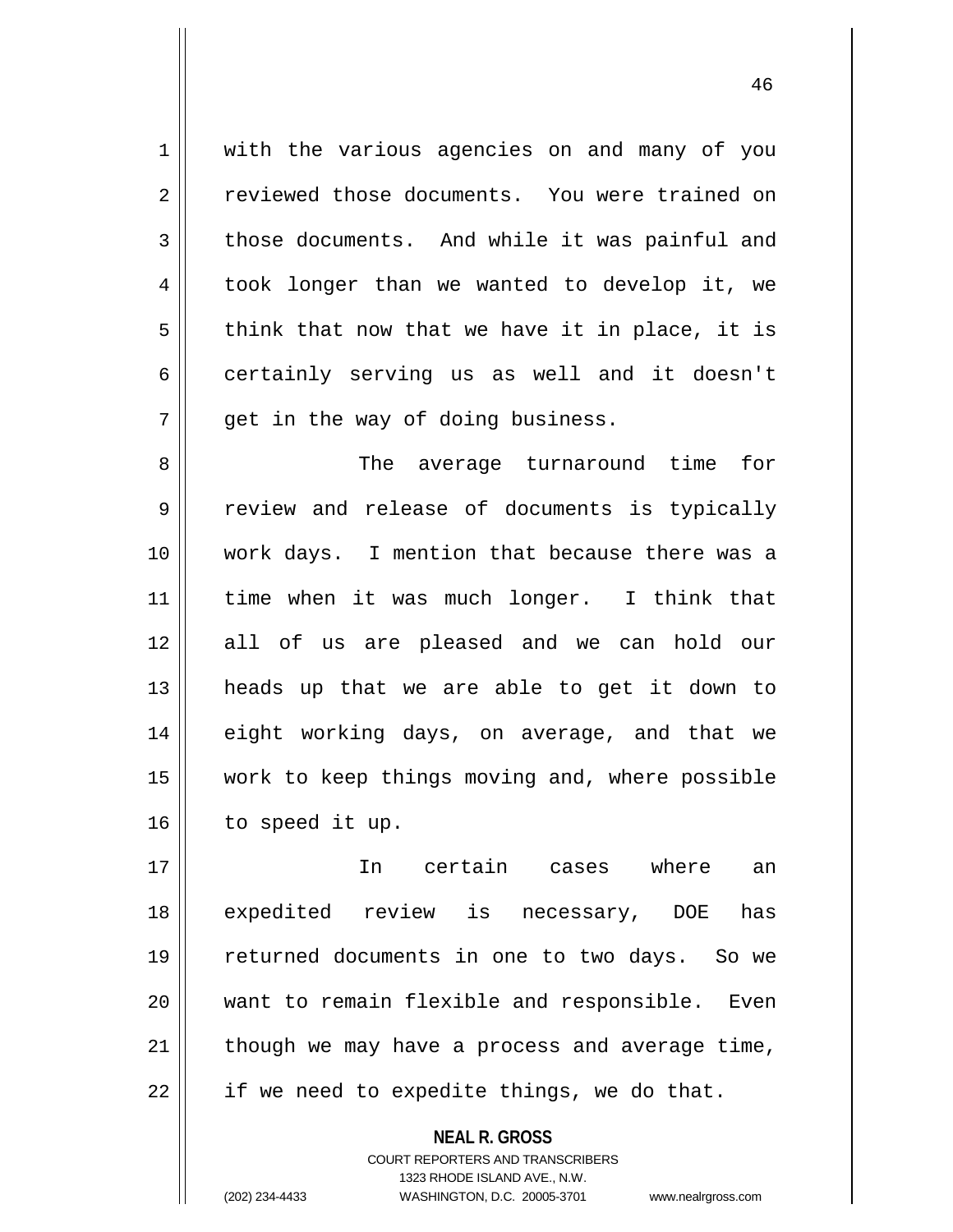| $\mathbf 1$    | are fortunate within the<br>We                 |
|----------------|------------------------------------------------|
| $\overline{2}$ | Department of Energy, in terms of Glenn        |
| 3              | Podonsky's organizations, that we have safety, |
| 4              | we have security, all in one organization. So  |
| 5              | in one family we can certainly work together   |
| 6              | to try to deliver the services where needed.   |
| 7              | Facility research, again, we                   |
| 8              | research and maintain the covered facilities   |
| 9              | database. It is very important for that        |
| 10             | database to be accurate. So that certainly is  |
| 11             | a high priority for us as well.                |
| 12             | I want to spend just a few minutes             |
| 13             | talking about the Security Electronic Records  |
| 14             | Transfer System, or SERT. That is something    |
| 15             | that we are proud of and I believe from our    |
| 16             | discussions with NIOSH and Department of       |
| 17             |                                                |
|                | Labor, that they are also proud and they are   |
| 18             | pleased with this activity. It is one in       |
| 19             | which we have the security, or the electronic  |
| 20             | transfer, but also in terms of we can expedite |
| 21             | getting records to the right place very        |

**NEAL R. GROSS** COURT REPORTERS AND TRANSCRIBERS

1323 RHODE ISLAND AVE., N.W.

(202) 234-4433 WASHINGTON, D.C. 20005-3701 www.nealrgross.com

 $\mathsf{I}$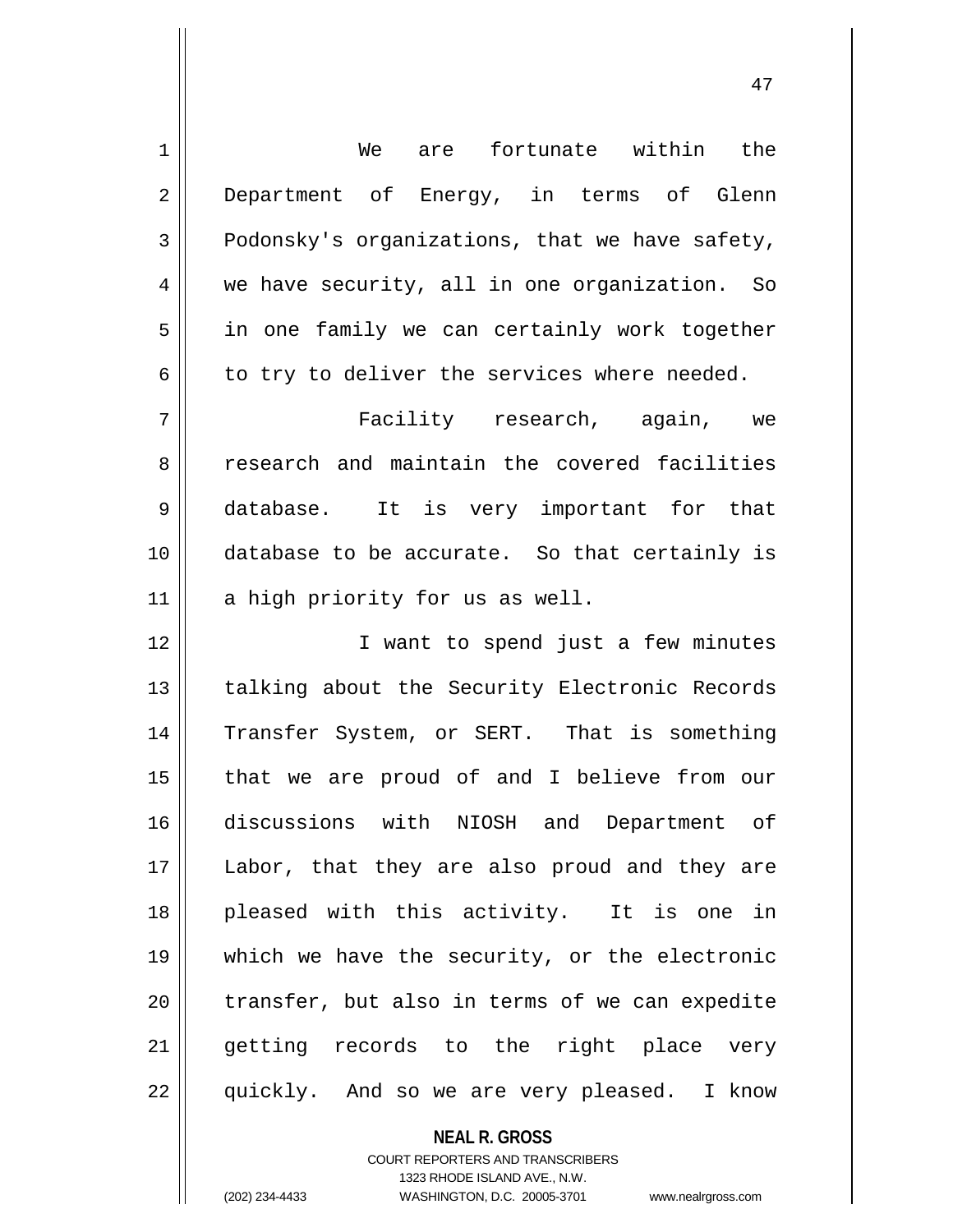1 | that it took some time for us to stand up to  $2 \parallel$  this particular activity, but we did it sort  $3 \parallel$  of together collectively. I think we learned 4 as we moved forward and we look forward to 5 utilizing this process in the future. And so  $6 \parallel$  hopefully we will look back a couple years  $7 \parallel$  from now and see just how far we have really 8 come. But all the feedback we have received  $9 \parallel$  to date on this is that it has been very 10 helpful and it certainly was the right way to 11 | go with this system.

 Some recent initiatives. One of 13 || the things that Greg Lewis has done in his office is that they are really truly activists, or supporters of workers, in a lot of different ways. And a lot of things are 17 || going on and they wanted to have an opportunity in a very informal way to put out 19 || a newsletter and share information in terms of what they are doing. But also if some of you have had an opportunity to look at the 22 || newsletter, Greg has taken the opportunity to

## **NEAL R. GROSS**

COURT REPORTERS AND TRANSCRIBERS 1323 RHODE ISLAND AVE., N.W. (202) 234-4433 WASHINGTON, D.C. 20005-3701 www.nealrgross.com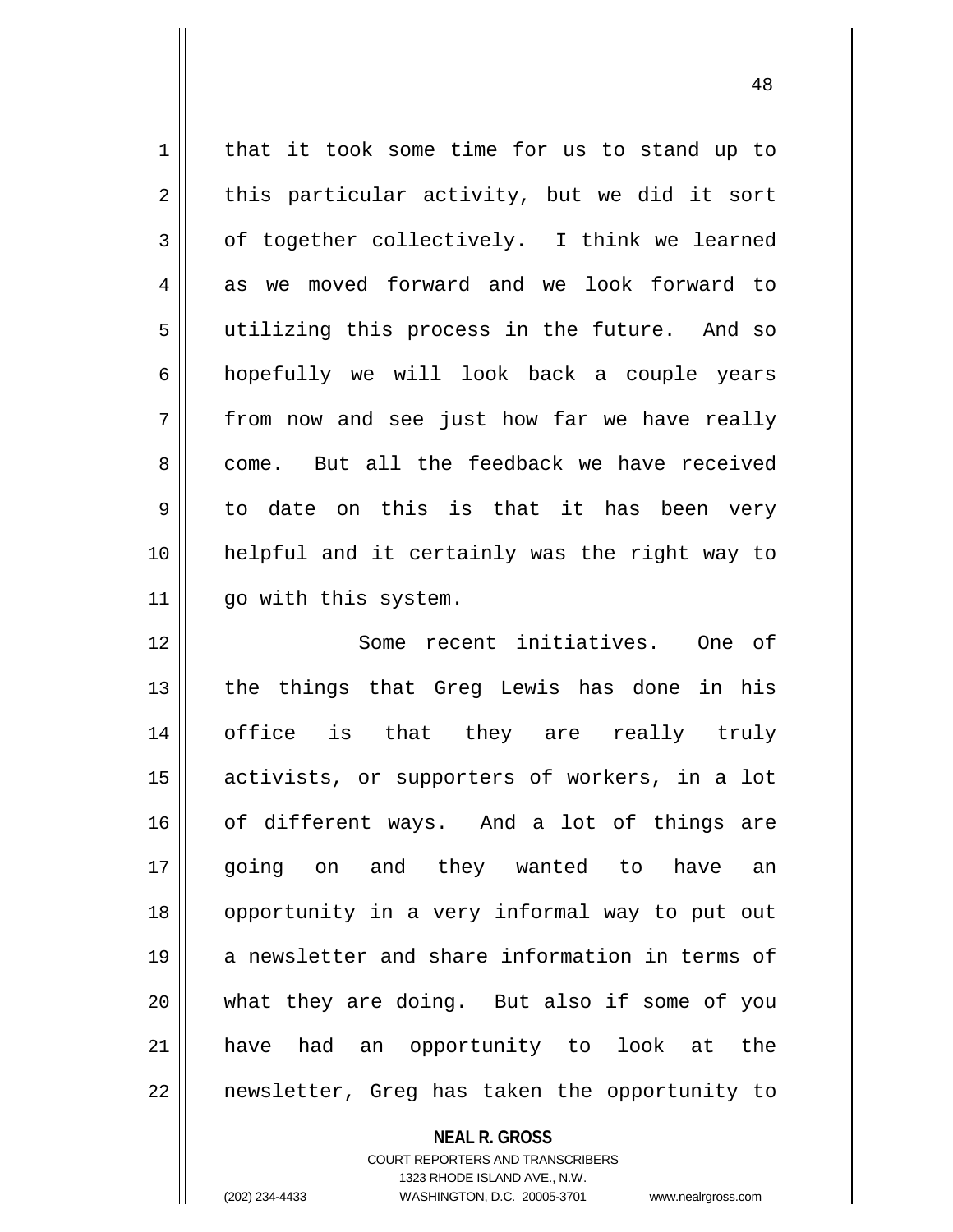1 kind of talk a little bit about some of the 2 individuals in his office and kind of what  $3 \parallel$  they do so you can see behind the scenes the 4 people that are working on these programs or 5 | on related programs.

6 So if you haven't had an 7 || opportunity to look at the newsletter, I 8 believe there may be some on the table back  $9 \parallel$  there. And also I think Greg has an extensive 10 list, email list and if you are not on it, you 11 can get on it and get a copy of it. I think 12 you will find it very useful. Again, a very 13 informal but very informative document, I 14 believe.

 Outreach, we have heard the other 16 agencies up here today talk about outreach. Outreach is still important. We have done quite a bit of work as agencies on this program. Do we have a lot of work remaining? Yes, we do. And while a lot of people have heard about the program, did all the right 22 || people hear about it or do we need to remind

> **NEAL R. GROSS** COURT REPORTERS AND TRANSCRIBERS 1323 RHODE ISLAND AVE., N.W. (202) 234-4433 WASHINGTON, D.C. 20005-3701 www.nealrgross.com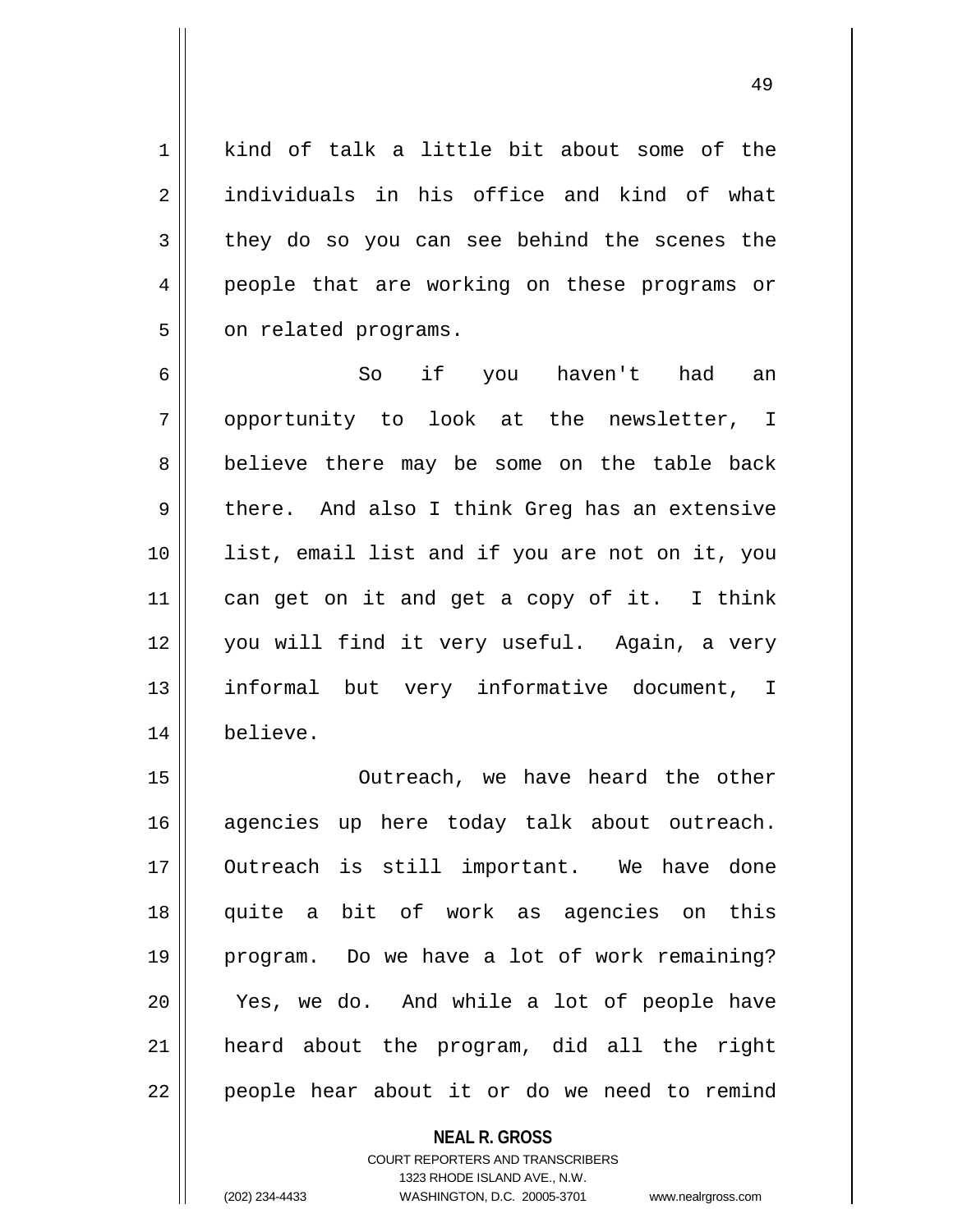1 | them? And so we do quite a bit of outreach  $2 \parallel$  and a lot of it is in combination with the  $3 \parallel$  other agencies. I think that is really good 4 || like one-stop shopping, when groups are able  $5 \parallel$  to come in and they can talk to multiple  $6 \parallel$  agencies at one time about what the federal 7 government is doing in terms of trying to  $8 \parallel$  support them. And so whether it is town hall 9 meetings, or other types of meetings, I think 10 they have been very helpful. We want to 11 continue those. I think at a time when 12 resources are scarce and we are all concerned 13 || about our budgets, I think if we can come 14 together in one place and offer services, 15 || certainly it is a very good thing. So I am 16 || very pleased to work with these other agencies  $17$  | on that.

 I will mention, as Greg has done probably in some of the previous meetings, the Former Worker Medical Screening Program. While it is not part of the EEOICPA program, || it is closely related. It is the federal

> **NEAL R. GROSS** COURT REPORTERS AND TRANSCRIBERS

> > 1323 RHODE ISLAND AVE., N.W.

(202) 234-4433 WASHINGTON, D.C. 20005-3701 www.nealrgross.com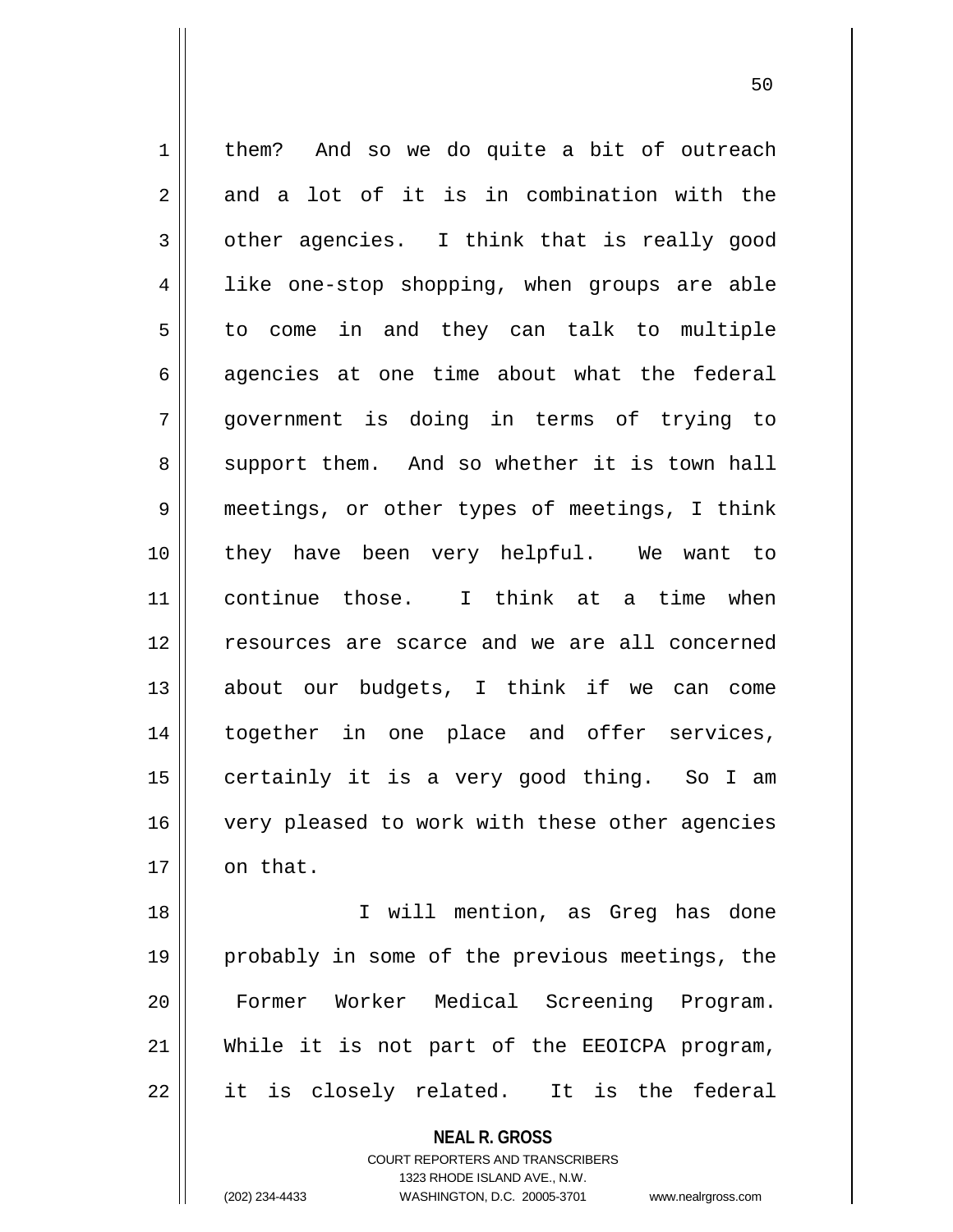1 government's commitment to workers that worked  $2 \parallel$  at DOE doing hazardous operations, that once 3 they retire from the government from DOE 4 activities they can come back and they can  $5 \parallel$  have a physical, a physical that is targeted  $6 \parallel$  at them, targeted at the hazards that they 7 were exposed to and some exams that would be 8 || unique to look for things that they may have  $9 \parallel$  adverse health effects from their work at DOE, 10 and that these exams are done by individuals 11 that are very knowledge and experts in the 12 | occupational medical area.

 And so we have that program. It is available to serve all former workers for all DOE sites. And I have listed the website here for people that may not be familiar with it. You are going to pass it on to other individuals. And we do find things sometime that we are able to act upon quickly, and improve the quality of health or, in some 21 || case, mitigate these adverse health effects 22 || altogether. And so we would encourage you to

## **NEAL R. GROSS**

COURT REPORTERS AND TRANSCRIBERS 1323 RHODE ISLAND AVE., N.W. (202) 234-4433 WASHINGTON, D.C. 20005-3701 www.nealrgross.com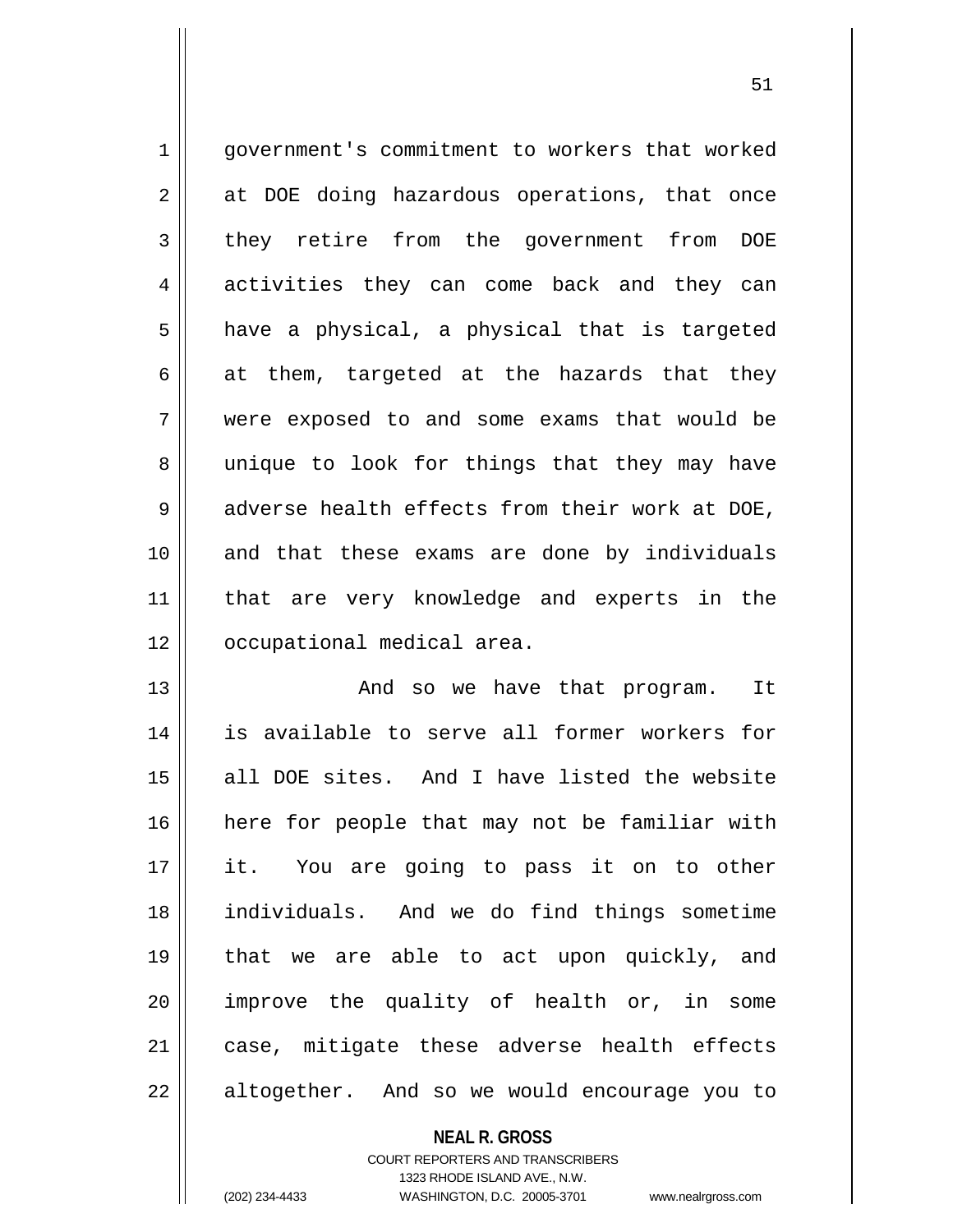1 share this information with others.

2 The Former Worker Medical 3 Screening Program again is for all workers all 4 across DOE. We have a number of programs, 5 || individual programs. The ones that are 6 | focused for Savannah River, they are a local 7 || program. We have two components of what we 8 call the production workers and the 9 construction workers. I have that information 10 here on the screen and we would encourage you 11 || again to share that for individuals to be able  $12$  | to get physicals if they have left DOE, again,  $13$  | targeted at the hazards that they were exposed 14 to. And this program was designed in such a 15 way that if they are not physically here in 16 || this area, that there are places that when  $17$  || they call this number that they can tell them 18 || that they can go nearby and have the experts 19 perform the exams. 20 || That was kind of a quick overview  $21$  | of DOE and where we were. Again, the primary

 $22$  | focus today was to remind everybody that we

**NEAL R. GROSS**

COURT REPORTERS AND TRANSCRIBERS 1323 RHODE ISLAND AVE., N.W. (202) 234-4433 WASHINGTON, D.C. 20005-3701 www.nealrgross.com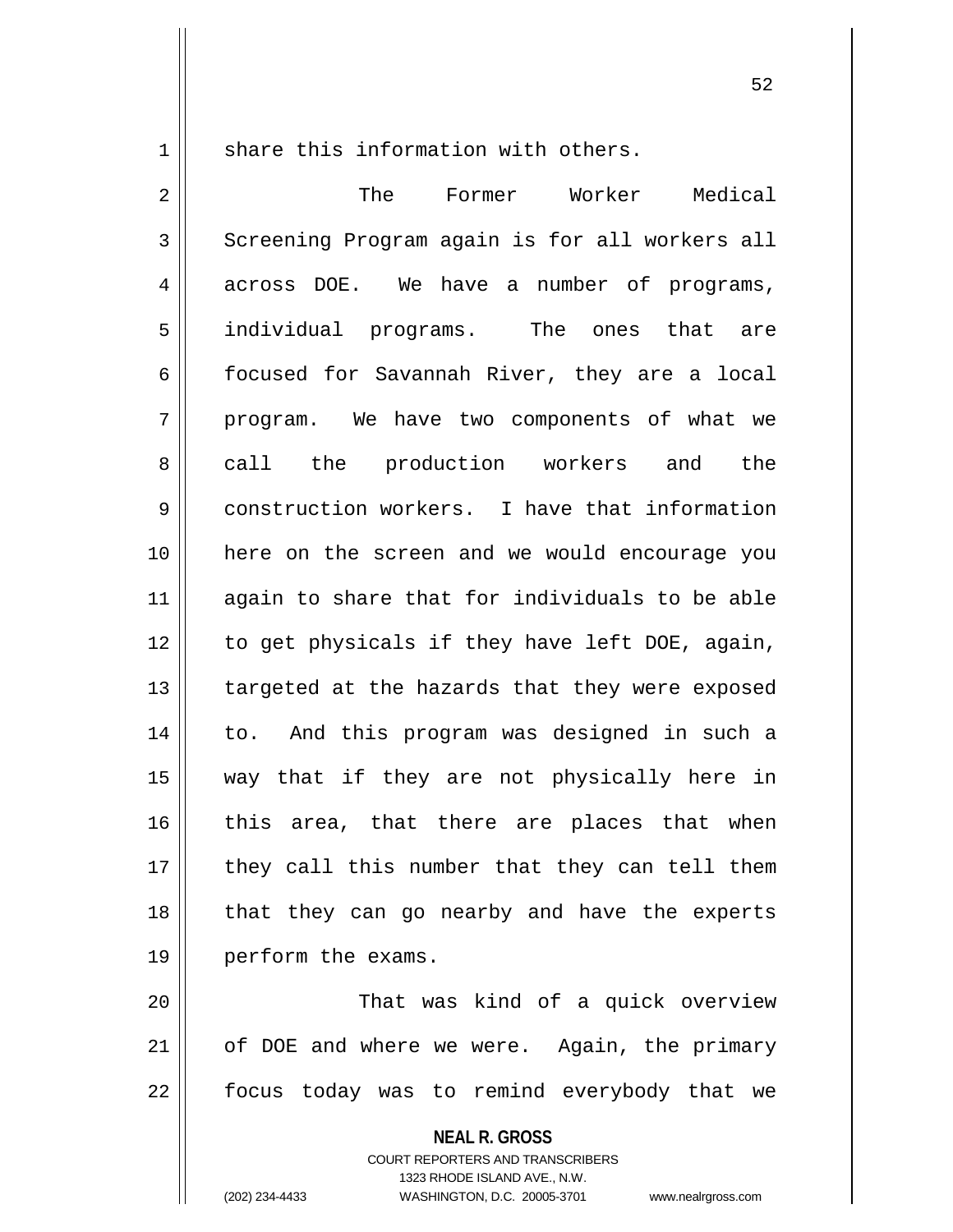1 || remain committed to this program at a time 2 || when resources are scarce but we are not  $3 \parallel$  anticipating. We are looking for ways that we 4 don't have to shave off what we are doing in  $5 \parallel$  any way but just to be more efficient and get  $6 \parallel$  more done with the resources that we have.

7 I will be happy to answer any 8 specific questions and a reminder that Greg 9 Lewis is here and he will be helping me with 10 these questions, since he is wrapped up in 11 || these activities every day. So thank you  $12 \parallel$  again.

 CHAIRMAN MELIUS: Thank you very much and by the way, put in a plug for Greg. He has been very good and responsive here. So 16 we appreciate his efforts.

17 DR. WORTHINGTON: Thank you for 18 | the feedback.

19 CHAIRMAN MELIUS: And it was 20 unsolicited.

21 DR. WORTHINGTON: Actually he 22 || looks quite young but Greg has been working on

## **NEAL R. GROSS**

COURT REPORTERS AND TRANSCRIBERS 1323 RHODE ISLAND AVE., N.W. (202) 234-4433 WASHINGTON, D.C. 20005-3701 www.nealrgross.com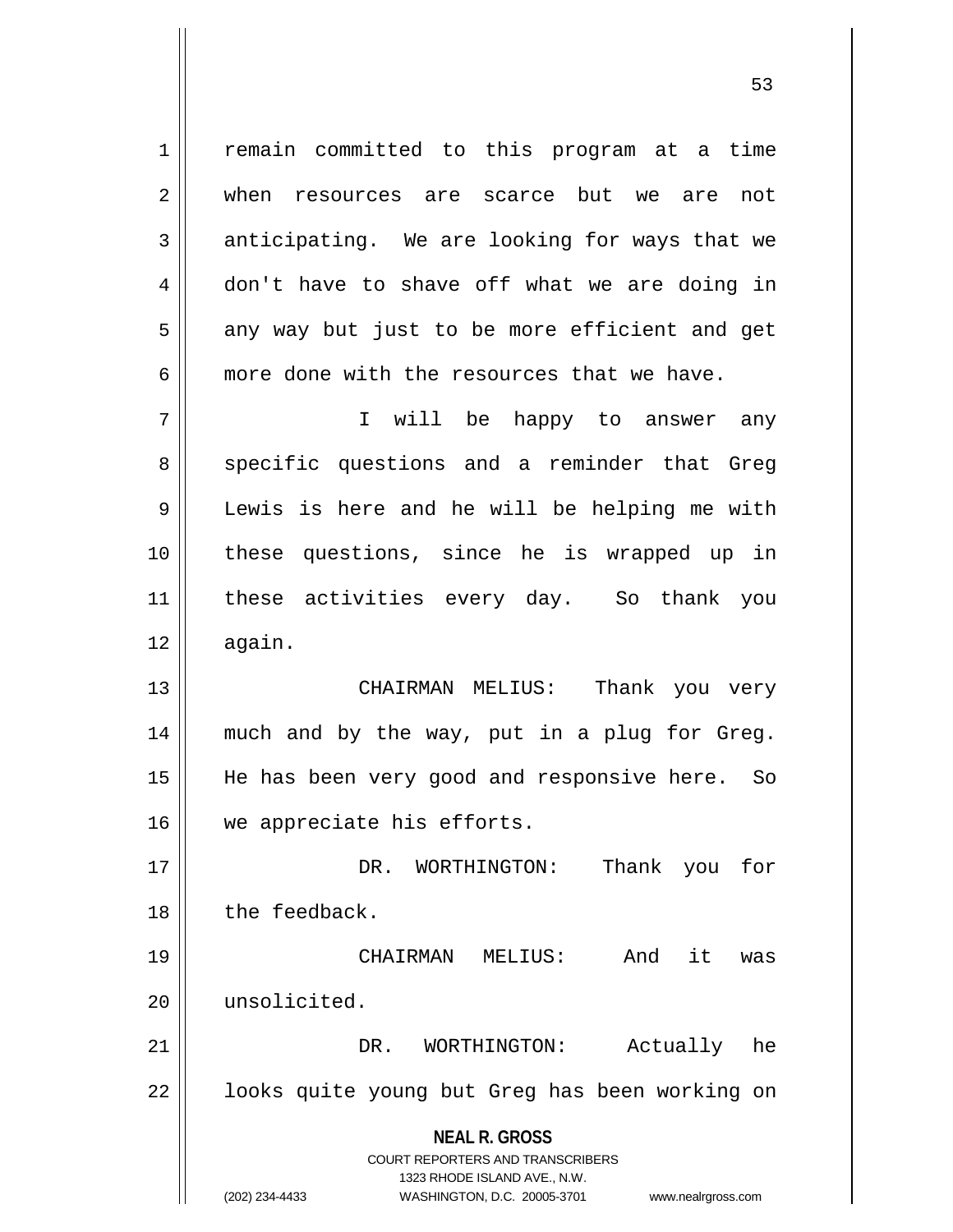1 | the program, at one point when he was 2 extremely young, sort of in the trenches of  $3 \parallel$  the program but he has come up through the 4 || ranks. But he has put quite a bit of time in. 5 || He is very, very knowledgeable and  $6 \parallel$  experienced and he still has a lot of 7 || enthusiasm and energy on this program and that 8 || is very important. 9 CHAIRMAN MELIUS: Board Members 10 with questions? Board Members on the phone? 11 || MEMBER ZIEMER: This is Ziemer. 12 CHAIRMAN MELIUS: Yes, Paul? 13 MEMBER ZIEMER: I have a comment  $14$  || and a question. 15 || The comment, first of all, just to 16 || reiterate our thanks to Dr. Worthington and to 17 || Greg for their commitment to the program. And 18 I hope, Dr. Worthington, that you will also 19 || tell Mr. Podonsky how much we appreciate his 20 efforts to give this high priority support 21 during this period of a federal budget 22  $\parallel$  squeeze. I appreciate that.

> **NEAL R. GROSS** COURT REPORTERS AND TRANSCRIBERS 1323 RHODE ISLAND AVE., N.W.

(202) 234-4433 WASHINGTON, D.C. 20005-3701 www.nealrgross.com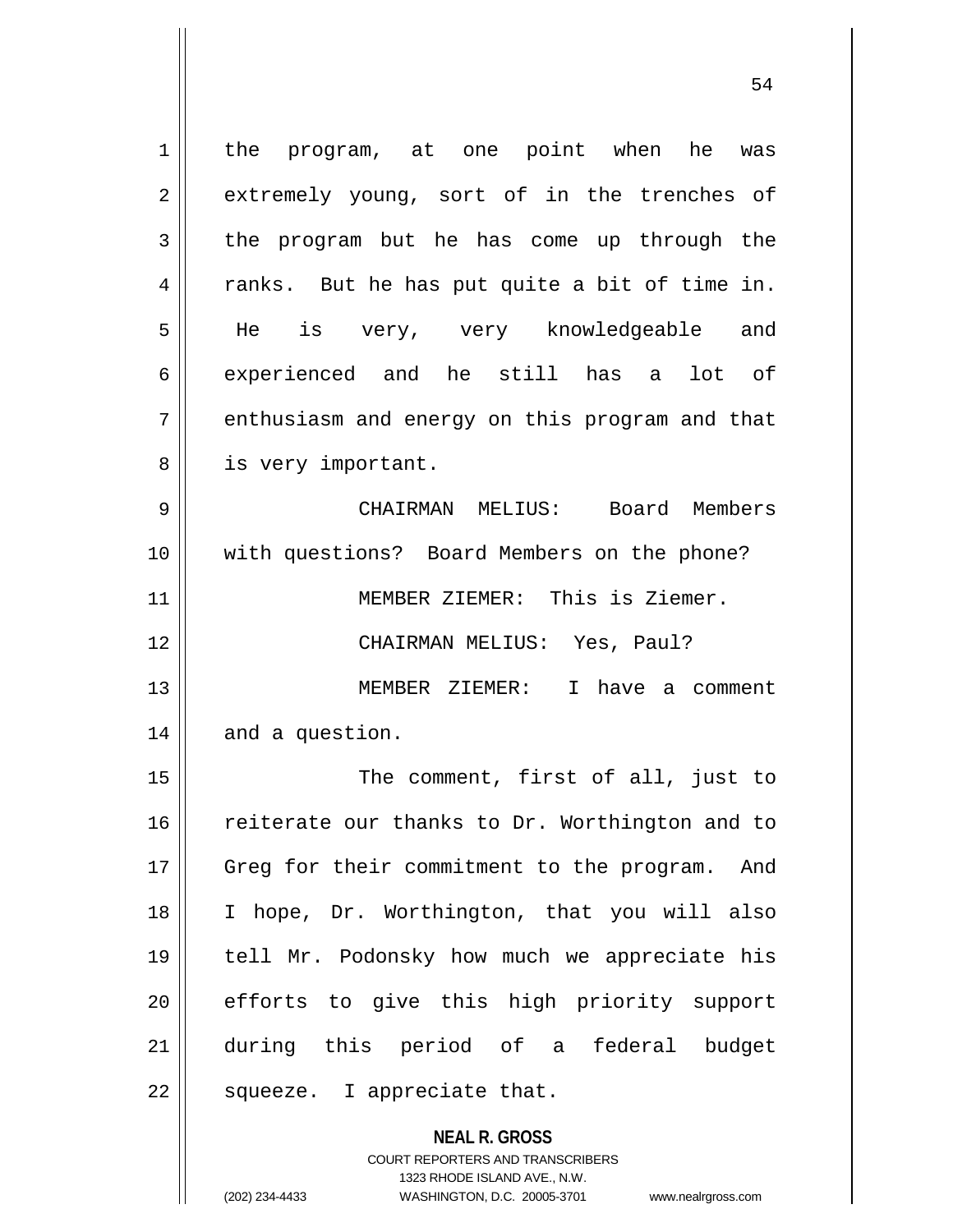**NEAL R. GROSS** COURT REPORTERS AND TRANSCRIBERS 1323 RHODE ISLAND AVE., N.W. 1 | My question is, are the slides  $2 \parallel$  that are used today available electronically?  $3 \parallel$  Those of us on the phone didn't have access  $4 \parallel$  to the details on the presentation. 5 DR. WORTHINGTON: They are 6 available. 7 MR. HINNEFELD: This is Stu. They 8 || may come up later today on the website.  $9 \parallel$  Because the website updates like once a day in 10 the afternoon and I think we got these 11 yesterday afternoon. So I think they will 12 | come up this afternoon. 13 MEMBER ZIEMER: Thank you very 14 | much. 15 CHAIRMAN MELIUS: Any other 16 | questions from Board Members on the phone? 17 Okay if not, I have one. I just 18 want to raise one issue. I don't think there 19 is necessarily anything that can or  $20$  || necessarily should be done but I think we are 21 || reaching a stage in some of our evaluations 22 || now where we are getting into some of the more

(202) 234-4433 WASHINGTON, D.C. 20005-3701 www.nealrgross.com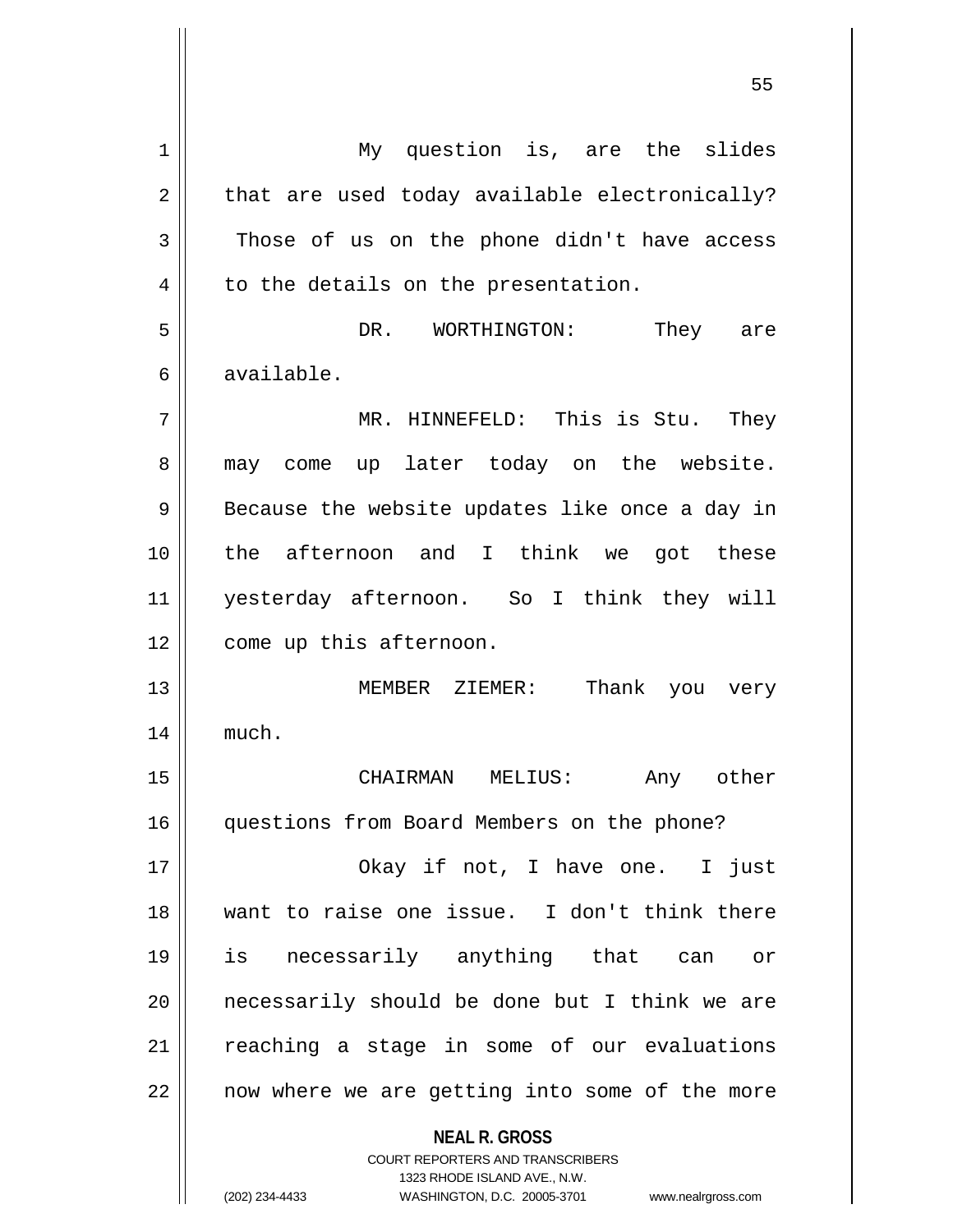| $\mathbf 1$ | difficult areas<br>in terms of retrieving                           |
|-------------|---------------------------------------------------------------------|
| 2           | documents in some of the bigger sites and so                        |
| 3           | forth. And I think the cooperation from DOE                         |
| 4           | has been very good. The cooperation of the                          |
| 5           | sites is not always as good but we usually try                      |
| 6           | to work with it. I mean, one or two sites.                          |
| 7           | But I do get concerned that with the                                |
| 8           | sequester, which I think, as I understand it,                       |
| 9           | all the federal agencies are trying to still                        |
| 10          | understand how that affects them and affects                        |
| 11          | particular programs.                                                |
| 12          | I do get concerned that on some of                                  |
| 13          | these larger sites where we have pretty                             |
| 14          | significant document requests because in order                      |
| 15          | to move along with an SEC evaluation, the                           |
| 16          | difficulties at the site plus the sequester                         |
| 17          | reduction resources may affect us. And I just                       |
| 18          | think we would want to work with you even more                      |
| 19          | closely and try to coordinate it as best we                         |
| 20          | can.                                                                |
| 21          | But it appears that in some of                                      |
| 22          | these sites it is very hard, at least                               |
|             | <b>NEAL R. GROSS</b>                                                |
|             | <b>COURT REPORTERS AND TRANSCRIBERS</b>                             |
|             | 1323 RHODE ISLAND AVE., N.W.                                        |
|             | (202) 234-4433<br>WASHINGTON, D.C. 20005-3701<br>www.nealrgross.com |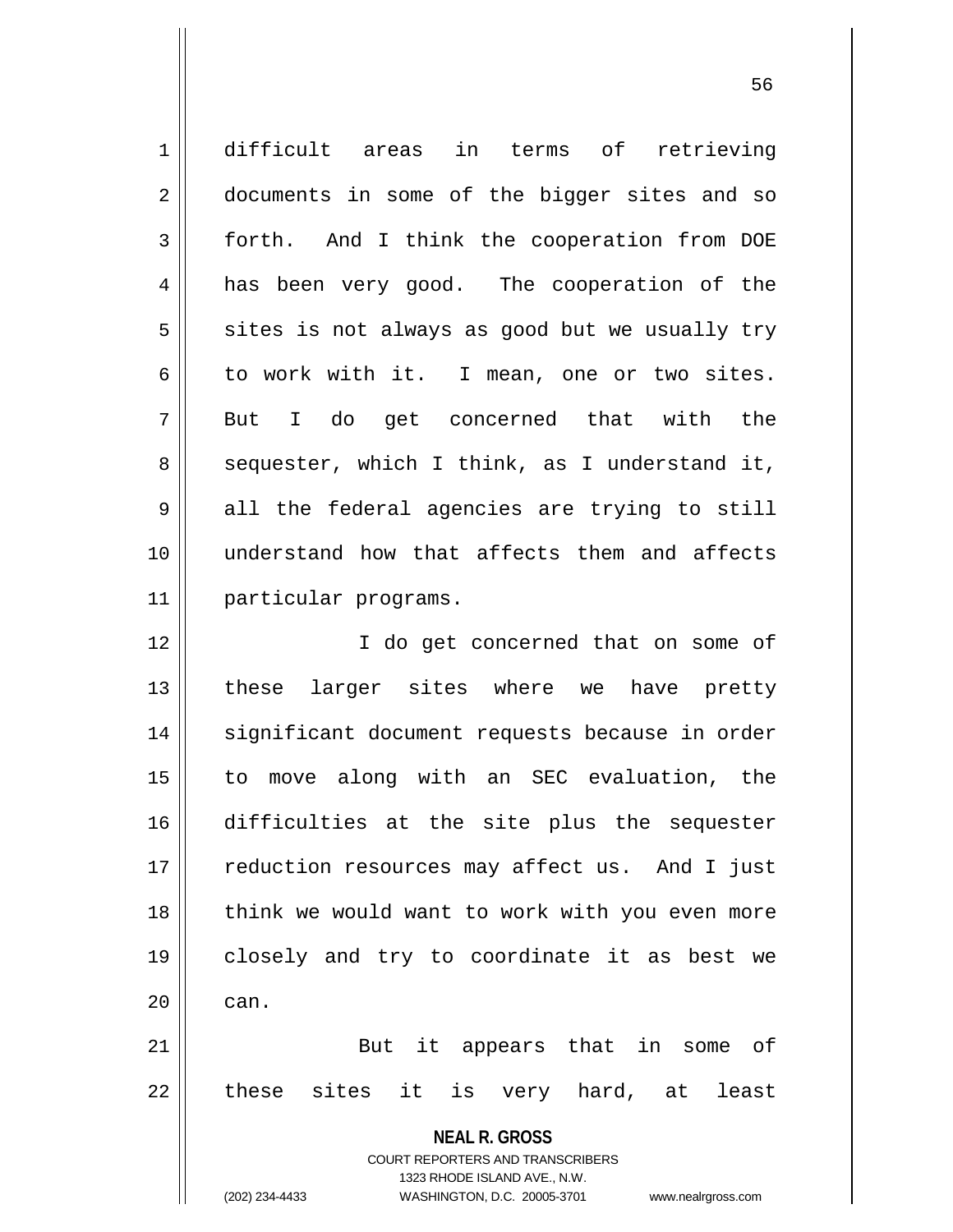1 | initially, to target particular document. The  $2 \parallel$  sources though, they tend to be fairly  $3 \parallel$  significant document requests and then making 4 || the arrangements I think is becoming more 5 difficult, partly as people adjust to the  $6 \parallel$  sequester and so forth.

**NEAL R. GROSS** DR. WORTHINGTON: We understand 8 || your concern and we will be working with you  $9 \parallel$  and with the sites. And I have asked Reagan, who is doing a great job there, to try to monitor progress in terms of difficulty. And when I need to, I will work directly with the site managers. And if we need to also, with headquarters, their programs in headquarters 15 || saying look, we have some concerns here and how can we address those. And so we will try to monitor that carefully and we always welcome the feedback on where we are so that we don't recognize that we can get right on  $20$  | it. CHAIRMAN MELIUS: Okay. And 22 || likewise, if there are things that we can do

(202) 234-4433 WASHINGTON, D.C. 20005-3701 www.nealrgross.com

1323 RHODE ISLAND AVE., N.W.

COURT REPORTERS AND TRANSCRIBERS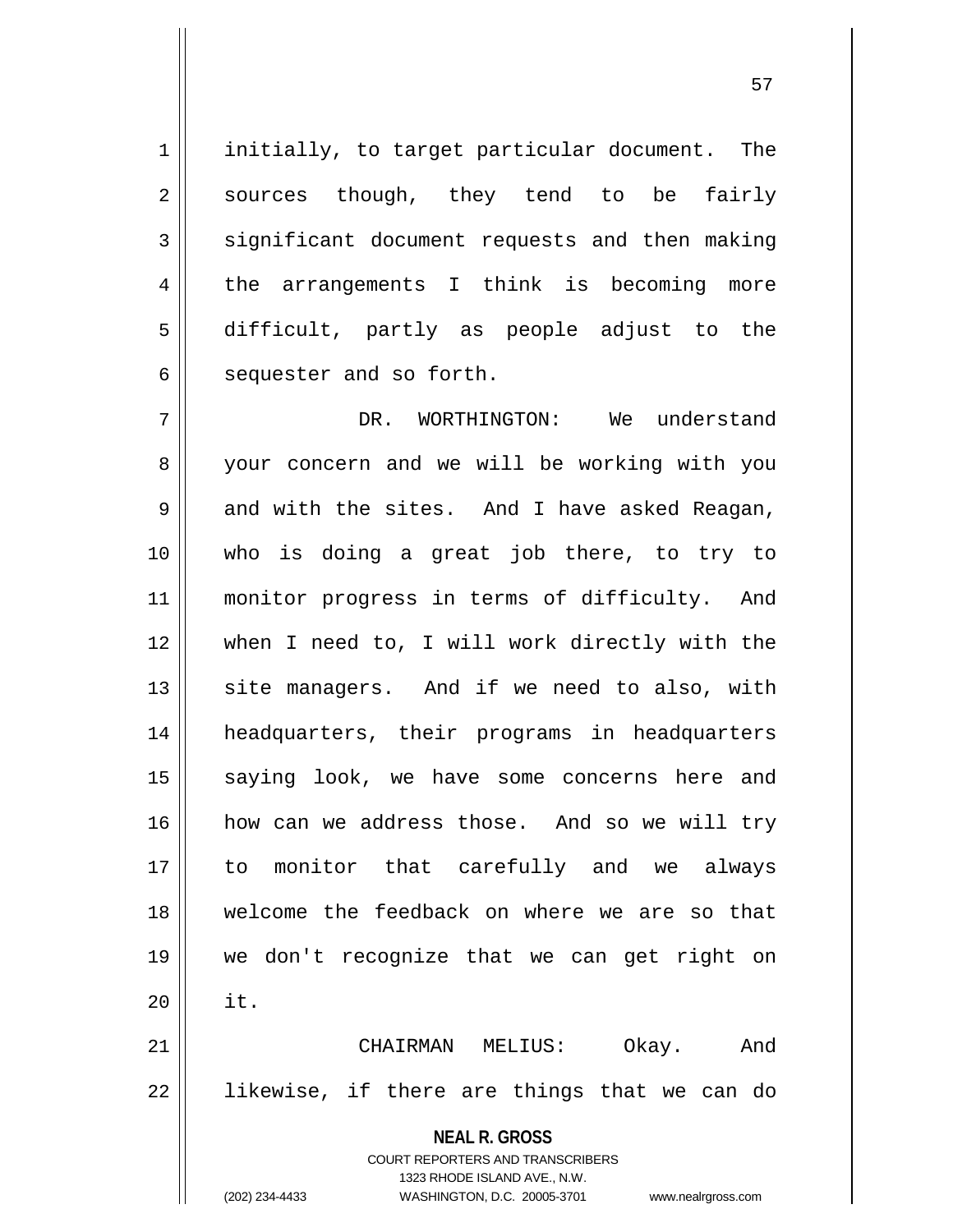**NEAL R. GROSS** COURT REPORTERS AND TRANSCRIBERS 1323 RHODE ISLAND AVE., N.W. (202) 234-4433 WASHINGTON, D.C. 20005-3701 www.nealrgross.com 1 || in terms of what we are requesting from you  $2 \parallel$  that would make it more efficient or easier to 3 | handle, please let us know also. 4 || DR. WORTHINGTON: All right. And  $5 \parallel$  again, thank you. 6 CHAIRMAN MELIUS: Thank you. 7 Okay, we are running a little bit 8 ahead of schedule. And since we will be 9 discussing a petition and the petitioner may 10 be on the line, I think we should take a short 11 break. I don't think there will be any 12 argument. Fifteen minutes but be back here 13  $\parallel$  promptly and ready to go at 11:15 because that  $14$  | is when we are schedule done that SEC. 15 (Whereupon, the above-entitled matter went off 16 the record at 10:59 a.m. and  $17 \parallel$  resumed at  $11:19$  a.m.) 18 CHAIRMAN MELIUS: Okay, if 19 admirals and other people, please take your  $20$  seats. Or if you are going to talk, go  $21$   $\parallel$  outside, please. 22 || Next on our agenda is the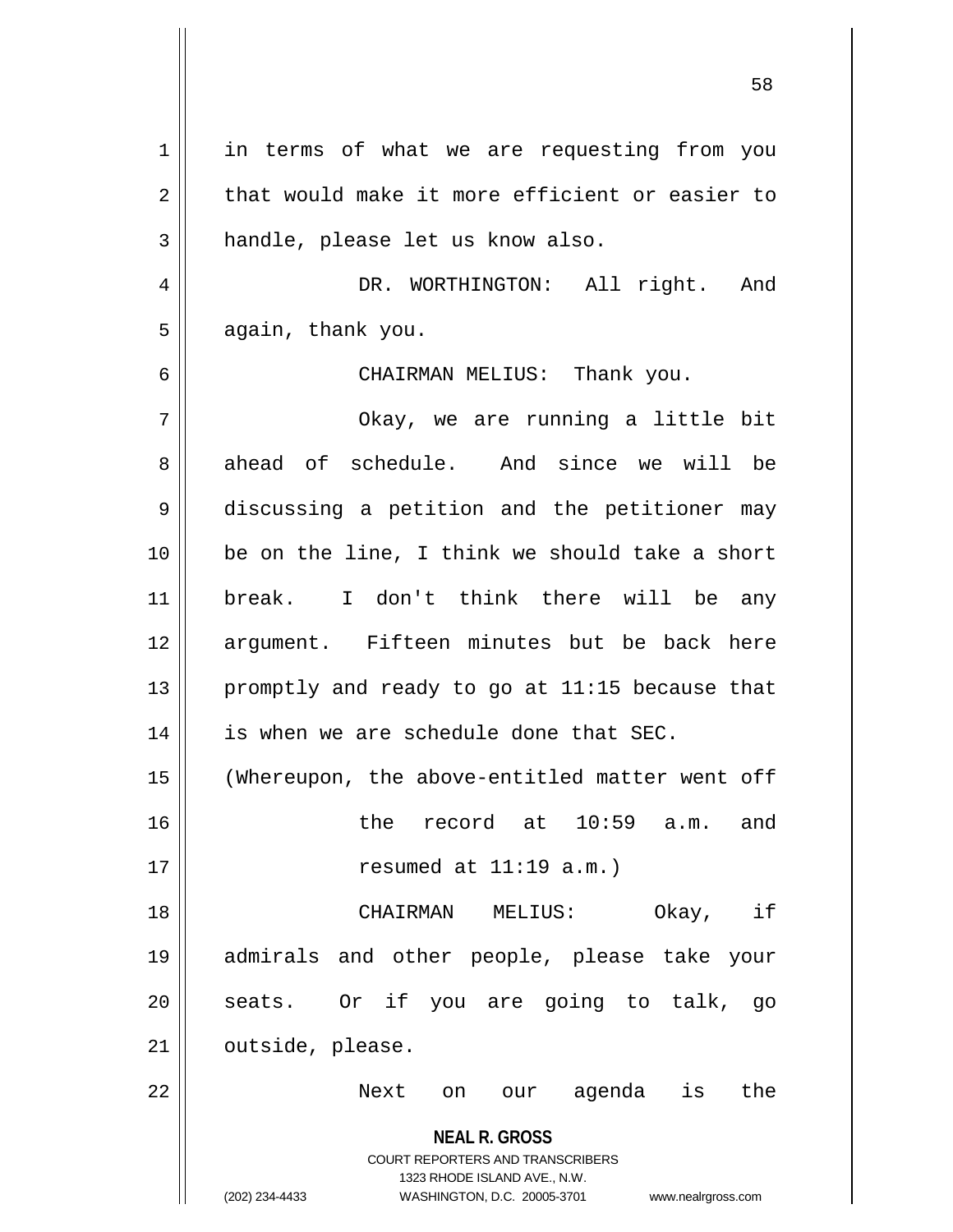**NEAL R. GROSS** 1 Brookhaven SEC petition discussion. And 2 | Josie, I believe you wanted to speak first. MEMBER BEACH: Yes. CHAIRMAN MELIUS: I don't know if 5 || you are going to speak from the table or from  $\parallel$  the  $-$  MEMBER BEACH: No, I will just  $8 \parallel$  speak from the table. CHAIRMAN MELIUS: Okay, thanks. MEMBER BEACH: Brookhaven. It has been a while since we discussed Brookhaven so I wanted to just go ahead and bring you up to 13 || speed of what has been happening over the last year and especially over the last month. The Work Group has been very active and I 16 || understand even the last couple of days, which 17 || Grady will fill us in on that part of it. So let's go back to the SEC petition 83.14 Evaluation Report: was approved | on January 6, 2012 for all employees at BNL from January 1, 1980 through December 31, 1993. This was also coupled with the

> COURT REPORTERS AND TRANSCRIBERS 1323 RHODE ISLAND AVE., N.W. (202) 234-4433 WASHINGTON, D.C. 20005-3701 www.nealrgross.com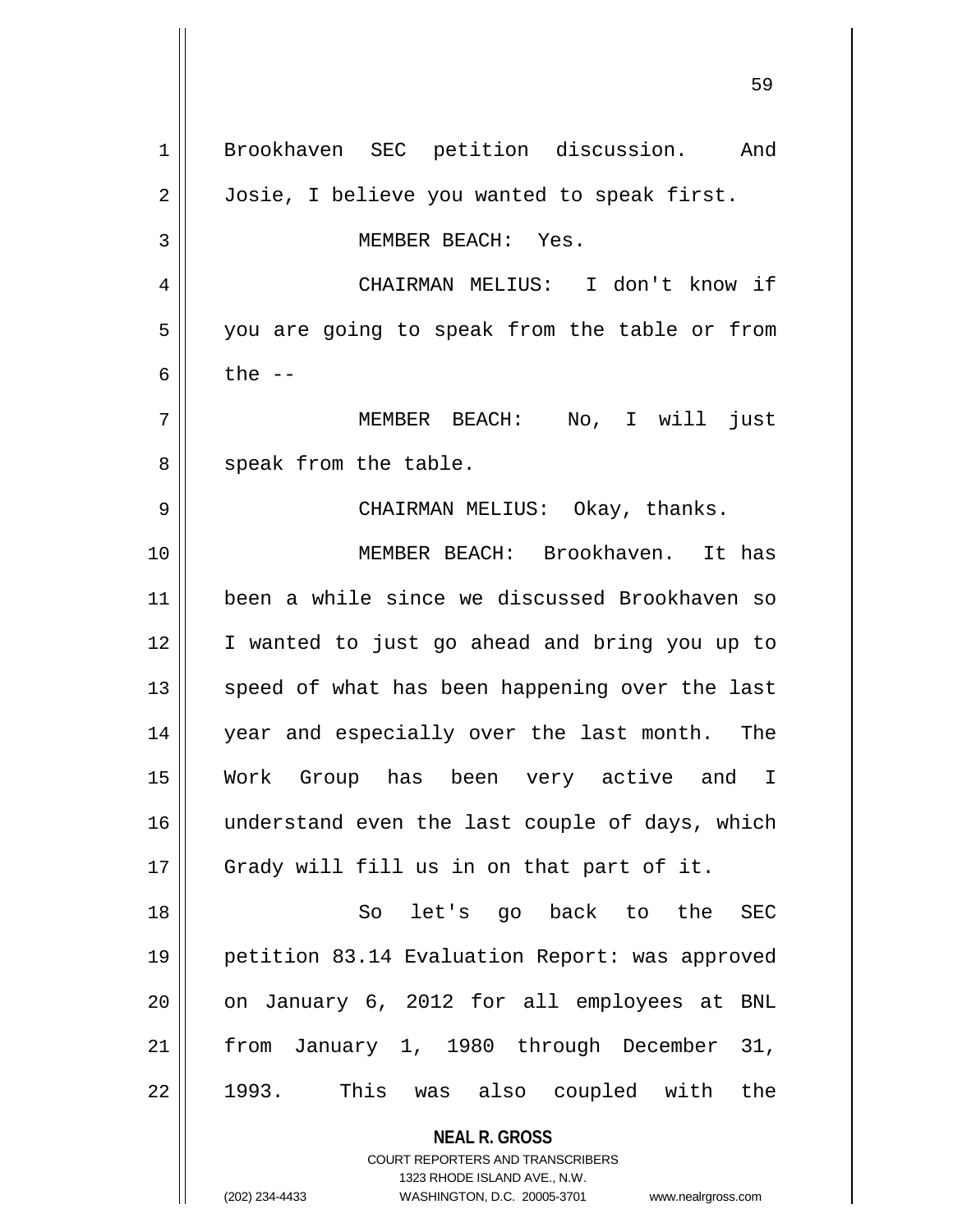preceding SEC for 1947 to 1979.

| $\overline{2}$ | So the Work Group met immediately                                                                                                                                      |
|----------------|------------------------------------------------------------------------------------------------------------------------------------------------------------------------|
| 3              | after that 83.14 approval on February 21,                                                                                                                              |
| 4              | 2012. And I want to give you just a little                                                                                                                             |
| 5              | bit of background of where we started there.                                                                                                                           |
| 6              | SC&A provided an updated issues                                                                                                                                        |
| 7              | matrix reflecting the new SEC and addressing                                                                                                                           |
| 8              | remaining SEC questions and Site Profile                                                                                                                               |
| $\mathsf 9$    | issues for the period after 1993, including a                                                                                                                          |
| 10             | needed assessment by SC&A of any issues with                                                                                                                           |
| 11             | the 1993 end date.                                                                                                                                                     |
| 12             | Okay so with that meeting, SC&A                                                                                                                                        |
| 13             | and NIOSH were both assigned issues. NIOSH                                                                                                                             |
| 14             | was to look at the neutron fading issues,                                                                                                                              |
| 15             | neutron dosimetry questions regarding CR-39                                                                                                                            |
| 16             | and the Lexan and the need for an internal                                                                                                                             |
| 17             | coworker model, verification of transfer of                                                                                                                            |
| 18             | data to electronic files, and we requested a                                                                                                                           |
| 19             | so-called radiological footprint.                                                                                                                                      |
| 20             | Just a little bit on that.<br>The                                                                                                                                      |
| 21             | Work Group understood there was a form or some                                                                                                                         |
| 22             | document that would give the radiological                                                                                                                              |
|                | <b>NEAL R. GROSS</b><br><b>COURT REPORTERS AND TRANSCRIBERS</b><br>1323 RHODE ISLAND AVE., N.W.<br>(202) 234-4433<br>WASHINGTON, D.C. 20005-3701<br>www.nealrgross.com |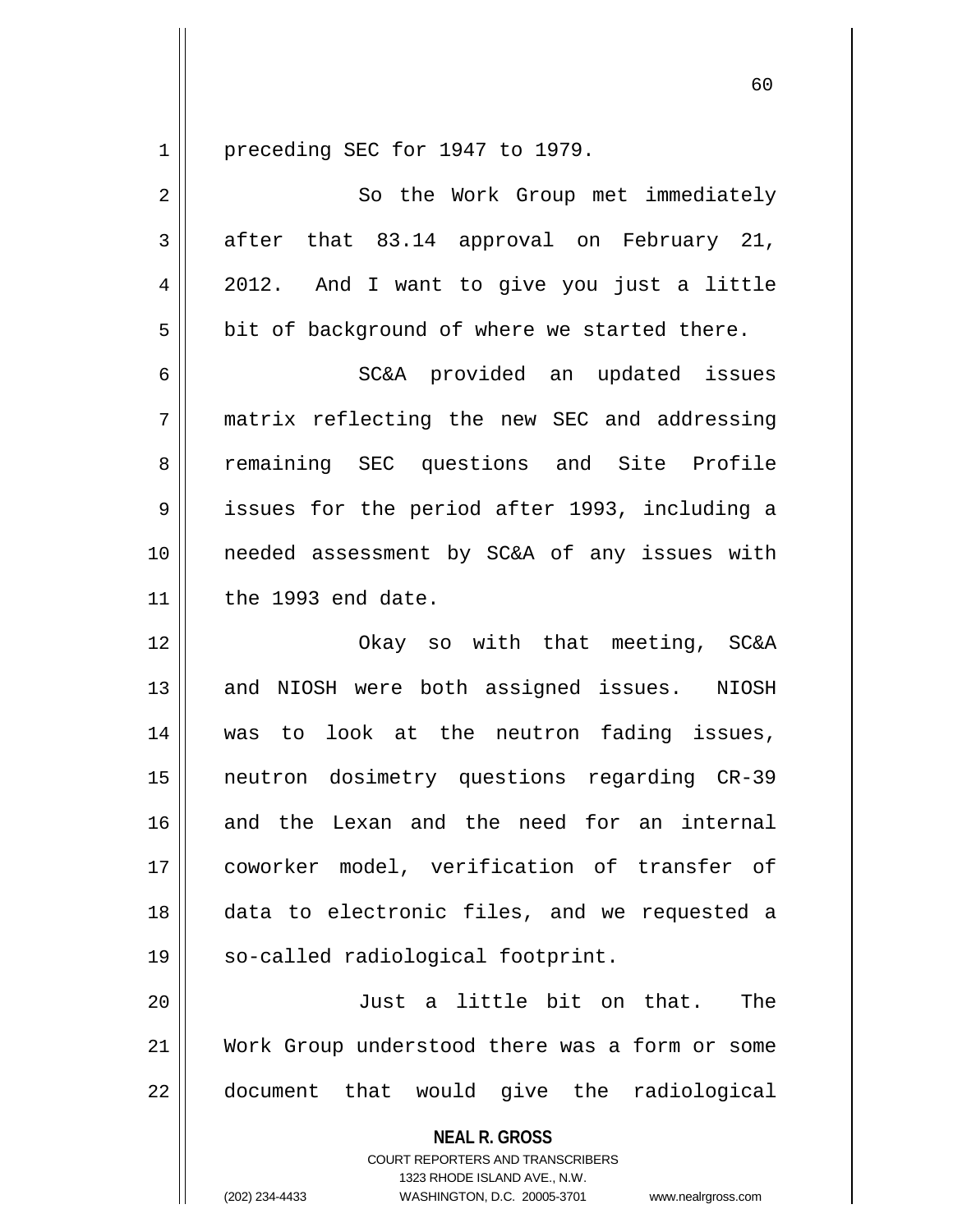61

1 | footprint from BNL. However, we were never  $2 \parallel$  able to come up with that. So that is where  $3 \parallel$  is that stands.

4 SC&A was asked to assess the end 5 date adequacy of bioassay data to support the 6 dose reconstruction.

 NIOSH provided to SC&A the matrix 8 || issues on March 28, 2012 and SC&A responded on May 22nd, again in 2012. Part of SC&A's 10 || response was analysis of the SEC end date in terms of bioassay data adequacy and completeness. SC&A selected five actual 13 || cases, claimant cases from Brookhaven in which the CATI indicated work and potential  $\parallel$  exposures at the high flux beam reactor during the post-1993 period for which routine 17 | bioassay monitoring would be expected.

18 The Work Group and NIOSH turned 19 its attention to addressing this critical 20 | question over the remainder of 2012.

21 NIOSH provided the Work Group a  $22 \parallel$  response to SC&A's end date bioassay sampling

> **NEAL R. GROSS** COURT REPORTERS AND TRANSCRIBERS

1323 RHODE ISLAND AVE., N.W. (202) 234-4433 WASHINGTON, D.C. 20005-3701 www.nealrgross.com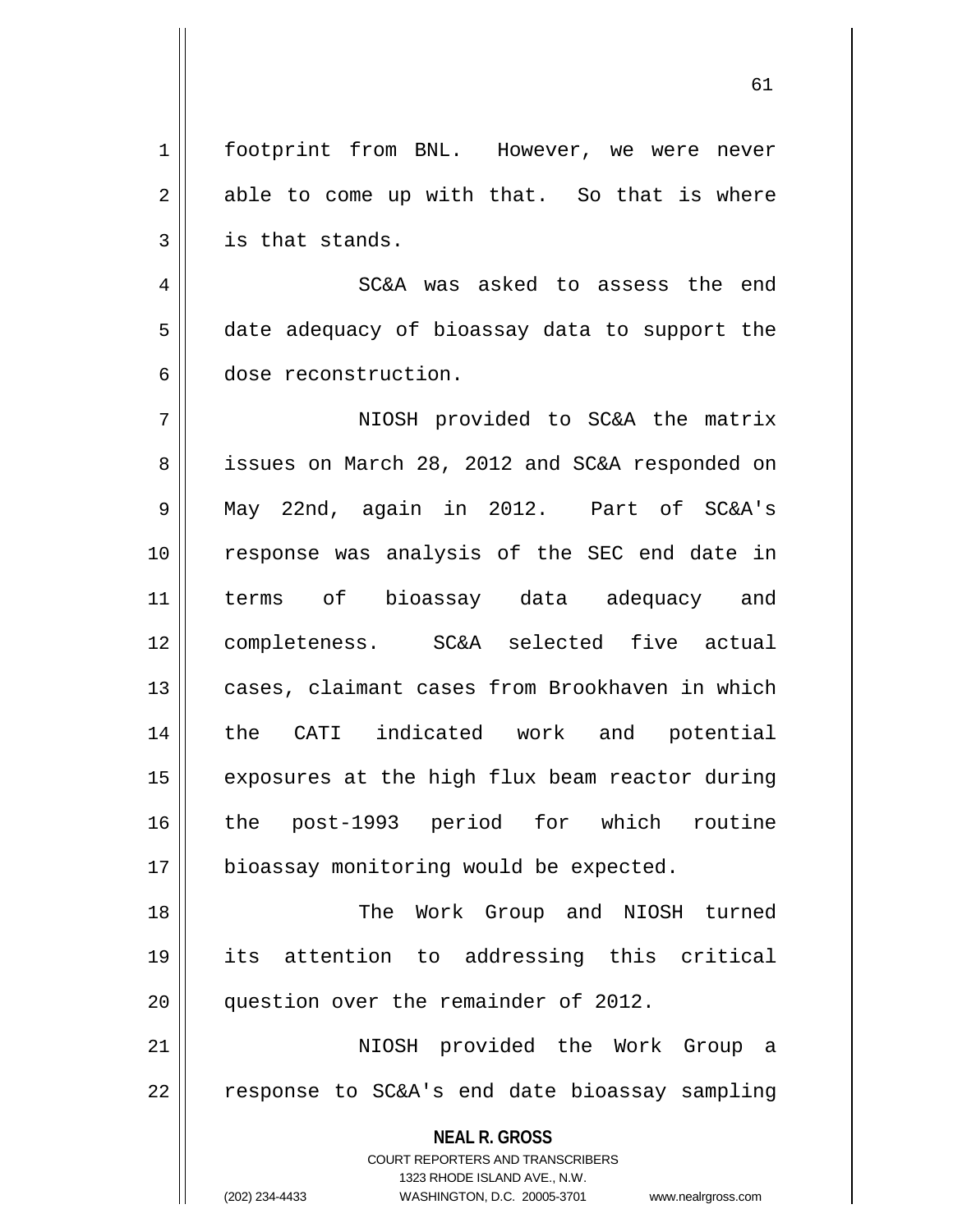1 analysis on January 4, 2013 concluding that 2 | improved records response from Brookhaven made 3 it possible to explain the gaps in bioassay 4 data, most of which were found not to reflect 5 | missing data. SC&A responded, as did NIOSH, 6 again before the February 14th Work Group 7 | teleconference meeting.

8 and at the February 14th 9 teleconference meeting, the Work Group 10 addressed the end date issue and requested 11 that NIOSH provide a dose reconstruction 12 || approach for each of the four remaining cases 13 to substantiate the availability of relevant 14 | records from Brookhaven post-1993.

15 || By March 6th, the next scheduled teleconference meeting, NIOSH was able to provide its substantiation of the four cases 18 || to the satisfaction of the Work Group and the Work Group closed the question of the post- 1993 inadequacies in bioassay data. However, in returning to the remaining SEC and Site 22 || Profile issues, there were three remaining SEC

## **NEAL R. GROSS**

COURT REPORTERS AND TRANSCRIBERS 1323 RHODE ISLAND AVE., N.W. (202) 234-4433 WASHINGTON, D.C. 20005-3701 www.nealrgross.com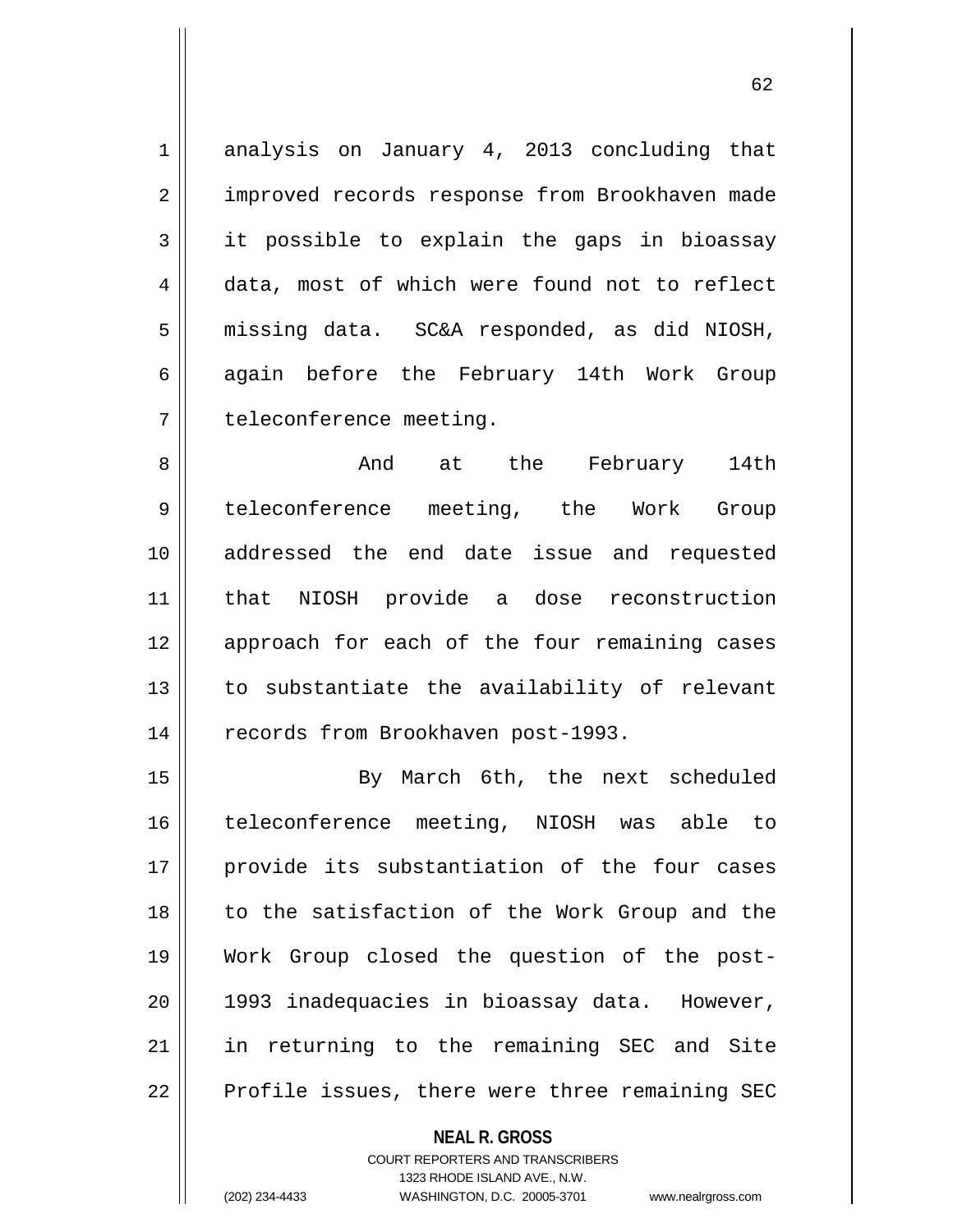1 questions that did remain from the last Work 2 | Group meeting.

3 Let's see. At that point, the 4 Work Group decided a technical call was in 5 | order and just before this Board meeting, SC&A 6  $\parallel$  and NIOSH were able to agree that two of these  $7 \parallel$  three issues are of Site Profile nature.

 And we are kind of at an 9 || interesting place here because SC&A and NIOSH agreed. You caught that. The Work Group hasn't had a chance to discuss it. I did send 12 || an email out saying that I agreed with that.  $\parallel$  But at this point, I haven't heard from any 14 || other Work Group Members. So that will be | part of the discussion today.

16 The three SEC questions, one was a 17 || need for neutron dose correction factor, given 18 || issues surrounding variability of results from 19 || the NTA and the Lexan dosimetry.

20 Both NIOSH and SC&A agreed that 21  $\parallel$  that became a -- they agreed that it could be  $22$  || done. Just how it was going to be done. So

> **NEAL R. GROSS** COURT REPORTERS AND TRANSCRIBERS

> > 1323 RHODE ISLAND AVE., N.W.

(202) 234-4433 WASHINGTON, D.C. 20005-3701 www.nealrgross.com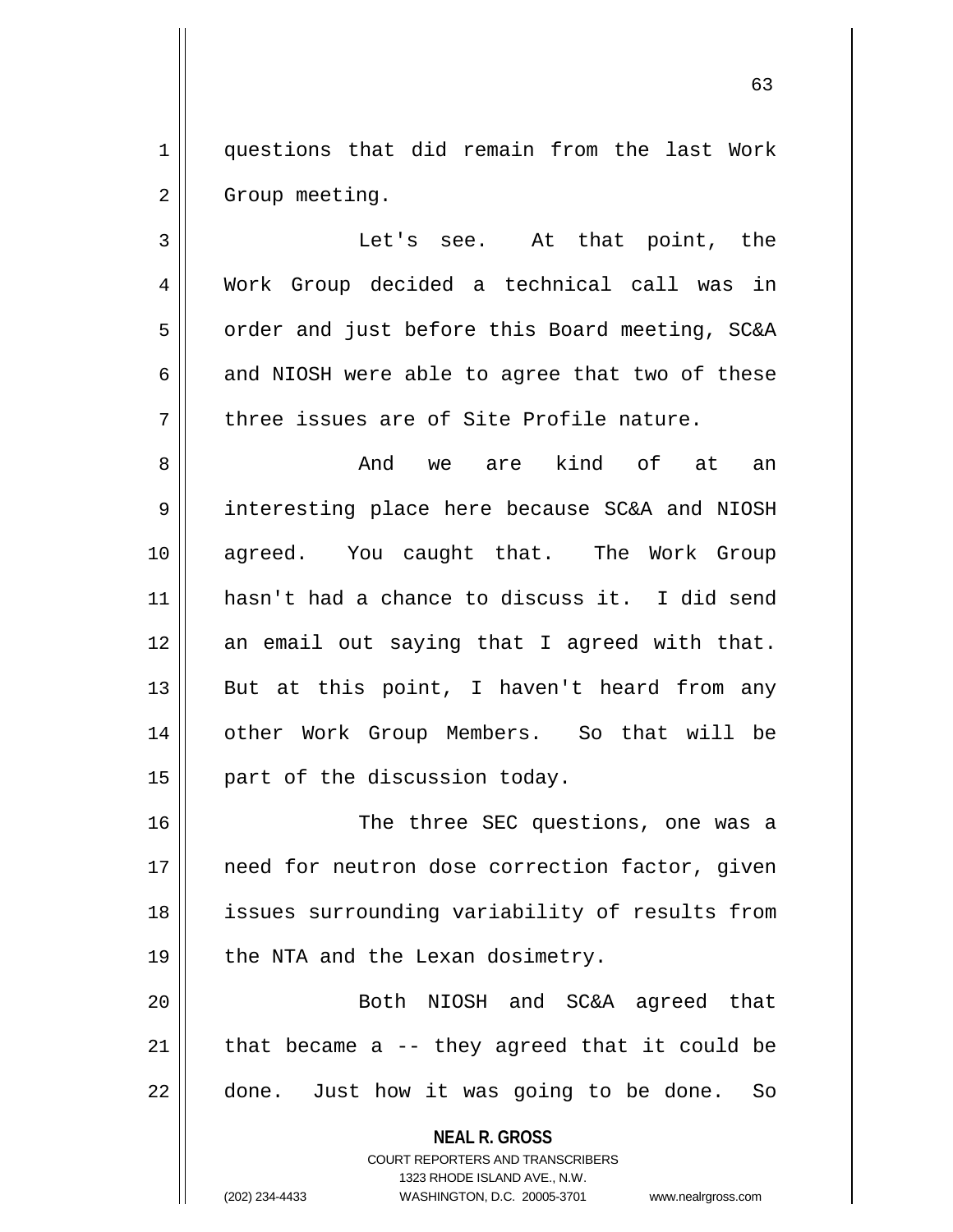1 || that was a Site Profile issue.

2 The second one was whether a 3 coworker internal dose model is needed for 4 || individuals with potential for greater than 5 | environmental dose. That became moot based on  $6 \parallel$  the data post-1993. 7 The last issue, which I will cover 8 where we were at the end of our meeting and I 9 know there has been more information in the 10 last couple of days was whether the electronic 11 database for external dose had been verified 12 and validated as being accurate and 13 || represented the original records. So that is 14 || the one that is still remaining on the table  $15$  at this point. 16 Okay, so we haven't got a formal 17 answer on that. NIOSH indicated that it 18 understood the microfiche and the complete set 19 of original records for external dose

> **NEAL R. GROSS** COURT REPORTERS AND TRANSCRIBERS 1323 RHODE ISLAND AVE., N.W.

20 maintained at Brookhaven have already been

21 || used by NIOSH for selected dose reconstruction

22 and are available for backup dose

(202) 234-4433 WASHINGTON, D.C. 20005-3701 www.nealrgross.com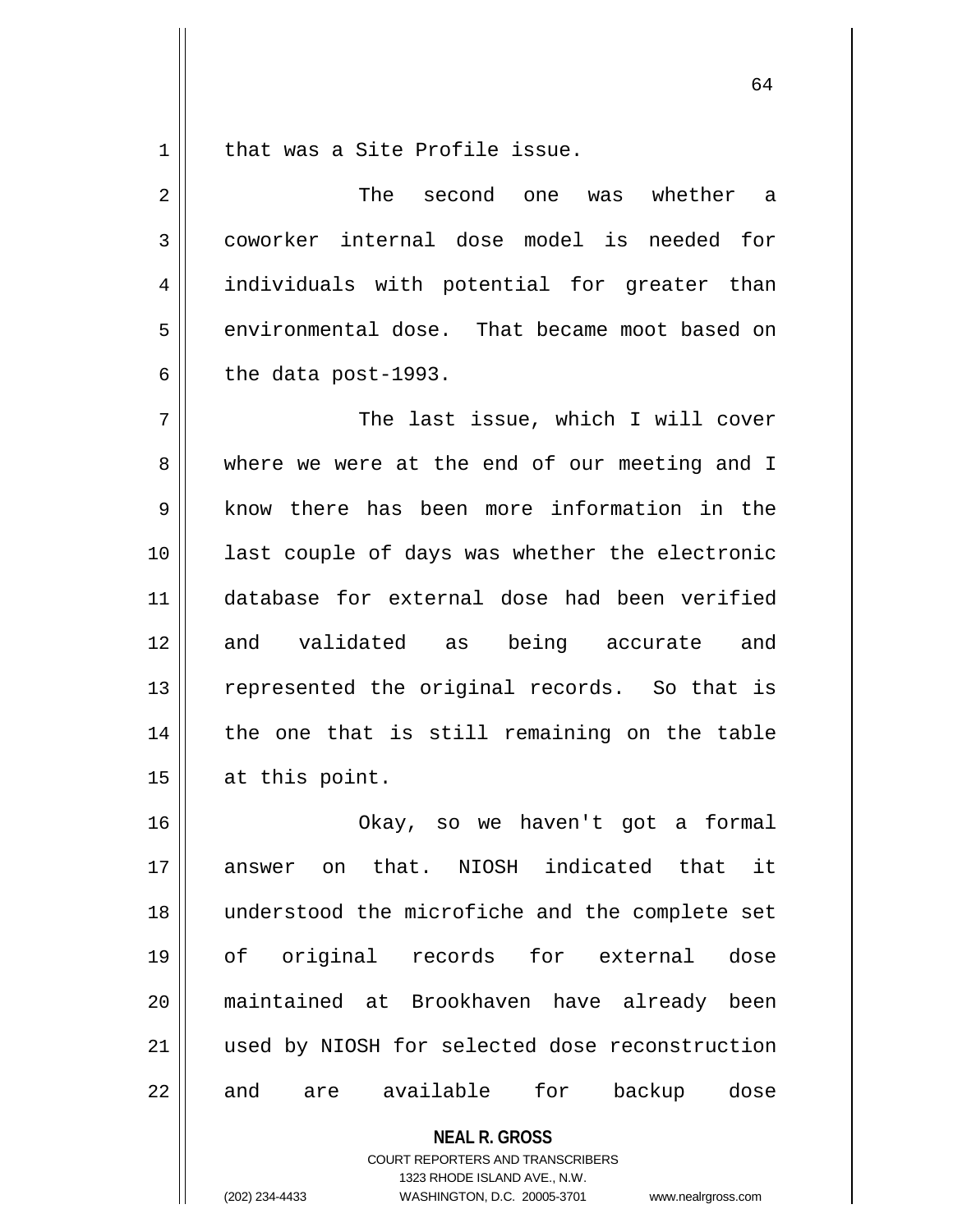**NEAL R. GROSS** COURT REPORTERS AND TRANSCRIBERS 1323 RHODE ISLAND AVE., N.W. (202) 234-4433 WASHINGTON, D.C. 20005-3701 www.nealrgross.com 1 | reconstruction, if needed. NIOSH is, at the  $2 \parallel$  time of this last meeting, trying to confirm  $3 \parallel$  this understanding as a final action to close 4 | out this remaining SEC question. 5 And Work Group Members, anything 6 || you want to add before Grady takes his --7 MEMBER ROESSLER: Josie, this is 8 || Gen. I wanted to let you know I am on the 9 line. 10 MEMBER BEACH: Great. Thanks, 11 Gen. 12 || CHAIRMAN MELIUS: Okay. 13 MEMBER BEACH: Okay, so Grady, I 14 || guess you can take over. 15 MR. CALHOUN: All right. It's 16 || been a long time since I have been here. 17 You covered just about everything 18 I am going to cover, except for that last 19 issue but I will go through it anyway and I 20 || actually have a couple of example of some of  $21$  | the things that we used. 22 This was a really good exercise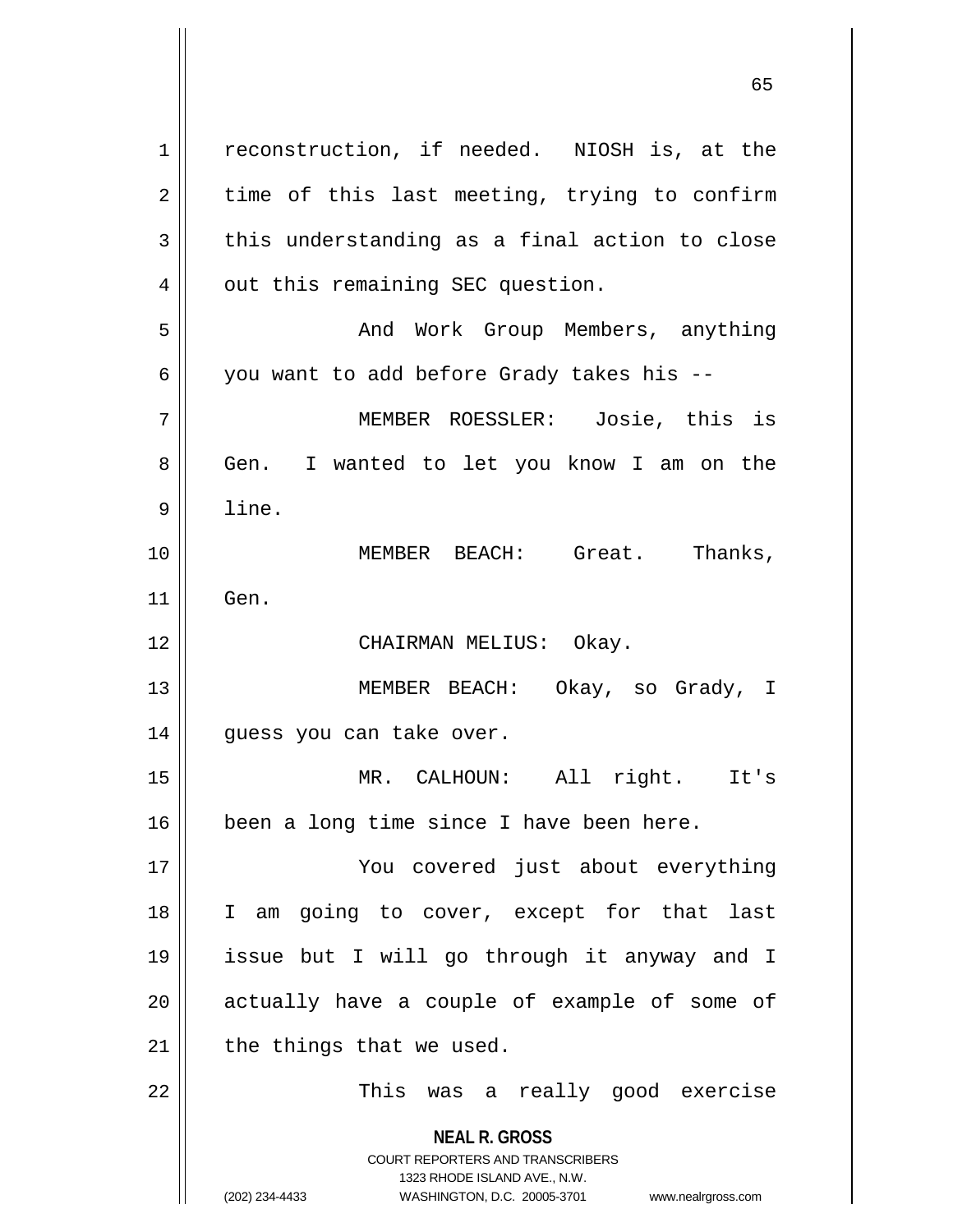| $\mathbf 1$ | for me as well. I always felt pretty good      |
|-------------|------------------------------------------------|
| 2           | about the post-1993 data but this really       |
| 3           | enforced for me the completeness of that.      |
| 4           | As Josie said, these are just the              |
| 5           | classes that we had established initially.     |
| 6           | The 83.13 went from January 1, 1947 to         |
| 7           | December 31, 1979. And then the 83.14 went     |
| 8           | from January 1, 1980 through December 31,      |
| 9           | 1993.                                          |
| 10          | And the reason for adding these                |
| 11          | Classes was the inconsistent availability of   |
| 12          | internal dosimetry records. You know, I don't  |
| 13          | know how much you guys remember about this but |
| 14          | we had a very difficult time getting           |
| 15          | consistent records prior to 1993.              |
| 16          | One thing I do want to add here is             |
| 17          | that we noticed just through the course of our |
| 18          | typical responses to dosimetry requests that   |
| 19          | the volume of records we are receiving for     |
| 20          | each case increased significantly. And so      |
| 21          | when we got the question of the five cases, I  |
| 22          | re-requested that data.                        |
|             | <b>NEAL R. GROSS</b>                           |

COURT REPORTERS AND TRANSCRIBERS 1323 RHODE ISLAND AVE., N.W.

(202) 234-4433 WASHINGTON, D.C. 20005-3701 www.nealrgross.com

 $\mathsf{I}$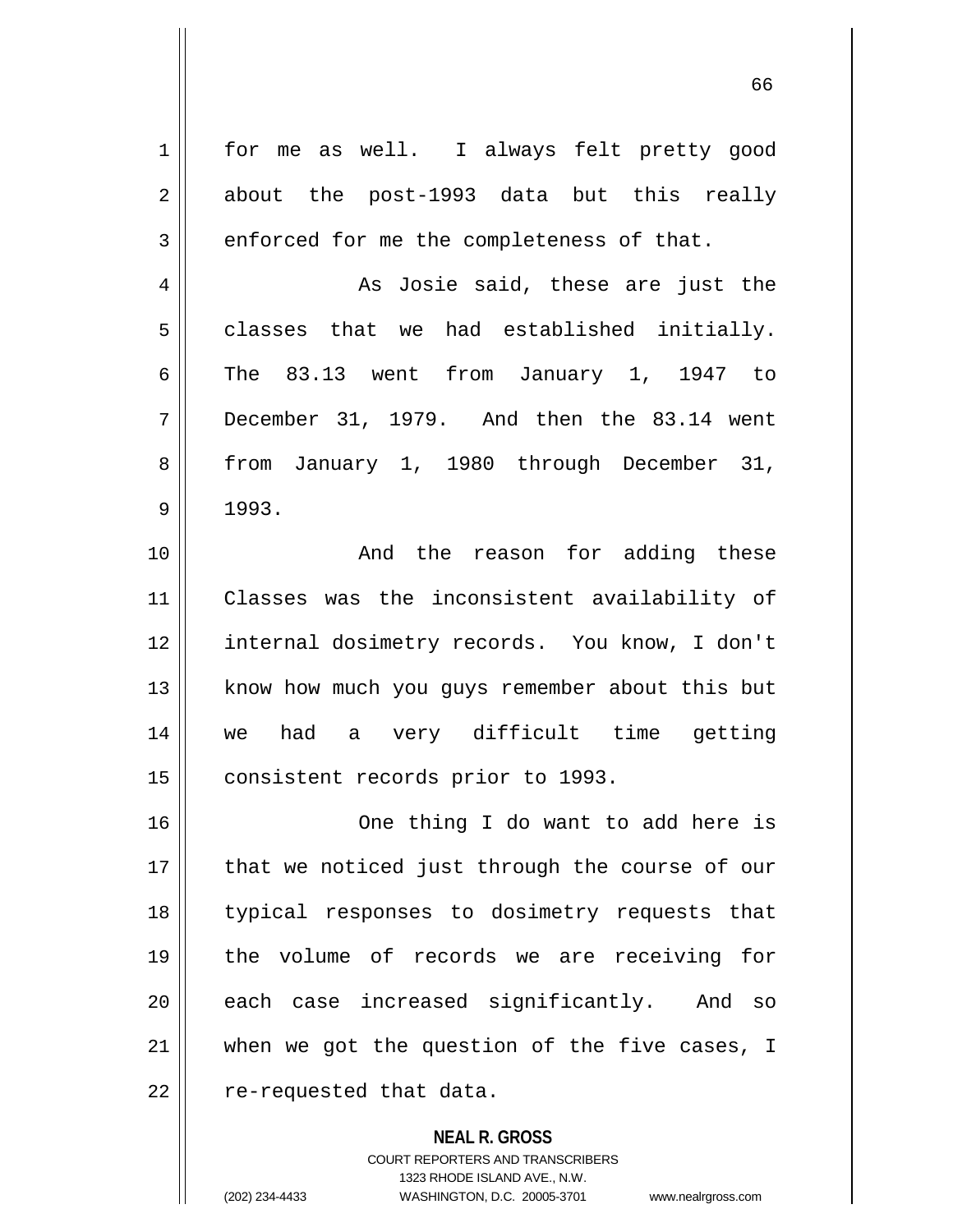**NEAL R. GROSS** COURT REPORTERS AND TRANSCRIBERS 1323 RHODE ISLAND AVE., N.W. (202) 234-4433 WASHINGTON, D.C. 20005-3701 www.nealrgross.com 1 | Now, when we observed the larger 2 | volume, those were for new cases. So I talked 3 to the people at Brookhaven and they had 4 improved their data retrieval techniques and  $5 \parallel$  they are giving us a lot more data. 6 Just for example, our average, I 7 would say, response that we would receive from 8 || Brookhaven was probably 20 pages or less. Now 9 We are routinely getting two, three, four 10 hundred pages of data. And a lot of those are 11 individual reads from Landauer and things like 12 || that, individual tritium results. Anyway I 13 just wanted to bring that up. So I re-14 | requested that data. 15 || As Josie said, the five cases that 16 were selected were individuals who worked at 17 || the HFBR and at the High Flux Beam Reactor. 18 And that is an area where tritium is of 19 concern and tritium monitoring is required for 20 | individuals who worked there routinely. 21 And what was focused on was, did 22 || the people work there post-93. Was there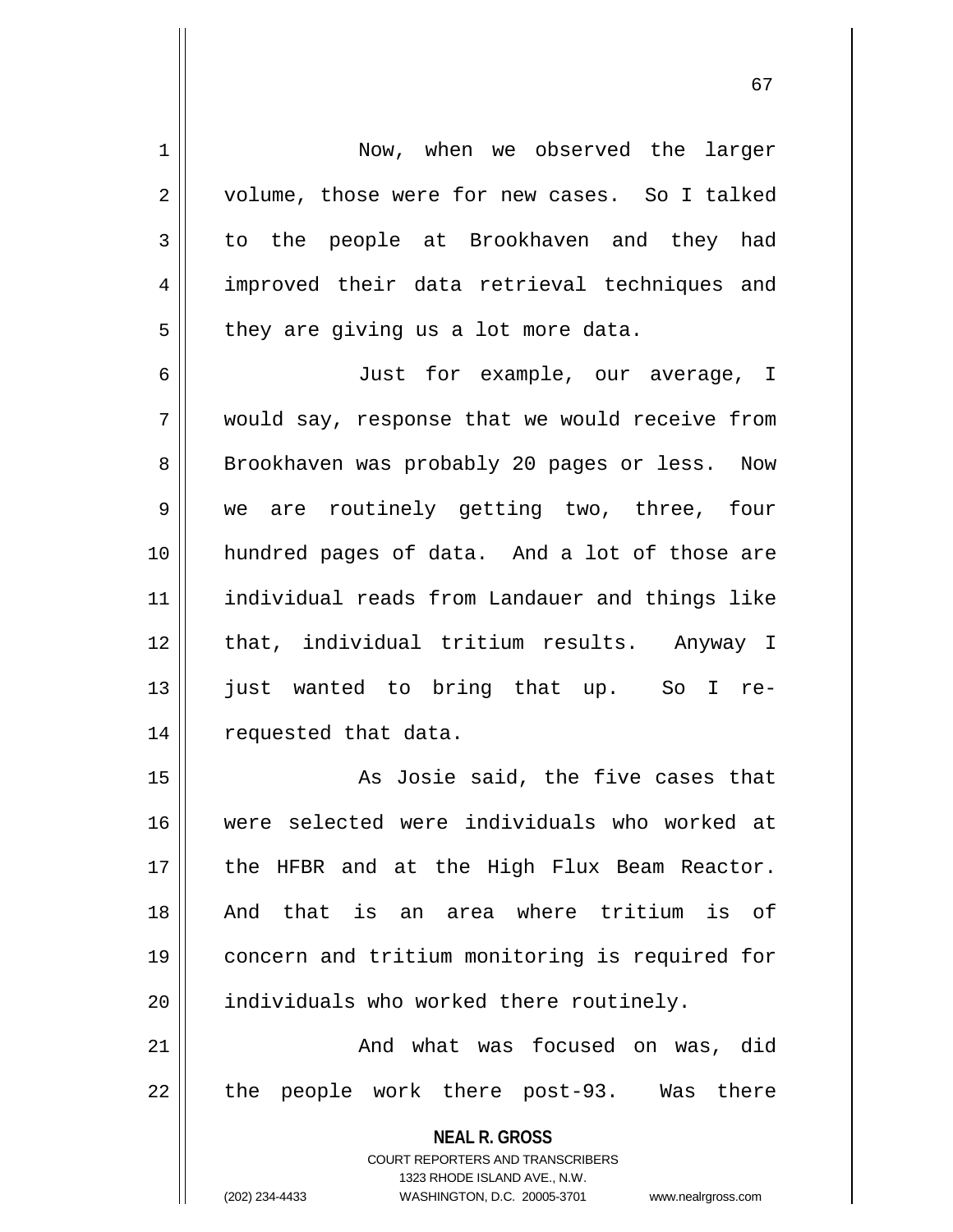1 | tritium urinalysis in the documents provided 2 by Brookhaven? And we also looked at in vivo  $3$  | counts for those individuals.

4 And basically what the report  $5 \parallel$  showed or it looked -- it showed areas where 6 there was apparent missing data. So I had to  $7 \parallel$  go and try to find that missing data.

8 || Like I said, I re-requested that information from BNL. And what we found through that analysis and for several conversations back and forth is that the new data provided by BNL had the documents we were looking for or there was information describing why monitoring wasn't required or why there really wasn't missing data.

16 || I have got a couple examples here 17 || of that. And these were really holy grail-18 || type finds here for me. And it is things that 19 you don't often find in some of our searches 20 at different sites. And that is probably 21  $\parallel$  terribly difficult to read. It is. Okay.

22 I am just going to tell you what

**NEAL R. GROSS** COURT REPORTERS AND TRANSCRIBERS

1323 RHODE ISLAND AVE., N.W.

(202) 234-4433 WASHINGTON, D.C. 20005-3701 www.nealrgross.com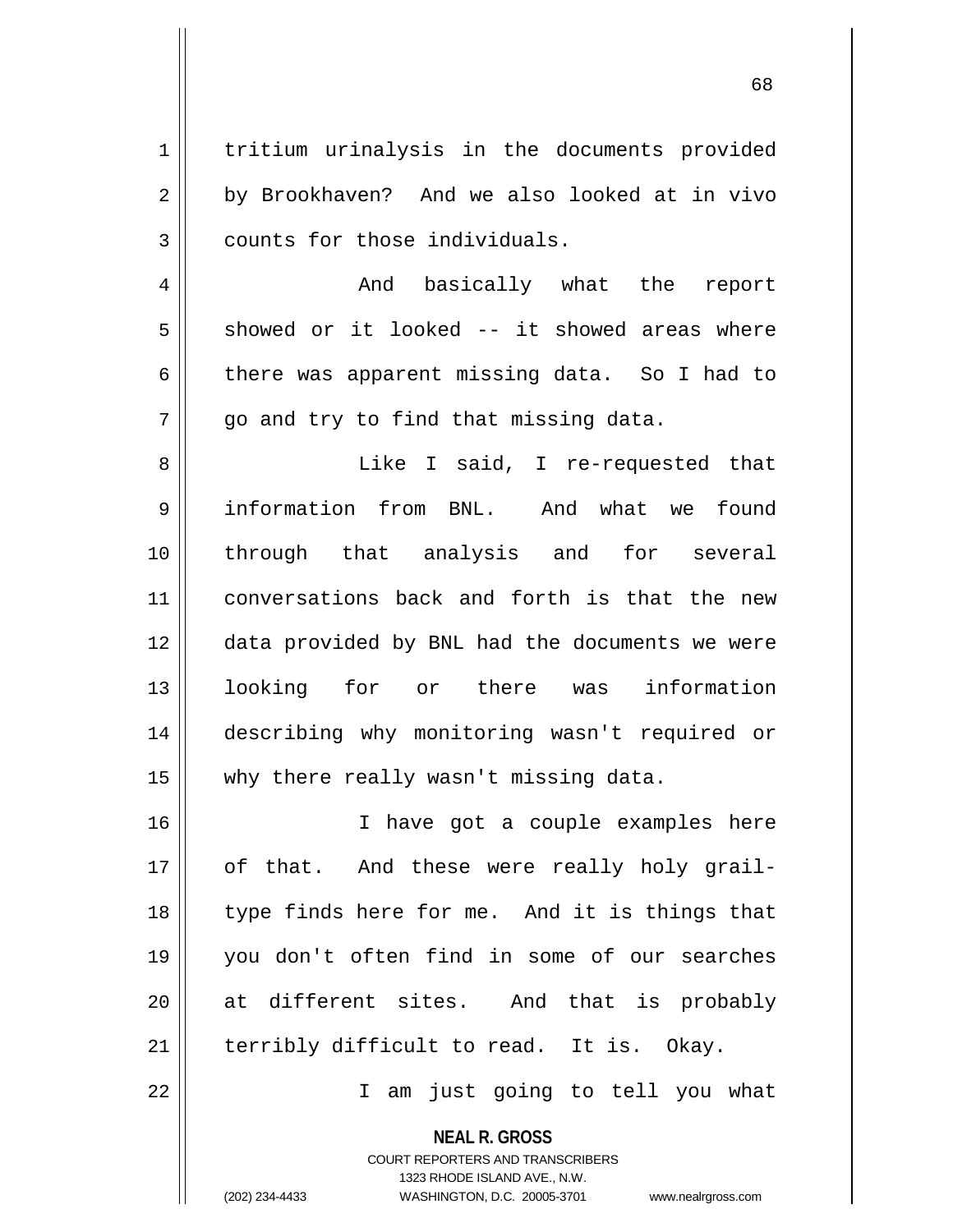$1 \parallel$  it says. And basically what it is, and I will  $2 \parallel$  point here first, is right up here there is a 3 description of the requirement to monitor 4 individuals who have the potential of 5 | receiving 100 millirem or more in a year. And 6 these, I redacted the names but each one of  $7 \parallel$  these is the name of an individual and it goes 8 || through and it gives his tritium dose. And  $9 \parallel$  then there is a yes or no as to whether or not 10 the individual needs to stay on routine 11 monitoring. 12 || So there was a conscious effort to 13 evaluate the last six months' data and what 14 their job category was and make a 15 determination as to whether or not they needed  $16$  to stay on routine tritium analysis. 17 One of the claimants that we 18 || looked at, Claimant A was listed on there and 19 it was no. The issue with this case was that 20 after 1992, there was no tritium monitoring 21 for this individual. This is the document that  $22$  || says this individual doesn't need to be

> **NEAL R. GROSS** COURT REPORTERS AND TRANSCRIBERS

1323 RHODE ISLAND AVE., N.W. (202) 234-4433 WASHINGTON, D.C. 20005-3701 www.nealrgross.com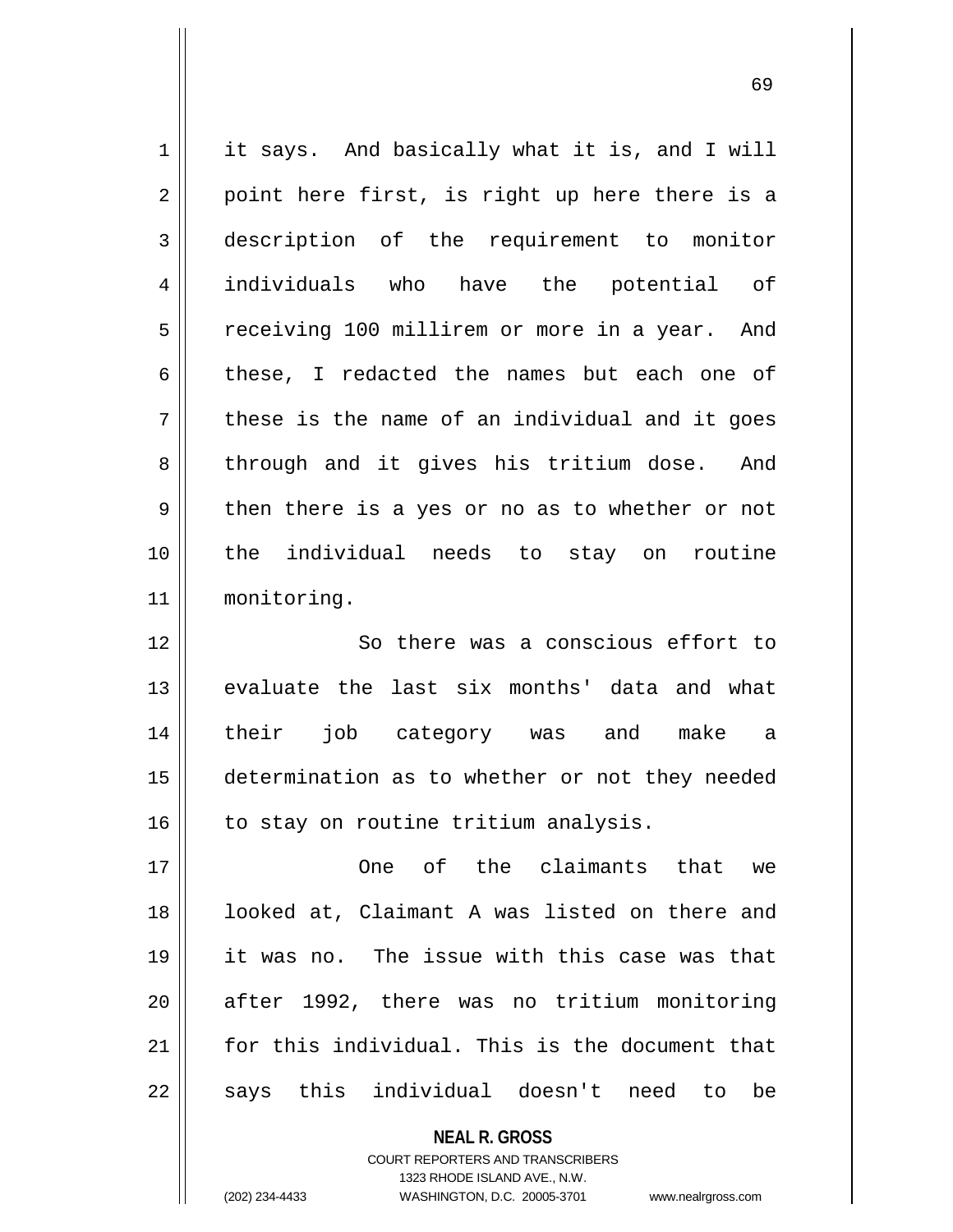1 monitored after 1992. So that was a good find  $2 \parallel$  for us.

3 Okay, now here is another one. It  $4 \parallel$  is a little bit different. Another issue was  $5 \parallel$  okay, we have got monitoring but it appears 6 that we are missing months. There may be a 7 month or two where we don't have a tritium 8 || sample. So is it missing? And based on their  $9 \parallel$  past, it was a reasonable question. You know, 10 is that data missing? And so what we 11 || received, and this was actually provided to us 12 as well in the DOE response in Brookhaven is  $13$  || that we have got a list, and this is one 14 individual, I took his name off of here again  $15$   $\vert$  -- a different person -- and it gives the 16 actual dates of the urinalysis and the days 17 || between his urinalysis for tritium.

 And so you could see, and I will just use this for an example, in August of 20 || '95, the previous sample was May of '95. So it was reasonable to assume when you looked at || the records that data was missing but it

**NEAL R. GROSS**

COURT REPORTERS AND TRANSCRIBERS 1323 RHODE ISLAND AVE., N.W. (202) 234-4433 WASHINGTON, D.C. 20005-3701 www.nealrgross.com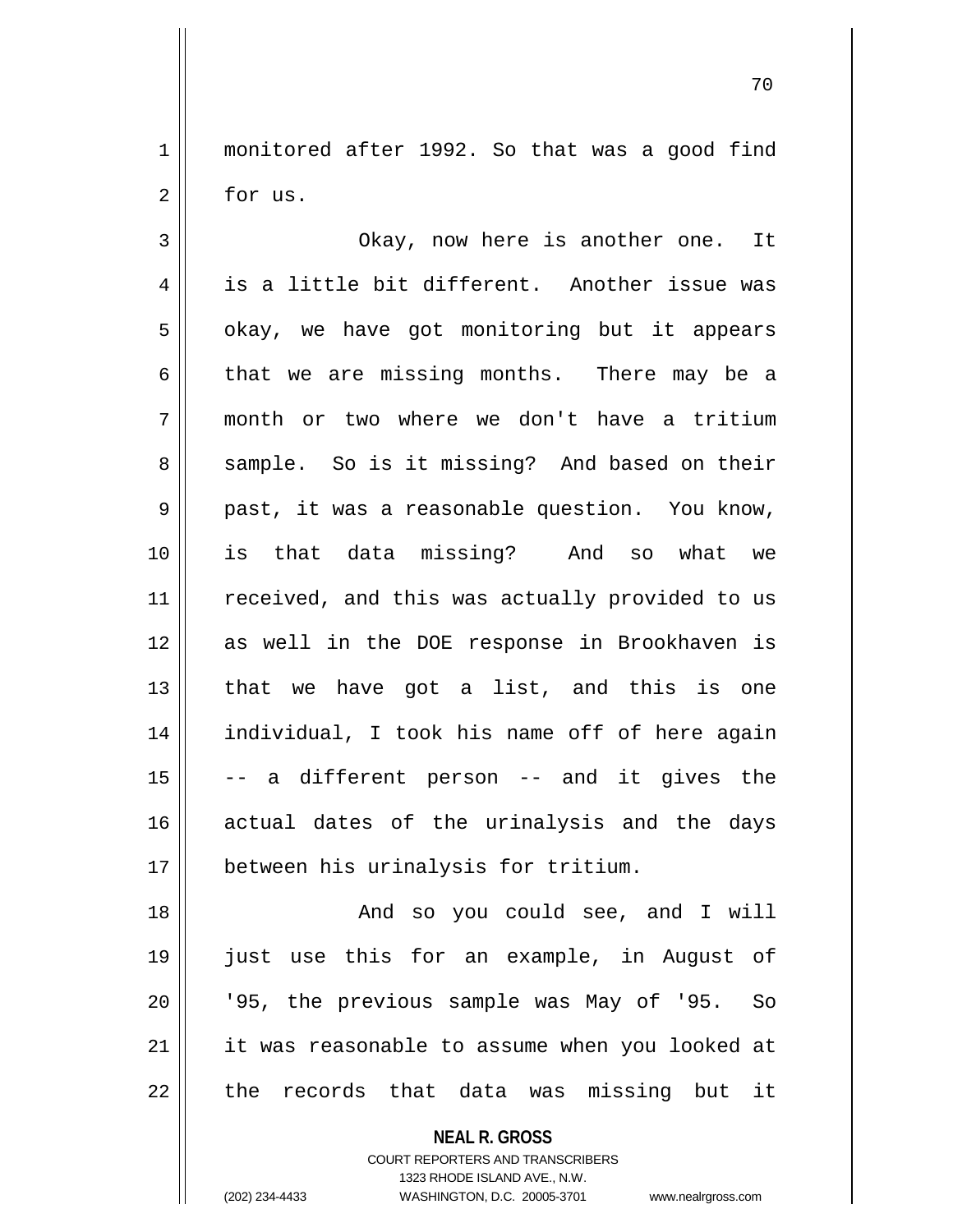1 || wasn't. He just wasn't monitored during that  $2 \parallel$  time.

3 || So because of this document, we 4 || know what the actual sample dates were and we 5 can do the dose reconstruction based on missed 6 dose in-between those periods. So that one  $7 \parallel$  actually just answered the question that there 8 a really was not missing data, for example, 9 || between May and August of 1995.

10 || Chay. Now, we had, as Josie said, 11 we had three additional items that came up 12 earlier and she discussed those. And those 13 were the accuracy of the reported neutron 14 dose, and basically that has to do with 15 factors of the neutrons in different ranges 16 and how we assign dose with the different 17 energy ranges. The other one was how will 18 dose be assigned to unmonitored individuals 19 || after the SEC period. And then the third one,  $20$  || which hopefully I have got a little bit more 21 || information on here is the potential errors 22 || associated with transferring data between

**NEAL R. GROSS**

COURT REPORTERS AND TRANSCRIBERS 1323 RHODE ISLAND AVE., N.W. (202) 234-4433 WASHINGTON, D.C. 20005-3701 www.nealrgross.com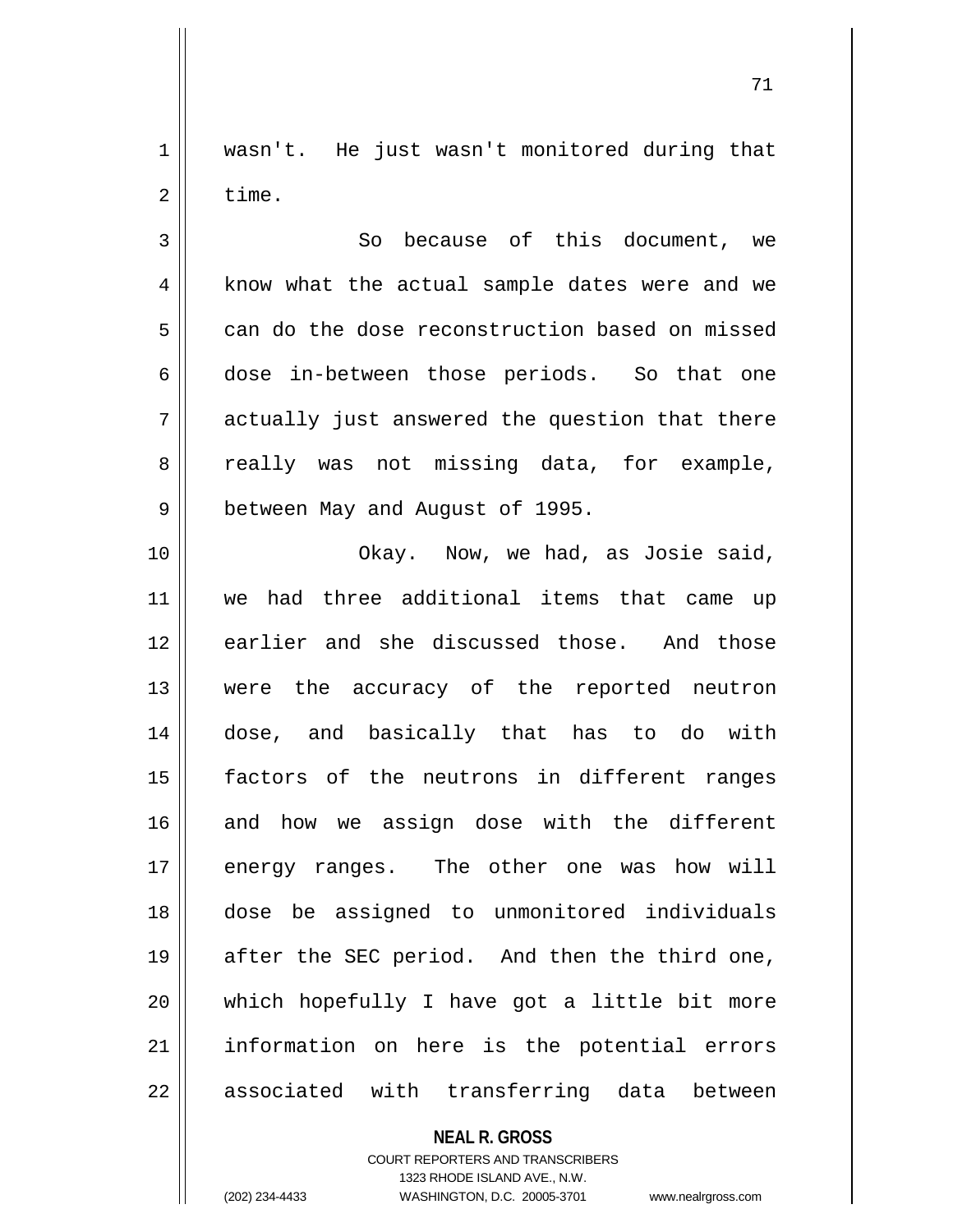1 different databases.

| $\overline{2}$ | There were a couple of different               |
|----------------|------------------------------------------------|
| 3              | data bases used at the site. The most recent   |
| 4              | one was started in 1996 and it is called the   |
| 5              | HPRS. It is the health physics record system   |
| 6              | database. That is the one that is in use       |
| 7              | today.                                         |
| 8              | Prior to that, there was another               |
| 9              | database. Well the question was, do we know    |
| 10             | if the documentation or the data transferred   |
| 11             | from the previous database to this database,   |
| 12             | specifically between the years 1994 and 1995   |
| 13             | because the new one came in 1996. Do we know   |
| 14             | that there is anything -- that that was done   |
| 15             | accurately? Was anything missed?               |
| 16             | So I will go through each of these             |
| 17             | and a lot of this, like I said, Josie just     |
| 18             | said these, but we decided that the neutron    |
| 19             | dose issue was actually a TBD issue because we |
| 20             | decided that we could do the dose              |
| 21             | reconstructions. It is just a matter or a      |
| 22             | question of how, how we are going to approach  |

**NEAL R. GROSS**

COURT REPORTERS AND TRANSCRIBERS 1323 RHODE ISLAND AVE., N.W. (202) 234-4433 WASHINGTON, D.C. 20005-3701 www.nealrgross.com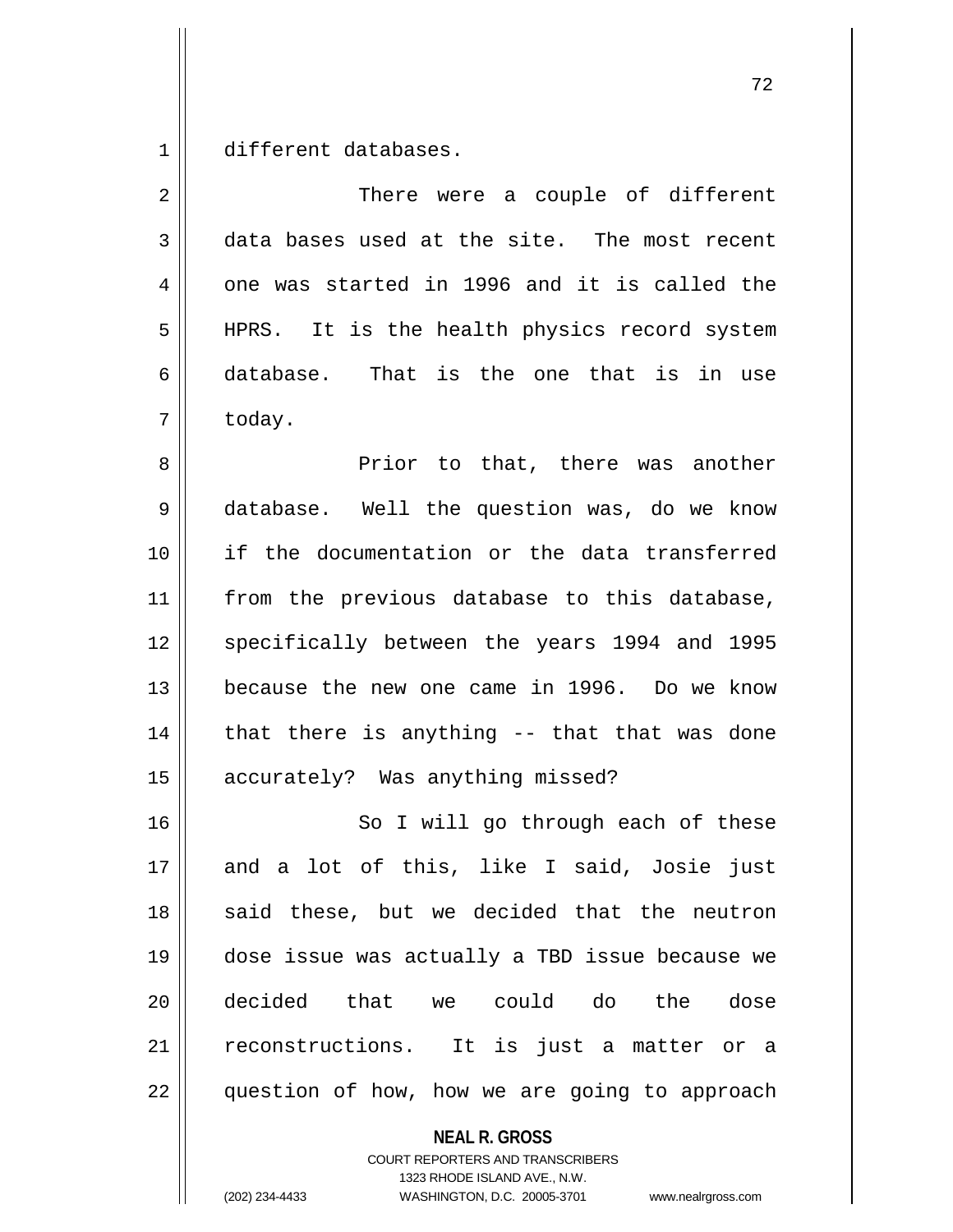that.

| $\overline{2}$ | far<br>as the<br>As<br>unmonitored             |
|----------------|------------------------------------------------|
| 3              | individuals after the SEC period, we have got  |
| 4              | a good feeling that the people who were        |
| 5              | monitored after that period, who were supposed |
| 6              | to be monitored were monitored and we will     |
| 7              | assign ambient internal and external dose to   |
| 8              | all individual working at the site who were    |
| 9              | not monitored after 1993.                      |
| 10             | And here is the one with the data.             |
| 11             | Like I said, the one started in 1996 but what  |
| 12             | I found out -- and I just found this out like  |
| 13             | yesterday or the day before, there was no      |
| 14             | transfer of electronic database. There was no  |
| 15             | transfer from one database to the other        |
| 16             | database. Didn't have that. I didn't know      |
| 17             | that. Actually, the individual I was talking   |
| 18             | to at Brookhaven wasn't sure until she found   |
| 19             | out and made some calls. As a matter of fact,  |
| 20             | they don't even overlap. There is about a      |
| 21             | four-month difference between the previous     |
| 22             | database and the current database.             |

**NEAL R. GROSS**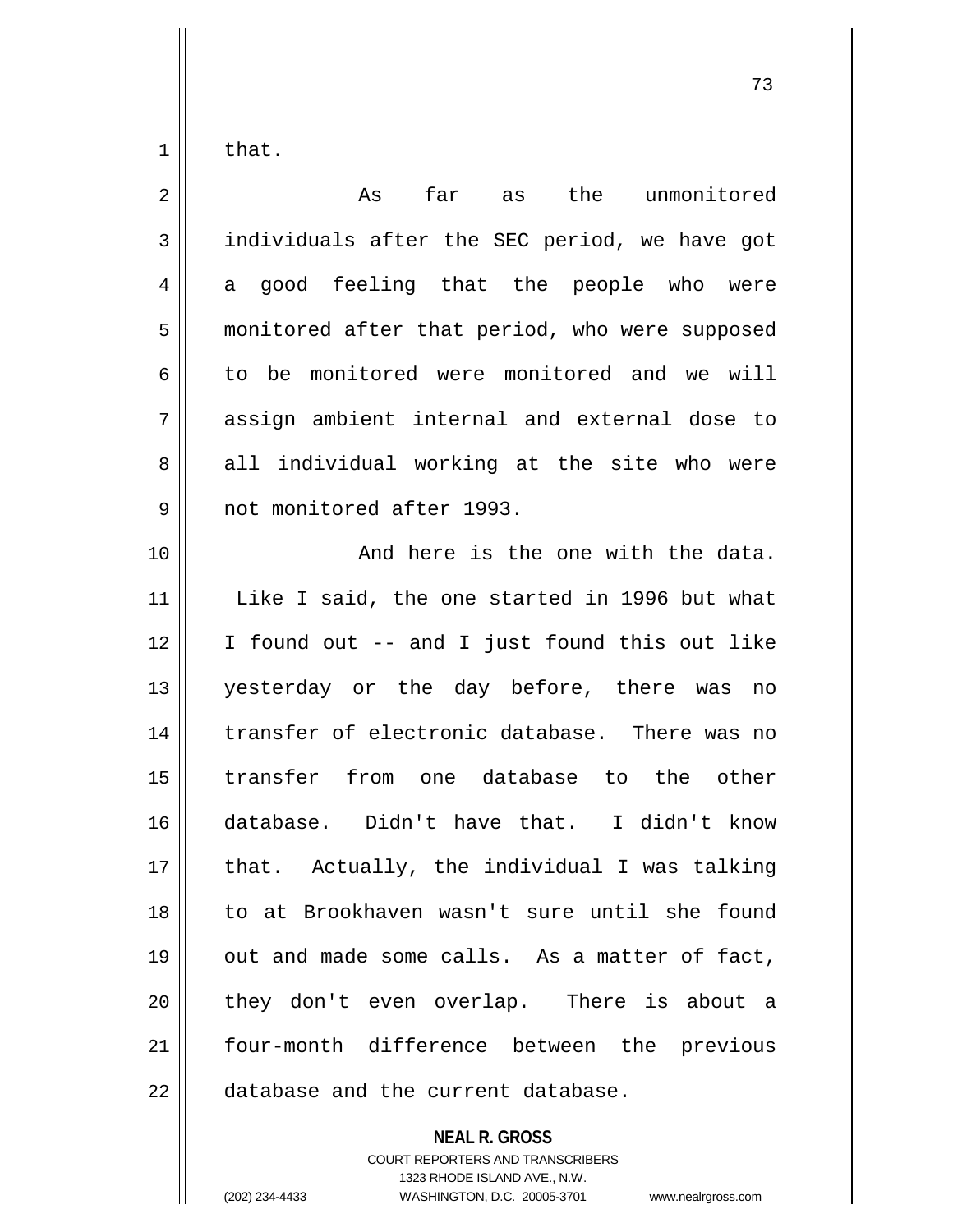1 When we receive responses for our 2 || requests and it overlaps that period, what we  $3 \parallel$  get is we get the previous database which is  $4 \parallel$  actually -- let me see if it is on this next  $5 \parallel$  slide -- yes, it was maintained by Landauer.

6 || So Landauer was the company that 7 was reading the badges and they were 8 developing the electronic database. Okay? 9 || And so they gave Brookhaven a copy of that 10 electronic database. When we get data 11 responses and it goes -- it would cover both 12 || of those periods, what we get is we get a copy  $13$  | of the Landauer database and we get a copy of 14 || the HPRS database for that individual. Then 15 we have got four months to deal with and we  $16$  || get copies of the hard data. Typically, those 17 are actual Landauer readouts that we get for 18 || those four months in between.

 In addition, all of the data from 1985 to 1995 is available in hard copy and 21 || microfiche. Through our data capture efforts, || we have got a bunch and bunch of that for

> **NEAL R. GROSS** COURT REPORTERS AND TRANSCRIBERS 1323 RHODE ISLAND AVE., N.W. (202) 234-4433 WASHINGTON, D.C. 20005-3701 www.nealrgross.com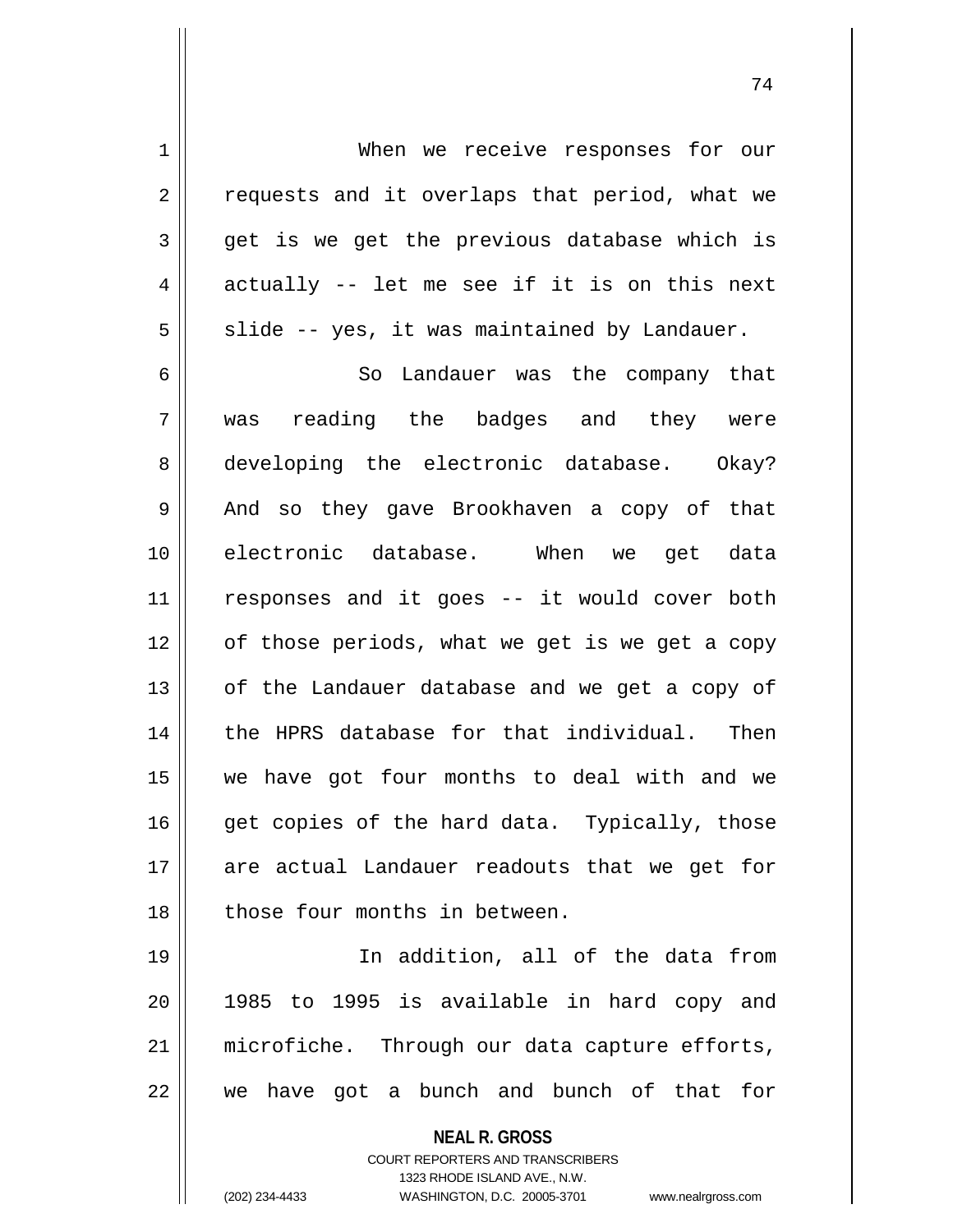$1 \parallel$  every claimant that we have. But if for any  $2 \parallel$  reason we needed to go back and get that, we  $3 \parallel$  could.

4 || Just to take a look, I had the 5 five cases that we had reviewed for the 6 initial issues. And so since I had those in 7 top of my computer and I was relatively 8 familiar with what documents were what and 9 each one of these has sometimes 120 individual 10 dosimetry files to go through and some of 11 those files are 200 pages. But anyway, I 12 || looked and each one of those cases actually 13 || has a hard-copy copy of the Landauer printout 14 || for '94 or '95.

15 So I believe that we have 16 || everything we need as far as the external 17 dosimetry goes as well.

18 Okay, this just goes back to the 19 feasibility of dose reconstruction. We 20 || believe that the external exposure data is 21 || very complete for the monitored population.  $22$  | The internal data is very good after 1993.

**NEAL R. GROSS**

COURT REPORTERS AND TRANSCRIBERS 1323 RHODE ISLAND AVE., N.W. (202) 234-4433 WASHINGTON, D.C. 20005-3701 www.nealrgross.com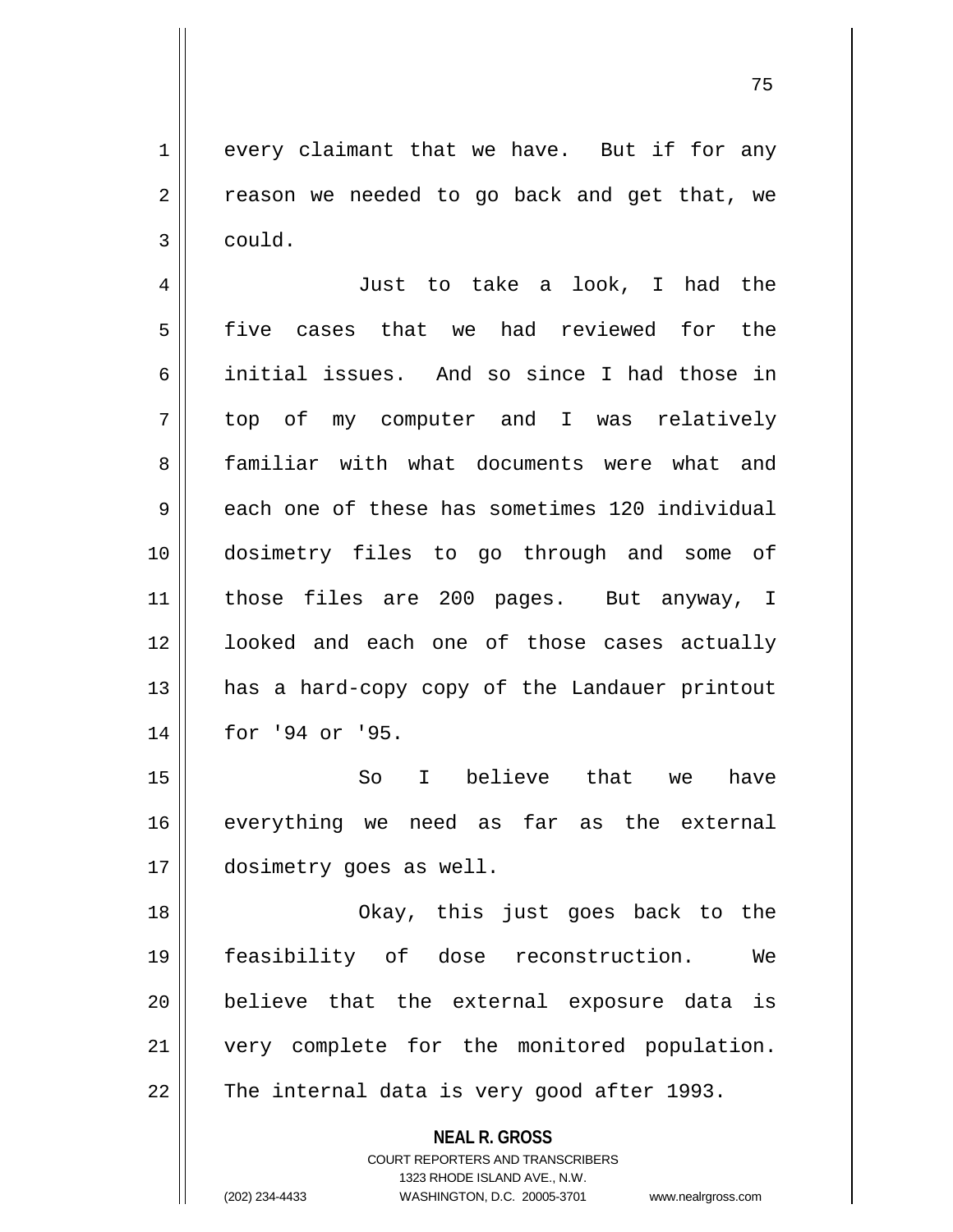| 1  | This was really, like I said                                        |
|----|---------------------------------------------------------------------|
| 2  | before, this was really a great exercise for                        |
| 3  | me just because it makes me feel a lot better                       |
| 4  | about it. And the monitored population                              |
| 5  | includes the people who -- the people who were                      |
| 6  | supposed to be monitored were monitored after                       |
| 7  | 1993.                                                               |
| 8  | And we still believe that the end                                   |
| 9  | date for the SEC of December 31, 1993 is valid                      |
| 10 | and that we have all the information that we                        |
| 11 | need to do dose reconstruction.                                     |
| 12 | And I believe that is the<br>last                                   |
| 13 | one. Questions?                                                     |
| 14 | CHAIRMAN MELIUS:<br>Board Members                                   |
| 15 | with questions? Henry.                                              |
| 16 | MEMBER ANDERSON: Yes, I quess my                                    |
| 17 | question is when the decision, the original                         |
| 18 | recommendation that went to the committee to                        |
| 19 | end the SEC in 1993 and not up to 1995 was                          |
| 20 | made, it appears to me that the basis for that                      |
| 21 | decision didn't include any of the data that                        |
| 22 | you subsequently dug out. Is that true?<br>I                        |
|    | <b>NEAL R. GROSS</b>                                                |
|    | COURT REPORTERS AND TRANSCRIBERS                                    |
|    | 1323 RHODE ISLAND AVE., N.W.                                        |
|    | (202) 234-4433<br>WASHINGTON, D.C. 20005-3701<br>www.nealrgross.com |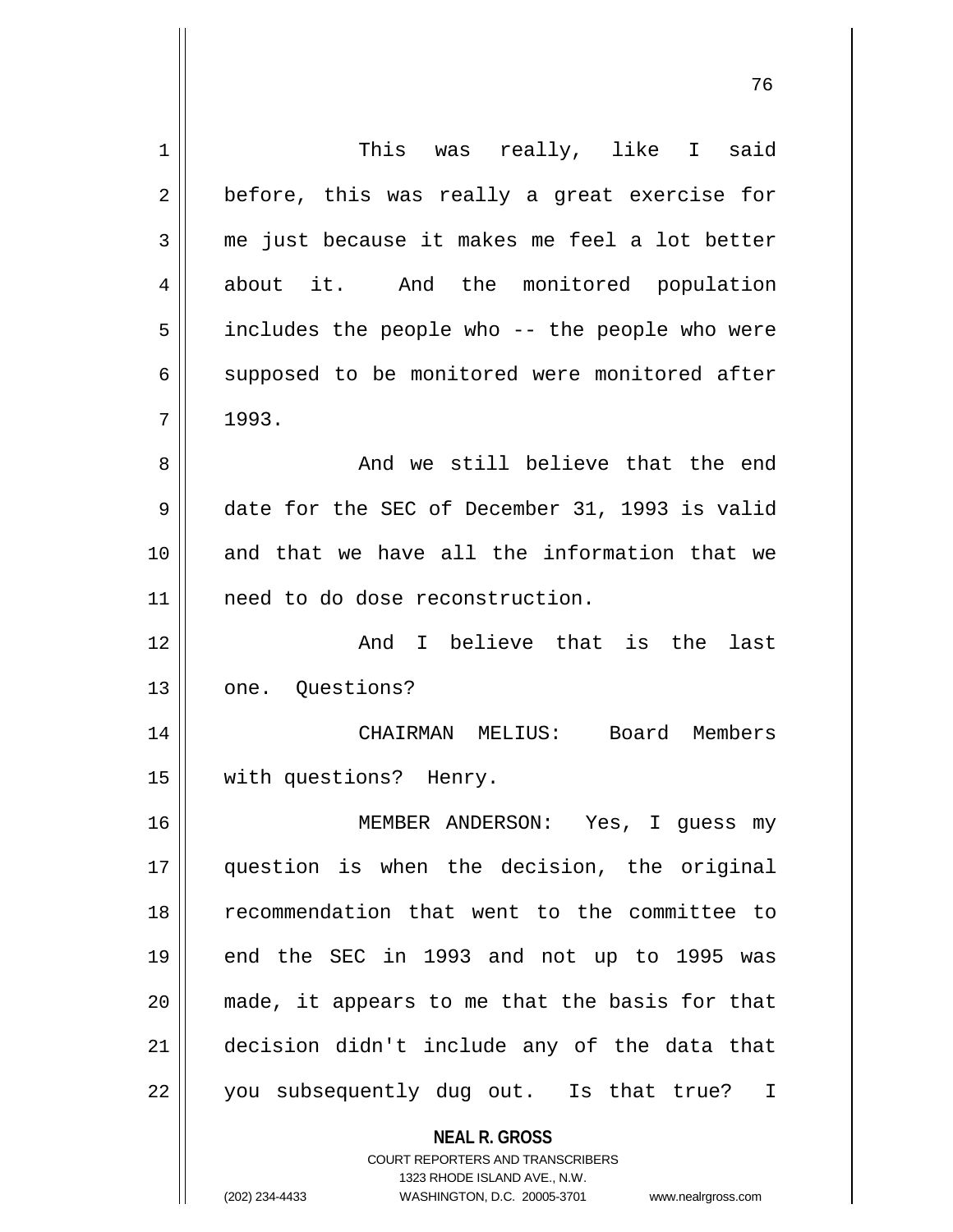1 mean, how did you -- I mean I think the 2 || ultimate review and the finding of this data  $3 \parallel$  has been very helpful and explains that. But  $4 \parallel$  the original decision, it made an assumption,  $5$  || rather than having the actual data.

 MR. CALHOUN: Well there was a  $7 \parallel$  couple things that drove that. And we didn't  $8 \parallel$  -- I will say that we didn't have the volume  $9 \parallel$  of data on those individuals. But what we did have is that we had some documents that actually listed people by name and said this person needs a whole body count in this year. || And so we went through those to see if they were required to have a whole body count, for | example, did they have a whole body count.

16 Even the documentation of these 17 five individuals wouldn't have raised a flag 18 || for me so much prior to 1993 because there was 19 tritium data there. And I believed, based on 20 || some of the documentation and the program 21 | requirements for BNL that they were monitoring 22 | people appropriately.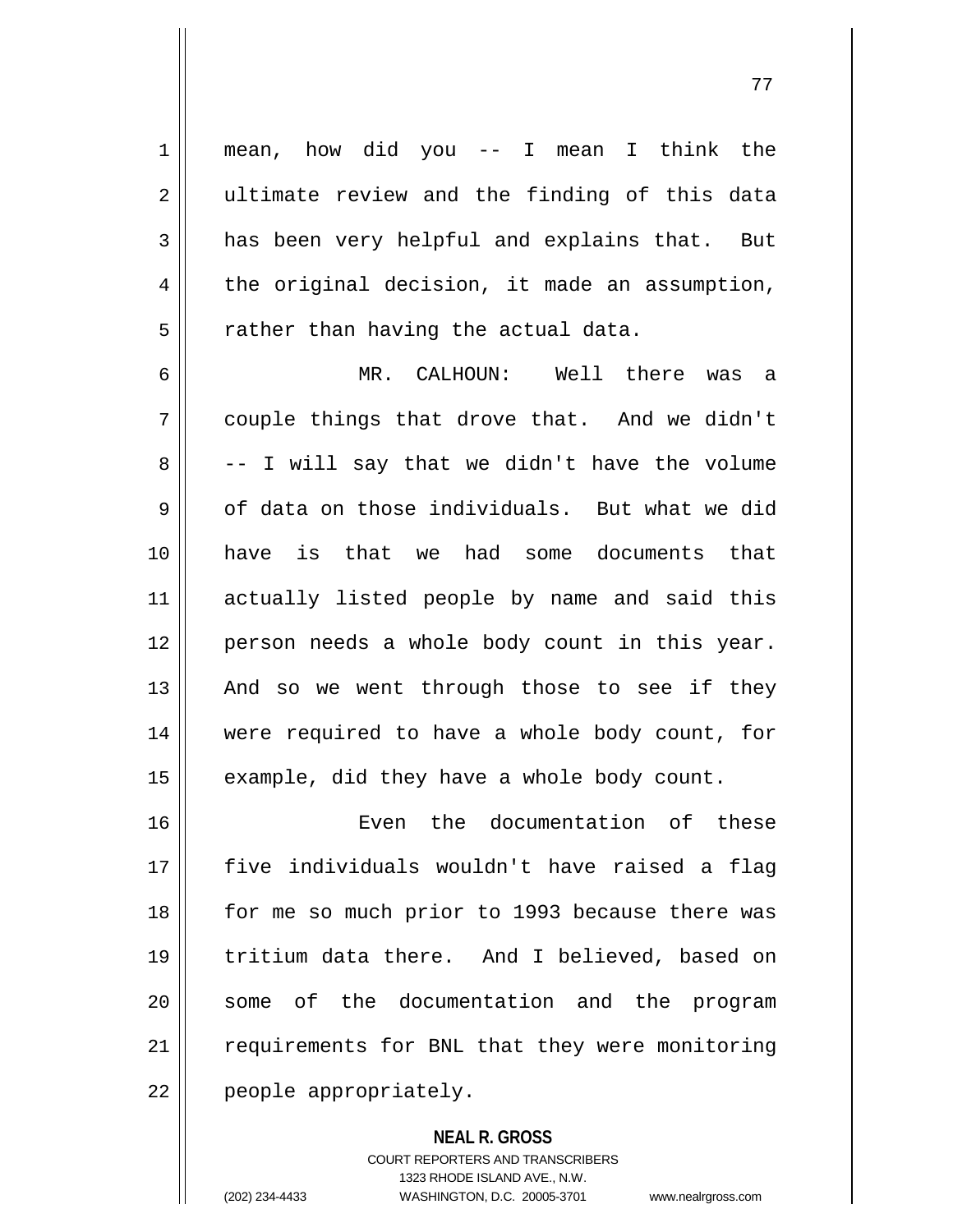| $\mathbf 1$    | There was also a dosimetry $-$                                                                                                                                         |
|----------------|------------------------------------------------------------------------------------------------------------------------------------------------------------------------|
| $\overline{2}$ | internal dosimetry document that was                                                                                                                                   |
|                |                                                                                                                                                                        |
| 3              | established in 1993 that talked about people                                                                                                                           |
| $\overline{4}$ | that had the potential to receive 100 millirem                                                                                                                         |
| 5              | needed to be monitored. So, there was<br>- a                                                                                                                           |
| 6              | programmatic change that happened there and                                                                                                                            |
| 7              | that was part of our decision as well.                                                                                                                                 |
| 8              | So we had a lot of data that was                                                                                                                                       |
| 9              | used to come up with the 1993 data or end                                                                                                                              |
| 10             | point and I was very comfortable with that                                                                                                                             |
| 11             | then. I am just more comfortable with it now.                                                                                                                          |
| 12             | CHAIRMAN MELIUS: Any other Board                                                                                                                                       |
| 13             | Members that have questions?                                                                                                                                           |
| 14             | MEMBER ROESSLER: Jim, this is Gen                                                                                                                                      |
|                |                                                                                                                                                                        |
| 15             | the telephone. Josie made a comment<br>on                                                                                                                              |
| 16             | earlier -- she got this information. Josie,                                                                                                                            |
| 17             | you came to your conclusion. Can you review                                                                                                                            |
| 18             | that a bit?                                                                                                                                                            |
| 19             | MEMBER BEACH: I didn't get that.                                                                                                                                       |
| 20             | MR. KATZ: A<br>little audio                                                                                                                                            |
| 21             | malfunction while you were speaking. Gen?                                                                                                                              |
| 22             | I'm sorry if I said Josie but I meant Gen.                                                                                                                             |
|                | <b>NEAL R. GROSS</b><br><b>COURT REPORTERS AND TRANSCRIBERS</b><br>1323 RHODE ISLAND AVE., N.W.<br>(202) 234-4433<br>WASHINGTON, D.C. 20005-3701<br>www.nealrgross.com |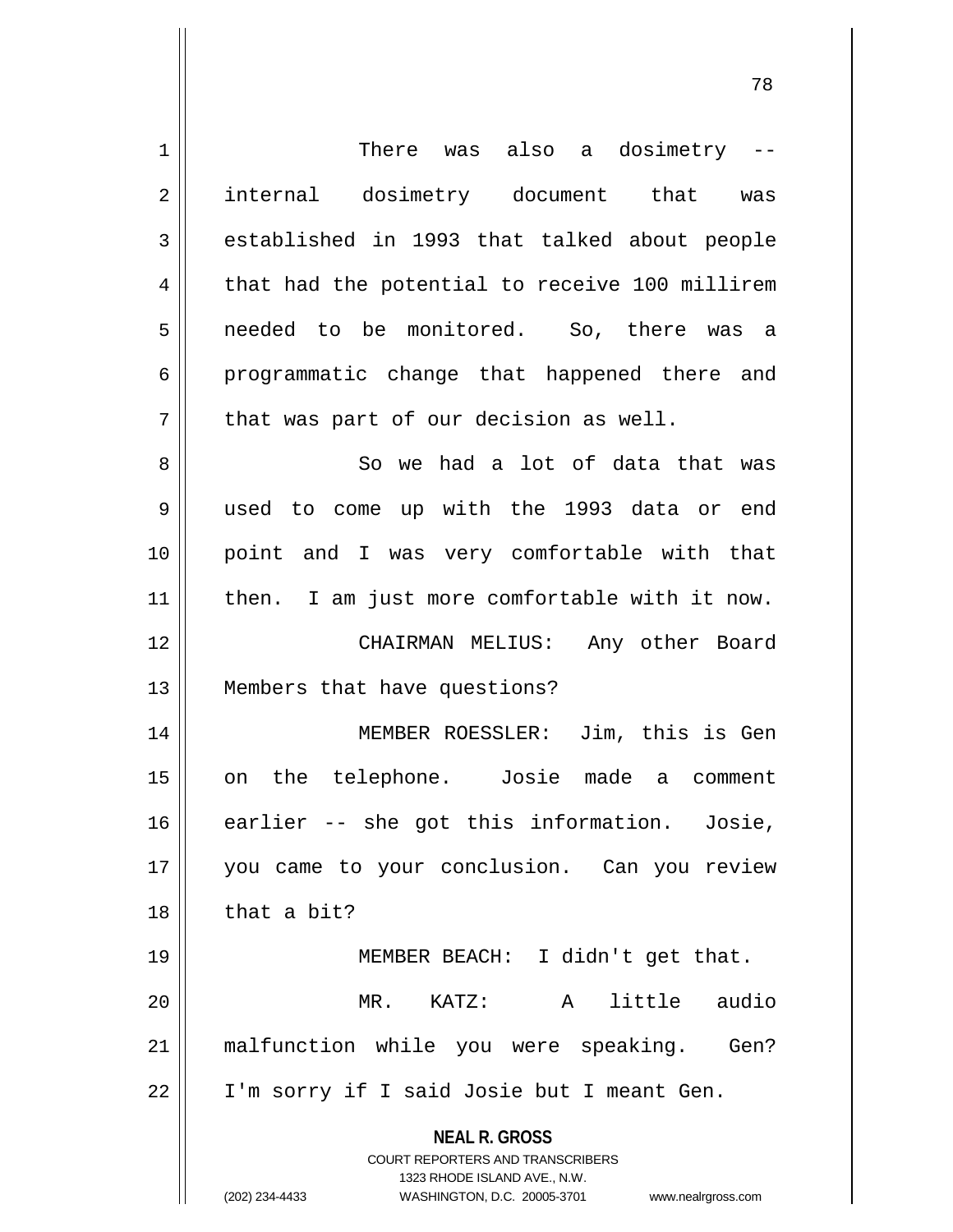**NEAL R. GROSS** COURT REPORTERS AND TRANSCRIBERS 1323 RHODE ISLAND AVE., N.W. (202) 234-4433 WASHINGTON, D.C. 20005-3701 www.nealrgross.com 1 MEMBER ROESSLER: Okay, Ted this  $2 \parallel$  is Gen. I'm not sure if you can hear me. 3 MR. KATZ: Yes, now we can hear 4 || you clearly. Thank you. 5 MEMBER ROESSLER: Okay, so I just 6 wanted Josie's comment as to -- she said she -7 - well please say again, Josie, what your 8 conclusion was after getting this new 9 | information from Grady. 10 MEMBER BEACH: What I said in an 11 email was that I agreed with SC&A's 12 || recommendation that of the three issues, two 13 || of them became Site Profile issues and this 14 || last one I believe I would recommend that we 15 accept NIOSH's on the verification. I believe 16 that they have proven that they can verify 17 || that those documents exist. 18 MEMBER ROESSLER: And that dose 19 reconstruction can be done -- 20 MEMBER BEACH: Yes. 21 MEMBER ROESSLER: -- after '93. 22 MEMBER BEACH: Yes, that was my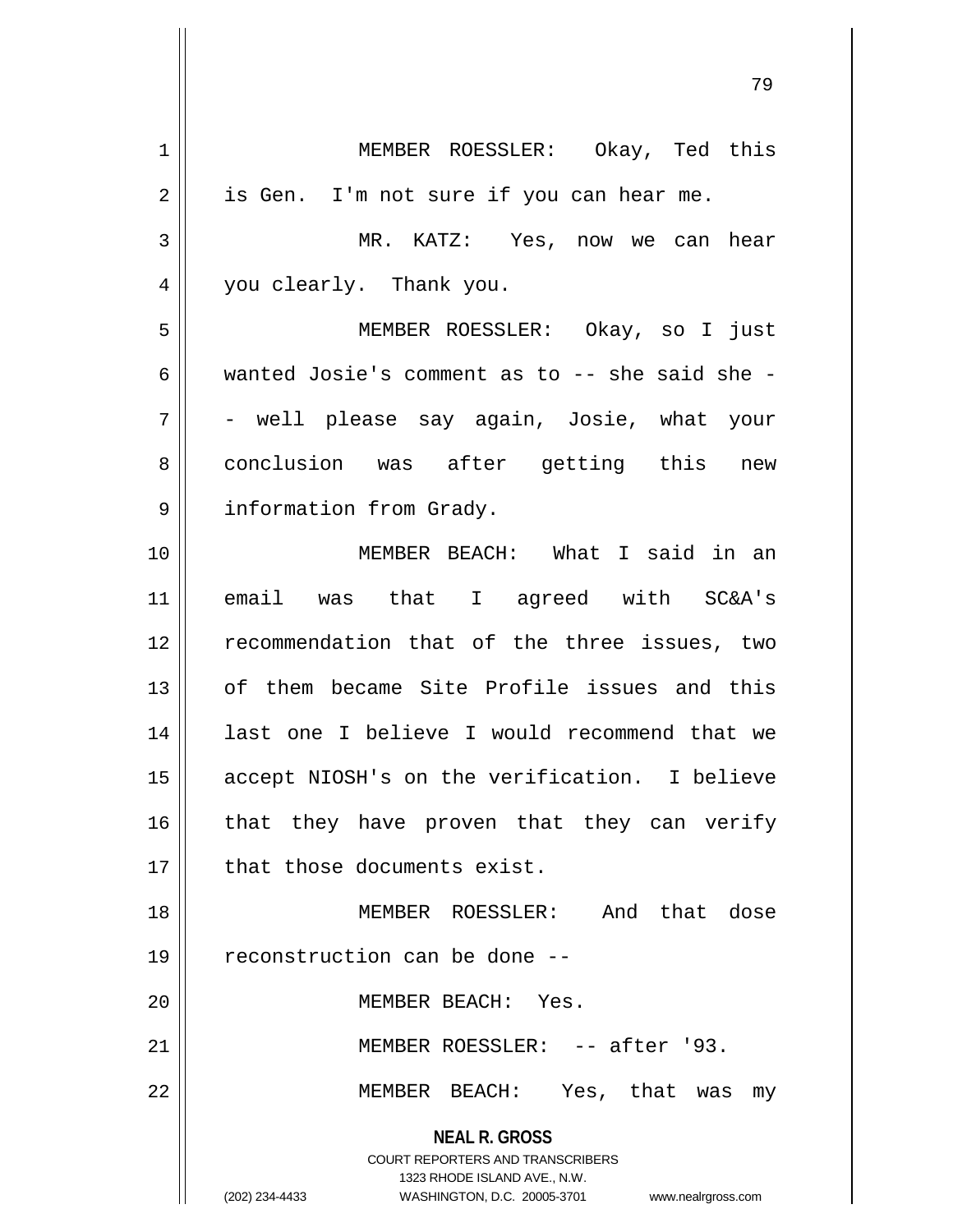1 conclusion.

| $\sqrt{2}$ | MEMBER ROESSLER: Okay, I<br>just                                                                                                                                       |
|------------|------------------------------------------------------------------------------------------------------------------------------------------------------------------------|
| 3          | wanted to hear what you had to say on it.                                                                                                                              |
| 4          | Thank you.                                                                                                                                                             |
| 5          | MEMBER BEACH: And again, we may                                                                                                                                        |
| 6          | to hear SC&A's comments on that also<br>want                                                                                                                           |
| 7          | because they are just hearing this for the                                                                                                                             |
| 8          | first time as well or the -- earlier today. I                                                                                                                          |
| 9          | don't know if Joe had any comments.                                                                                                                                    |
| 10         | MR. FITZGERALD: Yes, hi. This is                                                                                                                                       |
| 11         | Joe Fitzgerald. Yes, this was a concern.                                                                                                                               |
| 12         | This is actually a very standard question we                                                                                                                           |
| 13         | raised at most of the site. How do you know                                                                                                                            |
| 14         | the electronic records reflect the original                                                                                                                            |
| 15         | records? Did anyone -- we call it sort of                                                                                                                              |
| 16         | verification and validation.<br>Has<br>anyone                                                                                                                          |
| 17         | validated it?                                                                                                                                                          |
| 18         | So this was a question that was in                                                                                                                                     |
| 19         | the original matrix for this site. And we                                                                                                                              |
| 20         | turned to what was a much more fundamental                                                                                                                             |
| 21         | question, which was, is the end date suitable                                                                                                                          |
| 22         | for the adequacy of bioassay data. So we did                                                                                                                           |
|            | <b>NEAL R. GROSS</b><br><b>COURT REPORTERS AND TRANSCRIBERS</b><br>1323 RHODE ISLAND AVE., N.W.<br>(202) 234-4433<br>WASHINGTON, D.C. 20005-3701<br>www.nealrgross.com |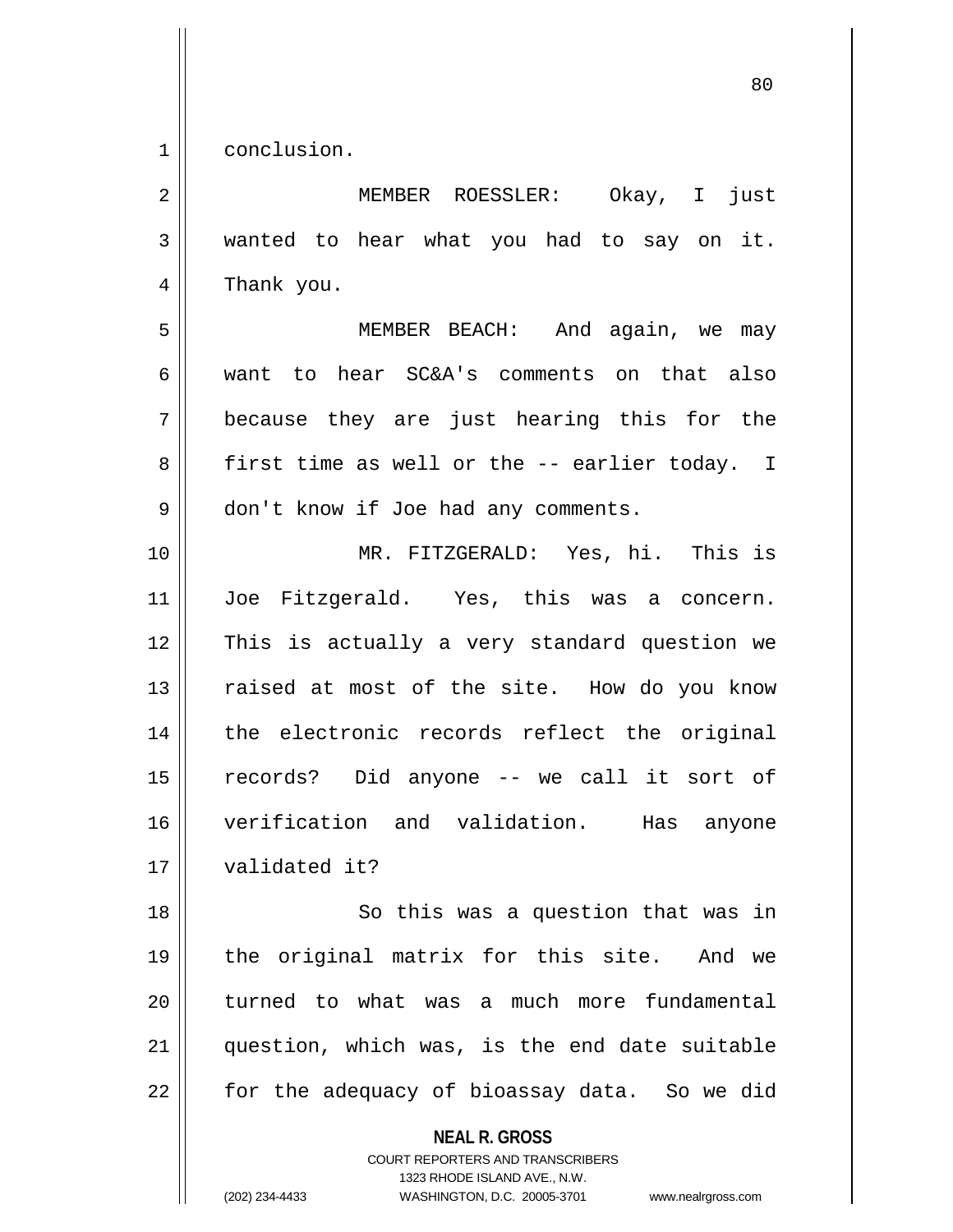1 spend a lot of time on that and I think we 2 Were satisfied with the answer on that. 3 || But when we went back and realized  $4 \parallel$  that we didn't even really get a good firm 5 answer on this validation of the electronic 6 database after the '93 period, we did have a 7 technical call right after our Work Group 8 meeting on Wednesday. So this was kind of on  $9 \parallel$  the fly. But in that discussion, it was very 10 helpful because even though there wasn't a 11 validation sort of in the traditional sense  $12$  | going back and validating, it turns out that, 13 || and I think it was Jim Neton that said it, his 14 || recollection was there was this hard copy or 15 it was microfiche -- a complete set of 16 microfiche of all of the external data, which 17 || is even better, because then you can go back  $18$  to the original information if you have to, 19 which is getting to this point of if the 20 electronic database shows any gap and any 21 question arises, you can go back to the 22 | original source.

**NEAL R. GROSS**

COURT REPORTERS AND TRANSCRIBERS 1323 RHODE ISLAND AVE., N.W. (202) 234-4433 WASHINGTON, D.C. 20005-3701 www.nealrgross.com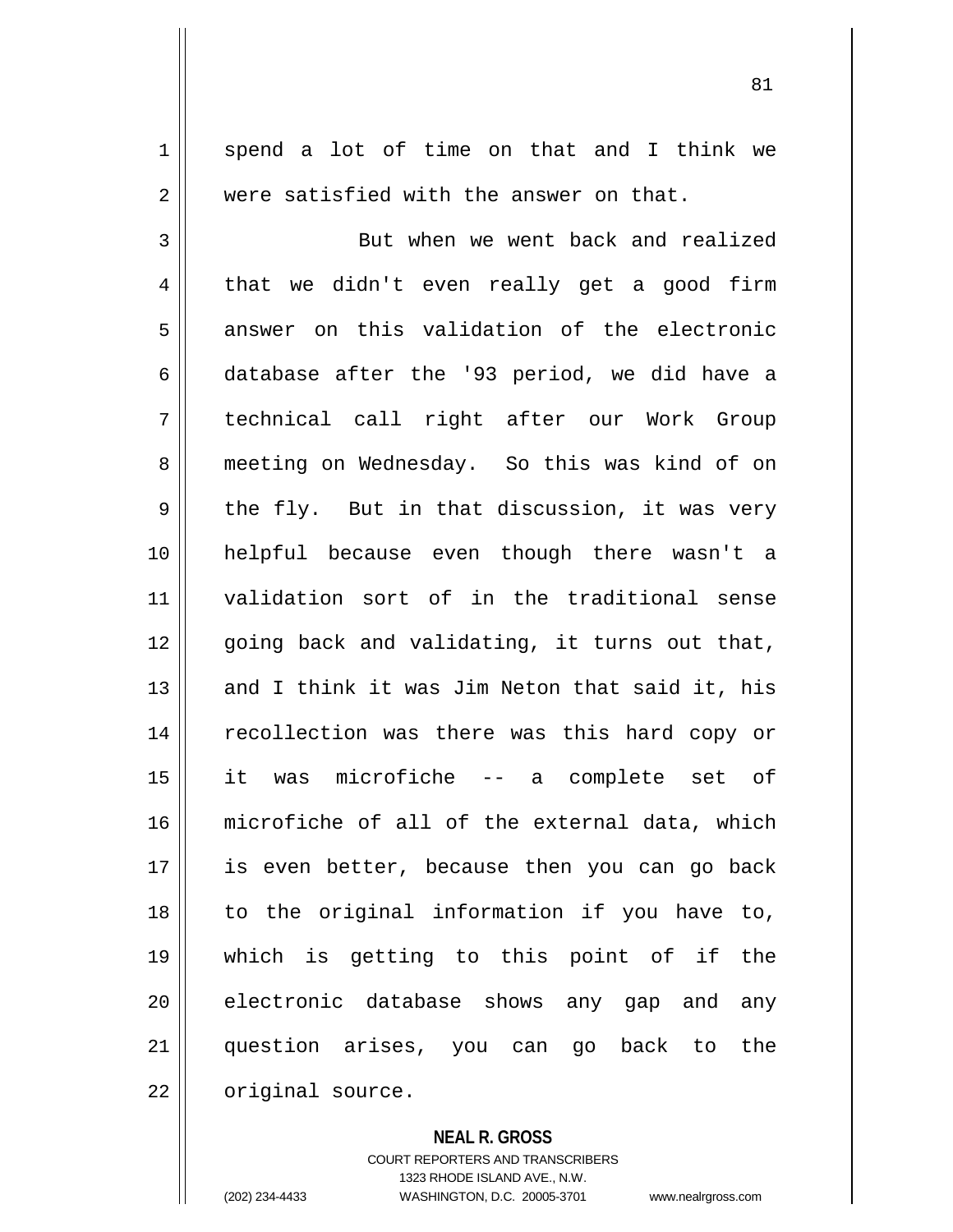| So at that point we felt if the                                                                                                                                 |
|-----------------------------------------------------------------------------------------------------------------------------------------------------------------|
| Work Group could be given an affirmation that                                                                                                                   |
| in fact this data -- because again Jim wasn't                                                                                                                   |
| sure at that point in time -- if it could be                                                                                                                    |
| confirmed that that information exists, that                                                                                                                    |
| it was available to NIOSH and it was complete,                                                                                                                  |
| then I think that was enough that we were                                                                                                                       |
| satisfied that there would be this source                                                                                                                       |
| information that would be available for dose                                                                                                                    |
| reconstruction. So that is kind of where we                                                                                                                     |
| left it.                                                                                                                                                        |
| MEMBER BEACH: Thanks, Joe.                                                                                                                                      |
| CHAIRMAN MELIUS: Who else is on                                                                                                                                 |
| the -- first of all, does anybody else on the                                                                                                                   |
| phone have any comments or questions?                                                                                                                           |
| (No response.)                                                                                                                                                  |
| Okay. And then I will go back to                                                                                                                                |
| Josie. So where does the Work Group stand on                                                                                                                    |
| this? This is what has got me confused here.                                                                                                                    |
| MEMBER BEACH: Well I think at                                                                                                                                   |
| this time the Work Group needs to state                                                                                                                         |
| whether they agree with the recommendation                                                                                                                      |
| <b>NEAL R. GROSS</b><br>COURT REPORTERS AND TRANSCRIBERS<br>1323 RHODE ISLAND AVE., N.W.<br>(202) 234-4433<br>WASHINGTON, D.C. 20005-3701<br>www.nealrgross.com |
|                                                                                                                                                                 |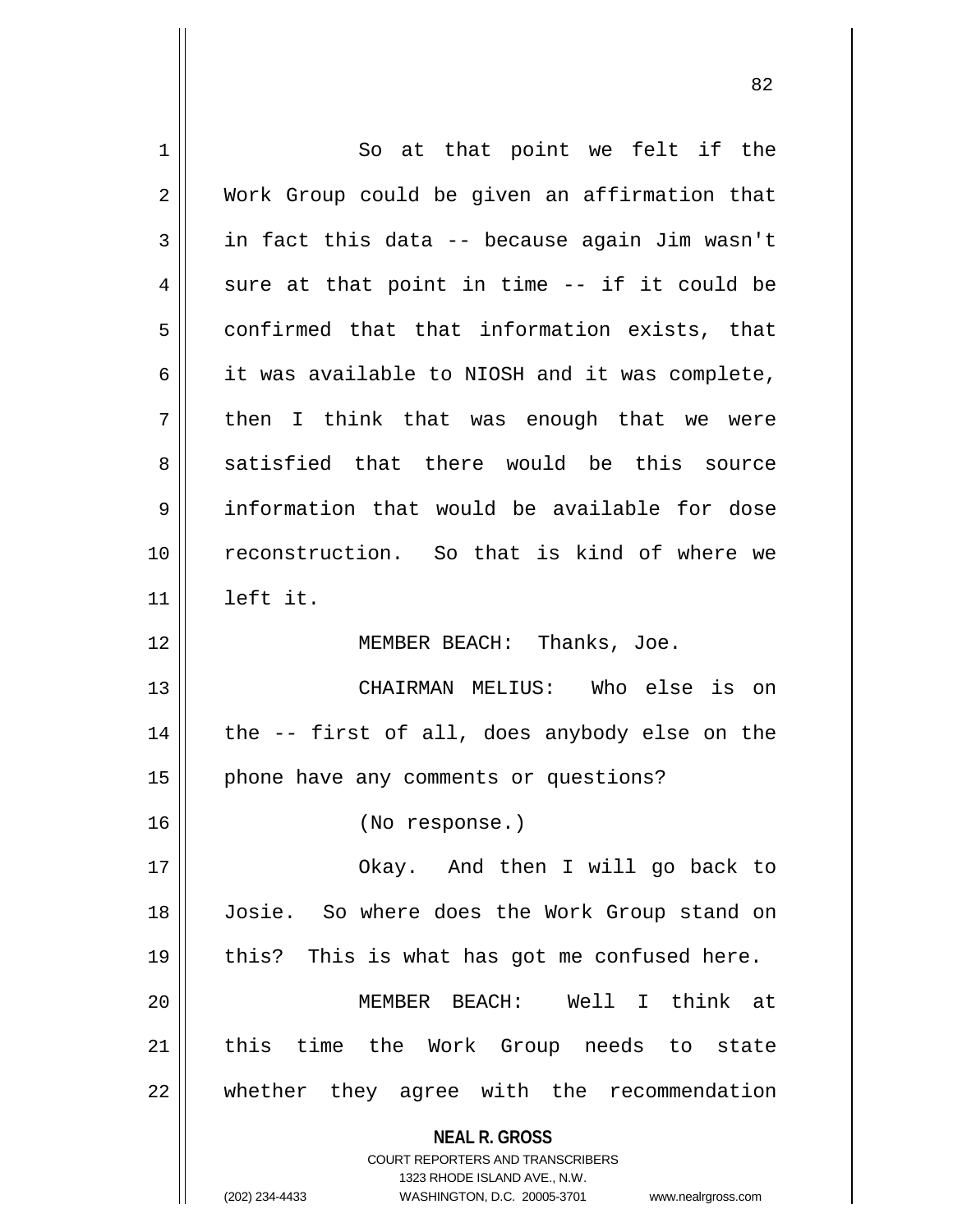**NEAL R. GROSS** COURT REPORTERS AND TRANSCRIBERS 1323 RHODE ISLAND AVE., N.W. (202) 234-4433 WASHINGTON, D.C. 20005-3701 www.nealrgross.com 1 | that the three SEC issues are now Site Profile 2 || issues and then that would close out, if 3 everybody agrees, that would close out our SEC  $4 \parallel$  issues and we would vote on that end date, I 5 | believe from post-93. And I would finish my 6 contract out on what the rest of the Work 7 Group's job will be. 8 || I believe that is where we are at. 9 CHAIRMAN MELIUS: Okay. And so is 10 || the Work Group --11 MEMBER BEACH: Ready to make a 12 | recommendation? 13 CHAIRMAN MELIUS: Yes. I mean -- 14 || MEMBER BEACH: I think the Work 15 || Group should have a chance to say what they 16  $\parallel$  think. Then I think we would be ready, yes. 17 CHAIRMAN MELIUS: And I think I 18 would just add, I mean a fair option if a Work 19 Group Member doesn't feel comfortable -- 20 MEMBER BEACH: Then we can wait. 21 CHAIRMAN MELIUS: -- then we can 22 | convene a Work Group meeting.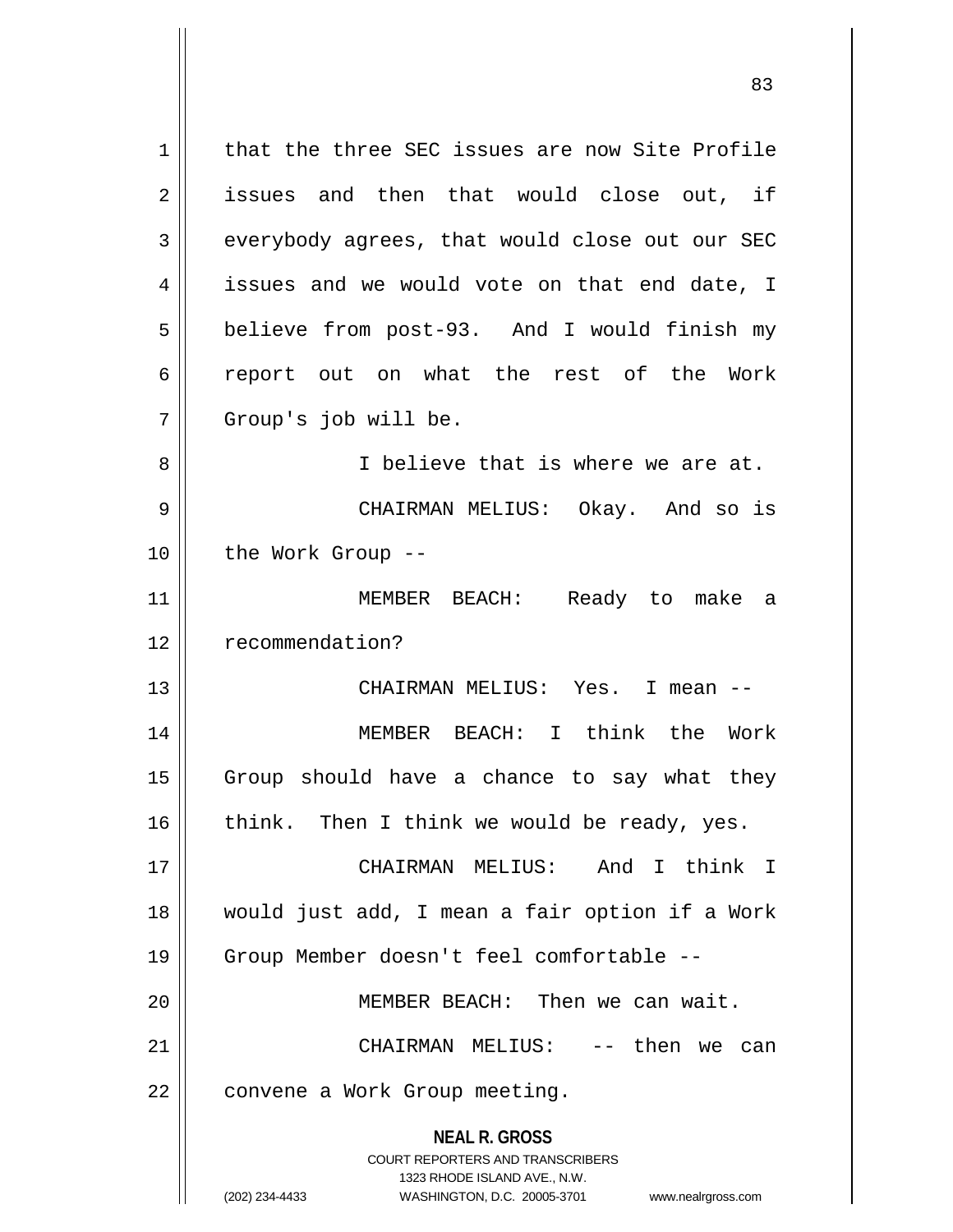|    | 84                                                                      |
|----|-------------------------------------------------------------------------|
|    |                                                                         |
| 1  | MEMBER BEACH: Absolutely.                                               |
| 2  | CHAIRMAN MELIUS: There is no                                            |
| 3  | you are not required to complete at this                                |
| 4  | meeting.                                                                |
| 5  | MEMBER BEACH: No.                                                       |
| 6  | CHAIRMAN MELIUS: I don't want                                           |
| 7  | anyone to -- you know, it is certainly the                              |
| 8  | most complicated circumstance I have seen                               |
| 9  | trying to catch up here. And I don't know who                           |
| 10 | else is on the Work Group.                                              |
| 11 | MEMBER BEACH: It is Brad, Wanda,                                        |
| 12 | Henry and Gen Roessler.                                                 |
| 13 | CHAIRMAN MELIUS: Okay. So Brad?                                         |
| 14 | MEMBER CLAWSON: Well Wanda was up                                       |
| 15 | there first.                                                            |
| 16 | CHAIRMAN MELIUS: Oh, I'm sorry.                                         |
| 17 | I didn't -- I just saw Wanda smiling.                                   |
| 18 | MEMBER MUNN: That is so novel,                                          |
| 19 | you don't know how to address it.                                       |
| 20 | was prepared to respond to<br>$\mathbf{I}$                              |
| 21 | Josie's suggestion at the outset and then we                            |
| 22 | had an internal email from SC&A saying they                             |
|    | <b>NEAL R. GROSS</b>                                                    |
|    | <b>COURT REPORTERS AND TRANSCRIBERS</b><br>1323 RHODE ISLAND AVE., N.W. |
|    | (202) 234-4433<br>WASHINGTON, D.C. 20005-3701<br>www.nealrgross.com     |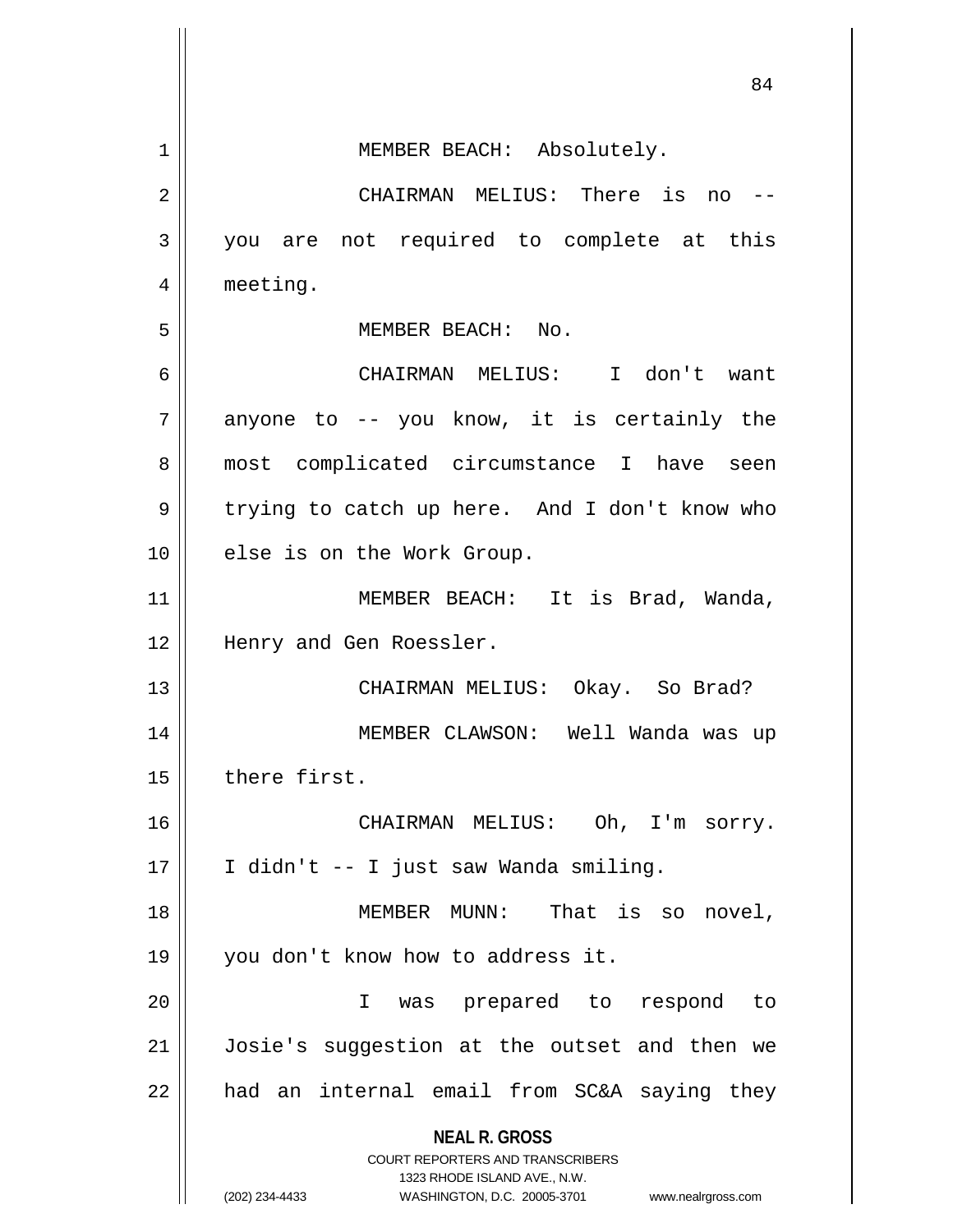1 didn't understand what Grady had told us. And  $2 \parallel$  so since I understood it, I just didn't say  $3 \parallel$  anything. But yes, I think that our chair's 4 || position is the appropriate one. 5 Yes, from my perspective, all  $6$  || three of those are clearly side issues. 7 CHAIRMAN MELIUS: Okay, Brad? 8 MEMBER CLAWSON: That is the same  $9 \parallel$  thing that I wanted to bring up. Part of the 10 thing that was interesting when we had the 11 Work Group and then kind of a technical call. 12 || And then there have just been a few things 13 || that came up. But as a Work Group Member, I 14 am now satisfied with NIOSH's ability to be 15 || able to reconstruct dose. 16 CHAIRMAN MELIUS: Okay. Henry? 17 MEMBER ANDERSON: Yes, being a new 18 Member of this kind of thing, having to try to 19 reconstruct from 2011 on, I would agree. I  $20$  || think we have exhausted the need for further 21 | review on this. So I think it is pretty good. 22 CHAIRMAN MELIUS: Okay. And Gen?

> COURT REPORTERS AND TRANSCRIBERS 1323 RHODE ISLAND AVE., N.W. (202) 234-4433 WASHINGTON, D.C. 20005-3701 www.nealrgross.com

**NEAL R. GROSS**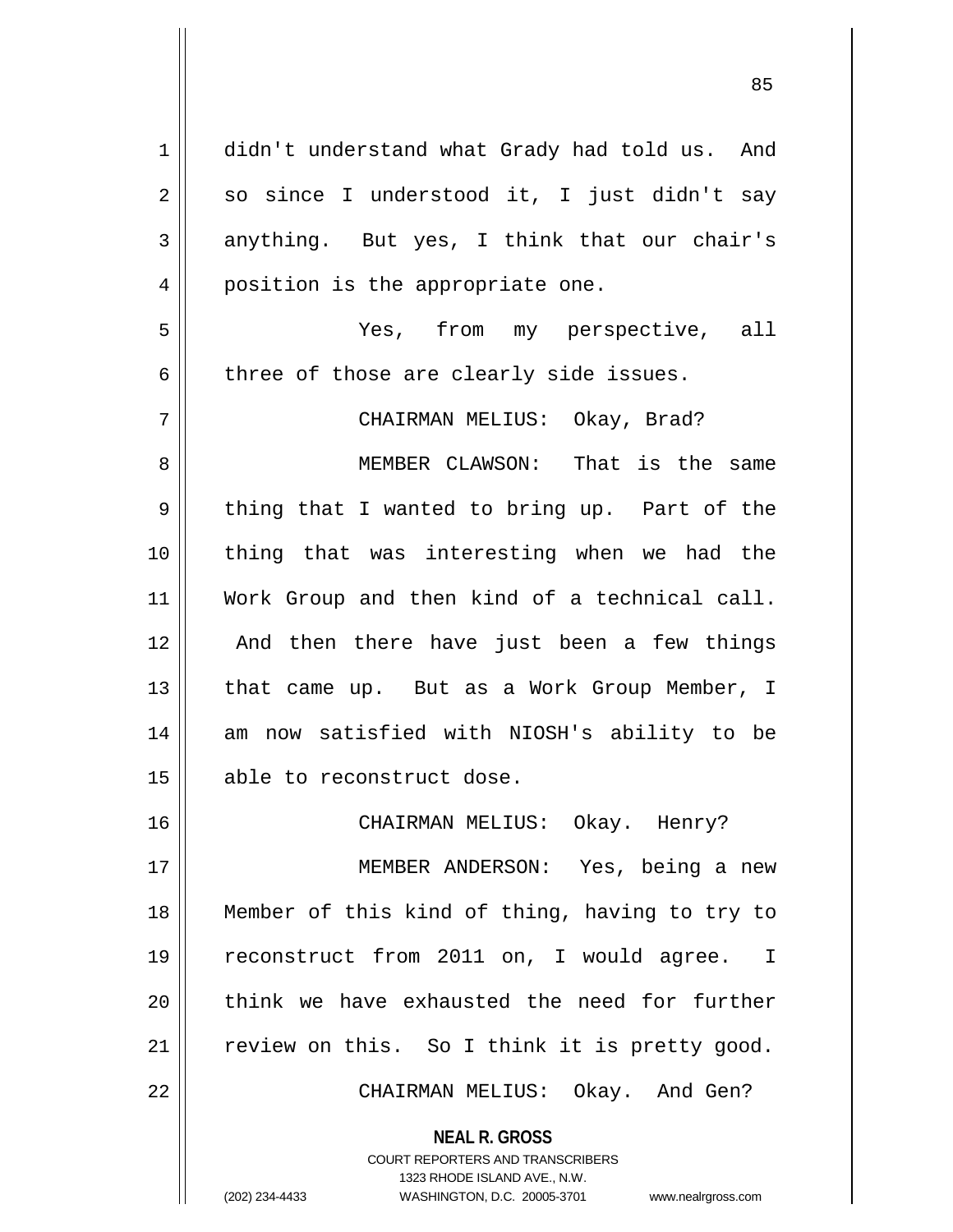**NEAL R. GROSS** COURT REPORTERS AND TRANSCRIBERS 1323 RHODE ISLAND AVE., N.W. (202) 234-4433 WASHINGTON, D.C. 20005-3701 www.nealrgross.com 86 1 MEMBER ROESSLER: Yes, I agree  $2 \parallel$  also --3 || CHAIRMAN MELIUS: Okay. 4 MEMBER ROESSLER: -- with the rest 5 | of the Work Group on this. 6 MEMBER ANDERSON: So we are 7 unanimous. 8 CHAIRMAN MELIUS: So do I have a 9 motion, then? 10 MEMBER BEACH: Yes, I would like 11 to present a motion and I will wait for the 12 || legal terms of it, that we accept that NIOSH 13 || can do dose reconstruction from 1993, I 14 || believe, until 2007 for internal. 15 || MEMBER ANDERSON: Ninety-four. 16 || MEMBER BEACH: Ninety-four, yes. 17 || Thank you. 1994 through 2007. 18 CHAIRMAN MELIUS: And before we 19 take any action on that, I believe the 20 || petitioner may be on the line. My 21 understanding is petitioner did not wish to  $22$  || speak but if the petitioner does want to make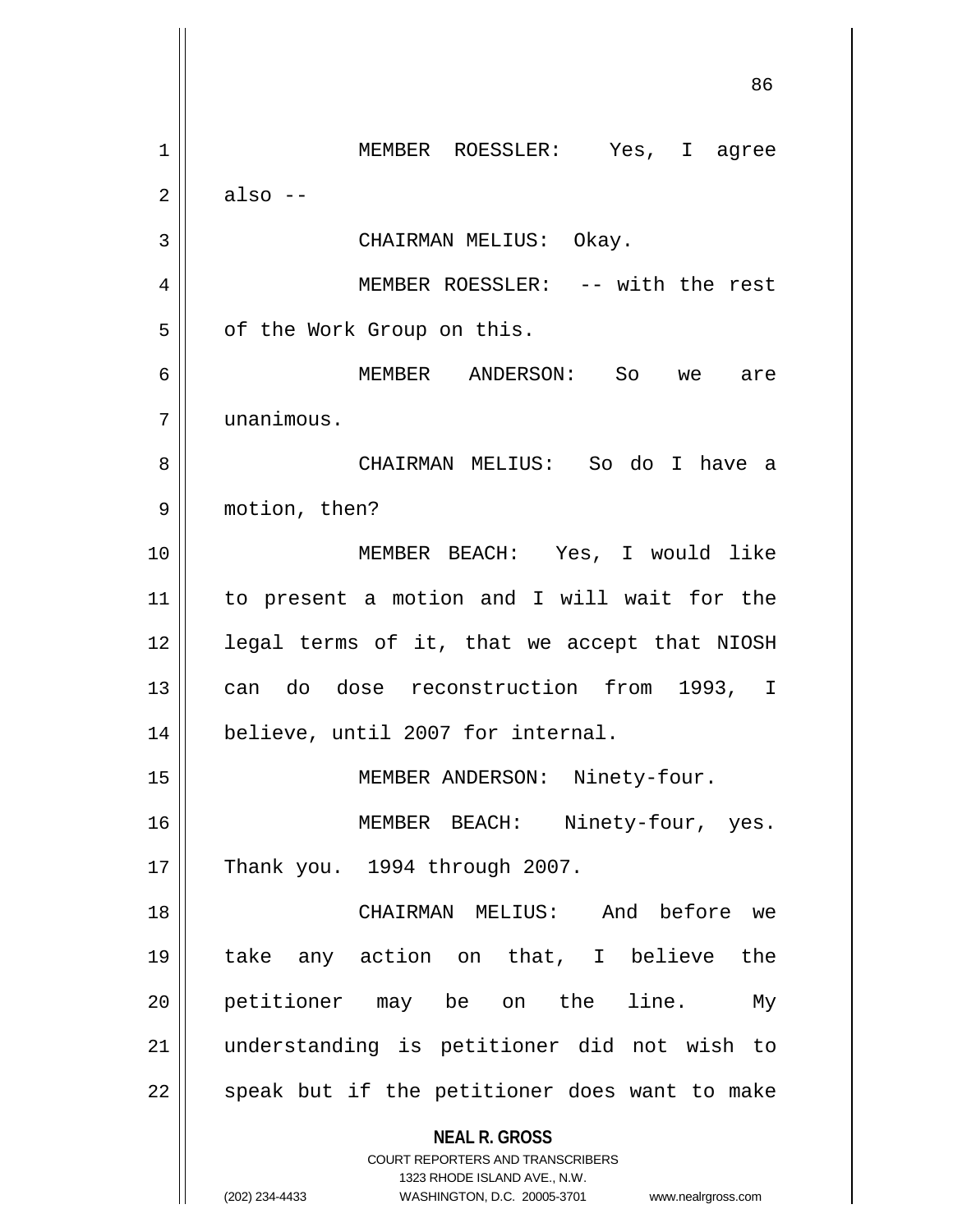| $1\,$          | any comments?                                                                                                                                                          |
|----------------|------------------------------------------------------------------------------------------------------------------------------------------------------------------------|
| $\overline{2}$ | (No response.)                                                                                                                                                         |
| 3              | Okay, thank you.                                                                                                                                                       |
| 4              | So we have a motion from the Work                                                                                                                                      |
| 5              | Group. So we don't need a second and we can -                                                                                                                          |
| 6              | - any further discussion or comment? Okay,                                                                                                                             |
| 7              | Ted. This is your one chance to do it right.                                                                                                                           |
| 8              | MR. KATZ: I'll try. I am going                                                                                                                                         |
| 9              | to also read. There are several Board Members                                                                                                                          |
| 10             | that may or may not be on the phone. So I                                                                                                                              |
| 11             | will run down the list because I am not quite                                                                                                                          |
| 12             | certain whether they are listening.                                                                                                                                    |
| 13             | So Anderson?                                                                                                                                                           |
| 14             | MEMBER ANDERSON: Yes.                                                                                                                                                  |
| 15             | MR. KATZ: Beach?                                                                                                                                                       |
| 16             | MEMBER BEACH: Yes.                                                                                                                                                     |
| 17             | MR. KATZ: Clawson?                                                                                                                                                     |
| 18             | MEMBER CLAWSON: Yes.                                                                                                                                                   |
| 19             | MR. KATZ: Field?                                                                                                                                                       |
| 20             | MEMBER FIELD: Yes.                                                                                                                                                     |
| 21             | MR. KATZ: Griffon?                                                                                                                                                     |
| 22             | (No response.)                                                                                                                                                         |
|                | <b>NEAL R. GROSS</b><br><b>COURT REPORTERS AND TRANSCRIBERS</b><br>1323 RHODE ISLAND AVE., N.W.<br>WASHINGTON, D.C. 20005-3701<br>(202) 234-4433<br>www.nealrgross.com |

 $\overline{11}$ 

 $\mathbf{\mathcal{H}}$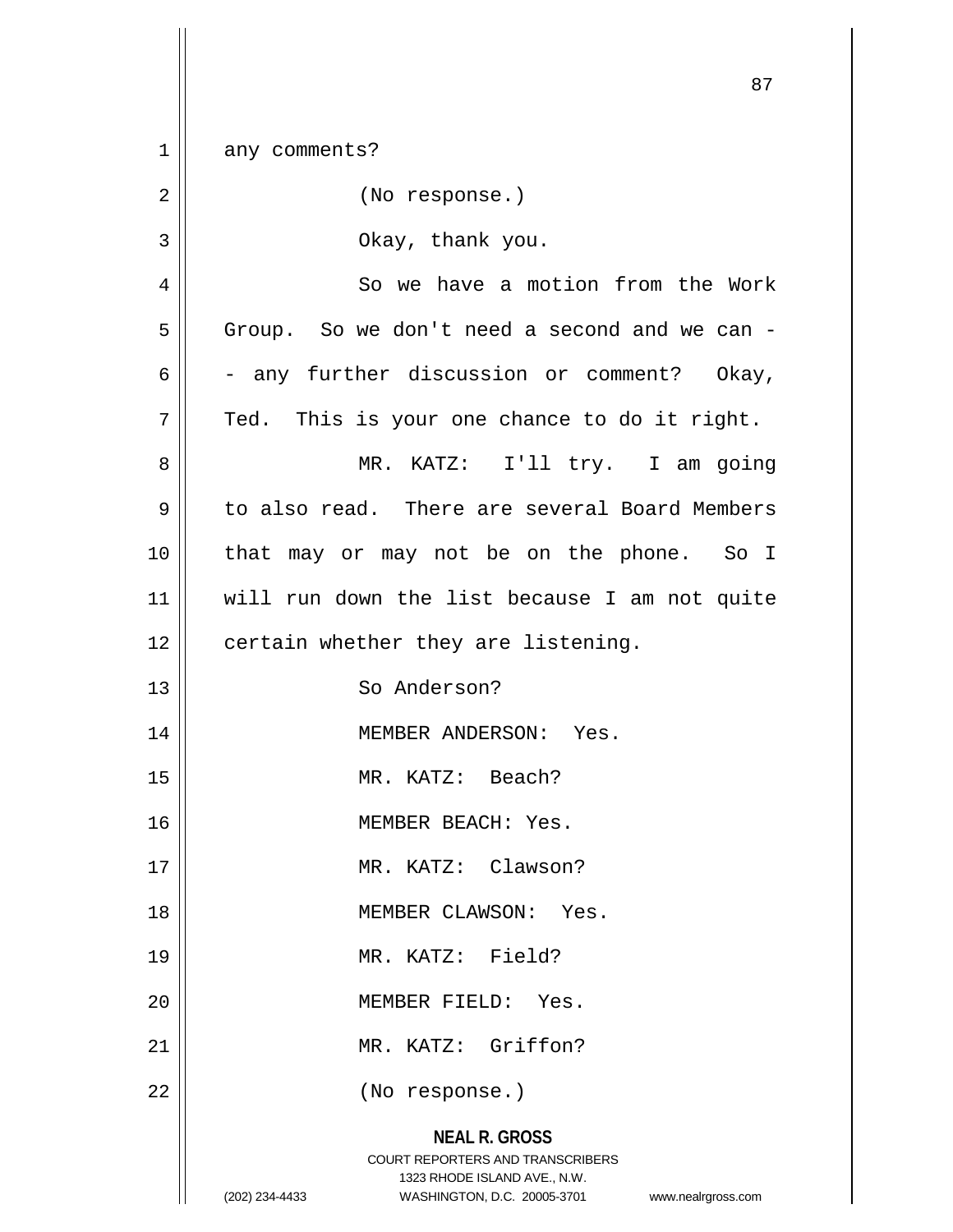| $\mathbf 1$    | MR. KATZ: Okay, I will collect                                                                                                                                         |
|----------------|------------------------------------------------------------------------------------------------------------------------------------------------------------------------|
| $\overline{2}$ | his vote, absent. Kotelchuck?                                                                                                                                          |
| $\mathfrak{Z}$ | MEMBER KOTELCHUCK: Yes.                                                                                                                                                |
| $\overline{4}$ | MR. KATZ: Lemen?                                                                                                                                                       |
| 5              | MEMBER LEMEN: Yes.                                                                                                                                                     |
| 6              | MR. KATZ: Lockey?                                                                                                                                                      |
| 7              | (No response.)                                                                                                                                                         |
| 8              | MR. KATZ: I will collect his vote.                                                                                                                                     |
| 9              | Melius?                                                                                                                                                                |
| 10             | CHAIRMAN MELIUS: Yes.                                                                                                                                                  |
| 11             | MR. KATZ: Munn?                                                                                                                                                        |
| 12             | MEMBER MUNN: Yes.                                                                                                                                                      |
| 13             | MR. KATZ: Poston?                                                                                                                                                      |
| 14             | (No response.)                                                                                                                                                         |
| 15             | MR. KATZ: I will collect his vote.                                                                                                                                     |
| 16             | Richardson?                                                                                                                                                            |
| 17             | MEMBER RICHARDSON: Yes.                                                                                                                                                |
| 18             | MR. KATZ: Roessler?                                                                                                                                                    |
| 19             | MEMBER ROESSLER: Yes.                                                                                                                                                  |
| 20             | MR. KATZ: Schofield?                                                                                                                                                   |
| 21             | MEMBER SCHOFIELD: Yes.                                                                                                                                                 |
| 22             | MR. KATZ: Valerio?                                                                                                                                                     |
|                | <b>NEAL R. GROSS</b><br><b>COURT REPORTERS AND TRANSCRIBERS</b><br>1323 RHODE ISLAND AVE., N.W.<br>WASHINGTON, D.C. 20005-3701<br>(202) 234-4433<br>www.nealrgross.com |
|                |                                                                                                                                                                        |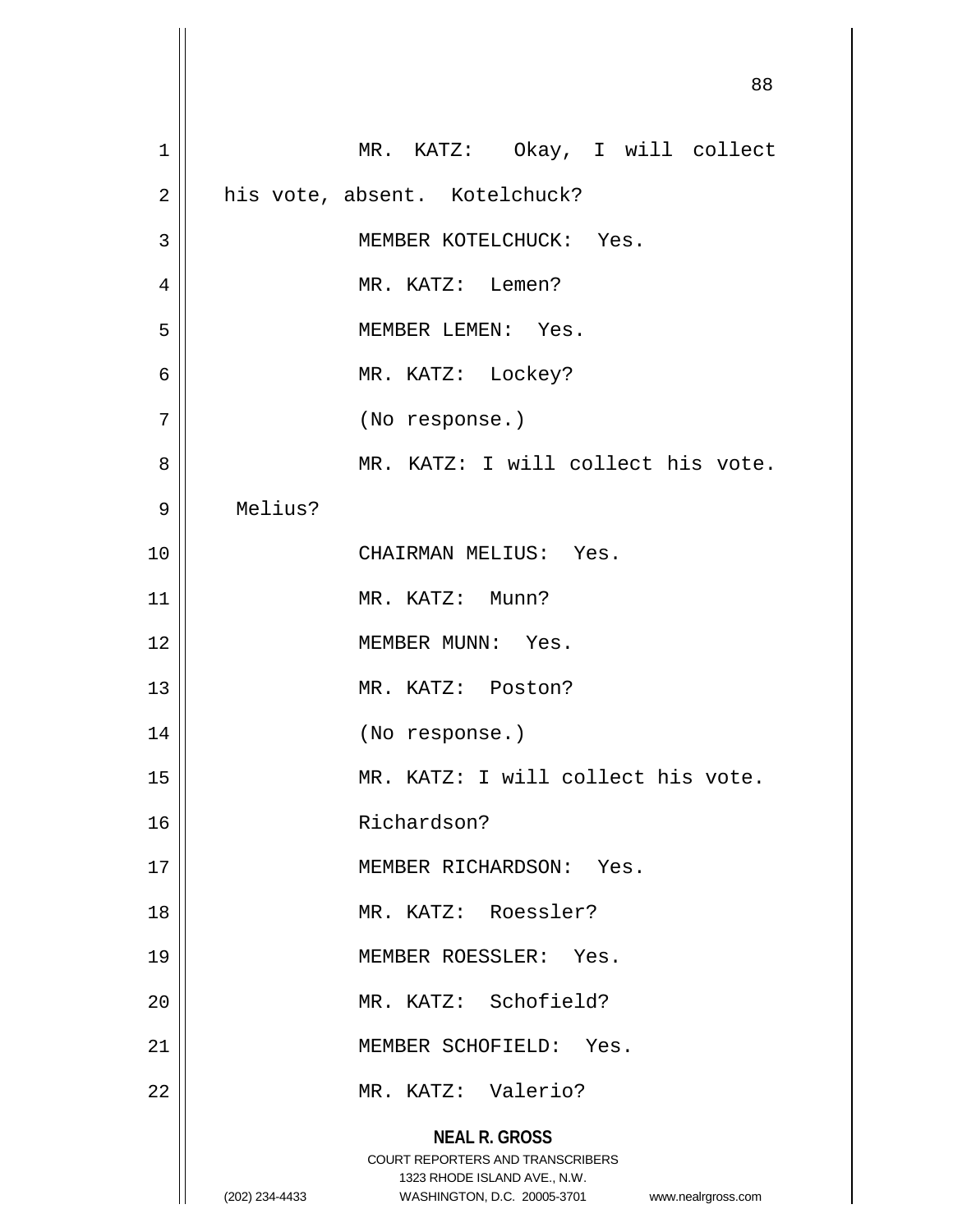**NEAL R. GROSS** 89 1 MEMBER VALERIO: Yes. 2 MR. KATZ: And Ziemer? Ziemer,  $3 \parallel$  Paul? 4 MEMBER ZIEMER: Sorry, I had to 5 || get off mute here. Yes. 6 MR. KATZ: That's nice. The 7 | suspense is good. 8 || (Laughter.) 9 MR. KATZ: Okay, so we have a 10 majority. The motion passes. 11 || CHAIRMAN MELIUS: Okay and I think 12 | Josie wants to say a few words. 13 MEMBER BEACH: I just want to 14 finish off my Work Group report. At this 15 || time, we had 13 Site Profile issues. NIOSH 16 || put out the new Site Profile for Brookhaven on 17 February 7, 2013. Correct? So the action 18 item is with SC&A at this time to look at the 19 13 previous issues, the new Site profile and  $20$  | to come back to the Work Group with a new set 21 || of issues or explain the issues that were 22 | issues.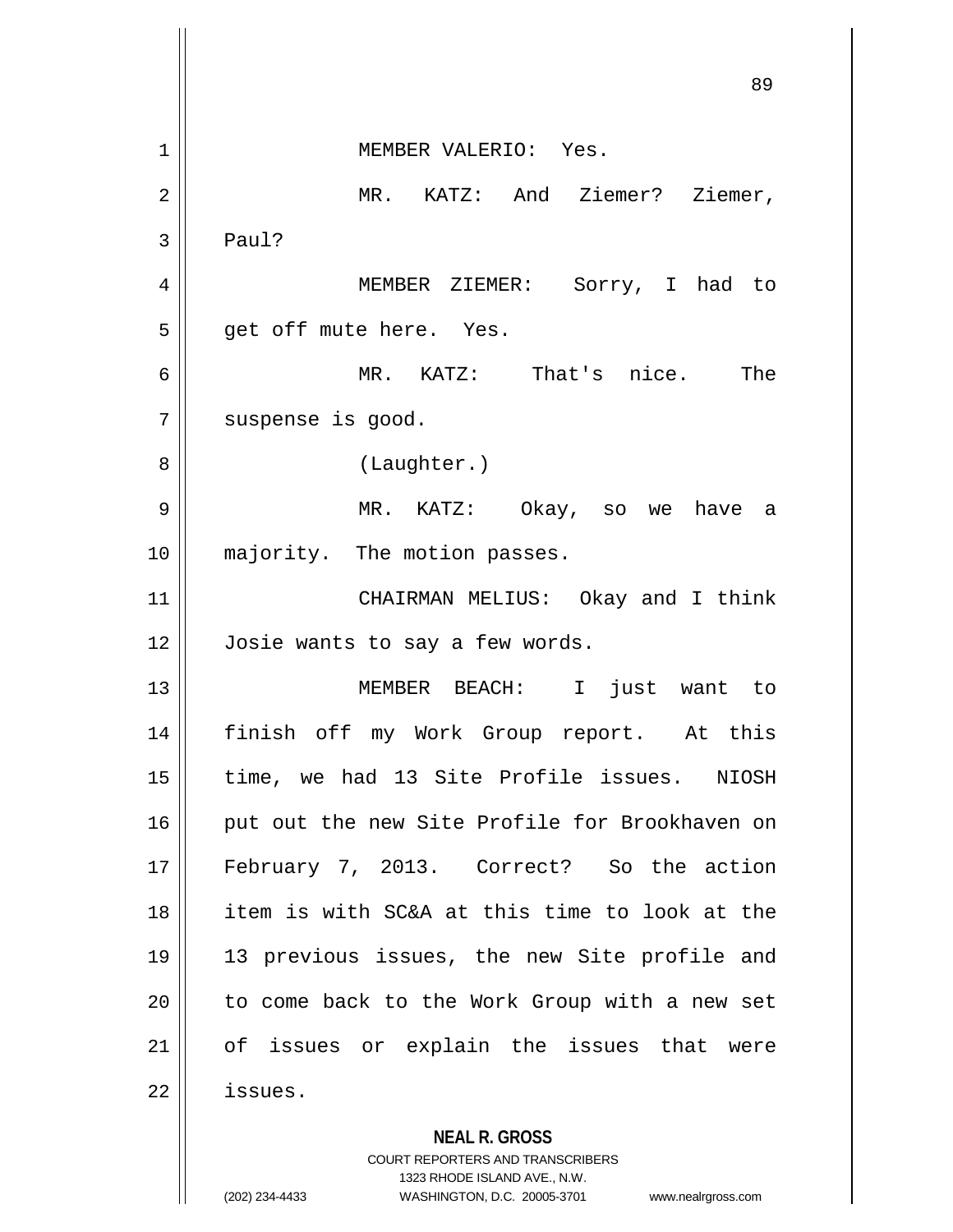| $\mathbf 1$    | So anyway, that is where we are at                                  |
|----------------|---------------------------------------------------------------------|
| $\overline{2}$ | now is just to review and conclude the Site                         |
| 3              | Profile issues. And I believe Joe promised                          |
| 4              | that in about two months, 60 days. So, we                           |
| 5              | will reconvene at that time.                                        |
| $\epsilon$     | CHAIRMAN MELIUS: Okay, the record                                   |
| 7              | shows 60 days, Josie.                                               |
| 8              | Okay, any other comments or                                         |
| 9              | questions? Okay, we are a little bit early.                         |
| 10             | So why don't we $-$ since we don't have                             |
| 11             | anything that is timed until we get to the                          |
|                |                                                                     |
| 12             | Savannah River later today and the public                           |
| 13             | comment period, why don't we break a little                         |
| 14             | bit early for lunch but instead come back at                        |
| 15             | 1:30? Does that give everybody enough time?                         |
| 16             | MR. KATZ: Yes, okay.                                                |
| 17             | we will<br>CHAIRMAN MELIUS:<br>And                                  |
| 18             | reconvene then. Thanks, everyone.                                   |
| 19             | (Whereupon, the above-entitled                                      |
| 20             | matter went off the record at 11:52 a.m. and                        |
| 21             | resumed at $1:34$ p.m.)                                             |
| 22             |                                                                     |
|                |                                                                     |
|                | <b>NEAL R. GROSS</b>                                                |
|                | COURT REPORTERS AND TRANSCRIBERS                                    |
|                | 1323 RHODE ISLAND AVE., N.W.                                        |
|                | (202) 234-4433<br>WASHINGTON, D.C. 20005-3701<br>www.nealrgross.com |

 $\mathsf{I}$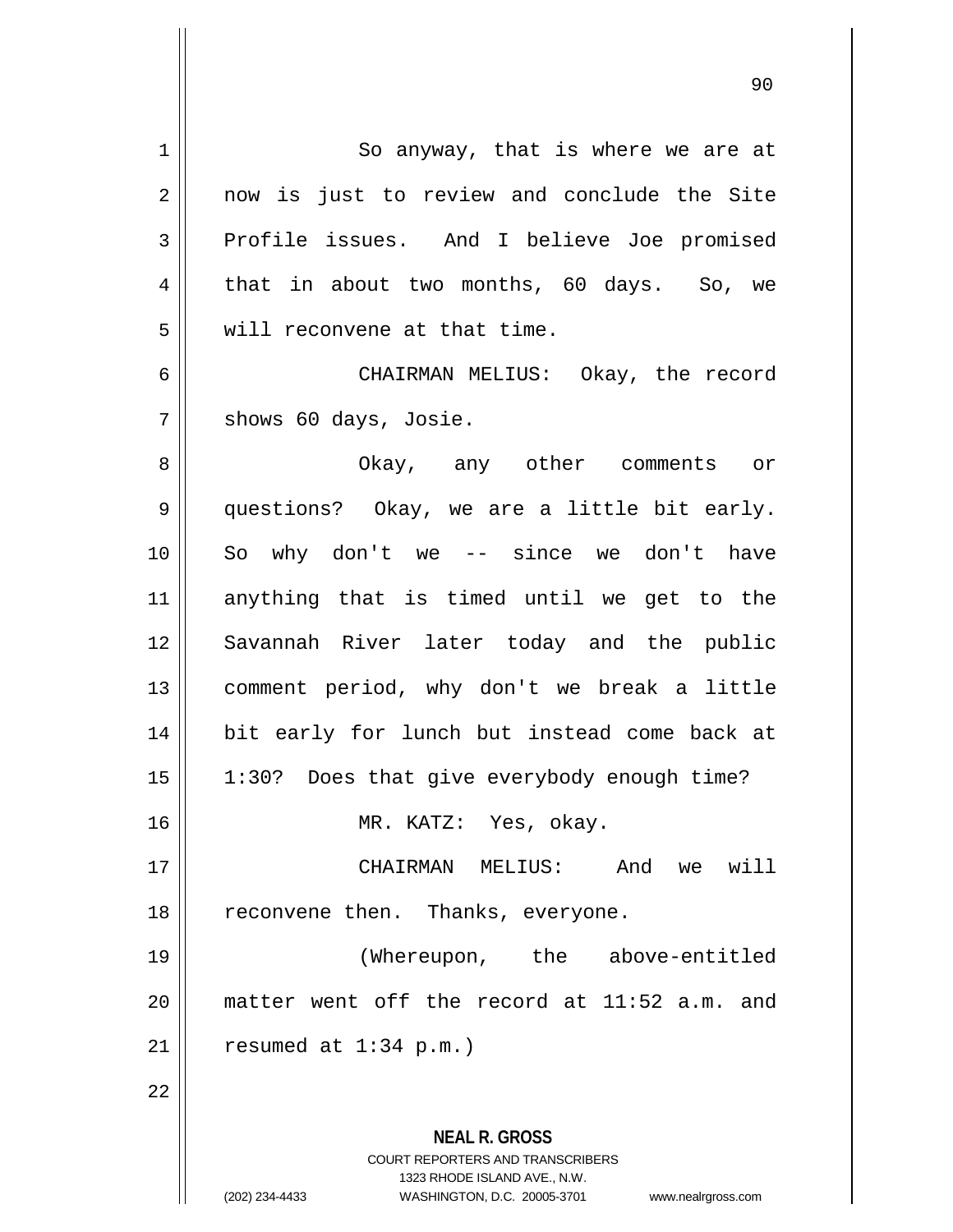**NEAL R. GROSS** COURT REPORTERS AND TRANSCRIBERS 1323 RHODE ISLAND AVE., N.W. (202) 234-4433 WASHINGTON, D.C. 20005-3701 www.nealrgross.com 1 A-F-T-E-R-N-O-O-N S-E-S-S-I-O-N  $2 \parallel$  (1:34 p.m.) 3 CHAIRMAN MELIUS: If everyone will  $4 \parallel$  get seated, we will get started. 5 MR. KATZ: So good afternoon. 6 | Advisory Board on Radiation and Worker Health 7 || reconvening after lunch break. And I just 8 want to check on the line to see which Board 9 Members we have of folks who may be on the 10 line. 11 Dr. Field? Bill? 12 MEMBER SCHOFIELD: Here 13 || MR. KATZ: Was that Phil or Bill? 14 MEMBER SCHOFIELD: Oh, Phil. I'm  $15$  sorry. 16 MR. KATZ: Oh, Phil, great. It's 17 || good to have you, too, Phil. 18 || So Bill Field, are you on the 19 line? 20 (No response.) 21 || MR. KATZ: And Dr. Poston, are you 22 | on the line?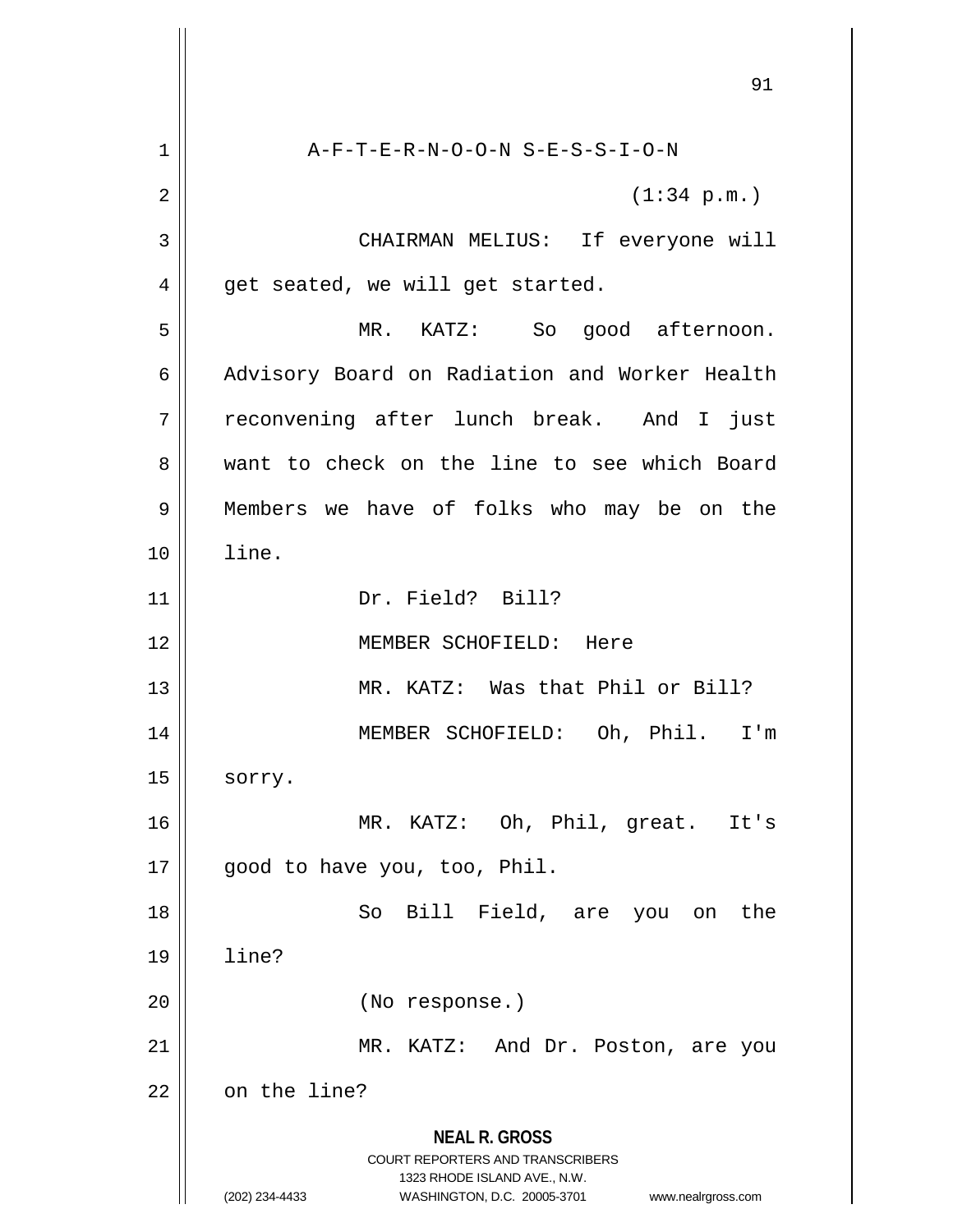|             | 92                                                                                                                                                                     |
|-------------|------------------------------------------------------------------------------------------------------------------------------------------------------------------------|
| $\mathbf 1$ | (No response.)                                                                                                                                                         |
| 2           | MR. KATZ: Dr. Lockey?                                                                                                                                                  |
| 3           | (No response.)                                                                                                                                                         |
| 4           | MR. KATZ: Mr. Griffon?                                                                                                                                                 |
| 5           | (No response.)                                                                                                                                                         |
| 6           | MR. KATZ: And last but not least,                                                                                                                                      |
| 7           | Dr. Ziemer?                                                                                                                                                            |
| 8           | MEMBER ZIEMER: I am here.                                                                                                                                              |
| 9           | MR. KATZ: Great.                                                                                                                                                       |
| 10          | CHAIRMAN MELIUS: Gen?                                                                                                                                                  |
| 11          | MEMBER ROESSLER: Yes?                                                                                                                                                  |
| 12          | MR. KATZ: And Gen? I'm sorry.                                                                                                                                          |
| 13          | MEMBER ROESSLER:<br>I guess<br>I                                                                                                                                       |
| 14          | missed. This is Gen.                                                                                                                                                   |
| 15          | CHAIRMAN MELIUS: No, you didn't                                                                                                                                        |
| 16          | miss, Gen. I had to remind Ted.                                                                                                                                        |
| 17          | MR. KATZ: Yes.                                                                                                                                                         |
| 18          | MEMBER ROESSLER:<br>Oh, gee.                                                                                                                                           |
| 19          | Thanks, Ted.                                                                                                                                                           |
| 20          | MR. KATZ: I'm falling down on the                                                                                                                                      |
| 21          | job but I'm glad you are there.                                                                                                                                        |
| 22          | MEMBER ROESSLER: Thank you.                                                                                                                                            |
|             | <b>NEAL R. GROSS</b><br><b>COURT REPORTERS AND TRANSCRIBERS</b><br>1323 RHODE ISLAND AVE., N.W.<br>(202) 234-4433<br>WASHINGTON, D.C. 20005-3701<br>www.nealrgross.com |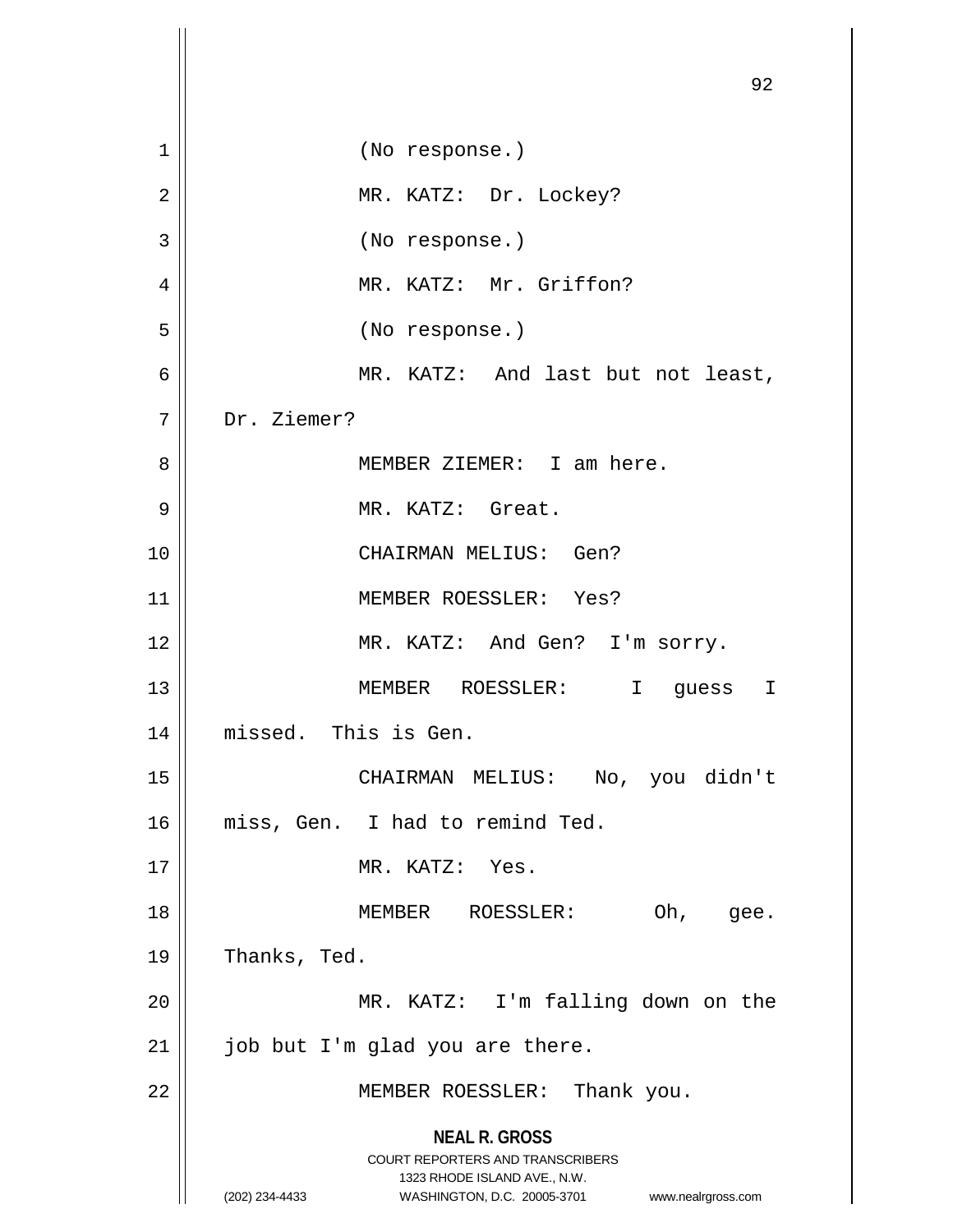1 || MR. KATZ: Thank you. And that 2 | completes it.

3 CHAIRMAN MELIUS: Okay. This  $4 \parallel$  afternoon, we are going to, as we talked about 5 || last meeting with the Procedures Review and we 6 || have picked out the three procedures to talk 7 about. I think Wanda, I think, has worked 8 || with SC&A, produced three separate PowerPoint  $9 \parallel$  presentations and Ted, before the meeting, 10 || sent out to everybody some of the background, 11 key background information on the review of 12 || that procedure and the database that tracks 13 the SC&A technical review comments and the 14 || resolution, though we are still trying to make 15 || that document legible. But maybe we will get  $16$  | there someday.

17 || So I think everyone has had that information. I thought we would go through them one at a time. Wanda would present and | then we would ask questions.

21 || MEMBER MUNN: Sounds fair to me. 22 CHAIRMAN MELIUS: That was your

> **NEAL R. GROSS** COURT REPORTERS AND TRANSCRIBERS 1323 RHODE ISLAND AVE., N.W.

(202) 234-4433 WASHINGTON, D.C. 20005-3701 www.nealrgross.com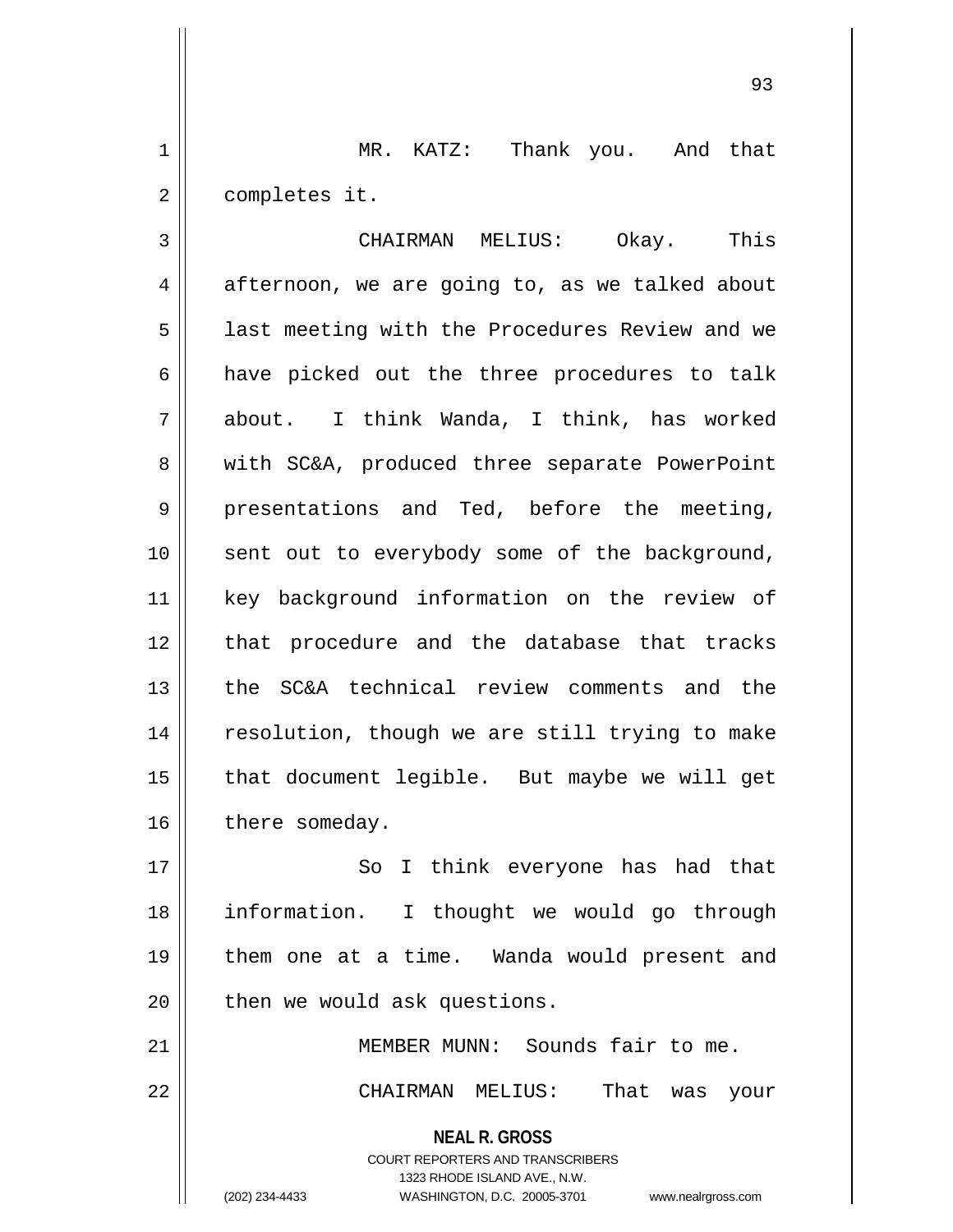1 understanding, too?

| $\overline{2}$ | That<br>MEMBER<br>$MUNN$ :<br>was<br>my                                                                                                                                |
|----------------|------------------------------------------------------------------------------------------------------------------------------------------------------------------------|
| 3              | understanding, surprising though that may be.                                                                                                                          |
| 4              | CHAIRMAN MELIUS: Okay, very good.                                                                                                                                      |
| 5              | So Wanda, it is yours.                                                                                                                                                 |
| 6              | MEMBER MUNN: Thank you very much.                                                                                                                                      |
| 7              | As you know, the Board has expressed interest                                                                                                                          |
| 8              | in more finely examining the work that we have                                                                                                                         |
| $\mathsf 9$    | done in Procedures. And we have attempted to                                                                                                                           |
| 10             | select a few for which we have now closed our                                                                                                                          |
| 11             | deliberations to give you an opportunity to                                                                                                                            |
| 12             | more closely review what we have done.                                                                                                                                 |
| 13             | special thanks today to Steve<br>Α                                                                                                                                     |
| 14             | Marschke and to John Stiver for doing the                                                                                                                              |
| 15             | yeoman's work in putting the actual slides                                                                                                                             |
| 16             | together for us. If we have any questions as                                                                                                                           |
| 17             | we go along, please feel free to interrupt me,                                                                                                                         |
| 18             | if you have a pressing issue that requires                                                                                                                             |
| 19             | discussion over and beyond the now do we have                                                                                                                          |
| 20             | any questions slide.                                                                                                                                                   |
| 21             | We are going to start with the                                                                                                                                         |
| 22             | OTIB that you have seen in great detail                                                                                                                                |
|                | <b>NEAL R. GROSS</b><br><b>COURT REPORTERS AND TRANSCRIBERS</b><br>1323 RHODE ISLAND AVE., N.W.<br>(202) 234-4433<br>WASHINGTON, D.C. 20005-3701<br>www.nealrgross.com |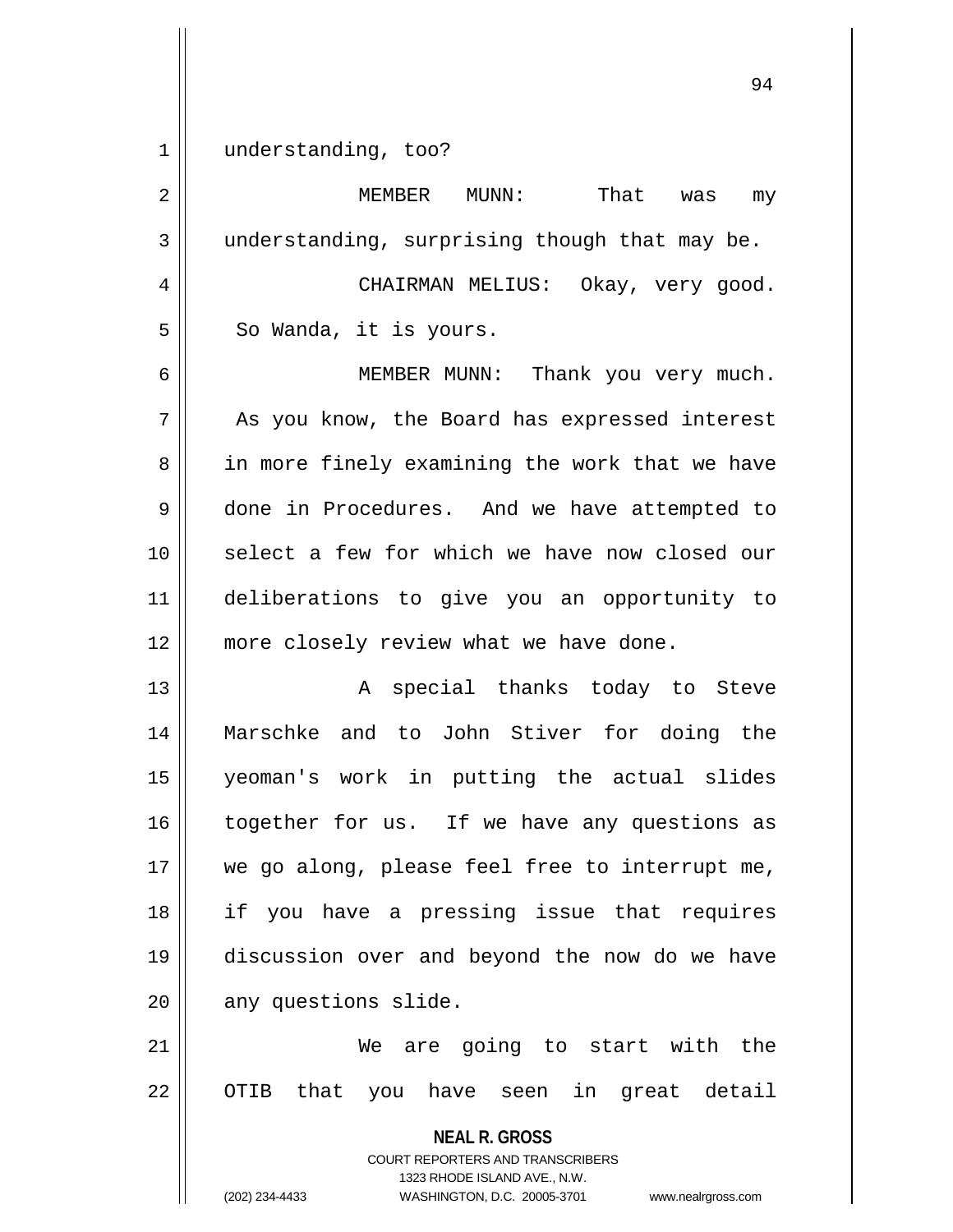1 before, the parameters to consider when 2 processing claims for construction trade 3 workers. This is OTIB-52.

4 || We have worked on the premise from  $5 \parallel$  the outset, the entire Board has, and indeed, 6 all of the agencies involved, have worked on  $7 \parallel$  the premise that most of the workers at this 8 || site are slightly different than construction 9 Workers. And because construction workers are 10 as mobile as they are and move from so many 11 places and include such a wide variety of 12 trades, typically, they need to be treated 13 || with some special consideration.

14 || Because of that, the way that we 15 approach our dose reconstructions for 16 government employees may not always be 17 appropriate when we are looking at 18 || construction trade workers.

 This particular OTIB provides the 20 || quidance that our dose reconstructors need to be able to look at construction trade workers || and the doses that they are likely to have

**NEAL R. GROSS**

COURT REPORTERS AND TRANSCRIBERS 1323 RHODE ISLAND AVE., N.W. (202) 234-4433 WASHINGTON, D.C. 20005-3701 www.nealrgross.com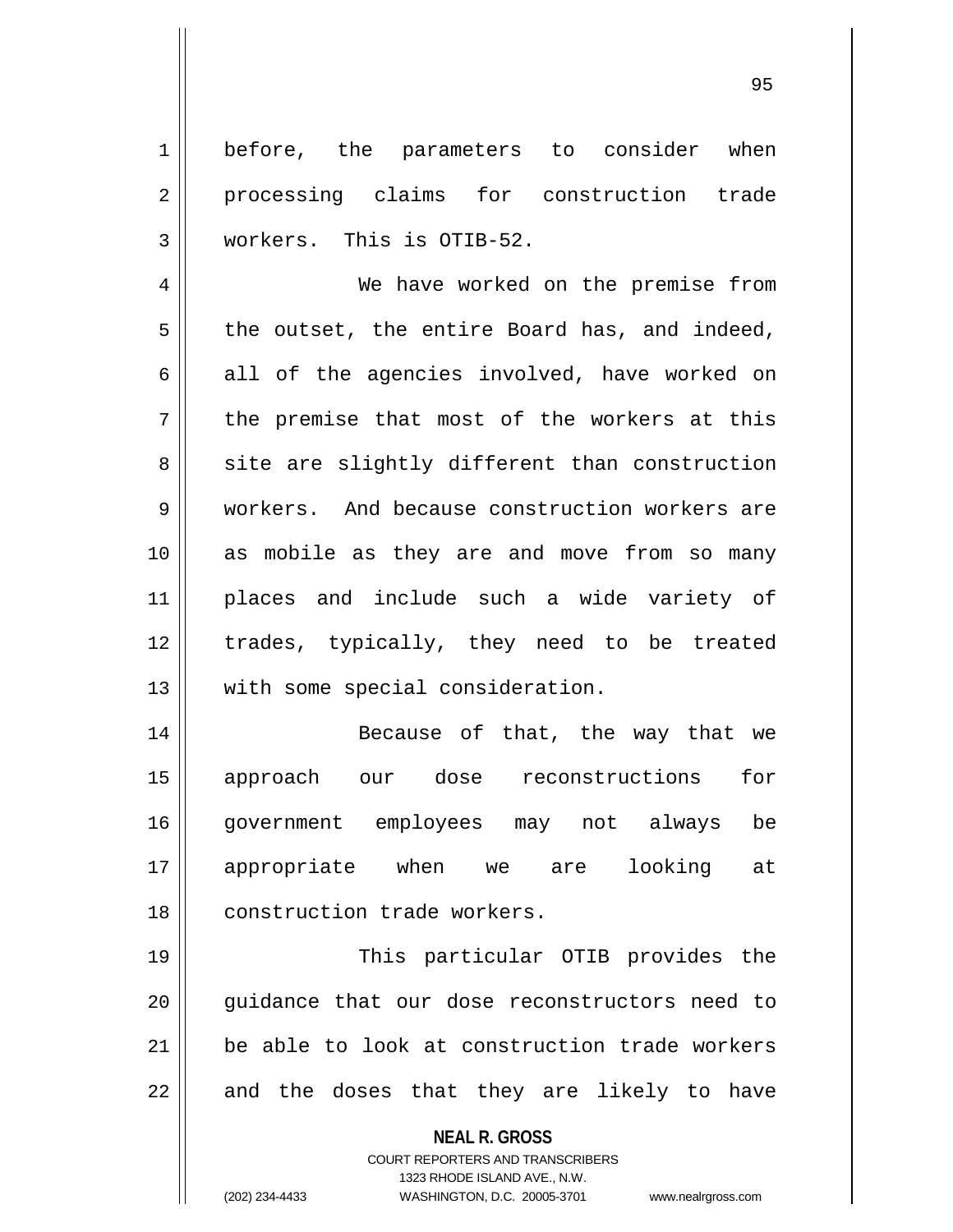1 || received as compared to workers that are  $2 \parallel$  always monitored and for whom we have better 3 | records.

4 || In the DOE complex, in general, 5 || partly because the time periods that are 6 involved, we normally assume that I think it  $7 \parallel$  can be fairly well justified that the highest 8 doses received by Atomic Weapons Employers 9 would bound those that were to be expected for 10 construction trade workers. This provides 11 adjustment factors in this TIB that makes it 12 possible for the Agency to address in a 13 constructive way how to look at this 14 particular set of claims.

 We have been working with OTIB-52 16 || for quite some time. We first approached it as a group in 2007 right after SC&A had reviewed Rev 0. SC&A has reviewed two revisions since then and so what we see as we are looking at it in hindsight is some of the 21 || changes that have occurred that precipitated  $22 \parallel$  revisions 1 and 2. It is used to calculate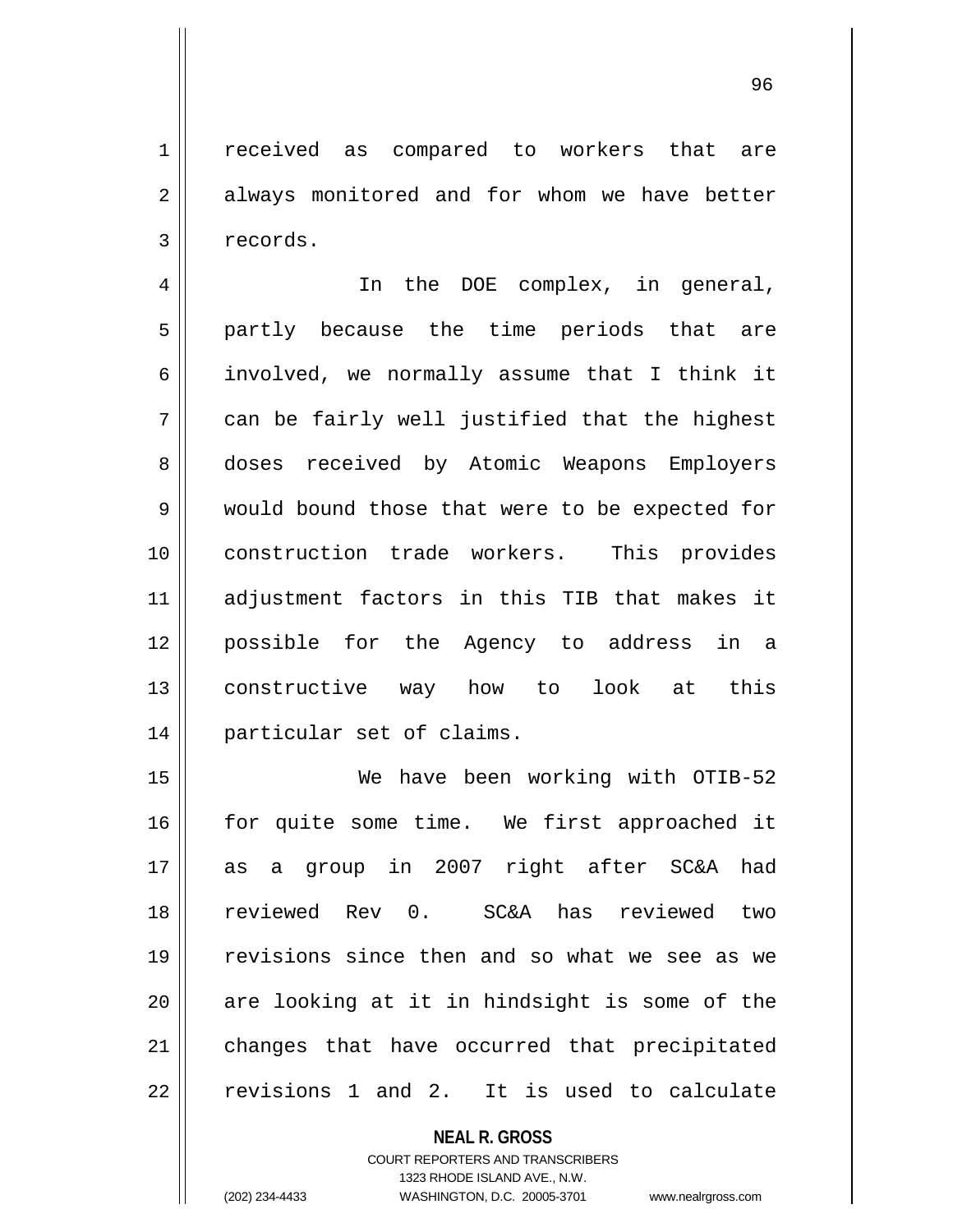1 || coworker doses. It isn't used directly. It  $2 \parallel$  is a guideline.

3 || The recommendation is that 4 construction trade workers external doses are  $5 \parallel$  to be adjusted to 1.4 times the standard 6 worker dose. And that the internal doses are 7 || the same with one or two exceptions, the 8 | primary exception being Hanford.

9 You see before you the sites for 10 which we have data that have formed the basis 11 || for the decisions that were made in OTIB-52. 12 There are, as you have noticed on the slide, 13 over a million histories, with 250,000 14 | construction worker histories involved.

15 When we first undertook the review 16 || of this OTIB, SC&A had provided us with what 17 turned into four different findings, not all 18 || of them on Rev 0. The 16 findings spanned 19 more than one revision.

20 We have closed all 16 of them. As 21 you know, when we consider a finding to be in  $22$  || abeyance, it is for all intents and purposes

> **NEAL R. GROSS** COURT REPORTERS AND TRANSCRIBERS 1323 RHODE ISLAND AVE., N.W. (202) 234-4433 WASHINGTON, D.C. 20005-3701 www.nealrgross.com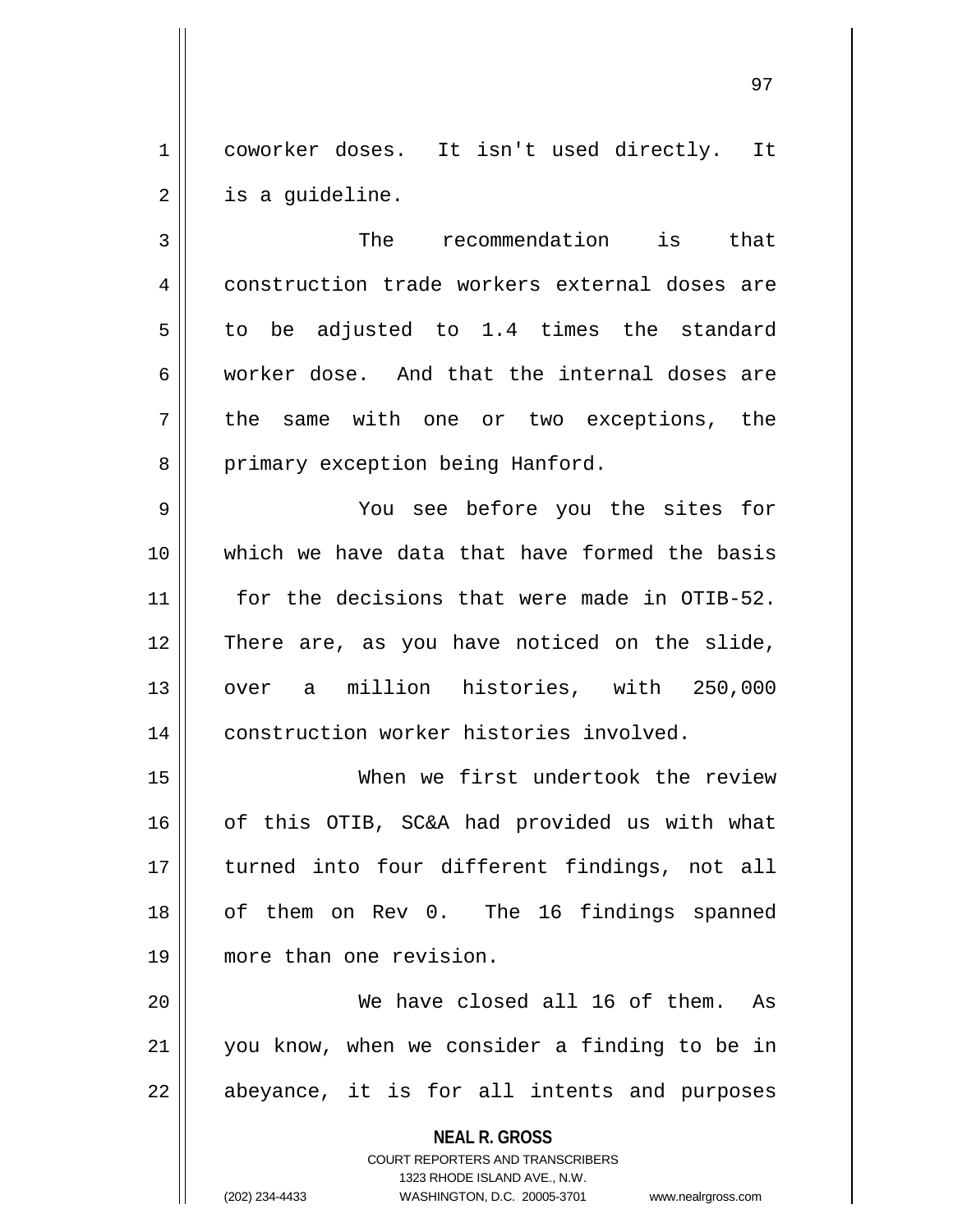1 || closed for our deliberative purposes. It 2 means the issue has been closed but the  $3 \parallel$  adjustment to the written document has not yet 4 | occurred. That is what happens when we call  $5 \parallel$  it in abeyance.

6 We are going to show you some of  $7 \parallel$  the details that we have worked from in the 8 || Board Review System. There is more detail in  $9 \parallel$  that system, if you choose to go there and 10 || take a look at it.

 The first item had to do with 12 || addressing the differences in doses from the various construction occupations. The procedure calls out the specific trades that 15 || are involved and it is a very broad definition.

17 We agreed in the Subcommittee that 18 || the appropriate way to approach this to make 19 certain that the trade workers were 20 || appropriately considered was to add 21 instruction in OTIB-20 that would create the 22 || need to use the 95th percentile dose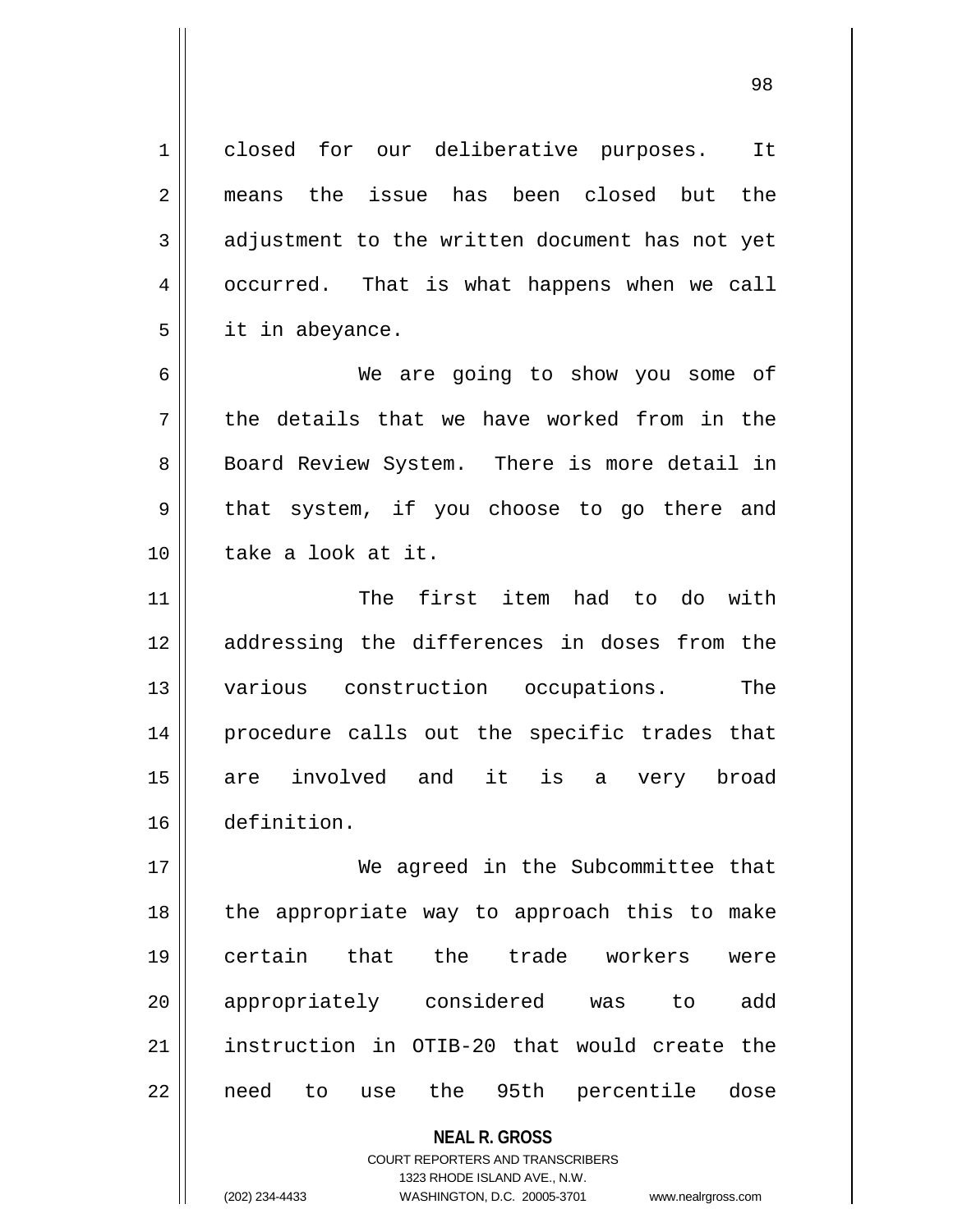1 calculation in doing these dose 2 | reconstructions.

 Finding number two was the databases were perceived to be lacking sufficient data during those very early years.  $\parallel$  That was a common finding, I think, in most 7 | of our major sites. And NIOSH did concur and  $8 \parallel$  on page 77, they postulated a reason for the  $9 \parallel$  low exposure during the early years of site operation and that was accepted as an acceptable rationale.

12 || Finding number three had identification of the fact that construction trade workers were not always clearly identified and the occupations weren't well 16 called out. But as I mentioned earlier, we have done our best to do that and we closed | the finding.

 Finding number four, NIOSH didn't make modifications to the internal dose 21 calculation methods. The Center to Protect Worker Rights had called to their attention

<sup>99</sup>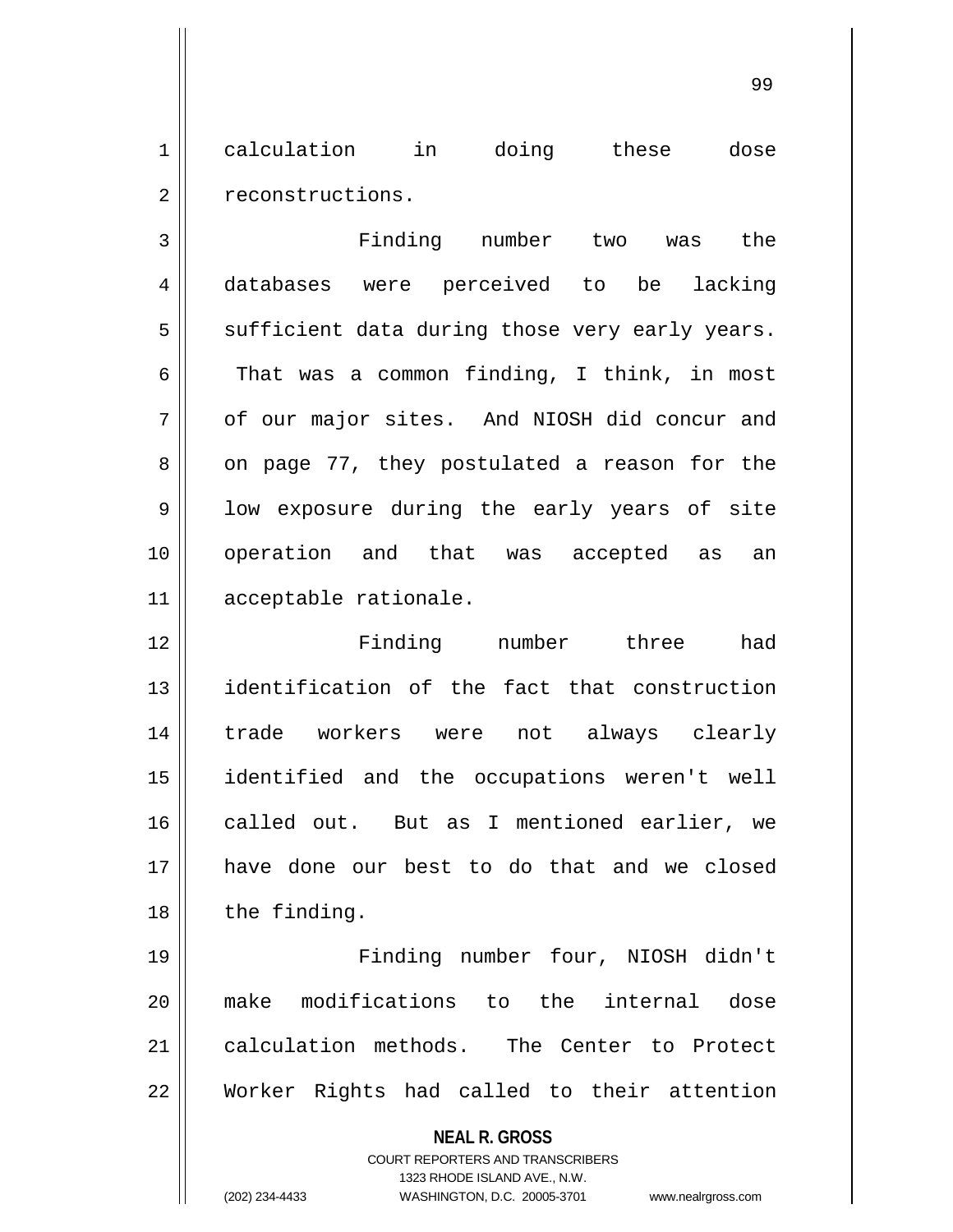$1$  the fact that a different process or at least  $2 \parallel$  a different approach should be undertaken.  $3$  | And NIOSH felt that there was some merit to 4 that and they chose to use actual bioassay 5 data, rather than assumed intakes. And that 6 was the basis for the discussions that had 7 qone on. And that was agreed to appropriate 8 || conclusion and was closed. 9 Finding five had to do with 10 comparison of the two different sets of worker

 data with regard to plutonium and uranium but not with respect to other nuclides. And the contractor had raised a question in that 14 | regard.

15 In Rev 1, NIOSH put a limitation 16 on the use of internal dose reconstruction and 17 we closed the issue based on the change to the 18 || procedure itself and SC&A's concurrence.

19 Finding number six said that the 20 || OTIB did not address how to determine 21 construction worker doses at sites that don't 22 || have coworker procedure. And NIOSH gave an

**NEAL R. GROSS**

COURT REPORTERS AND TRANSCRIBERS 1323 RHODE ISLAND AVE., N.W. (202) 234-4433 WASHINGTON, D.C. 20005-3701 www.nealrgross.com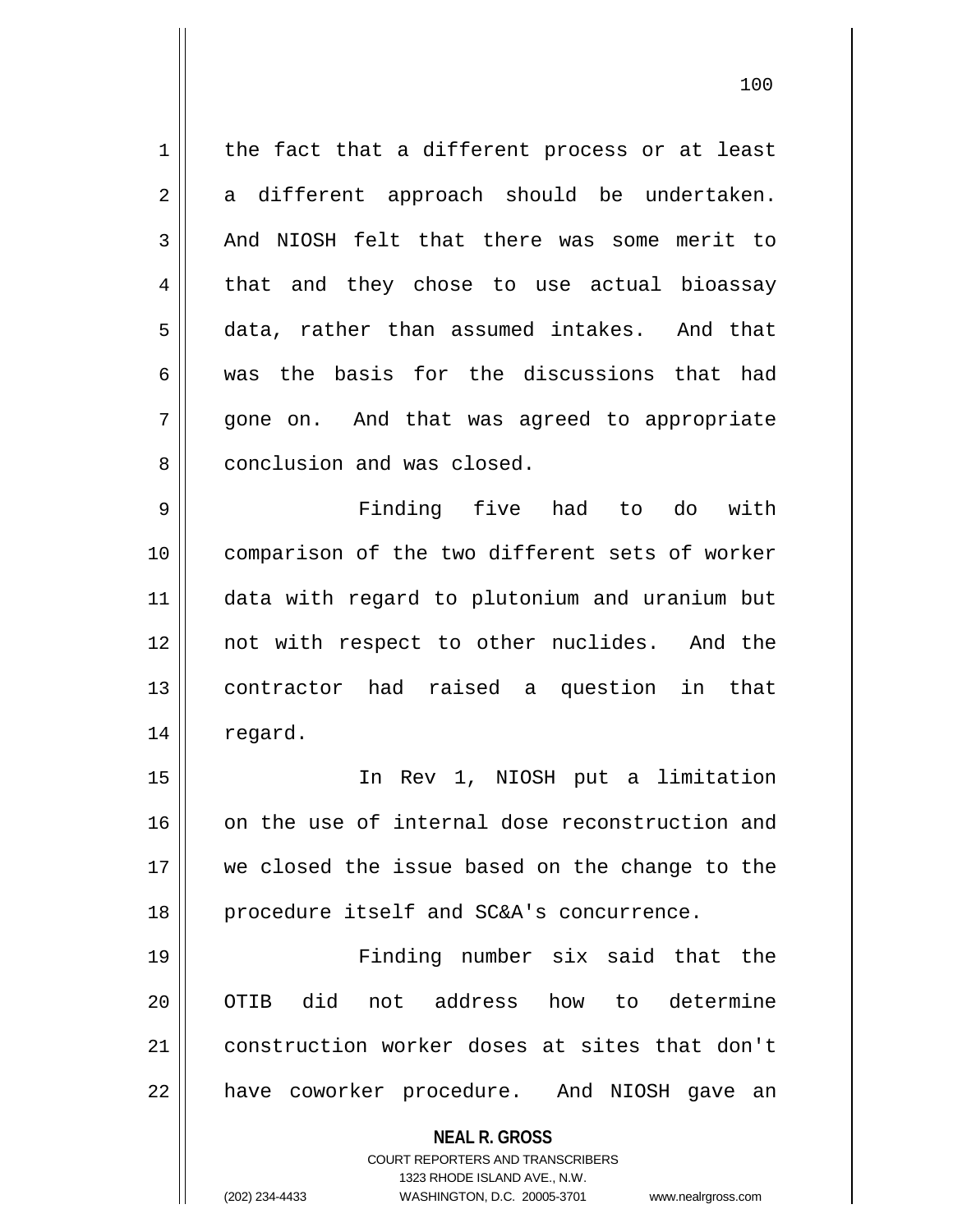1 | initial response that in sites where they 2 acked coworker studies, the dose is 3 reconstructed the same way as other 4 | unmonitored workers and they had essentially  $5 \parallel$  the same potential for uptakes. And it was an  $6 \parallel$  agreed position. We closed the finding. 7 Finding number seven had to do 8 with how neutron doses were addressed for 9 | construction workers. And SC&A did agree with 10 the NIOSH response. They were not 11 || intentionally differentiated and, therefore, 12 | they closed the finding. 13 Finding number eight was Savannah 14 || River external doses were from the HPAREH and  $15$  | they wanted to have other databases checked. 16 || But NIOSH pointed out that the database that 17 was being used was shown in all cases to be 18 claimant-favorable and more so than the other 19 Savannah River databases. That was an 20 || acceptable resolution because of its claimant-21 | favorability. And we closed the finding.

22 Finding nine was an evaluation of

**NEAL R. GROSS** COURT REPORTERS AND TRANSCRIBERS

1323 RHODE ISLAND AVE., N.W.

(202) 234-4433 WASHINGTON, D.C. 20005-3701 www.nealrgross.com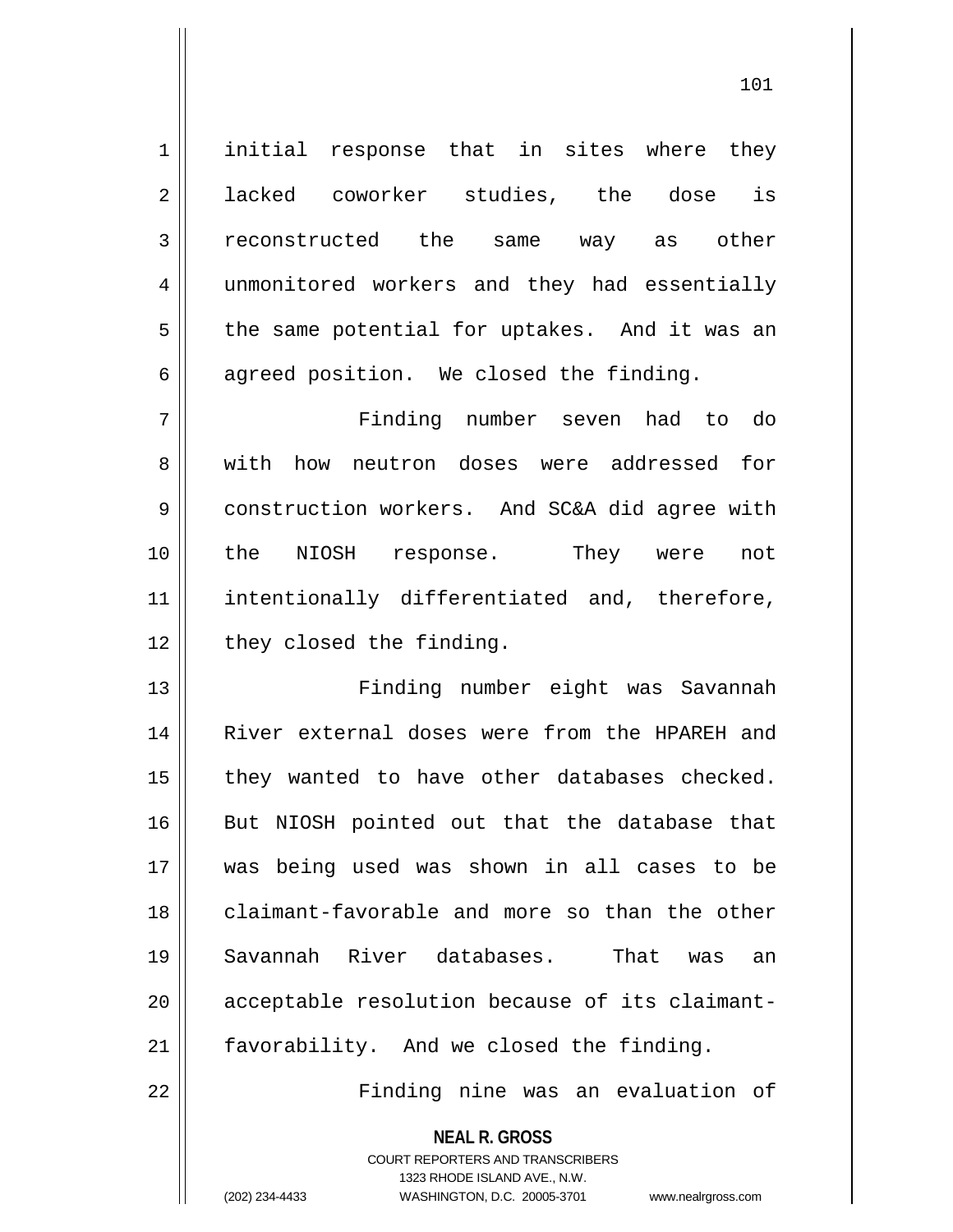1 DOE's annual exposure report that needed to 2 address the MUD dose basis for INL. We closed  $3 \parallel$  that in 2011, based on SC&A's concurrence that 4 || the data that appeared in the annual report 5 || was equivalent to the MUD data and there were 6 | overlapping time periods involved and it was 7 established that the approach was an 8 appropriate one and we closed the finding.

9 For finding number ten, involved 10 || the post-1974 ratio of penetrating doses that 11 construction workers were likely to 12 experience. And SC&A felt that the ratio did 13 || not agree with the NIOSH EPI study from INL. 14 || The correction factor for that was somewhere 15 near two and would have been greater for some 16 || job types. So that engendered quite a bit of 17 discussion. It was closed based on NIOSH's 18 || statement that they added to this procedure 19 when they did Rev 1. It was considered to be  $20$  || acceptable and we closed the finding.

21 Finding number 11 again revolved  $22 \parallel$  around what was going on at INL in the early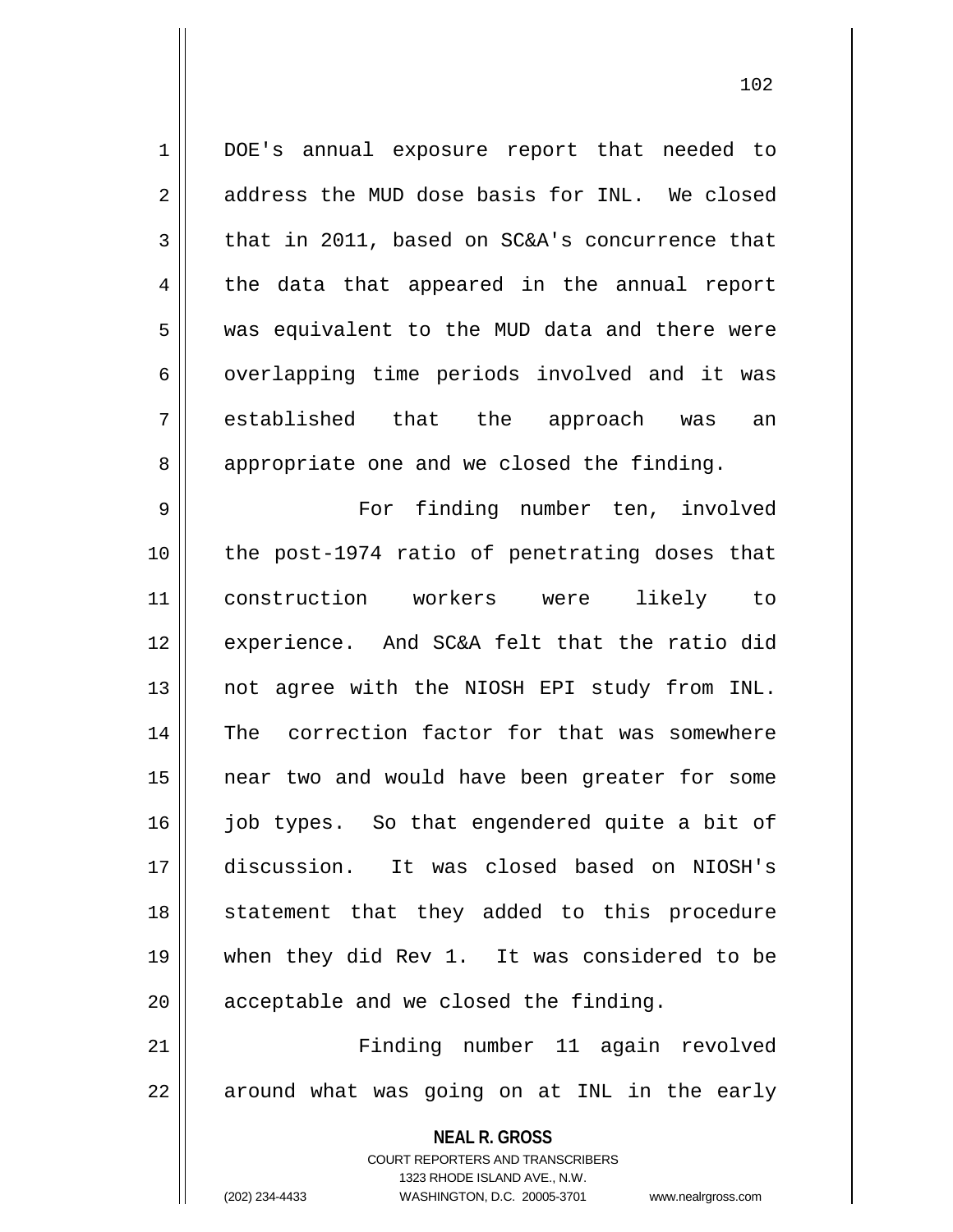1 period of external doses. It said claimant-2 || favorability couldn't be determined for those 3 early years. But again, NIOSH appropriately 4 || revised the procedure with a statement that 5 was acceptable to SC&A and we closed the 6 finding.

7 Finding number 12, the REX dose 8 database hadn't been used and the request was  $9 \parallel$  that the results needed to be evaluated based 10 on the REX database. And NIOSH proposed an 11 editorial change in Section 6 when they issued 12 || Rev 1. We have not yet inserted that wording 13 into OTIB-52. So this is the one that is in 14 || abeyance rather than closed. The finding has 15 been addressed and the resolution agreed to 16 || but it has not yet appeared in the published 17 || OTIB.

18 Finding 13, construction worker 19 doses need to be compared favorably with the 20 || other worker databases and not non-CTWs. At  $21$  the time that the finding was issued, there 22 || were different sections performing different

> **NEAL R. GROSS** COURT REPORTERS AND TRANSCRIBERS

1323 RHODE ISLAND AVE., N.W. (202) 234-4433 WASHINGTON, D.C. 20005-3701 www.nealrgross.com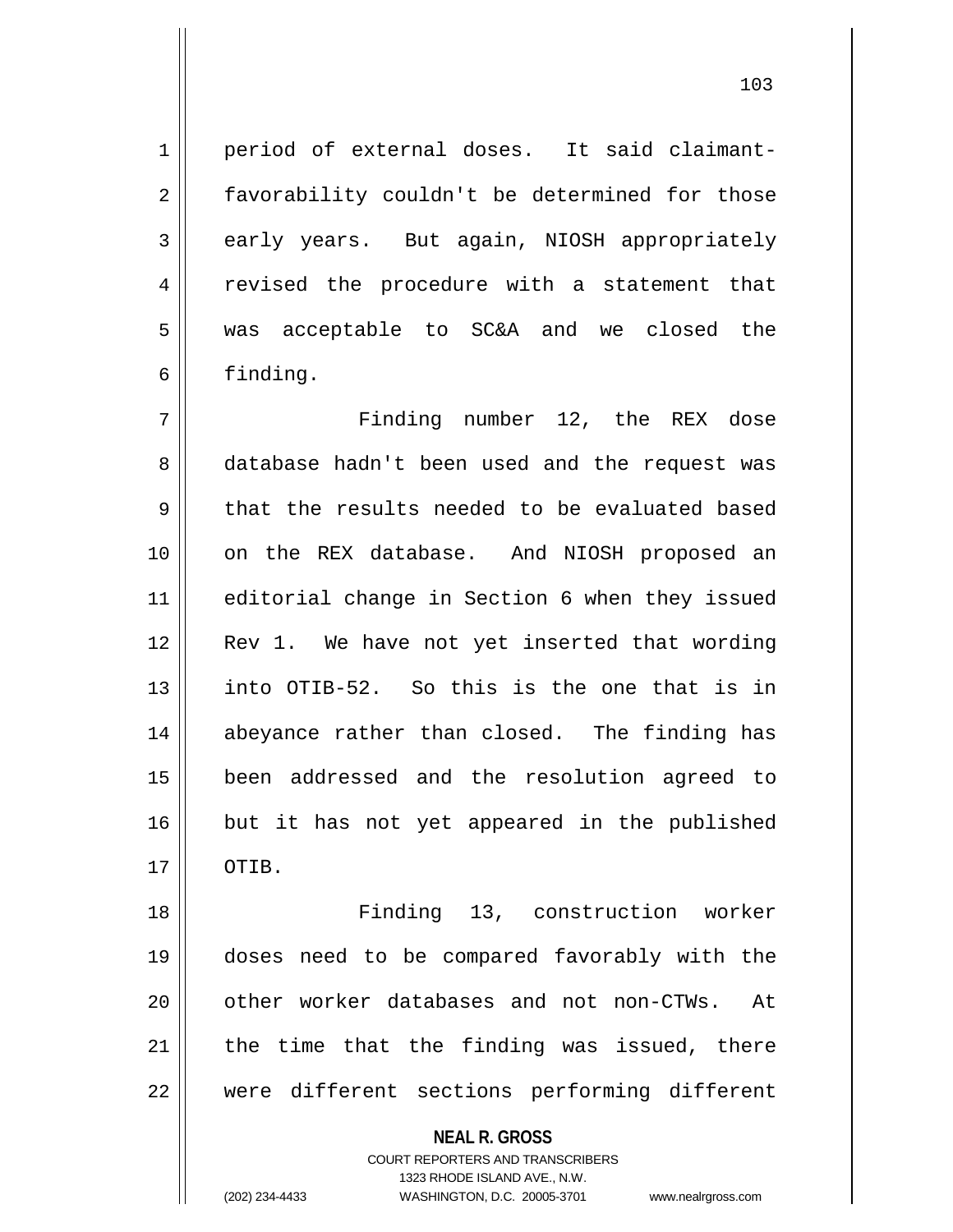1 comparisons for this particular cohort. But 2 NIOSH was able to demonstrate that it had a 3 minor effect on the results and the margin of 4 || uncertainty for most of the dosimetry programs  $5 \parallel$  was higher than the difference in the margin. 6 || It agreed that under those circumstances, we 7 | could close the finding.

8 Finding 14 revolved around missed 9 dose, which was described as not being 10 consistent. And NIOSH was able to demonstrate 11 that the inclusion of missed dose did not 12 || really affect to an appreciable degree the 13 || trade worker to AMW ratio. Again, less than 14 || the margin of uncertainty for the dosimetry 15 || programs that was acceptable and we closed the 16 finding.

 Finding 15, cumulative exposures 18 || are suspected and instructions were not given as to what to do if they were very high or 20 || very low. And the concern was transferred to OTIB-20, which had a more direct bearing on || exactly what needed to be done in those cases.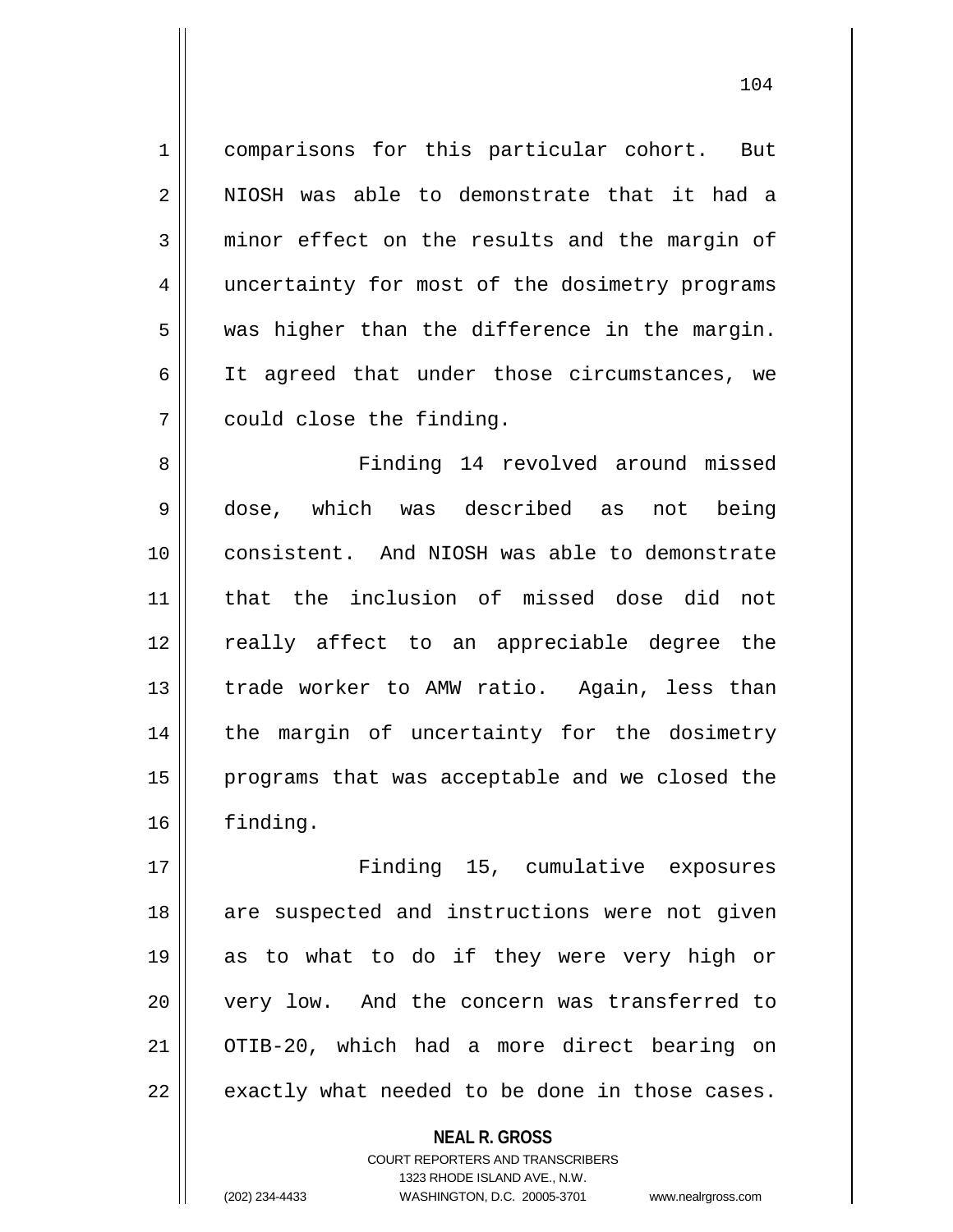1 We added a statement to OTIB-20 that called  $2 \parallel$  the dose reconstructors' attention to the fact  $3 \parallel$  that some of the construction trade workers 4 | would probably need special consideration and 5 we closed the finding.

6 The last of the findings was 7 number 16. Some construction occupations like 8 pipefitters do actually receive exposures that  $9 \parallel$  are higher than the average construction trade 10 worker and might have exposures above the 95th 11 percentile. As rare as that may be, it is 12 still a possibility. With two of the 13 preceding issues, that was transferred to 14 OTIB-20, which is a more appropriate cite to 15 | address these issues.

 And again, OTIB-20 now alerts the dose reconstructor that they may have to make 18 || special consideration for some segments of the construction trade worker population.

20 I hope you have had an opportunity 21 || to review those findings and their resolutions  $22$  | before you came. If you have any questions,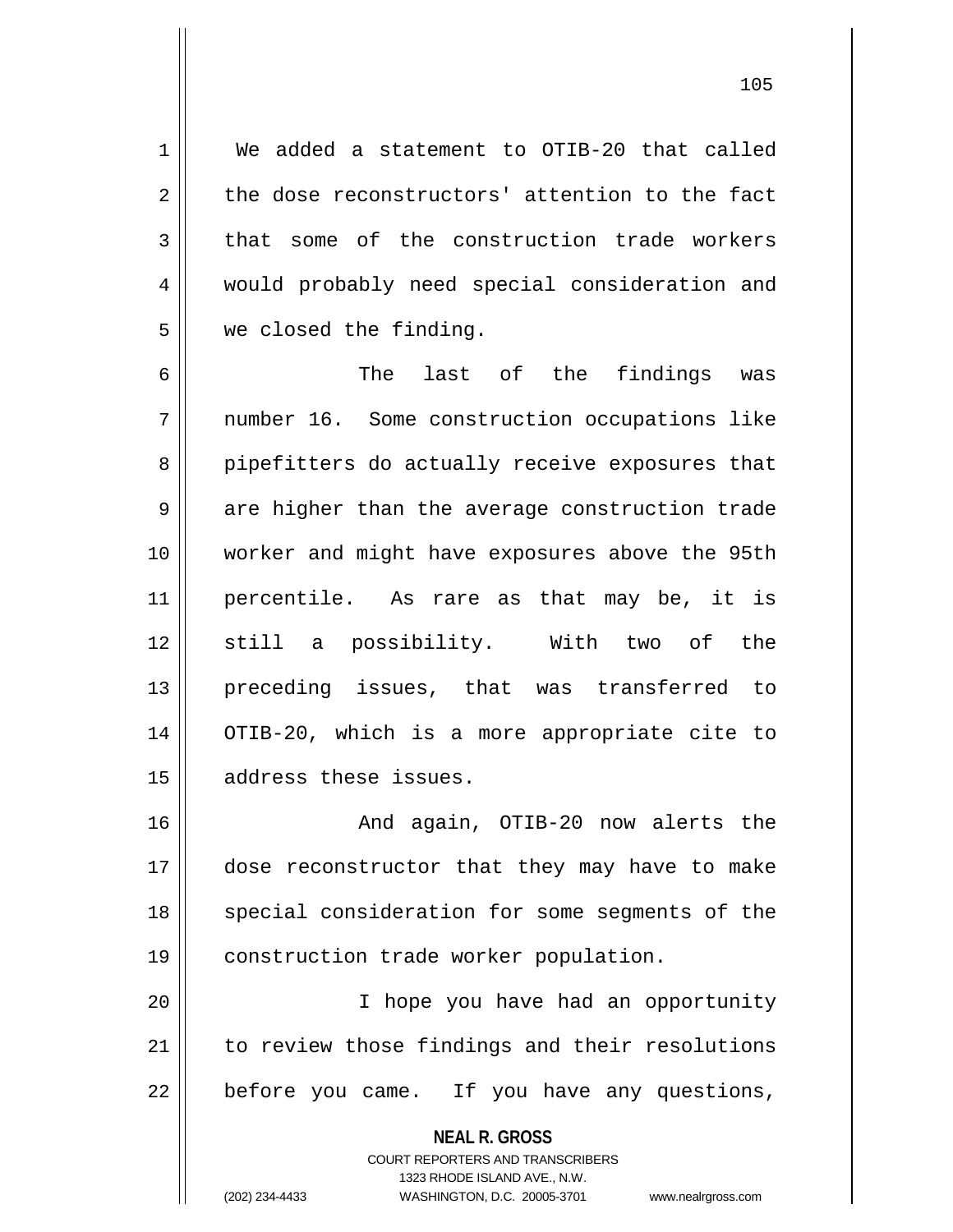| $\mathbf 1$  | we have the folks who have worked most closely                      |
|--------------|---------------------------------------------------------------------|
| 2            | on the technical issues available to help                           |
| $\mathbf{3}$ | answer your questions.                                              |
| 4            | Yes, Brad?                                                          |
| 5            | MEMBER CLAWSON: I guess I am not                                    |
| 6            | fully understanding what this -- I guess I am                       |
| 7            | looking at it from Fernald's standpoint. Each                       |
| 8            | one of these you are telling me that we have                        |
| 9            | got a -- we are going to take the monitored                         |
| 10           | workers and the construction workers that                           |
| 11           | weren't monitored, we are going to give them a                      |
| 12           | 1.2 or 1.4 for that and each one of the sites                       |
| 13           | has a different one for it.                                         |
| 14           | thought if we did<br>$\mathbf{I}$<br>have                           |
| 15           | monitoring data for them, that was part of the                      |
| 16           | SEC. I guess I am wondering what they are                           |
| 17           | going to use this procedure for. Because if                         |
| 18           | they don't have the data, what are we going to                      |
| 19           | -- I thought that was part of the SEC.                              |
| 20           | To tell you the truth, I am really                                  |
| 21           | wondering. Because we got into this with                            |
| 22           | Fernald and we have come to find out they                           |
|              | <b>NEAL R. GROSS</b>                                                |
|              | <b>COURT REPORTERS AND TRANSCRIBERS</b>                             |
|              | 1323 RHODE ISLAND AVE., N.W.                                        |
|              | (202) 234-4433<br>WASHINGTON, D.C. 20005-3701<br>www.nealrgross.com |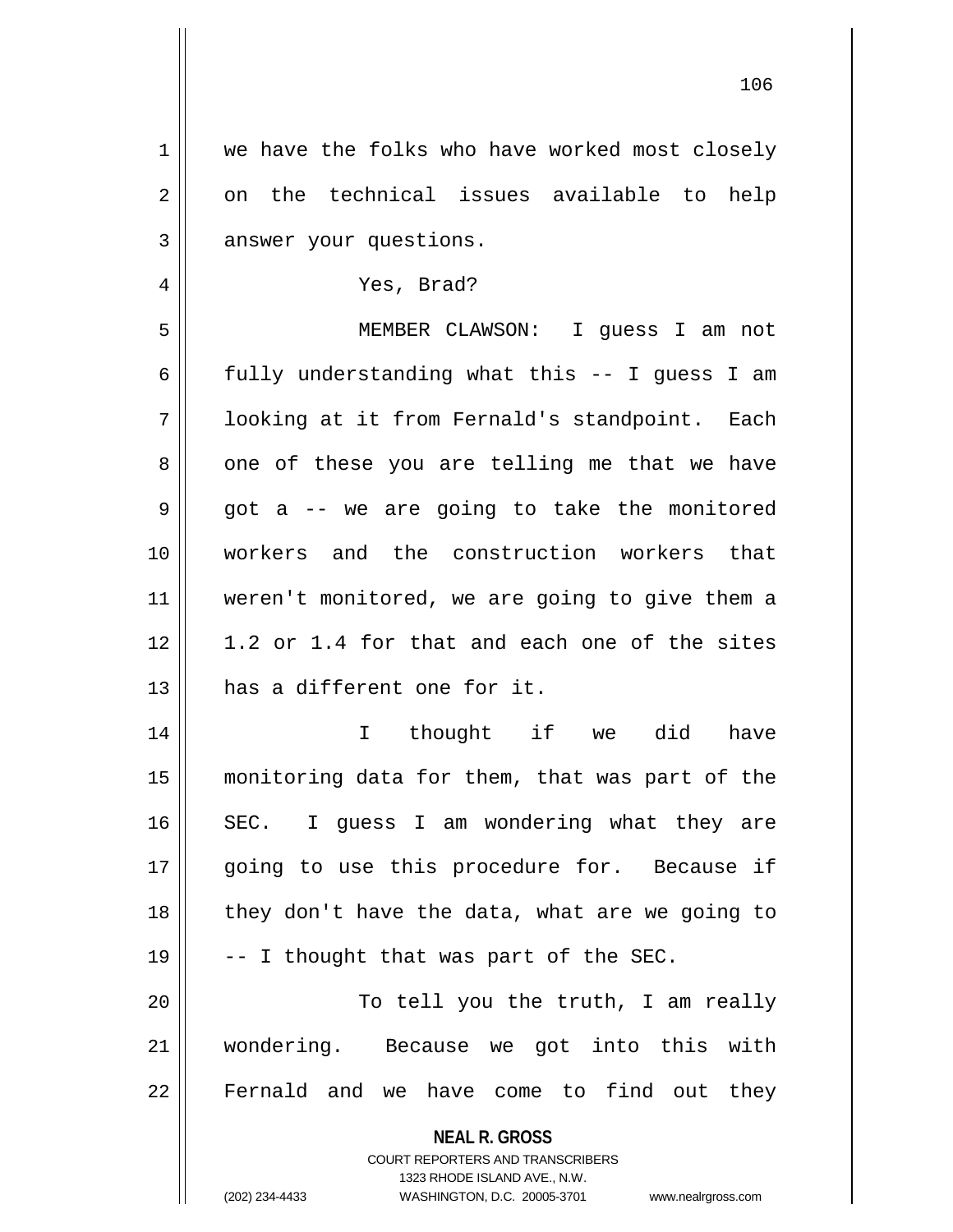1 wanted to give a two percent over the normal 2 Work Group there but we couldn't really 3 seqreqate out who the construction workers  $4 \parallel$  were and all the incident database in there. 5 | I really don't see how this procedure would be 6 used in this.

 MEMBER MUNN: I guess I am not 8 || really clear on what you are asking, Brad. It 9 Seems to me that you are just -- is your question how the ratio was determined or is your question whether there is validity to determining -- to establishing the ratio to begin with?

 MEMBER CLAWSON: Both of those questions is what I am getting at. Where do they come up -- how do they come up with the  $17 \parallel$  ratios?

 And I understand and I looked at the graphs and I understood where we get the || 95 percentile out. But then we come back to -  $\parallel$  - it is not tied up. They painted a pretty 22 || picture with this but I really have a hard

**NEAL R. GROSS**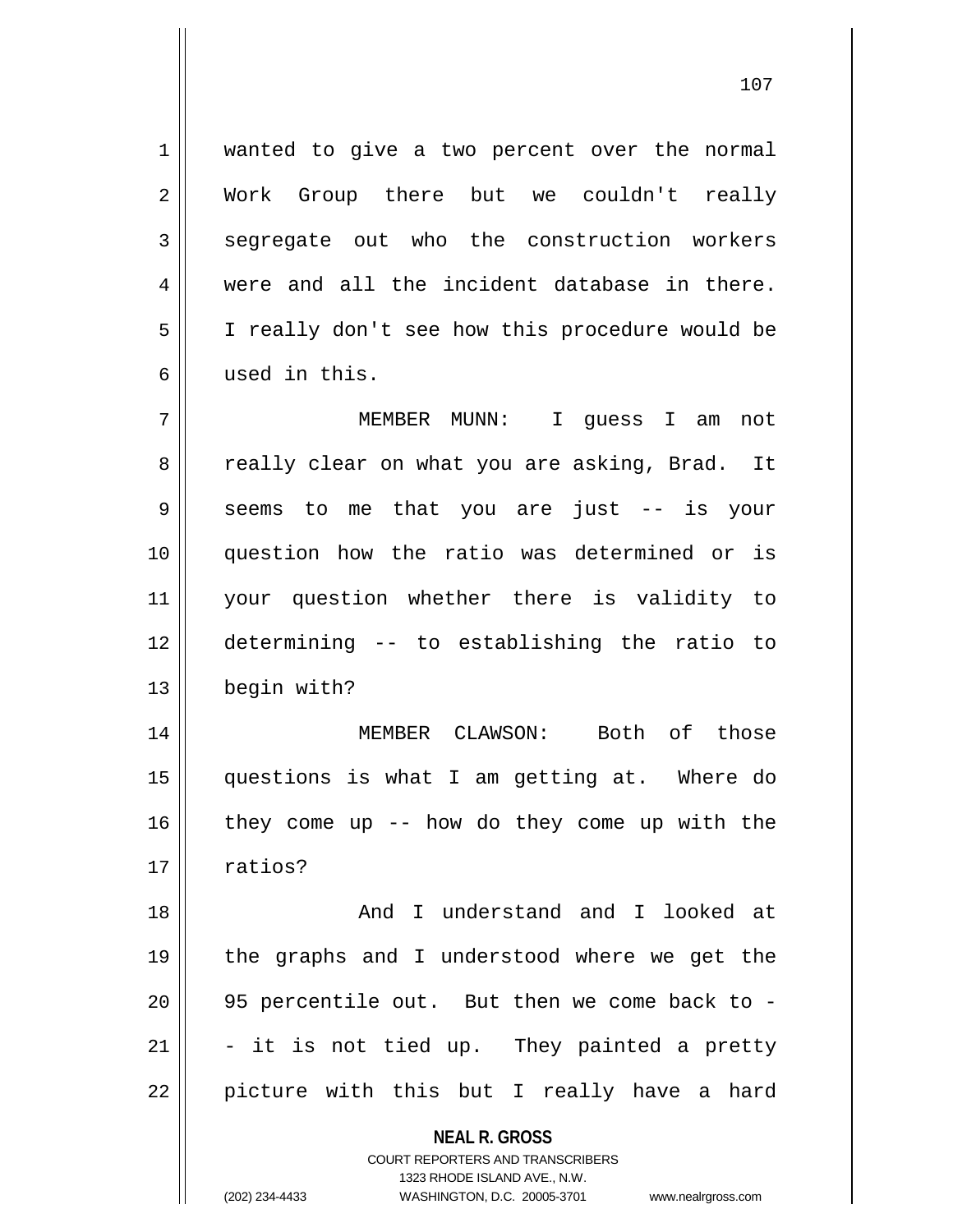**NEAL R. GROSS** COURT REPORTERS AND TRANSCRIBERS 1323 RHODE ISLAND AVE., N.W. (202) 234-4433 WASHINGTON, D.C. 20005-3701 www.nealrgross.com 1 | time understanding how this procedure is going  $2 \parallel$  to be able to be used. Because if we have 3 construction workers that don't have 4 monitoring data and -- to me it looks like we  $5 \parallel$  are putting a number to this so that we don't  $6 \parallel$  end up giving the SEC. I will be right  $7 \parallel$  honest. That is what it comes down to me. 8 || I have really had a hard time with  $9 \parallel$  this and I have a hard time putting on to this 10 just from what I have seen in the other sites. 11 I think that this is just trying to put a 12 Band-Aid on it. That is my personal opinion 13 || but if we don't have the data there, we don't 14 || have the data. And that is why I thought we 15 || had the SEC put in the process. 16 MEMBER MUNN: Well I would hate to 17 || give you incorrect information. Stu? 18 MR. HINNEFELD: I can offer a 19 little bit here, Brad. I think it will help  $20$   $\parallel$  out a little. 21 || Thelieve early on this procedure  $22$   $\parallel$  started as sort of an investigation of were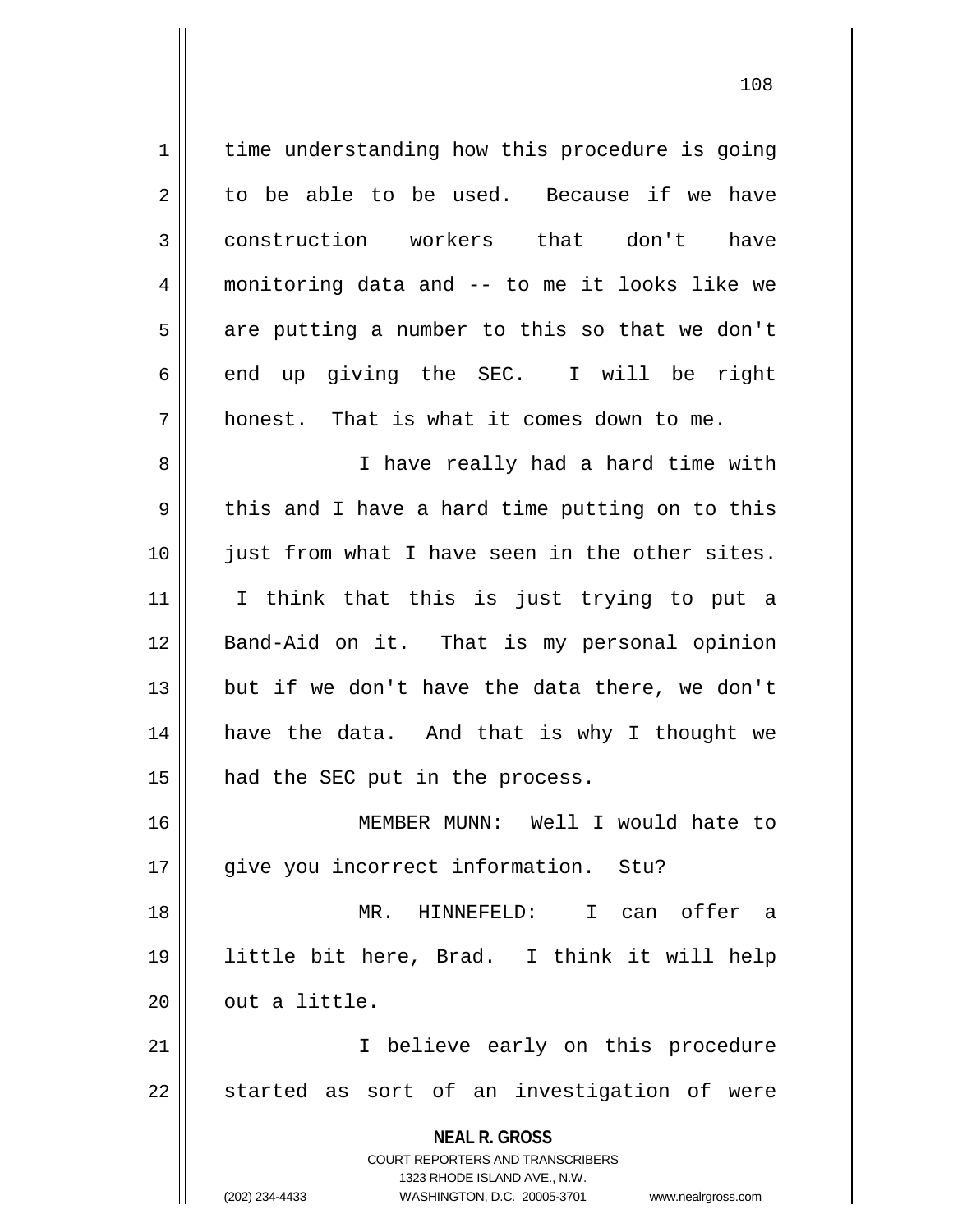1 construction workers treated differently at 2 || some sites, maybe not captured as readily as 3 the prime contractor's employees. Is there 4 || some way to deal with this different treatment 5 in the coworker models. So if you have people  $6 \parallel$  who are not monitored, that is when you use 7 the coworker model.

8 || If there were people who were not 9 monitored, is there something you could do 10 differently for construction workers than you 11 || would for the prime contractor employees? And 12 is there a reason to do that? So it started 13 || out with that basis to sort of be this general 14 approach.

 Now I think during the discussion 16 and resolution, I think what people recognized is what is true for one site is not necessarily true for another site. And so it is not really appropriate to take something || like this and apply it carte blanche to every site. So the investigation you have to do  $-$ 22 || for each site you are investigating, you have

## **NEAL R. GROSS** COURT REPORTERS AND TRANSCRIBERS 1323 RHODE ISLAND AVE., N.W. (202) 234-4433 WASHINGTON, D.C. 20005-3701 www.nealrgross.com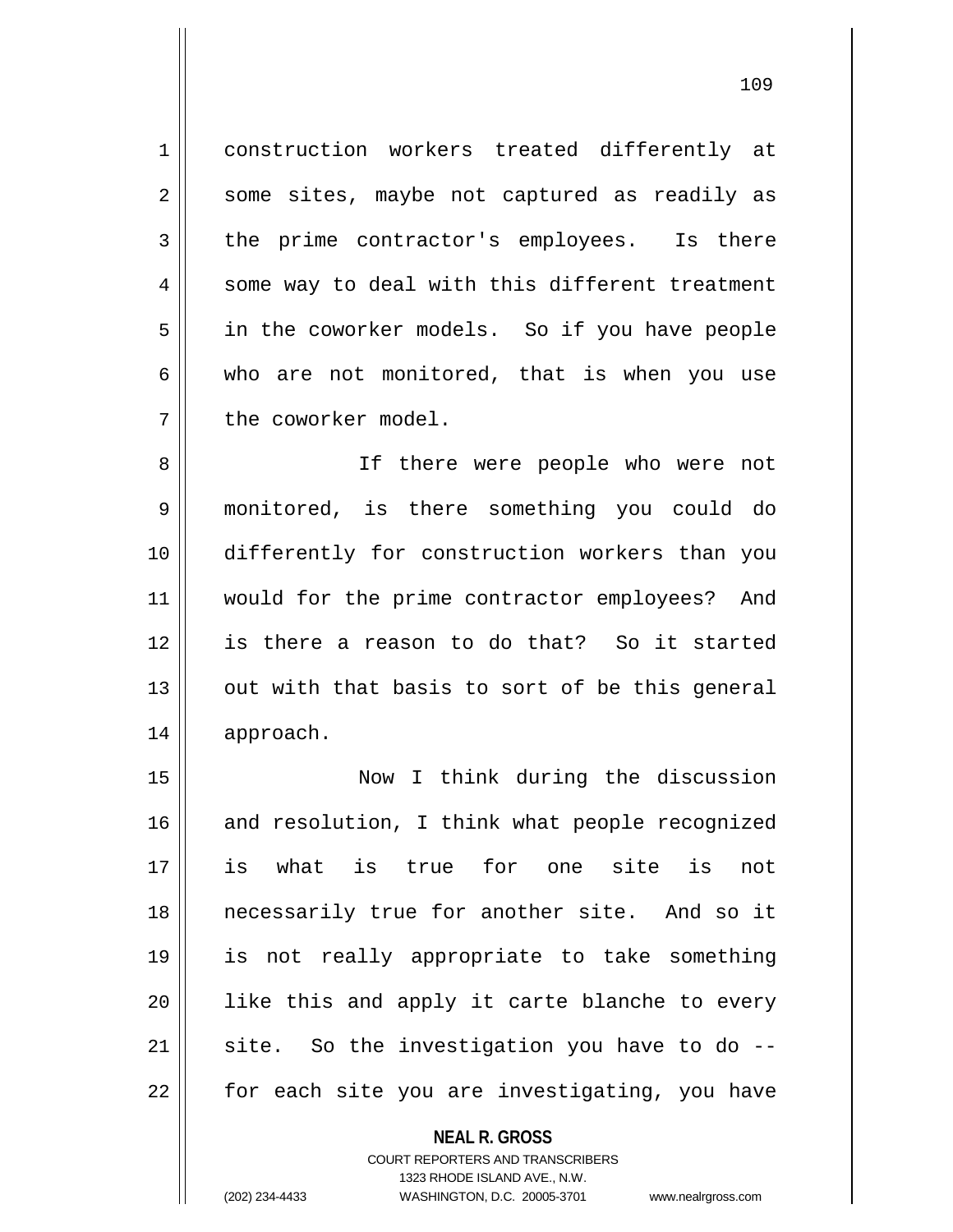1 to evaluate what you know about that situation  $2 \parallel$  and what you can learn about that site. 3 || So it is not a fact that somebody 4 || is going to come up and say well because TIB- $5 \parallel$  52 says if you just do this for the coworker  $6 \parallel$  or for the construction workers and apply it 7 to your prime contractor coworker model, you  $8 \parallel$  are okay. That is not a valid argument. 9 People can't make that argument. Each side 10 has to be investigated based on the 11 information available at that site. And that 12 position came out of the discussion and 13 || resolution of TIB-52. 14 This provides more of a sort of a 15 history or a background of what was observed 16 in the set of records that could be obtained 17 || where it was possible to identify for a large 18 population -- well, you saw there were 200,000 19 contractor records out of a million total  $20$  || records used in this study. So there are some  $21$  sites where you can find a large number of 22 || records and distinguish them but it doesn't

> **NEAL R. GROSS** COURT REPORTERS AND TRANSCRIBERS

1323 RHODE ISLAND AVE., N.W.

(202) 234-4433 WASHINGTON, D.C. 20005-3701 www.nealrgross.com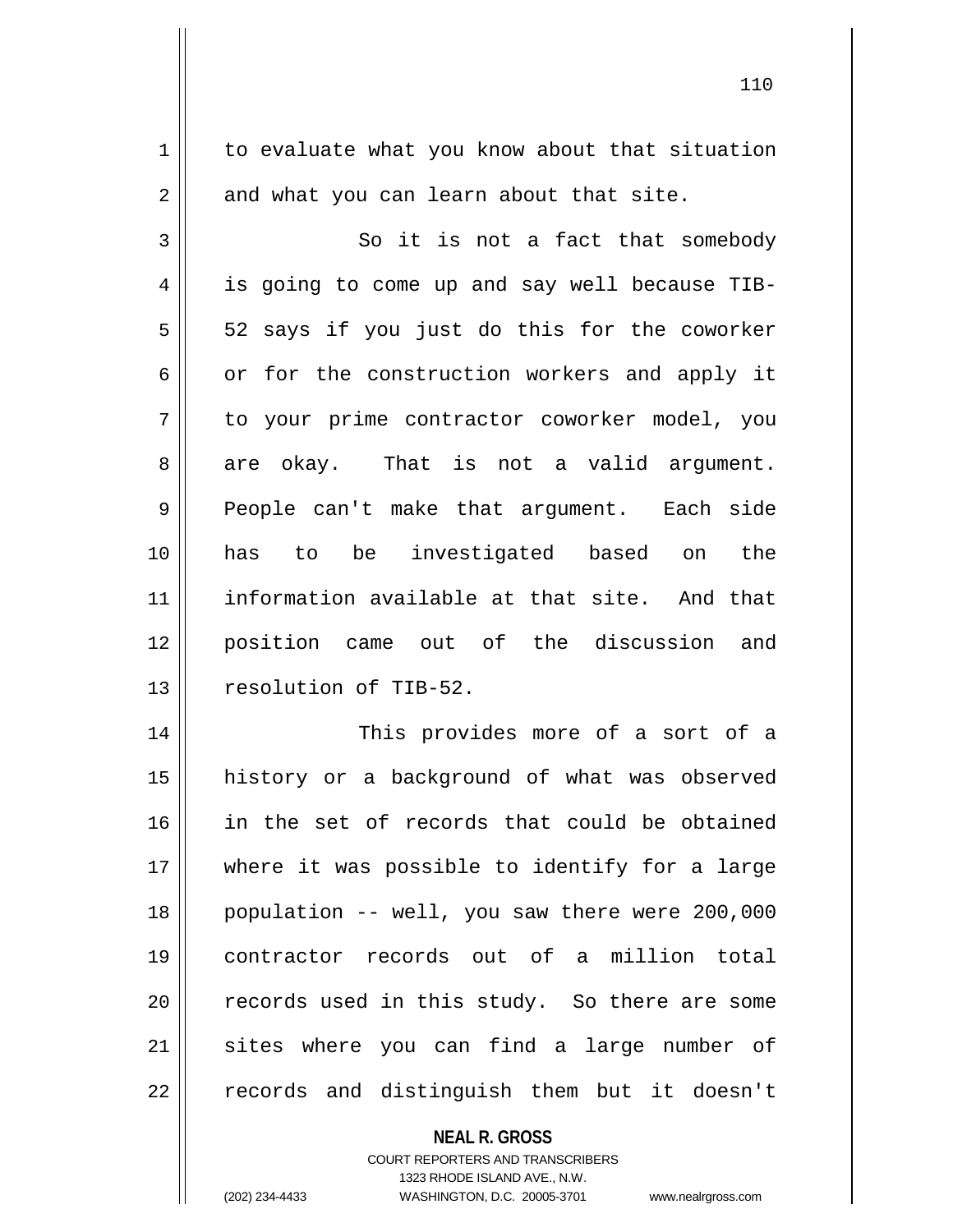1 || mean that you can use the experience or what 2 you learned from these sites just carte 3 | blanche and use it everywhere.

4 CHAIRMAN MELIUS: But you don't  $5$  | really specify any parameters for doing that.  $6 \parallel$  I mean how is -- what are the -- what kind of 7 || evaluation quantitatively needs to done when 8 applying this or determining whether to apply  $9 \parallel$  this at a particular site?

 MR. HINNEFELD: I am trying to fill in for Jim here who did most of this conversation. He is at the NCRP meeting this week so he couldn't be here.

## 14 CHAIRMAN MELIUS: Right.

 MR. HINNEFELD: And I am not aware | of a set of criteria that were specified that 17 || if you have this, then this applies. I think in my view it is going to be kind of a difficult situation to argue to use these, || other than the sites for which we had the data and the data were developed for. In order to  $22 \parallel$  extend that to other sites, I think it is

**NEAL R. GROSS**

COURT REPORTERS AND TRANSCRIBERS 1323 RHODE ISLAND AVE., N.W. (202) 234-4433 WASHINGTON, D.C. 20005-3701 www.nealrgross.com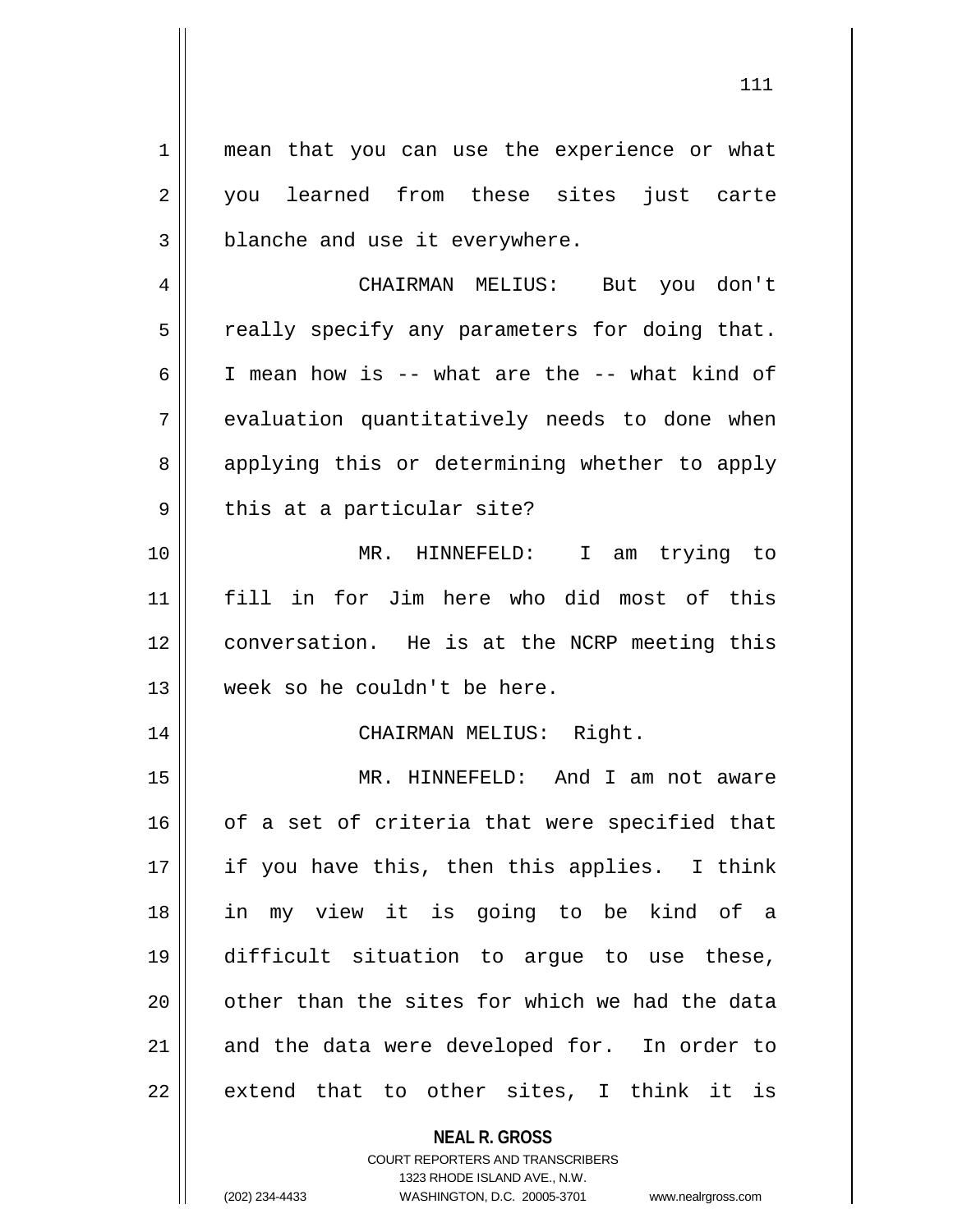112

 $1 \parallel$  going to be a little kind of a -- not a very  $2 \parallel$  tenable position to just expect that all sites  $3 \parallel$  are going to expect -- show the same type of 4 behavior.

5 This analysis that was done, you 6 || know on the one side there was an 7 | investigation done that what can you say about 8 construction workers versus prime contractor 9 employees. And so it was a fairly large study 10 that was done for some sites and you can make 11 || some judgments about some sites about what you  $12$  | can say about the kinds of exposures.

13 || So if you are in the situation where unmonitored folks who feel like -- look like they would normally be badged, they put you in a coworker situation, there are in some cases are some adjustments you would make to a 18 || coworker for those sites.

19 || But I think it is extendibility to || just general, I think is was as a part of the discussion and resolution in TIB-52, I think || that has sort of been decided that that is

> **NEAL R. GROSS** COURT REPORTERS AND TRANSCRIBERS

> > 1323 RHODE ISLAND AVE., N.W.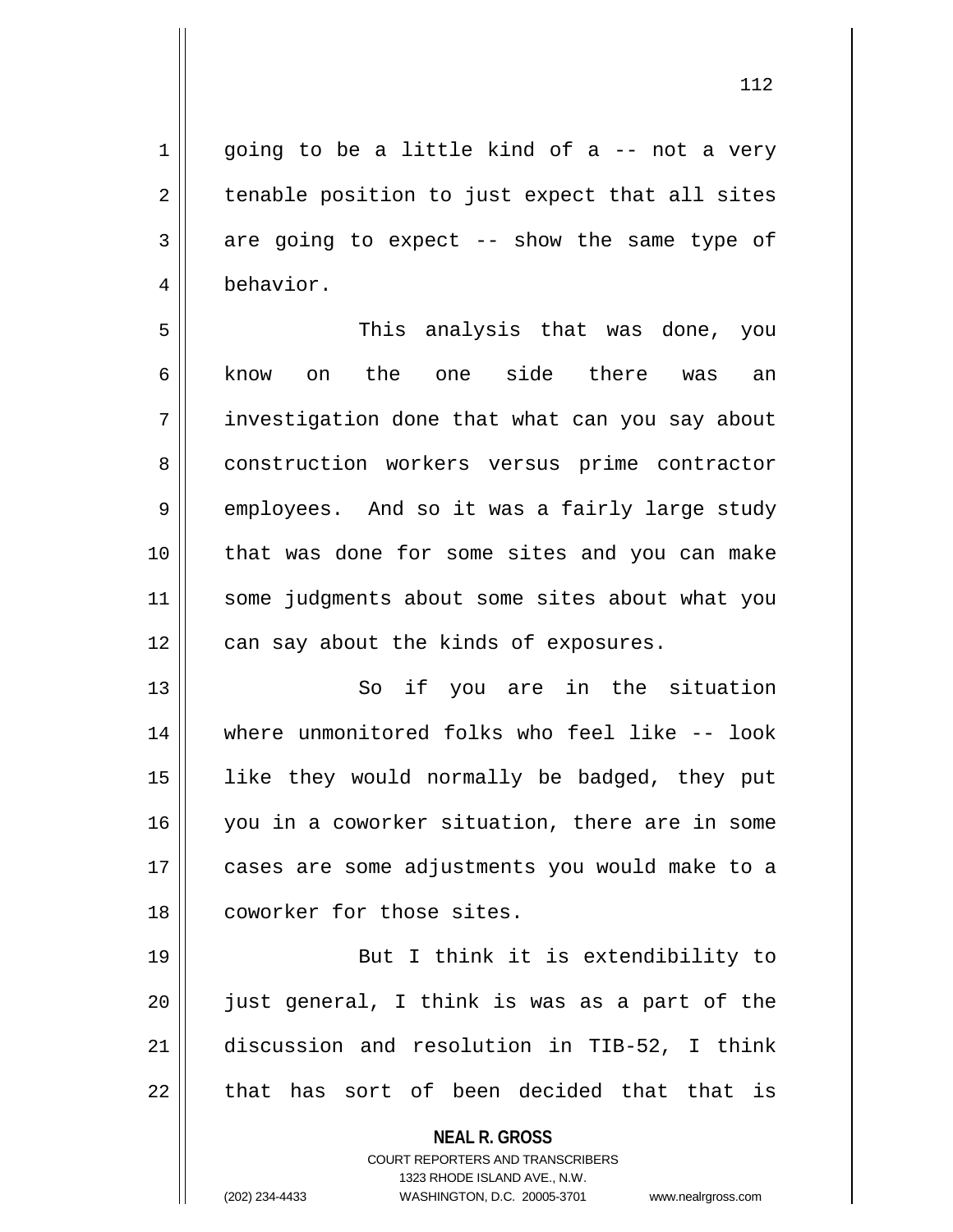113

**NEAL R. GROSS** COURT REPORTERS AND TRANSCRIBERS 1323 RHODE ISLAND AVE., N.W. 1 probably not warranted. And I don't think it 2 || went further to determine what are your 3 qualitative analyses to say that you can use 4 || this or not. I don't think TIB-52 went 5 | further. 6 John Stiver may have been involved  $7 \parallel$  in this more than I was, so he might -- I 8 don't know if you want to add anything or not. 9 MR. STIVER: I think that what you 10 || said is pretty much in line. 11 MEMBER LEMEN: I have several 12 questions. One is a very basic question. And  $13$  || that is, it relates back to what Brad just 14 || said. If you don't have data, who made the 15 decision that we were going to put 16 construction workers in a category of using 17 coworker data? That is one question. And 18 || that deals with the whole broad issue. 19 || The second question -- or maybe 20 you want to take them one at a time. Do you 21 want to address that first? Who made that 22 || decision? And why are we doing this and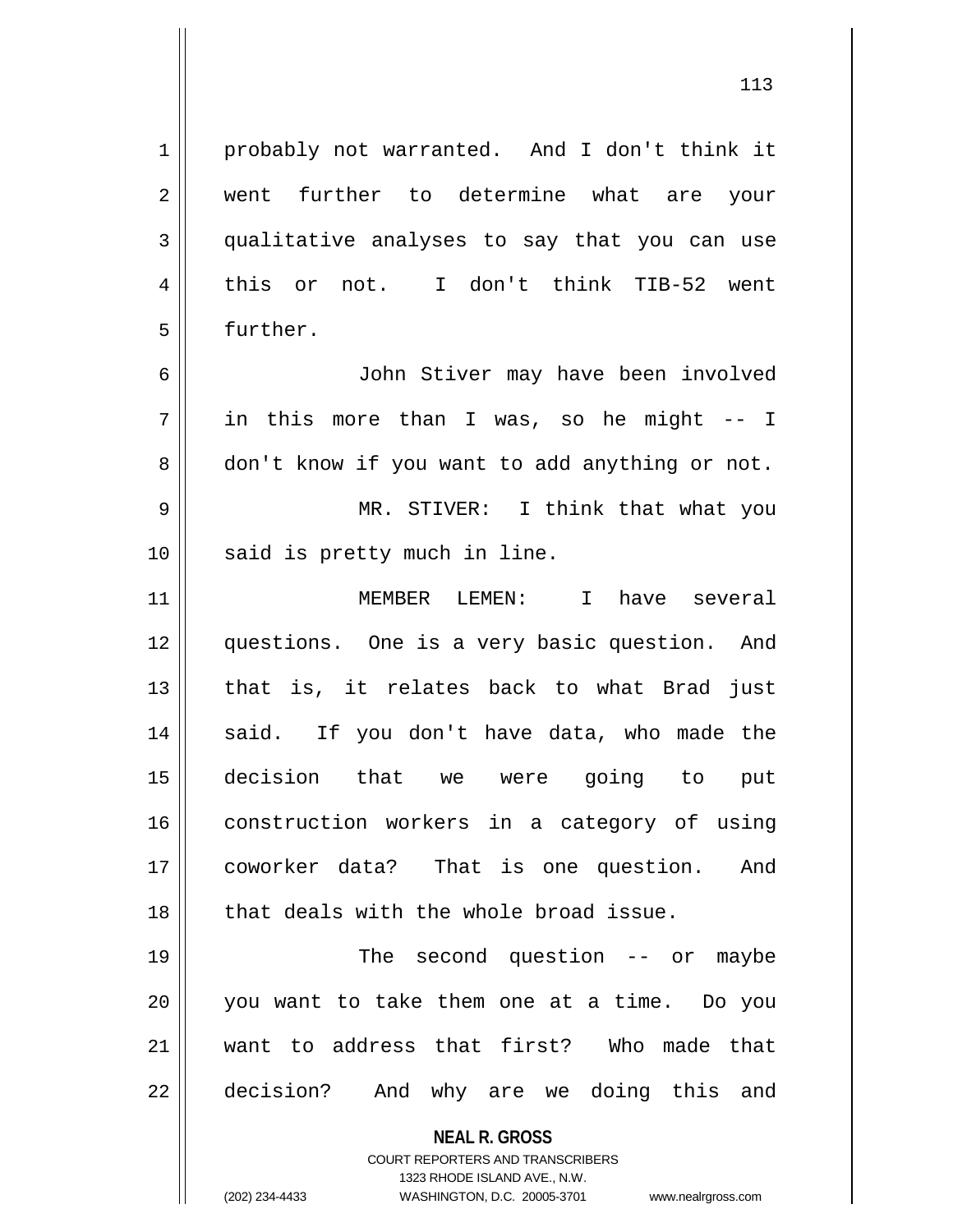| $\mathbf 1$    | wasting our time using coworker data when      |
|----------------|------------------------------------------------|
|                |                                                |
| $\overline{2}$ | these people clearly, in my opinion, I agree   |
| 3              | with Brad, should just be put into an SEC?     |
| $\overline{4}$ | MR. HINNEFELD: Well, the SEC                   |
| 5              | option is available when there is not a way to |
| 6              | reconstruct the dosage, when dose              |
| 7              | reconstruction is not feasible.                |
| 8              | MEMBER LEMEN: But this is --                   |
| $\mathsf 9$    | MR. HINNEFELD: It does not say if              |
| 10             | you don't have the specific monitoring data it |
| 11             | is an SEC. What it says is if it is not        |
| 12             | feasible to do dose reconstruction, using the  |
| 13             | dose reconstruction techniques and the         |
| 14             | hierarchy of data in a regulation, if it is    |
| 15             | not feasible, then it is not feasible. And     |
| 16             | that is when you go in an SEC. It doesn't      |
| 17             | mean if there is no data. Because in some      |
| 18             | instances, without specific sets of monitoring |
| 19             | data, you can reconstruct that dose with some  |
| 20             | confidence. So it is not a fact that no data   |
| 21             | translates into an SEC but an infeasibility in |
| 22             | dose reconstruction translates into an SEC.    |

**NEAL R. GROSS** COURT REPORTERS AND TRANSCRIBERS

1323 RHODE ISLAND AVE., N.W.

(202) 234-4433 WASHINGTON, D.C. 20005-3701 www.nealrgross.com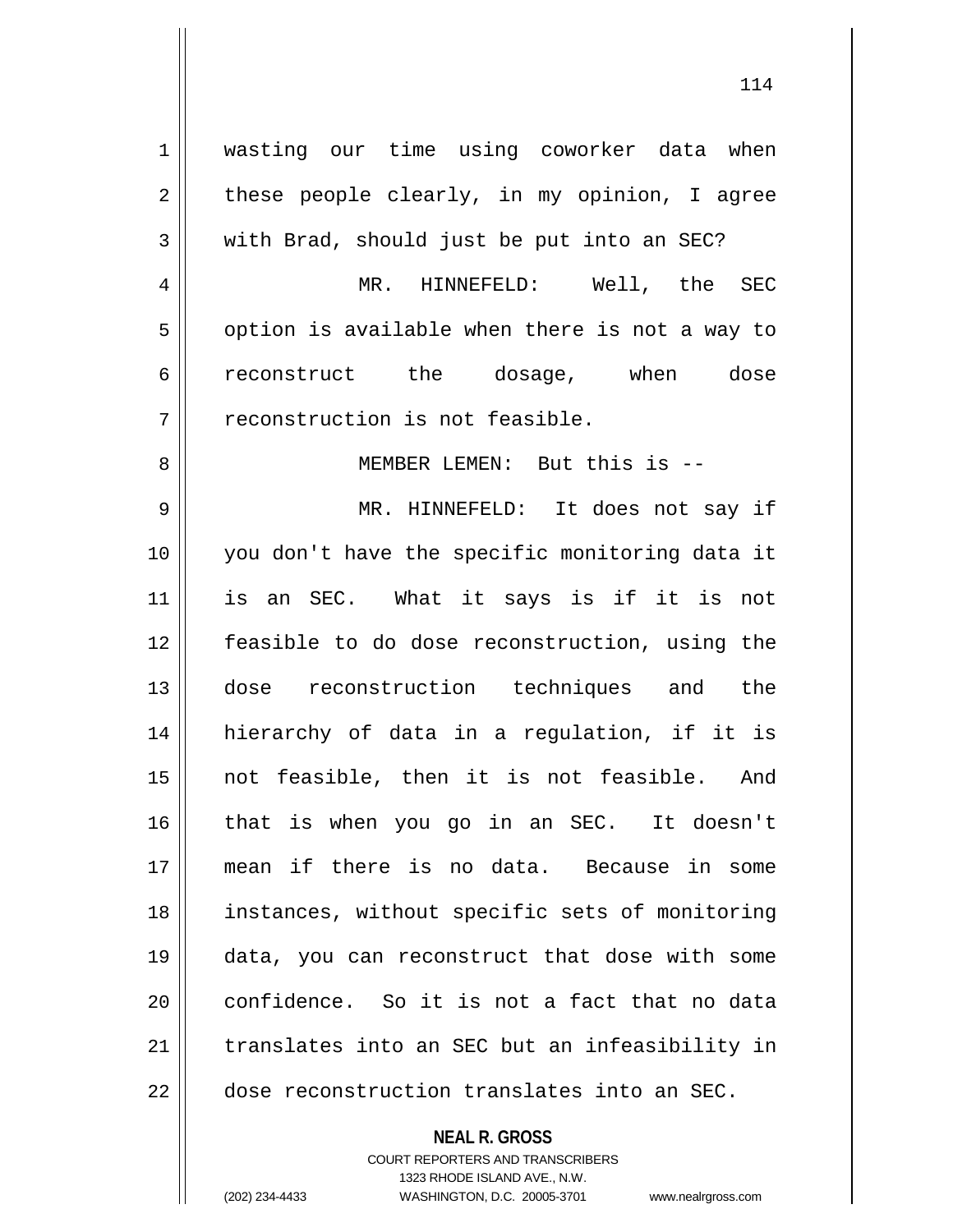1 MEMBER LEMEN: Well, I  $2 \parallel$  respectfully disagree with that.

3 | But the second question is how did 4 || you come up with for external dose, 1.4 times  $5 \parallel$  and no difference on internal dose and what is 6 the science behind this 1.4? Do you apply it 7 across the Board to every job title in the 8 construction industry? Because several times 9 || you separate out pipefitter as being a higher 10 || exposure. Does the pipefitter then get a 1.4 11 || thrown to them? And what about the carpenter 12 or what about the laborer that is working in 13 | the construction industry?

14 || T mean, these are going to differ, 15 depending upon the jobs they have and in some 16 studies of construction workers, it is not 17 always the pipefitters that have the higher  $18$  || exposure. What is the justification for that? 19 MR. HINNEFELD: Well some of the 20 || caveats that were adopted in these resolutions 21 || that we talked about and during the discussion 22 || of the procedure were that there may

**NEAL R. GROSS**

COURT REPORTERS AND TRANSCRIBERS 1323 RHODE ISLAND AVE., N.W. (202) 234-4433 WASHINGTON, D.C. 20005-3701 www.nealrgross.com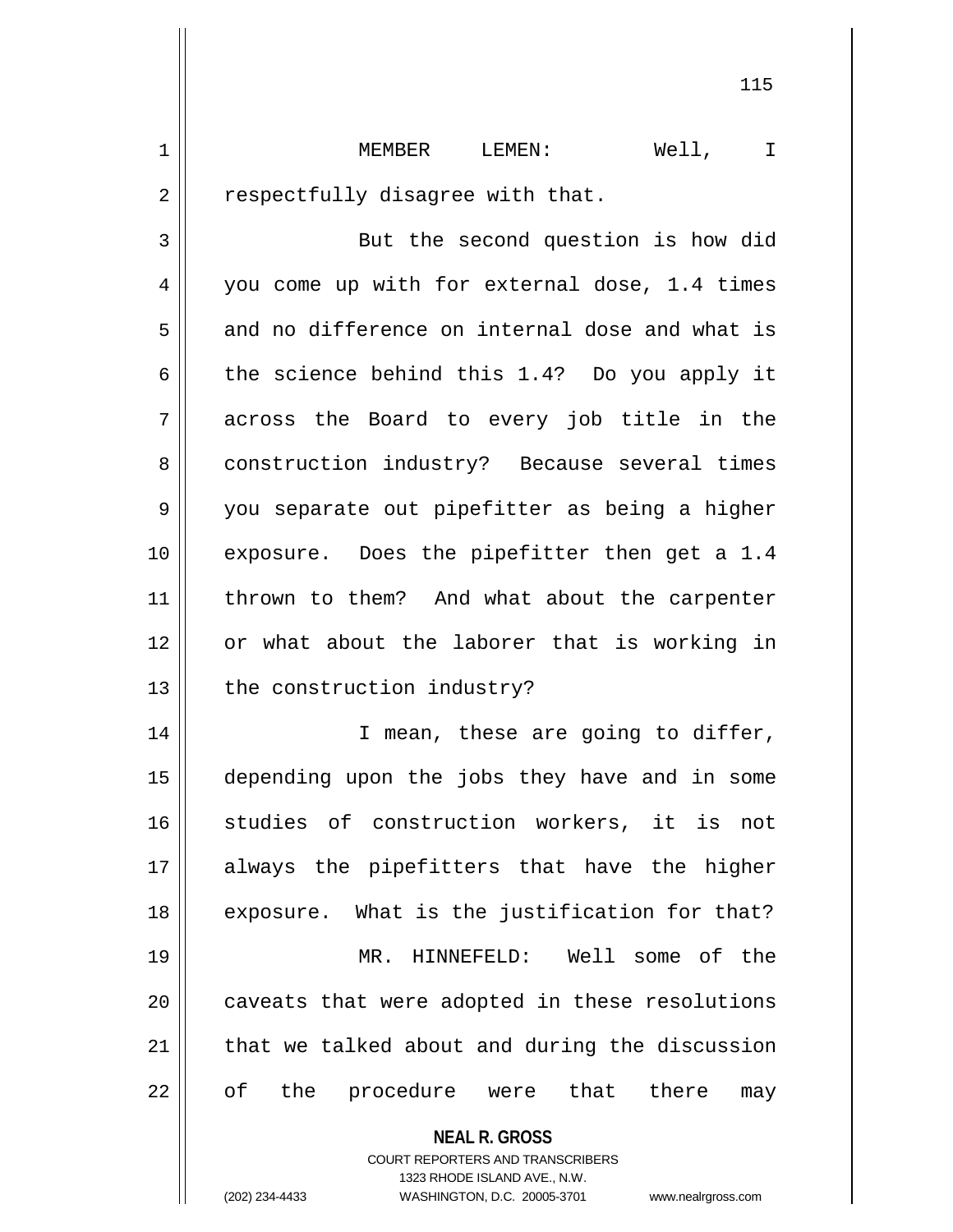$1$  situations -- pipefitters was the example that  $2 \parallel$  was chosen in that finding. But as you say,  $3 \parallel$  that might not always be the case. There may 4 be instances where certain trades, 5 construction trades are the more highly  $6 \parallel$  exposed and, therefore, they should not get  $7 ||$  the 1.4, they should have the upper limit, you 8 || know, the 95th percentile, presumably if it 9 were a 1.4 site, times the 1.4. The 1.4, 10 again, the science behind the 1.4 adjustment 11 is laid out in OTIB-52, which describes the 12 exposure histories for construction workers 13 and all monitored workers for those sites that 14 were named on the slides where we have a large 15 || amount of data for construction workers and we 16 have a large amount of data for all monitored 17 workers whichever -- I forget exactly how it 18 broke out. 19 || So in those instances where you 20 had a large amount of data over the years and 21 you could see what the mean exposures were  $22$  || over those years. And that is the science.

> **NEAL R. GROSS** COURT REPORTERS AND TRANSCRIBERS 1323 RHODE ISLAND AVE., N.W.

(202) 234-4433 WASHINGTON, D.C. 20005-3701 www.nealrgross.com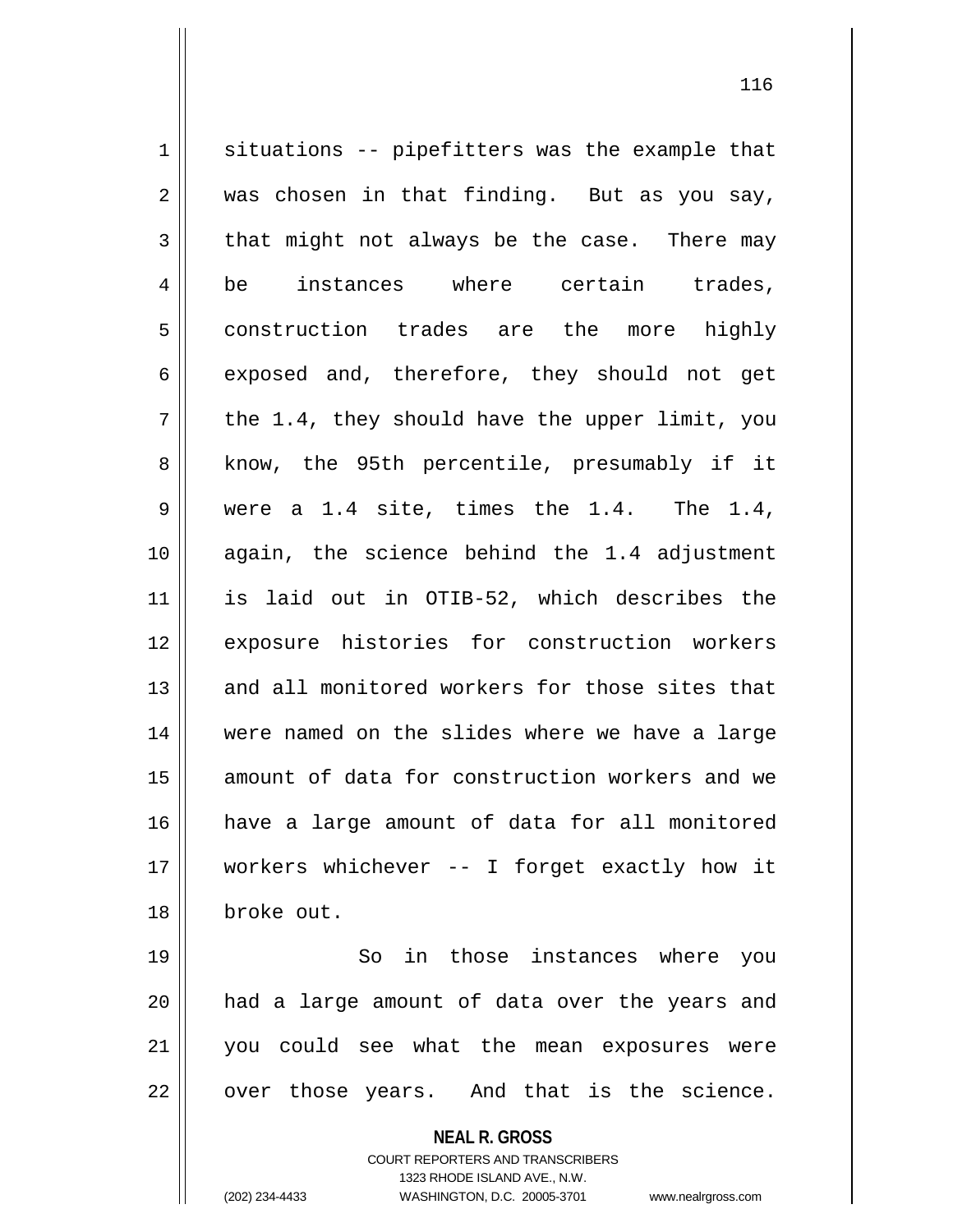$1 \parallel$  That is where the 1.4 came from.

| 2  | MEMBER LEMEN: Yes, but that                                                                                                                                            |
|----|------------------------------------------------------------------------------------------------------------------------------------------------------------------------|
| 3  | addresses the general overall picture. It                                                                                                                              |
| 4  | takes not -- it doesn't take<br>into                                                                                                                                   |
| 5  | consideration individual work sites. It                                                                                                                                |
| 6  | assumes that every work site is going to have                                                                                                                          |
| 7  | the same difference.                                                                                                                                                   |
| 8  | MR. HINNEFELD: You are talking                                                                                                                                         |
| 9  | about at a work site, at a given site -- a                                                                                                                             |
| 10 | given covered facility you mean.                                                                                                                                       |
| 11 | MEMBER LEMEN: That's right. And                                                                                                                                        |
| 12 | they are all going to have the same. And I                                                                                                                             |
| 13 | still don't see in any of the data that I have                                                                                                                         |
| 14 | read, and I read through this pretty clearly                                                                                                                           |
| 15 | before I came, a justification for the 1.4 to                                                                                                                          |
| 16 | be a number that just is used all the time and                                                                                                                         |
| 17 | I don't understand still why the internal dose                                                                                                                         |
| 18 | is not any different, while the external dose                                                                                                                          |
| 19 | is different.<br>I don't understand<br>your                                                                                                                            |
| 20 | justification.                                                                                                                                                         |
| 21 | MR. HINNEFELD: Both those numbers                                                                                                                                      |
| 22 | came out of the OTIB-52 document, not the                                                                                                                              |
|    | <b>NEAL R. GROSS</b><br><b>COURT REPORTERS AND TRANSCRIBERS</b><br>1323 RHODE ISLAND AVE., N.W.<br>(202) 234-4433<br>WASHINGTON, D.C. 20005-3701<br>www.nealrgross.com |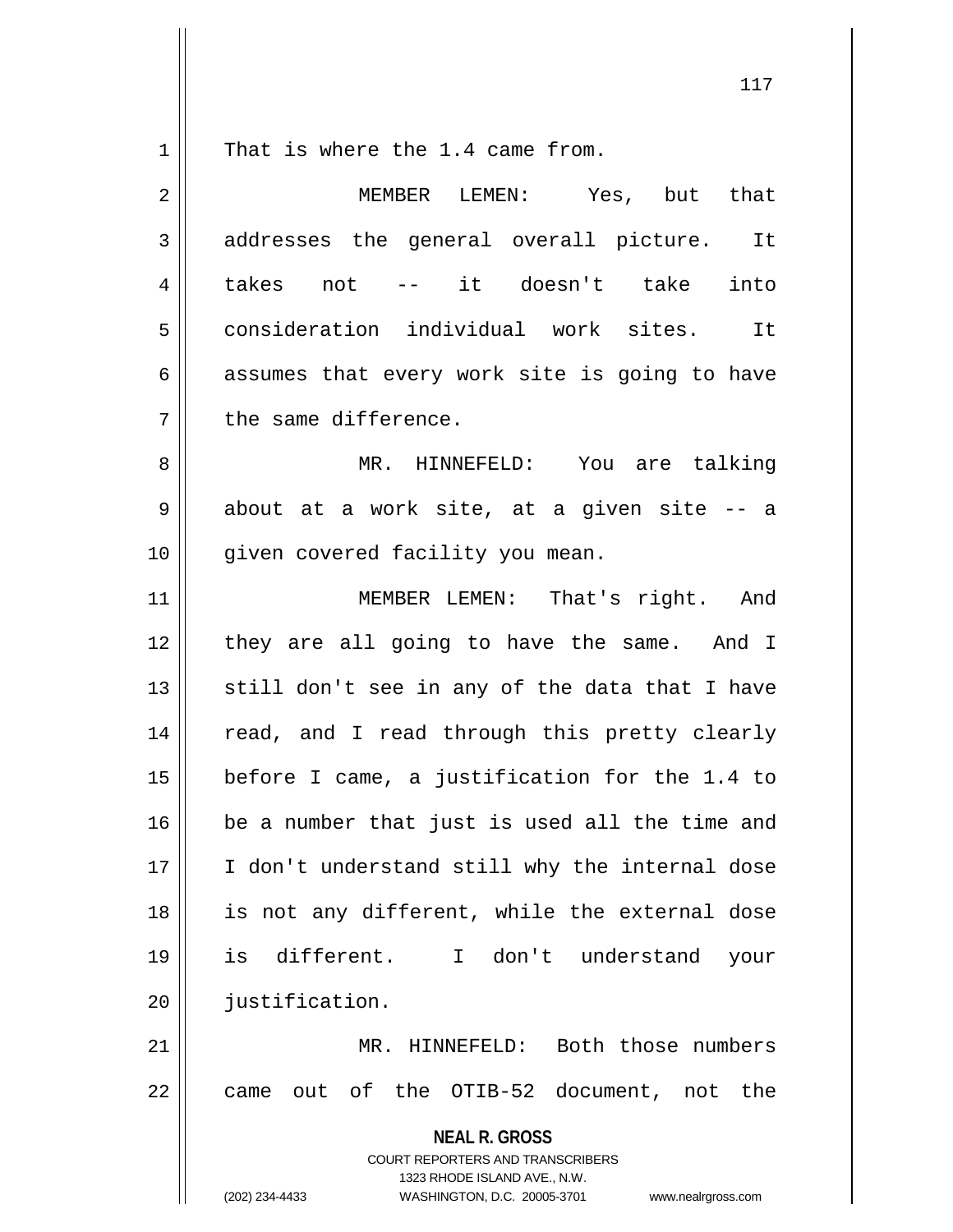1 slides here but the OTIB-52 document. And  $2 \parallel$  what it is is a comparison of the values that 3 were measured for sites, for the sites in the  $4 \parallel$  slides, where you have a large amount of data 5 | for construction workers and a large amount of 6 data for non-construction workers or all 7 monitored workers. And it was a comparison, a 8 year-by-year comparison of those monitoring 9 results of construction versus others. And in 10 some instances, there was a clearly higher 11 external exposure for construction workers 12 when that comparison was made that looked like 13  $\parallel$  about 1.4. It is not 1.4 every year but that 14 | looked like a sort of encompassing ratio. 15 And when you did that same

16 comparison for the internal monitoring data, 17 there was not that ratio. There was not that 18 difference. And so that is where those 19 numbers came from.

20 || And there is not an intent to use 21 || this from covered facility to covered 22 || facility. It is covered facility specific and

**NEAL R. GROSS**

COURT REPORTERS AND TRANSCRIBERS 1323 RHODE ISLAND AVE., N.W. (202) 234-4433 WASHINGTON, D.C. 20005-3701 www.nealrgross.com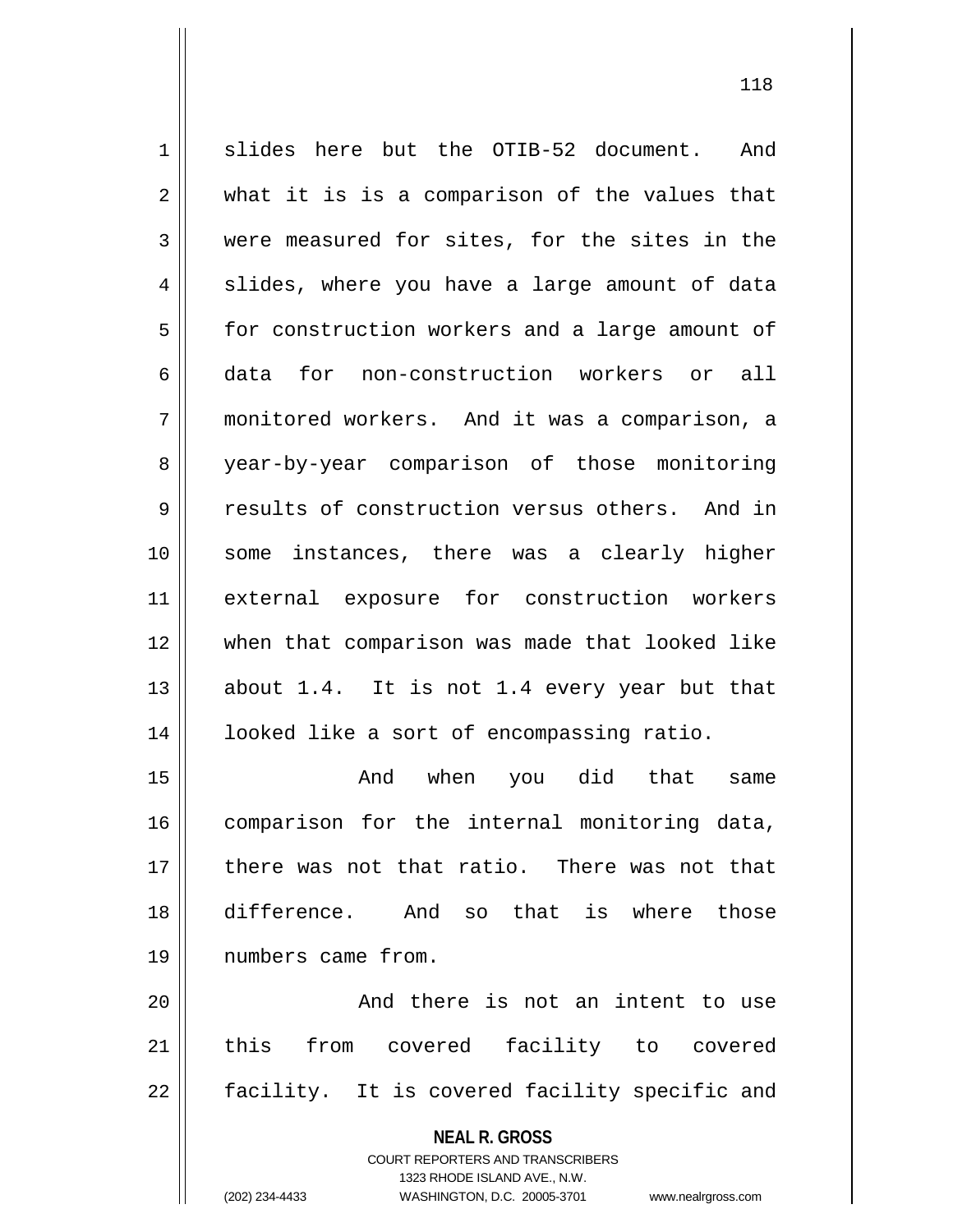1 || really only for the ones that were used to 2 | develop those numbers.

3 CHAIRMAN MELIUS: Maybe some 4 || perspective for you, Dick, is that I think  $5 \parallel$  when it started out it was -- I think the 6 intent was to be able to use it at all 7 facilities or at least be able to apply it 8 || more widely.

9 || I think as you start to look at it 10 || in more detail and some of the exceptions that came up in the SC&A review, I think now we view it just as sort of a historical document || that is not being applied at all or certainly not widely. I'm not sure where it is being applied at the present time. So it is a piece of historical information that has some usefulness but is not no longer being touted 18 || or used as a general method for reconstructing doses for construction workers. It is site by  $\parallel$  site.

21 And I think when we first heard  $22$  || about this document, remember this goes back

> **NEAL R. GROSS** COURT REPORTERS AND TRANSCRIBERS 1323 RHODE ISLAND AVE., N.W.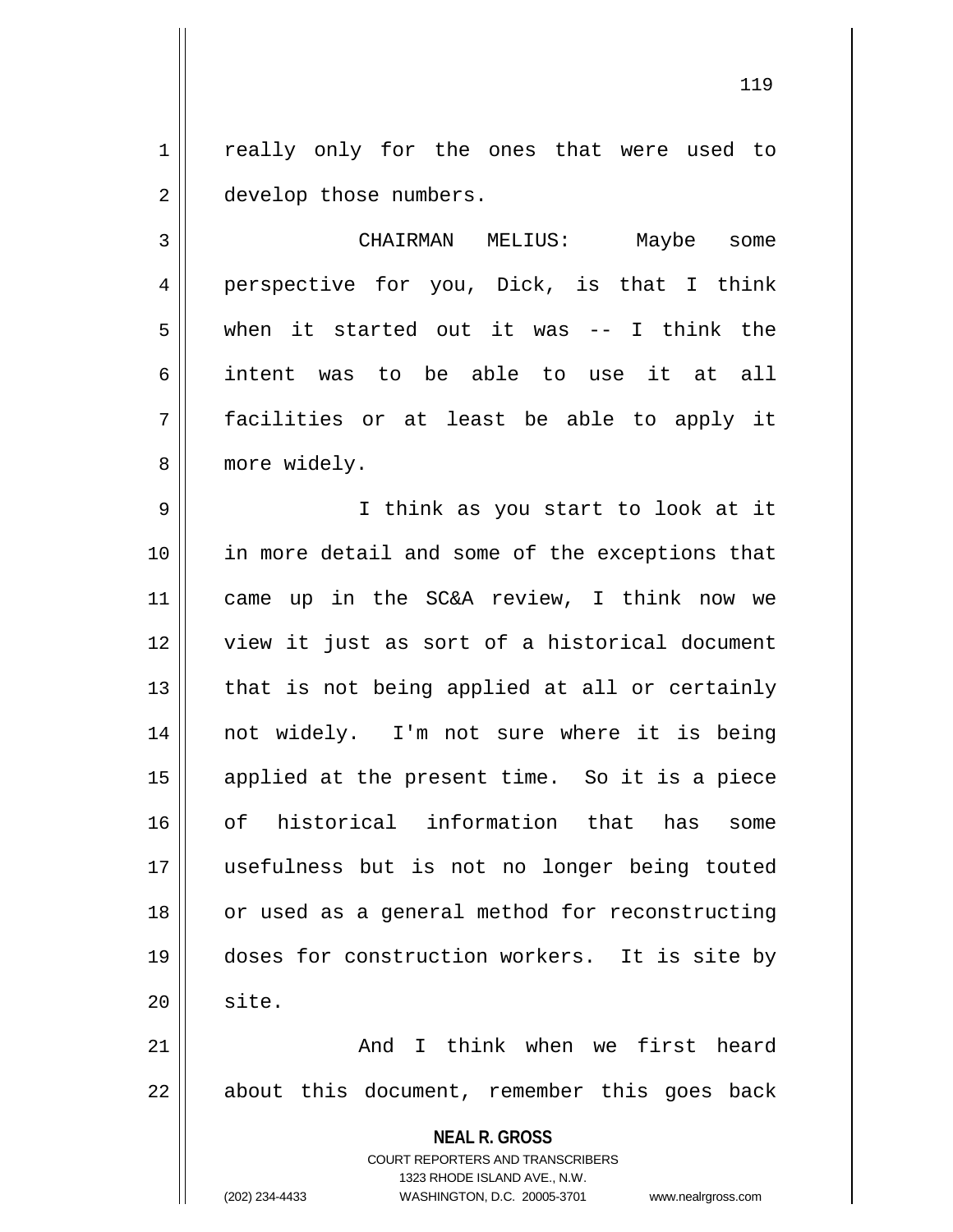| 1  | to 2006, 2007, a long time ago. Some of these                       |
|----|---------------------------------------------------------------------|
| 2  | same issues were raised at that time and that                       |
| 3  | is what has been looked into. What are the                          |
| 4  | differences between sites? What are the                             |
| 5  | differences between trades? How are we sure                         |
| 6  | that this would apply to the sites that                             |
| 7  | weren't included in that analysis? And what                         |
| 8  | happens in different years of operation. Does                       |
| 9  | that change also?                                                   |
| 10 | I think at the present time we                                      |
| 11 | should be careful to sort of not over-read,                         |
| 12 | over-interpret what the utilization is.                             |
| 13 | MEMBER LEMEN: Well clearly, I                                       |
| 14 | wasn't around in this -- on the Board in 2006.                      |
| 15 | CHAIRMAN MELIUS:<br>You weren't                                     |
| 16 | listening in to all our meetings and reviewing                      |
| 17 | the website daily?                                                  |
| 18 | MEMBER LEMEN: I didn't do that.                                     |
| 19 | CHAIRMAN MELIUS: I'm surprised.                                     |
| 20 | MEMBER LEMEN: But I still have a                                    |
| 21 | basic bottom line and I agree with Brad. Why                        |
| 22 | are we going to all this effort<br>in<br>- a                        |
|    | <b>NEAL R. GROSS</b>                                                |
|    | COURT REPORTERS AND TRANSCRIBERS                                    |
|    | 1323 RHODE ISLAND AVE., N.W.                                        |
|    | (202) 234-4433<br>WASHINGTON, D.C. 20005-3701<br>www.nealrgross.com |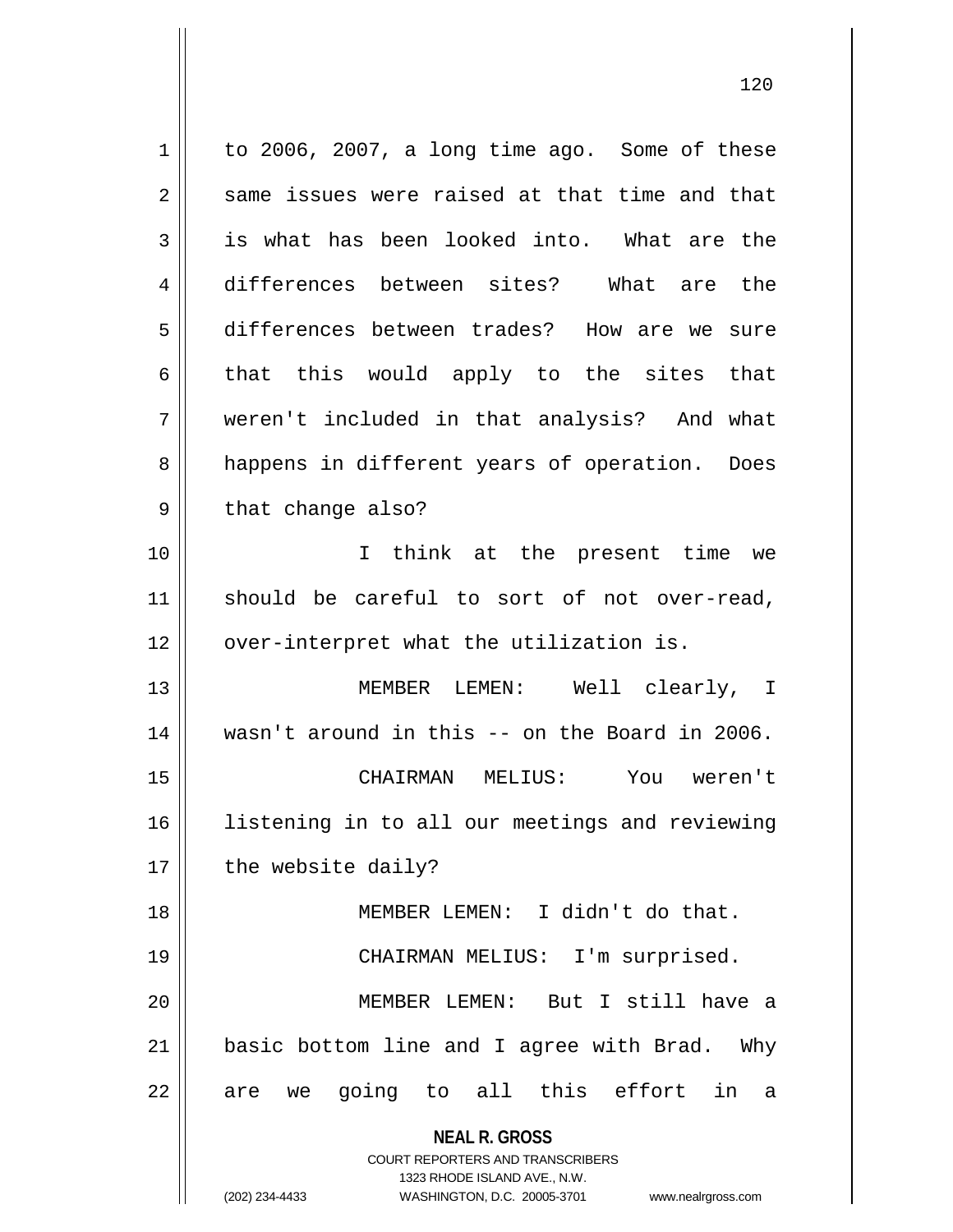1 compensation program to try and reconstruct  $2 \parallel$  dose when it is, to me, obvious that these  $3 \parallel$  people should just be put into a SEC.

4 MS. LIN: Dr. Lemen, under the  $5 \parallel$  statute, the EEOICPA statute, the Agency has a 6 | legal responsibility to do dose reconstruction 7 for those specifically who are even not 8 || monitored. It is very clear spelled out in  $9$  |  $0$  our statute.

10 And the SEC is about dose 11 || reconstruction feasibility. It is not about 12 whether monitoring data are available to the 13 extent that the Agency cannot do dose 14 | reconstruction at all.

15 || So there is a distinction --

 MEMBER LEMEN: Well I am not saying they don't have -- they can't do dose 18 || reconstruction. But when you don't have data and you are basing it on what I consider inadequate data, I don't see that you should be wasting the time to do dose reconstruction when you have no data on construction workers

> **NEAL R. GROSS** COURT REPORTERS AND TRANSCRIBERS 1323 RHODE ISLAND AVE., N.W. (202) 234-4433 WASHINGTON, D.C. 20005-3701 www.nealrgross.com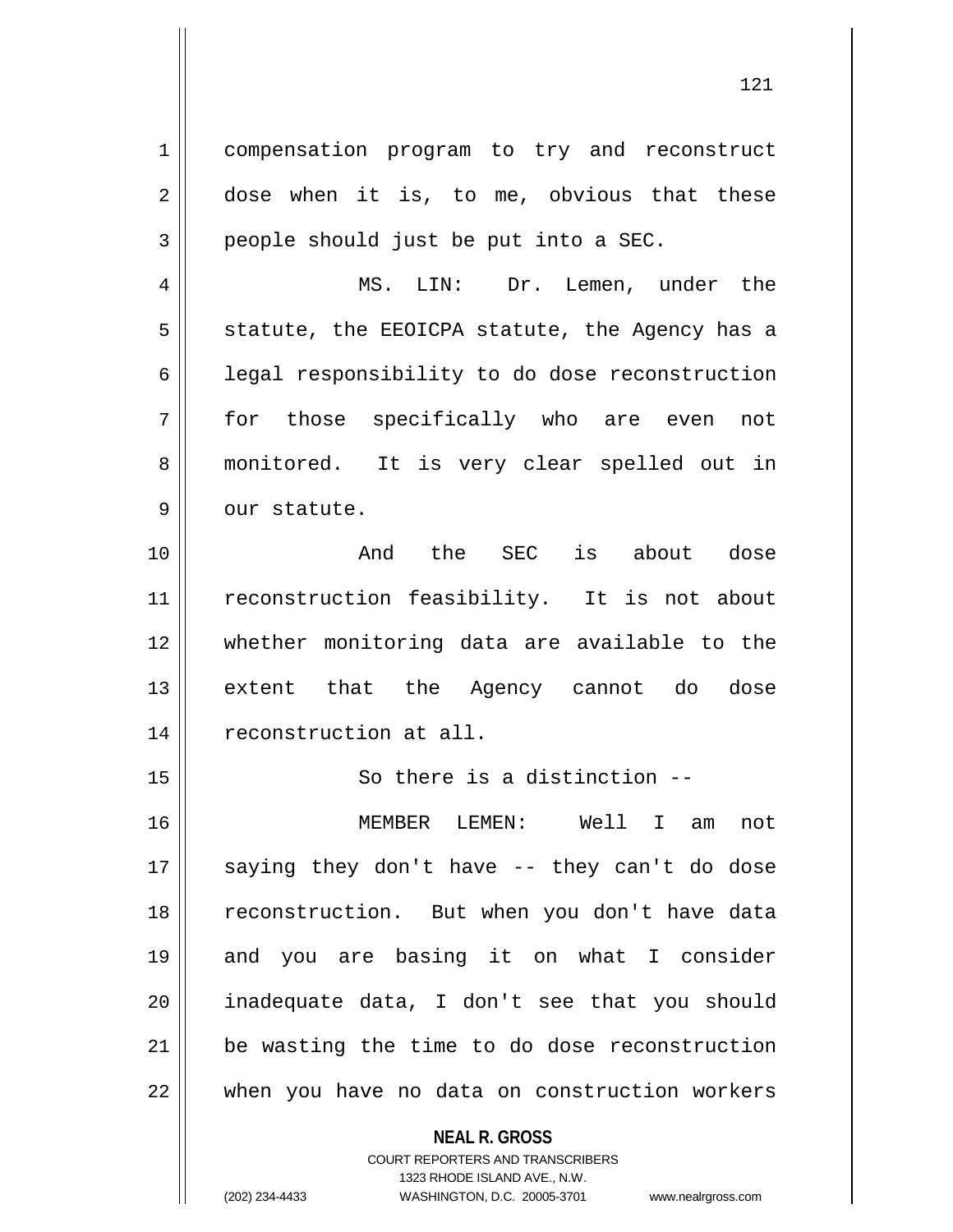1 | to start with. You don't have any base data  $2 \parallel$  on construction workers really.

3 || MS. LIN: So I think that line of 4 discussion would be site-specific, as opposed  $5 \parallel$  to a general rule of thumb that if you are 6 applying this OTIB-52 to a specific site, it  $7 \parallel$  necessarily means that there is no data and an  $8 \parallel$  SEC should be granted. I think that is 9 || contrary to the legal construct of the EEOICPA 10 program.

11 MEMBER MUNN: And we do have a 12 great deal of monitoring construction data,  $13 \parallel$  yes. They are not --

14 MEMBER LEMEN: But from other  $15$  sites. And you are taking that as a general 16 | over umbrella.

17 MR. HINNEFELD: No, that is what 18 we are specifically not going to do because of 19 | the resolutions.

20 MEMBER LEMEN: Well, it doesn't  $21$  | read that way.

22 || MR. HINNEFELD: To your point, Dr.

**NEAL R. GROSS** COURT REPORTERS AND TRANSCRIBERS

1323 RHODE ISLAND AVE., N.W.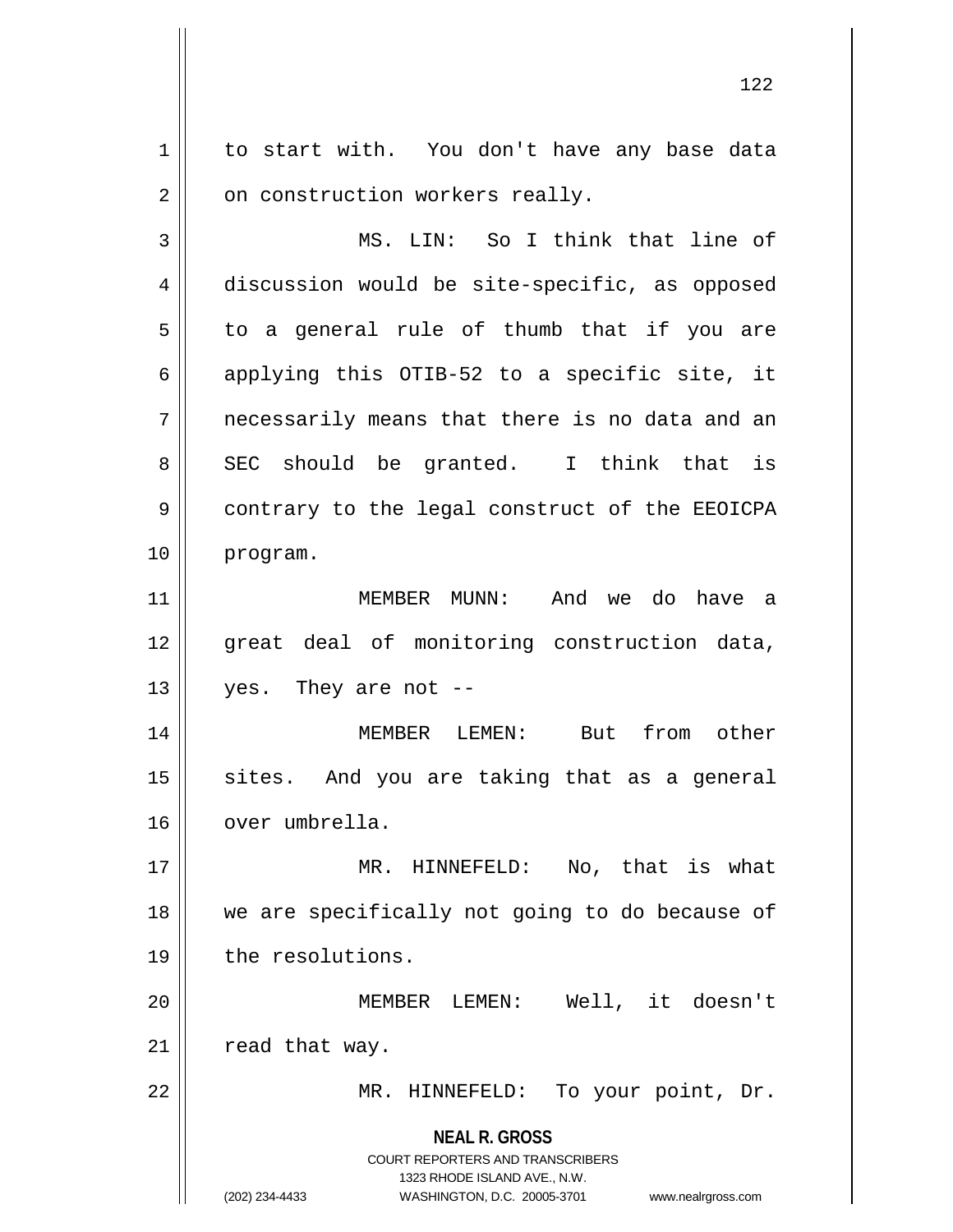**NEAL R. GROSS** COURT REPORTERS AND TRANSCRIBERS 1 | Lemen, six or seven years ago, I mean, in the 2 || last six or seven years, there has been a 3 great deal of convergence among the 4 participants in this process about what is a 5 feasible dose reconstruction. And so six or 6 seven years ago, for lack of a better of term, 7 || NIOSH has been recalibrated in those six or 8 || seven years. And so maybe six or seven years  $9 \parallel$  ago it was envisioned as being able to take --10 being able to use this generally as an 11 adjustment for construction workers. But as 12 we continued our research and continued to 13  $\parallel$  arrive at feasibility decisions, we have not, 14 we are not at that position any more. We do 15 not believe it can be generally applied to  $16 \parallel$  all. 17 MEMBER LEMEN: Can I give you an 18 || example which might explain where I am coming 19 from? And this is just a fictitious example. 20 || Say you have Site A and you have 21 construction workers on that site. And there 22 || is absolutely no monitoring data taken on any

1323 RHODE ISLAND AVE., N.W.

(202) 234-4433 WASHINGTON, D.C. 20005-3701 www.nealrgross.com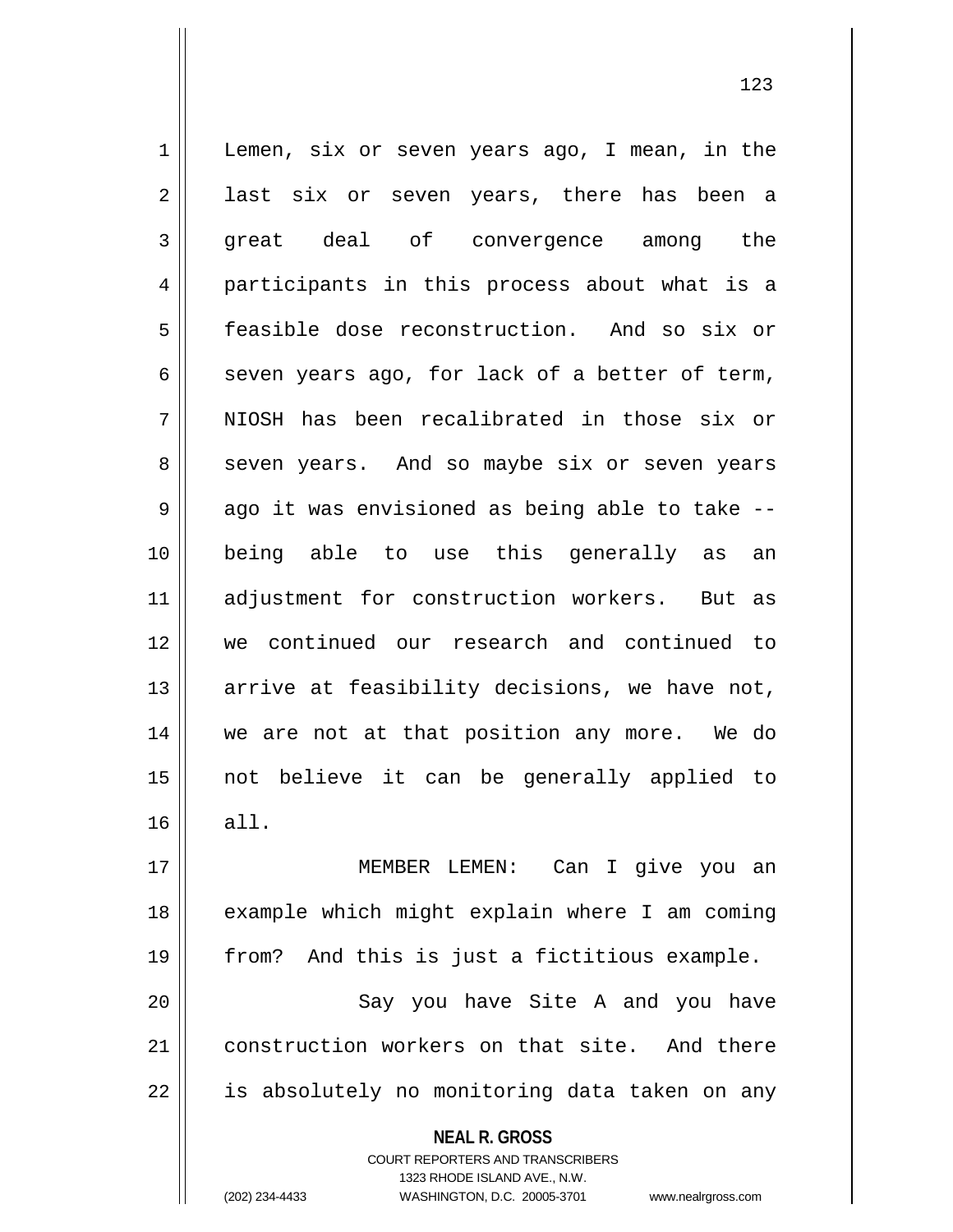| 1  | one of those construction workers. Are you                                                                                                                          |
|----|---------------------------------------------------------------------------------------------------------------------------------------------------------------------|
| 2  | then telling me that you go to Site B, C, and                                                                                                                       |
| 3  | D and average that out and that is where you                                                                                                                        |
| 4  | come up with your 1.4 and you apply it to Site                                                                                                                      |
| 5  | A?                                                                                                                                                                  |
| 6  | That is not our<br>MR. HINNEFELD:                                                                                                                                   |
| 7  | intention now, no.                                                                                                                                                  |
| 8  | MEMBER LEMEN: Well what is your                                                                                                                                     |
| 9  | intention?                                                                                                                                                          |
| 10 | MR. HINNEFELD: Our intention now                                                                                                                                    |
| 11 | -- well, if we are speaking hypotheticals. If                                                                                                                       |
| 12 | there is not monitoring data on construction                                                                                                                        |
| 13 | workers and we have no other of our data                                                                                                                            |
| 14 | hierarchy, nothing else in our data hierarchy                                                                                                                       |
| 15 | feasible dose<br>allows us<br>to do<br>a                                                                                                                            |
| 16 | reconstruction, then that is an SEC.                                                                                                                                |
| 17 | MEMBER LEMEN: So my Plant A would                                                                                                                                   |
| 18 | be an SEC?                                                                                                                                                          |
| 19 | MR. HINNEFELD:<br>Yes, the                                                                                                                                          |
| 20 | construction workers, presumably, at Plant A                                                                                                                        |
| 21 | would be in an SEC.                                                                                                                                                 |
| 22 | MEMBER LEMEN: Okay.                                                                                                                                                 |
|    | <b>NEAL R. GROSS</b><br><b>COURT REPORTERS AND TRANSCRIBERS</b><br>1323 RHODE ISLAND AVE., N.W.<br>(202) 234-4433<br>WASHINGTON, D.C. 20005-3701 www.nealrgross.com |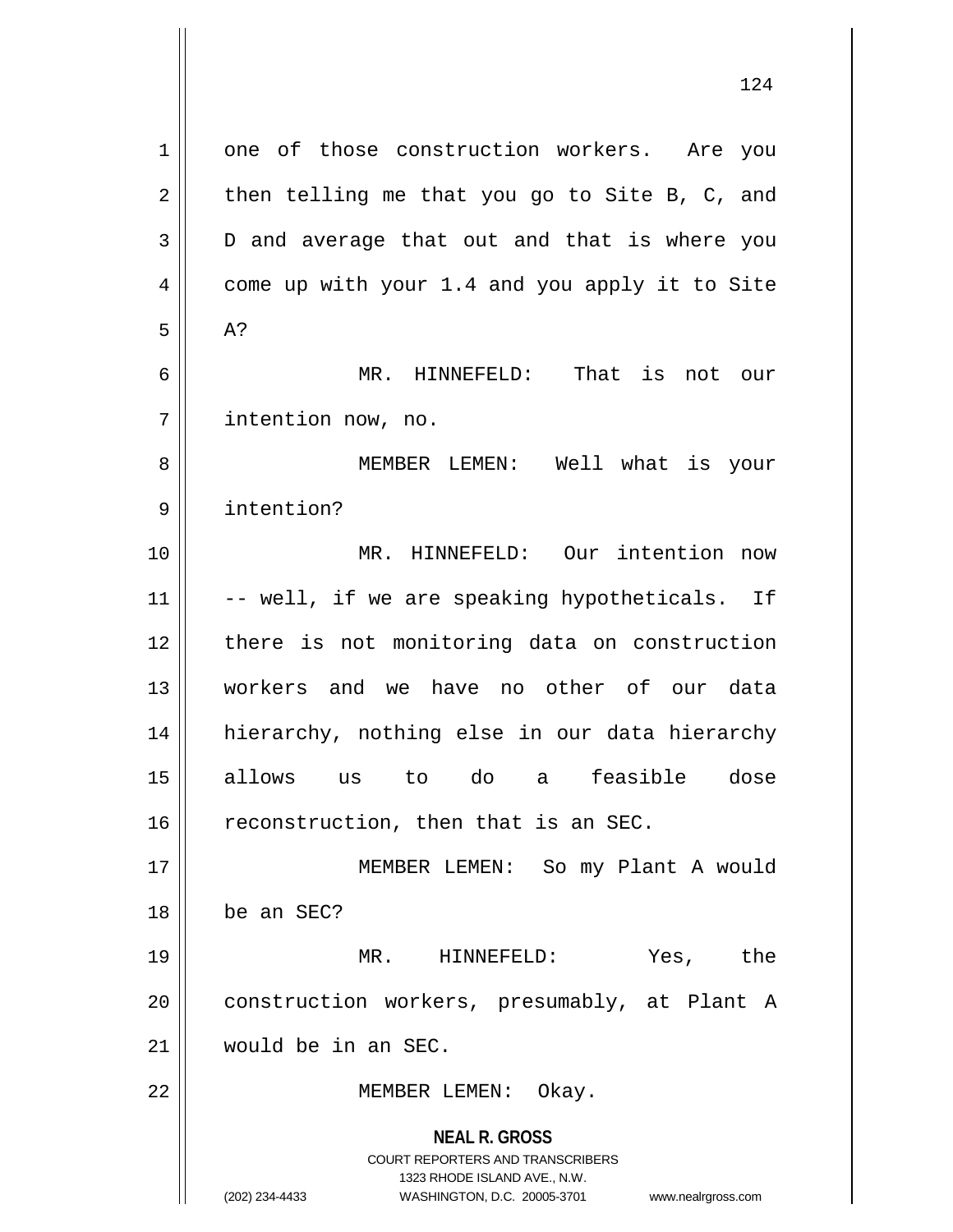**NEAL R. GROSS** 1 || MR. HINNEFELD: Presumably. I 2 mean if we had no other avenue in our 3 hierarchy of dose reconstruction that would 4 | allow us to reconstruct those doses. 5 CHAIRMAN MELIUS: Dave, you have 6 | been patient. 7 MEMBER KOTELCHUCK: I, being new, 8 this was the first chance I had to read the 9 || ORAUT, the old 2006 paper in terms of trying 10 || to understand now what you are doing. 11 || The Rand I see the rationale. I see 12 || that the all other monitored workers, their 13 || annual doses were larger in general than the 14 || construction workers, except for some years  $15$  and that that was the basis, as I understood 16 it, for saying well, there are a couple of 17 years where CTW exceeds AMW and it was about 18 between 1.2 and 1.4. And so the decision was 19 made in a claimant friendly way to go to 1.4. 20 The concern that I had as I read 21  $\parallel$  the paper, though, was the -- I buy that all  $22$  || the way up through the mid-'80s and then there

> COURT REPORTERS AND TRANSCRIBERS 1323 RHODE ISLAND AVE., N.W.

(202) 234-4433 WASHINGTON, D.C. 20005-3701 www.nealrgross.com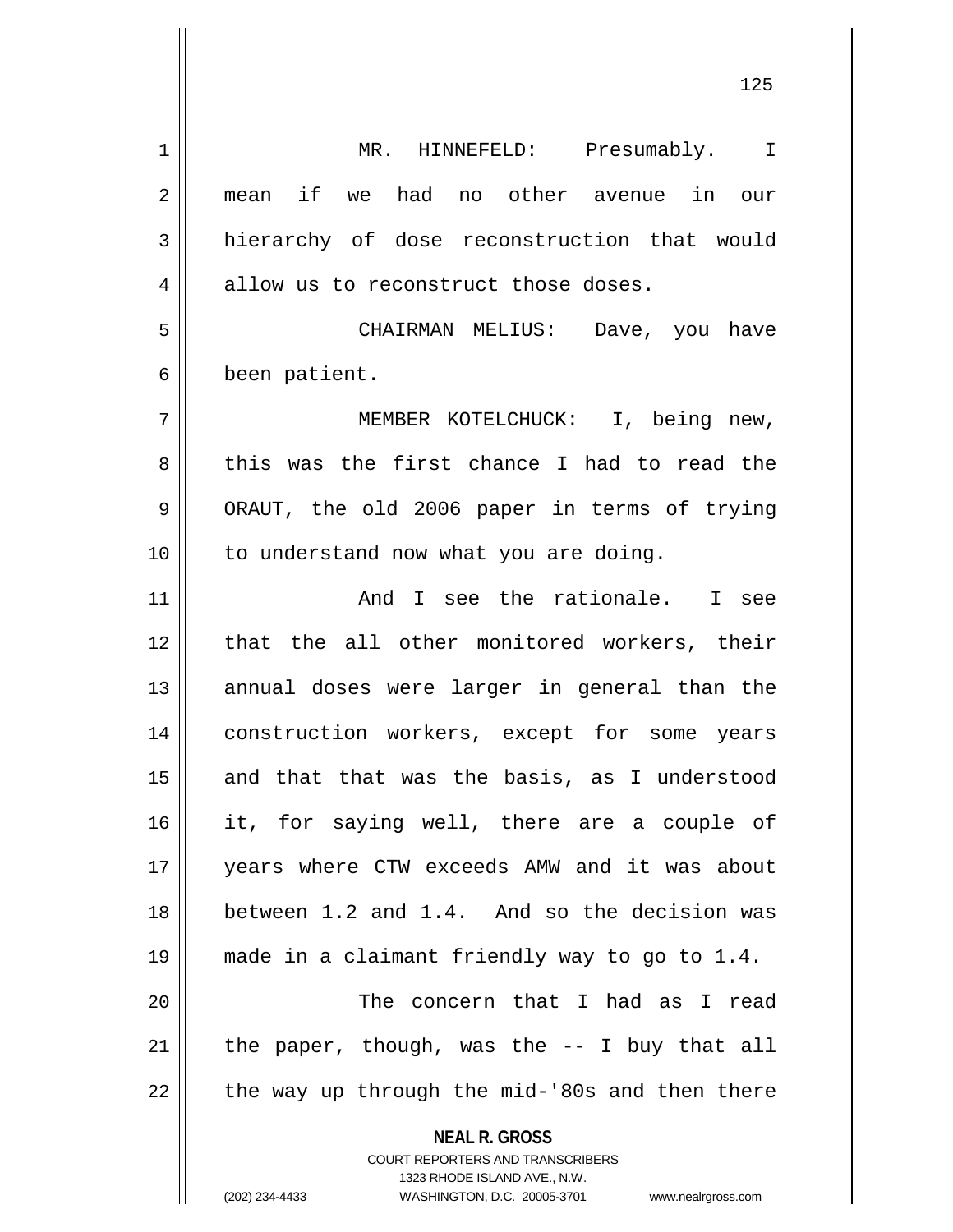| $\mathbf 1$ | were several remarks about the numbers getting   |
|-------------|--------------------------------------------------|
| 2           | much larger after the mid-'80s. There was, in    |
| 3           | the ORAUT paper, it was triggered by an          |
| 4           | initial statement that I think<br>was            |
| 5           | statistically just wrong and I will point that   |
| 6           | out. But that is not critical. When you went     |
| 7           | to the conclusions which was on page 35, you     |
| 8           | said CT doses occasionally exceed -- you         |
| 9           | probably don't have it right there -- CT doses   |
| 10          | occasionally exceeded AMW during the late '80s   |
| 11          | and 1990s. However, this reflects work within    |
| 12          | the DOE complex when radiation protection        |
| 13          | programs were well-established and nearly all    |
| 14          | potentially exposed workers were monitored.      |
| 15          | then it goes on to<br>And<br>say                 |
| 16          | furthermore, these occasional exceedances have   |
| 17          | been identified as artifacts caused by a large   |
| 18          | number of AMWs with no measurable dose.<br>And I |
| 19          | had a problem, A) it was not occasional as I     |

 | looked at the data. I then went back to the 21 data from the individual complexes, the

| plants, and by my reading, which was Tables

**NEAL R. GROSS** COURT REPORTERS AND TRANSCRIBERS 1323 RHODE ISLAND AVE., N.W.

(202) 234-4433 WASHINGTON, D.C. 20005-3701 www.nealrgross.com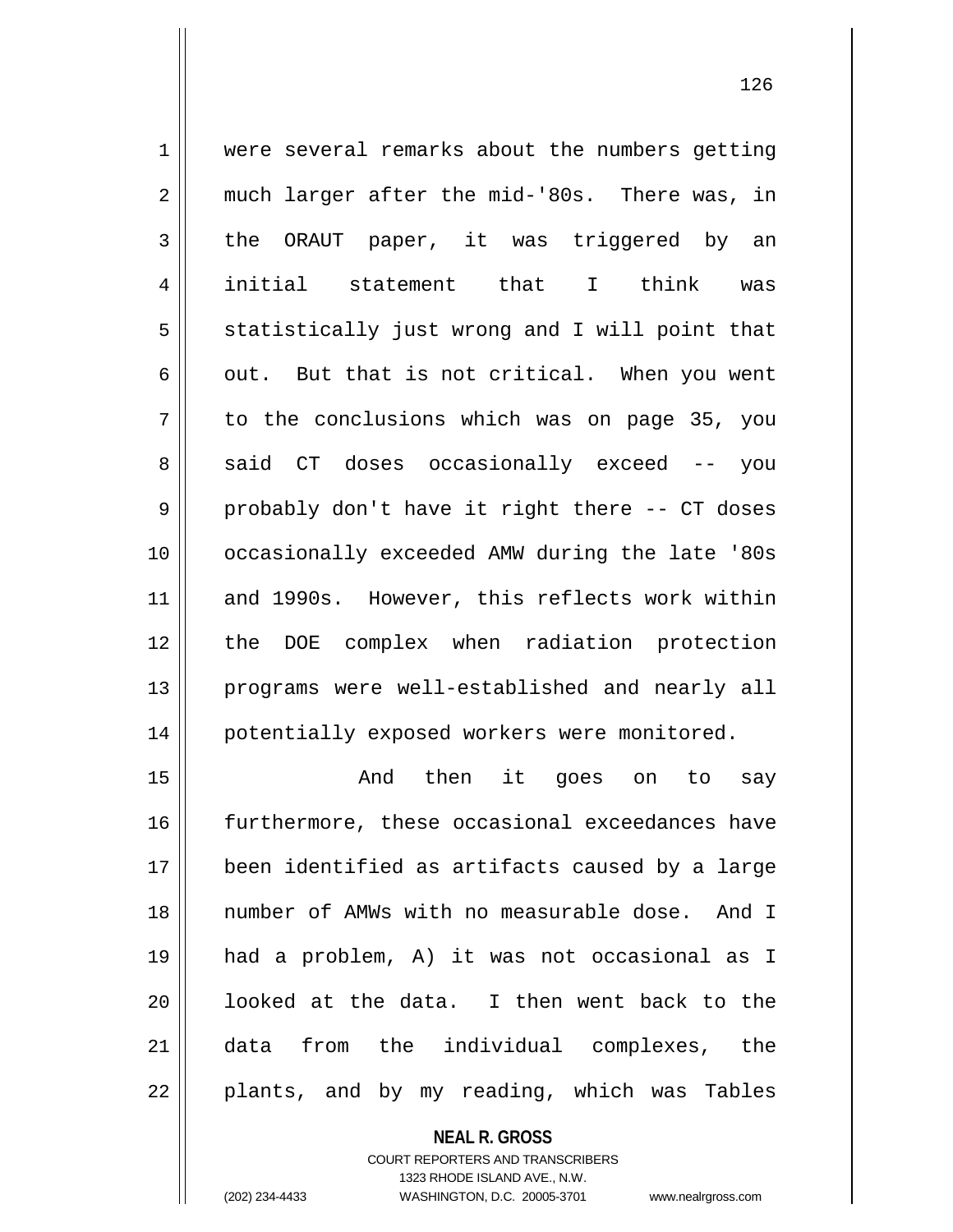| $\mathbf 1$    | 5.1, 5.2, and 5.3, which is SRS, Rocky Flats,  |
|----------------|------------------------------------------------|
| $\mathbf 2$    | and the Oak Ridge National Laboratory. Of the  |
| 3              | 35 data points from '86 through '99, more than |
| $\overline{4}$ | half of them were above 1.3 and many of them   |
| 5              | were up near $1.8$ and $2.0$ .                 |
| 6              | And I began to think, well                     |
| 7              | consider it -- my consideration was these are  |
| 8              | independent measurements on different workers. |
| $\mathsf 9$    | be sure the radiation safety<br>And to         |
| 10             | procedures that have been implemented in all   |
| 11             | of these places, reduced the level of exposure |
| 12             | of the full-time workers, the regular          |
| 13             | monitored workers. But that had no bearing on  |
| 14             | the construction workers. The construction     |
| 15             | workers, for whatever reason did not come down |
| 16             | as much as the AMW workers. And that seemed    |
| 17             | to me it might reflect -- it does reflect a    |
| 18             | reality.                                       |
| 19             | And I thought I was concerned that             |
| 20             | -- you obviously have talked about this -- but |
| 21             | that the 1.4 made sense up through the middle  |
| 22             | '80s but it really seemed to me worth looking  |
|                | <b>NEAL R. GROSS</b>                           |

COURT REPORTERS AND TRANSCRIBERS 1323 RHODE ISLAND AVE., N.W.

(202) 234-4433 WASHINGTON, D.C. 20005-3701 www.nealrgross.com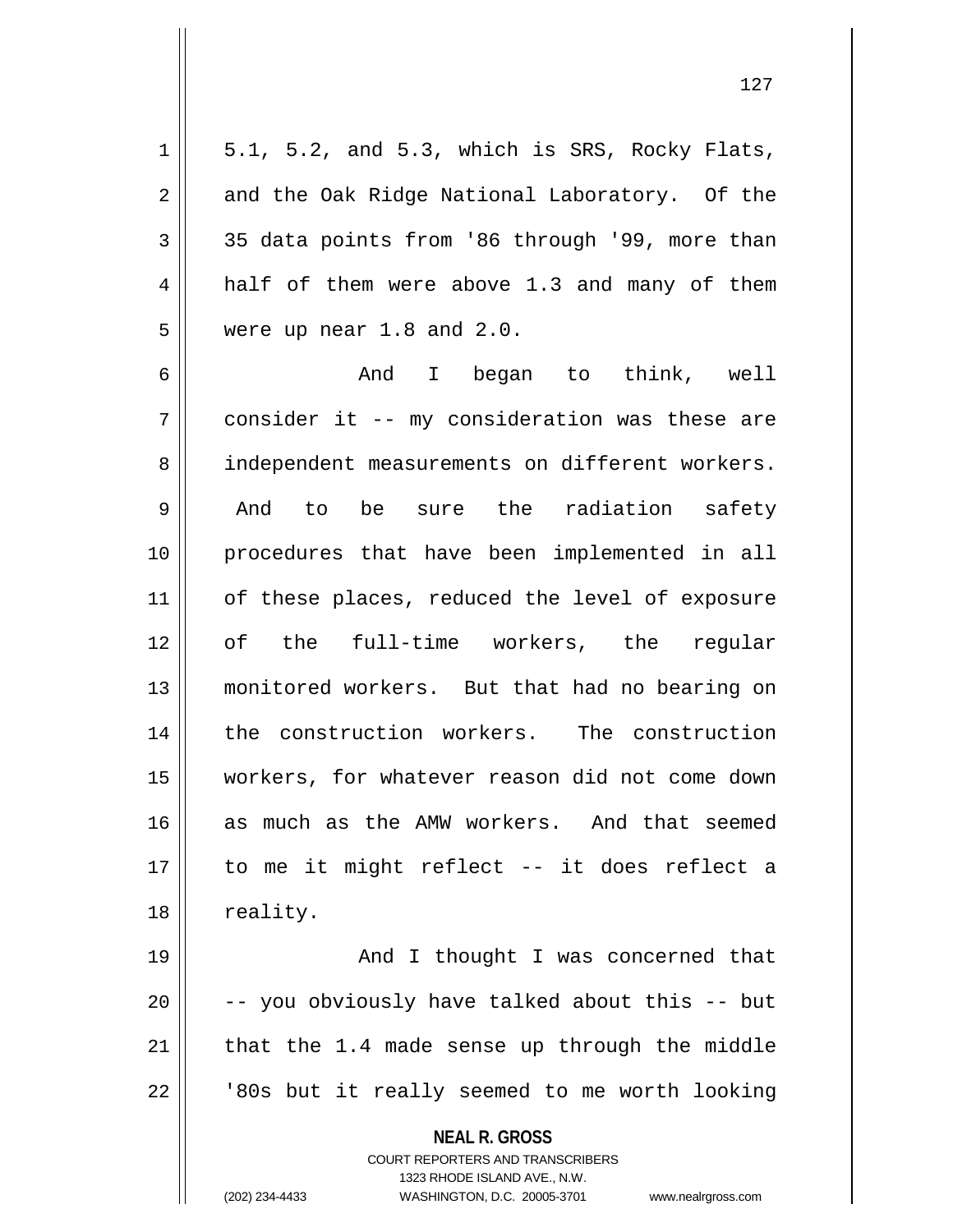1 again at whether we should raise that number 2 | beyond the middle '80s.

3 Now I gather I am reading it for 4 the first time as a new Board Member. So this 5 | may have been discussed a long time ago. But 6 the data there, the constant of 1.4 doesn't  $7 \parallel$  become realistic by the time you hit the mid-8 || '80s and it is not an occasional thing. Of 9 course some of the data I am looking at has 10 been -- well no, it is not 2006 data. So you 11 | had it before.

12 But it seemed to me that the 13 construction worker number might be 14 || significantly larger up to 2.0. I didn't sit  $15$  and calculate it, nor do I think -- I think it 16 || I needs to be looked at and maybe changed just 17 || a bit from having the flat number of  $1.4$ , 18 || which works well from the mid-'80s all the way 19 || back. And the data is good there.

20 MR. HINNEFELD: David, I will just 21 || have to say I will have to come back because I  $22$  || am not familiar with that aspect.

> **NEAL R. GROSS** COURT REPORTERS AND TRANSCRIBERS 1323 RHODE ISLAND AVE., N.W.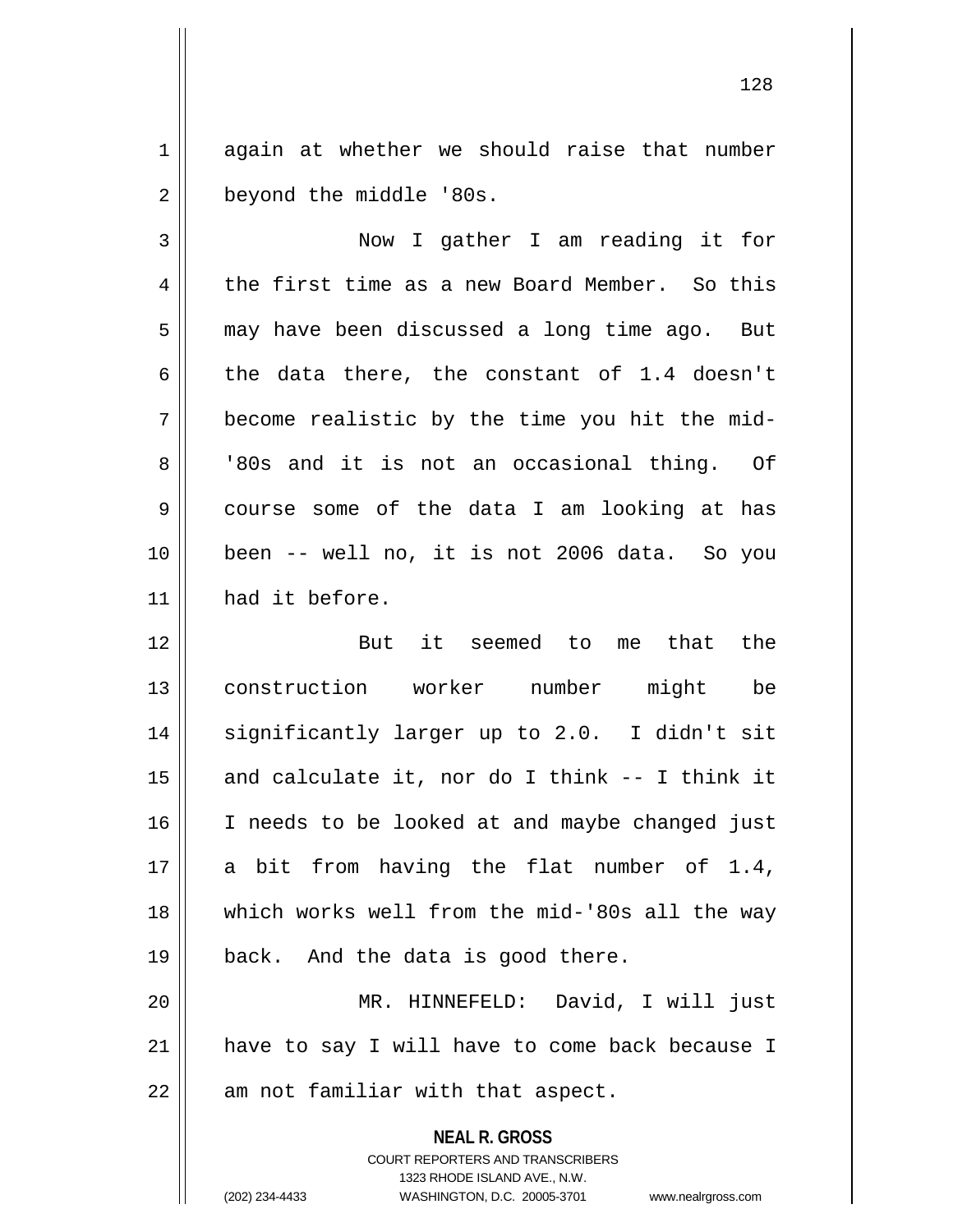**NEAL R. GROSS** COURT REPORTERS AND TRANSCRIBERS 1323 RHODE ISLAND AVE., N.W. (202) 234-4433 WASHINGTON, D.C. 20005-3701 www.nealrgross.com 129 1 CHAIRMAN MELIUS: Does SC&A have a 2 | comment on that? 3 || MR. STIVER: I could basically 4 | comment in general in response to that. 5 CHAIRMAN MELIUS: Well then I  $6 \parallel$  don't think -- we have gone a long time on  $7 \parallel$  this. 8 MEMBER KOTELCHUCK: Yes, I am just  $9 \parallel$  asking  $-$ 10 CHAIRMAN MELIUS: We are looking 11 || for a response to Dave's question. 12 MEMBER KOTELCHUCK: Yes. If that 13 hasn't been looked at recently, I hate to 14 || throw something, how should I say, in our 15 || proceedings. But it does seem to me that that 16 is something that should have been or should 17 be looked at again and possibly increased the 18 number would increase as we go beyond the mid-19 '80s. And that will affect people who are 20 | coming downstream. 21 || CHAIRMAN MELIUS: Well, it is not  $22$  | being used. It doesn't matter.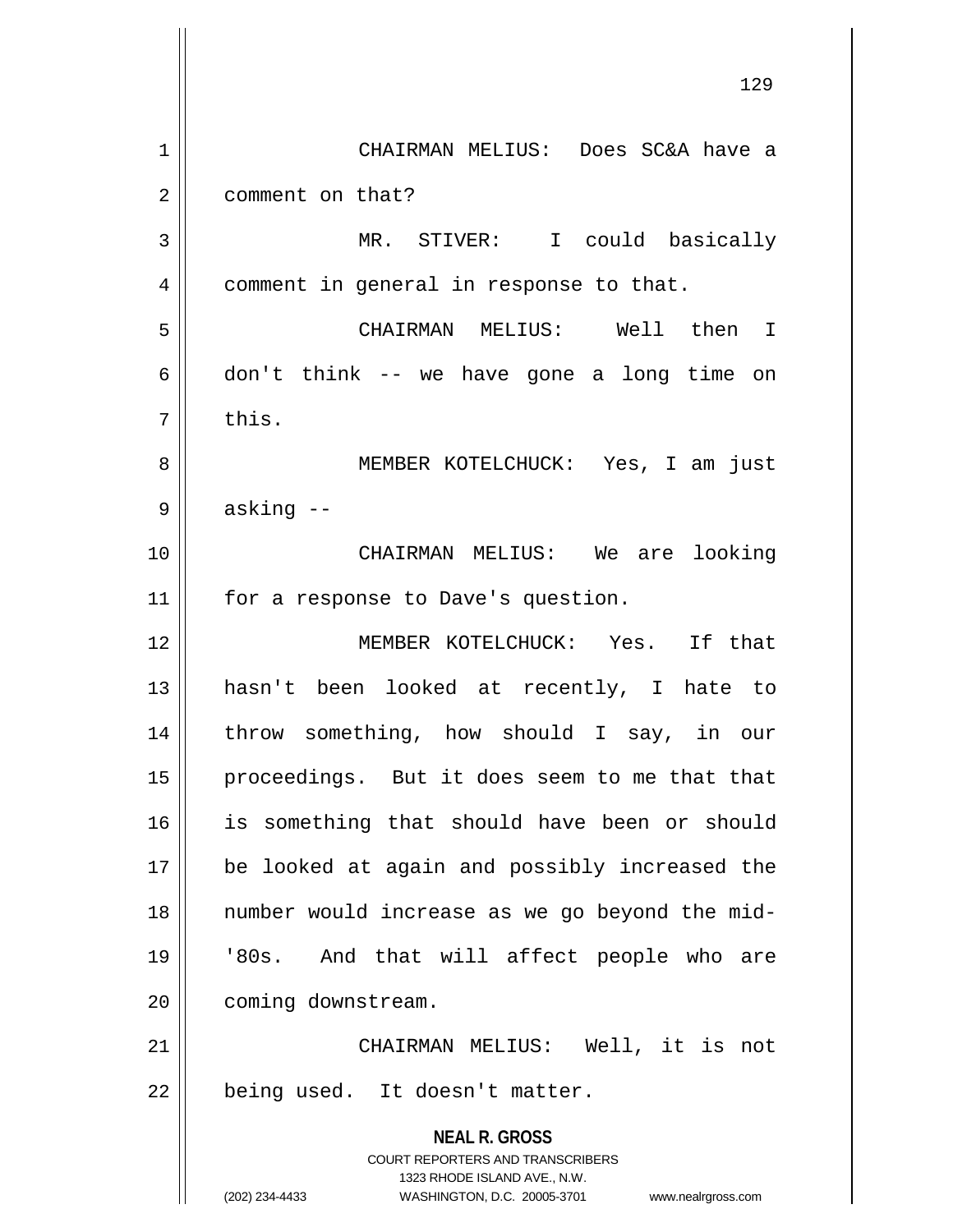|    | 130                                                                                                                                                                    |
|----|------------------------------------------------------------------------------------------------------------------------------------------------------------------------|
| 1  | MEMBER KOTELCHUCK: Pardon?                                                                                                                                             |
| 2  | CHAIRMAN MELIUS: If it is not                                                                                                                                          |
| 3  | being applied, it doesn't matter.                                                                                                                                      |
| 4  | MEMBER KOTELCHUCK: I assume that                                                                                                                                       |
| 5  | it would be applied -- that it might be                                                                                                                                |
| 6  | applied.                                                                                                                                                               |
| 7  | CHAIRMAN MELIUS: Well Stu just                                                                                                                                         |
| 8  | told us it is not being applied.                                                                                                                                       |
| 9  | MR. HINNEFELD: There really, at                                                                                                                                        |
| 10 | this point, needs to be a site-specific                                                                                                                                |
| 11 | evaluation in those particular sites that                                                                                                                              |
| 12 | evaluation is done. So I will have to go back                                                                                                                          |
| 13 | and see. To be honest, I have to go back and                                                                                                                           |
| 14 | see what we are doing.                                                                                                                                                 |
| 15 | That would be<br>MEMBER KOTELCHUCK:                                                                                                                                    |
| 16 | fine.                                                                                                                                                                  |
| 17 | CHAIRMAN MELIUS: Yes, let's<br>get                                                                                                                                     |
| 18 | that answer.                                                                                                                                                           |
| 19 | MEMBER KOTELCHUCK: That's fine.                                                                                                                                        |
| 20 | CHAIRMAN MELIUS: And then we will                                                                                                                                      |
| 21 | see whether it is relevant or not.                                                                                                                                     |
| 22 | Building on Dave's<br>MEMBER LEMEN:                                                                                                                                    |
|    | <b>NEAL R. GROSS</b><br><b>COURT REPORTERS AND TRANSCRIBERS</b><br>1323 RHODE ISLAND AVE., N.W.<br>(202) 234-4433<br>WASHINGTON, D.C. 20005-3701<br>www.nealrgross.com |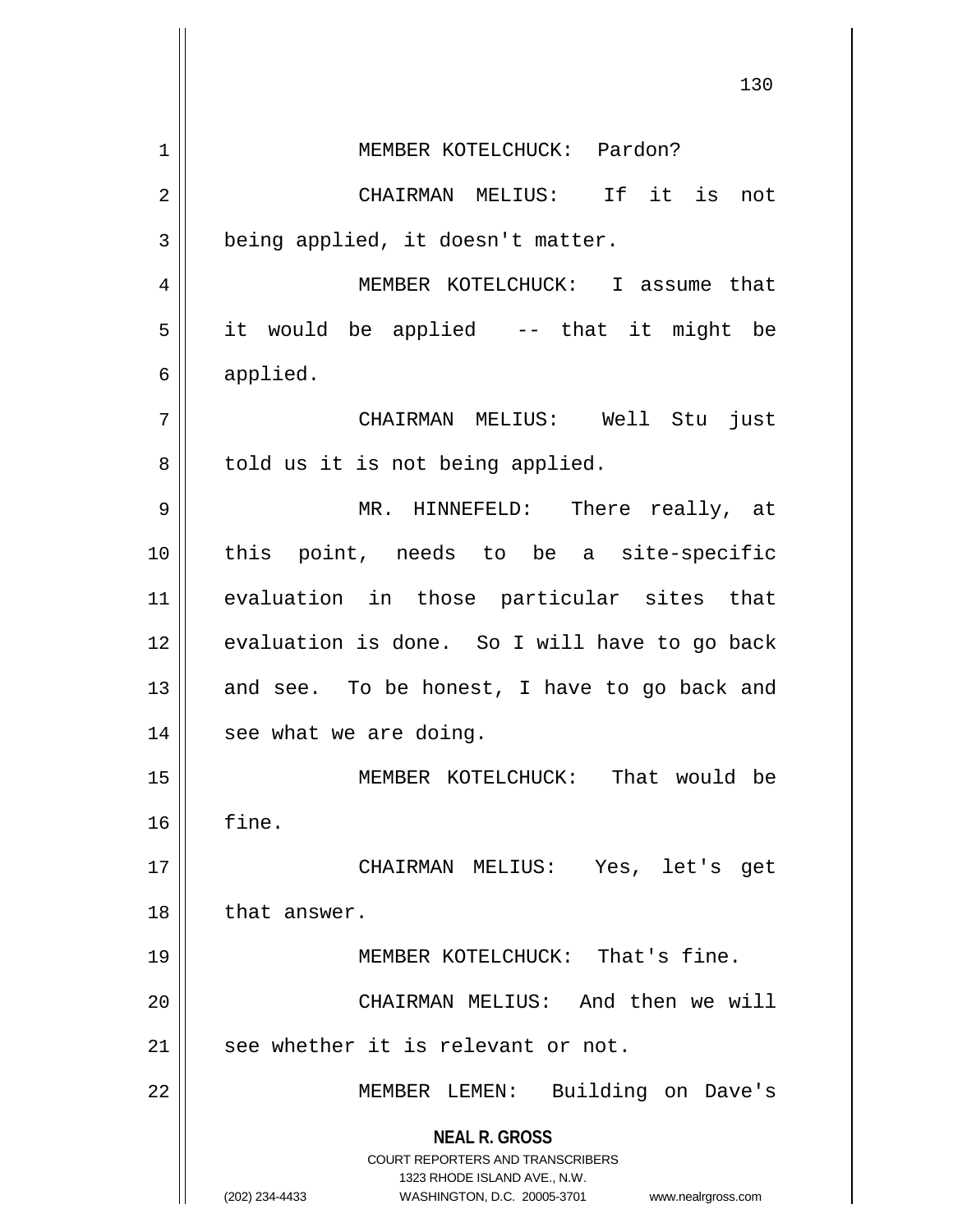**NEAL R. GROSS** 1 || thing, I still didn't get my question  $2 \parallel$  answered. And that is, do you give the same 3 mumber to pipefitters, carpenters, and other  $4 \parallel$  job titles or are you -- I mean, is that the | same number for everybody? MR. HINNEFELD: Yes. 7 || MEMBER LEMEN: Why? MEMBER MUNN: Because it is 9 higher. MEMBER LEMEN: But that seems different when you talk about pipefitters and all of these. You say it is higher. I don't necessarily agree with that but I don't see it being an umbrella number to be given to | everybody the same. MR. HINNEFELD: As I understand it, the revision to TIB-52 that was made in 18 || response to that issue that some construction workers are more highly exposed than others, is that as the investigation of a site, a 21 || site's experience indicates that you have a || group of construction -- a trade, whether it

> COURT REPORTERS AND TRANSCRIBERS 1323 RHODE ISLAND AVE., N.W.

(202) 234-4433 WASHINGTON, D.C. 20005-3701 www.nealrgross.com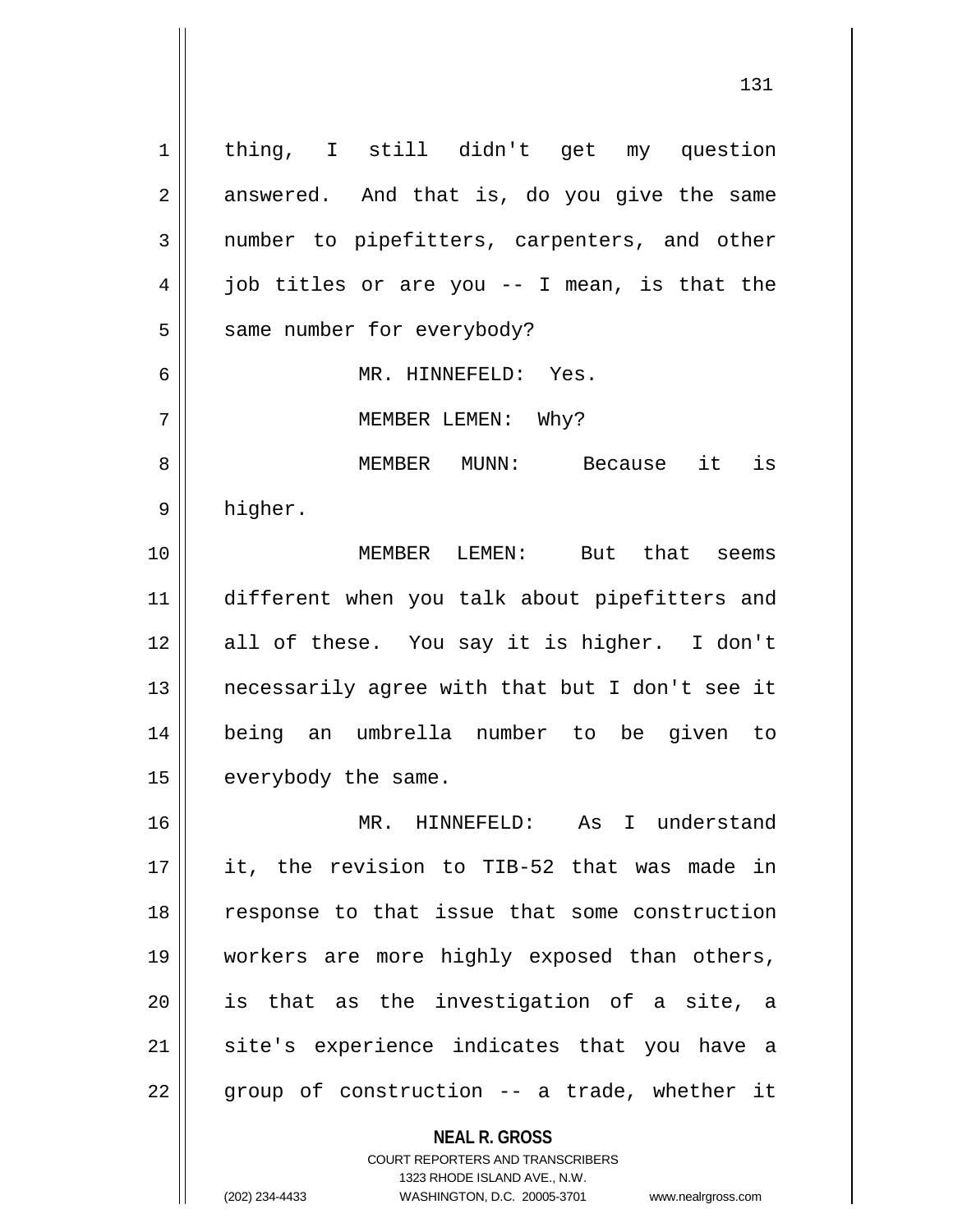1 || is pipefitters or something else or some other  $2 \parallel$  trade, that looks like they really were in the 3 highest exposure work and, therefore, would 4 || not be represented by some sort of general 5 | population dose, that you would use the 95th 6 percentile of the model as an approach to  $7 \parallel$  that.

8 So that is what one of the caveats 9 written into TIB-52. The resolution of these 10 various findings in 52, essentially makes 52 11 || not a broadly applicable approach. What the 12 || resolutions say is that each of these sites 13 || needs to be investigated and that is more of 14 an historical summary of this study that was 15 done for the sites that are described there,  $16$  rather than something that can be applied with 17 || confidence and say okay, we have got this 18 || ratio so it is good. We will just use that 19 ratio. That is what the resolution of the 52 20 discussion pretty much arrived at.

21 CHAIRMAN MELIUS: David

22 Richardson.

**NEAL R. GROSS** COURT REPORTERS AND TRANSCRIBERS

1323 RHODE ISLAND AVE., N.W.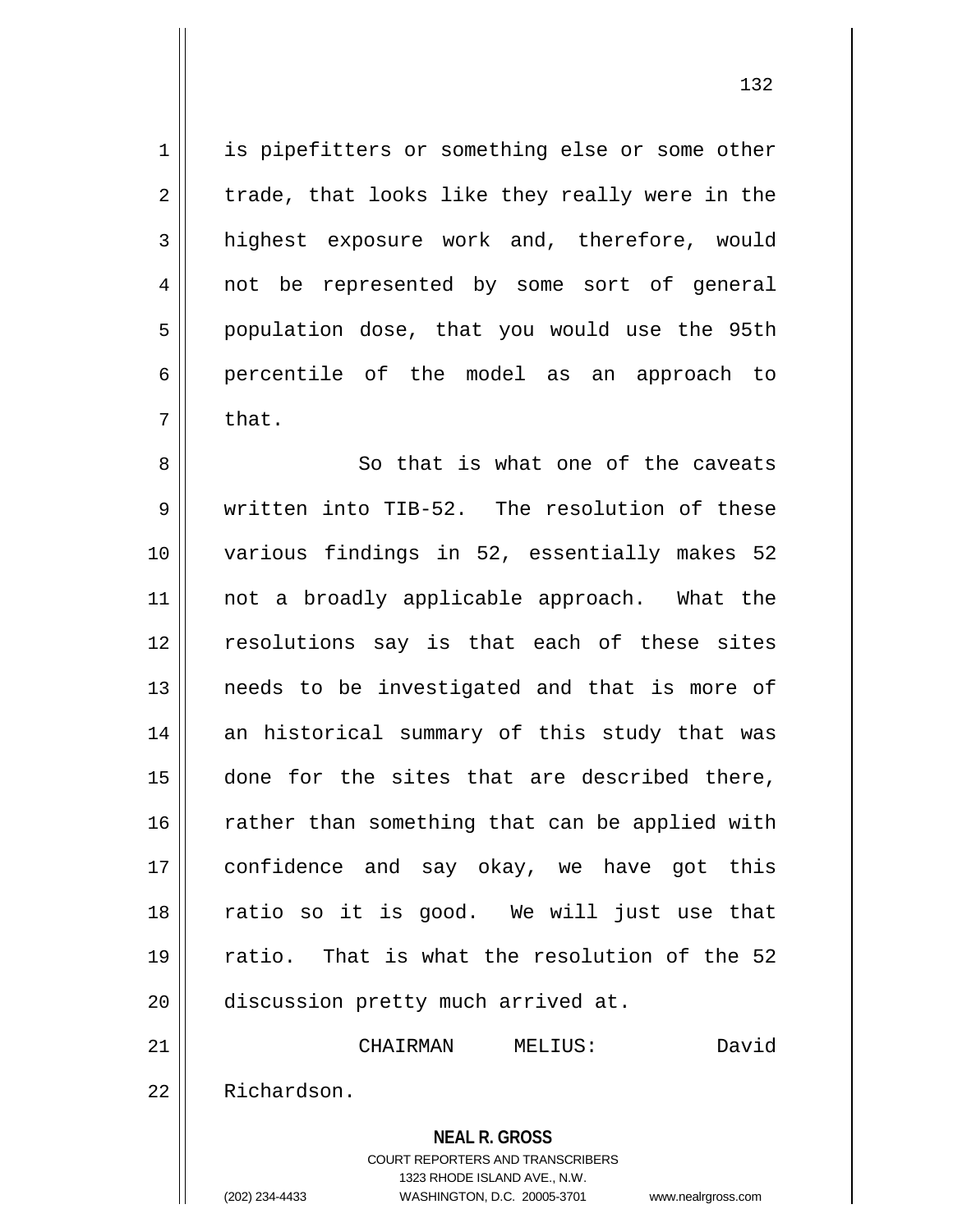|    | 133                                            |
|----|------------------------------------------------|
| 1  | MEMBER RICHARDSON: Yes, you are                |
| 2  | giving me a concerned look. I'm just --        |
| 3  | CHAIRMAN MELIUS: No, no, no. You               |
| 4  | put your --                                    |
| 5  | MEMBER RICHARDSON: I'm<br>just                 |
| 6  | filling time now because Wanda logged us off.  |
| 7  | So it is going to take a while to get the      |
| 8  | computer back up.                              |
| 9  | CHAIRMAN MELIUS: Oh, okay. No,                 |
| 10 | if you have a question, go ahead. No, you      |
| 11 | started to put your sign down. That is why I   |
| 12 | was confused. I thought you changed you mind   |
| 13 | about asking.                                  |
| 14 | MEMBER RICHARDSON: Well I sort of              |
| 15 | have because it seems like this document is in |
| 16 | some sort of ambiguous space. I mean is it     |
| 17 | like kind of a scientific oddity that we put   |
| 18 | in a glass bottle with formaldehyde and look   |
| 19 | at to remember like the bizarre past? Or is    |
| 20 | it something that people are going to pull out |
| 21 | and play with again? And if they are, then I   |
| 22 | have got questions about a lot of what I       |
|    | <b>NEAL R. GROSS</b>                           |

COURT REPORTERS AND TRANSCRIBERS 1323 RHODE ISLAND AVE., N.W.

 $\mathsf{I}$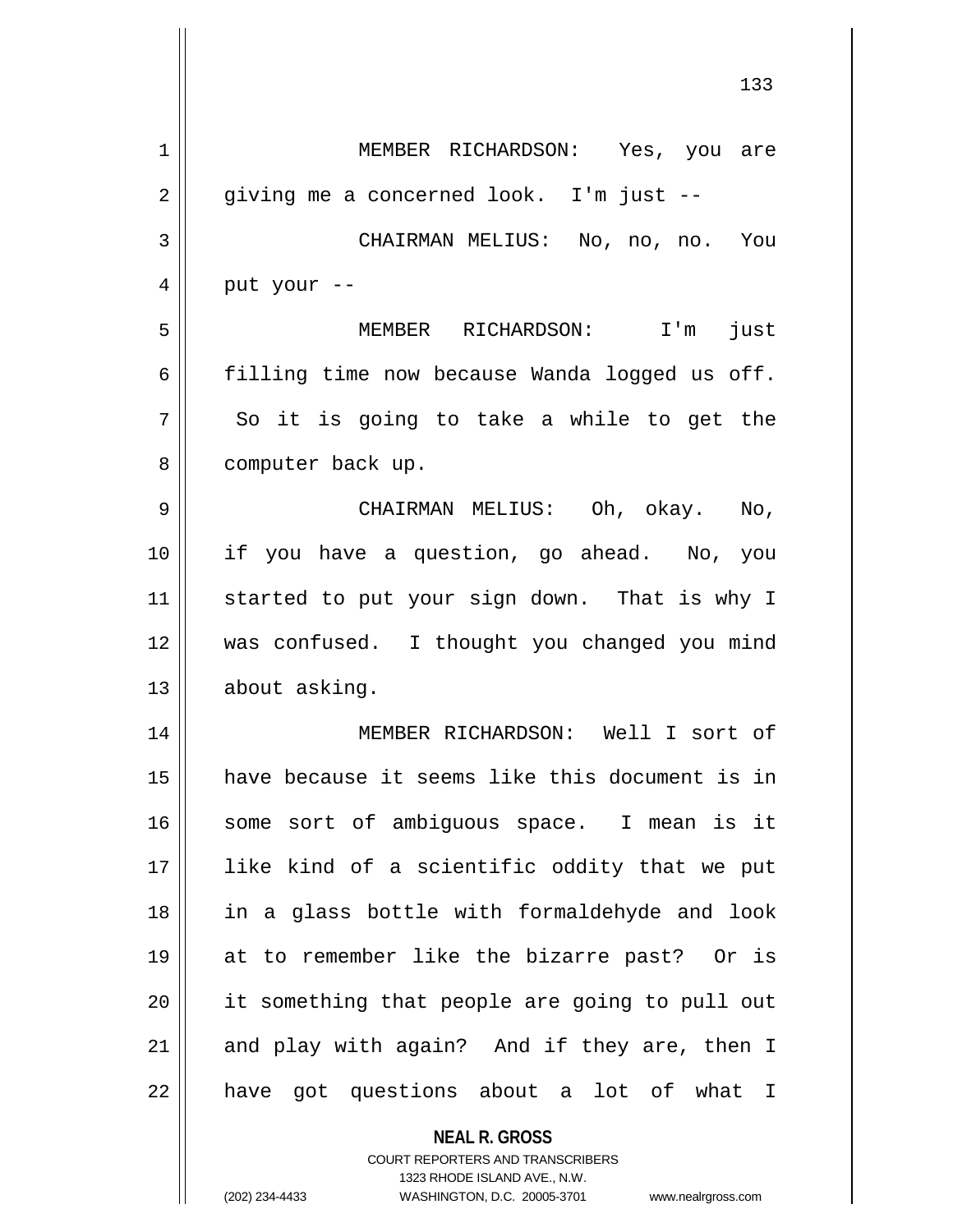1 consider kind of a little bit strange ways of  $2 \parallel$  having resolutions on things which were well, 3 it is plus or minus 30 percent so we don't 4 || need to care about it. 5 || So maybe what we need to know is,  $6 \parallel$  is this -- you are sort of saying it is not 7 used. But does it exist as a document which 8 || someone may pull out and refer to as the basis 9 for a dose reconstruction in even one case or 10 not? 11 CHAIRMAN MELIUS: Can I suggest a 12 way forward on this? Because I think the 13 || points are good. And I think one is we need 14 to be able to know specifically how it is 15 | being used now, where it is being applied. 16 || Secondly, I think what people are 17 raising are general issues about coworker 18 models and how they are being used. There is 19 at least there are other OTIBs. OTIB-20 deals 20 With coworker models for external dose and it 21  $\parallel$  might -- one thing, I have a thought and there  $22$  || may be others too -- I haven't gone through

> **NEAL R. GROSS** COURT REPORTERS AND TRANSCRIBERS 1323 RHODE ISLAND AVE., N.W.

(202) 234-4433 WASHINGTON, D.C. 20005-3701 www.nealrgross.com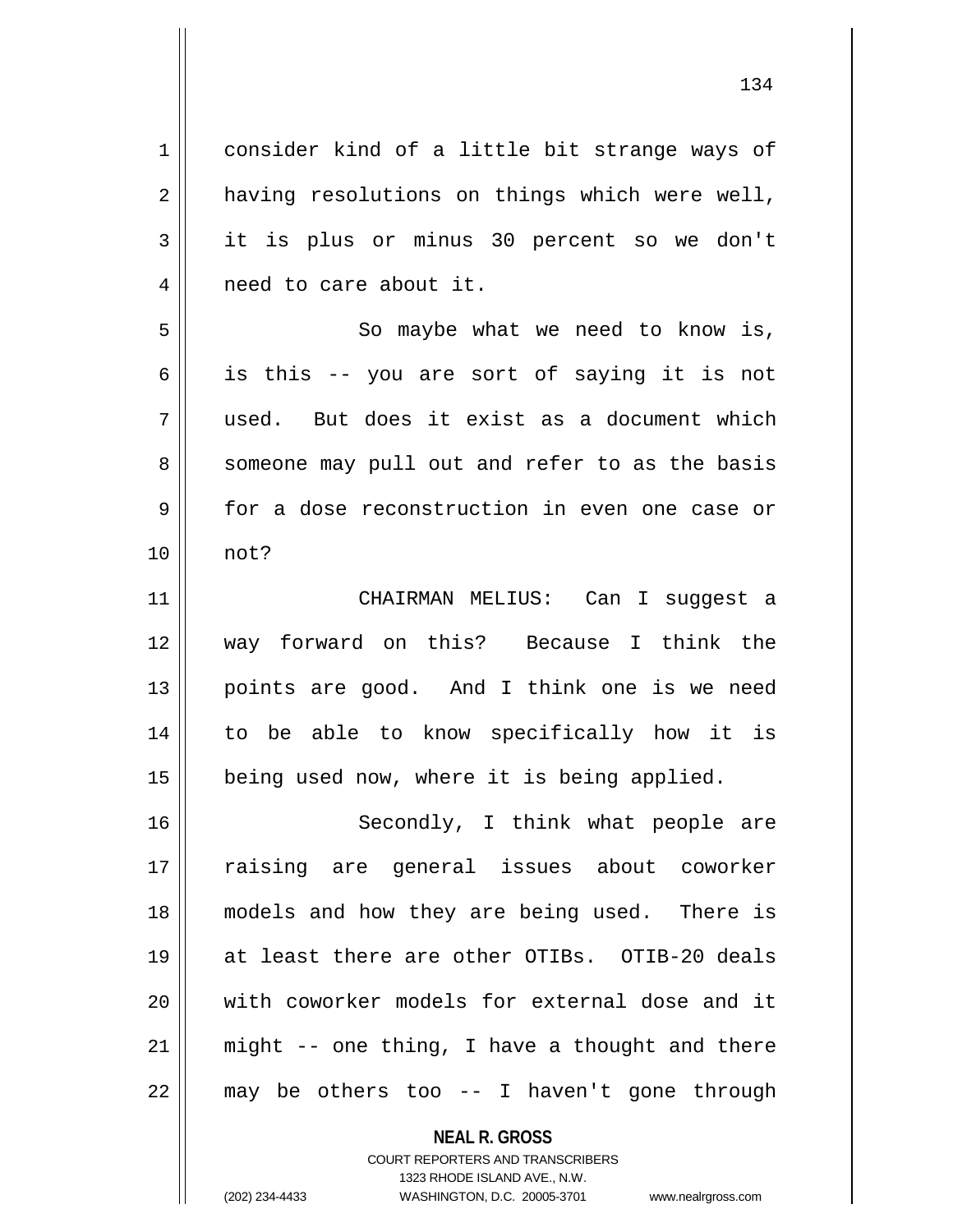**NEAL R. GROSS** COURT REPORTERS AND TRANSCRIBERS 1323 RHODE ISLAND AVE., N.W. (202) 234-4433 WASHINGTON, D.C. 20005-3701 www.nealrgross.com  $1 \parallel$  the list. An approach would be to one, let's  $2 \parallel$  get clarification for our next meeting on how  $3 \parallel$  this is being used. Because then I think we 4 | know which issues we want to raise specific to  $5 \parallel$  OTIB-52. 6 Secondly, let's talk about OTIB-20 7 and maybe some of the other coworker OTIBs  $8 \parallel$  that might be, at least give us a series of 9 Similar issues and maybe get a more sort of 10 comprehensive look at that issue. Is that 11 making sense to you Dave? 12 MEMBER KOTELCHUCK: Yes. 13 CHAIRMAN MELIUS: Because I am in  $14$  | the same  $-$  I have the same series of issues. 15 You know, one, three is a lot of problems 16 || with the approach. And then secondly, well, 17 || if the approach is being used, then there are 18 Some further issues about how they have 19 interpreted that and applied that data also. 20 || The Mode meanwhile, we are still signed  $21$  off. 22 MEMBER LEMEN: So what did you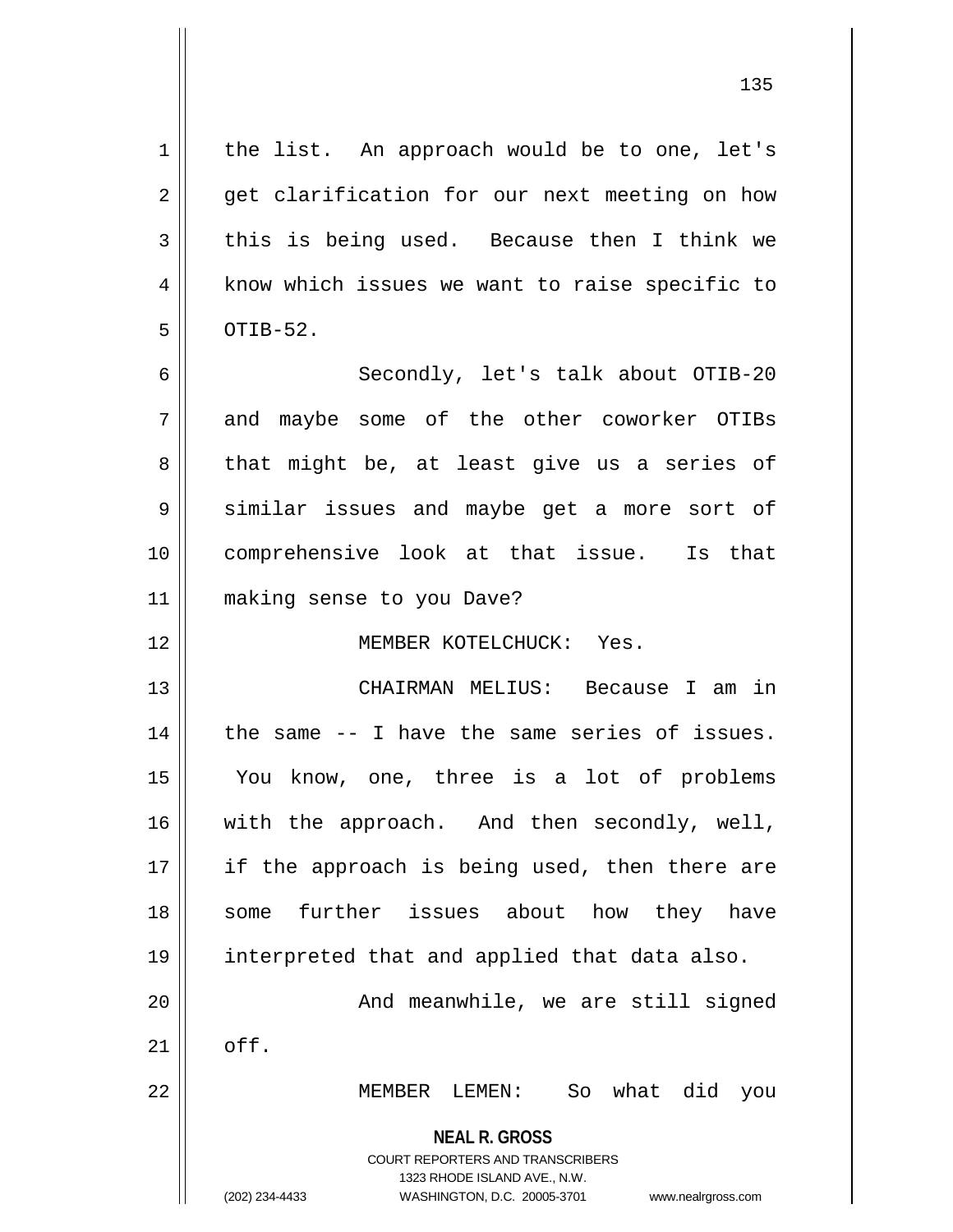1 | resolve to do?

| 2  | CHAIRMAN MELIUS:<br>Well,<br>I.<br>am                    |
|----|----------------------------------------------------------|
| 3  | asking if that is satisfactory to the Board.             |
| 4  | And we also have some people on the line that            |
| 5  | haven't had a chance to ask questions either.            |
| 6  | But meanwhile, we are having some computer               |
| 7  | presentation problems here.                              |
| 8  | MEMBER CLAWSON: Jim, this is                             |
| 9  | I would agree with what you said<br>Brad.                |
| 10 | because I didn't understand how this was being           |
| 11 | implemented.                                             |
| 12 | have heard this<br>being<br>I.<br>OTIB                   |
| 13 | thrown around that well this is how we could             |
| 14 | do the construction workers is through this.             |
| 15 | there are some serious implementation<br>And             |
| 16 | issues.                                                  |
| 17 | think<br>MELIUS:<br>And<br>$\mathbf{I}$<br>CHAIRMAN      |
| 18 | there are also issues related to well, if it             |
| 19 | is being potentially used, well what are the             |
| 20 | parameters for using it? Are people going                |
| 21 | back at each site and are they actually                  |
| 22 | looking at say pipefitters versus other trades           |
|    | <b>NEAL R. GROSS</b><br>COURT REPORTERS AND TRANSCRIBERS |

1323 RHODE ISLAND AVE., N.W.

 $\overline{\phantom{a}}$  $\mathop{\text{||}}$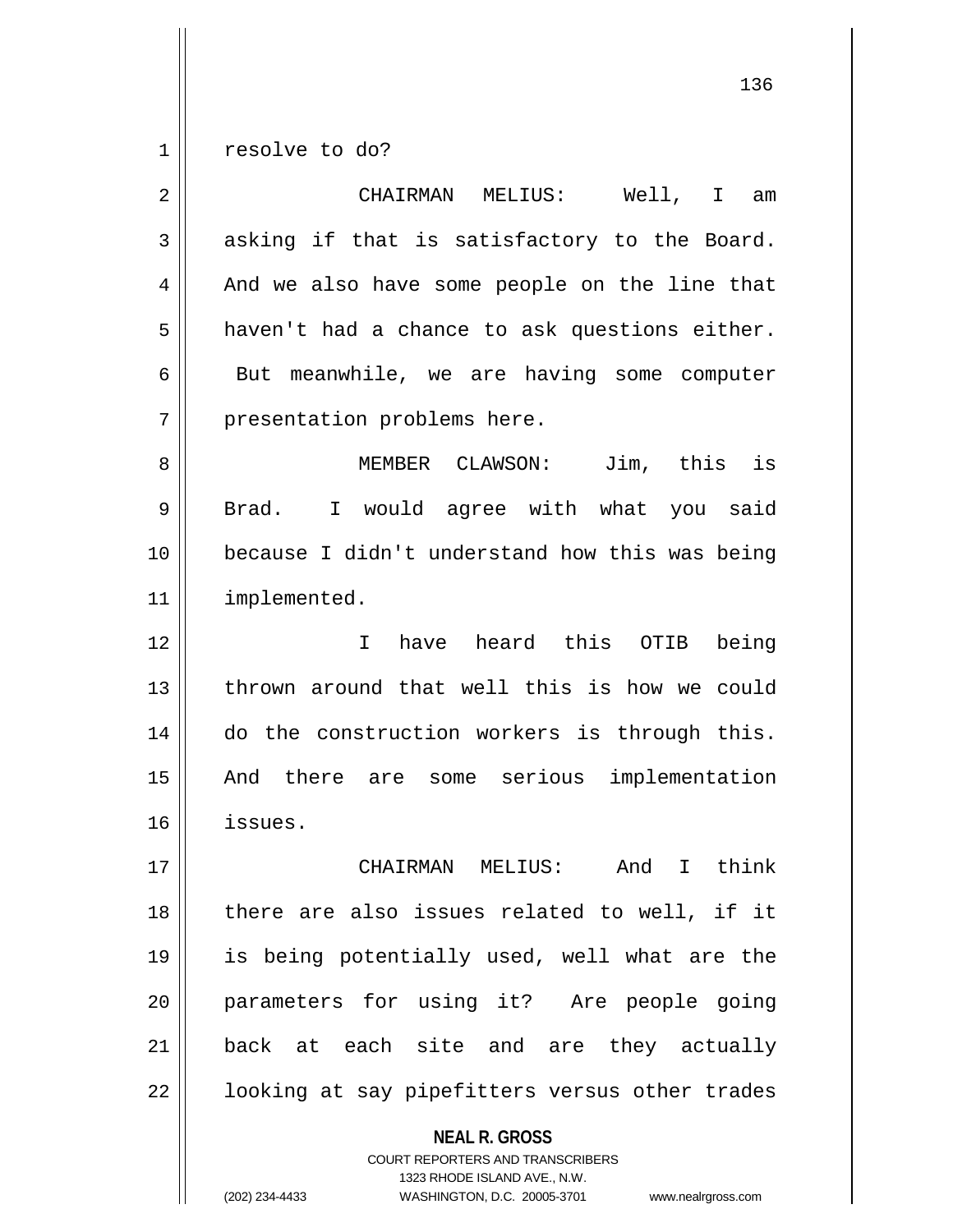**NEAL R. GROSS** COURT REPORTERS AND TRANSCRIBERS 1323 RHODE ISLAND AVE., N.W. (202) 234-4433 WASHINGTON, D.C. 20005-3701 www.nealrgross.com 1 | or construction workers. How are they making  $2 \parallel$  that evaluation in terms of its applicability? 3 || So in some ways the more we talk  $4 \parallel$  about it, the more issues that come up. But I  $5 \parallel$  think it is hard to resolve until we have more  $6 \parallel$  specifics on how it is being applied. And 7 || unfortunately Jim Neton is not here today. 8 || But meanwhile, Ted has fixed the 9 | computer. 10 MEMBER BEACH: Well Jim, I just 11 || have one quick comment. These OTIBs are being 12 revised also. The latest one for this was 13 || February 17th of 2011. 14 || CHAIRMAN MELIUS: Right. 15 MEMBER BEACH: And I know that is 16 still two years old but they are still 17 || revising them as we go as well. So there must 18 be a use if we continue to keep looking at 19 || them, and correcting them, revising them. 20 CHAIRMAN MELIUS: Yes. 21 || MEMBER BEACH: So just a thought. 22 CHAIRMAN MELIUS: But I suspect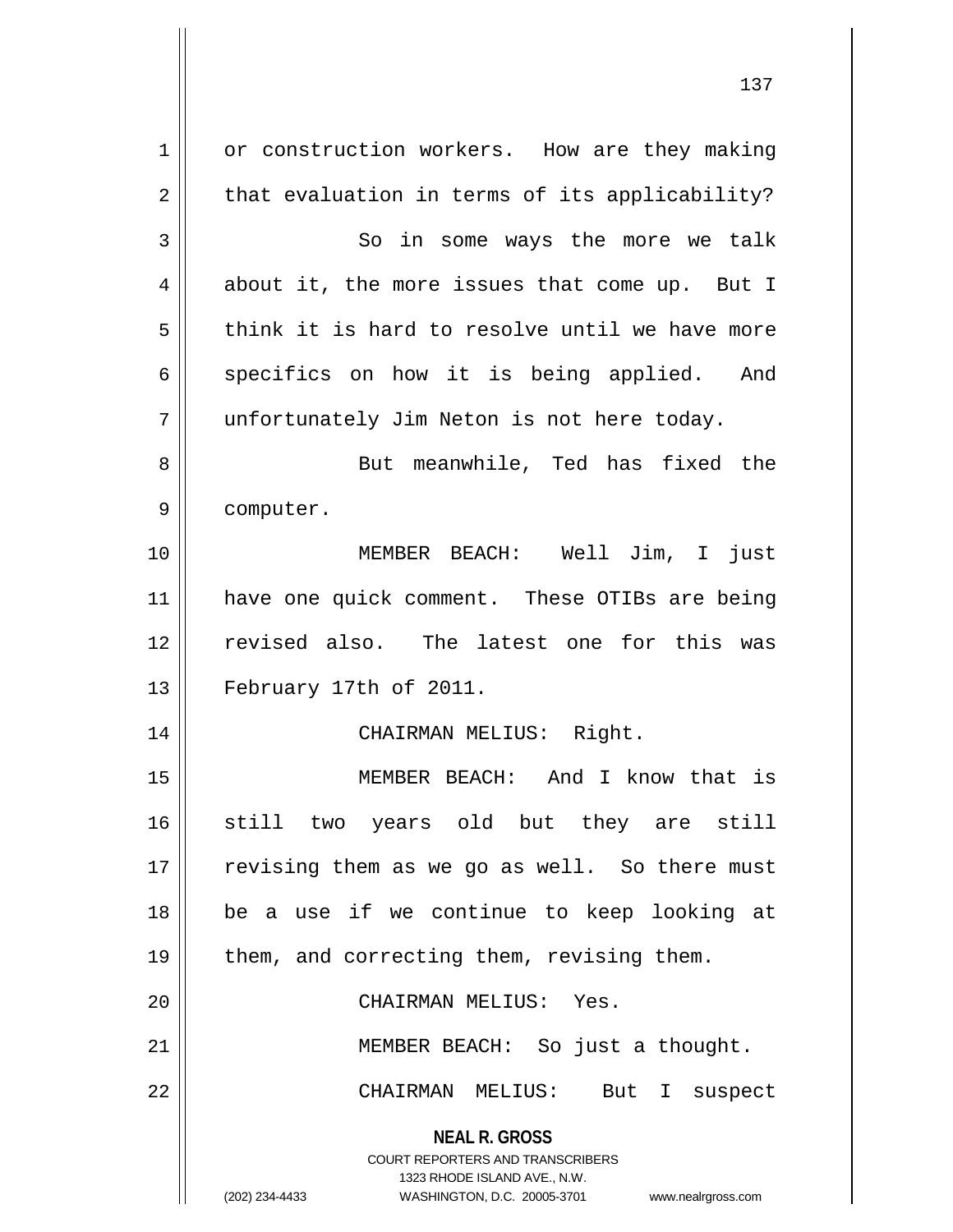**NEAL R. GROSS** COURT REPORTERS AND TRANSCRIBERS 1323 RHODE ISLAND AVE., N.W. (202) 234-4433 WASHINGTON, D.C. 20005-3701 www.nealrgross.com 1 | the revision for OTIB-52 probably was assigned  $2 \parallel$  in 2009 or something. 3 || MEMBER BEACH: Probably. 4 CHAIRMAN MELIUS: Yes. 5 MEMBER LEMEN: Is there any 6 Subcommittee looking at just construction 7 workers? I don't think so. 8 CHAIRMAN MELIUS: No. 9 MEMBER LEMEN: Would that be 10 appropriate? 11 CHAIRMAN MELIUS: Well can I ask 12 || any of the Board Members on the phone? You 13 have been patient. Do you have questions? 14 MEMBER SCHOFIELD: No. I have the 15 || same questions I think everybody else does 16 || about application. This is Phil. 17 CHAIRMAN MELIUS: Anybody else? I 18 don't want to ignore you. 19 MEMBER FIELD: This is Bill. I  $20$  || think the discussions are very helpful. 21 || CHAIRMAN MELIUS: Okay, thanks. 22 MEMBER MUNN: And NIOSH has agreed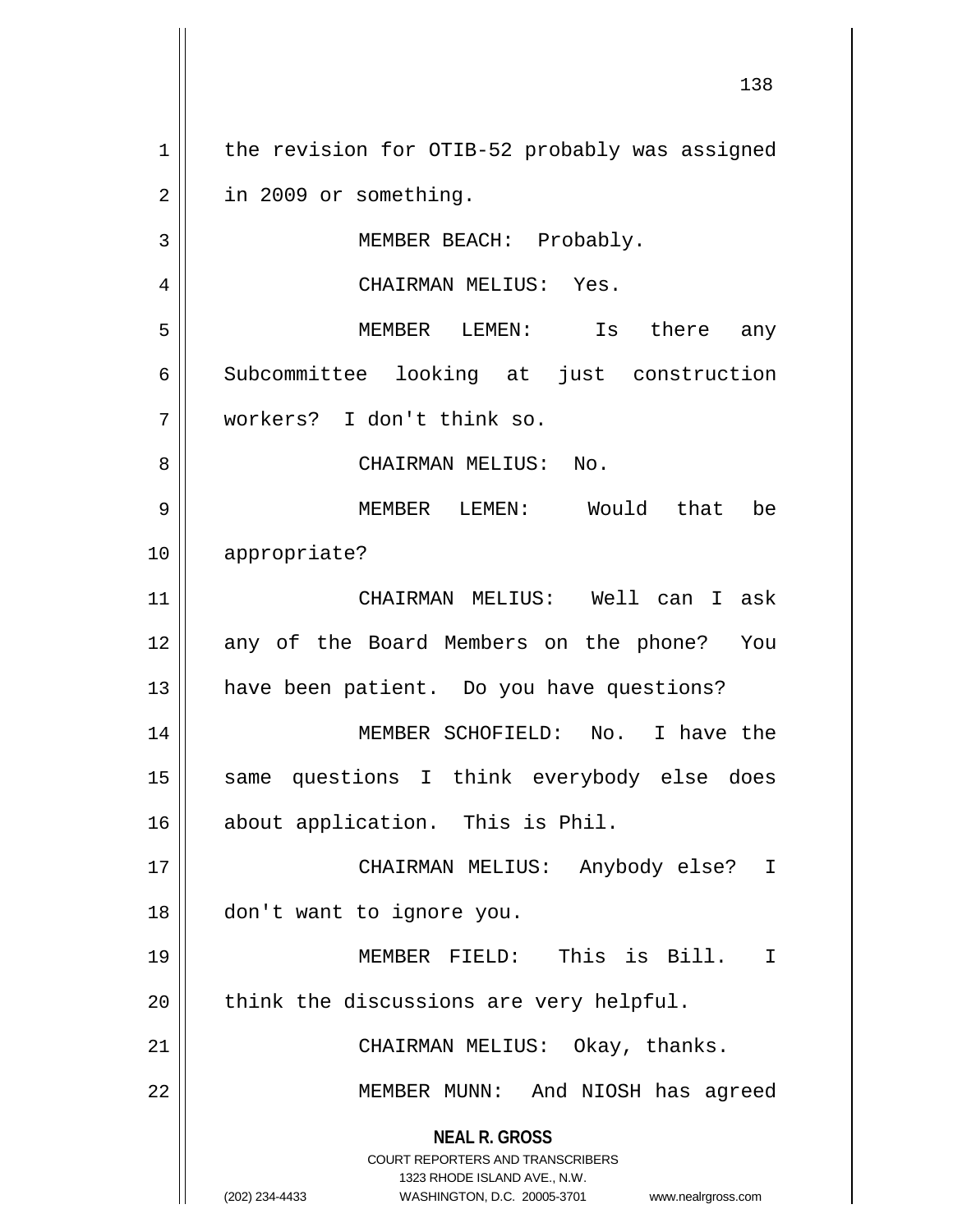**NEAL R. GROSS** COURT REPORTERS AND TRANSCRIBERS 1323 RHODE ISLAND AVE., N.W. (202) 234-4433 WASHINGTON, D.C. 20005-3701 www.nealrgross.com  $1$  they will issue a statement for us to try to  $2 \parallel$  cover the salient points that you brought up. 3 MEMBER LEMEN: What are those 4 | points? 5 MEMBER ANDERSON: It is being 6 used? That's number one. 7 MEMBER LEMEN: That's number one. 8 || Is that the main point we want an answer to? 9 CHAIRMAN MELIUS: Well I think we 10 need to have that in order to figure what to 11 focus on. 12 MEMBER CLAWSON: And also Jenny's 13 point that she brought up today about the 14 || legal part of this what they had to do. I 15 || found that interesting because I hadn't ever 16 || looked at that when she made that comment. So 17 that was a little bit of a clarification to 18 me. 19 CHAIRMAN MELIUS: Well it is how  $20$  | the Act reads. I mean  $-$ 21 MEMBER CLAWSON: Right, I 22 | understand.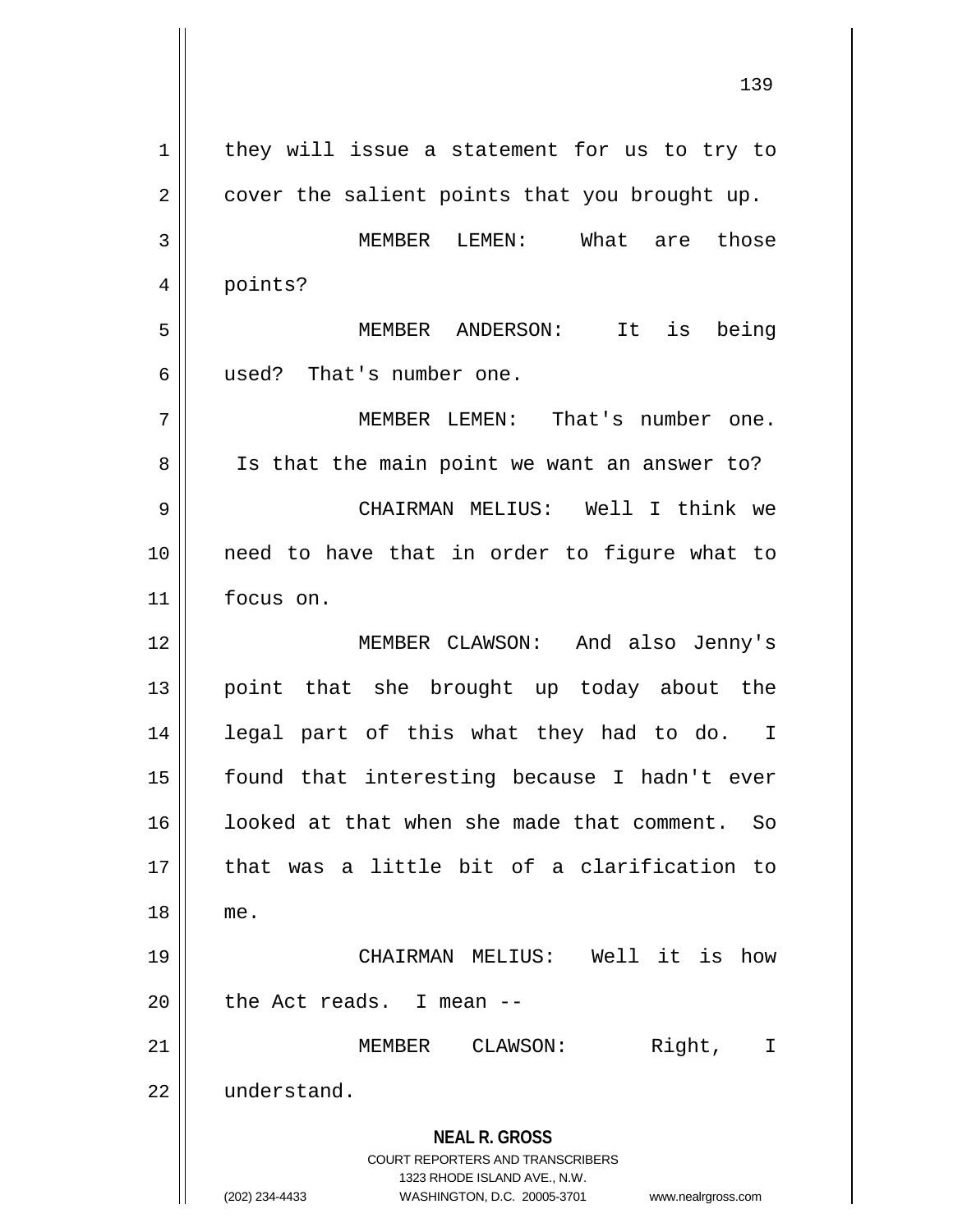|    | 140                                                                     |
|----|-------------------------------------------------------------------------|
| 1  | MEMBER ANDERSON: It is what it                                          |
| 2  | is.                                                                     |
|    |                                                                         |
| 3  | CHAIRMAN MELIUS: That is why our                                        |
| 4  | lawyers often jump up when we are having some                           |
| 5  | of our discussions.                                                     |
| 6  | MEMBER CLAWSON: I appreciate that.                                      |
| 7  | MEMBER MUNN:<br>ready for<br>Are we                                     |
| 8  | OTIB-70?                                                                |
| 9  | CHAIRMAN MELIUS: Yes. Are<br>you                                        |
| 10 | ready?                                                                  |
| 11 | MEMBER MUNN: Well, it is up.                                            |
| 12 | CHAIRMAN MELIUS: Okay.                                                  |
| 13 | MEMBER MUNN: OTIB-70 is the dose                                        |
| 14 | reconstruction during the<br>residual                                   |
| 15 | radioactivity periods at AWEs. It is the OTIB                           |
| 16 | that we use for estimating dose to workers at                           |
| 17 | AWEs when NIOSH has determined that there is                            |
| 18 | enough residual contamination to<br>be                                  |
| 19 | significant. It also helps the reconstruction                           |
| 20 | of internal doses, with<br>respect to                                   |
| 21 | resuspension of particulate surface                                     |
| 22 | contamination. As you know, the Board has had                           |
|    | <b>NEAL R. GROSS</b>                                                    |
|    | <b>COURT REPORTERS AND TRANSCRIBERS</b><br>1323 RHODE ISLAND AVE., N.W. |
|    | (202) 234-4433<br>WASHINGTON, D.C. 20005-3701<br>www.nealrgross.com     |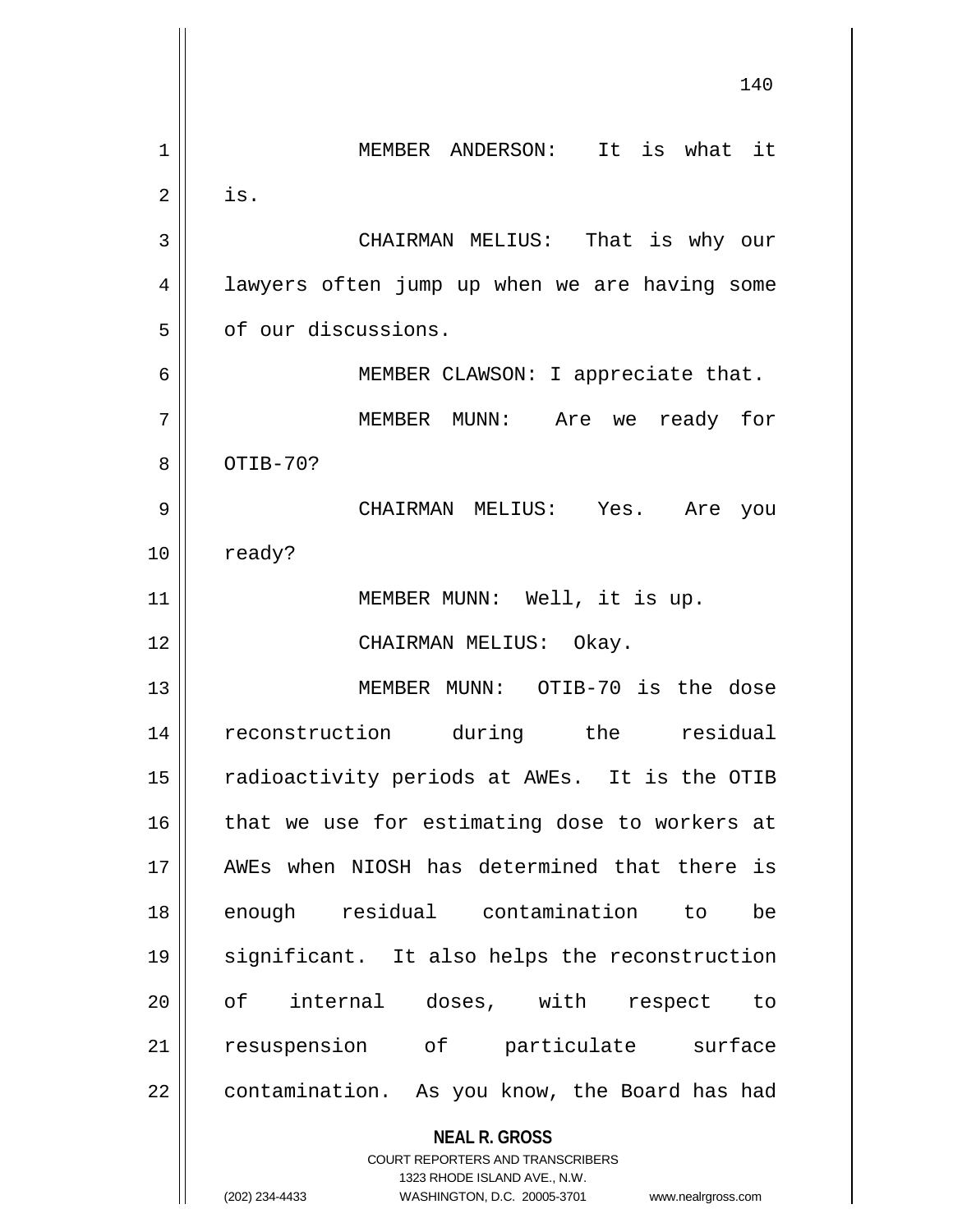1 a particular interest in that specific issue. 2 || It is certainly applicable on a wide number  $3 \parallel$  of sites. And we have worked with it at great 4 | length in Subcommittee.

5 Only the internal and external 6 accordiation exposures that are defined in the  $7 \parallel$  statute are the ones that are included in the 8 residual period of reconstructions. Any 9 | commercial sources are not included.

10 This is another ones of those 11 procedures that we have worked with over a 12 || significant period of time. Rev 0 was issued 13 || in 2008 and later that year we received the 14 || review and established the findings. We have 15 resolved them just last year. The final 16 discussions were taking place in July.

17 || This quidance for reconstruction of internal doses recommends six methods for estimating the internal exposures that depends || on the type of data available, whether it is 21 || only surface contamination or whether we have || air samples as well. And the timing of those

> **NEAL R. GROSS** COURT REPORTERS AND TRANSCRIBERS 1323 RHODE ISLAND AVE., N.W. (202) 234-4433 WASHINGTON, D.C. 20005-3701 www.nealrgross.com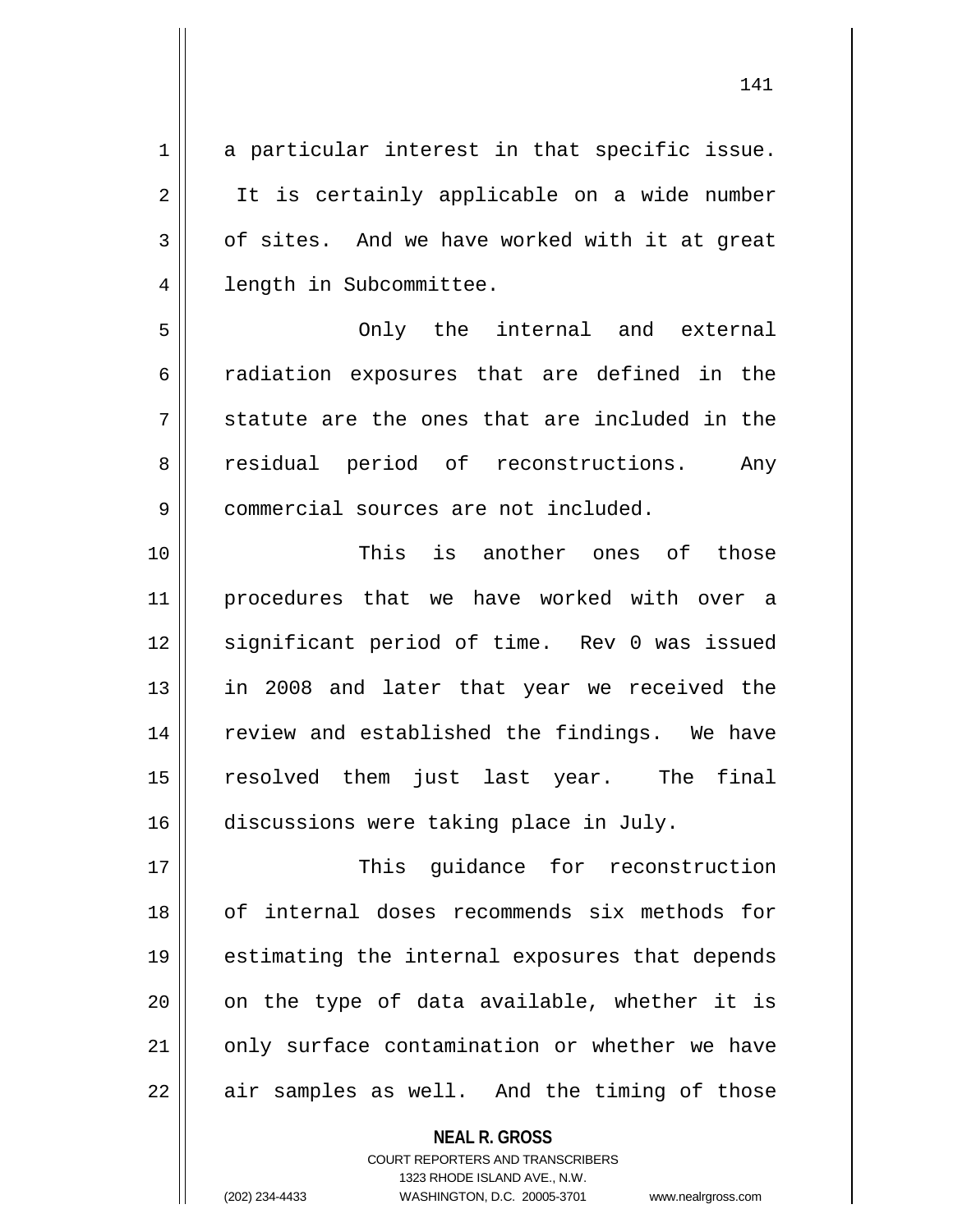**NEAL R. GROSS** COURT REPORTERS AND TRANSCRIBERS 1 || samples, whether it was during operations or  $2 \parallel$  whether the data that we have was all taken 3 post-operational, which is the case in some 4 | sites. 5 | A resuspension factor of one times 6  $\parallel$  ten to the minus six per meter was based on a 7 group of studies that extended over several 8 decades. 9 In Rev 1, the revision was made to 10 depletion rate of 0.00067 and that was the 11 || result of a great deal of data that had been 12 accumulated over a number of decades as well 13 from four different AWE sites. 14 We had 15 total findings and, as 15 always, you can check out the full history on 16 || the BRS. We have one of the findings that was 17 addressed in TBD-6000, which is also closed.  $18$  So we have all 15 now closed for our purposes. 19 Finding number one was observation 20 with respect to the inconsistent use 21 || resuspension factors. It had implications 22 || that were nearly two orders of magnitude

1323 RHODE ISLAND AVE., N.W.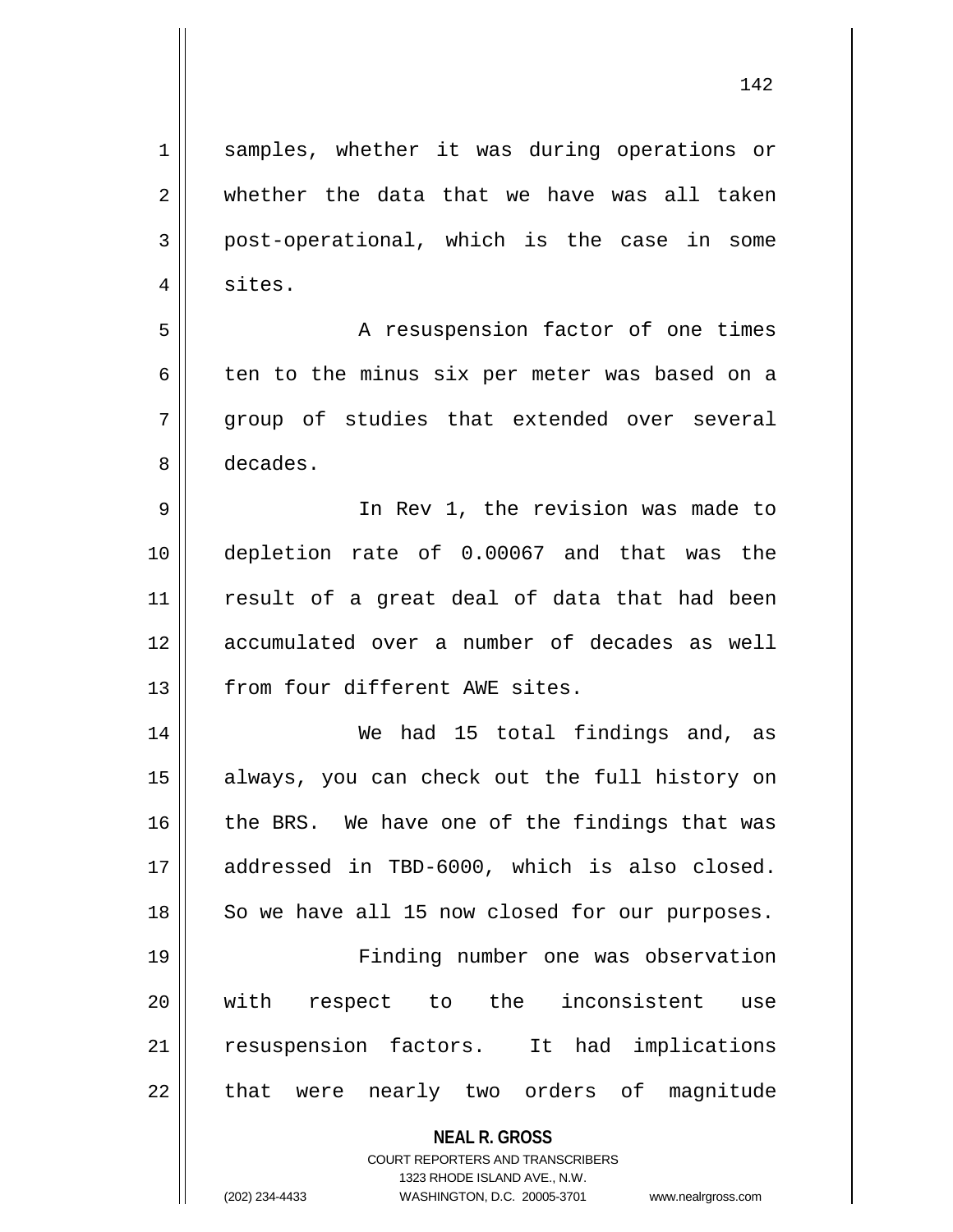| 1  | higher than what NIOSH had been recommending.                       |
|----|---------------------------------------------------------------------|
| 2  | In the Revision 1 changed the source term                           |
| 3  | from one percent per day to 0.00067 per day                         |
| 4  | and that was consistent with what had been                          |
| 5  | used elsewhere. It was, as I said, only                             |
| 6  | closed last July. This was about the last                           |
| 7  | one, I believe, that we actually closed from                        |
| 8  | OTIB-70. It had considerable review both in                         |
| 9  | the Subcommittee and elsewhere.                                     |
| 10 | Finding number two was concerning                                   |
| 11 | the fact that the references that had been                          |
| 12 | used were for outdoor soil contamination and                        |
| 13 | weren't really felt to be applicable by SC&A                        |
| 14 | to the building surfaces.                                           |
| 15 | Rev 1, we agreed in Subcommittee,                                   |
| 16 | would be recalculating the default source-term                      |
| 17 | depletion rate during the residual radiation                        |
| 18 | periods.<br>The recalculation was based<br>on                       |
| 19 | actual data that was gathered specifically                          |
| 20 | from sites and not from soil contamination.                         |
| 21 | That was found to be acceptable to                                  |
| 22 | all concerned and we closed the finding.                            |
|    | <b>NEAL R. GROSS</b>                                                |
|    | <b>COURT REPORTERS AND TRANSCRIBERS</b>                             |
|    | 1323 RHODE ISLAND AVE., N.W.                                        |
|    | (202) 234-4433<br>WASHINGTON, D.C. 20005-3701<br>www.nealrgross.com |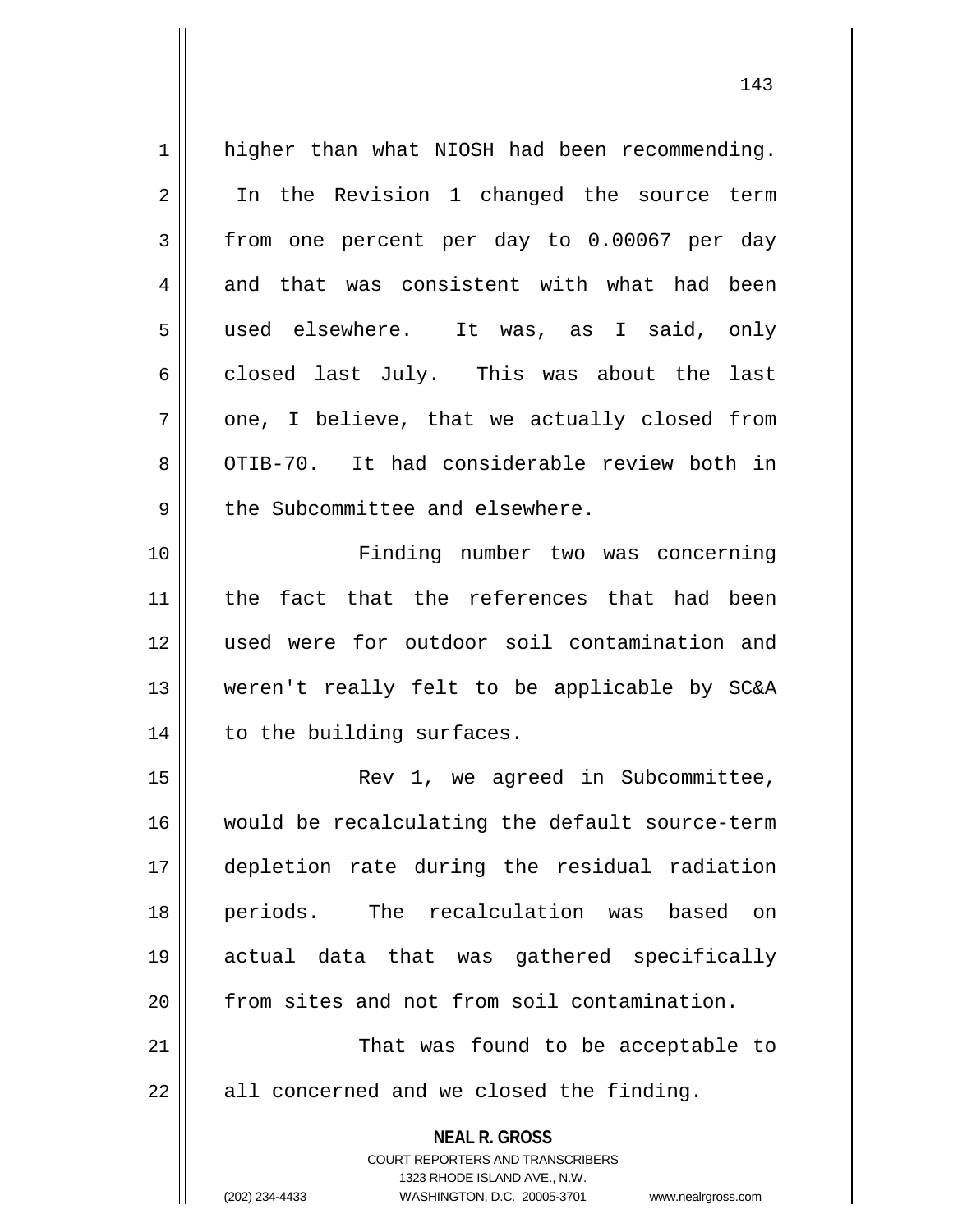| 1              | Finding number three had to do                                      |
|----------------|---------------------------------------------------------------------|
| 2              | with the source-term depletion rate that                            |
| 3              | airborne contaminants were uniformly                                |
| $\overline{4}$ | distributed through the interior volume --                          |
| 5              | that was an assumption -- and removed with 100                      |
| 6              | percent efficiency and, as the contractor                           |
| 7              | pointed out, neither assumption they felt was                       |
| 8              | likely to exist.                                                    |
| 9              | The source-term was recalculated                                    |
| 10             | -- the default source-term was<br>and                               |
| 11             | recalculated based on observed depletion rates                      |
| 12             | at the four sites where we had good reliable                        |
| 13             | data.                                                               |
| 14             | And that was, therefore, closed on                                  |
| 15             | July 31st.                                                          |
| 16             | TBDs-6000 and 6001 regarded large                                   |
| 17             | air concentrations during facility operations                       |
|                |                                                                     |
| 18             | and they were, in all cases in that procedure,                      |
| 19             | job-specific. But this particular procedure,                        |
| 20             | Attachment B was identifying a single value                         |
| 21             | for three different thorium sites and they                          |
| 22             | excluded process air sampling data.                                 |
|                | <b>NEAL R. GROSS</b>                                                |
|                | COURT REPORTERS AND TRANSCRIBERS                                    |
|                | 1323 RHODE ISLAND AVE., N.W.                                        |
|                | (202) 234-4433<br>WASHINGTON, D.C. 20005-3701<br>www.nealrgross.com |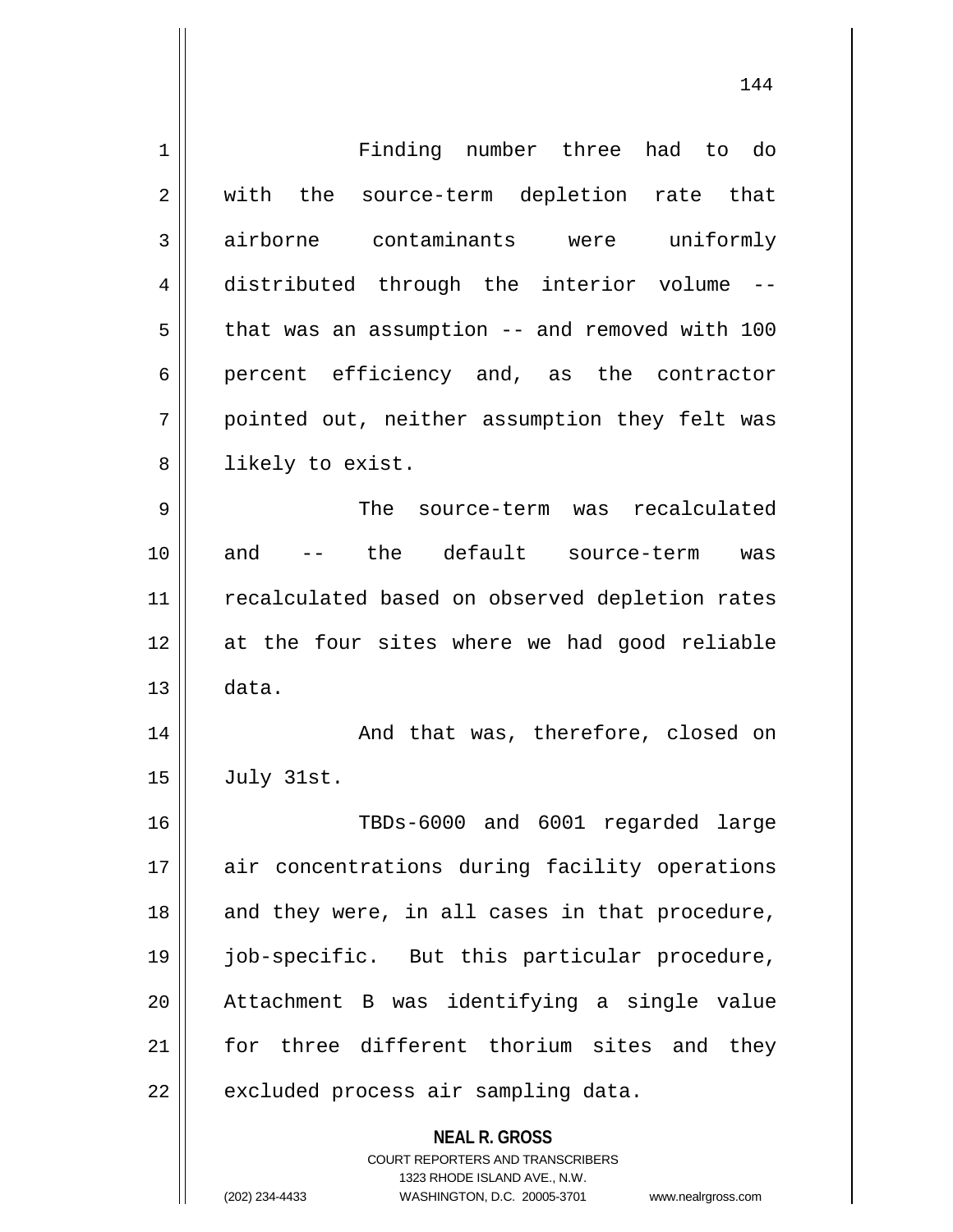| $\mathbf 1$ | It was determined that air samples                                  |
|-------------|---------------------------------------------------------------------|
|             |                                                                     |
| 2           | were selected to be indicative of the general                       |
| 3           | conditions in the area where the facilities                         |
| 4           | were to be found at the start of the residual                       |
| 5           | period. It was not potential exposure during                        |
| 6           | the operational period. And that was an                             |
| 7           | adequate descriptor of the explanation needed.                      |
| 8           | We closed that finding four.                                        |
| 9           | Finding five regarded the data for                                  |
| 10          | three thorium facilities that was shown in                          |
| 11          | Attachment B and didn't have any further                            |
| 12          | guidance indicated on how these datasets were                       |
| 13          | going to be used. And the explanation that                          |
| 14          | was given by the Agency was that this was not                       |
| 15          | being used for dose reconstruction purposes                         |
| 16          | and Appendix B was unnecessary. Therefore, it                       |
| 17          | was removed from the procedure during Rev 1                         |
| 18          | and that cleared the question with respect to                       |
| 19          | its use.                                                            |
| 20          | Item number six was the use of                                      |
| 21          | Horizons' summary survey data as a default                          |
| 22          | value for operational air concentration was                         |
|             | <b>NEAL R. GROSS</b>                                                |
|             | <b>COURT REPORTERS AND TRANSCRIBERS</b>                             |
|             | 1323 RHODE ISLAND AVE., N.W.                                        |
|             | (202) 234-4433<br>WASHINGTON, D.C. 20005-3701<br>www.nealrgross.com |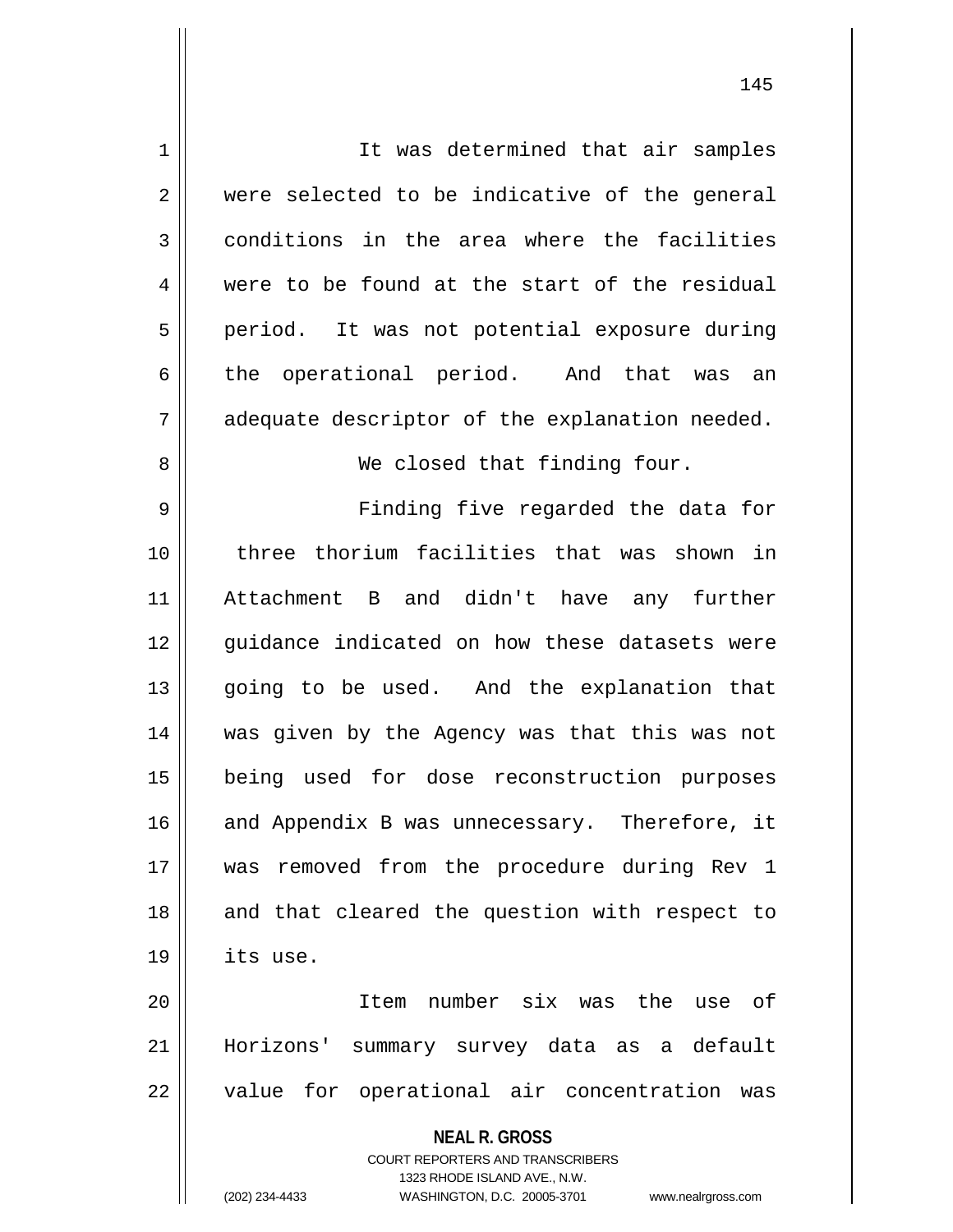1 || not appropriate when it was used from a  $2 \parallel$  thorium refining facility.

3 And that was also closed, based on  $4 \parallel$  the fact that it was not going to be used -- $5 \parallel$  Appendix B was not going to be used and it was 6 removed.

7 || The finding number seven with 8 || regard to the same construct was again talking 9 about Attachment B data, which had been 10 || removed and wasn't used, in any case, with 11 || respect to DRs.

 Finding number eight, the derivation of Appendix B air concentrations. Again, an Appendix B issue. By removing Appendix B, several of the questions were cleared out.

17 Finding number nine, more 18 derivation of Appendix B issues. One more 19 || that was removed when Appendix B was removed 20 from the instruction of the Technical 21 | Information Bulletin.

22 Finding number ten was the

**NEAL R. GROSS** COURT REPORTERS AND TRANSCRIBERS 1323 RHODE ISLAND AVE., N.W. (202) 234-4433 WASHINGTON, D.C. 20005-3701 www.nealrgross.com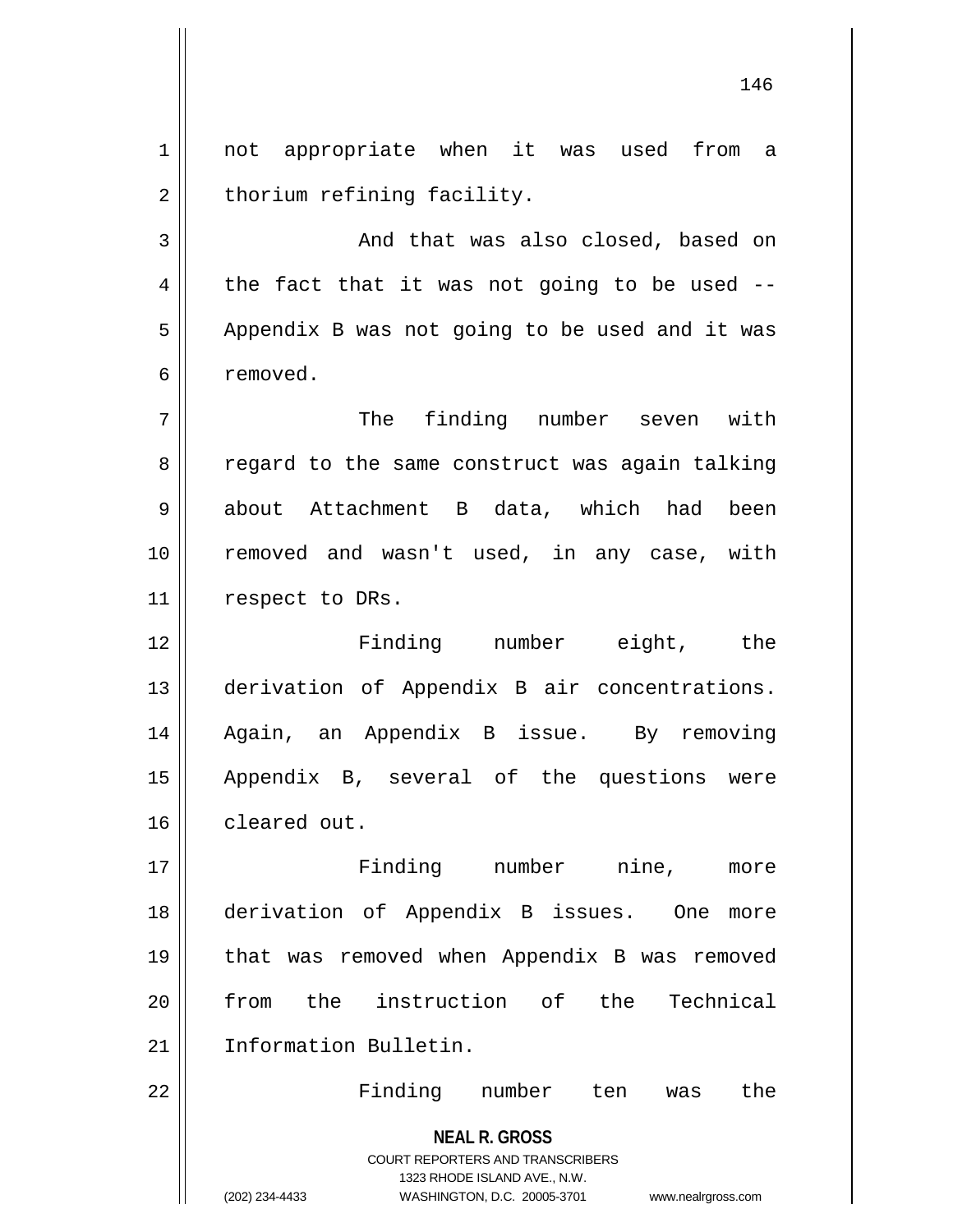**NEAL R. GROSS** COURT REPORTERS AND TRANSCRIBERS 1323 RHODE ISLAND AVE., N.W. (202) 234-4433 WASHINGTON, D.C. 20005-3701 www.nealrgross.com 1 | recommendation of the ten to the minus six 2 || meters as being inappropriate. I mentioned  $3 \parallel$  that earlier. And a Table 5 footnote was 4 inserted to indicate that a site-by-site  $5 \parallel$  analysis would be conducted to establish the  $6 \parallel$  sites where the post-operational clean-up had 7 been performed and the value that had been 8 || identified would not just used as a default on  $9 \parallel$  a routine basis. That was an acceptable 10 || response. We closed the finding. 11 || Finding 11 with regard to NUREG-12 1400, the position was that it was not 13 appropriate and that it probably wasn't 14 technically feasible because of the lack of  $15 \parallel$  data. 16 And the response was a 17 consideration of NUREG-1400 has been deleted 18 from the OTIB so that it does not become an 19 issue for contention. 20 We have closed that finding, since  $21$  | it was not being used in any case. 22 || Finding 12 had to do with, again,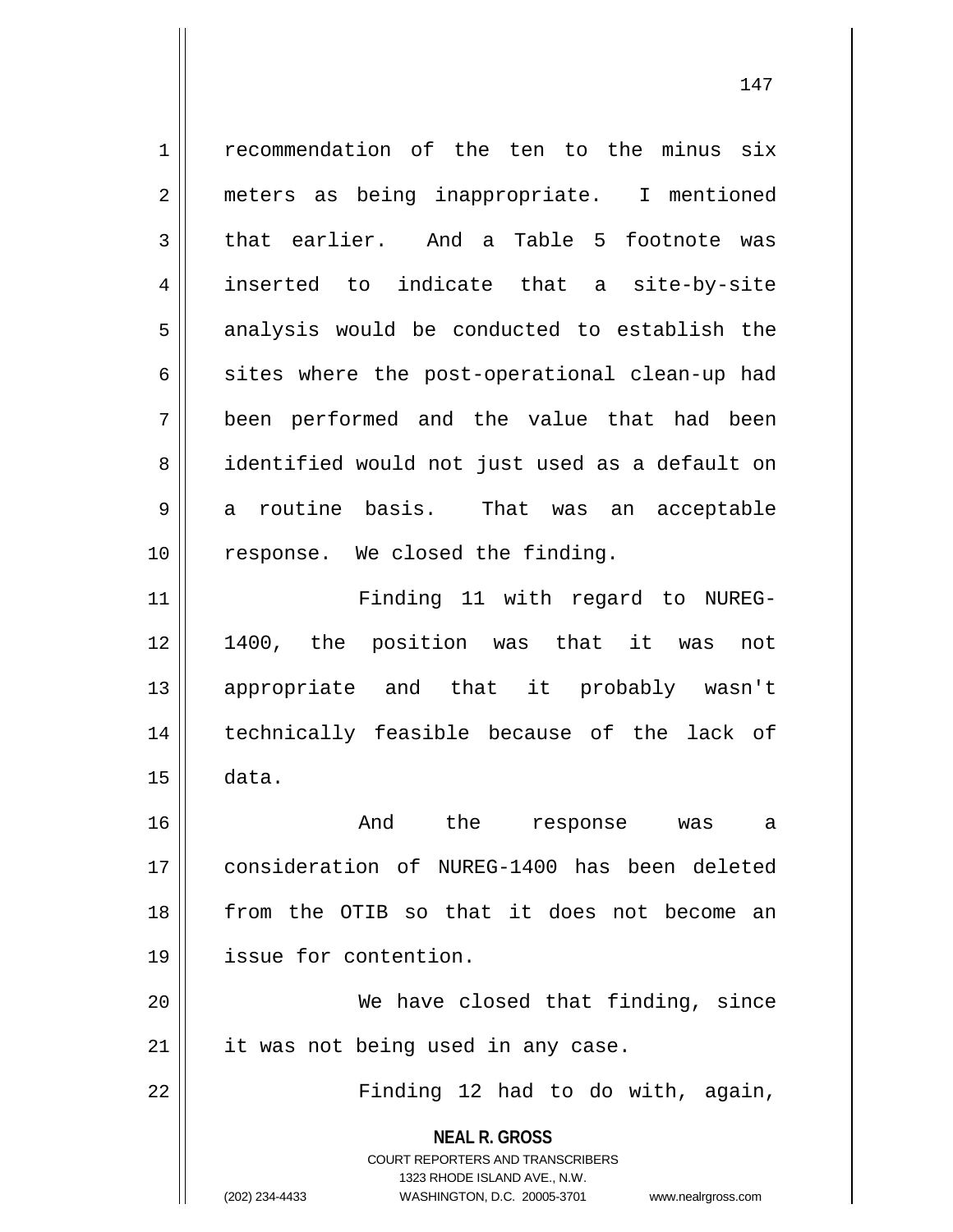1 TBD-6000, assigning operational air quality  $2 \parallel$  values. The concern was that it might not be 3 || claimant favorable. It was addressed 4 appropriately in TBD-6000 additional issue for  $5$  || that particular procedure. 6 And the Work Group will tell us

7 when they have closed that issue. From our  $8 \parallel$  perspective, it is a decision for them to make  $9 \parallel$  and a solution for them to find.

 Finding number 13 was judging whether the basic approach to developing inhalation doses in the TBD-6001 was going to be claimant favorable. The position was that 14 || it was not possible to judge that.

15 TBD-6001 has been canceled. And 16 || since it was canceled, we were able to close  $17$  | that finding, since it is now moot.

18 Again, Finding 14 had to do with 19 TBD-6001 also. Again, inhalation doses were 20 the concern. It has been canceled and that 21 || finding, therefore, is again moot.

22 Finding 15, many of the

**NEAL R. GROSS** COURT REPORTERS AND TRANSCRIBERS

1323 RHODE ISLAND AVE., N.W.

(202) 234-4433 WASHINGTON, D.C. 20005-3701 www.nealrgross.com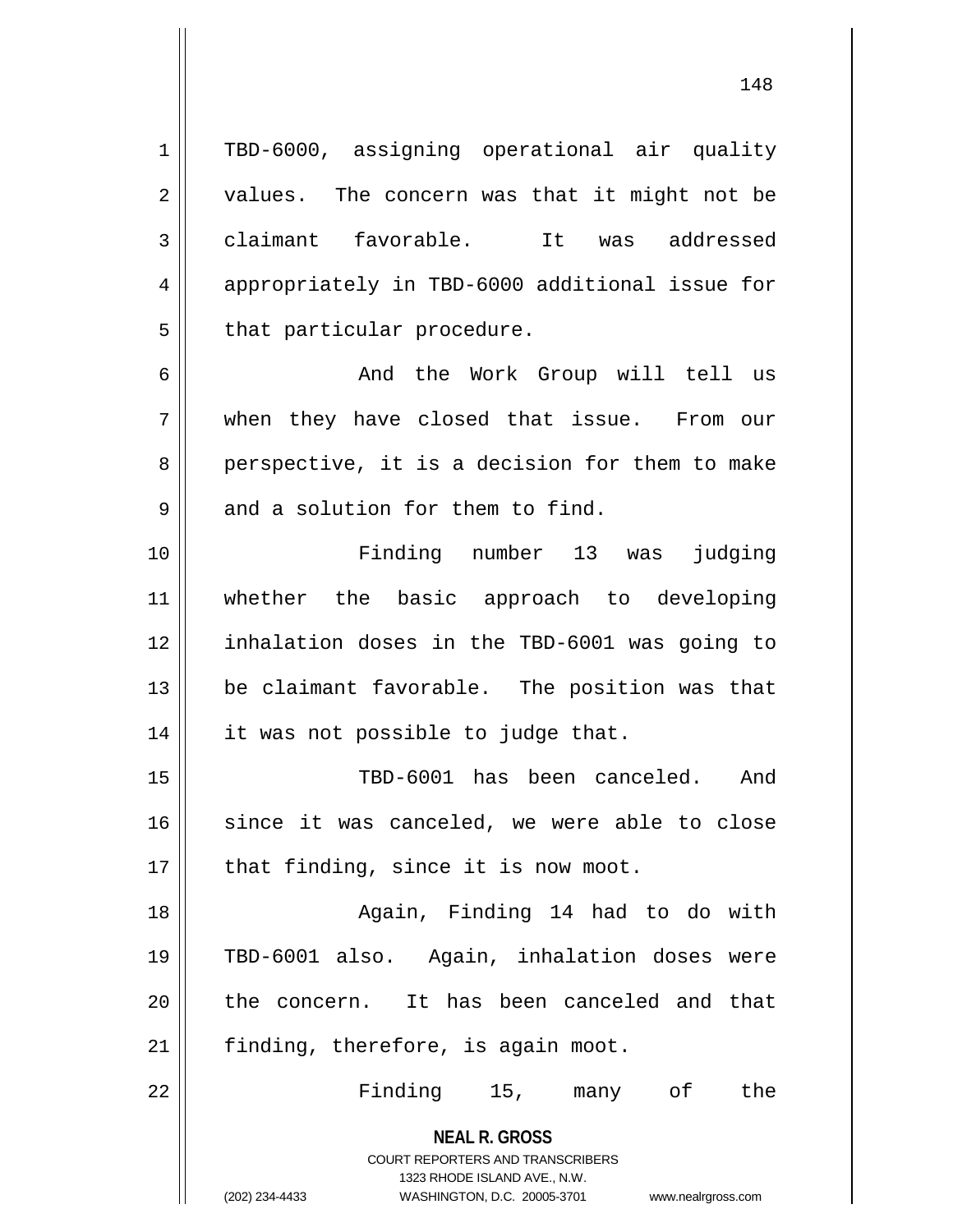| $\mathbf 1$ | assumptions that form the basis of TIB-9, the  |
|-------------|------------------------------------------------|
| 2           | ingestion model, were too restrictive.<br>The  |
| 3           | concern was that the yield of dose             |
| 4           | reconstruction would, therefore, be low. It    |
| 5           | has closed just last month because the finding |
| 6           | had been resolved and was closed. We were      |
| 7           | advised of that and we now, as a result, have  |
| 8           | closed this particular finding on our OTIB-70  |
| 9           | review.                                        |
| 10          | That wraps up our findings for the             |
| 11          | Subcommittee. And we are ready for questions.  |
| 12          | CHAIRMAN MELIUS: Anybody have                  |
| 13          | questions on OTIB-70?                          |
| 14          | MEMBER SCHOFIELD: Yes, Jim. This               |
| 15          | is Phil Schofield. I have got a question.      |
| 16          | Going back to the early part there, are they   |
| 17          | going to apply the default assumption of       |
| 18          | resuspension? And how are they going to apply  |
| 19          | that? Because different material types are     |
| 20          | going to have different amount of different    |
| 21          | characteristics for resuspension. We<br>were   |
| 22          | talking about an oxide or whatever particular  |
|             | <b>NEAL R. GROSS</b>                           |

COURT REPORTERS AND TRANSCRIBERS 1323 RHODE ISLAND AVE., N.W.

 $\mathsf{II}$ 

(202) 234-4433 WASHINGTON, D.C. 20005-3701 www.nealrgross.com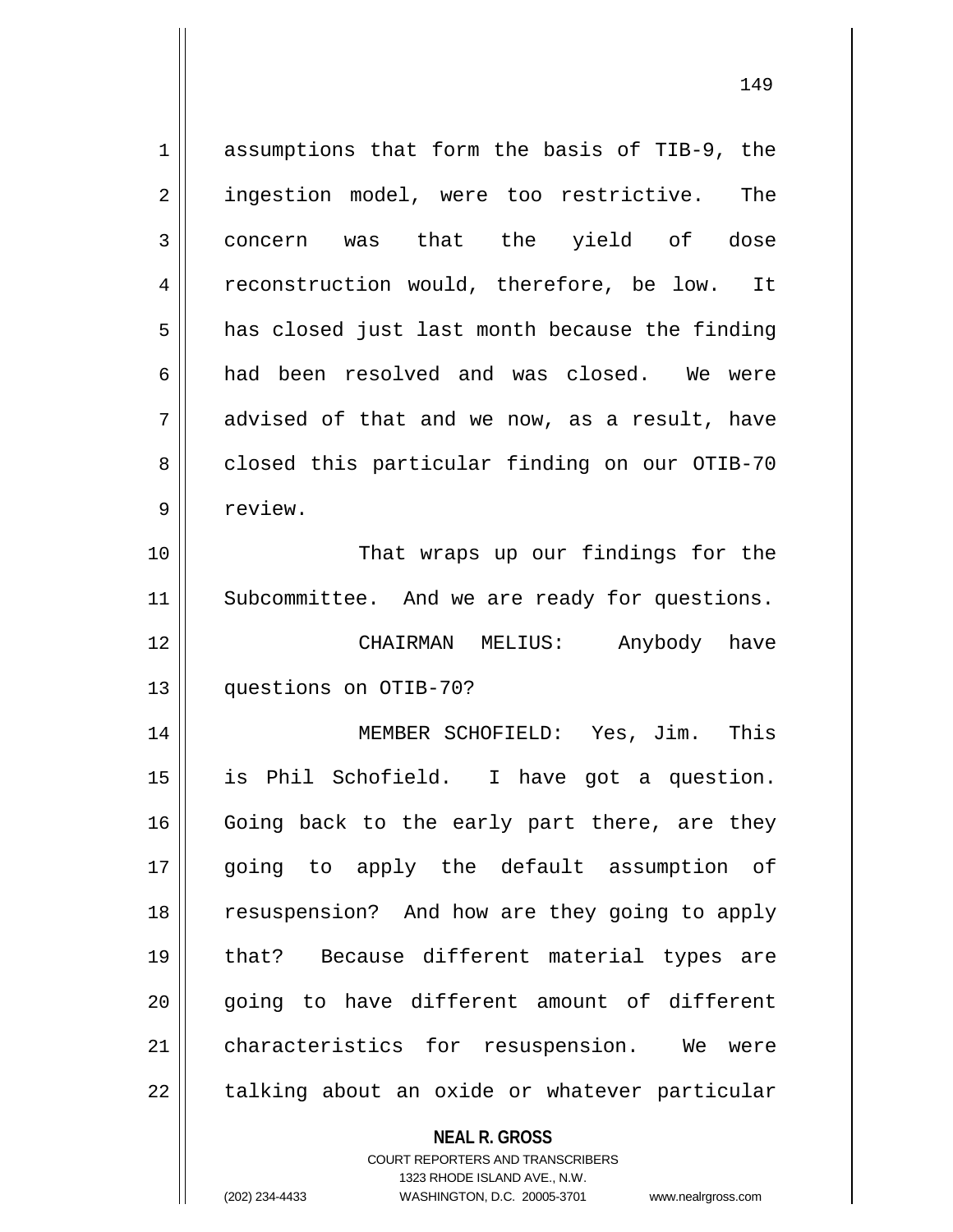1 || form was processed there.

2 MEMBER MUNN: Which finding are 3 | you addressing, Phil?

4 MEMBER SCHOFIELD: The default 5 | resuspension factor. That could be based -- I  $6 \parallel$  mean, that can change on the site because of 7 what material was used in that particular 8 building. The nature of it, whether it was an  $9 \parallel$  oxide or whatever it was. And even the 10 humidity factor could go in, and particularly 11 when you get out in the soil, if you are in an 12 || area where it is very humid, the soil tends to  $13$  | be damp, one suspension factor for that versus 14 an area where the soil is very dry and it is 15 windy, then you are going to have a totally 16 different resuspension factor.

17 || And what I am wondering is if they 18 || are going to use a default assumption, how are 19 || they going to apply that and where are they  $20$  | qoing to get that default from?

21 MEMBER MUNN: Well we are talking 22 || resuspension factors in closed facilities, for

**NEAL R. GROSS**

COURT REPORTERS AND TRANSCRIBERS 1323 RHODE ISLAND AVE., N.W. (202) 234-4433 WASHINGTON, D.C. 20005-3701 www.nealrgross.com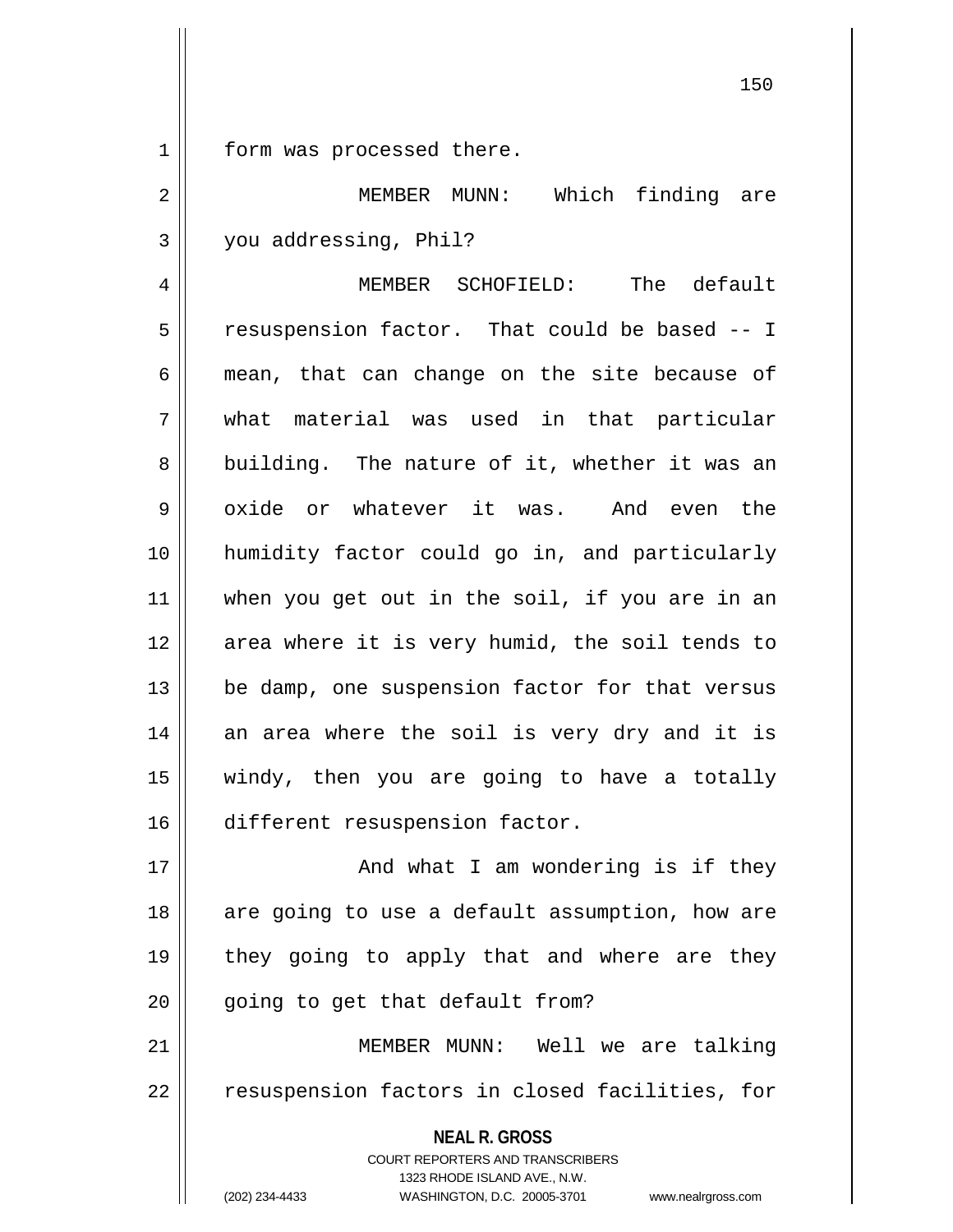$1$  the most part, that are production facilities, 2 || Phil. And I guess there are fairly standard 3 expectations with respect to what you are  $4 \parallel$  going to see there. I guess I am not really  $5 \parallel$  clear as to why you would expect similar 6 production facilities to have vastly different 7 | resuspension rates.

8 || MEMBER SCHOFIELD: Well, what I am particularly looking at is during the decommission, you know when they are tearing down the facility, then now you get into all 12 || these other factors. Like I said, if you have 13 a very dry atmosphere versus very wet, 14 || particularly like when it talks about where it || is in -- you have contaminated soil and stuff, you know, if that soil is damp and wet, it is not going to blow around or be -- you know you don't have much of it getting up in the atmosphere, into the air where the workers are | versus an area where the soil is very dry. Like I said, the same thing, you know, going | back to the same thing, you know, depending on

## **NEAL R. GROSS**

COURT REPORTERS AND TRANSCRIBERS 1323 RHODE ISLAND AVE., N.W. (202) 234-4433 WASHINGTON, D.C. 20005-3701 www.nealrgross.com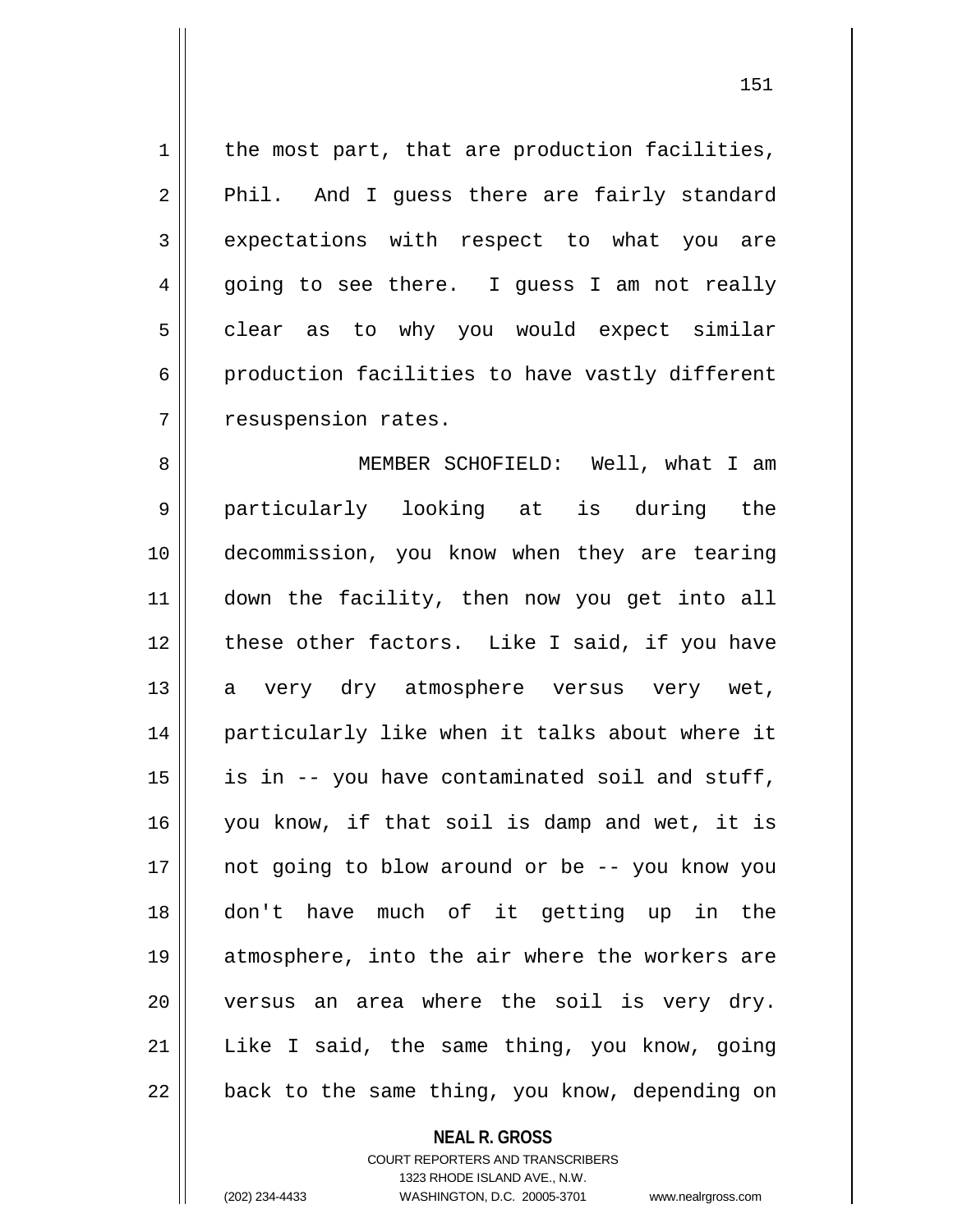$1$  the type of material that was used there, you  $2 \parallel$  know, the physical form it was would determine  $3$  | how easily that is resuspended.

4 MEMBER MUNN: I believe this OTIB 5 || addresses specifically residual radioactivity 6 | periods inside the facility. I think that is 7 what we are talking about here. I don't 8 believe we are talking about soil 9 | contamination anywhere.

10 CHAIRMAN MELIUS: John, do you 11 want to clarify? You look like you are --

12 MR. STIVER: I would like to say a 13 | couple of words.

14 MEMBER ZIEMER: This is Ziemer. 15 | Can I make a comment?

16 CHAIRMAN MELIUS: Go ahead, Paul.

 MEMBER ZIEMER: Okay. I just wanted to clarify what I think maybe Wanda did. But this default factor is intended to 20 || apply to indoor facilities that have been 21 || cleaned up, where operational cleanup has been | performed. Otherwise, it would not apply.

> **NEAL R. GROSS** COURT REPORTERS AND TRANSCRIBERS

> > 1323 RHODE ISLAND AVE., N.W.

(202) 234-4433 WASHINGTON, D.C. 20005-3701 www.nealrgross.com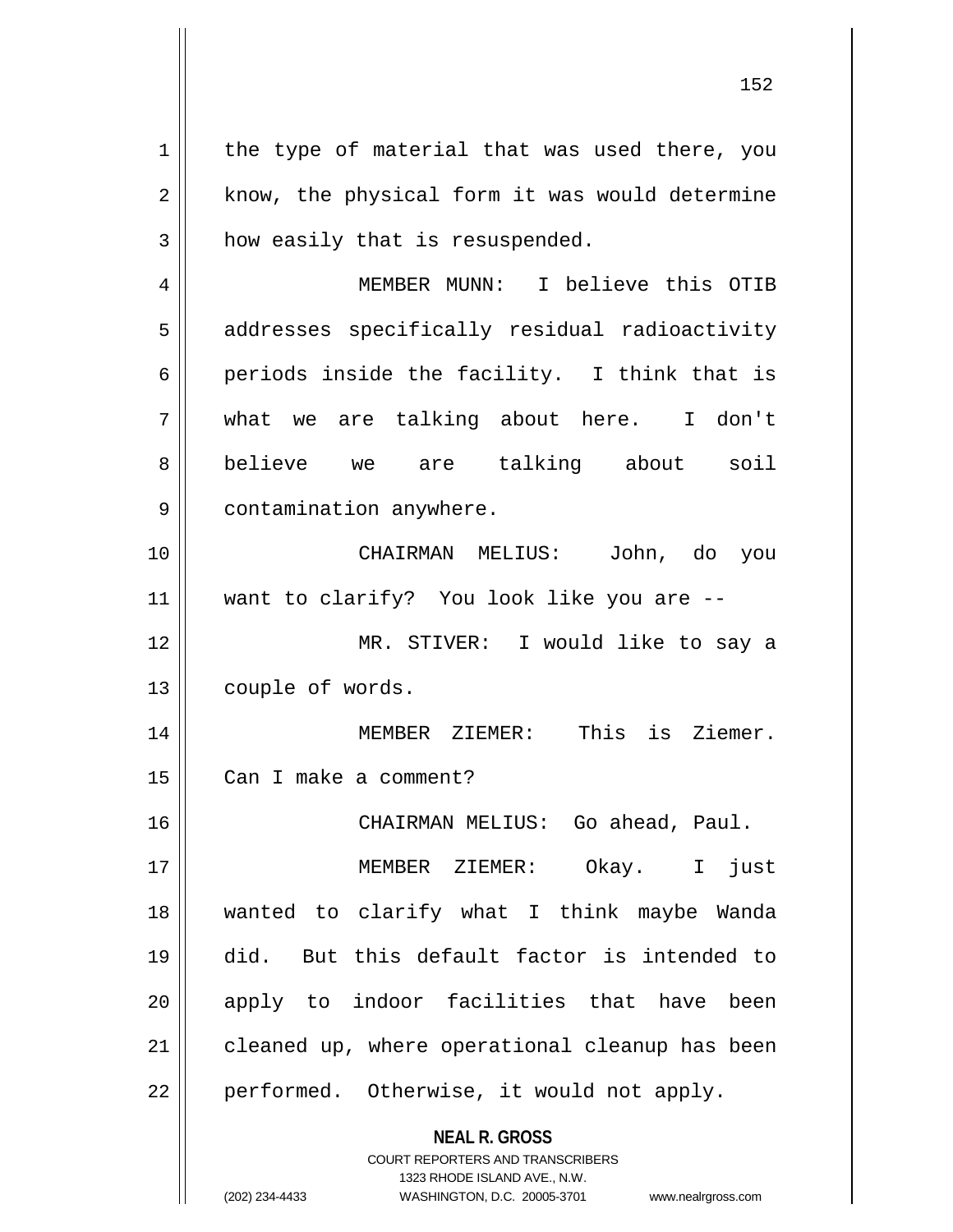| 1  | I don't know if Jim Neton is on               |
|----|-----------------------------------------------|
| 2  | the line or is there at the meeting but if he |
| 3  | could speak to that in a little more detail,  |
| 4  | but it is my understanding that this would    |
| 5  | only apply in cases of facilities that have   |
| 6  | been previously cleaned up. And there is very |
| 7  | good data to support the use of ten to the    |
| 8  | minus six for all kinds of situations where   |
| 9  | cleanup has already occurred.                 |
| 10 | MR. STIVER: Yes, Dr. Ziemer, this             |
| 11 | is John Stiver. Jim Neton is not able to      |
| 12 | attend. He is at an NCRP meeting today, I     |
| 13 | believe.                                      |
| 14 | But you are exactly right. This               |
| 15 | TIB applies to AWE facilities during the      |
| 16 | residual period. And that ten to the minus    |
| 17 | six resuspension factor is applicable to      |
| 18 | facilities that have been decontaminated or   |
| 19 | cleaned prior to the residual period. And I   |
| 20 | believe one of the findings here, the         |
| 21 | resolution, was for situations where you have |
| 22 | facilities that may be -- that don't fit that |
|    | <b>NEAL R. GROSS</b>                          |

COURT REPORTERS AND TRANSCRIBERS 1323 RHODE ISLAND AVE., N.W.

 $\mathsf{II}$ 

(202) 234-4433 WASHINGTON, D.C. 20005-3701 www.nealrgross.com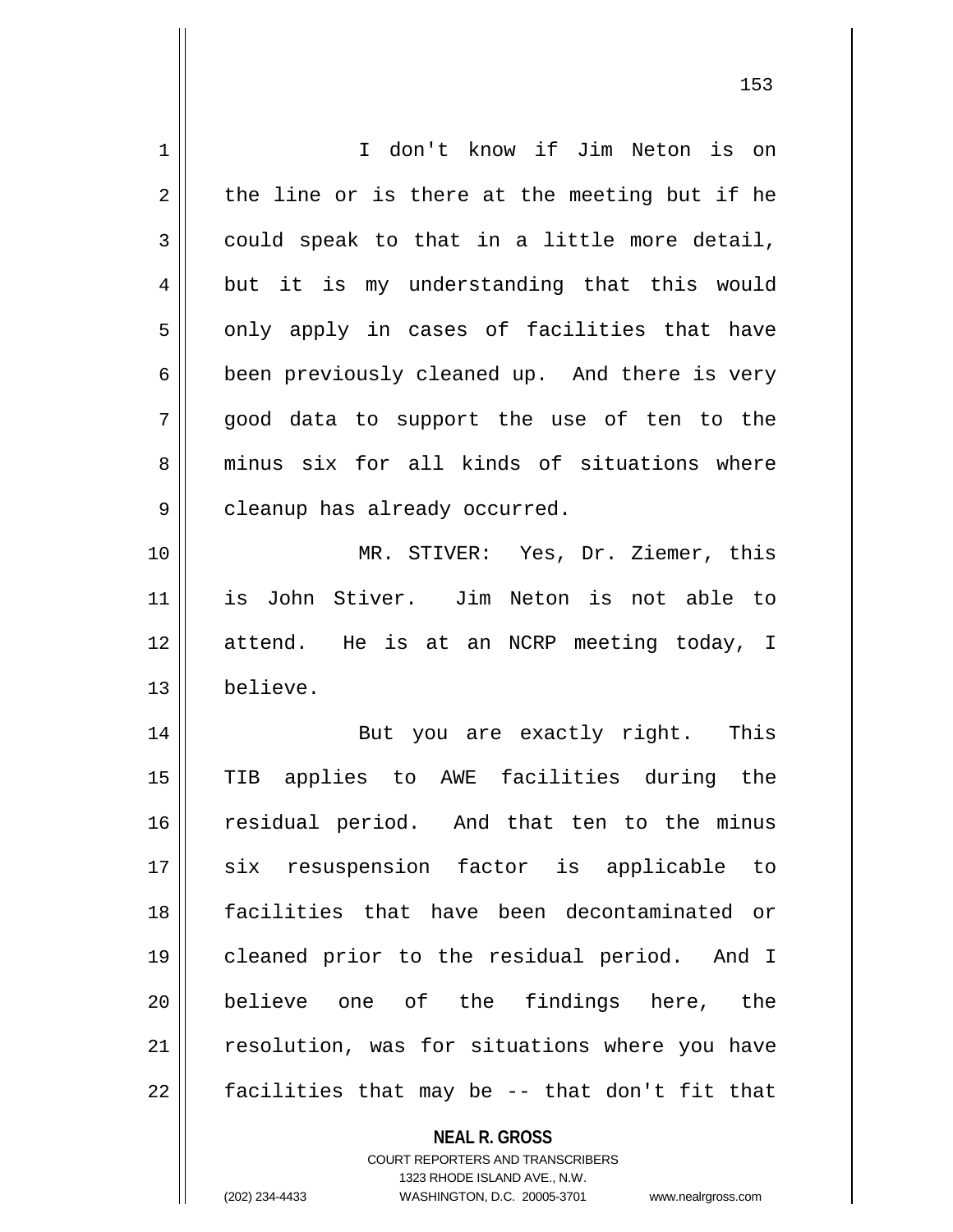1 | particular description why a resuspension 2 factor would be derived based on the site-3 specific information for that particular 4 || facility. And that was a topic of discussion 5 | over several different Work Group meetings  $6$  || when we came to that decision. 7 MEMBER ZIEMER: Okay, so that 8 answers my question. So I have got that

 $9 \parallel$  answer now, thanks.

10 MEMBER MUNN: Yes, thank you,  $11$  Phil.

12 CHAIRMAN MELIUS: Other -- yes,  $13 \parallel$  Brad?

14 || MEMBER MUNN: Yes, Brad?

 MEMBER CLAWSON: I am looking at | this procedure a little bit like the last one.  $\parallel$  This is going to be kind of on a case-by-case basis, wouldn't it be used? To me, I am hearing a lot of different things play into 20 || this procedure for it to be able to work right. And each site is going to be somewhat  $\parallel$  a little bit different. Correct?

> **NEAL R. GROSS** COURT REPORTERS AND TRANSCRIBERS 1323 RHODE ISLAND AVE., N.W.

(202) 234-4433 WASHINGTON, D.C. 20005-3701 www.nealrgross.com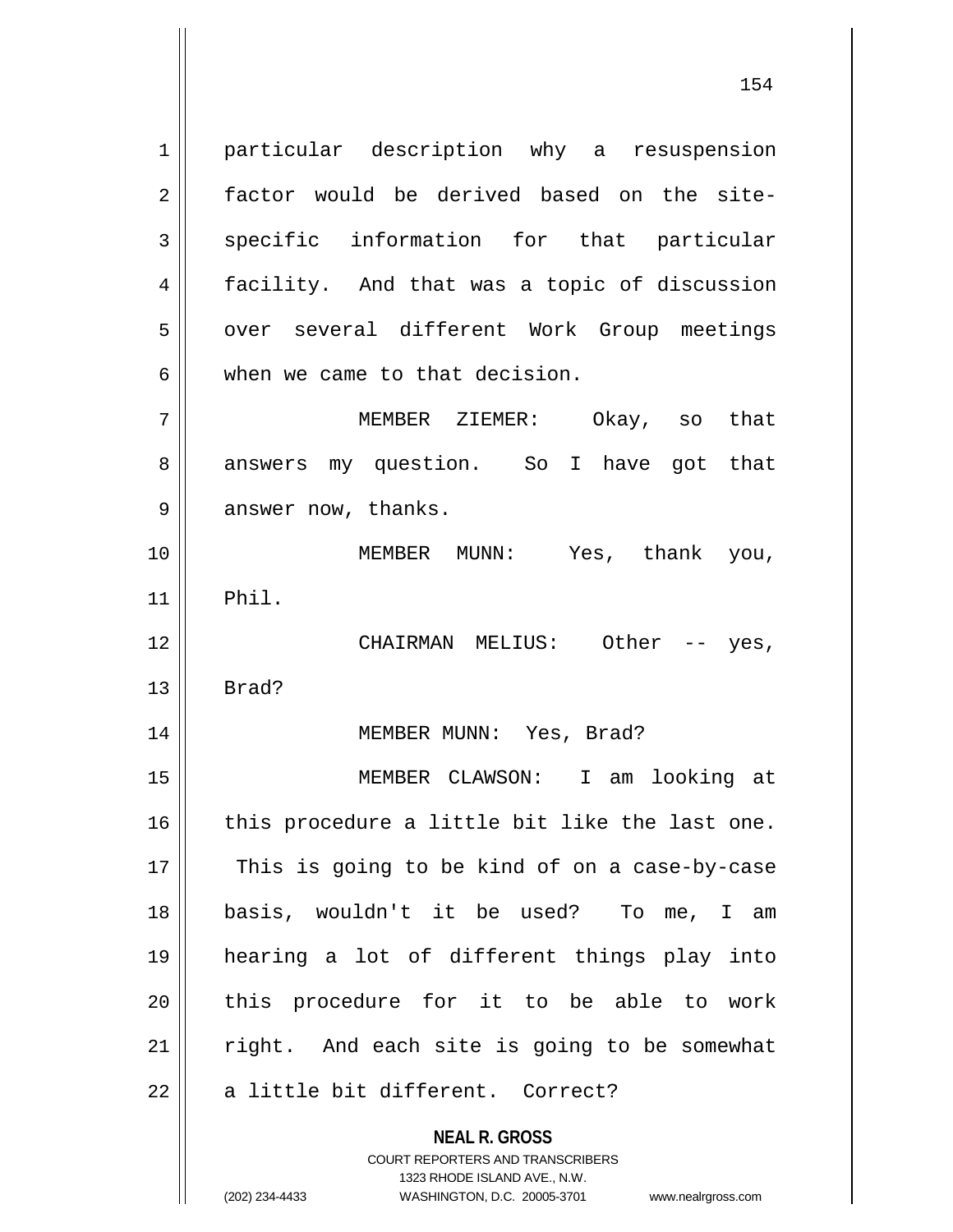**NEAL R. GROSS** COURT REPORTERS AND TRANSCRIBERS 1323 RHODE ISLAND AVE., N.W. 1 MEMBER MUNN: I think you are  $2 \parallel$  correct, yes. I believe that was the intent. 3 CHAIRMAN MELIUS: I mean certainly  $4 \parallel$  with the residual time period, I think we have  $5 \parallel$  a practice in looking at particular sites that 6 we -- because it comes up in terms of the SEC  $7 \parallel$  reviews fairly often. We look for the nature 8 of the activity on that site during the 9 | residual period. 10 Remember, I believe the Linde 11 || Site, where we had a lot of ongoing demolition 12 || of some of the -- one of the buildings and so 13 forth. So that was different. I think there 14 has been some other sites where the nature of 15 || the activities on the site led us to have some 16 caution in terms of how we would use, sort of 17 || qeneral assumptions that are in OTIB-70. 18 || The South Control Row if this is more 19 || of a procedural issue for both the Work Group 20 || and for NIOSH is do those sort of caveats or 21 | instructions don't always seem to get captured  $22$  | in the review all the time nor in the actual

(202) 234-4433 WASHINGTON, D.C. 20005-3701 www.nealrgross.com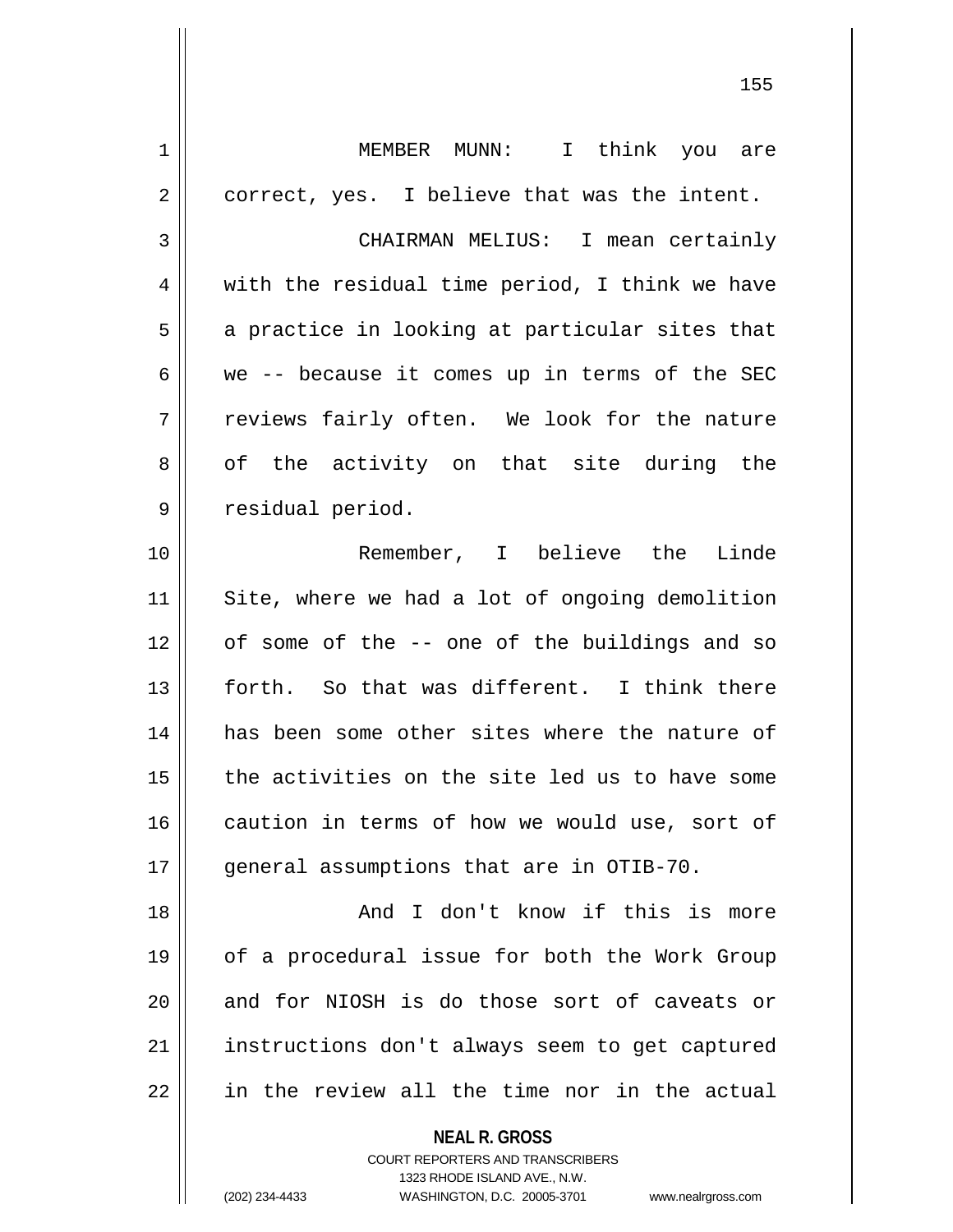1 | OTIB. And whether that is a problem for 2 || somebody from the outside looking at it like  $3 \parallel$  us, to what extent it is a problem for the 4 people within the program, I don't know 5 because there is so much other ancillary 6 instructional and technical material that is  $7 \parallel$  being used. But is one of the things I think 8 would help to clarify some of these OTIBs as 9 we go through is if that information was 10 || captured in the revision somehow. 11 || **Again**, it is not a major finding 12 but at least for people looking at this or 13 whatever, it might helpful. And maybe it is 14 || something we need to keep an eye on as we are 15 || going through, looking at some of these other 16 OTIBs. 17 || I suspect that the Work Group or 18 the Subcommittee has talked about all of these 19 issues. The question is, do they warrant a 20 || revision or changes to the OTIB itself? Is 21  $\parallel$  that worth the effort, so to speak? I don't 22 know. Josie?

> **NEAL R. GROSS** COURT REPORTERS AND TRANSCRIBERS 1323 RHODE ISLAND AVE., N.W. (202) 234-4433 WASHINGTON, D.C. 20005-3701 www.nealrgross.com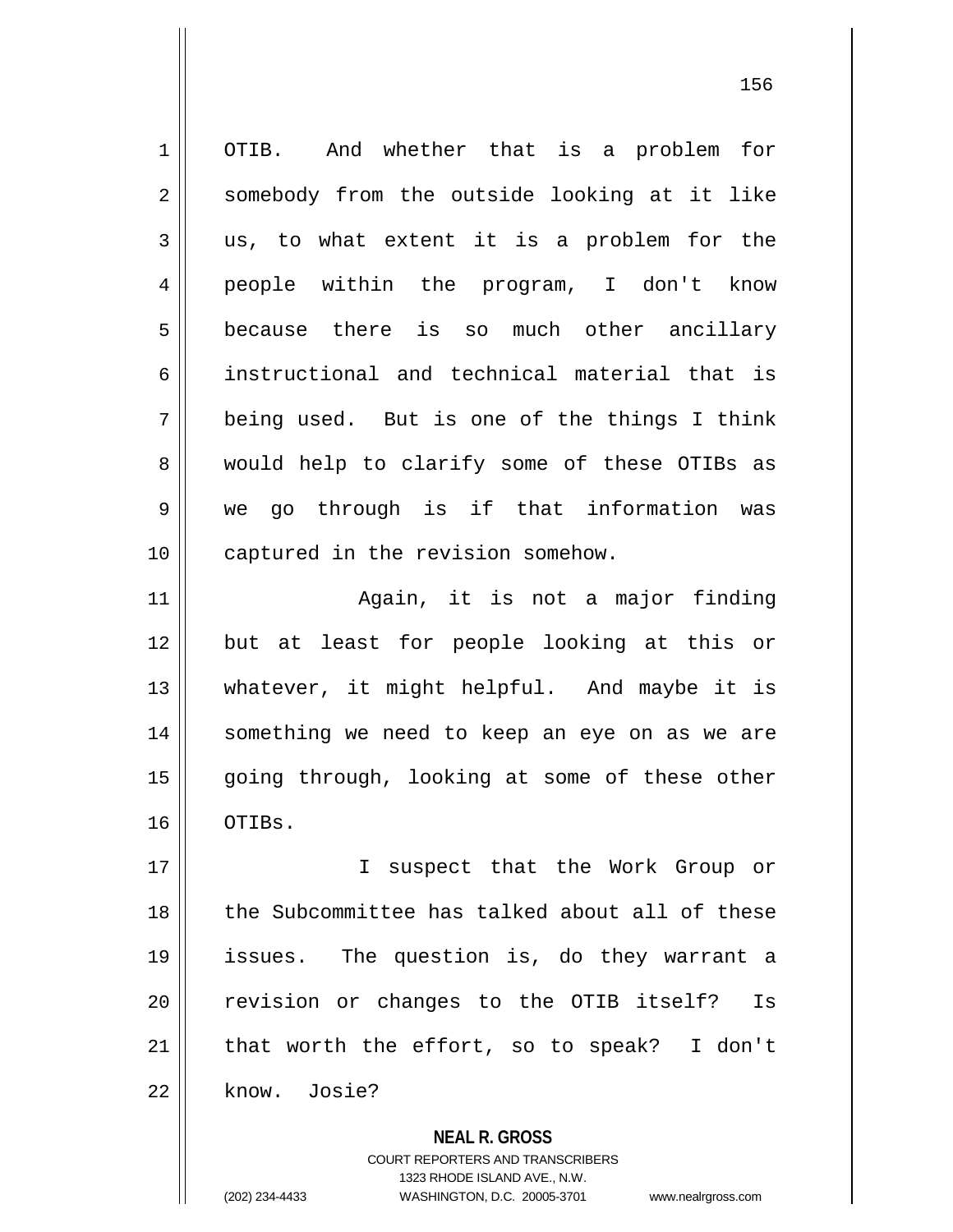| 1  | MEMBER BEACH: When you look at                                                                                                                                  |
|----|-----------------------------------------------------------------------------------------------------------------------------------------------------------------|
| 2  | the revision that was put out March of 2012,                                                                                                                    |
| 3  | it is very specific in the walkways, whether                                                                                                                    |
| 4  | it was D&Ded or not D&Ded, people walking,                                                                                                                      |
| 5  | people running, vigorous activity, it is one                                                                                                                    |
| 6  | of the better ones in my opinion<br>for                                                                                                                         |
| 7  | clarification.                                                                                                                                                  |
| 8  | MEMBER MUNN: Yes, you are                                                                                                                                       |
| 9  | correct. It has been discussed at great                                                                                                                         |
| 10 | length in the Subcommittee.                                                                                                                                     |
| 11 | CHAIRMAN MELIUS:<br>Any other                                                                                                                                   |
| 12 | questions or comments on that? Okay.                                                                                                                            |
| 13 | MEMBER MUNN: All right, shall we                                                                                                                                |
| 14 | go on?                                                                                                                                                          |
| 15 | CHAIRMAN MELIUS: Before<br>the                                                                                                                                  |
| 16 | computer fails us, let's -- Ted, your turn.                                                                                                                     |
| 17 | MEMBER MUNN: As I believe you are                                                                                                                               |
| 18 | aware, internal guidance documents are exactly                                                                                                                  |
| 19 | that. They are internal guidance. The ones                                                                                                                      |
| 20 | that we are dealing with in the Subcommittee                                                                                                                    |
| 21 | are all very, very early documents, very basic                                                                                                                  |
| 22 | in nature. They are not used as a specific                                                                                                                      |
|    | <b>NEAL R. GROSS</b><br>COURT REPORTERS AND TRANSCRIBERS<br>1323 RHODE ISLAND AVE., N.W.<br>(202) 234-4433<br>WASHINGTON, D.C. 20005-3701<br>www.nealrgross.com |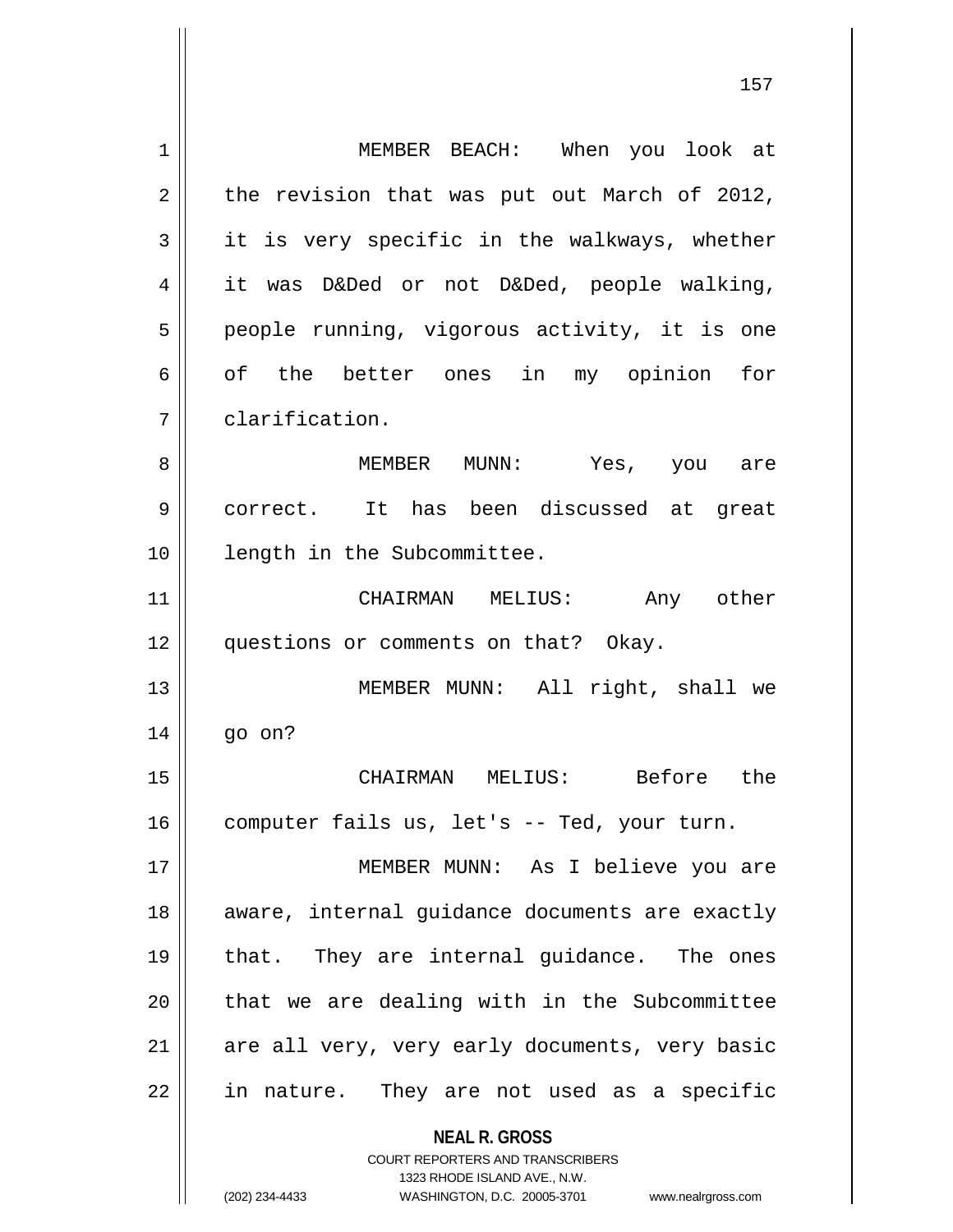**NEAL R. GROSS** COURT REPORTERS AND TRANSCRIBERS 1323 RHODE ISLAND AVE., N.W. 1 || instruction. They are general guidelines that 2 are to help the dose reconstructor in 3 decisions about which direction to go, not how  $4 \parallel$  to do things. 5 IG-001, by its nature is the first 6 || of those, External Dose Reconstruction 7 Implementation Guide. 8 As I said, it is very general 9 || guidance on how to approach things. It is 10 detailed implementation guidance being 11 provided in very other site-specific and 12 || issues-specific technical documents, 13 workbooks, and the procedures that we review 14 in our committee. 15 As you can see, very early May 16 2002 it was not until the second revision was 17 actually issued. That is, Revision 1 was 18 available before SC&A was tasked with 19 || reviewing any of these. 20 || A great deal of concentrated time 21 was not spent with these early on because  $22$  || their lack of specificity did not lend them

(202) 234-4433 WASHINGTON, D.C. 20005-3701 www.nealrgross.com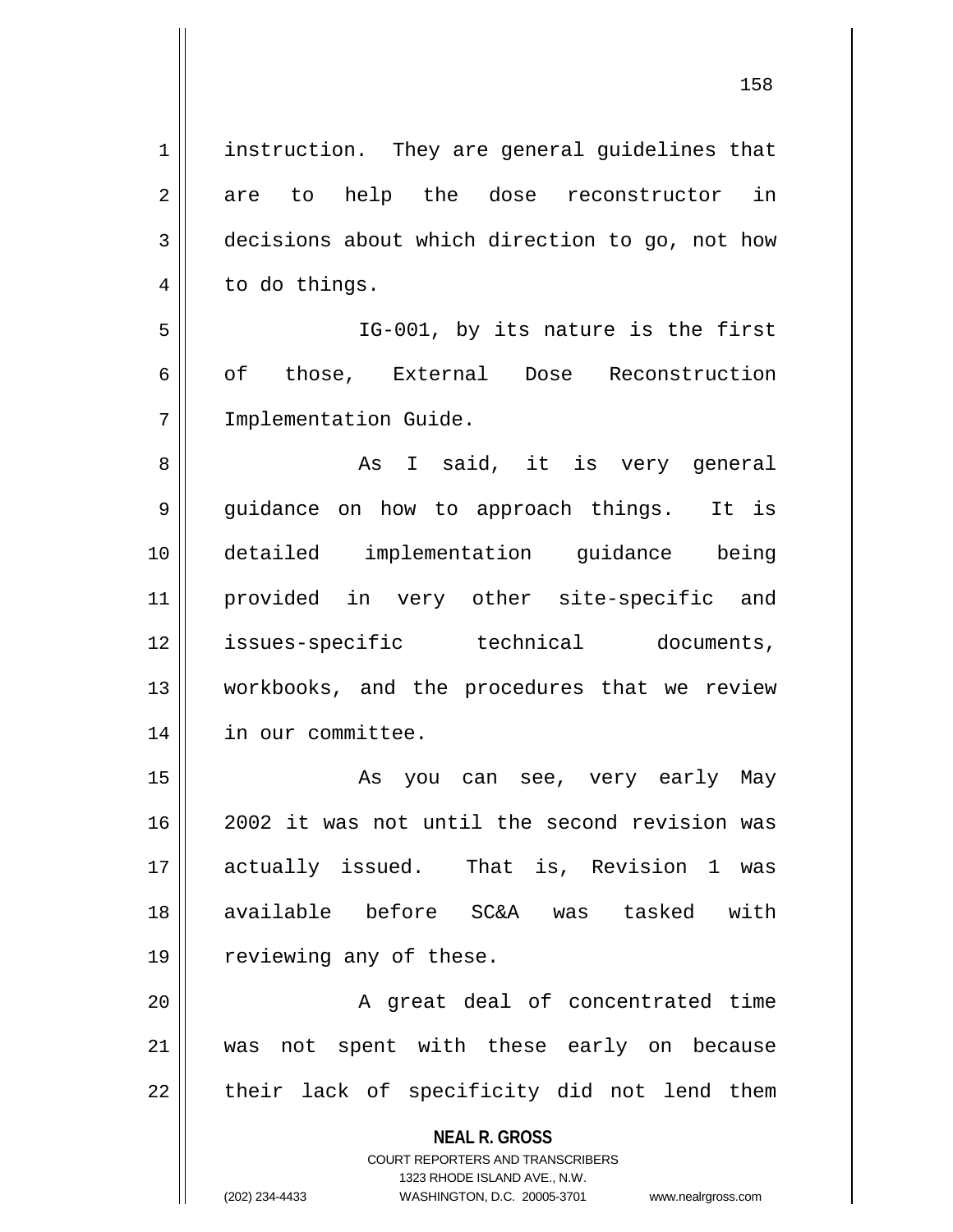**NEAL R. GROSS** COURT REPORTERS AND TRANSCRIBERS 1323 RHODE ISLAND AVE., N.W. (202) 234-4433 WASHINGTON, D.C. 20005-3701 www.nealrgross.com 1 || well to much of our attention. We spent a 2 || great deal more time looking at site-specific  $3$  | and issue-specific procedures. 4 | These, we had attempted recently, 5 | however, to clean up once and for all and be  $6 \parallel$  able to provide you a history of how that has 7 fleshed out over time. 8 || Originally this IG had -- oh. And  $9 \parallel$  by the way, apologies for the heading. This 10 || is not OTIB-70. The cut and paste theme has 11 bitten us. This is IG-001. 12 We had 24 findings in total. 13 CHAIRMAN MELIUS: You should have 14 quizzed us. 15 || MEMBER MUNN: I should have, yes. 16 || And what procedure are we on now? 17 We had 17 findings come out of the 18 first revision and seven additional ones when 19 Rev 2 was issued. We now have closed all 24  $20$  | of them and you can see the history, as always 21 in the BRS. 22 || The first finding was a deficiency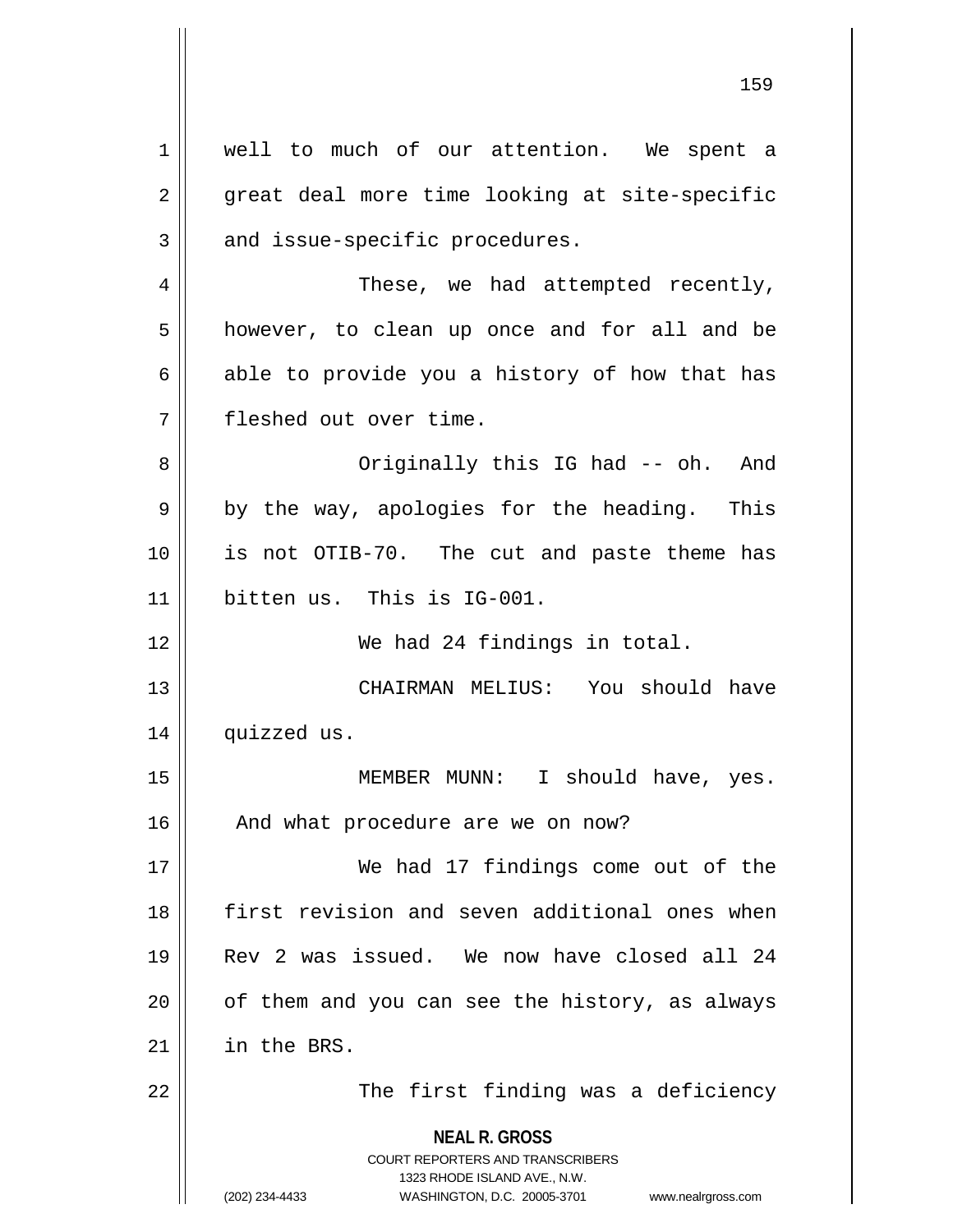1 || regarding the layout of the procedure. As a 2 || matter of fact, there was quite a bit of 3 discussion in IG-001 about the reviewers not 4 || being happy with the format that was provided  $5 \parallel$  there. But we have attempted to manage to  $6 \parallel$  respond to that in different ways other than 7 completely revising the entire procedure. But 8 it has, as I said, been revised more than 9 | once.

10 || That issue is now closed.

11 Finding number two was guidance 12 || for getting film and dosimetry uncertainties. 13 || And the neutron source-term dosage. The 14 occupational medical dose were all data that 15 || required resources that weren't available to 16 || the dose reconstructor.

17 The response to the concern was 18 || that this procedure, as I have stated earlier, 19 is general principles and not specific 20 || guidance. When you need guidance as to where 21 to find the values that you need for those 22 || specific doses and uncertainties, you go to

> **NEAL R. GROSS** COURT REPORTERS AND TRANSCRIBERS 1323 RHODE ISLAND AVE., N.W. (202) 234-4433 WASHINGTON, D.C. 20005-3701 www.nealrgross.com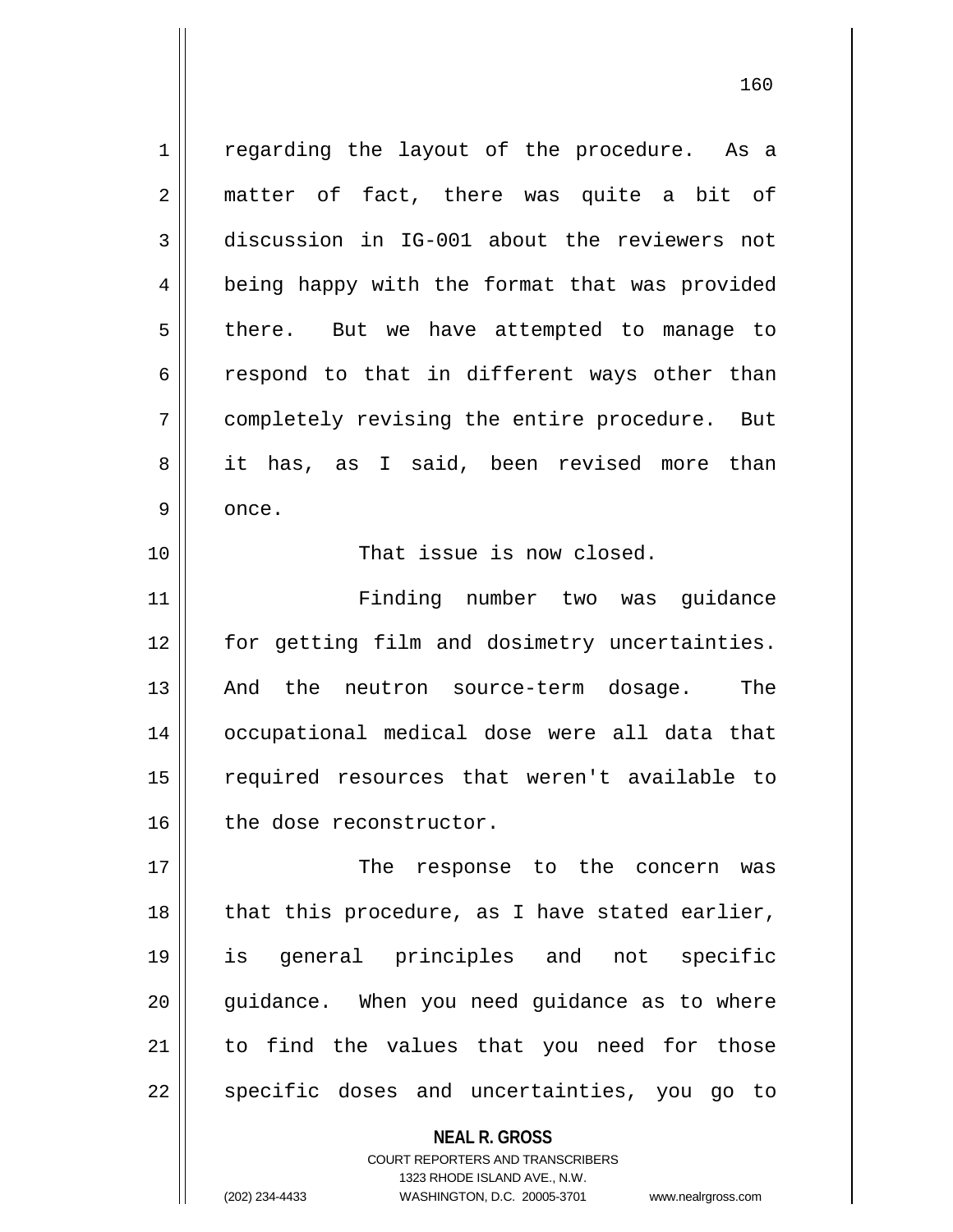| $\mathbf 1$    | the procedures that are there for the purpose                                                       |
|----------------|-----------------------------------------------------------------------------------------------------|
| $\overline{2}$ | of knowing not what to do but how to do it.                                                         |
| 3              | The concern for finding three was                                                                   |
| 4              | that inadequate guidance was not provided for                                                       |
| 5              | classifying the case as above or below the 50                                                       |
| 6              | percent PoC mark and that finding should                                                            |
| 7              | identify the role of personnel.                                                                     |
| 8              | But the response was, again, it is                                                                  |
| 9              | intended for general guidance, that the                                                             |
| 10             | guidance that is being asked for in this                                                            |
| 11             | finding is found in PROC-006. The finding was                                                       |
| 12             | closed.                                                                                             |
| 13             | Finding four, the procedure                                                                         |
| 14             | recommended methods that were inappropriate                                                         |
| 15             | for estimating TLD uncertainty.<br>In the                                                           |
| 16             | resolution, it was determined that a revision                                                       |
| 17             | for this procedure was in order. It was                                                             |
| 18             | issued and it eliminated recommending those                                                         |
| 19             | methods for the TLD uncertainty and told the                                                        |
| 20             | dose reconstructor to go to specific site                                                           |
| 21             | documentation when it was available.                                                                |
| 22             | Finding five, concerning<br>the                                                                     |
|                | <b>NEAL R. GROSS</b>                                                                                |
|                | <b>COURT REPORTERS AND TRANSCRIBERS</b>                                                             |
|                | 1323 RHODE ISLAND AVE., N.W.<br>(202) 234-4433<br>WASHINGTON, D.C. 20005-3701<br>www.nealrgross.com |
|                |                                                                                                     |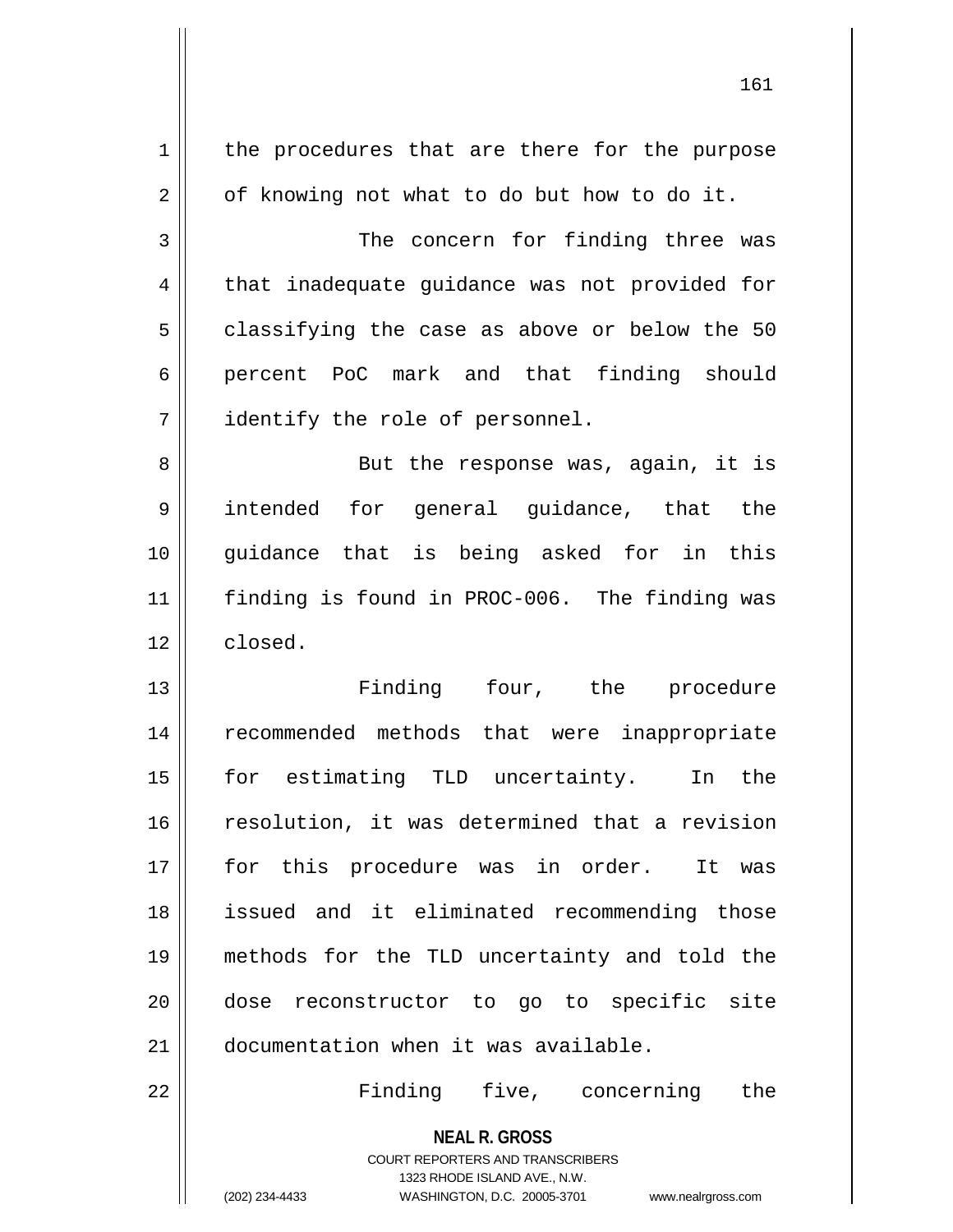1 recommendation of the procedure for a range of 2 || LOD values for the years '56 through '60. The 3 || reviewer thought that those ranges were too

5 Following that, Revision 2 of this 6 procedure was issued and it referenced LOD  $7 \parallel$  values that were modified, so that there was 8 no date-specific value included in this 9 | guidance.

 Finding six, the reviewer found that the guidance was implying LOD for deep dose from gamma could also be applied to 13 electron dose. And that is inconsistent with their historic value. Because of the uncertainty of shallow does, it is considered 16 | higher than deep dose.

17 In Rev 2 of IG-001, the example 18 was removed that made that implication. And,  $19$  | therefore, we closed the finding.

20 Finding seven, the procedure was 21 assuming NTA film dosimeters were insensitive 22 || to low energy neutrons but the reviewer felt

> **NEAL R. GROSS** COURT REPORTERS AND TRANSCRIBERS 1323 RHODE ISLAND AVE., N.W. (202) 234-4433 WASHINGTON, D.C. 20005-3701 www.nealrgross.com

 $4 \parallel$  low.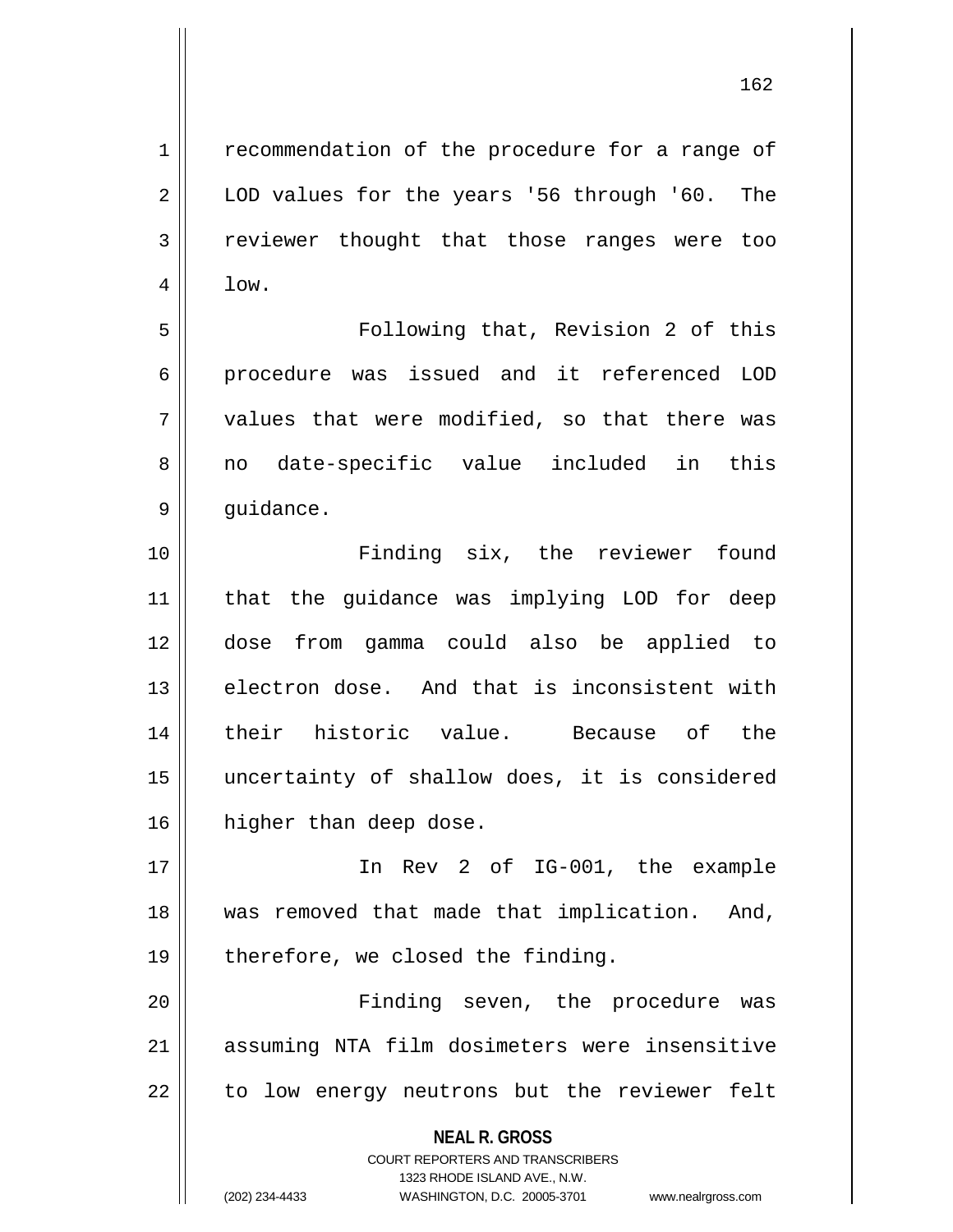1 | that they were -- that those particular 2 dosimeters were insensitive to neutron values 3 || that were less than one MeV, rather than less  $4 \parallel$  than 500 keV. 5 When the procedure was ultimately 6 || revised so that Revision 2 would indicate a 7 variety of energy thresholds for those 8 particular film dosimeters. Those 9 Tecommendations were cited in the literature 10 and the procedure now recommends reviewing the 11 site-specific information when you are 12 determining actual threshold values.

 Finding eight was questioning the method for reconstructing the neutron doses from survey data or source-term data. The reviewer felt that those methods were not 17 || practical or defensible.

18 || And ultimately just last year when 19 Revision 3 was issued, the Agency has included 20 || the use of more practical methods. They are 21 || employing neutron to photon ratios. And that 22 made it possible for us to close the finding.

**NEAL R. GROSS**

COURT REPORTERS AND TRANSCRIBERS 1323 RHODE ISLAND AVE., N.W. (202) 234-4433 WASHINGTON, D.C. 20005-3701 www.nealrgross.com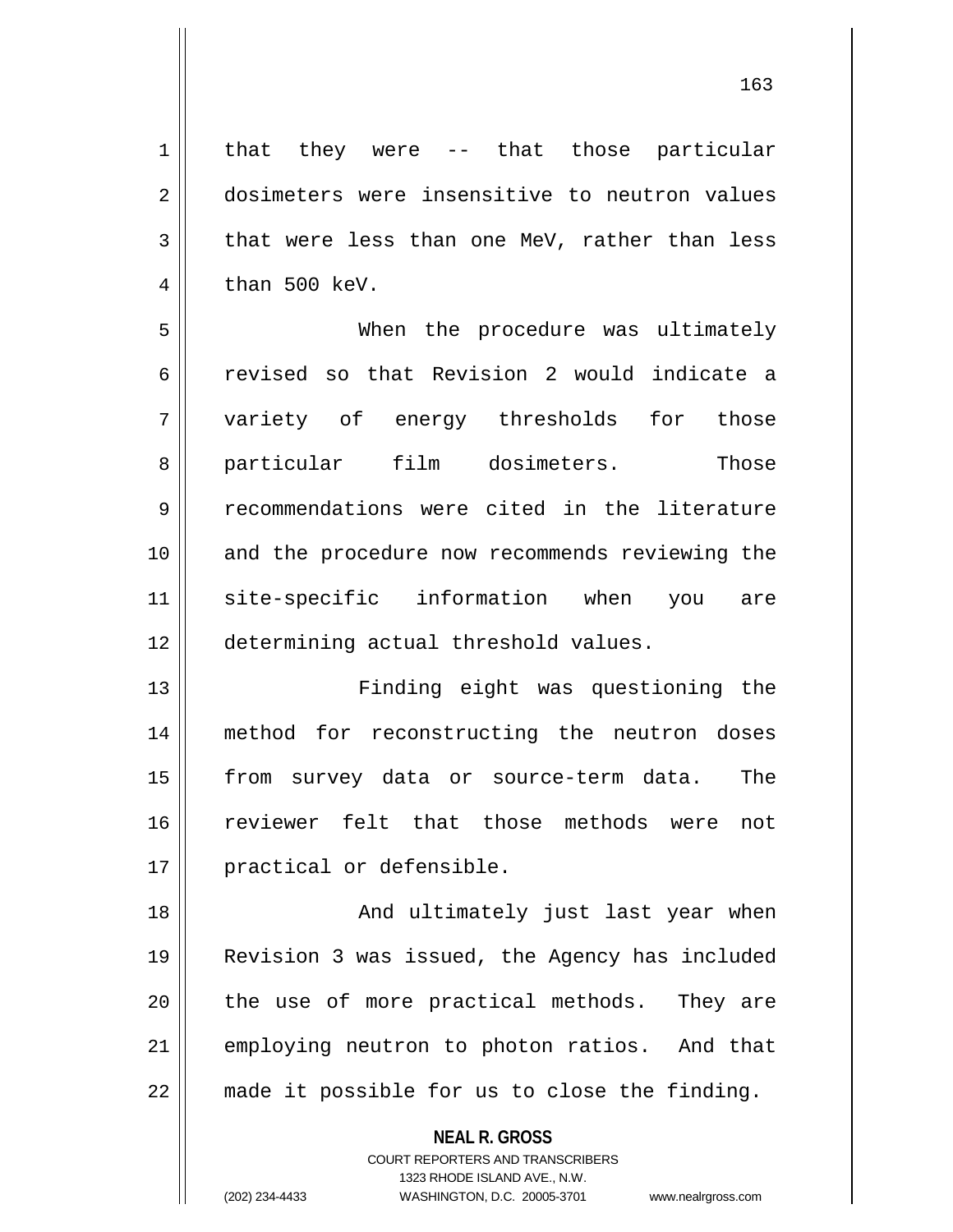1 | Finding nine, the concern was that  $2 \parallel$  the procedure doesn't acknowledge the likely 3 use of neutron/photon ratio methods in the 4 | neutron dose reconstruction. 5 Solution involved the resolution involved the 6 | issuance of Rev 2, which modified the section  $7$  || that had the offending statement in it. And 8 || it included a statement acknowledging the use  $9 \parallel$  of site-specific neutron-to-photon ratios, 10 which as you know is widely used now and 11 acceptable practice. That closed the finding. 12 Finding number ten had to do with 13 Appendix D. The dose correction factors for 14 bone surfaces and red marrow were claimed to 15 be underestimated. Again, as the Agency 16 applied the current practices, Rev 2 17 || recommended applying a correction factor to 18 || the rotational and isotopic DCFs as well as 19 for the esophagus and lung. That was an 20 agreeable resolution. We have closed the 21 | finding.

22 Finding 11 did not account for

**NEAL R. GROSS** COURT REPORTERS AND TRANSCRIBERS 1323 RHODE ISLAND AVE., N.W.

(202) 234-4433 WASHINGTON, D.C. 20005-3701 www.nealrgross.com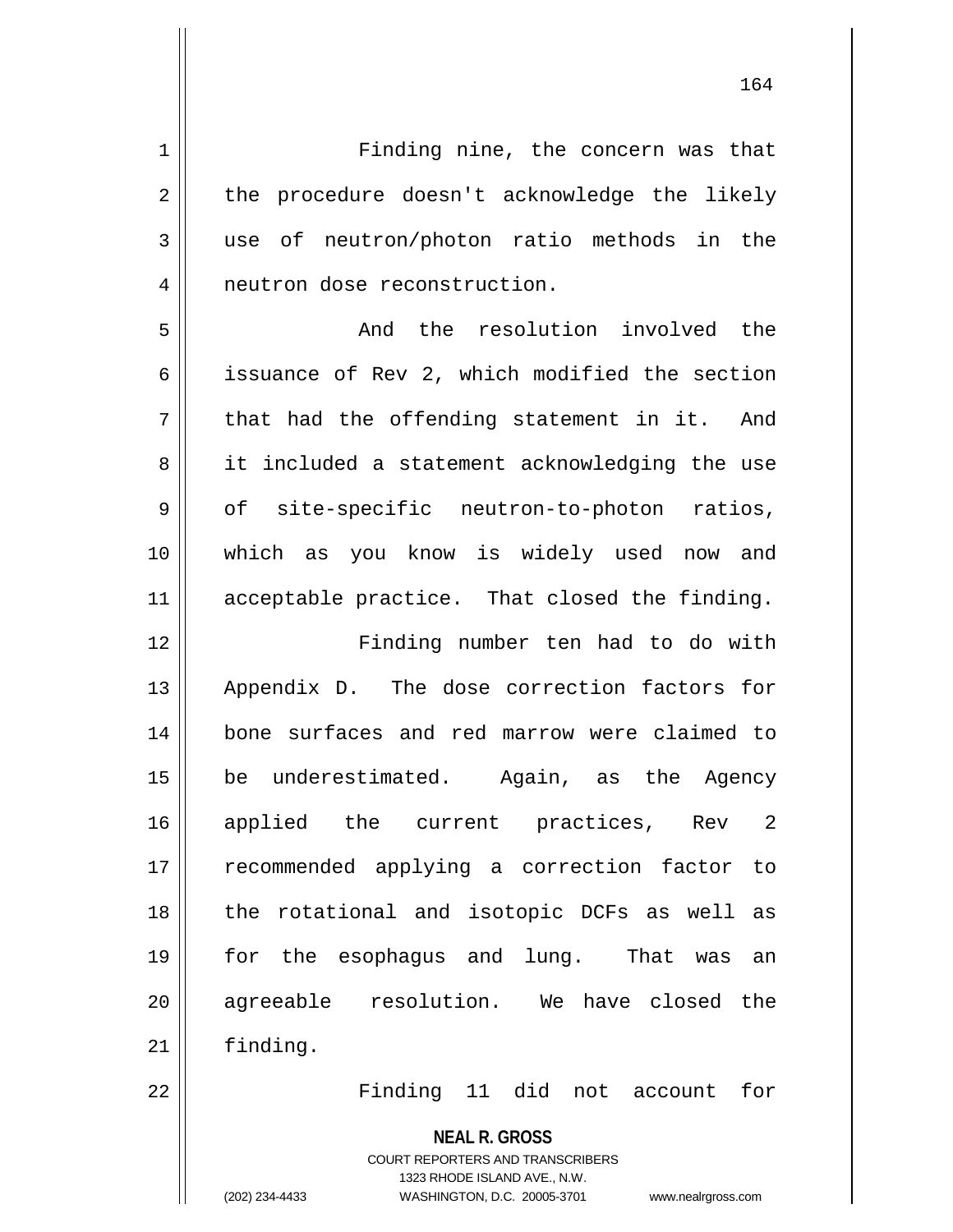1 | laboratory uncertainty for film badge readings 2 || with respect to very low exposures, exposures 3 | lower than 200 millirem.

4 Again, this was closed by the  $5 \parallel$  addition of Rev 2, which indicated that site- $6 \parallel$  specific dosimetry data could be found in the  $7 \parallel$  Site Profile in many cases. That was 8 acceptable. We closed finding 11.

 Finding 12, again Appendix B issue. The PA geometry correction factors are 11 || in error and underestimates dose according to 12 || the reviewer. And the response was that PA, DCFs are not routinely used in dose reconstruction but since that particular 15 || concept, that approach could prove useful in 16 || special exposure scenarios, then it should be kept in Appendix B. And after some discussion in the Subcommittee, it was agreed that this is appropriate and was left as it was in the || procedure and the finding was closed.

21 Finding 13, again, Appendix B. 22 With respect to the rotational and isotropic

> **NEAL R. GROSS** COURT REPORTERS AND TRANSCRIBERS 1323 RHODE ISLAND AVE., N.W. (202) 234-4433 WASHINGTON, D.C. 20005-3701 www.nealrgross.com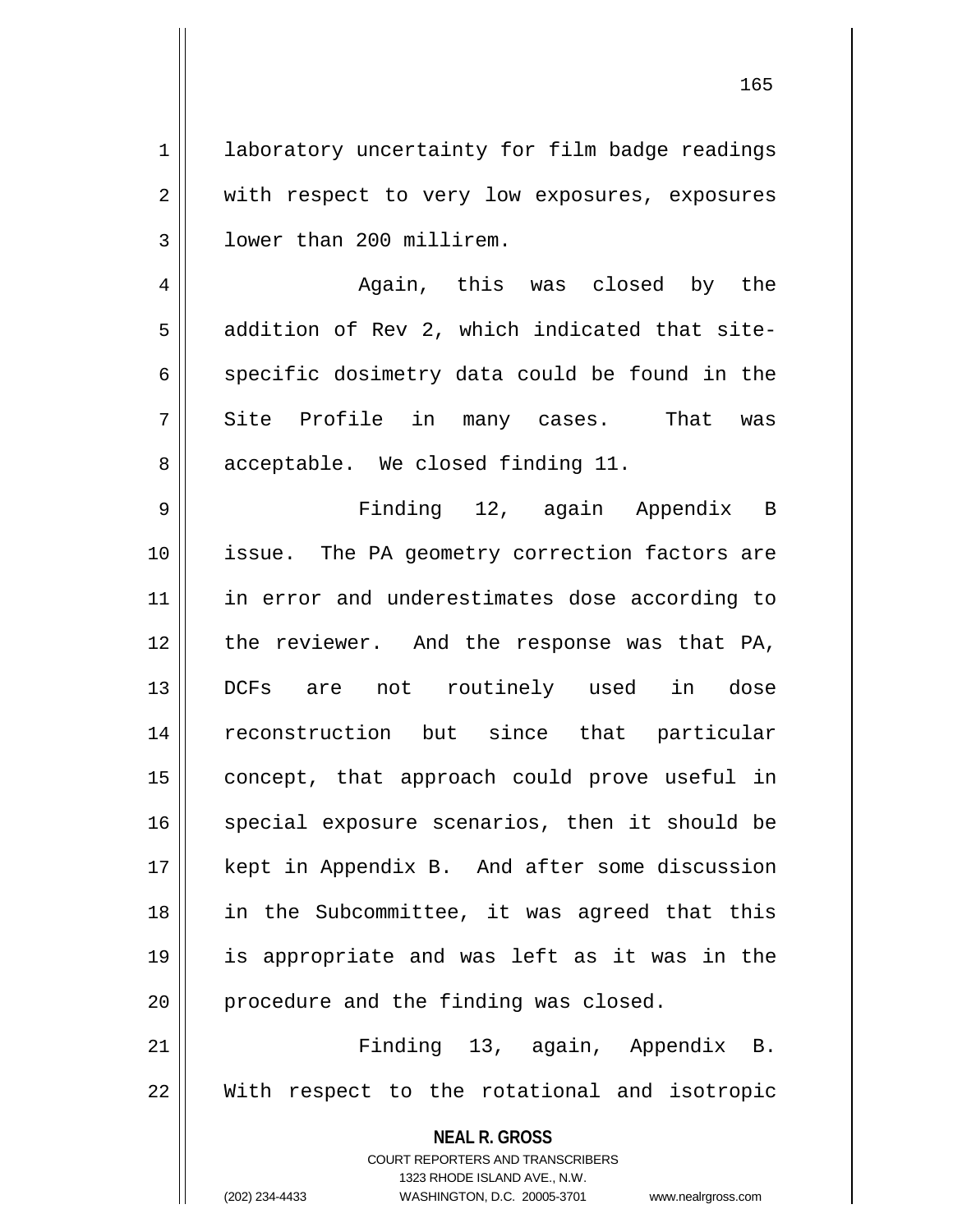**NEAL R. GROSS** COURT REPORTERS AND TRANSCRIBERS 1323 RHODE ISLAND AVE., N.W. 1 || geometry of the dose correction factors, the  $2 \parallel$  stipulation was that they were in error 3 || because the doses were underestimated. 4 Again, after significant 5 discussion, it was agreed to insert a 6 discussion and a table of correction factors  $7 \parallel$  that should be applied into Revision 2 for 8 || rotation and isotropic DCFs. That was done  $9 \parallel$  and the finding was closed. 10 Finding 14 regarded angular 11 sensitivity that wasn't accounted for in 12 || correcting measures that were used in film or  $13$  | TLD values. 14 And again, Rev 2 of this procedure 15 | incorporated such a discussion and guided the 16 dose reconstructor to refer to site-specific 17 documentation for more detailed information on 18 || how to proceed. 19 Finding number 15 was concerned 20 that no correction was recommended for 21 backscatter. And in some early, early pre- $22 \parallel$  1984 calibrations, they had been done in air

(202) 234-4433 WASHINGTON, D.C. 20005-3701 www.nealrgross.com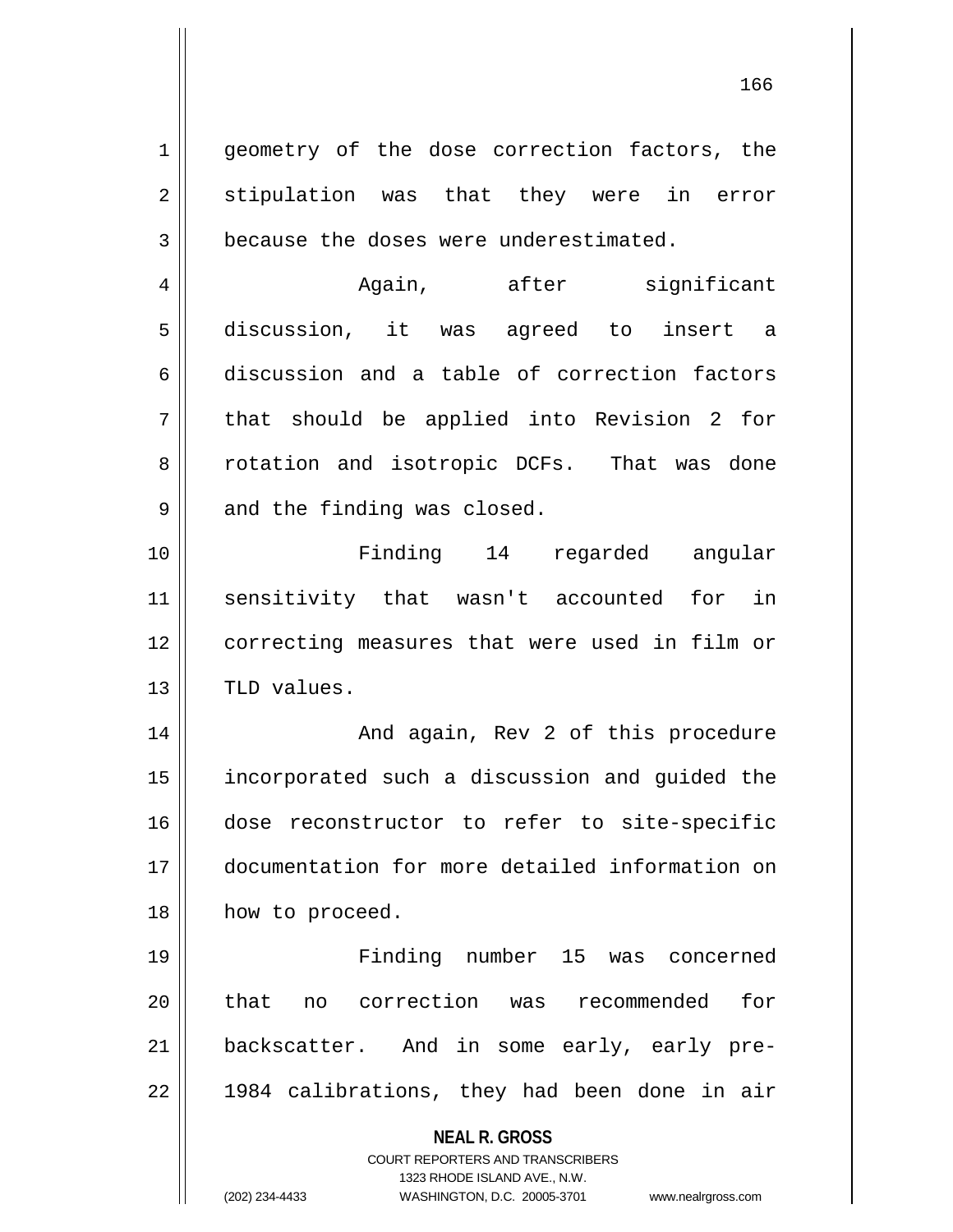$1 \parallel$  as opposed to on-phantom.

| $\overline{2}$ | NIOSH pointed out that a<br>non-                                                                                                                                       |
|----------------|------------------------------------------------------------------------------------------------------------------------------------------------------------------------|
| 3              | correction for backscatter just makes the                                                                                                                              |
| 4              | reported film dose higher and it has a                                                                                                                                 |
| 5              | tendency to build conservatism additionally in                                                                                                                         |
| 6              | some later years. That was satisfactory to                                                                                                                             |
| 7              | the Subcommittee and we closed the finding.                                                                                                                            |
| 8              | Number 16 indicated that                                                                                                                                               |
| 9              | environmental uncertainty hadn't<br>been                                                                                                                               |
| 10             | addressed in the procedure. No heat, light,                                                                                                                            |
| 11             | humidity, things of that sort, were                                                                                                                                    |
| 12             | incorporated in the discussion.                                                                                                                                        |
| 13             | And again, the response was that                                                                                                                                       |
| 14             | it is general guidance information and it is                                                                                                                           |
| 15             | not specific for dose reconstruction and the                                                                                                                           |
| 16             | reconstructor should refer to site-specific                                                                                                                            |
| 17             | for such things as environmental<br>data                                                                                                                               |
| 18             | uncertainty.                                                                                                                                                           |
| 19             | Finding number 17 stated the                                                                                                                                           |
| 20             | guidance for the selection of uncertainty                                                                                                                              |
| 21             | distributions for total organ doses creates a                                                                                                                          |
| 22             | question of consistency and it makes necessary                                                                                                                         |
|                | <b>NEAL R. GROSS</b><br><b>COURT REPORTERS AND TRANSCRIBERS</b><br>1323 RHODE ISLAND AVE., N.W.<br>(202) 234-4433<br>WASHINGTON, D.C. 20005-3701<br>www.nealrgross.com |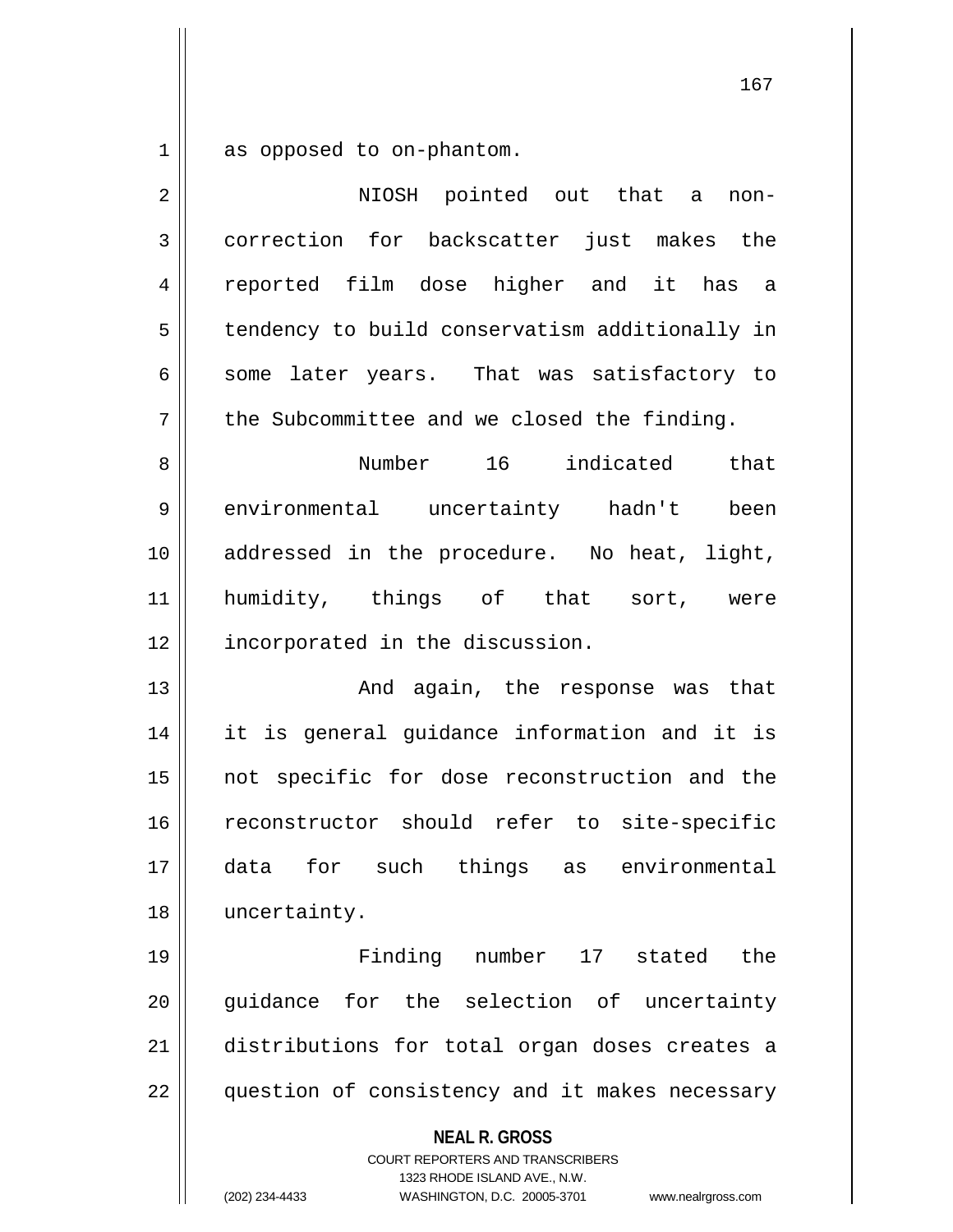the use of professional judgment.

| $\overline{2}$ | And again, the response was this                                                                                                                                |
|----------------|-----------------------------------------------------------------------------------------------------------------------------------------------------------------|
| 3              | general guidance procedure, not a<br>is a                                                                                                                       |
| 4              | specific one. And as such, this is not of                                                                                                                       |
| 5              | major concern because it is not a specific                                                                                                                      |
| 6              | guidance. You need to go to technical                                                                                                                           |
| 7              | information for uncertainty distributions.                                                                                                                      |
| 8              | Finding number 18 identified                                                                                                                                    |
| 9              | deficiencies regarding the clarity and                                                                                                                          |
| 10             | structure of the document. This is kind of a                                                                                                                    |
| 11             | replay of what we saw with finding number one.                                                                                                                  |
| 12             | Again, one of the reviewers was not happy with                                                                                                                  |
| 13             | our format that was being used.                                                                                                                                 |
| 14             | The later revisions did take away                                                                                                                               |
| 15             | a lot of the excessive information that made                                                                                                                    |
| 16             | it much clearer to the reader how to proceed.                                                                                                                   |
| 17             | And again, this is a general guidance                                                                                                                           |
| 18             | document, not specific.                                                                                                                                         |
| 19             | Finding number 19 indicated the                                                                                                                                 |
| 20             | deficiency that was identified under the Rev 1                                                                                                                  |
| 21             | review<br>centered around<br>the<br>fragmented                                                                                                                  |
| 22             | Again, this is a<br>formatting<br>structure.                                                                                                                    |
|                | <b>NEAL R. GROSS</b><br>COURT REPORTERS AND TRANSCRIBERS<br>1323 RHODE ISLAND AVE., N.W.<br>(202) 234-4433<br>WASHINGTON, D.C. 20005-3701<br>www.nealrgross.com |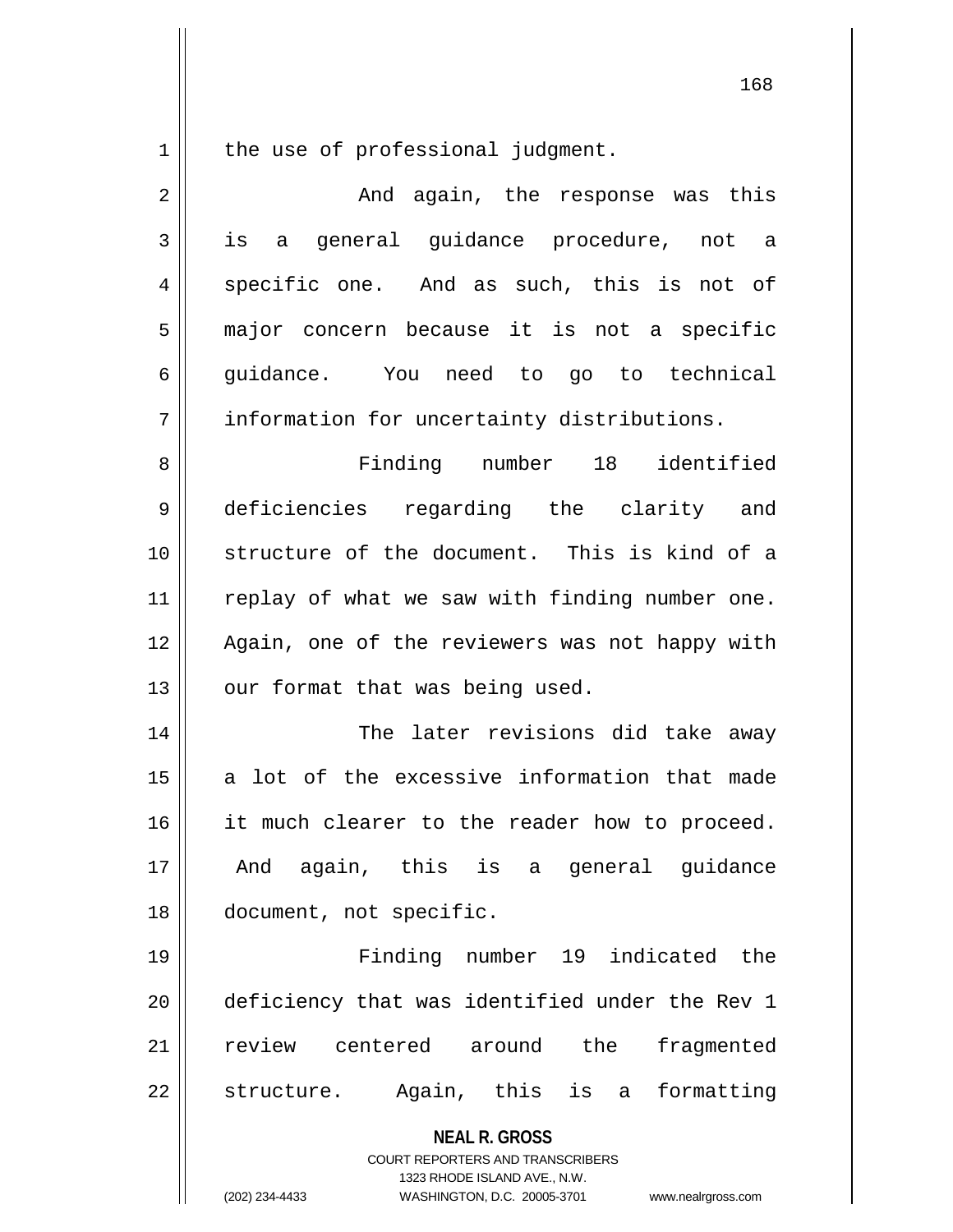1 | concern with respect to how the procedure was 2 | originally written.

3 And the Subcommittee did feel, as 4 was stated on this slide, that sequencing of 5 | information is really pretty subjective. And 6 it is really not a key factor in providing 7 || quidance, especially as later revisions went  $8 \parallel$  to considerable effort to make sure that the 9 || procedure overall was cleaned up and 10 simplified to the greatest extent possible.

 Finding number 20, guidance wasn't provided regarding the methodology for 13 assessment of neutron doses when you were using source term data. And we pointed out repeatedly that this is a general principle, 16 || not a specific guidance document and probably 17 || not appropriate for use in IG-001. We closed | the finding on that basis.

 And finding 22 was a concern -- I mean finding 21 was a concern over inconsistency in directing the dose 22 || reconstructor how to approach site-specific

> **NEAL R. GROSS** COURT REPORTERS AND TRANSCRIBERS 1323 RHODE ISLAND AVE., N.W. (202) 234-4433 WASHINGTON, D.C. 20005-3701 www.nealrgross.com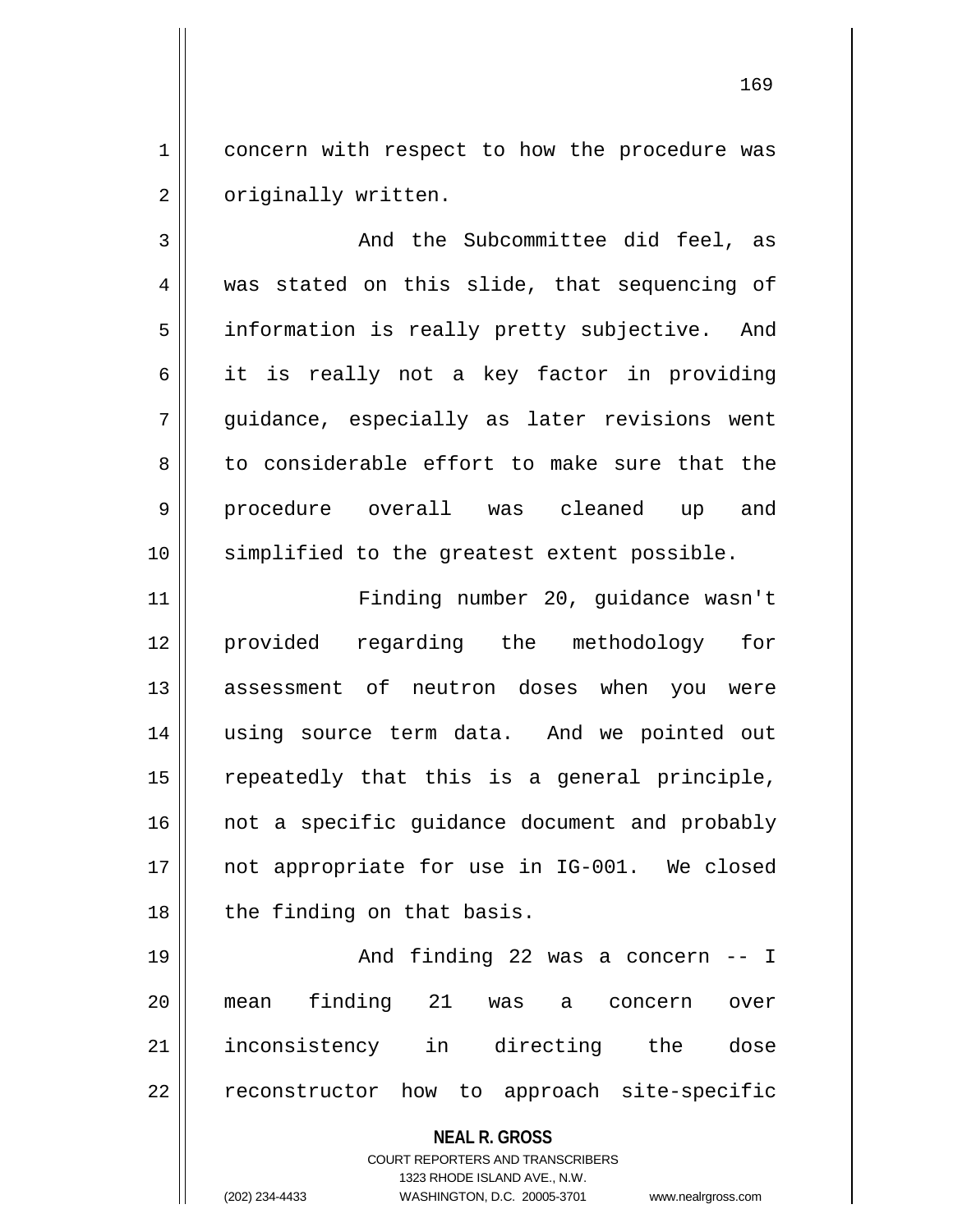| 1  | and technical documents. And we<br>had<br>two  |
|----|------------------------------------------------|
| 2  | findings that were very similar and had the    |
| 3  | same general response.                         |
| 4  | Number 22 also indicated that the              |
| 5  | reviewer felt this procedure should but didn't |
| 6  | direct the dose reconstructor to the right     |
| 7  | site-specific and technical documents.         |
| 8  | And again, it was pointed out this             |
| 9  | is a guidance document. And where one goes     |
| 10 | for site-specific information varies from one  |
| 11 | site to another. So we closed the finding.     |
| 12 | Number 23 had asked for<br>more                |
| 13 | discussion on neutron-to-photon ratios. It     |
| 14 | didn't feel that what was given was adequate.  |
| 15 | one of the<br>things that was done in<br>So    |
| 16 | Revision 3 was the addition of a full section  |
| 17 | to clarify the evaluation of missed neutron    |
| 18 | data and, again, referring to site-specific    |
| 19 | documentation as a method for proceeding.      |
| 20 | Resolution to finding number 24,               |
| 21 | which had to do with all dose correction       |
| 22 | that were associated with<br>PA<br>factors     |
|    | <b>NEAL R. GROSS</b>                           |

COURT REPORTERS AND TRANSCRIBERS 1323 RHODE ISLAND AVE., N.W.

 $\mathsf{II}$ 

(202) 234-4433 WASHINGTON, D.C. 20005-3701 www.nealrgross.com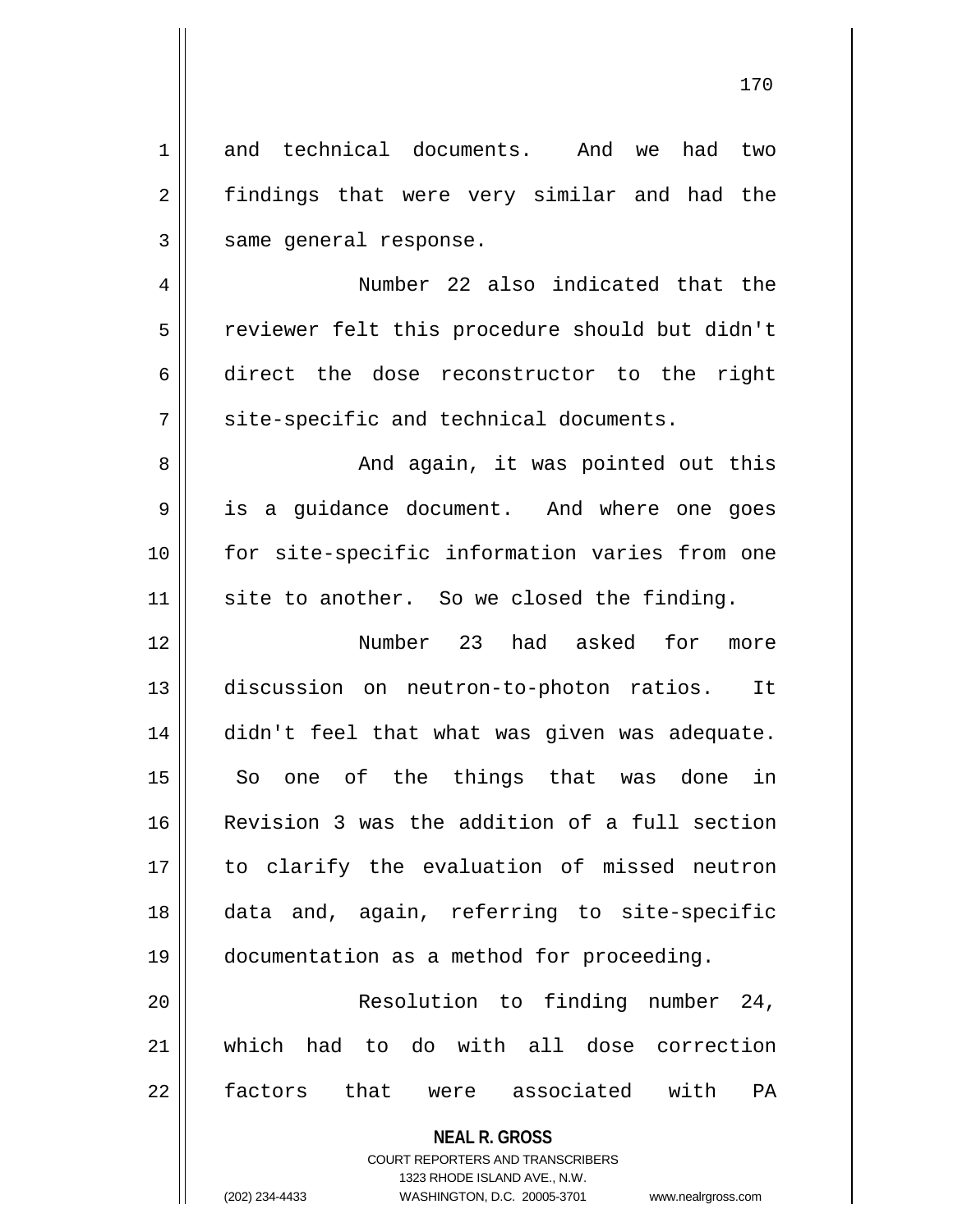1 | geometries. Both geometries and environmental 2 || uncertainty and guidance for selection of 3 uncertainty distributions all concerned with 4 consistency and the need for professional 5 | judgment.

6 We determined that posterior and 7 anterior DCFs are not routinely used in dose 8 reconstructions, as we had said in an earlier 9 || finding. But again, this can be useful in 10 singular situations and was reasonably 11 | retained in the Appendix.

 It is general guidance information 13 || and not specific. We need to sites and to various workbooks in order to get to the minutia of how to proceed.

16 || The Sand that is the last of the IG-001 17 | findings. Do we have any questions?

18 CHAIRMAN MELIUS: Questions for 19 Wanda? 20 MEMBER CLAWSON: I just have one,

21 Wanda.

22 || In reading this, and I understand

**NEAL R. GROSS** COURT REPORTERS AND TRANSCRIBERS

1323 RHODE ISLAND AVE., N.W.

(202) 234-4433 WASHINGTON, D.C. 20005-3701 www.nealrgross.com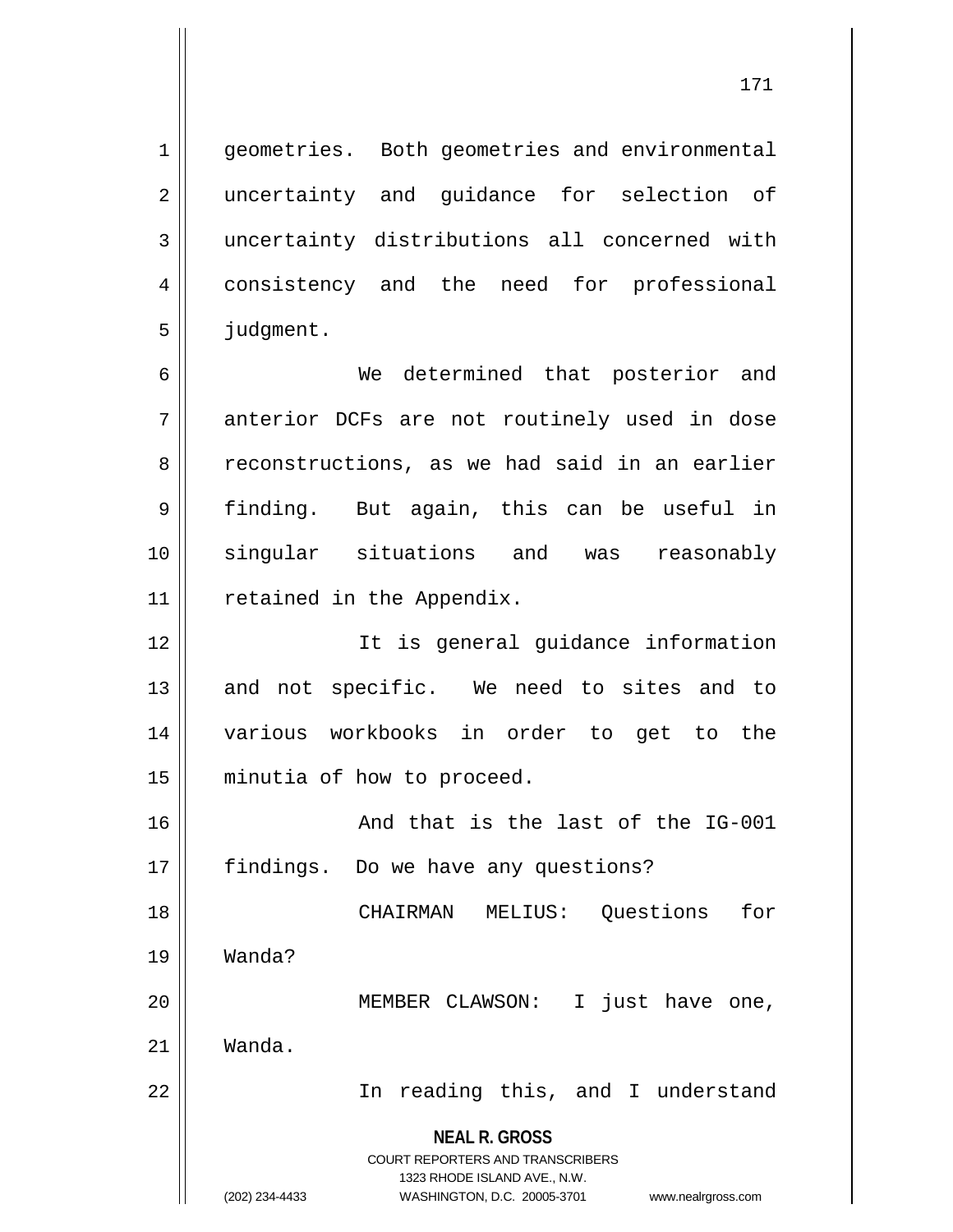| 1  | what it is here for $--$ it is for guidance $--$ |
|----|--------------------------------------------------|
| 2  | but I guess this is more for Stu. So do we       |
| 3  | basically have a knowledge of the different      |
| 4  | film badges and what their limits were?          |
| 5  | When I was reading through this, I               |
| 6  | saw quite a bit of variations on it. Is this     |
| 7  | how we would implement this when we are -- say   |
| 8  | the site had one of the film types. This is      |
| 9  | giving you the guidance of how to go for the     |
| 10 | inadequacy of the film, if you have film badge   |
| 11 | data for them.                                   |
|    |                                                  |
| 12 | MR. HINNEFELD: I don't recall                    |
| 13 | what is in IG-001, if it specifies. I mean       |
| 14 | there were certain common film types that were   |
| 15 | used for dosimetry early, you know particular    |
| 16 | manufacture and type. And I don't remember       |
| 17 | if IG-001 contains like performance<br>now       |
| 18 | information like limits of detection stuff or    |
| 19 | things like that because most of<br>that         |
| 20 | information generally has to be derived on       |
| 21 | site-specific because not only do you have the   |

**NEAL R. GROSS**

COURT REPORTERS AND TRANSCRIBERS 1323 RHODE ISLAND AVE., N.W. (202) 234-4433 WASHINGTON, D.C. 20005-3701 www.nealrgross.com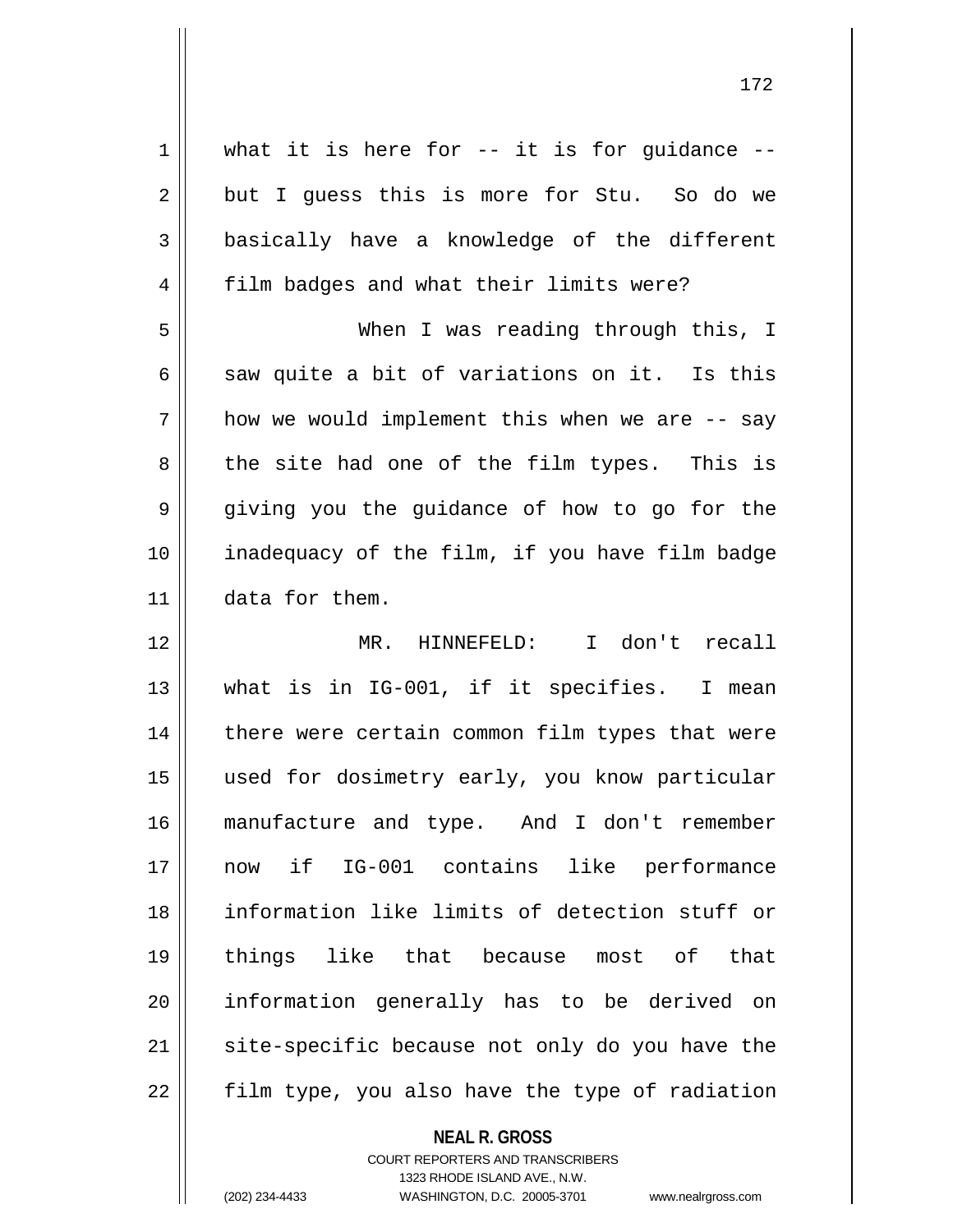that you have at that site.

| $\overline{2}$ | I think as a general rule we<br>So                                                                                                                                     |
|----------------|------------------------------------------------------------------------------------------------------------------------------------------------------------------------|
| 3              | rely on what we can learn about the site-                                                                                                                              |
| 4              | specific use of the film, rather than<br>just                                                                                                                          |
| 5              | have sort of a package deal whenever you use                                                                                                                           |
| 6              | DuPont number such and such, you get this. I                                                                                                                           |
| 7              | don't know that that is a definitive thing to                                                                                                                          |
| 8              | do.                                                                                                                                                                    |
| 9              | MEMBER CLAWSON: Yes, that is kind                                                                                                                                      |
| 10             | of what I was getting to. This comes back to                                                                                                                           |
| 11             | the process of this is going to come down to a                                                                                                                         |
| 12             | site-specific and film was used and what                                                                                                                               |
| 13             | energies. Because reading through this, it                                                                                                                             |
| 14             | made sense but I didn't know how you were                                                                                                                              |
| 15             | going to implement it to specific sites                                                                                                                                |
| 16             | because some of them like DuPont 502 film has                                                                                                                          |
| 17             | -- I guess it comes back to this as being                                                                                                                              |
| 18             | guidance but it is going to be site-specific.                                                                                                                          |
| 19             | This is just to help.                                                                                                                                                  |
| 20             | Yes, our Site<br>MR. HINNEFELD:                                                                                                                                        |
| 21             | Profiles really go to quite a lot of effort to                                                                                                                         |
| 22             | try to determine what was the technology it                                                                                                                            |
|                | <b>NEAL R. GROSS</b><br><b>COURT REPORTERS AND TRANSCRIBERS</b><br>1323 RHODE ISLAND AVE., N.W.<br>(202) 234-4433<br>WASHINGTON, D.C. 20005-3701<br>www.nealrgross.com |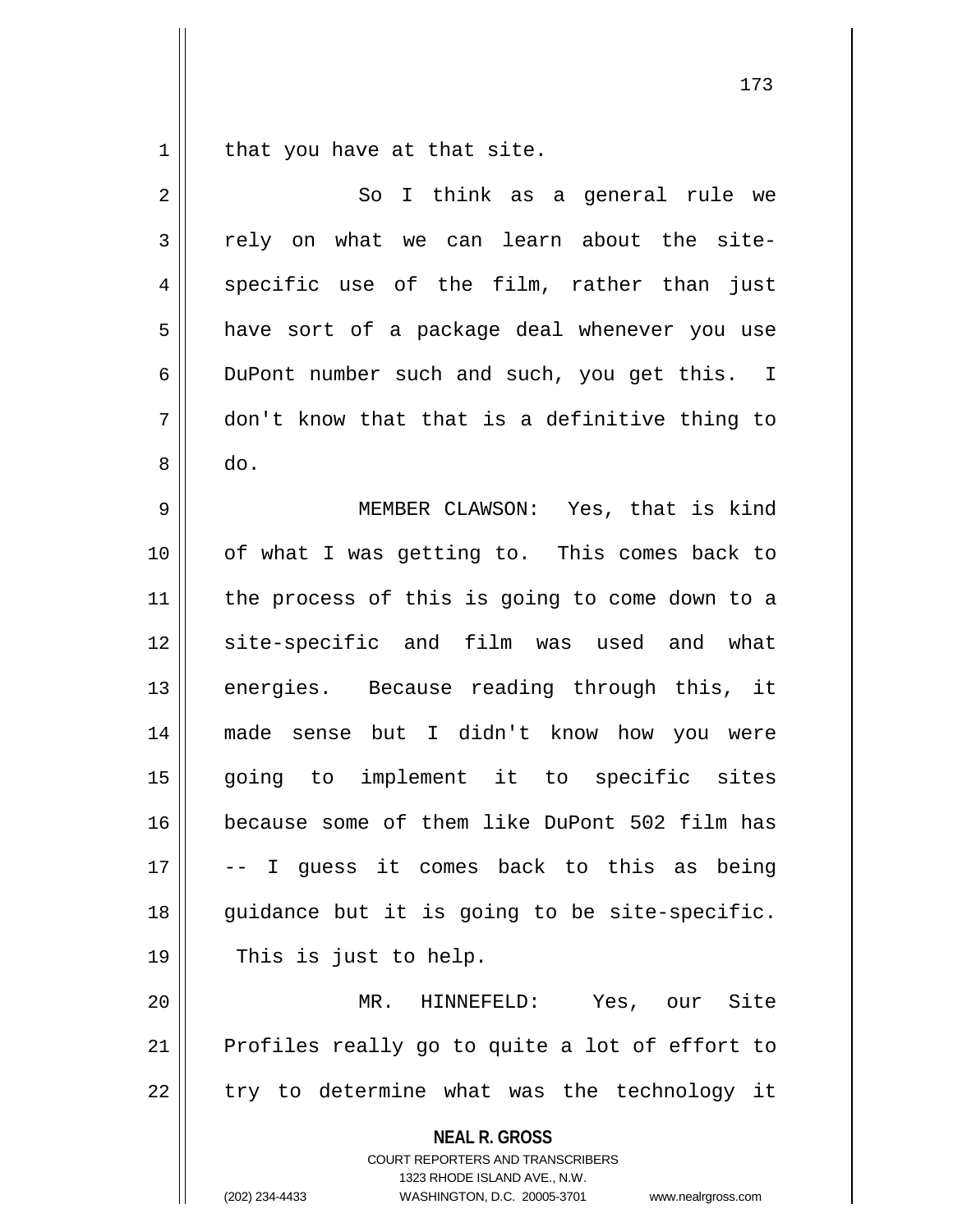1 || was using and the capability of the technology  $2 \parallel$  at that site. So the Site Profile has really  $3 \parallel$  gone to quite a lot of effort.

4 | You know, this document has more  $5 \parallel$  seniority with the program than I do. It was 6 | written before I started on the program. And  $7 \parallel$  early on, there was sort of this general --8 one, there was not a real well-defined process  $9 \parallel$  on how our technical documentation was going 10 to be defined. And so this was sort of this 11 principle stuff, you know, principles of 12 || external dosimetry kind of document. And as 13 || we got into it, we recognized that you needed 14 far more specificity, site-specific 15 || specificity and issue-specific specificity, in 16 || order to provide some consistent quidance to 17 people.

18 || **MEMBER CLAWSON:** Right. And I 19 guess my point that I was getting at, because 20 many times as we are starting into a Site 21 Profile, which we haven't done for a while, 22 || but you know they throw out well we can use

> **NEAL R. GROSS** COURT REPORTERS AND TRANSCRIBERS 1323 RHODE ISLAND AVE., N.W. (202) 234-4433 WASHINGTON, D.C. 20005-3701 www.nealrgross.com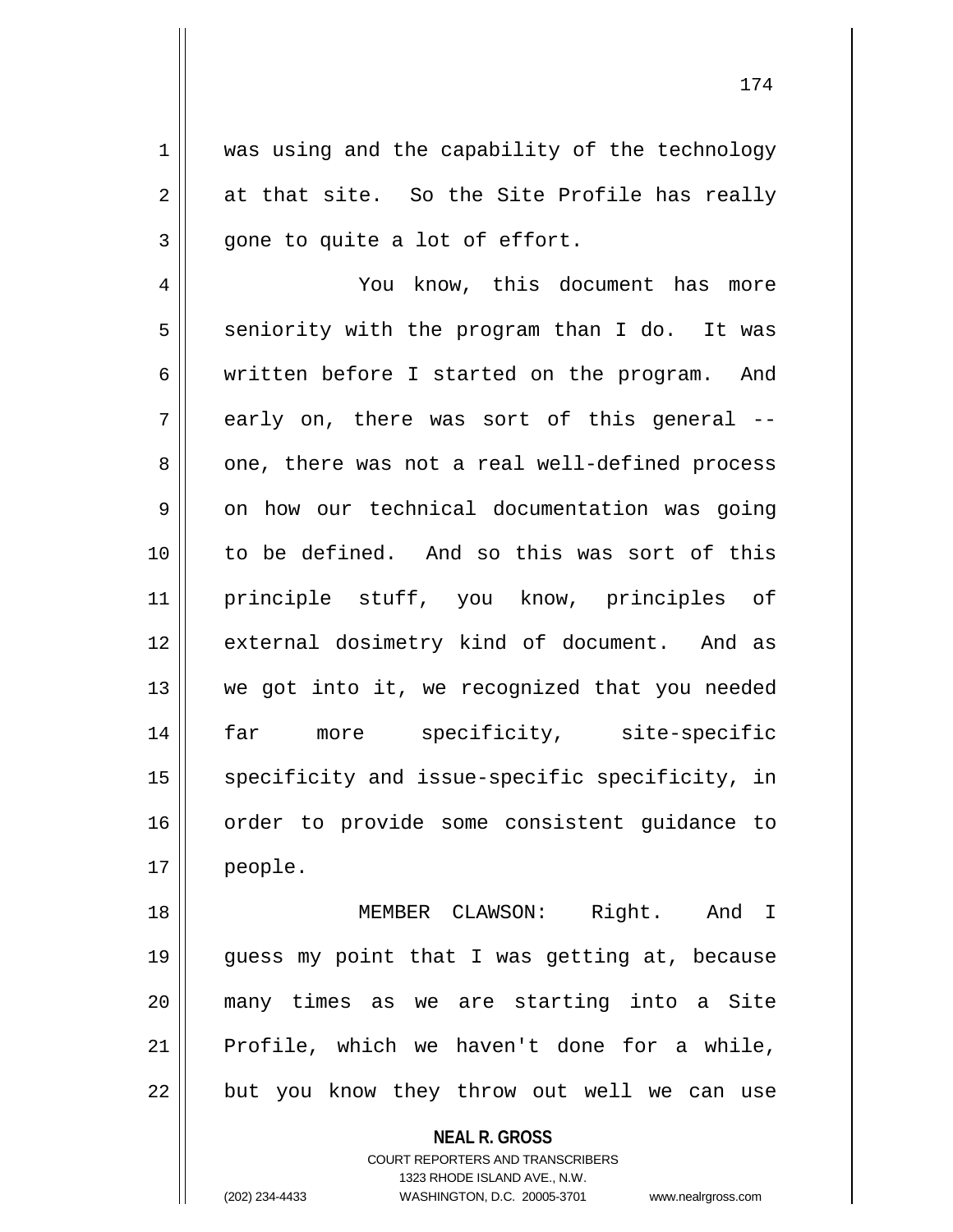| 1  | IG-001 for the film badge discrepancy and then                                           |
|----|------------------------------------------------------------------------------------------|
| 2  | we continue on. And I am just wondering how                                              |
| 3  | we implement in that. Because each one of the                                            |
| 4  | sites, it seems like, is different. Each one                                             |
| 5  | of the energies that they are using. And in                                              |
| 6  | reading through this paperwork, each one is                                              |
| 7  | kind of a little bit different in that                                                   |
| 8  | process.                                                                                 |
| 9  | MR. HINNEFELD: Yes, I think you                                                          |
| 10 | are right. The early films I think were                                                  |
| 11 | fairly well characterized in terms of what                                               |
| 12 | they did but then you have to know what the                                              |
| 13 | exposure, what the radiation types were.                                                 |
| 14 | MEMBER CLAWSON: Right.                                                                   |
| 15 | MR. HINNEFELD: So it would have                                                          |
| 16 | to be characterized for the radiation type                                               |
| 17 | that you encountered at that site in order to                                            |
| 18 | use sort of the general -- if you were trying                                            |
| 19 | to use a general source.                                                                 |
| 20 | CHAIRMAN MELIUS: I<br>have<br>a a                                                        |
| 21 | question probably for -- maybe for both of you                                           |
| 22 | but also John Stiver. When SC&A or when the                                              |
|    | <b>NEAL R. GROSS</b><br>COURT REPORTERS AND TRANSCRIBERS<br>1323 RHODE ISLAND AVE., N.W. |
|    | (202) 234-4433<br>WASHINGTON, D.C. 20005-3701<br>www.nealrgross.com                      |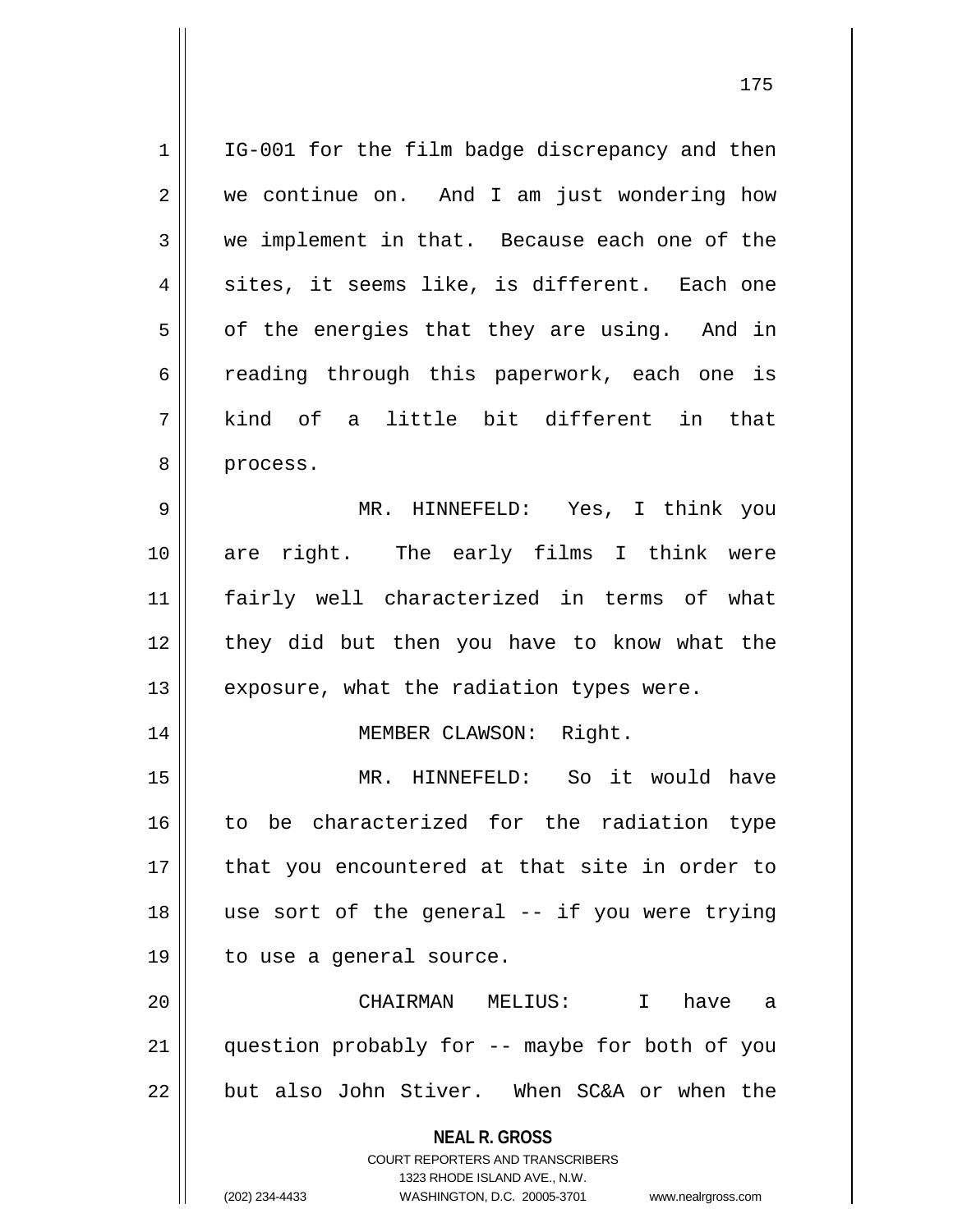**NEAL R. GROSS** COURT REPORTERS AND TRANSCRIBERS 1323 RHODE ISLAND AVE., N.W. 1 committee was reviewing this, to what extent 2 did you utilize the experience in the 3 | individual dose reconstruction to inform this 4 or is that sort of obviated by this sort of 5 what Stu was just talking about that that 6 really feeds more into the site-specific 7 | issues, as opposed to general issues? 8 Because I think one possible use,  $9 \parallel$  and I am not sure it is worth doing, but one 10 possible use you would see of this document 11 || would be to sort of emphasize issues that sort 12 of repeatedly come up in the dose 13 reconstruction reviews to clarify certain 14 issues or where there are sort of repeated 15 || problems found. Now maybe those are all site-16 || specific issues and they may serve too general 17 a document to make that worthwhile. But I was  $18$  || just curious what the  $-$ 19 MR. HINNEFELD: Yes, I hadn't  $20$  | really actually thought of that. 21 This was reviewed very early in  $22$  || the program and so there probably wasn't a lot

(202) 234-4433 WASHINGTON, D.C. 20005-3701 www.nealrgross.com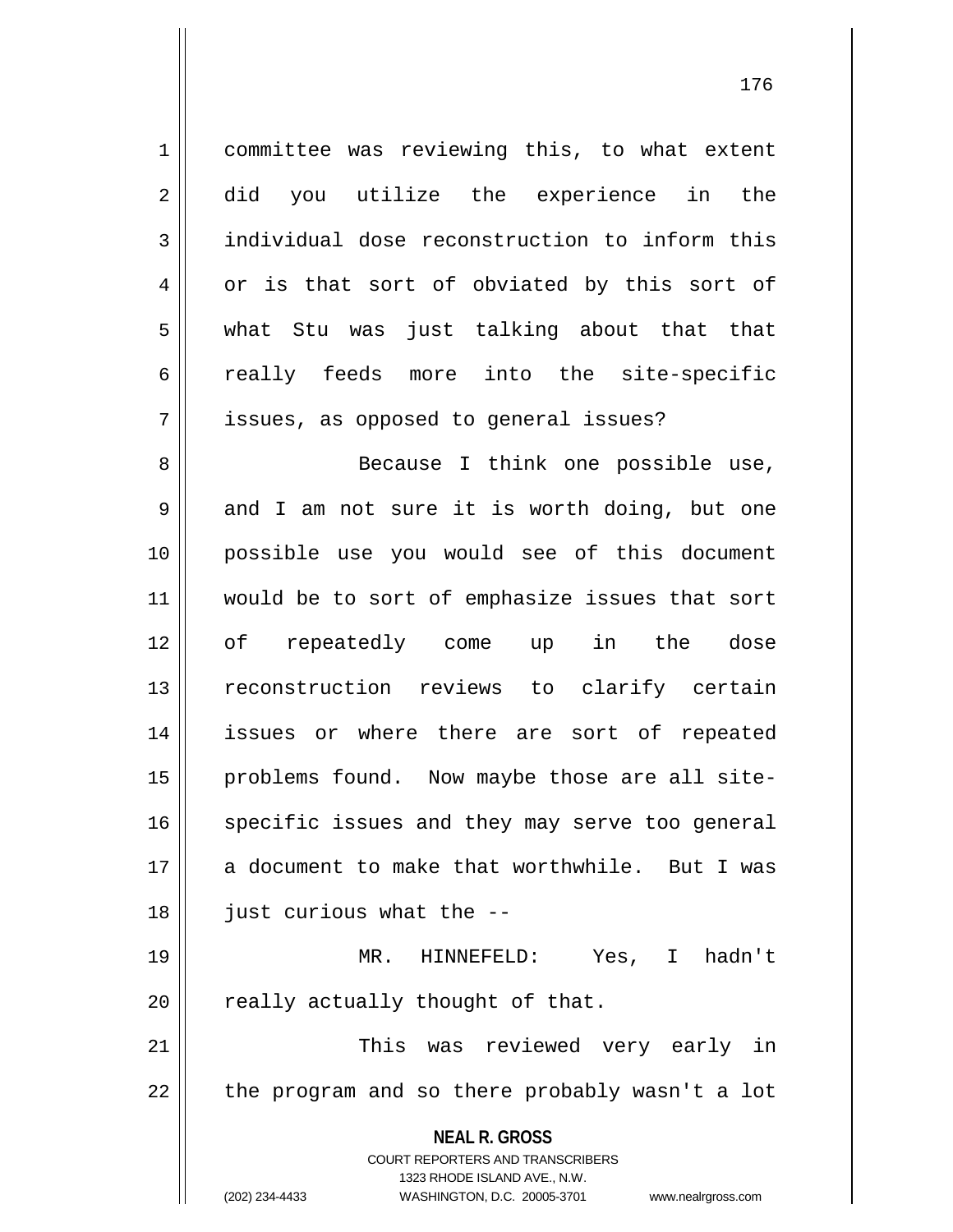1 of specific dose reconstruction review  $2 \parallel$  experience available at the time this document 3 was originally reviewed. So I don't know that 4 there were a lot of suggestions toward that  $5 \parallel$  end. But I can see what you are saying.

6 The key element is to make sure 7 || that when we have an observation from dose 8 and reconstruction review that said this is 9 Something we want to document and make sure is 10 out there widely. I'm not sure IG-001 is so 11 widely used and referenced that that might 12 best placed. I think there might be other 13 better places and other procedures or 14 | something.

15 MEMBER ZIEMER: Jim, this is 16 | Ziemer. I have a comment.

17 CHAIRMAN MELIUS: Go ahead, Paul.

18 MEMBER ZIEMER: If you go back and 19 I don't know if you are actually supposed to 20 || look at IG-001 in actually in this 21 presentation but it is really not a good 22 || number on how one does dose reconstruction.

**NEAL R. GROSS**

COURT REPORTERS AND TRANSCRIBERS 1323 RHODE ISLAND AVE., N.W. (202) 234-4433 WASHINGTON, D.C. 20005-3701 www.nealrgross.com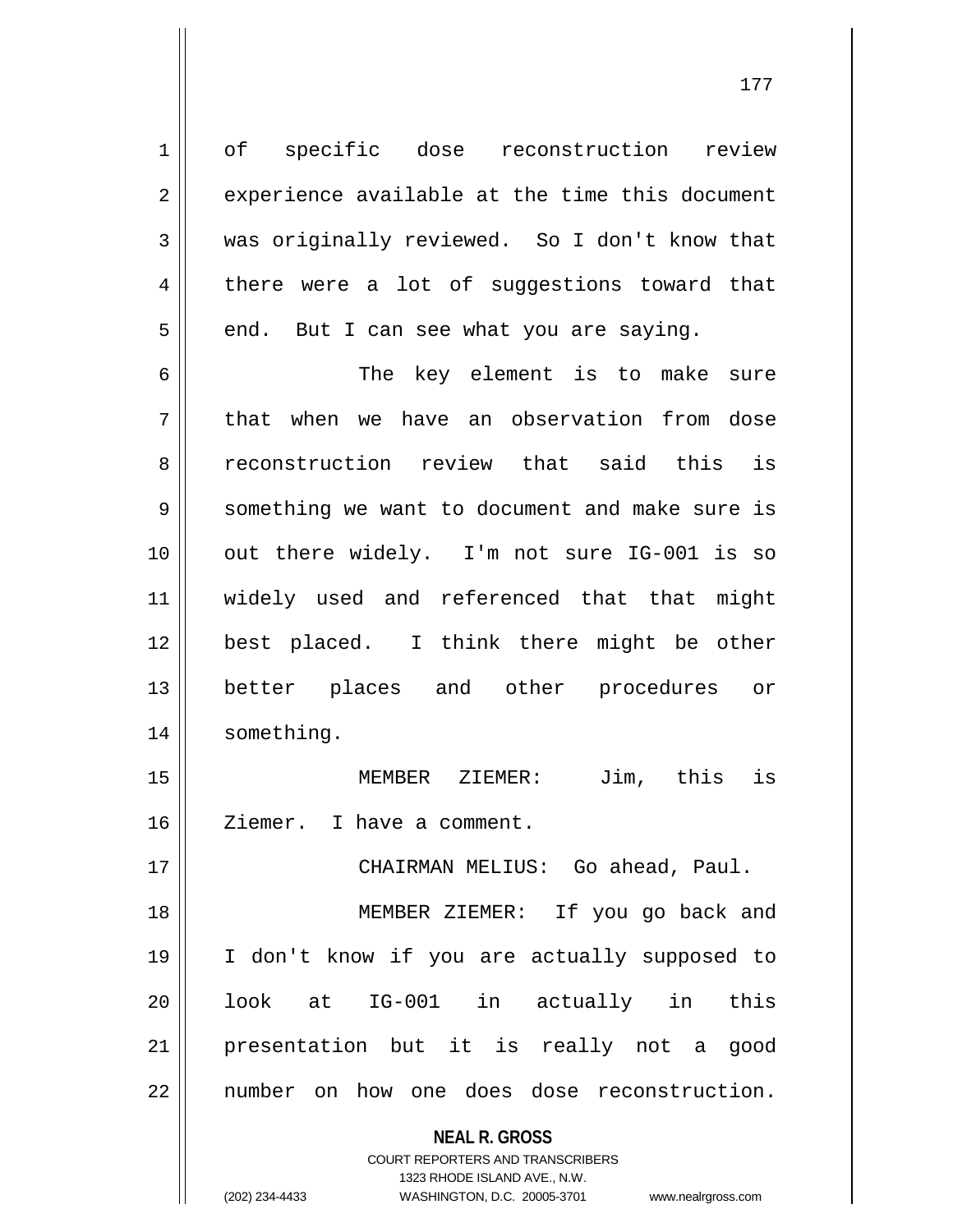1 || You know it gives the component of dose 2 reconstruction like the missed dose and the 3 medical and so on. It has a general 4 discussion on uncertainty. It has some 5 || general discussions on film badge insert needs  $6$  || and then you find that the various factors  $7$  | that apply to a particular site.

8 || So it really is a very general 9 document. It is almost a primer on what dose 10 reconstruction consists of. So there is no 11 || other dose reconstructor who would basically 12 || use those documents or anything to sort of get 13 || an overview of what the program is about. 14 What is dose reconstruction? This sort of 15 answers that question somewhat more 16 technically than what we do for the public 17 document on what is dose reconstruction. But 18 || it is not much more than that, really.

 CHAIRMAN MELIUS: I think that makes sense. And I was just trying to understand where something is applied now. 22 There seems to be a lot of differences,

> **NEAL R. GROSS** COURT REPORTERS AND TRANSCRIBERS 1323 RHODE ISLAND AVE., N.W. (202) 234-4433 WASHINGTON, D.C. 20005-3701 www.nealrgross.com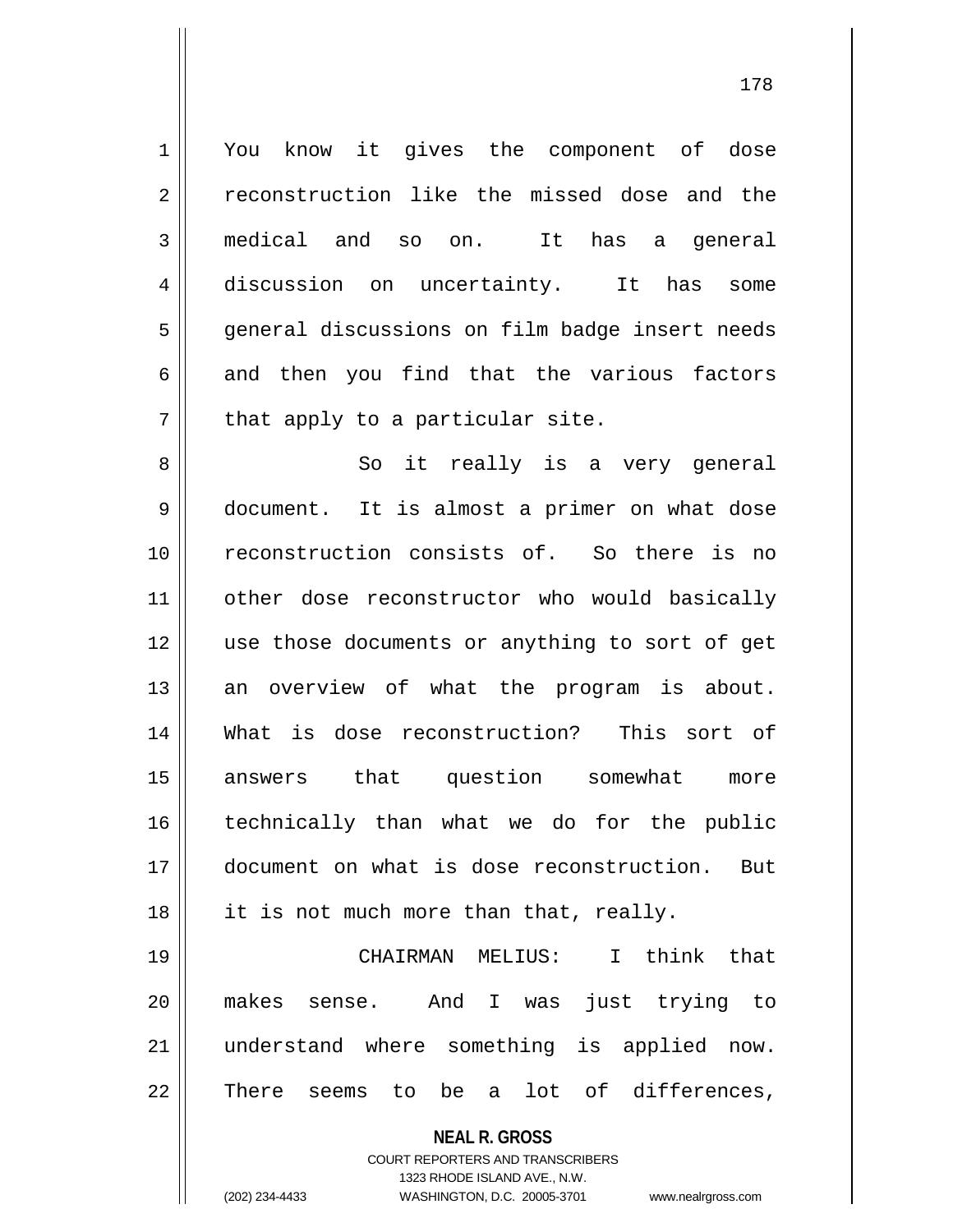| $\mathbf 1$ | depending on the particular documents. Some                         |
|-------------|---------------------------------------------------------------------|
| 2           | of it is by history and some of it is by how                        |
| 3           | the program has evolved.                                            |
| 4           | John Stiver, you had a -                                            |
| 5           | MR. STIVER: Yes, this is John                                       |
| 6           | Stiver. I would again like to echo what Dr.                         |
| 7           | Ziemer was saying.                                                  |
| 8           | From our perspective, again, this                                   |
| 9           | is kind of, like you say, it is kind of an                          |
| 10          | historic snapshot in time as to when this                           |
| 11          | process was really getting implemented.                             |
| 12          | Before there were a lot of dose reconstruction                      |
| 13          | that really kind of laid out the elements of                        |
| 14          | what different aspects might be, the types of                       |
| 15          | dosimetry and how they are being applied.                           |
| 16          | Well I will also say that<br>the                                    |
| 17          | review of this implementation guide predated                        |
| 18          | my association with the program as well.                            |
| 19          | But be that as it may, my sense is                                  |
|             |                                                                     |
| 20          | there wasn't a lot of feedback backup<br>that                       |
| 21          | dose reconstruction and how this<br>from<br>was                     |
| 22          | being applied.                                                      |
|             | <b>NEAL R. GROSS</b>                                                |
|             | COURT REPORTERS AND TRANSCRIBERS<br>1323 RHODE ISLAND AVE., N.W.    |
|             | (202) 234-4433<br>WASHINGTON, D.C. 20005-3701<br>www.nealrgross.com |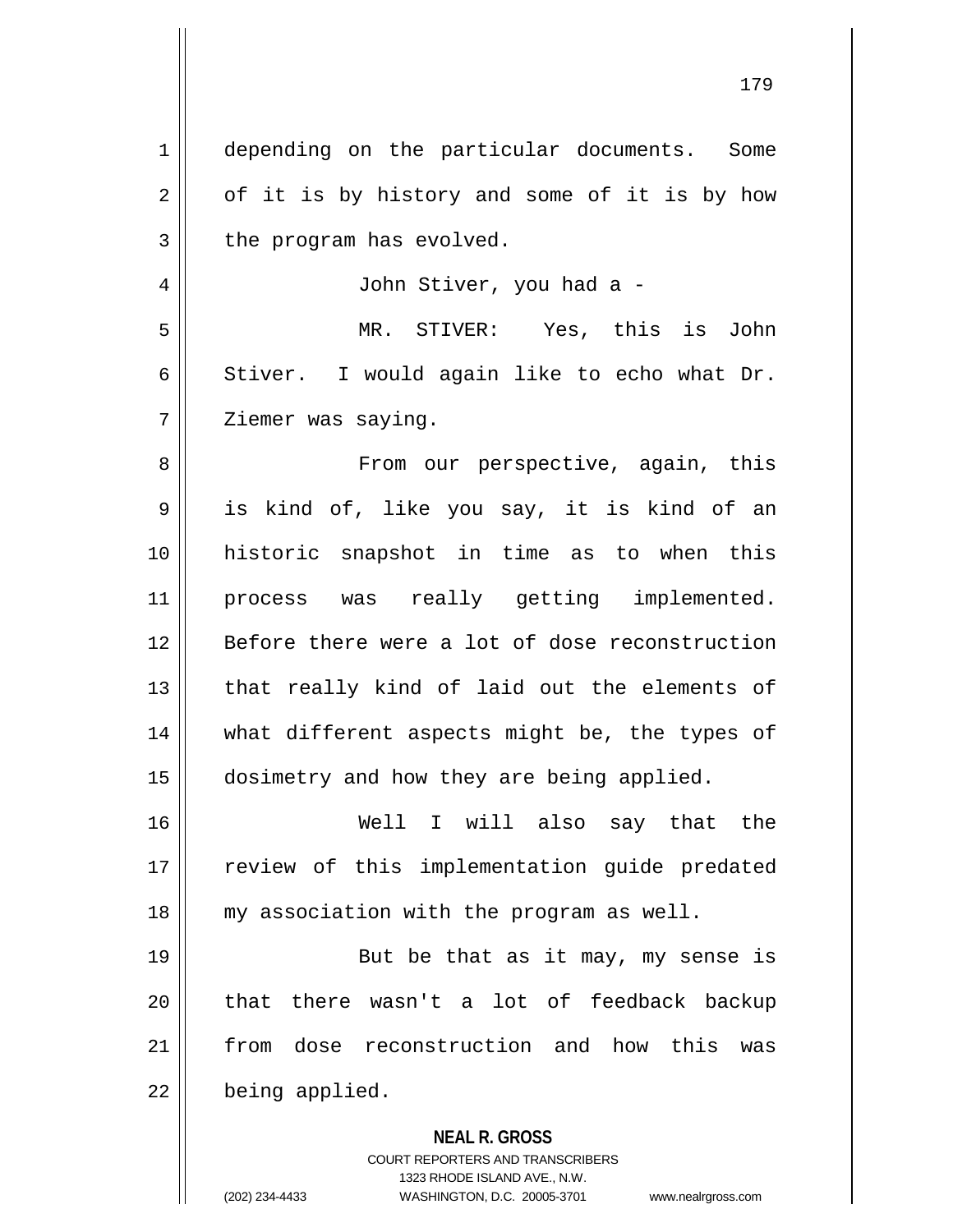| 1  | DR. MAURO: Dr. Melius, this is                                                                      |
|----|-----------------------------------------------------------------------------------------------------|
| 2  | John Mauro. I am on the line. Would it would                                                        |
| 3  | be appropriate for me to weigh in a little                                                          |
| 4  | bit? I might be able to help.                                                                       |
| 5  | CHAIRMAN MELIUS: Yes.                                                                               |
| 6  | MEMBER MUNN: John knows the                                                                         |
| 7  | history.                                                                                            |
| 8  | CHAIRMAN MELIUS: A little bit,                                                                      |
| 9  | John, because we are running late.                                                                  |
| 10 | DR. MAURO: I understand.                                                                            |
| 11 | MEMBER MUNN: He knows it well.                                                                      |
| 12 | DR. MAURO: This really, the                                                                         |
| 13 | bottom line is Dr. Ziemer's response is                                                             |
| 14 | exactly what I was about to say. It is a                                                            |
| 15 | framework. And from Brad's comment, yes.                                                            |
| 16 | This issue of specific adjustment factors that                                                      |
| 17 | have to be applied on a site-by-site basis is                                                       |
| 18 | very important. It is not addressed in 001                                                          |
| 19 | it is very much part of our dose<br>but                                                             |
| 20 | reconstruction reviews and I can speak that on                                                      |
| 21 | some occasions I see adjustments are made for                                                       |
| 22 | the differences in energy distributions                                                             |
|    | <b>NEAL R. GROSS</b>                                                                                |
|    | <b>COURT REPORTERS AND TRANSCRIBERS</b>                                                             |
|    | 1323 RHODE ISLAND AVE., N.W.<br>(202) 234-4433<br>WASHINGTON, D.C. 20005-3701<br>www.nealrgross.com |
|    |                                                                                                     |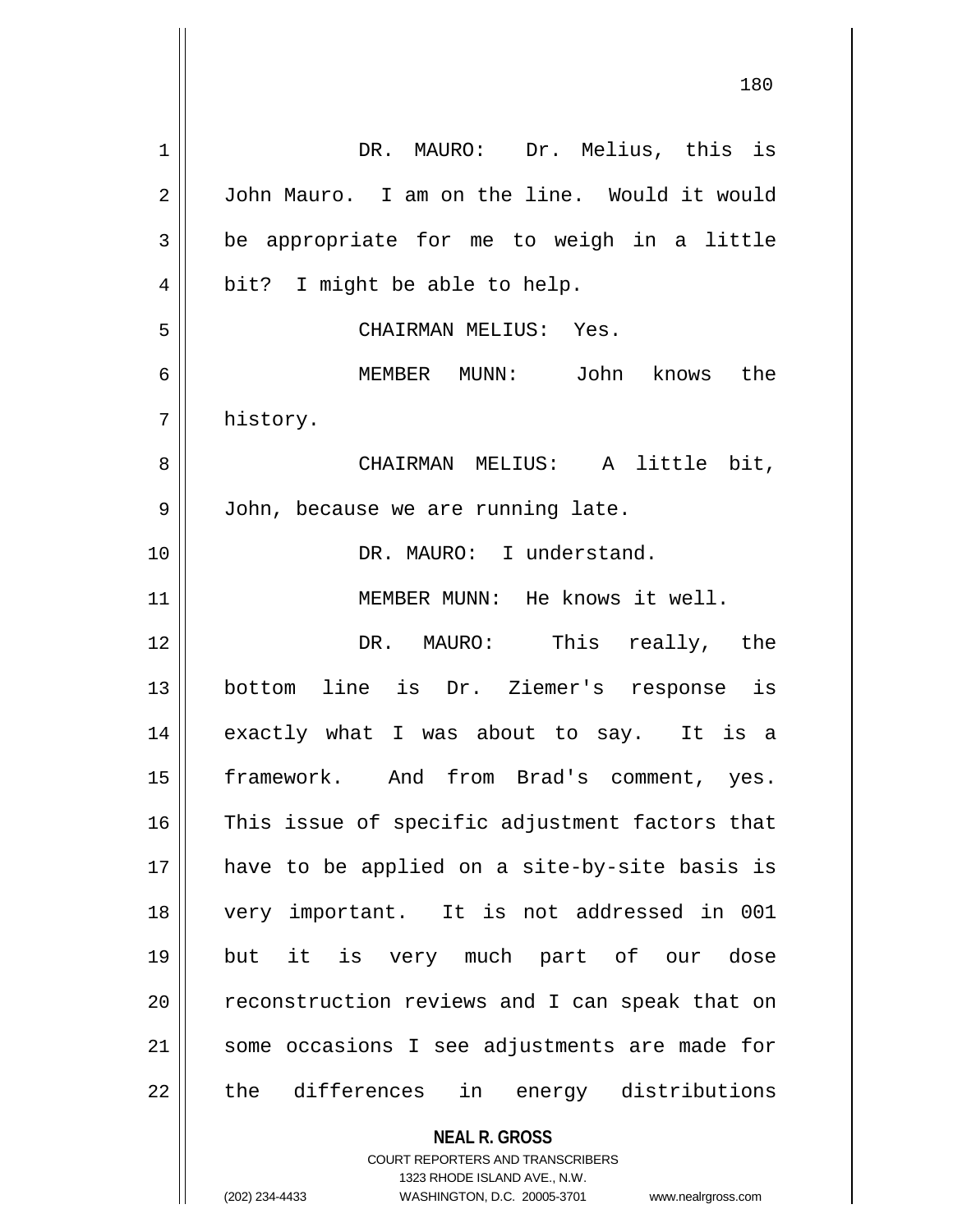1 between calibration and the actual experience.  $2 \parallel$  But that is not dealt with in 001. That is 3 dealt with on each Site Profile and in each 4 case. And I can say that sometimes we do find  $5 \parallel$  situations where that is one of our findings  $6 \parallel$  in a DR review, that the adjustment factors 7 were not applied.

#### 8 CHAIRMAN MELIUS: Okay.

9 || MEMBER MUNN: Yes, this procedure 10 essentially predates virtually every other 11 || procedure we currently have in use. And so 12 it, therefore, by its nature was originally 13 pretty vague. It was a specific issue to be 14 in 2002, which wasn't very specific, as I  $15 \parallel$  recall.

16 CHAIRMAN MELIUS: Yes, that is why 17 it is called number 001.

18 MEMBER MUNN: Yes.

19 CHAIRMAN MELIUS: Any other Board 20 Members have questions? If not, I thank 21 | Wanda. This was very useful.

22 I think we need to also decide how

**NEAL R. GROSS** COURT REPORTERS AND TRANSCRIBERS

1323 RHODE ISLAND AVE., N.W.

(202) 234-4433 WASHINGTON, D.C. 20005-3701 www.nealrgross.com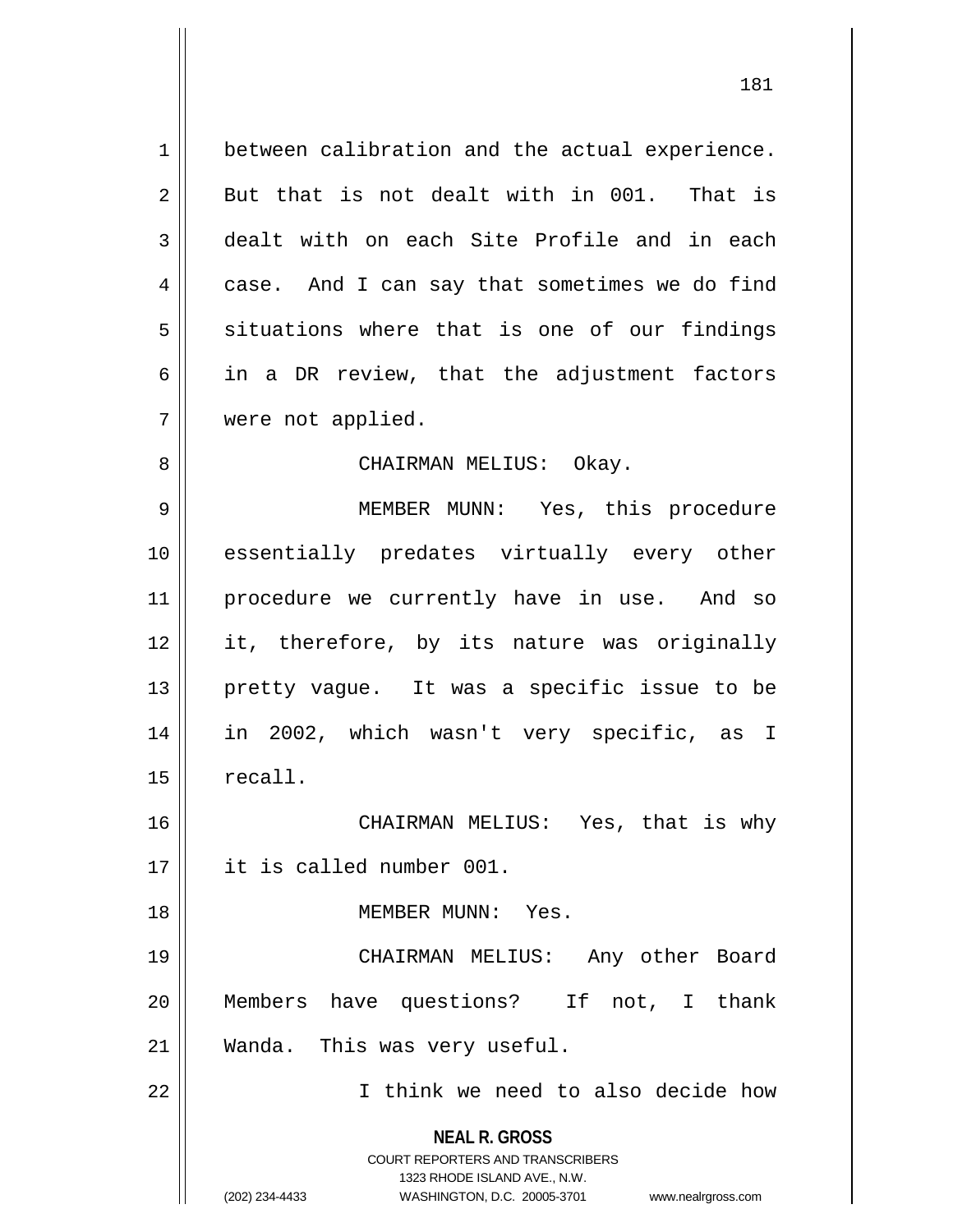1 to proceed for our next meeting, the Idaho 2 | meeting.

3 MEMBER MUNN: You are most 4 | welcome. I would like to make one suggestion  $5 \parallel$  before I leave the podium. And that is, I 6 have not yet given to you a list, a 7 | prioritization of our subcommittee's view with 8 || respect to how to proceed regarding which 9 | procedures to follow next.

 There are, if memory serves 11 | correctly, over 30 procedures that we now have 12 closed and, would, therefore, be available for 13 || the Board to see. When you decide what you want to do for the next meeting, I would 15 || propose that I clarify what those available procedures are, submit them by email to the Subcommittee, so that the Subcommittee can express their opinions with respect to prioritization and then, consequently provide || the top, say ten, of those to the remainder of | the Board, if that suits the Board's need for  $\parallel$  the upcoming meeting.

### **NEAL R. GROSS**

COURT REPORTERS AND TRANSCRIBERS 1323 RHODE ISLAND AVE., N.W. (202) 234-4433 WASHINGTON, D.C. 20005-3701 www.nealrgross.com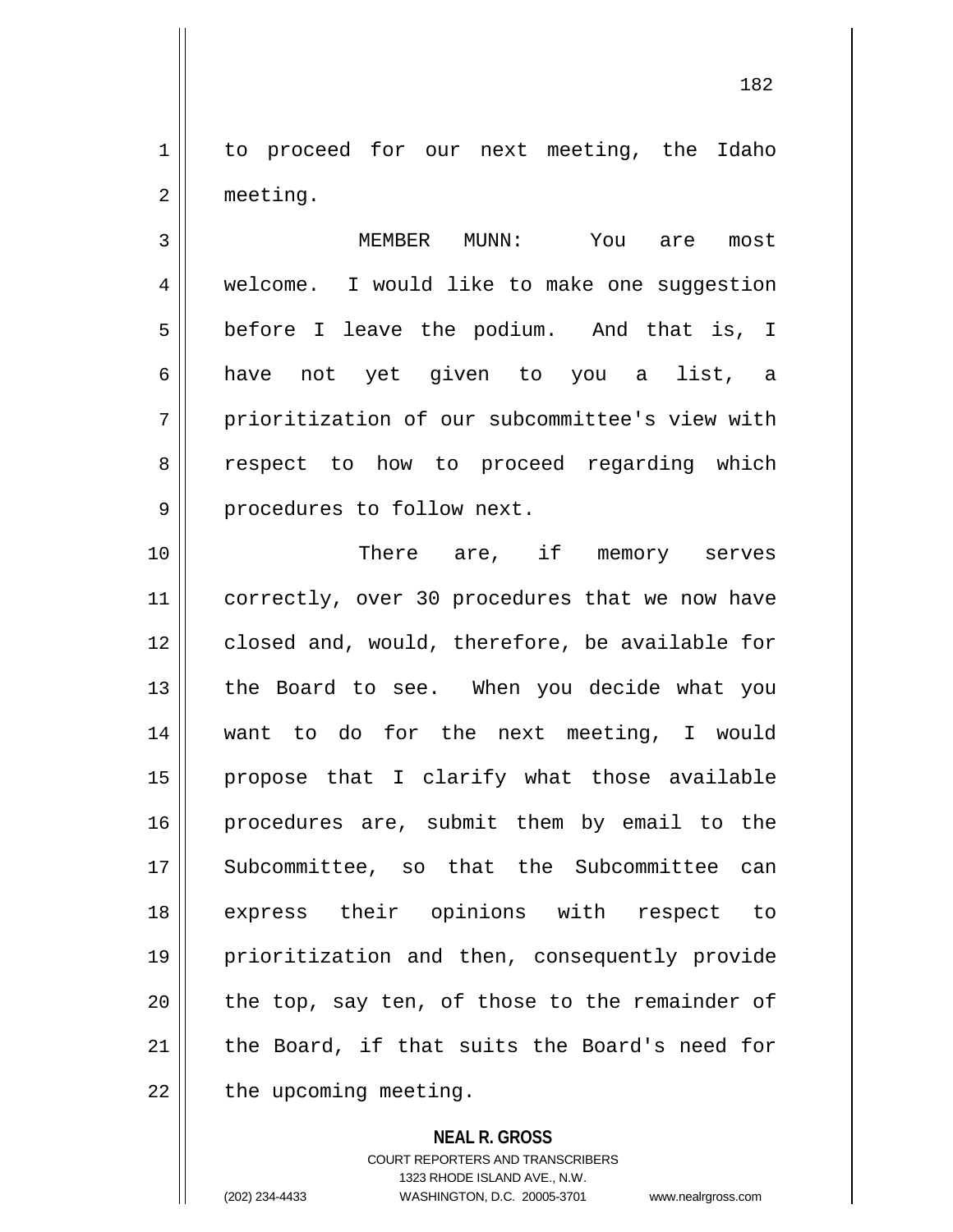1 CHAIRMAN MELIUS: Yes, I would  $2 \parallel$  like -- I think that would be one way to 3 proceed.

4 An alternative that might overlap  $5 \parallel$  with that, because it depends on what you have 6 || reviewed and where you are is what we were  $7 \parallel$  talking about before with OTIB-52 is whether 8 to focus on coworker modeled procedures. 9 There is OTIB-20 and then there are a number 10 || of specific site OTIBs, some of which may have  $11$   $\vert$  -- I'm not sure, for these mostly for internal 12 dose, whether they -- some of them we either 13 || are currently dealing with in terms of SECs or 14 || have dealt with in terms of SECs. So I am not 15 || sure how appropriate it would be on all of 16  $\parallel$  them but it might -- I think there are others 17 || in there that if you have reviewed them might 18 be appropriate. And I think it might help, in 19 terms of our discussion and sort of trying to 20 || sort of wrap our arms around these issues is  $21$  to focus in one area, rather than what we did 22 || today, three different areas. That was

## **NEAL R. GROSS**

COURT REPORTERS AND TRANSCRIBERS 1323 RHODE ISLAND AVE., N.W. (202) 234-4433 WASHINGTON, D.C. 20005-3701 www.nealrgross.com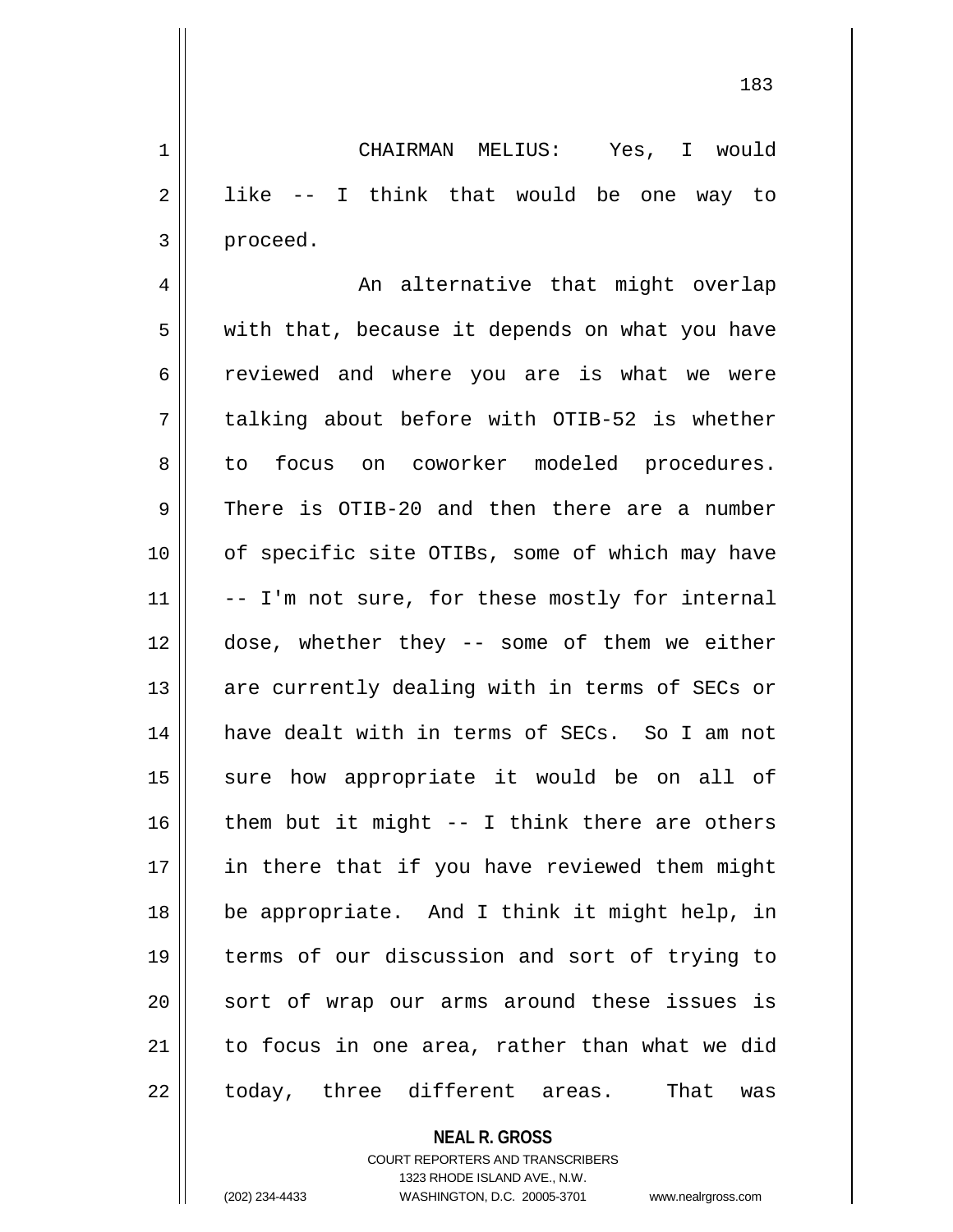| $\mathbf 1$    | helpful. So maybe that is something else to                                                                                                                            |
|----------------|------------------------------------------------------------------------------------------------------------------------------------------------------------------------|
| $\mathbf 2$    | think about. We can talk about it later.                                                                                                                               |
| 3              | Does that make sense, Wanda?<br>Is                                                                                                                                     |
| $\overline{4}$ | it possible?                                                                                                                                                           |
| 5              | MEMBER MUNN: Yes, it does. And                                                                                                                                         |
| 6              | if you, for example, wanted to take a closer                                                                                                                           |
| 7              | look at the dose reconstruction process, the                                                                                                                           |
| 8              | other IG that we have available is 002, which                                                                                                                          |
| 9              | is also a very early implementation guide.                                                                                                                             |
| 10             | But that referred specifically to internal                                                                                                                             |
|                |                                                                                                                                                                        |
| 11             | dose reconstructions and we have completed                                                                                                                             |
| 12             | that one. We have PR-7, which is dose                                                                                                                                  |
| 13             | reconstruction review.                                                                                                                                                 |
| 14             | So there are a number of available                                                                                                                                     |
| 15             | closed documents that could focus on, for                                                                                                                              |
| 16             | example, DRs.                                                                                                                                                          |
| 17             | CHAIRMAN MELIUS:<br>Okay. Or<br>we                                                                                                                                     |
| 18             | could split it among different topics, too.                                                                                                                            |
| 19             | MEMBER MUNN: Yes, that's true.                                                                                                                                         |
| 20             | So<br>there<br>CHAIRMAN MELIUS:<br>are                                                                                                                                 |
| 21             | possibilities.                                                                                                                                                         |
| 22             | Josie?                                                                                                                                                                 |
|                | <b>NEAL R. GROSS</b><br><b>COURT REPORTERS AND TRANSCRIBERS</b><br>1323 RHODE ISLAND AVE., N.W.<br>(202) 234-4433<br>WASHINGTON, D.C. 20005-3701<br>www.nealrgross.com |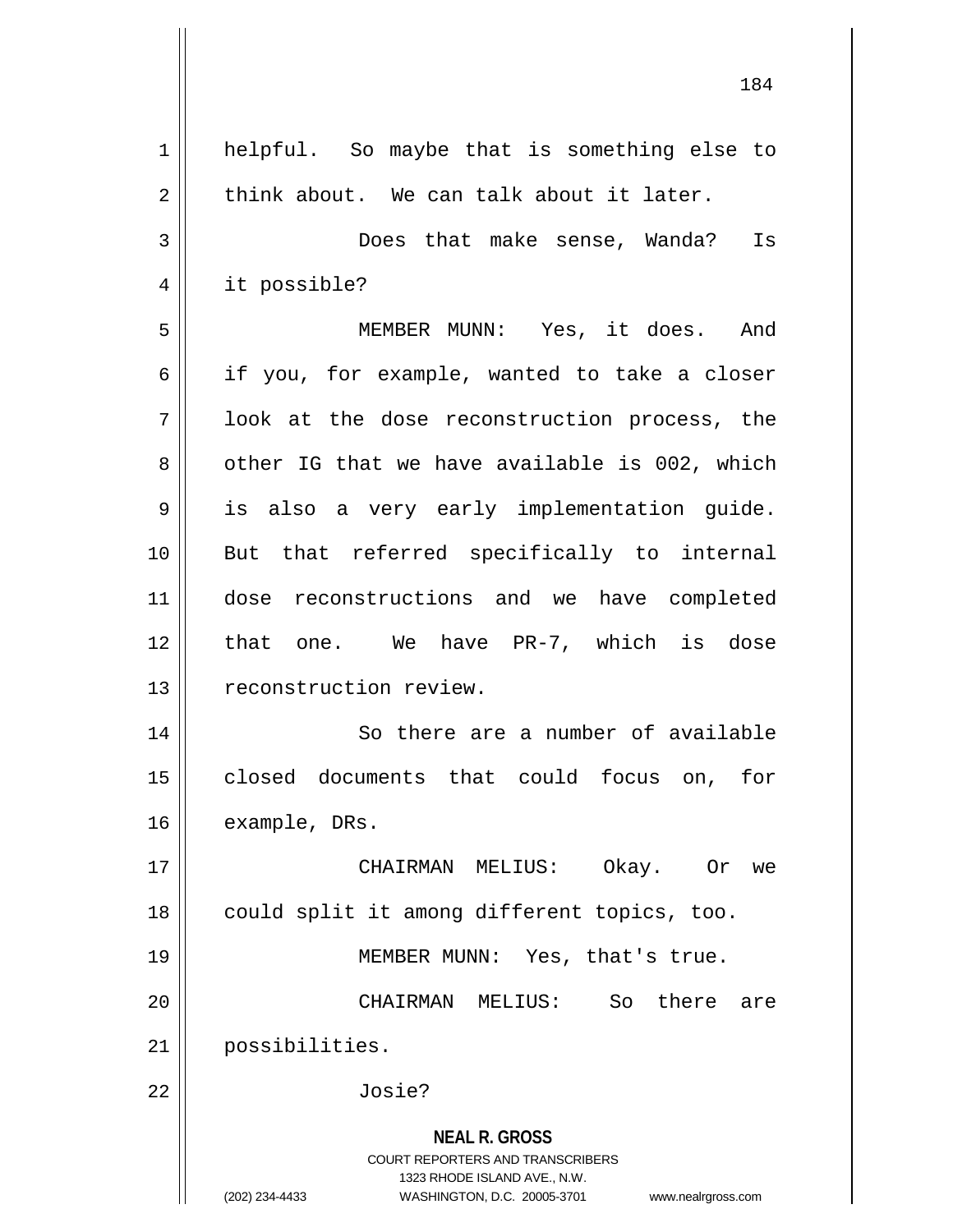1 MEMBER BEACH: I was just going to  $2 \parallel$  reiterate what you were saying. I think it is  $3 \parallel$  important to go back to 52 and look at that  $4 \parallel$  and decide before we move on and pile more on,  $5 \parallel$  so that we can come to some closure agreement  $6 \parallel$  on how to proceed with that.

7 CHAIRMAN MELIUS: Okay. Maybe we 8 can talk at the break or later and sort of try 9 || to figure out a strategy to deal with that and 10 || some of the other coworker issues also.

 Let me move on a little bit. This will not take long because we haven't done much on that. Think of me as the warm-up act 14 || for LaVon's presentation.

15 || And so the SEC issues Work Group 16 was charged with looking at the issue of 17 || sufficient accuracy, again, in follow-up to 18 || the ten-year review. And so we had some like 19 initial discussions as a Board and NIOSH then 20 proceeded into doing two so-called White 21 Papers that sort of looked at historically 22 || what had gone on and tried to pull out

> **NEAL R. GROSS** COURT REPORTERS AND TRANSCRIBERS 1323 RHODE ISLAND AVE., N.W. (202) 234-4433 WASHINGTON, D.C. 20005-3701 www.nealrgross.com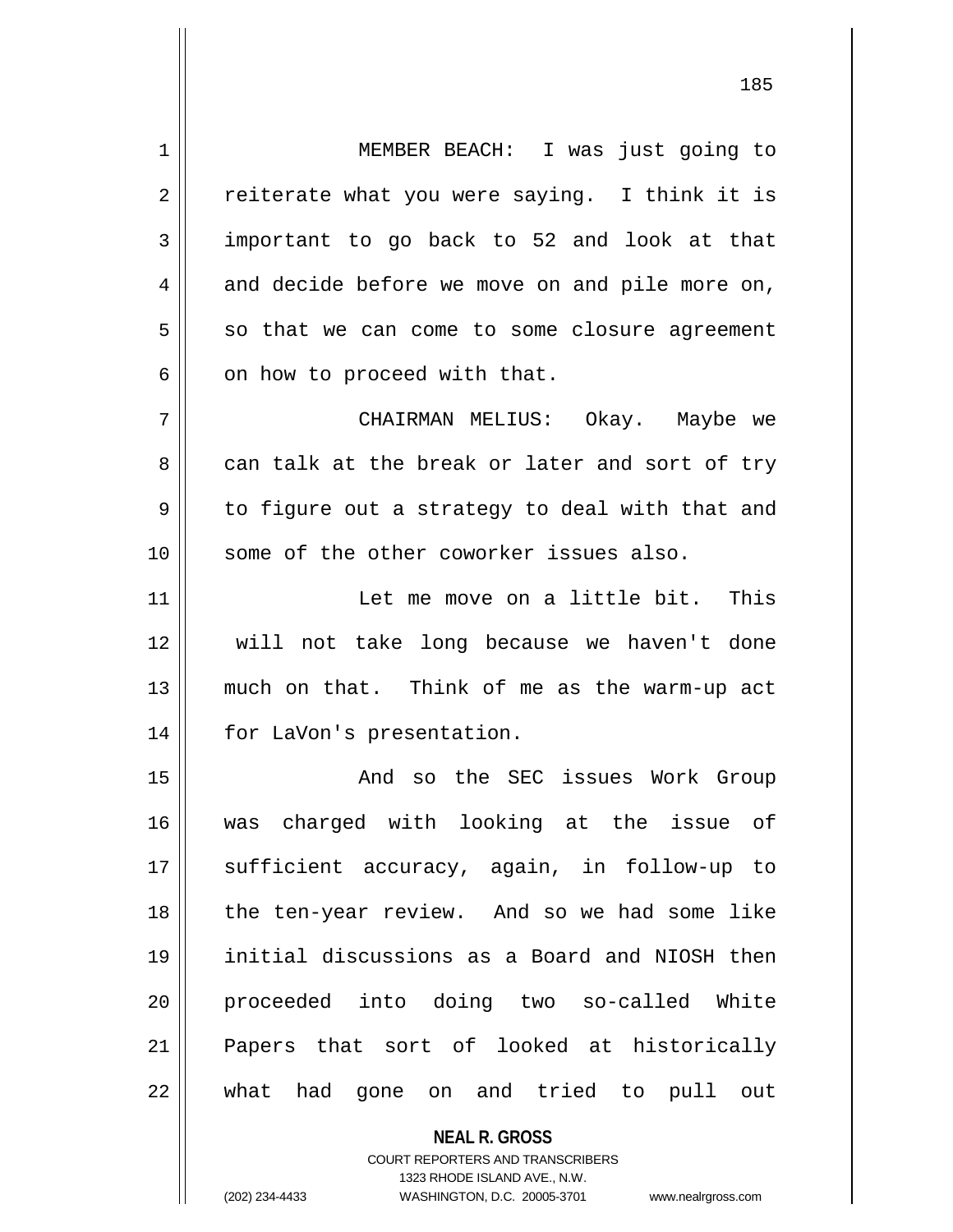1 | information. They both sound promising when  $2 \parallel$  we started out, to LaVon and NIOSH's credit.  $3 \parallel$  The results, though interesting and maybe 4 helpful in some ways, were not very helpful 5 | dealing with sufficient accuracy.

6 It turns out, for example, the one 7 || on review of some of our thorium-related 8 decisions basically found that those were 9 probably much more -- did not deal with 10 sufficient accuracy as much as much more based 11 on the particular circumstances and facts 12 about particular sites that were involved. 13 What information was available? What kind of 14 || production went on at that site? What kind of 15 monitoring and so forth? And those factors 16 are what determine different outcomes for our 17 || review of those SEC evaluations.

18 || The Monduiso again, I think they are 19 interesting for review but actually when we 20 had our Work Group meeting a few weeks ago to 21 discuss this, we did not discuss those 22 || reports. At least not for very long. They

> **NEAL R. GROSS** COURT REPORTERS AND TRANSCRIBERS 1323 RHODE ISLAND AVE., N.W.

(202) 234-4433 WASHINGTON, D.C. 20005-3701 www.nealrgross.com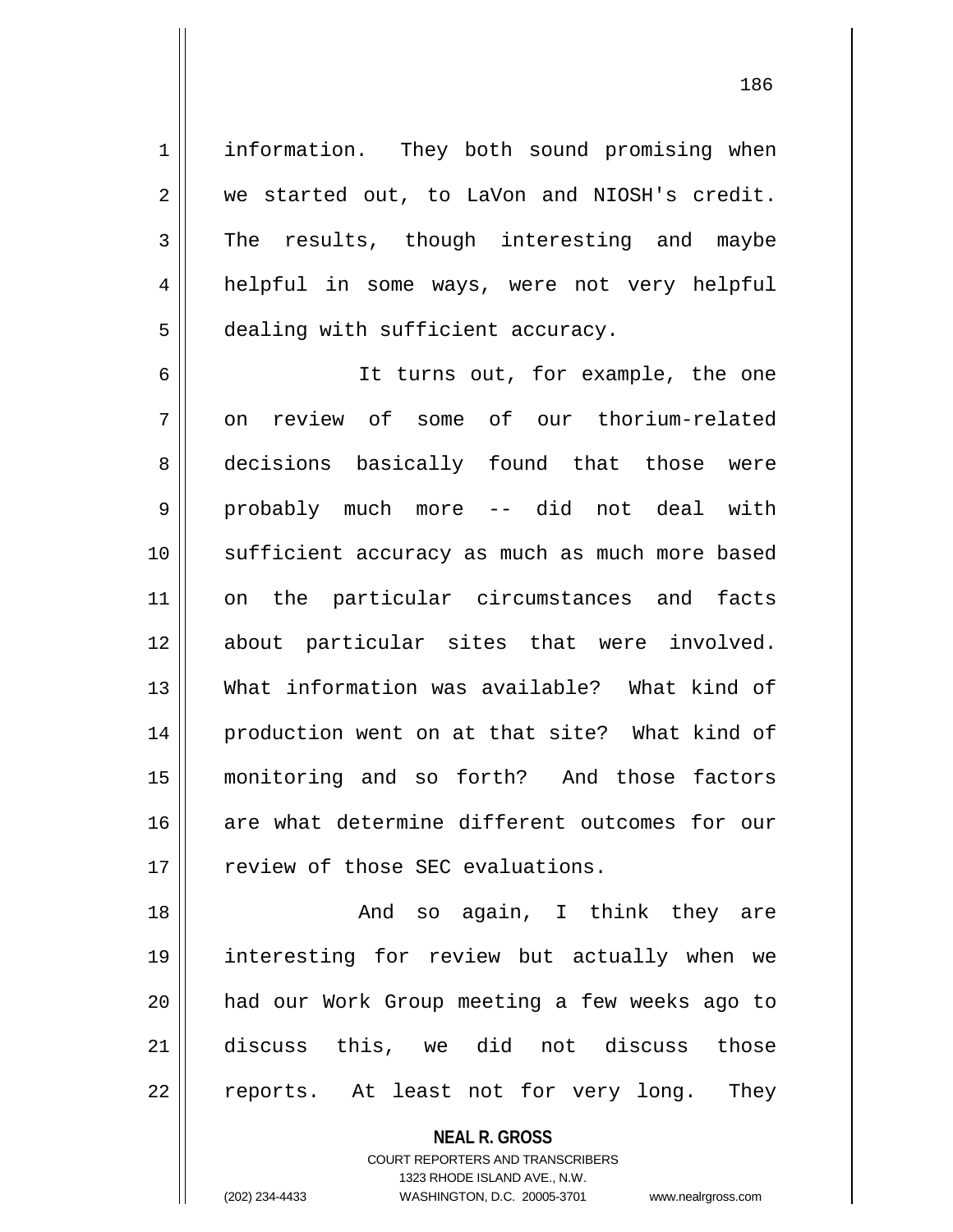1 || weren't very helpful.

2 So we had sort of a general 3 discussion on how to proceed and what would be 4 || useful. And what we thought was the Work  $5 \parallel$  Group was that a development of a document  $6 \parallel$  similar to the document we had developed on  $7$  | SEC evaluations or on sufficient -- excuse me,  $8 \parallel$  on surrogate data, would be useful. It would  $9 \parallel$  be a set of quidelines on what factors would 10 need to be considered in looking at sufficient 11 accuracy and evaluating it and to try to do 12 that in a way that would provide better 13 quidance and consistency in terms of our 14 evaluation of that issue. But we probably  $15$  | couldn't come up with very -- didn't think we 16 || would come up with very specific parameters on 17 a number or some sort of very quantitative 18 || approach to addressing that.

19 || So where we stand is that NIOSH 20 has agreed that they will develop the first 21 || draft outline for that type of a document, 22 which would list some of the very sort of

> **NEAL R. GROSS** COURT REPORTERS AND TRANSCRIBERS 1323 RHODE ISLAND AVE., N.W. (202) 234-4433 WASHINGTON, D.C. 20005-3701 www.nealrgross.com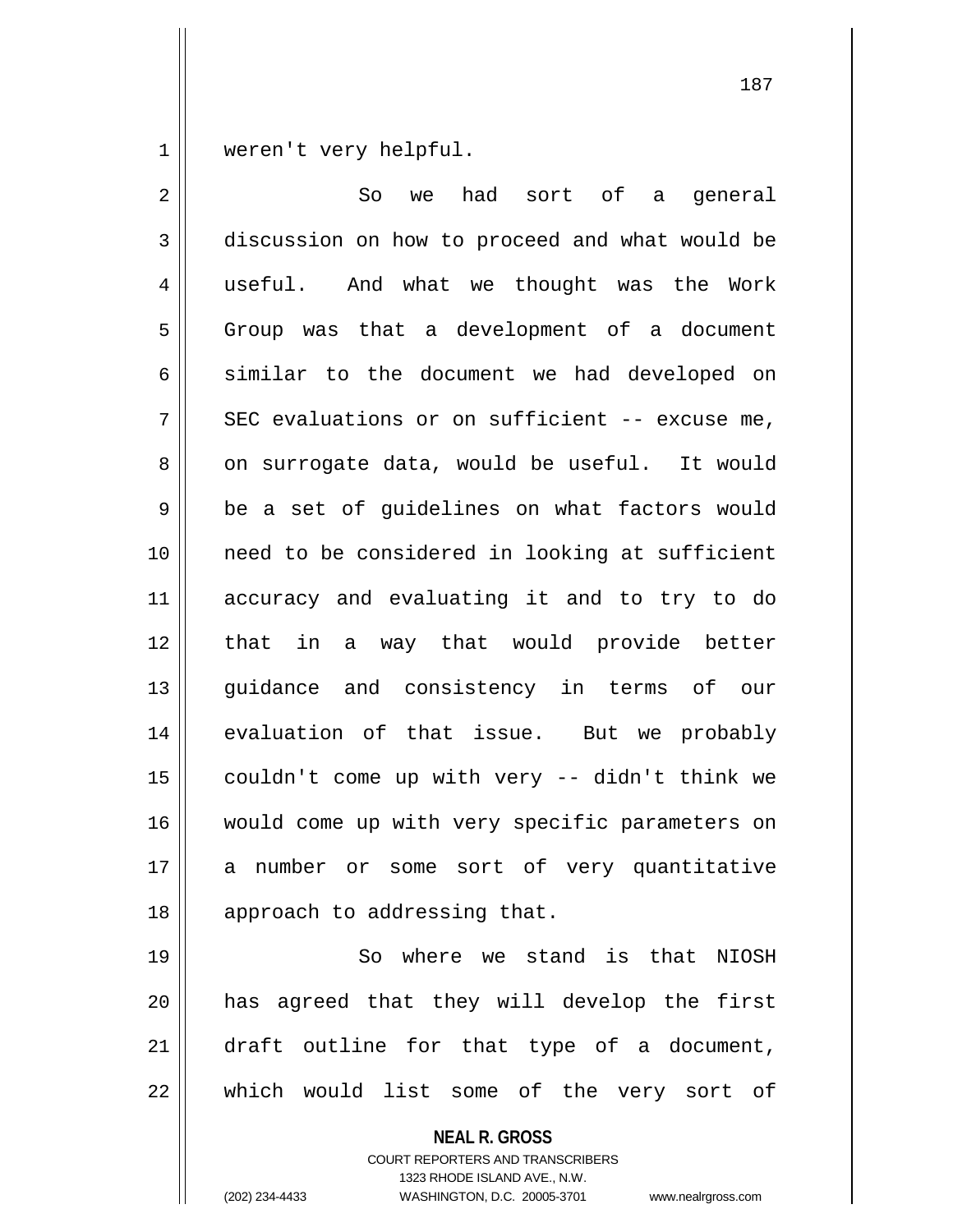topic headings for evaluating -- guidelines 2 | for evaluating sufficient accuracy. We would  $3 \parallel$  then have a meeting of the Work Group to try  $4 \parallel$  to sort of review that outline and see if we wanted to add more or take away things or whatever. And then we would develop an expanded document. And we will schedule, I  $8 \parallel$  expect by the Idaho meeting in July, we will have made progress on this, sufficient progress, maybe not in terms of a final document or anything but certainly enough progress to bring back to the full Board for 13 || additional discussion on this. And the idea on some of the type

 || of guideline that we would do is I think one thing that we have been using in our evaluation of sufficient accuracy has been 18 || essentially is what is the magnitude of the exposure were involved. So again, in a 20 || residual period we are not usually dealing with as high exposures as during an | operational period. So the amount of sort of

> **NEAL R. GROSS** COURT REPORTERS AND TRANSCRIBERS 1323 RHODE ISLAND AVE., N.W. (202) 234-4433 WASHINGTON, D.C. 20005-3701 www.nealrgross.com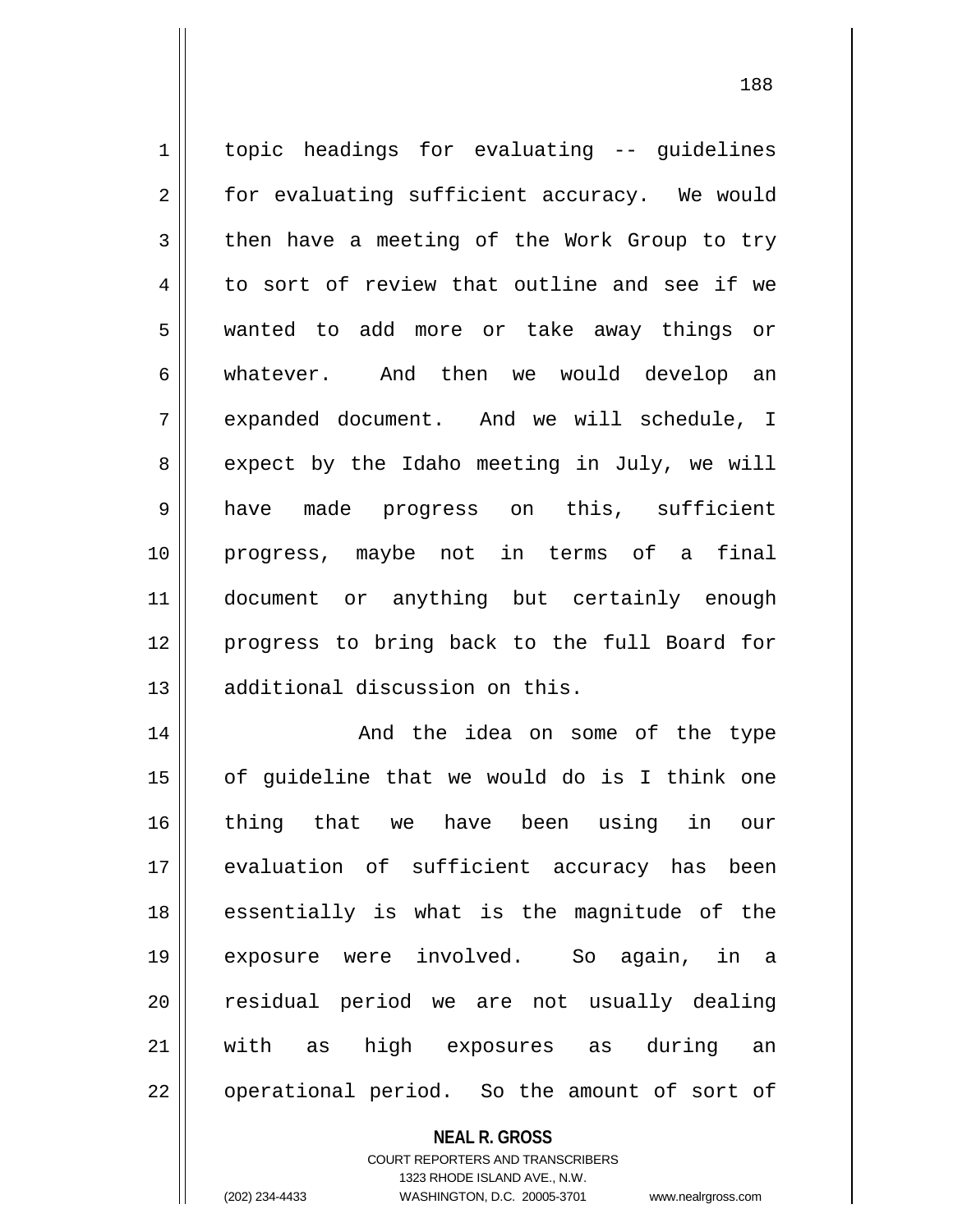1 || leeway or whatever, or variability that we 2 || would allow in terms of judging sufficient  $3 \parallel$  accuracy would be greater. We are more 4 comfortable because I don't have to be as  $5 \parallel$  exact in our dose reconstruction parameters in  $6 \parallel$  a situation where there is very low exposures  $7 \parallel$  or low doses as we would be where there is a 8 much higher exposure dose and, therefore, a 9 || much great possibility that that -- how we do 10 the dose reconstruction for that particular 11 exposure would have a much greater impact on 12 || the IREP calculation probability of causation  $13$  | for people working at that site. 14 || I think there is a number of other 15 parameters that we need to take into account 16 in doing that. We had some additional 17 discussions but I think we can provide a 18 better outline and a better subject for 19 discussion by the Board. It really is 20 Something that affects all of our 21 determinations. And I think it is something

 $22 \parallel$  we need to come to grips with. I think the

**NEAL R. GROSS**

COURT REPORTERS AND TRANSCRIBERS 1323 RHODE ISLAND AVE., N.W. (202) 234-4433 WASHINGTON, D.C. 20005-3701 www.nealrgross.com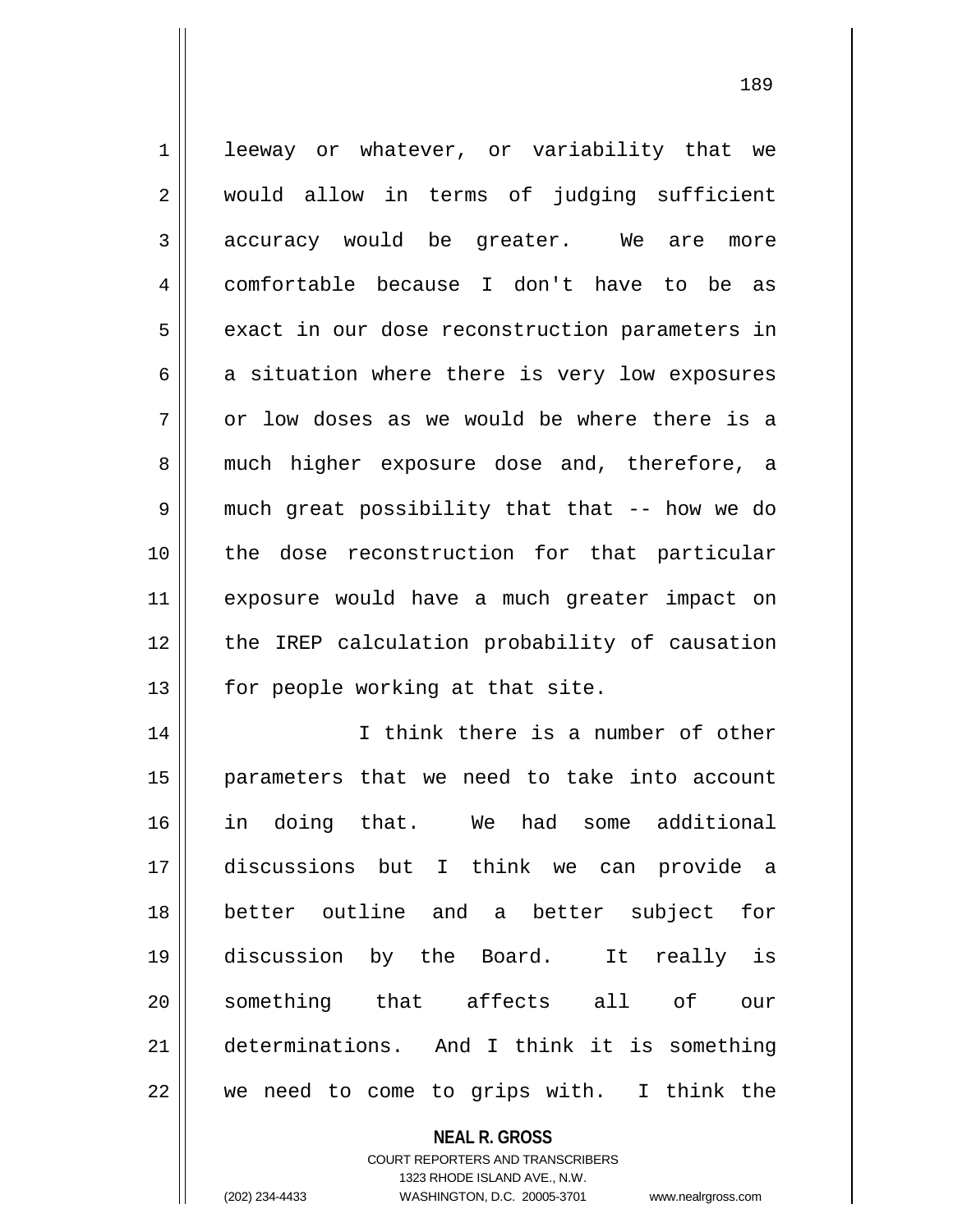**NEAL R. GROSS** COURT REPORTERS AND TRANSCRIBERS 1323 RHODE ISLAND AVE., N.W. 1 coworker issue fits into that also because I  $2 \parallel$  think that is going to follow some of these  $3 \parallel$  very same parameters are going to affect that.  $4 \parallel$  Because again, it is trying to determine does  $5 \parallel$  that coworker model provide a sufficiently  $6 \parallel$  accurate dose reconstruction. And again, that 7 is probably why I keep emphasizing that we 8 || need to address that issue, at least until 9 Wanda throws something at me or gets upset 10 about it or others. 11 || But I think we have gone long 12 enough, I think we do need that. Again, that 13 || was one of the ten-year review things. 14 || So I don't know, Paul or any other 15 Members of the Work Group want to add anything 16 | or comment? 17 MEMBER ZIEMER: Well this is 18 || Ziemer. I think you summarized it very well. 19 I think conceptually we have defined this in  $20$  | a very  $-$  am I still on the line? 21 || At least have some -- figures to  $22 \parallel$  look at -- What is the nature of sufficient

(202) 234-4433 WASHINGTON, D.C. 20005-3701 www.nealrgross.com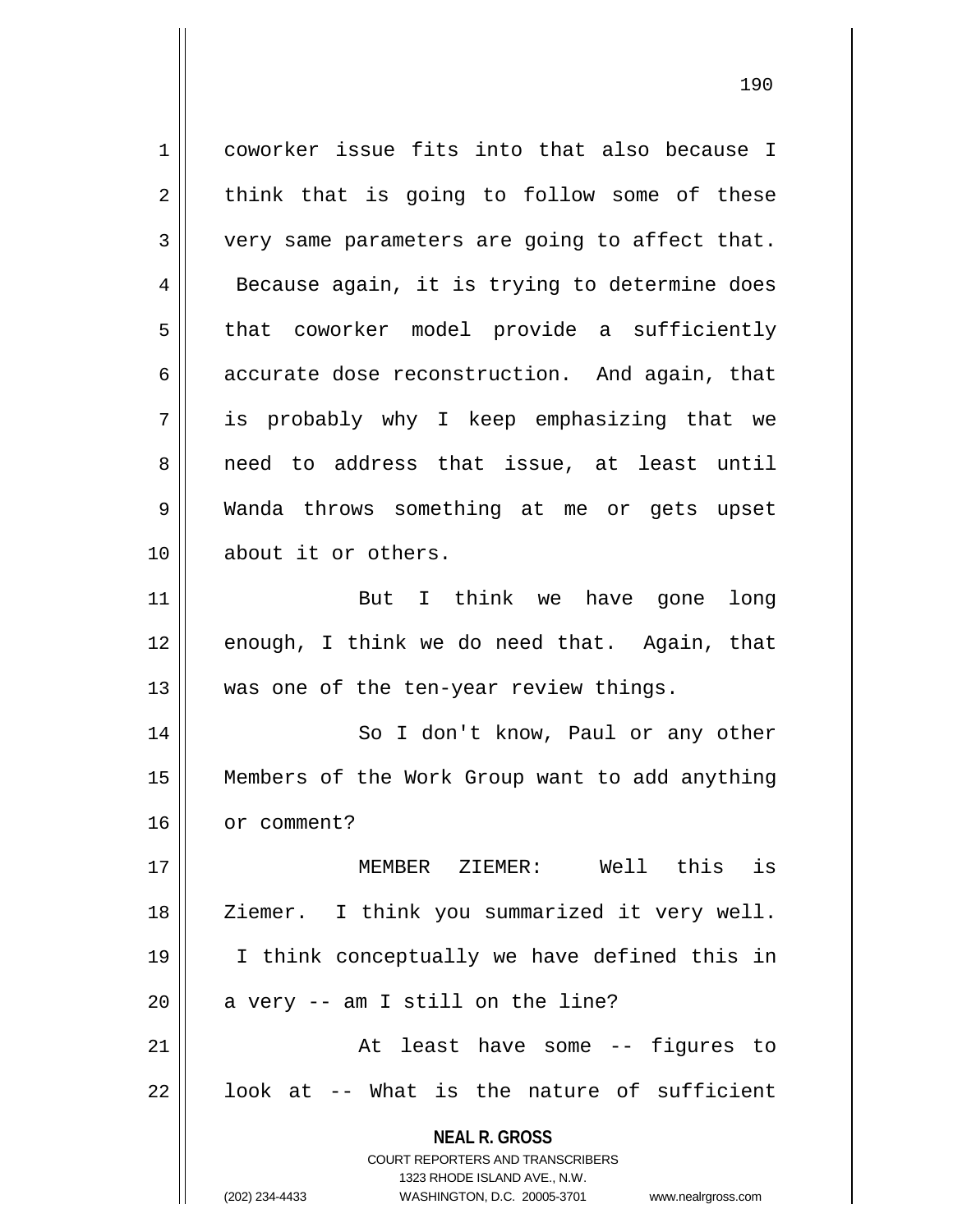**NEAL R. GROSS** COURT REPORTERS AND TRANSCRIBERS 1323 RHODE ISLAND AVE., N.W. (202) 234-4433 WASHINGTON, D.C. 20005-3701 www.nealrgross.com 1 accuracy and what tests can we apply to 2 perhaps find a level of comfort and vision | that we are sufficiently accurate. So but I think Dr. Melius has 5 || summarized it quite well in terms of a path forward. CHAIRMAN MELIUS: Anybody else 8 || wish to comment? Any other Board Members? MEMBER ROESSLER: No questions. CHAIRMAN MELIUS: Yes, David? MEMBER KOTELCHUCK: Did I miss an earlier version of LaVon Rutherford's talk? I 13 || got it on Sunday for the Monday meeting -- Tuesday meeting but I realized it may have -- could it have been my mistake? I just didn't have a chance to really read it through and | evaluate it for this meeting. CHAIRMAN MELIUS: You will hear him in a second. 20 || **MEMBER KOTELCHUCK:** Oh, okay. But | that table was a very important table that he | developed and I appreciate it.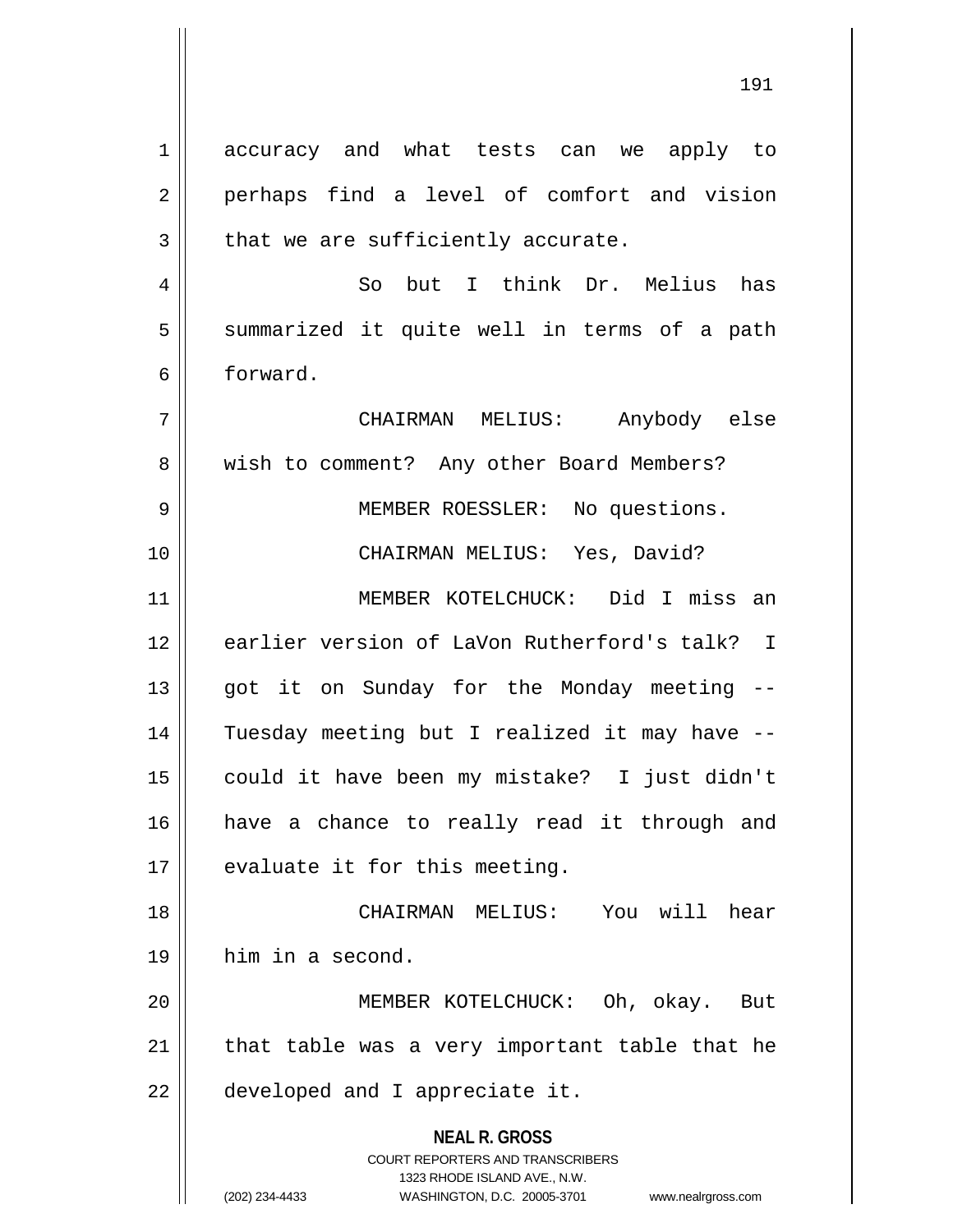**NEAL R. GROSS** 1 CHAIRMAN MELIUS: Oh, you are  $2 \parallel$  talking about the reports for the two White 3 Papers? 4 | MEMBER KOTELCHUCK: Yes. 5 CHAIRMAN MELIUS: Oh yes, they are 6 || useful. They just weren't  $-$ - I quess they are 7 interesting. They are helpful. They just  $8 \parallel$  weren't -- we didn't think they were going to  $9 \parallel$  get us to a definition of sufficient accuracy  $10$  | or how to operate --11 MEMBER MUNN: It didn't really 12 answer the question. 13 MEMBER KOTELCHUCK: But it did 14 give us the raw material to evaluate for 15 | ourselves. 16 CHAIRMAN MELIUS: They are useful 17 as background for you. We decided not to 18 || present them. As I said, the Work Group, we 19 didn't even, basically didn't discuss this. I  $20$  || think we all agreed that what I said, that  $21$  | they were interesting but weren't going to be 22 helpful.

> COURT REPORTERS AND TRANSCRIBERS 1323 RHODE ISLAND AVE., N.W.

(202) 234-4433 WASHINGTON, D.C. 20005-3701 www.nealrgross.com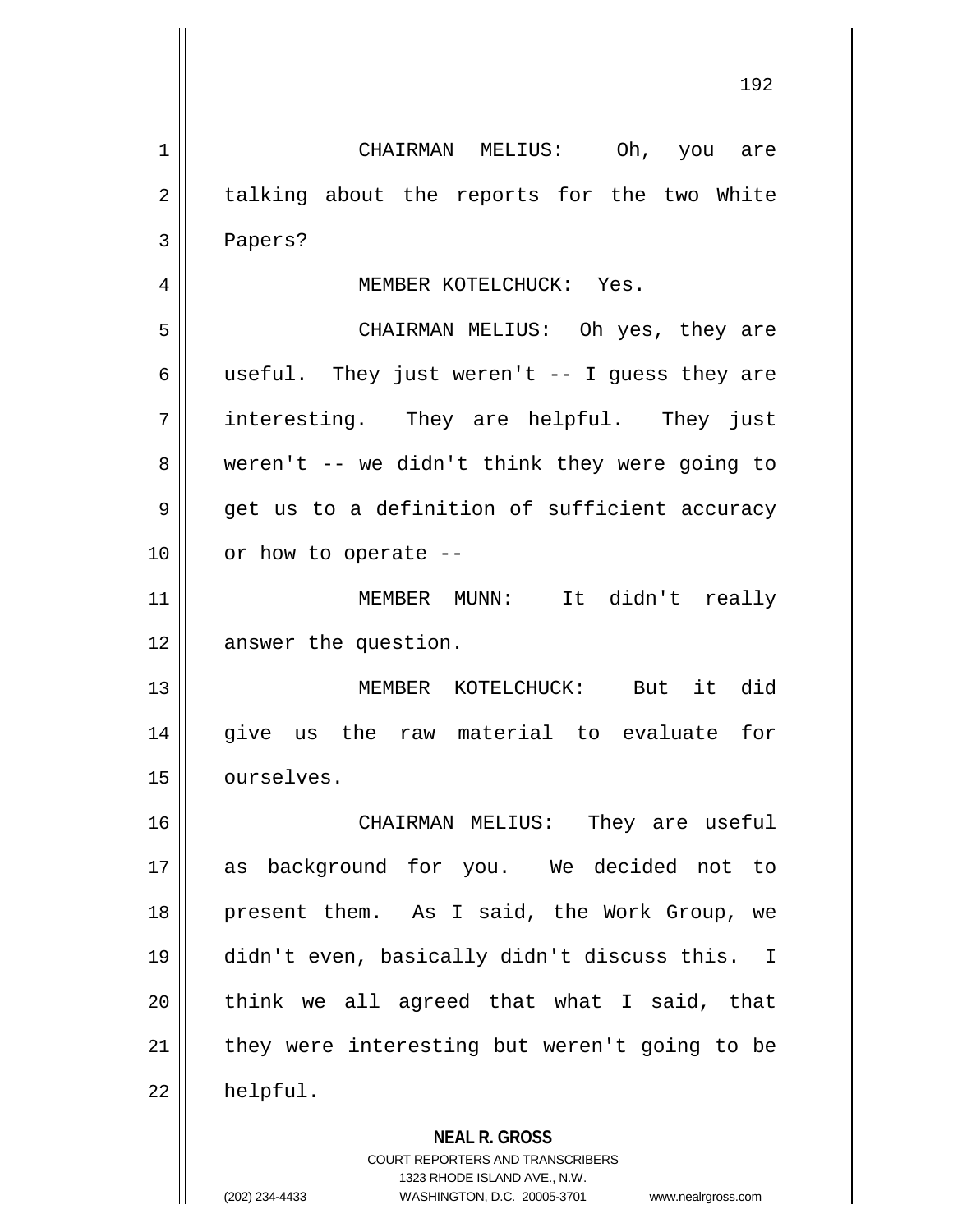| 1              | And LaVon introduced them that                                                                                                                               |
|----------------|--------------------------------------------------------------------------------------------------------------------------------------------------------------|
| $\overline{2}$ | way, which we greatly -- you know, it is very                                                                                                                |
| 3              | nice when somebody actually starts out by                                                                                                                    |
| 4              | saying rather than do a long presentation say                                                                                                                |
| 5              | and then we talk about it for an hour and then                                                                                                               |
| 6              | come to the conclusion that it is not helpful,                                                                                                               |
| 7              | he started out telling us they weren't going                                                                                                                 |
| 8              | to be helpful.                                                                                                                                               |
| 9              | (Laughter.)                                                                                                                                                  |
| 10             | MEMBER KOTELCHUCK: Well, I found                                                                                                                             |
| 11             | it helpful.                                                                                                                                                  |
| 12             | CHAIRMAN MELIUS:<br>Any other                                                                                                                                |
| 13             | comments?                                                                                                                                                    |
| 14             | Okay, on that note, this is like                                                                                                                             |
| 15             | the warm-up for his -- he will have another                                                                                                                  |
| 16             | talk at 4:00, LaVon. So why don't we take a                                                                                                                  |
| 17             | break and come back at 4:00 and hear from                                                                                                                    |
| 18             | LaVon, the one and only?                                                                                                                                     |
| 19             | (Whereupon, the above-entitled matter went off                                                                                                               |
| 20             | the record at 3:35 p.m. and                                                                                                                                  |
| 21             | resumed at $4:09$ p.m.)                                                                                                                                      |
| 22             | CHAIRMAN MELIUS: Okay, if we                                                                                                                                 |
|                | <b>NEAL R. GROSS</b><br>COURT REPORTERS AND TRANSCRIBERS<br>1323 RHODE ISLAND AVE., N.W.<br>(202) 234-4433<br>WASHINGTON, D.C. 20005-3701 www.nealrgross.com |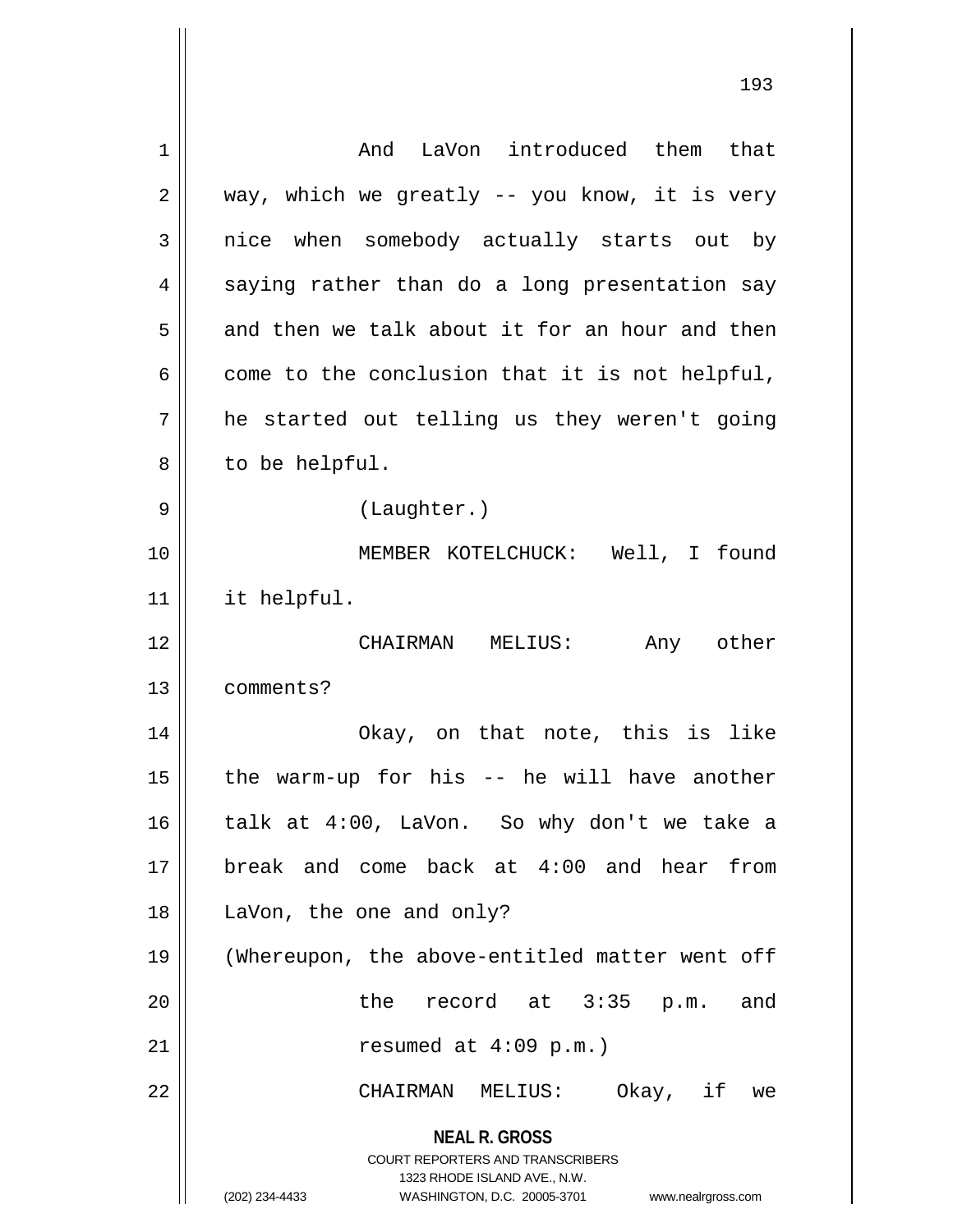1 could reconvene now, it is time for the main 2 act directly from Cincinnati. The highlight  $3 \parallel$  of our meeting.

4 MR. RUTHERFORD: Okay, I am going 5 | to talk our SEC, give you an SEC update. And 6 as everybody knows, this update has been 7 getting shorter and shorter as less petitions 8 come in and more petitions get through the 9 || process.

 We provide the update to the Advisory Board to give the Board an idea of what current petitions we have that are in the qualification phase. Petitions under 14 evaluations and anything in the 83.14 process. We also provide the information to the 16 || Advisory Board to support its preparation for 17 || future Work Group sessions and Advisory Board meetings.

 The summary table hasn't changed hardly at all from the last meeting. We have 208 petitions. We have no new petitions in. We haven't had a new 83.13 petition since June

> **NEAL R. GROSS** COURT REPORTERS AND TRANSCRIBERS 1323 RHODE ISLAND AVE., N.W. (202) 234-4433 WASHINGTON, D.C. 20005-3701 www.nealrgross.com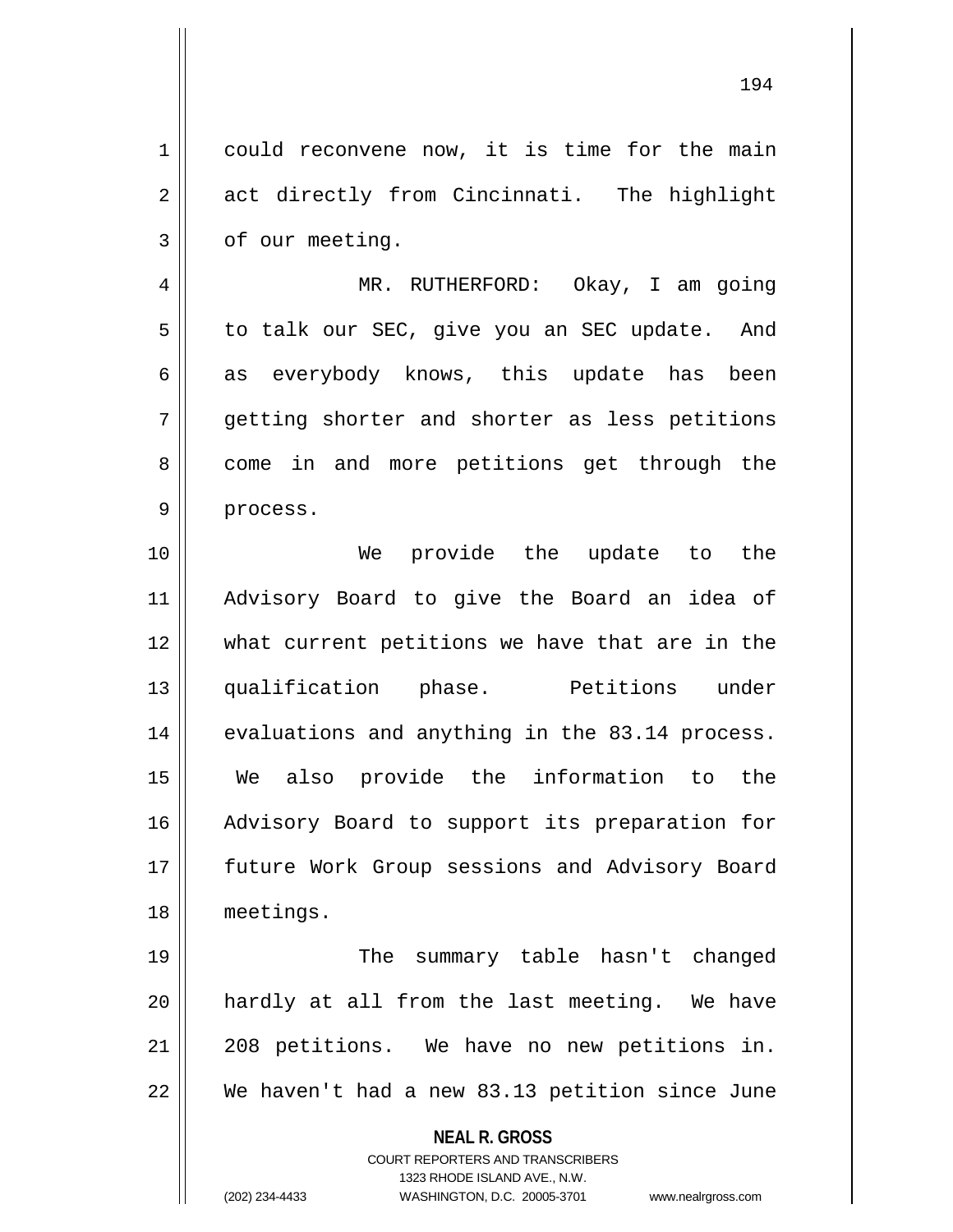$1 \parallel$  of last year. So it has been quite some time. 2 And I do have one correction. 3 Obviously, I was getting lazy. The number of 4 petitions with the Advisory Board for  $5 \parallel$  recommendation is actually nine and not five. 6 I missed that correction. 7 CHAIRMAN MELIUS: I thought I had 8 || missed a meeting or something. 9 MR. RUTHERFORD: Yes, we closed 10 || out a bunch of them. 11 || Currently petitions that are with 12 || the Advisory Board for review, these petitions 13 are evaluations that actually had actions 14 || taken on them at least once but portions of  $15$  | the petition are still not closed out. And so 16 there is continued review with them. 17 And you can see that Fernald, 18 Hanford, Pantex, Los Alamos National Lab, 19 Savannah River Site, Brookhaven, which we 20 || actually closed out the SEC petition work on  $21$  | that today, there is still some Site Profile 22 | work, Baker Brothers, and Joslyn Manufacturing

> **NEAL R. GROSS** COURT REPORTERS AND TRANSCRIBERS 1323 RHODE ISLAND AVE., N.W.

(202) 234-4433 WASHINGTON, D.C. 20005-3701 www.nealrgross.com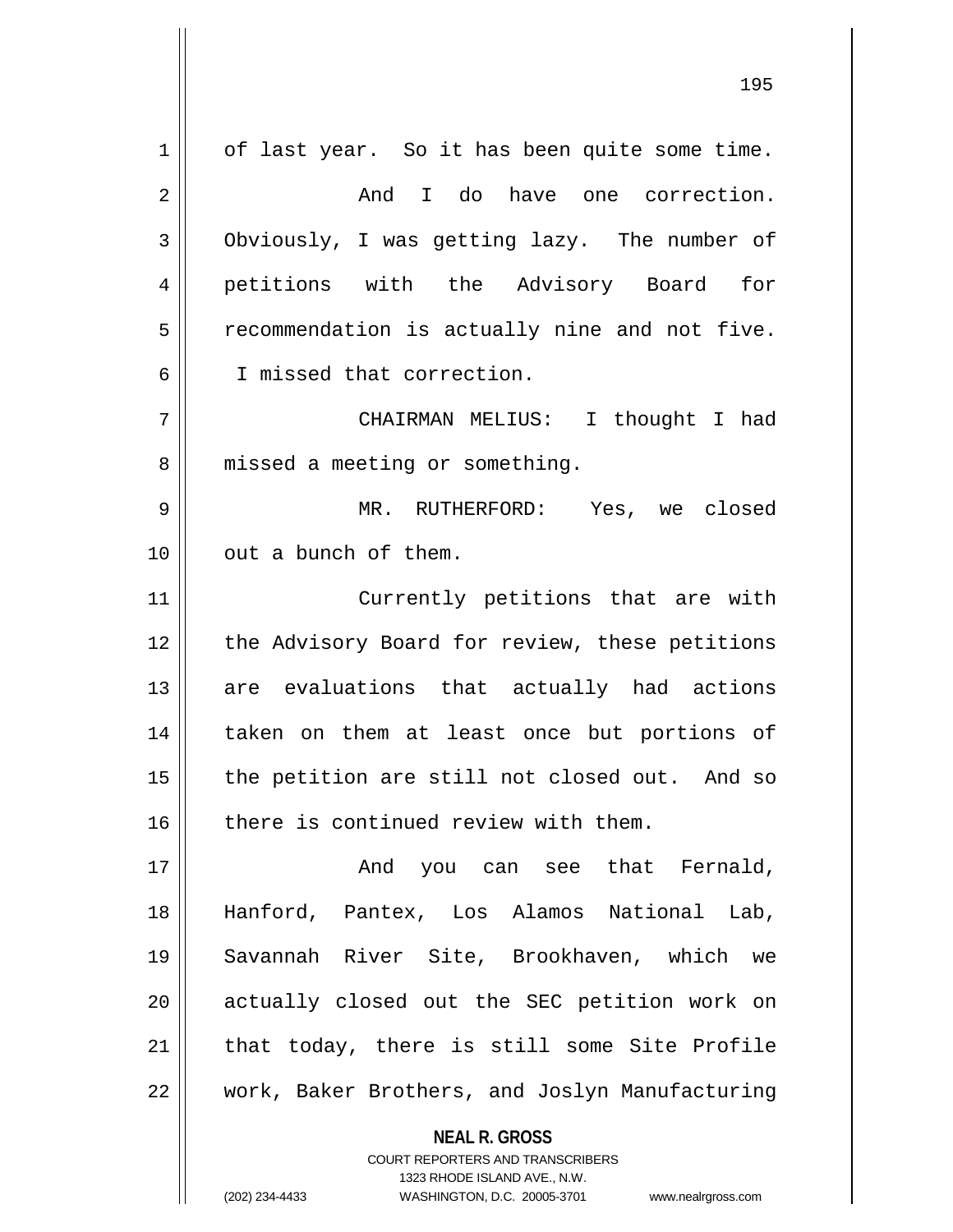1 || and Supply Company. Each one of these have 2 || continued with the Advisory Board and have 3 Work Groups that are working through issues 4 || with them.

5 One petition evaluation where we  $6 \parallel$  haven't taken any action -- and I say we 7 haven't taken any action on Rocky Flats. We 8 did take action on a previous Rocky Flats 9 | petition a number of years ago, but this is 10 || the new Rocky Flats petition and it is under 11 review by the Advisory Board and the Work 12 Group and we are working through the issues 13 || associated with that one.

14 || As for we had some potential 15 83.14s, as I mentioned at the last Board 16 meeting. However, the problem with these 17 83.14s is we have no claims to serve as an 18 || active petitioner for them.

19 Sandia National Lab - Albuquerque 20 1945 through 1948, originally the 1945 through 21 || 1948 period was not defined at Sandia. It was 22 || part of Los Alamos National Lab, considered

> **NEAL R. GROSS** COURT REPORTERS AND TRANSCRIBERS

1323 RHODE ISLAND AVE., N.W. (202) 234-4433 WASHINGTON, D.C. 20005-3701 www.nealrgross.com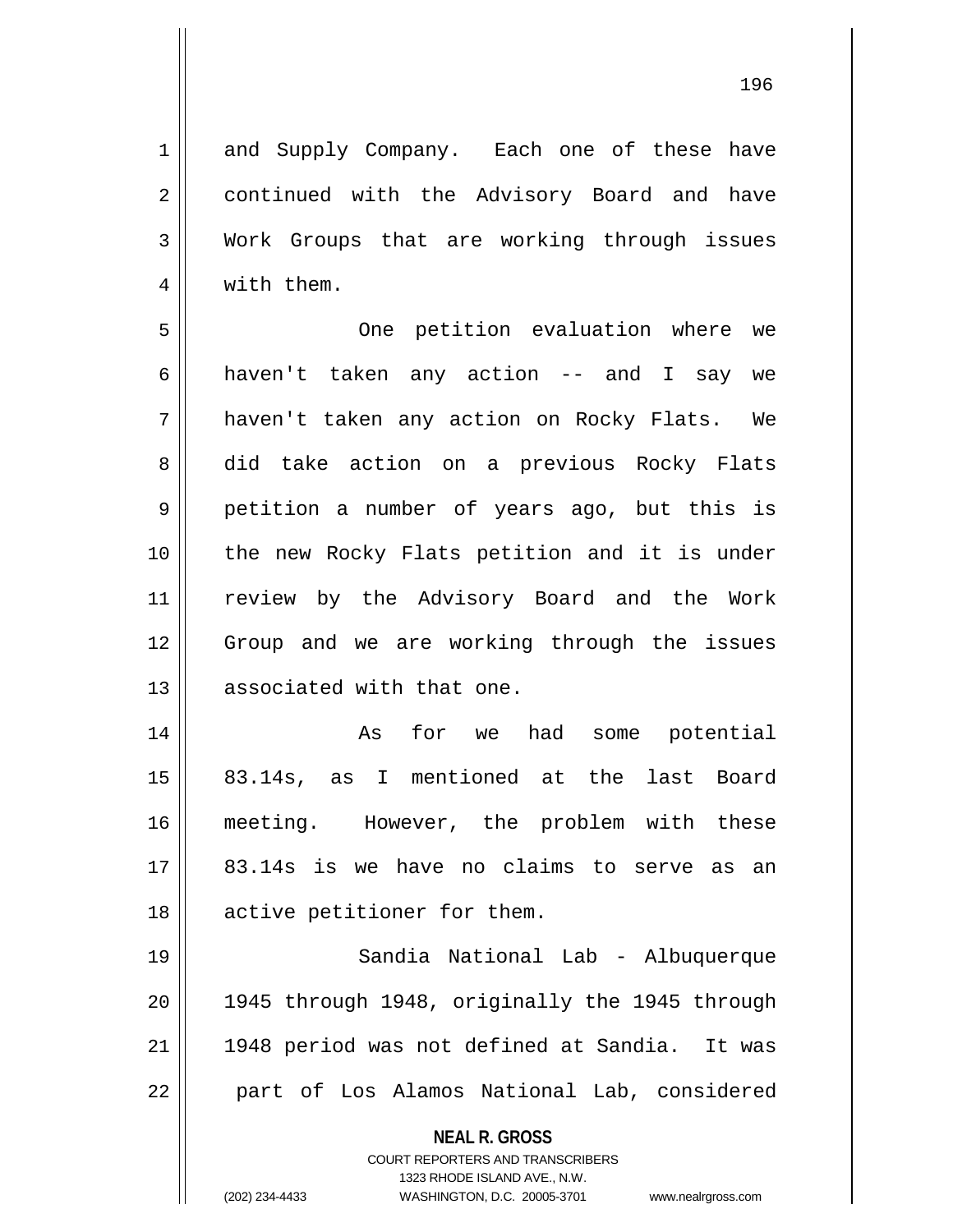1 || the Z Division. Since it is within the last 2 || year or so, that designation has changed and  $3 \parallel$  those years were added to Sandia National lab, 4 | Albuquerque. And as soon as we get a claimant 5 with a presumptive cancer, we will move 6 forward with the 83.14 on that site.

7 General Atomics was a site that we 8 and actually identified some time ago that we 9 wanted to modify the Class Definition because 10 || the Class Definition was defined in our early 11 days and it had a significant number of 12 building. It would not have passed our 13 || criteria for defining a Class today. 14 Typically today we would have said all 15 | employees.

 However, we have not received a claim that has been denied from DOL for that Class that we could move forward with modifying it.

20 Dayton Project, again, this 21 designation was changed as well. The 22 || designation was changed from an AWE to a DOE

**NEAL R. GROSS**

COURT REPORTERS AND TRANSCRIBERS 1323 RHODE ISLAND AVE., N.W. (202) 234-4433 WASHINGTON, D.C. 20005-3701 www.nealrgross.com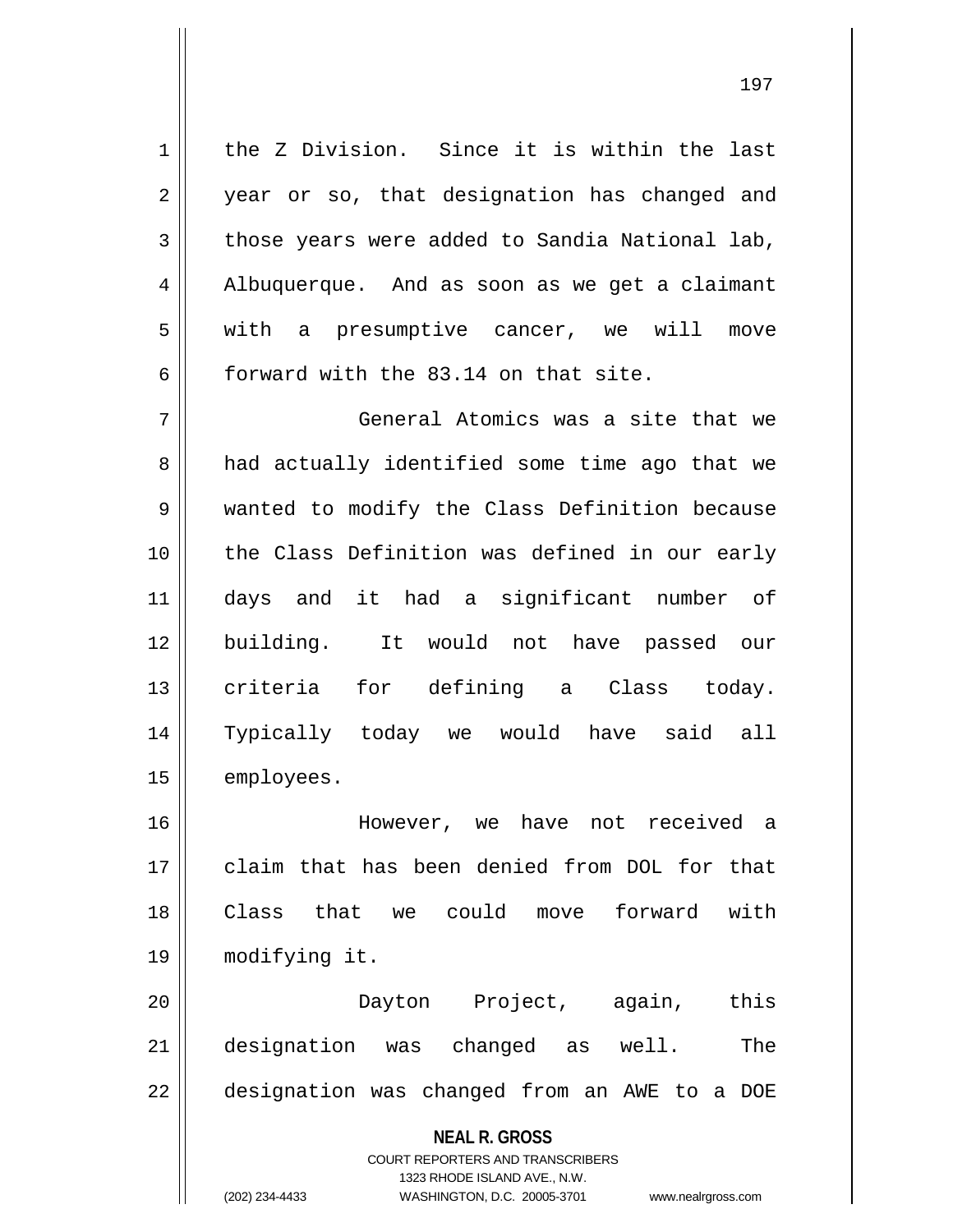**NEAL R. GROSS** COURT REPORTERS AND TRANSCRIBERS 1323 RHODE ISLAND AVE., N.W. (202) 234-4433 WASHINGTON, D.C. 20005-3701 www.nealrgross.com 1 | facility. And so we want to move forward with  $2 \parallel$  an 83.14 to modify because of that 3 designation. In addition, there is a nine 4 month period when operations were being  $5 \parallel$  shifted from the Dayton Project to Mound that  $6 \parallel$  we want to encompass into that period as well. 7 However, again, we have no claimant at this  $8 \parallel$  time to support moving forward with that. 9 Actually, Department of Labor has 10 worked to try to go through their existing 11 claims internally to see if they can get us a 12 potential litmus, what we call a litmus claim 13 || to move forward with this one but to date we 14 || haven't got one. 15 || And that is it. Any questions? 16 CHAIRMAN MELIUS: That's it? 17 || MR. RUTHERFORD: Yes, not much to 18 || tell you in the SEC world. 19 CHAIRMAN MELIUS: Questions? 20 (No response.) 21 CHAIRMAN MELIUS: Okay. All  $22$  | right, thank you.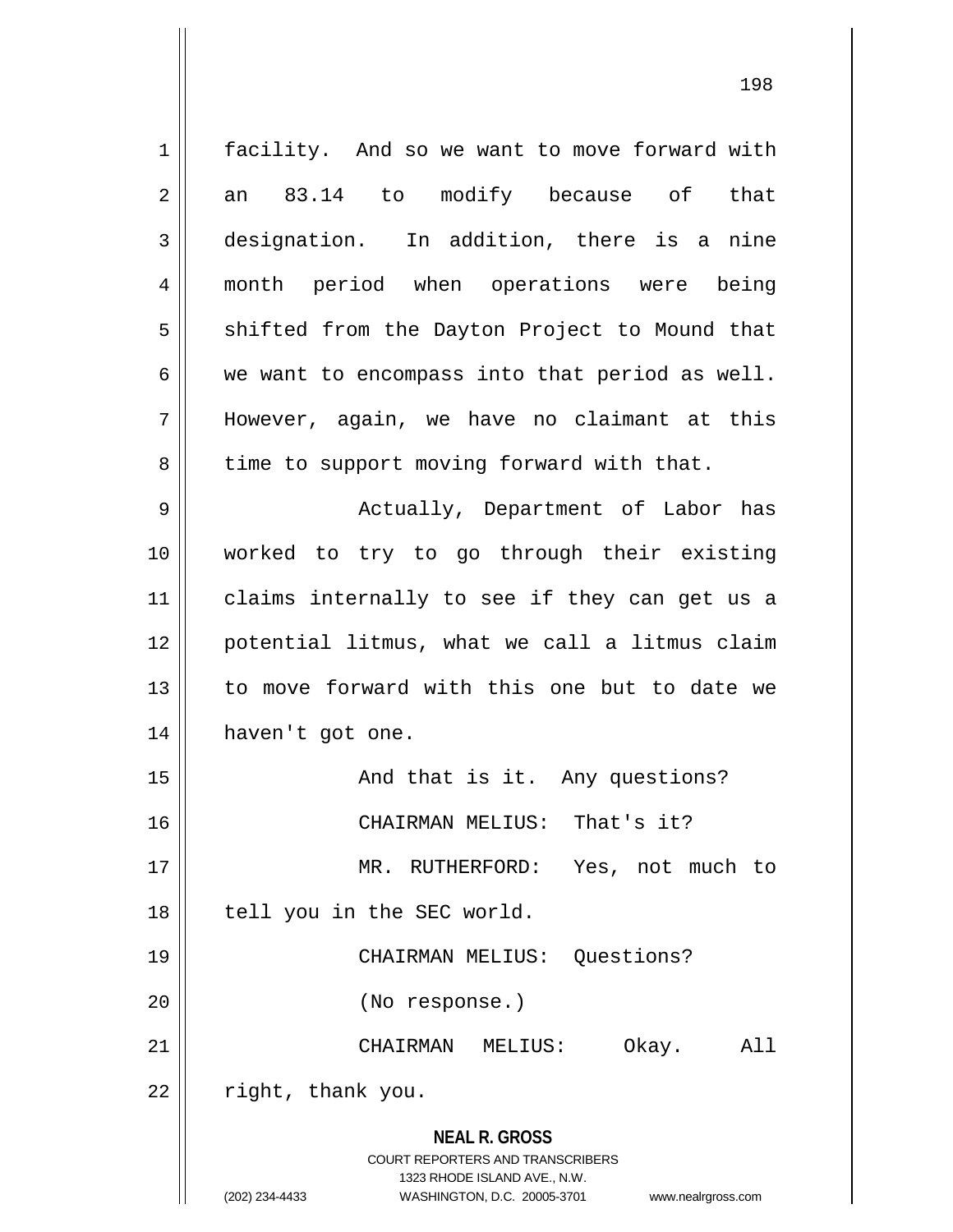| 1              | We have our Board work time<br>now.                                                                                                                                    |
|----------------|------------------------------------------------------------------------------------------------------------------------------------------------------------------------|
| $\overline{2}$ | If possible, I will try to finish so we can                                                                                                                            |
| 3              | have a short break before the public comment                                                                                                                           |
| 4              | period.                                                                                                                                                                |
| 5              | That would be kind<br>MEMBER MUNN:                                                                                                                                     |
| 6              | of nice.                                                                                                                                                               |
| 7              | CHAIRMAN MELIUS: Let's see how we                                                                                                                                      |
| 8              | do. And I am going to go through this not                                                                                                                              |
| 9              | quite in the order we have it here. I would                                                                                                                            |
| 10             | like to start with the public comment                                                                                                                                  |
| 11             | responses. If Ted sent that out to everybody,                                                                                                                          |
| 12             | it is a spreadsheet listing and then there is                                                                                                                          |
| 13             | separate longer document that as the<br>a                                                                                                                              |
| 14             | relevant transcript portions of this. Again,                                                                                                                           |
| 15             | that has not been Privacy Act reviewed, has                                                                                                                            |
| 16             | it?                                                                                                                                                                    |
| 17             | MR. KATZ: It is.                                                                                                                                                       |
| 18             | CHAIRMAN MELIUS: It is. Okay.                                                                                                                                          |
| 19             | So I will go through these by sort                                                                                                                                     |
| 20             | of grouping because there is a large number of                                                                                                                         |
| 21             | people that are broken up by questions.                                                                                                                                |
| 22             | So the first two are from David                                                                                                                                        |
|                | <b>NEAL R. GROSS</b><br><b>COURT REPORTERS AND TRANSCRIBERS</b><br>1323 RHODE ISLAND AVE., N.W.<br>(202) 234-4433<br>WASHINGTON, D.C. 20005-3701<br>www.nealrgross.com |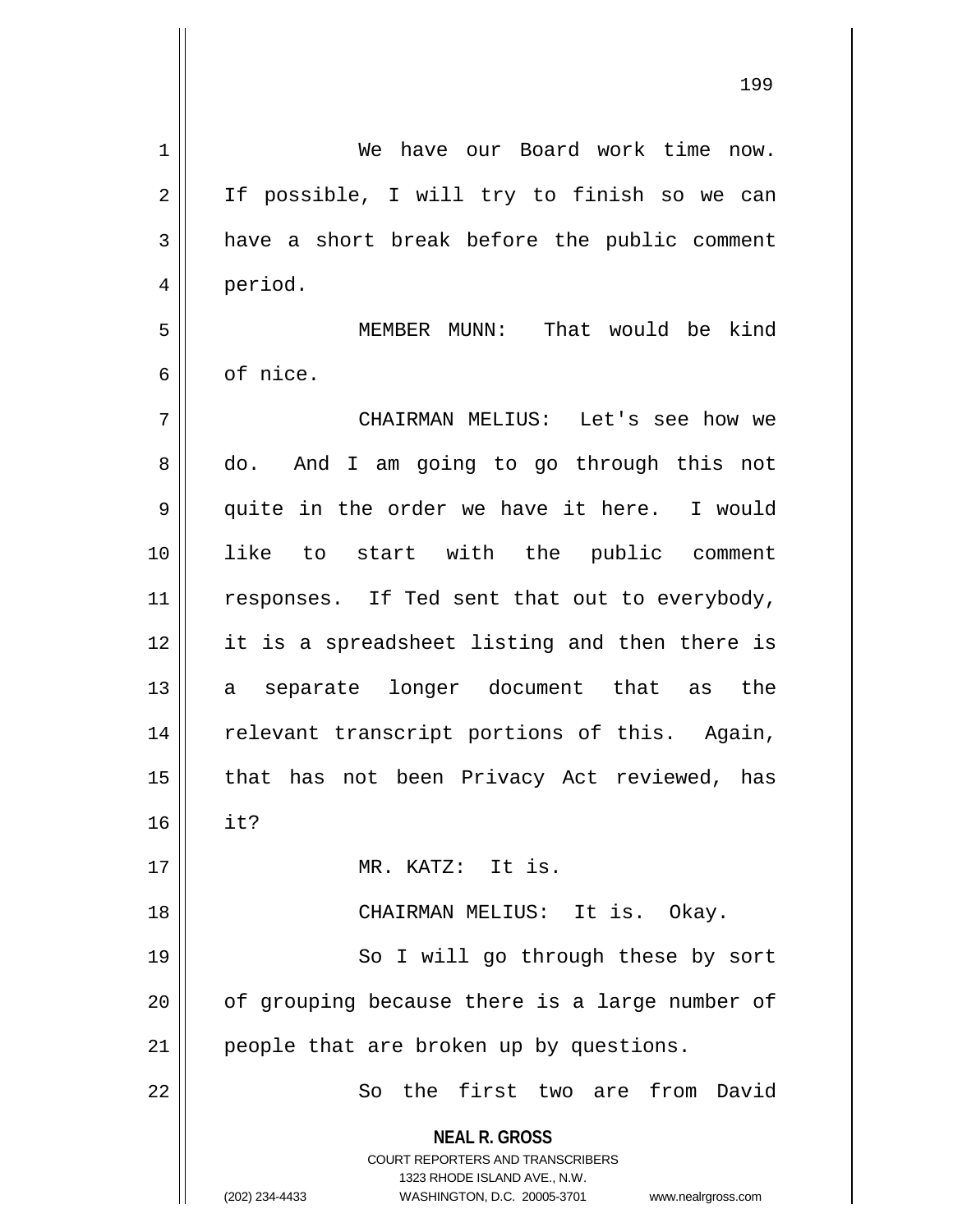1 || Anderson regarding the Savannah River Site.  $2 \parallel$  The first one was a number of points about the 3 particular report and some questions. And the 4 || second one was about referring this to SC&A 5 | for review, which was done. Any questions on 6 b those?

 The second comment was from [identifying information redacted] also 9 The regarding the Savannah River Site. And again, the first one was requesting -- we sent it to SC&A to review, which I think we had already done by the time of the public comment, but it was appropriate. And then asking NIOSH and 14 all of on the Board and SC&A do a better job | of getting the reports out in a timely manner, 16 || so that people have a chance to read and at least do some initial review prior to them being presented at a meeting. I think we continually worked to do that. It is hard, 20 || given some of the deadlines and the tendency 21 || of all of us to procrastinate. And on top of 22 || that, we have DOE and Privacy Act reviews,

# **NEAL R. GROSS**

#### COURT REPORTERS AND TRANSCRIBERS 1323 RHODE ISLAND AVE., N.W. (202) 234-4433 WASHINGTON, D.C. 20005-3701 www.nealrgross.com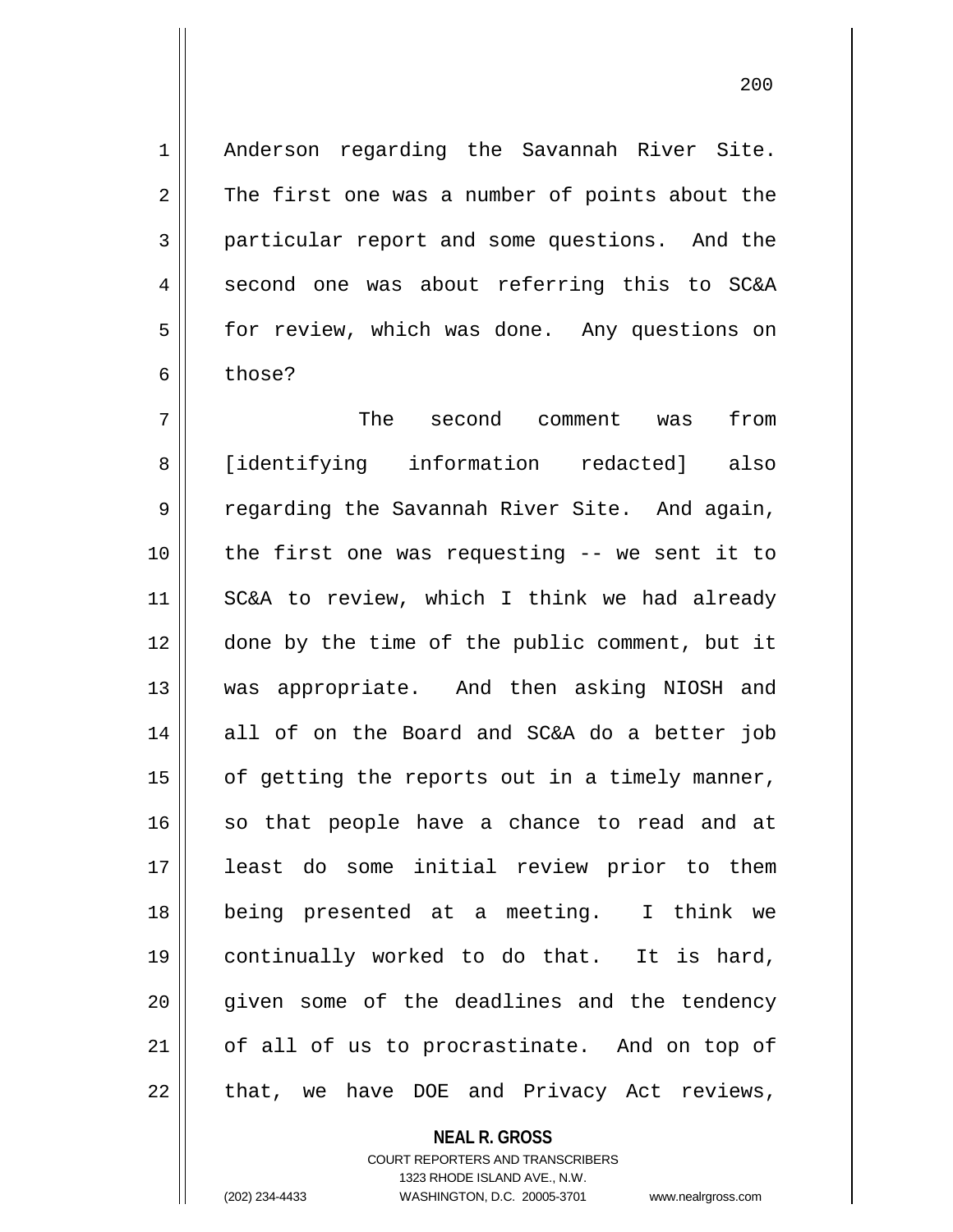1 which take up some time before some of these  $2 \parallel$  reports can go out. But again, acknowledging, 3 it is a very important comment and it does put 4 a burden on the petitioners and other 5 | interested parties when they either don't have  $6 \parallel$  a report or they get it a day or two before 7 | our meetings to respond to.

 There are then a number of comments from Dr. Dan McKeel regarding the -- I believe these -- yes, these all related to 11 || the GSI site. And I think they were all 12 || responded to there. I won't go through them | one by one. Anybody have questions on those?

14 We also have again a comment from 15 || one of the petitioners on GSI simply 16 || supporting Dr. McKeel's comments. And then 17 || there were some more, I believe at a later 18 || point in the public comment period, some more 19 public comments from Dr. McKeel sort of 20 commenting on some of the discussion that had 21 || gone on in making a request, which is followed 22 || up on. So any questions on that?

> **NEAL R. GROSS** COURT REPORTERS AND TRANSCRIBERS 1323 RHODE ISLAND AVE., N.W. (202) 234-4433 WASHINGTON, D.C. 20005-3701 www.nealrgross.com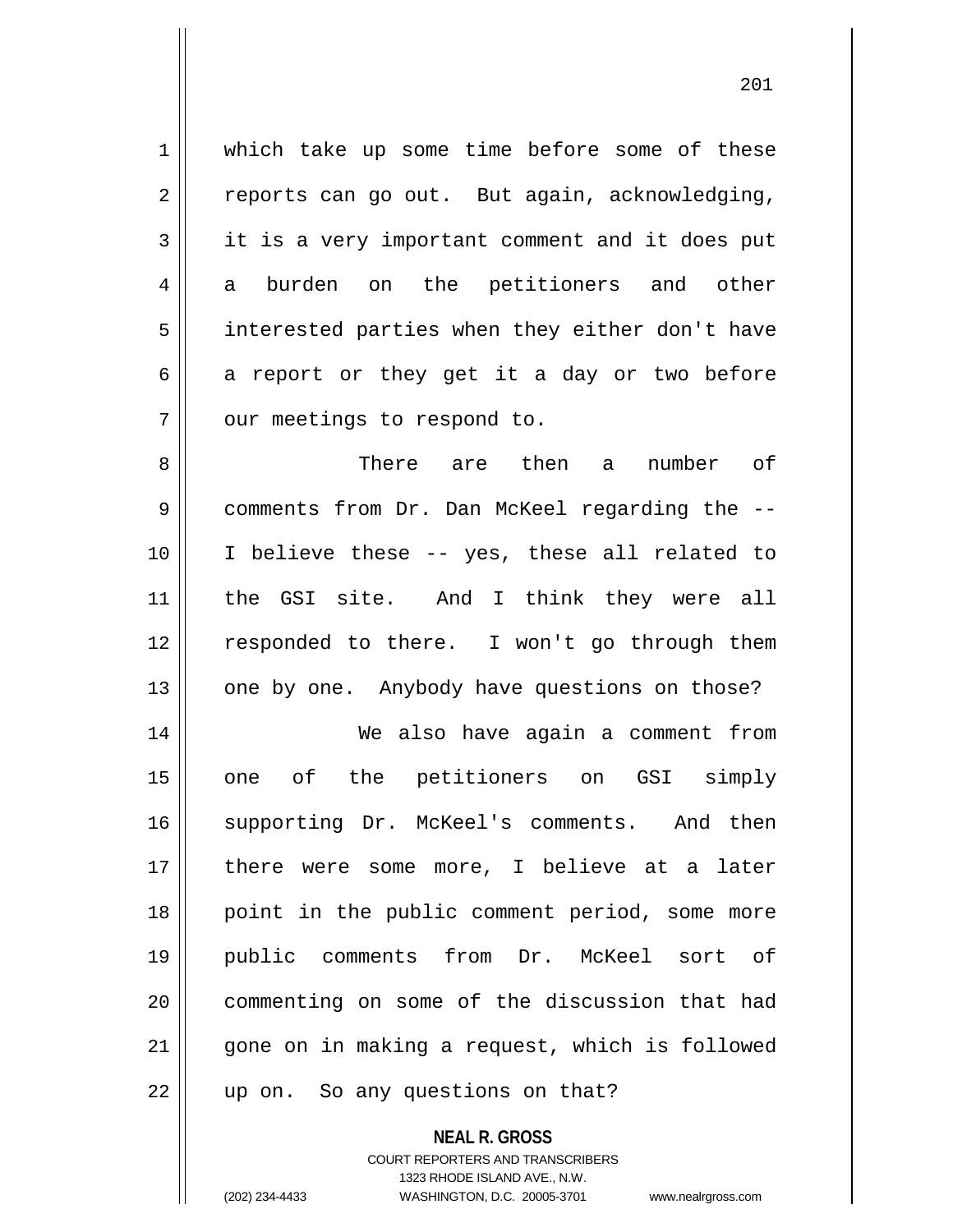| 1  | And I will point out that Ted did                                   |
|----|---------------------------------------------------------------------|
| 2  | include the key to the category codes this                          |
| 3  | time. I opened that up first and got very                           |
| 4  | confused.                                                           |
| 5  | So those are taken care of. Now                                     |
| 6  | to go through Subcommittee and Work Group                           |
| 7  | reports. I will --                                                  |
| 8  | (Music playing from phone line.)                                    |
| 9  | CHAIRMAN MELIUS: Yes, you have                                      |
| 10 | got to cut that line. We will bear on with                          |
| 11 | some background music. Whoever just put the                         |
| 12 | phone on hold, we enjoyed the interlude of                          |
| 13 | background music, but we would ask you if you                       |
| 14 | are going to have to put it on hold, hang up                        |
| 15 | and dial back in again. We promise you we                           |
| 16 | will connect you again but it is rather                             |
| 17 | annoying.                                                           |
| 18 | I will ask you when you do you                                      |
| 19 | Work Group Subcommittee reports, please look                        |
| 20 | back at the -- we have schedules from both                          |
| 21 | DCAS and from SC&A on reports. There are, I                         |
| 22 | think, some changes in those and delivery                           |
|    | <b>NEAL R. GROSS</b>                                                |
|    | COURT REPORTERS AND TRANSCRIBERS                                    |
|    | 1323 RHODE ISLAND AVE., N.W.                                        |
|    | (202) 234-4433<br>WASHINGTON, D.C. 20005-3701<br>www.nealrgross.com |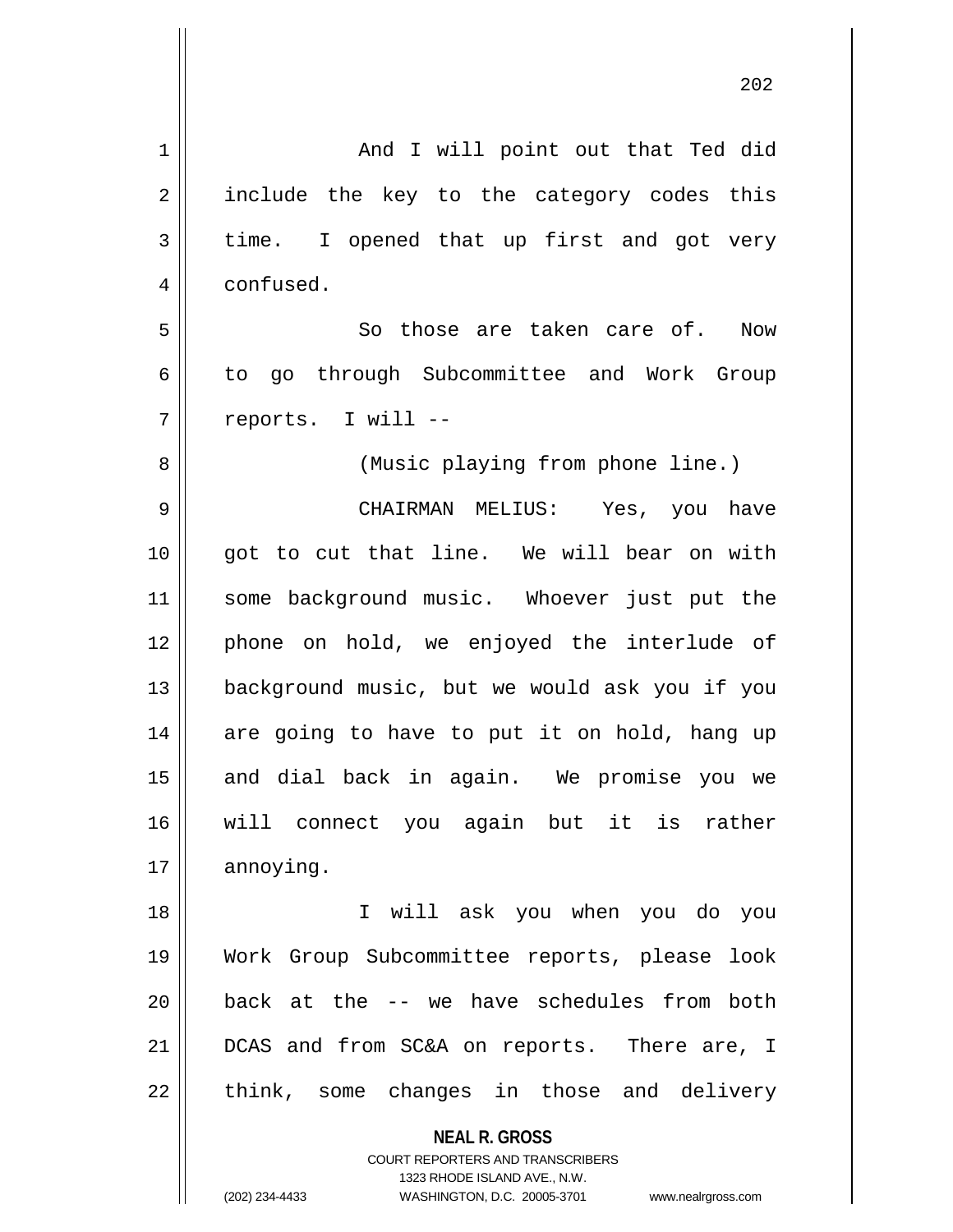1 | times. And those are recent estimates. I  $2 \parallel$  want to make sure you are aware of those, in  $3 \parallel$  case you are not in doing a report and talking 4 about what your future plans are for your Work  $5 \parallel$  Group would be helpful. Let me pull up that.

6 I am going to go through the 7 alphabetical order on the website for the 8 || listing, which for some reason starts with 9 || Santa Susana under A. But since we have 10 || talked about Santa Susana, Phil, are you on 11 the line? Phil, are you there? Phil 12 || Schofield? I guess not. Okay.

13 || Then we will go back by the other 14 || -- the traditional method. Brookhaven, we 15 | have had a report on that. Fernald, Brad.

16 MEMBER CLAWSON: I am going to go 17 || a little bit in detail because we are coming  $18$  | to the end on Fernald and I just wanted to  $-$ 19 || and I know I have said that for the last year  $20$  and a half -- but I will just read this to  $21$  | you.

22 In April of 2012, the Board voted

**NEAL R. GROSS** COURT REPORTERS AND TRANSCRIBERS 1323 RHODE ISLAND AVE., N.W.

(202) 234-4433 WASHINGTON, D.C. 20005-3701 www.nealrgross.com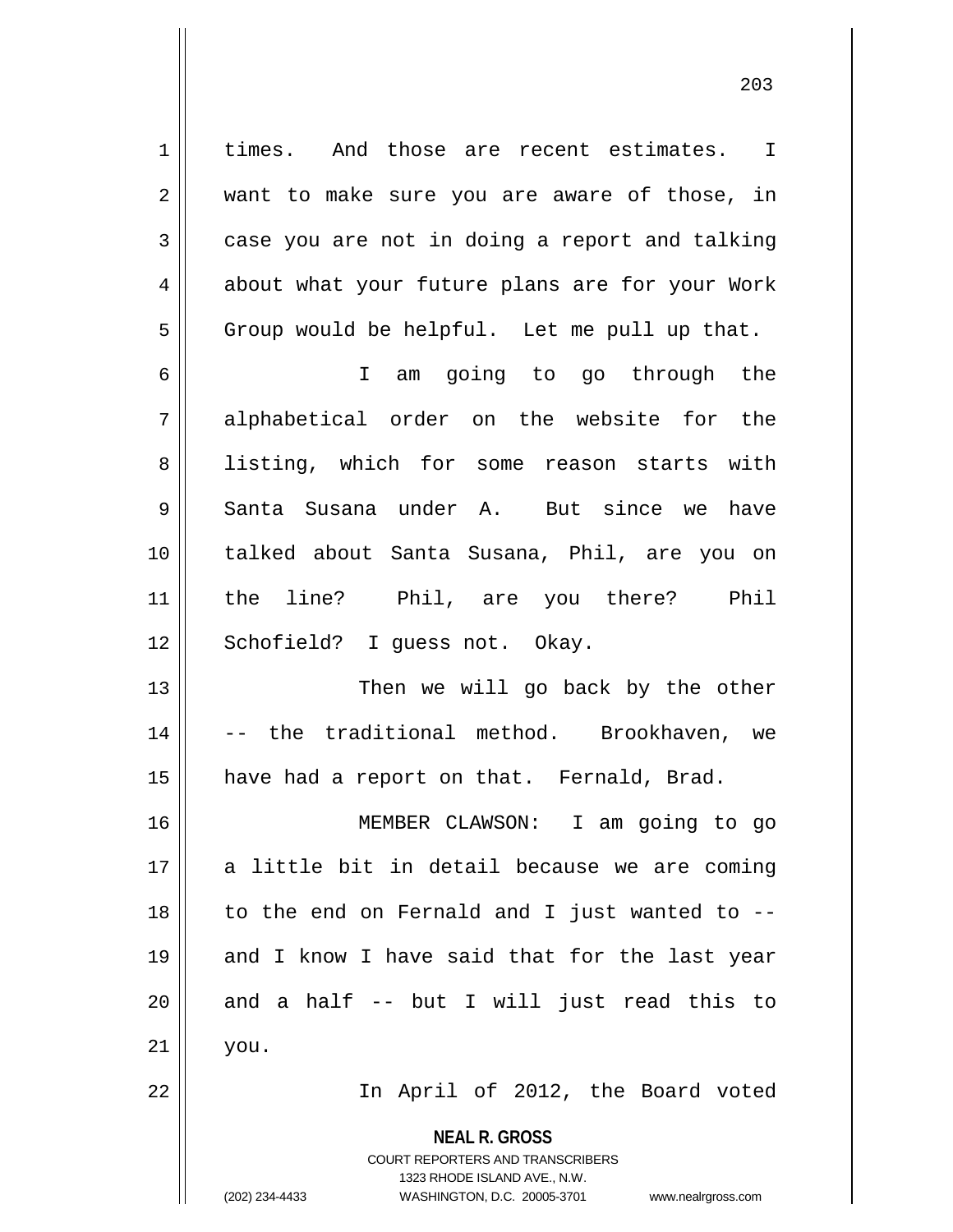1 SEC for 1968 to 1978 based on the inadequacy  $2 \parallel$  of thorium chest count data from the mobile in 3 Vivo. There is still three SEC issues. White 4 **Papers have been exchanged and it was just at**  $5 \parallel$  the March 7, 2013, Work Group teleconference.

 What remains is the thorium-232 chest count data were data adequacy and 8 || completeness for the after years, which is 9 || 1979 to 1989. Our results were reported in units of activity, two gamma emitters' daughter products, which is lead-212 and actinium-228.

13 || SC&A delivered a report in October 14 of 2012 that determined 1978 to 1989 data was 15 || suitable for a coworker model NIOSH to report  $16$   $\vert \vert$  out.

17 || And what NIOSH has got to report  $18$  || out on is the low expected of lead-212 levels 19 || and how to deal with positive 228 without any  $20$  || lead-212, a change to the coworker model that 21 | implement one size fits all bounding strategy. 22 And what remains on the thorium-

> **NEAL R. GROSS** COURT REPORTERS AND TRANSCRIBERS 1323 RHODE ISLAND AVE., N.W. (202) 234-4433 WASHINGTON, D.C. 20005-3701 www.nealrgross.com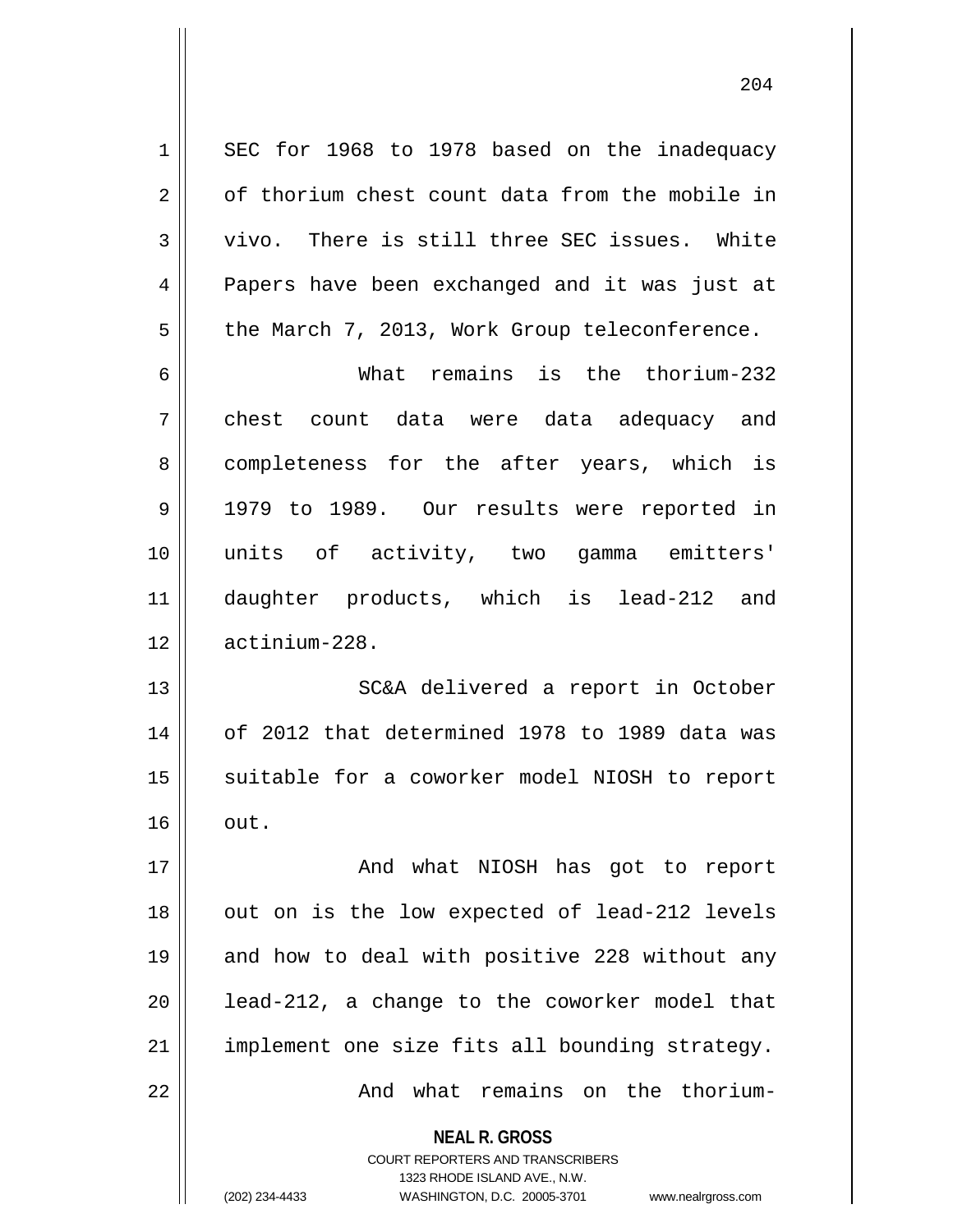1 232 coworker model from 1953 to 1967 based on  $2 \parallel$  the DWE data is an example from NIOSH why 3 Revision 4, which was done in February 2013 of 4 the model, abandon the one size fits all 5 | bounding strategy and basically went back to 6 | Revision 3, which was in 2010, which the Work 7 Group has deemed an acceptable practice but we 8 || just needed to see why this is still an 9 || activity.

 What remains is OTIB-78, which was a uranium bioassay coworker model. The coworker model sufficiently represents and bounds for construction subcontractor employees for the period of 1986. If it can, 15 || is it possible to develop a separate model for 16 || the subcontractors or construction workers, however you want to put it? Based on the Work Group teleconference on March 7, 2013, NIOSH is to report out on the following sub- issues. Describe the logic behind the yet to 21 | confirm assumed 95 percentile of the coworker model will sufficiently bound construction

> **NEAL R. GROSS** COURT REPORTERS AND TRANSCRIBERS 1323 RHODE ISLAND AVE., N.W.

(202) 234-4433 WASHINGTON, D.C. 20005-3701 www.nealrgross.com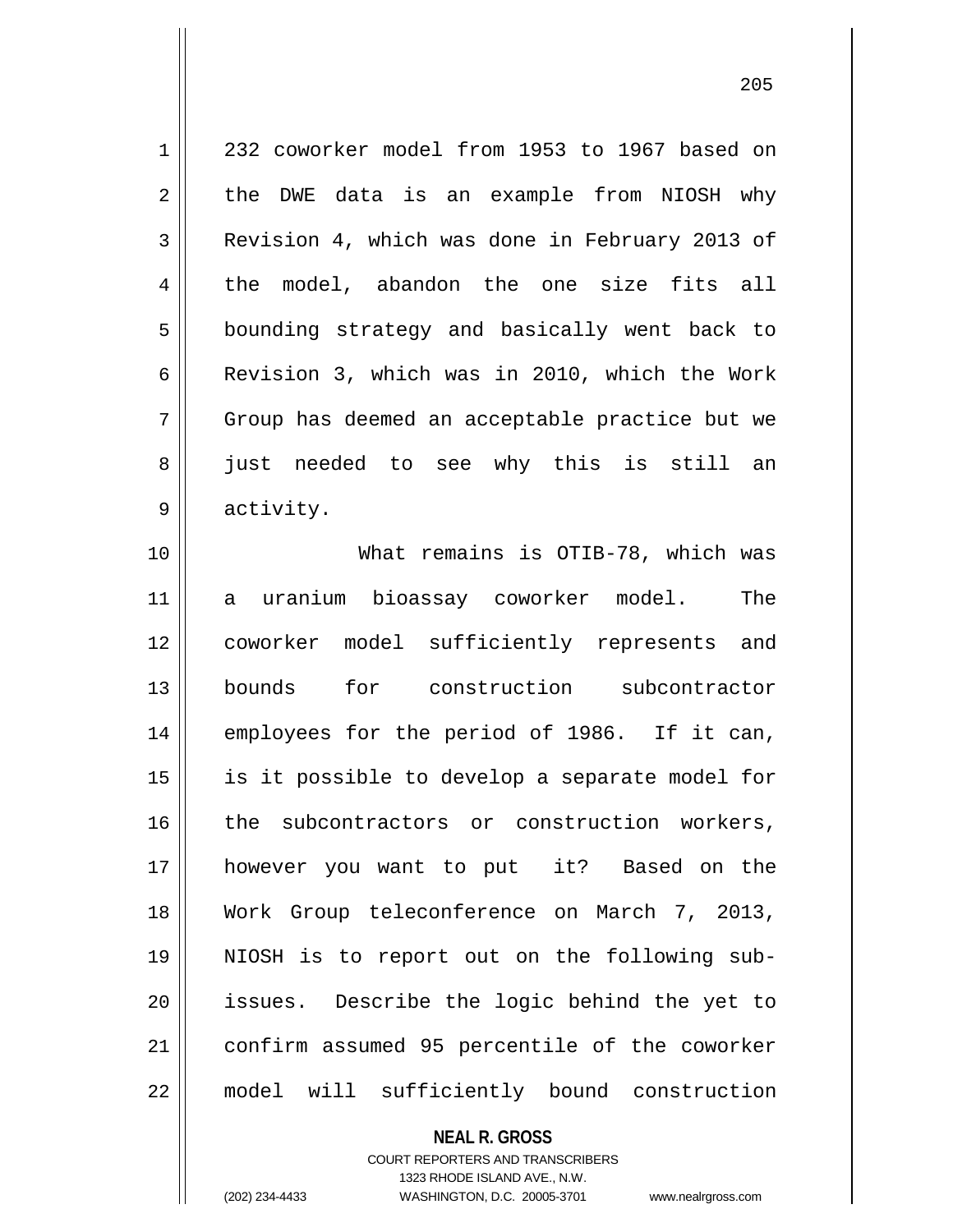1 || subcontractor exposures, determine if it is 2 possible to build a subcontractor coworker 3 || model, and the coworker data that we know we 4 || have. If so, what years would apply to the 5 model when the data captured data for 6 subcontractors has been linked to the 7 claimant? And this one actually Stu Hinnefeld  $8 \parallel$  sent us some identifiers identify the claims 9 that have the bioassay data and make those 10 claims numbers available to the Work Group. 11 For a sample of the claims 12 identified above, perform a DR to compare  $13$  || those claims were fair using the bioassay data 14 | versus the coworker model. 15 Sample 1968, nine construction 16 workers referenced in the SC&A's latest work 17 || form a DR based on their bioassay records and 18 compare that with the intake would be assigned 19 from using the coworker model. Find out if we 20 || can determine which claims are employees and 21 || of subcontractors and which employees are of  $22$  || the prime contractor.

**NEAL R. GROSS**

COURT REPORTERS AND TRANSCRIBERS 1323 RHODE ISLAND AVE., N.W. (202) 234-4433 WASHINGTON, D.C. 20005-3701 www.nealrgross.com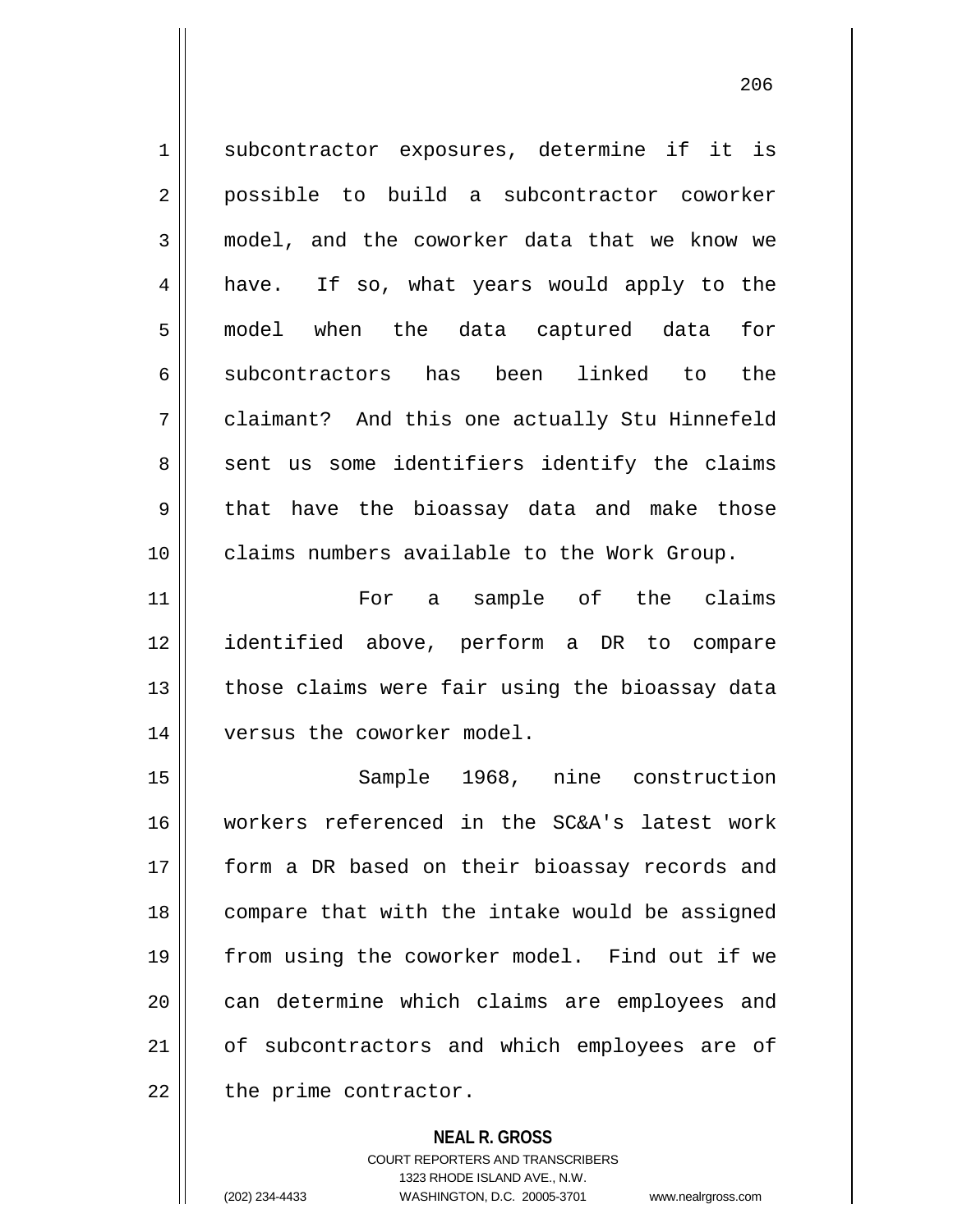| $\mathbf 1$    | are basically down to three<br>We                                                                                                                               |
|----------------|-----------------------------------------------------------------------------------------------------------------------------------------------------------------|
| $\overline{2}$ | issues. Right now we<br>just had a                                                                                                                              |
| 3              | teleconference. Mr. Hinnefeld was on there.                                                                                                                     |
| 4              | Mr. Rolfes was tied up in a jury duty, I                                                                                                                        |
| 5              | believe. And these have been given to them                                                                                                                      |
| 6              | and we are awaiting the response to come back.                                                                                                                  |
| 7              | And hopefully in Idaho we will be able to                                                                                                                       |
| 8              | bring a recommendation from the Work Group to                                                                                                                   |
| $\mathsf 9$    | the Board.                                                                                                                                                      |
| 10             | CHAIRMAN MELIUS: And if I                                                                                                                                       |
| 11             | understand this correctly, the response is due                                                                                                                  |
| 12             | next week. Schedule for next week?                                                                                                                              |
| 13             | MR. HINNEFELD: Well we<br>just had                                                                                                                              |
| 14             | the teleconference on what, Thursday? So next                                                                                                                   |
| 15             | week is a little quick. We intend to, on our                                                                                                                    |
| 16             | internal discussions<br>side, have some<br>about                                                                                                                |
| 17             | what exactly can be provided in each of these                                                                                                                   |
| 18             | pretty quickly and get past. But I don't have                                                                                                                   |
| 19             | delivery date yet for getting<br>this<br>а                                                                                                                      |
| 20             | information to the Work Group.                                                                                                                                  |
| 21             | CHAIRMAN MELIUS: John do you have                                                                                                                               |
| 22             | comments?                                                                                                                                                       |
|                | <b>NEAL R. GROSS</b><br>COURT REPORTERS AND TRANSCRIBERS<br>1323 RHODE ISLAND AVE., N.W.<br>(202) 234-4433<br>WASHINGTON, D.C. 20005-3701<br>www.nealrgross.com |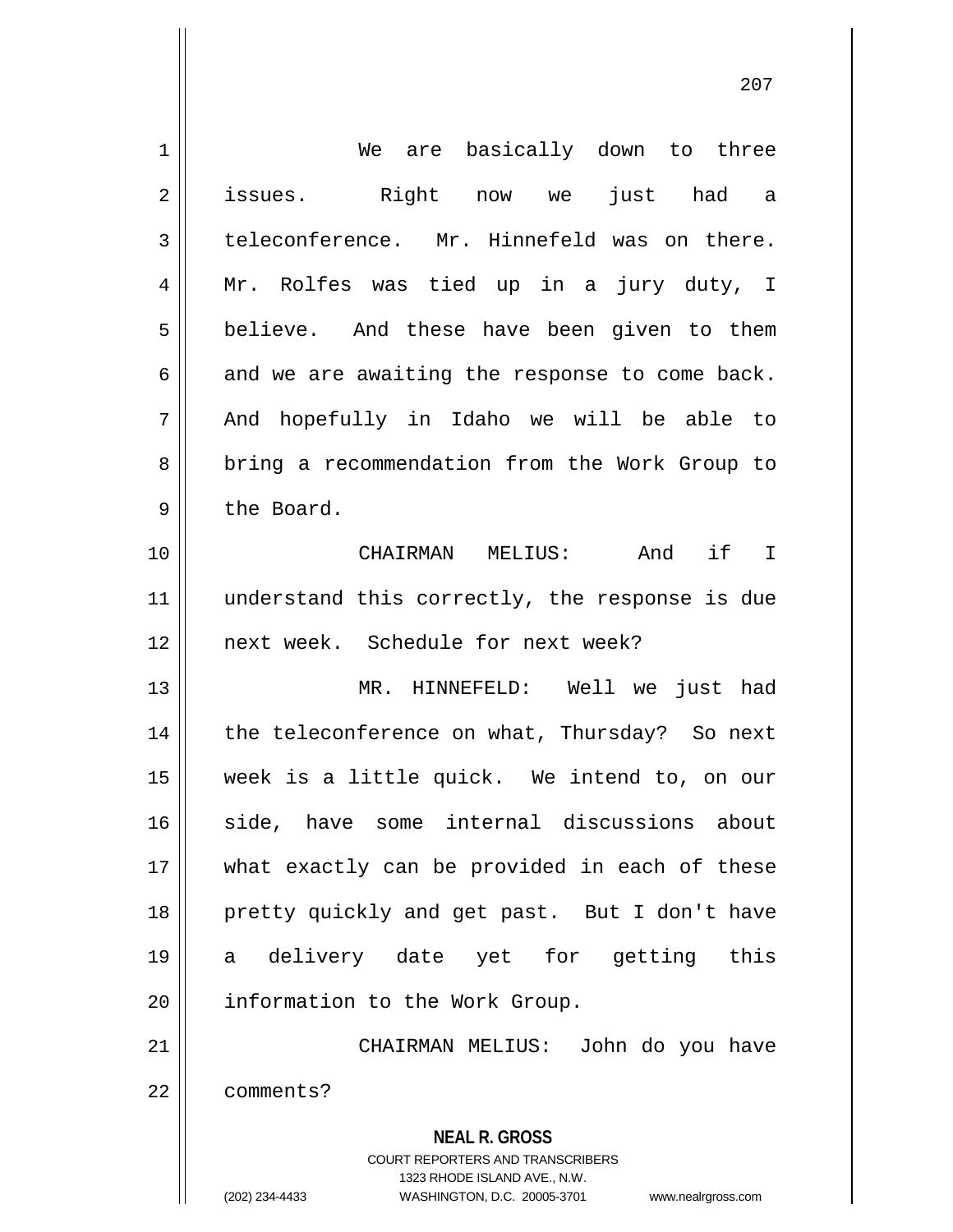| $\mathbf 1$ | Okay, the next Work Group is                                                                                                                                    |
|-------------|-----------------------------------------------------------------------------------------------------------------------------------------------------------------|
| $\sqrt{2}$  | Hanford, which I chair and have been in                                                                                                                         |
| 3           | contact with Arjun recently because we had an                                                                                                                   |
| 4           | inquiry from the petitioner. We are in the                                                                                                                      |
| 5           | process of scheduling some more data review at                                                                                                                  |
| 6           | the site and getting that set up. And it will                                                                                                                   |
| 7           | probably take a while, given the nature of the                                                                                                                  |
| 8           | data that is needed that SC&A needs for review                                                                                                                  |
| 9           | purposes. So we are probably not expecting to                                                                                                                   |
| 10          | be ready to move forward on that until                                                                                                                          |
| 11          | sometime this summer. Is that accurate,                                                                                                                         |
| 12          | Arjun?                                                                                                                                                          |
| 13          | DR. MAKHIJANI: Well, Dr. Melius,                                                                                                                                |
| 14          | you know the visit is scheduled, as you know,                                                                                                                   |
| 15          | for next week.                                                                                                                                                  |
| 16          | CHAIRMAN MELIUS:<br>Right.                                                                                                                                      |
| 17          | Then<br>it will<br>DR. MAKHIJANI:                                                                                                                               |
| 18          | depend<br>how<br>long all the<br>document<br>on                                                                                                                 |
| 19          | declassification procedures. And there are a                                                                                                                    |
| 20          | lot of uncertainties given the budget.<br>We                                                                                                                    |
| 21          | will try for July or the fall.                                                                                                                                  |
| 22          | CHAIRMAN MELIUS: Okay.                                                                                                                                          |
|             | <b>NEAL R. GROSS</b><br>COURT REPORTERS AND TRANSCRIBERS<br>1323 RHODE ISLAND AVE., N.W.<br>(202) 234-4433<br>WASHINGTON, D.C. 20005-3701<br>www.nealrgross.com |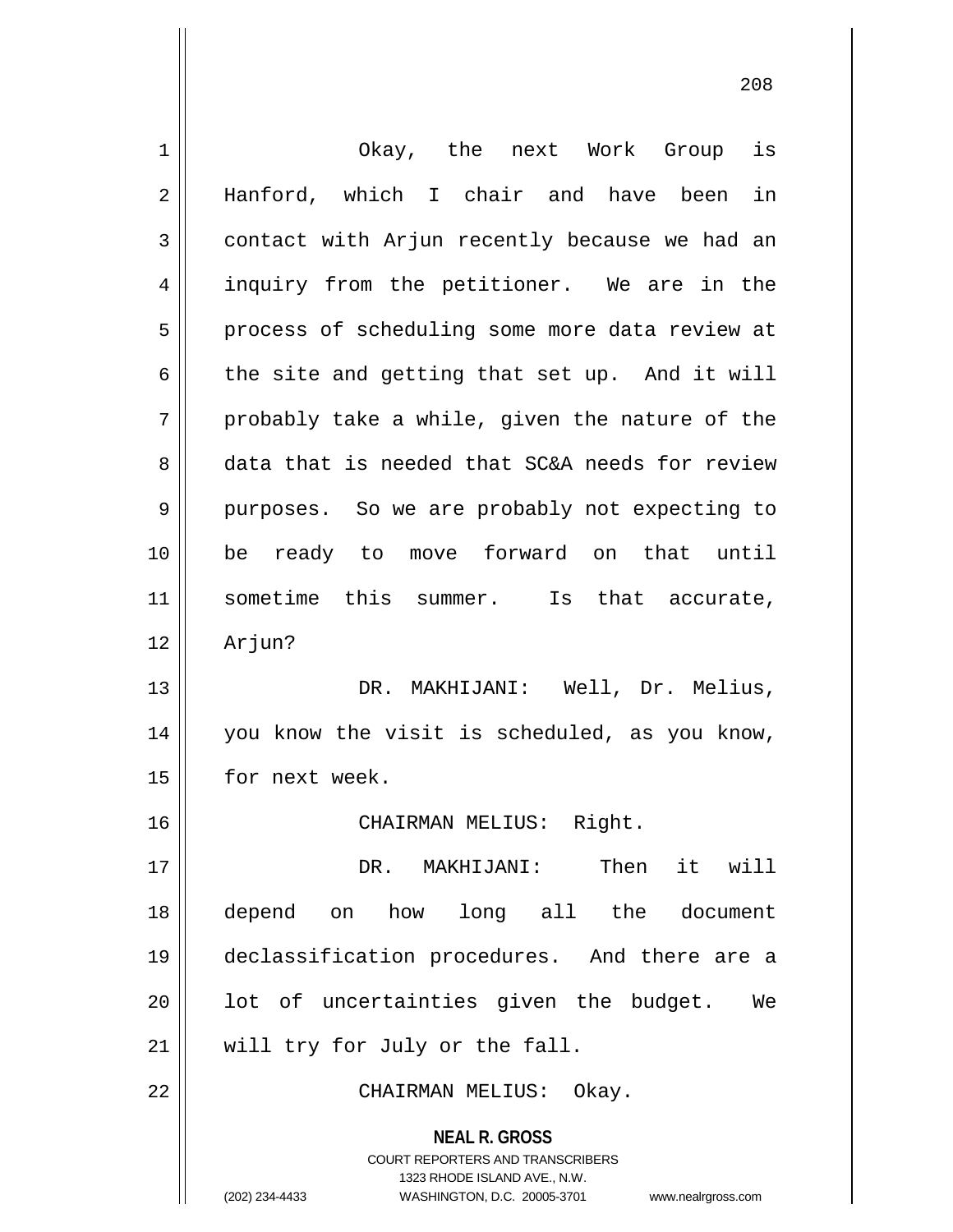|             | 209                                                                                                                                                                 |
|-------------|---------------------------------------------------------------------------------------------------------------------------------------------------------------------|
|             |                                                                                                                                                                     |
| $\mathbf 1$ | DR. MAKHIJANI: Thank you.                                                                                                                                           |
| 2           | CHAIRMAN MELIUS: Yes, thank you.                                                                                                                                    |
| 3           | And I have communicated that to the                                                                                                                                 |
| 4           | petitioner with the indication we will also                                                                                                                         |
| 5           | provide an update when we know a little bit --                                                                                                                      |
| 6           | have a little bit more certainty about it.                                                                                                                          |
| 7           | Any questions on that?                                                                                                                                              |
| 8           | (No response.)                                                                                                                                                      |
| 9           | CHAIRMAN MELIUS: Okay, Phil                                                                                                                                         |
| 10          | Schofield, are you on the line?                                                                                                                                     |
| 11          | MEMBER SCHOFIELD: Yes, I am.                                                                                                                                        |
| 12          | CHAIRMAN MELIUS: Okay, Idaho.                                                                                                                                       |
| 13          | MEMBER SCHOFIELD: Still moving                                                                                                                                      |
| 14          | slow there. We don't have a valid petition                                                                                                                          |
| 15          | yet. So we are kind of still sitting at the                                                                                                                         |
| 16          | back of the pack.                                                                                                                                                   |
| 17          | CHAIRMAN MELIUS: How about the                                                                                                                                      |
| 18          | Site Profile?                                                                                                                                                       |
| 19          | MEMBER SCHOFIELD: They have some                                                                                                                                    |
| 20          | parts finished up. The medical part, I think,                                                                                                                       |
| 21          | has just been finished up, if I remember                                                                                                                            |
| 22          | right. I don't have that right in front of me                                                                                                                       |
|             | <b>NEAL R. GROSS</b><br><b>COURT REPORTERS AND TRANSCRIBERS</b><br>1323 RHODE ISLAND AVE., N.W.<br>(202) 234-4433<br>WASHINGTON, D.C. 20005-3701 www.nealrgross.com |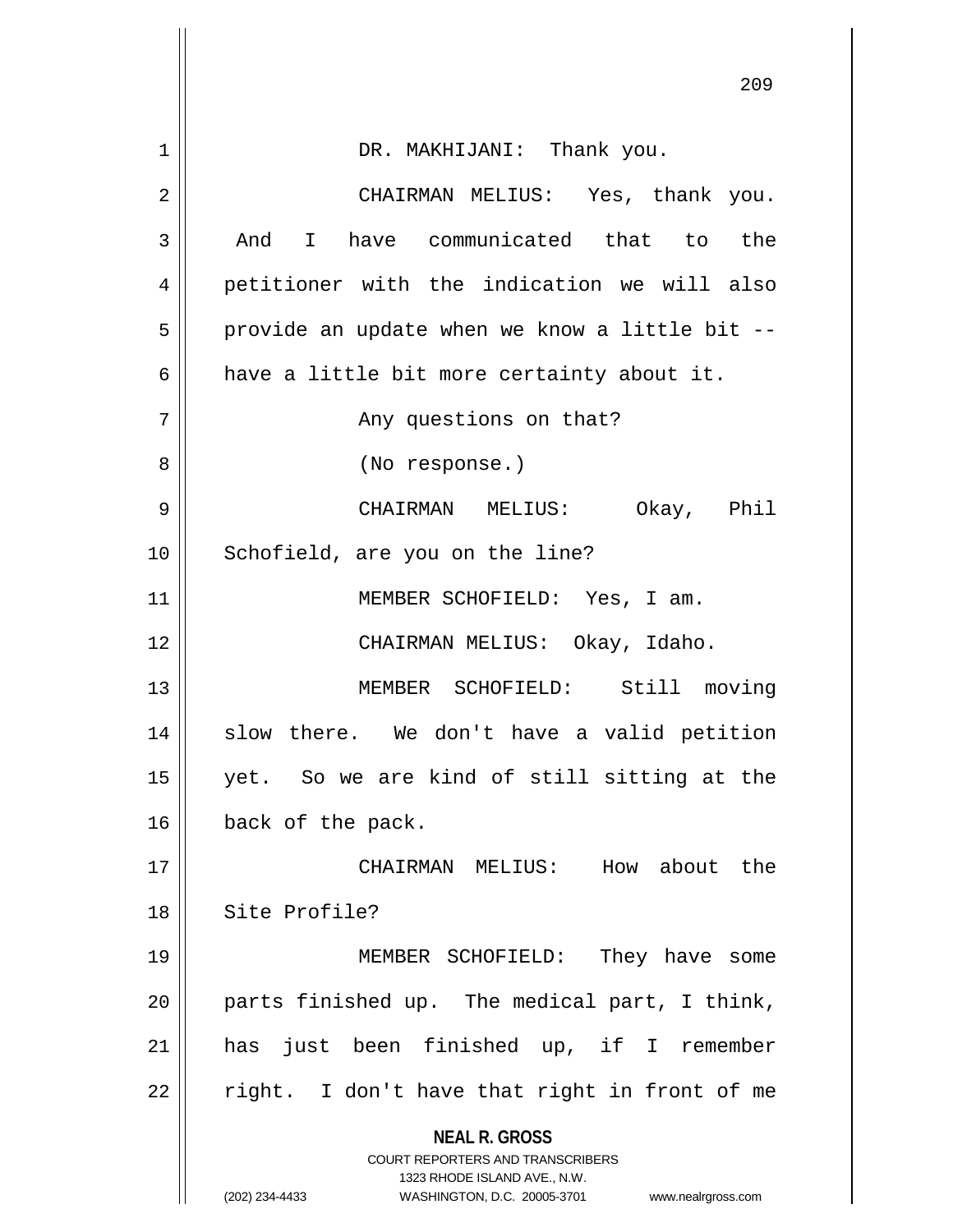1 || but I believe they just completed the revision 2 | on that.

3 | CHAIRMAN MELIUS: Yes, according 4 to the NIOSH update, they are waiting on documents from INL that are due in two weeks. MEMBER SCHOFIELD: Yes, we will | see if they arrive in two weeks. CHAIRMAN MELIUS: Okay. And we missed you earlier, Phil. Do you want to give us an update on Santa Susana? MEMBER SCHOFIELD: Santa Susana,

12 || they received a lot of hard copies on records 13 || for exposures for personnel. Unfortunately, | they are in -- they can't just hand them into computers. So they have to enter all that data manually. And that is going to take a 17 || while but they are working on that. And that will help open up a few things there that we can take a look at.

20 The other thing is we have gotten 21 a lot of information recently from a lot of  $22$  || the activists and petitioners, which needs to

> **NEAL R. GROSS** COURT REPORTERS AND TRANSCRIBERS

> > 1323 RHODE ISLAND AVE., N.W.

(202) 234-4433 WASHINGTON, D.C. 20005-3701 www.nealrgross.com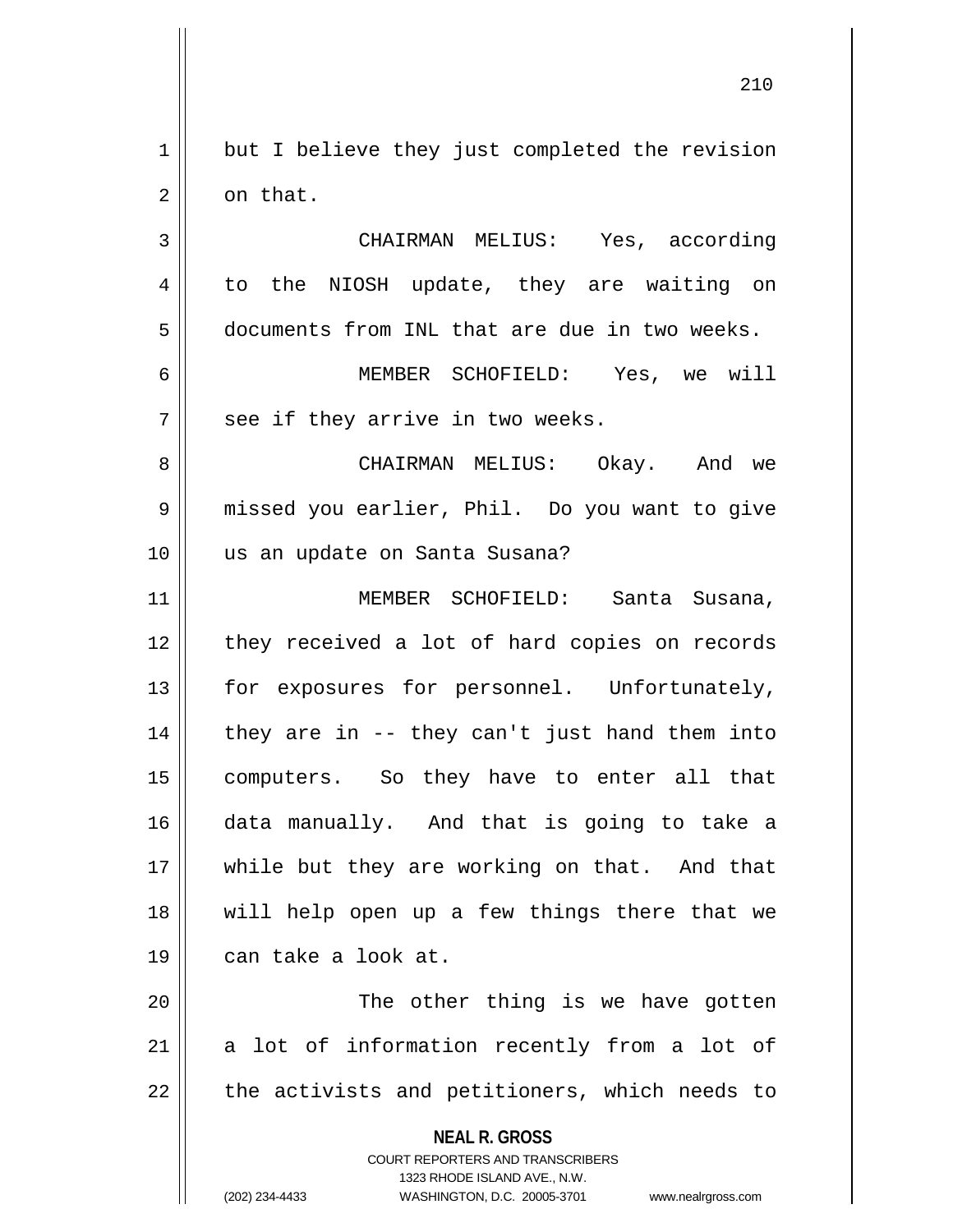1 be shared with all the Work Group and NIOSH  $2 \parallel$  and SC&A that I think it claims data that we  $3 \parallel$  haven't seen before, particularly in relation 4 to they call it the Rose data. It is  $5 \parallel$  basically the wind directions and stuff with 6 the numerous releases they had had there and 7 how that moved around. And there has also 8 || been some documents showing that there were 9 personnel in other areas, besides Area 4 that 10 were working doing work for Area 4. They 11 were in Areas 2 and 3. So this is some new 12 data that is going to have to be looked at. 13 CHAIRMAN MELIUS: Okay. And I 14 don't know if you have this in front of you 15 || but the NIOSH report indicates some coworker 16 models under development and it looks like 17 April and June for those. And then followed 18 by the TBD revision. But there may be some 19 opportunity after those coworker models 20 because those appear to be separate reports 21 || that you may want to involve some review and

 $22$   $\parallel$  so forth on that.

**NEAL R. GROSS**

COURT REPORTERS AND TRANSCRIBERS 1323 RHODE ISLAND AVE., N.W. (202) 234-4433 WASHINGTON, D.C. 20005-3701 www.nealrgross.com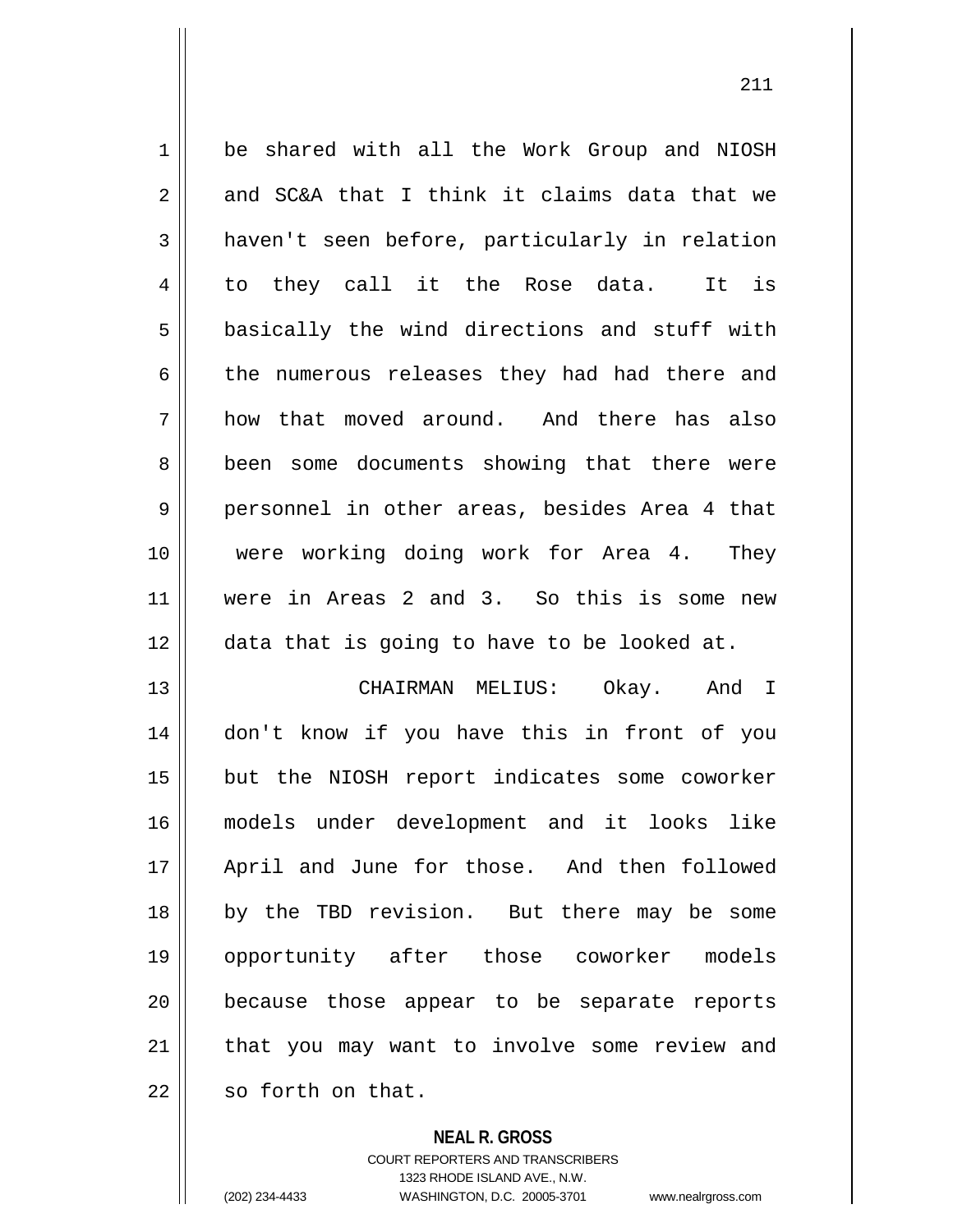| $\mathbf 1$    | MEMBER SCHOFIELD: I think the                                                                                                                                          |
|----------------|------------------------------------------------------------------------------------------------------------------------------------------------------------------------|
| $\overline{2}$ | coworker model is going to actually be                                                                                                                                 |
| 3              | slightly delayed just because like I said they                                                                                                                         |
| 4              | did receive all these records. But because of                                                                                                                          |
| 5              | the fact that they have to be entered                                                                                                                                  |
| 6              | manually, it is going to take them some time.                                                                                                                          |
| 7              | I mean, there is quite a few records.                                                                                                                                  |
| 8              | CHAIRMAN MELIUS: They are                                                                                                                                              |
| 9              | estimating June. And LaVon just agreed. Let                                                                                                                            |
| 10             | the record show we have a firm commitment.                                                                                                                             |
| 11             | MEMBER SCHOFIELD: Good, I will go                                                                                                                                      |
| 12             | with that.                                                                                                                                                             |
| 13             | CHAIRMAN MELIUS: Okay, thanks,                                                                                                                                         |
| 14             | Phil.                                                                                                                                                                  |
| 15             | MEMBER SCHOFIELD: He will owe me                                                                                                                                       |
| 16             | a Diet Coke if he doesn't make it.                                                                                                                                     |
| 17             | (Laughter.)                                                                                                                                                            |
| 18             | CHAIRMAN MELIUS: Paul Ziemer, are                                                                                                                                      |
| 19             | you on the line?                                                                                                                                                       |
| 20             | MEMBER ZIEMER: Yes, I am.                                                                                                                                              |
| 21             | CHAIRMAN MELIUS:<br>Okay, Lawrence                                                                                                                                     |
| 22             | Berkeley?                                                                                                                                                              |
|                | <b>NEAL R. GROSS</b><br><b>COURT REPORTERS AND TRANSCRIBERS</b><br>1323 RHODE ISLAND AVE., N.W.<br>WASHINGTON, D.C. 20005-3701<br>(202) 234-4433<br>www.nealrgross.com |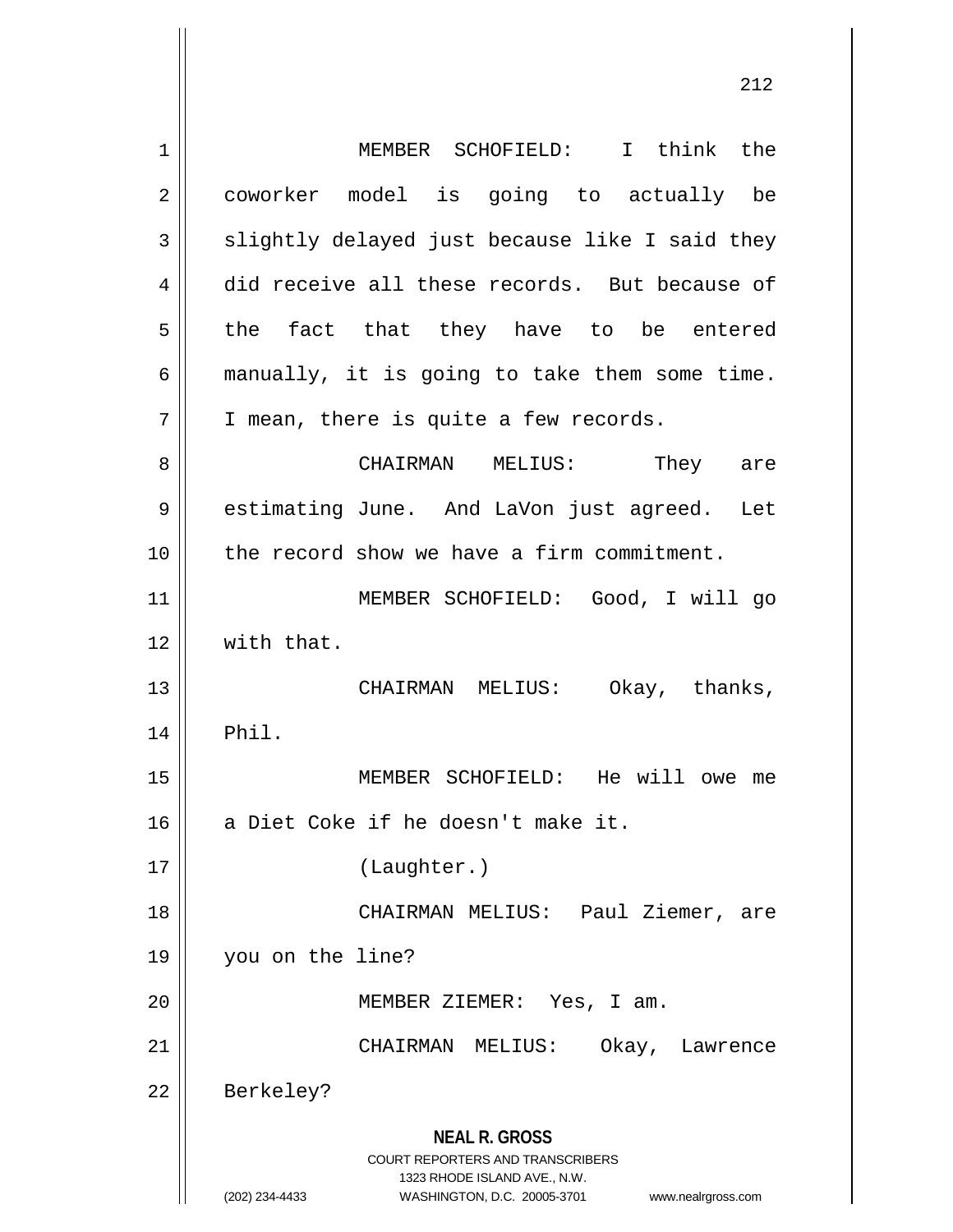| MEMBER ZIEMER: Right.<br>On                                                                                                                                     |
|-----------------------------------------------------------------------------------------------------------------------------------------------------------------|
| Lawrence Berkeley, if you look in the DCAS                                                                                                                      |
| work coordination chart, you will see the list                                                                                                                  |
| of deliverables from DCAS. The main one that                                                                                                                    |
| is in the pipeline right now is the adequacy                                                                                                                    |
| is<br>and completeness evaluation.<br>That                                                                                                                      |
| scheduled to be completed at the end of March.                                                                                                                  |
| So that will trigger our next steps when we                                                                                                                     |
| get to have a Work Group meeting after that                                                                                                                     |
| and SC&A will need a chance to look at that.                                                                                                                    |
| SC&A had delivered a<br>number of                                                                                                                               |
| White Papers last fall. Well actually the                                                                                                                       |
| White Papers and responses attached that we                                                                                                                     |
| did earlier this year that address some of the                                                                                                                  |
| major issues that have been responded to                                                                                                                        |
| initially. So, we will have a number of major                                                                                                                   |
| issues to look at that the key thing now is                                                                                                                     |
| the data adequacy issue. And we will follow                                                                                                                     |
| up on that as soon as that is delivered from                                                                                                                    |
| NIOSH.                                                                                                                                                          |
| CHAIRMAN MELIUS: And I will get                                                                                                                                 |
| LaVon to nod and agree that the end of March -                                                                                                                  |
| <b>NEAL R. GROSS</b><br>COURT REPORTERS AND TRANSCRIBERS<br>1323 RHODE ISLAND AVE., N.W.<br>(202) 234-4433<br>WASHINGTON, D.C. 20005-3701<br>www.nealrgross.com |
|                                                                                                                                                                 |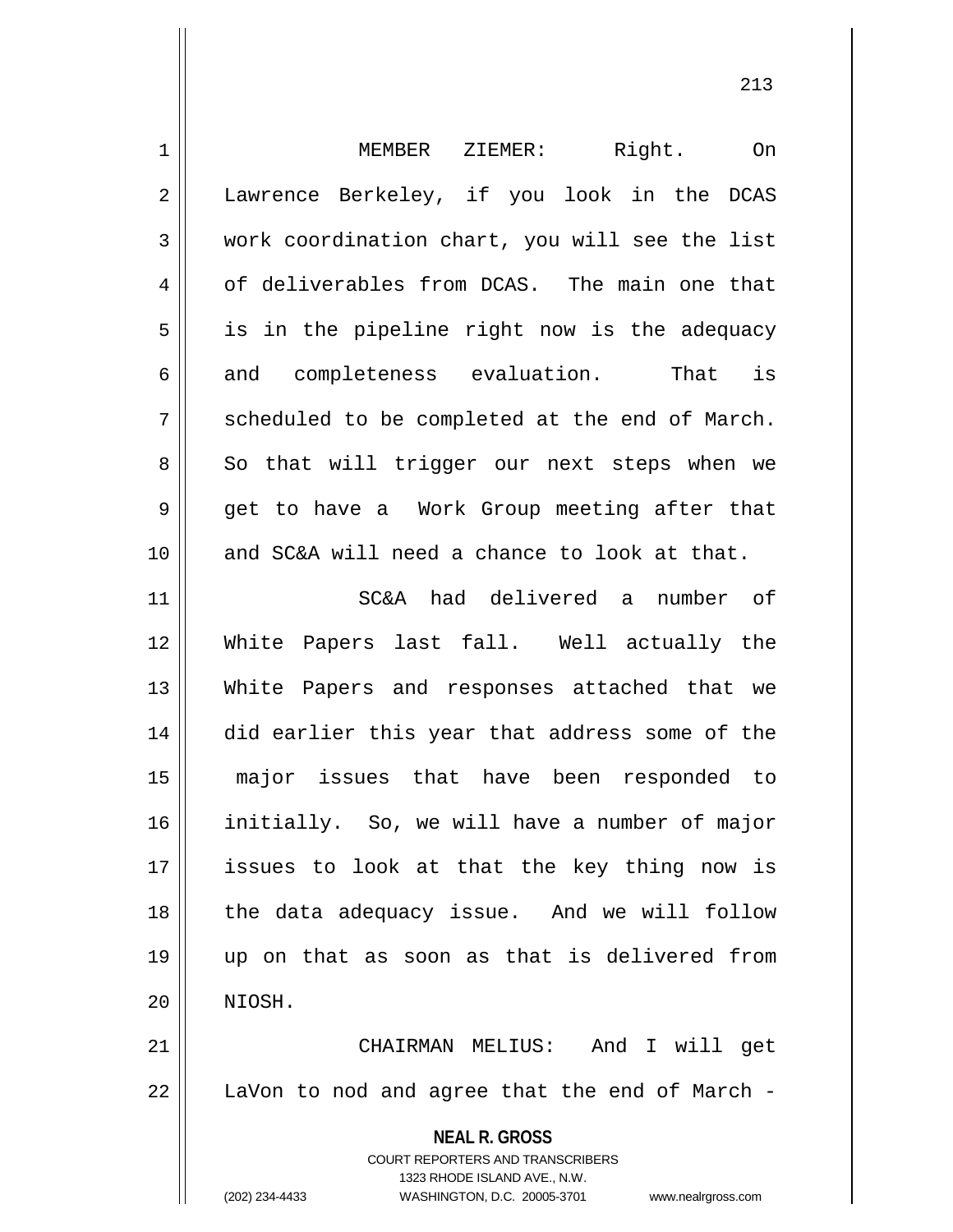|    | 214                                            |
|----|------------------------------------------------|
| 1  |                                                |
| 2  | MR. RUTHERFORD: Yes.                           |
| 3  | CHAIRMAN MELIUS: -- we will have               |
| 4  | delivery. Good. Thank you, Paul.               |
| 5  | Anybody with questions for Paul?               |
| 6  | (No response.)                                 |
| 7  | CHAIRMAN MELIUS: Okay, Kansas                  |
| 8  | City. Josie?                                   |
| 9  | MEMBER BEACH: Kansas City we had               |
| 10 | our site visit last December. We are waiting   |
| 11 | for documents and SC&A to deliver the addendum |
| 12 | to the Site Profile. Is that where we are at?  |
| 13 | I mean I can read what you wrote here but it   |
| 14 | doesn't really give me any time lines.         |
| 15 | MR. STIVER: Yes, this is John                  |
| 16 | Stiver from SC&A. And we have received some    |
| 17 | of the hard copy records at this point but not |
| 18 | all of them. And so it a matter of doing the   |
| 19 | comparison to the electronic records and then  |
| 20 | preparing an addendum based on what we find.   |
| 21 | So it is kind of the rate limiting step right  |
| 22 | now is getting those records back<br>from      |
|    | <b>NEAL R. GROSS</b>                           |

COURT REPORTERS AND TRANSCRIBERS 1323 RHODE ISLAND AVE., N.W.

 $\mathsf{II}$ 

Ħ  $\mathsf{l}$ 

(202) 234-4433 WASHINGTON, D.C. 20005-3701 www.nealrgross.com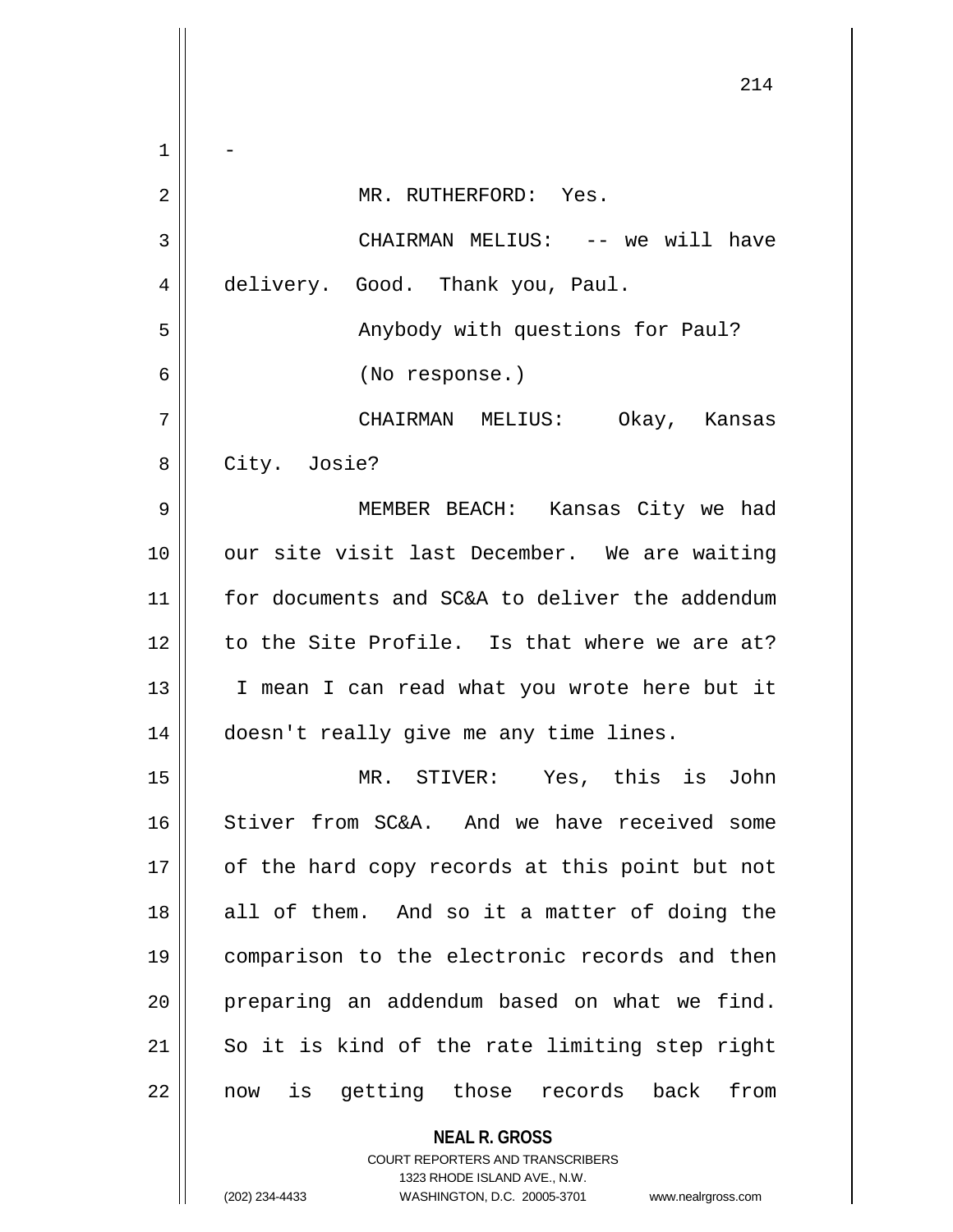1 classification review.

**NEAL R. GROSS** COURT REPORTERS AND TRANSCRIBERS 1323 RHODE ISLAND AVE., N.W. (202) 234-4433 WASHINGTON, D.C. 20005-3701 www.nealrgross.com MEMBER BEACH: Yes, and so until  $3 \parallel$  that addendum is ready, there is nothing we 4 | can do or schedule a Work Group. MR. STIVER: But I can certainly 6 advise the Work Group as soon as I hear | anything coming from the task leader on that. 8 || MEMBER BEACH: Okay, thank you. MR. STIVER: Thanks. Any questions for Josie? CHAIRMAN MELIUS: LANL. Mark isn't here. I can't recall. So why don't we | skip that? Mound, I think we -- where were we? MEMBER BEACH: Well, Mound is waiting for answers from NIOSH for Site Profile issues. We didn't make the work document but I have heard that has been | rectified. I think it is a conspiracy. 21 || (Laughter.) MEMBER BEACH: So we are supposed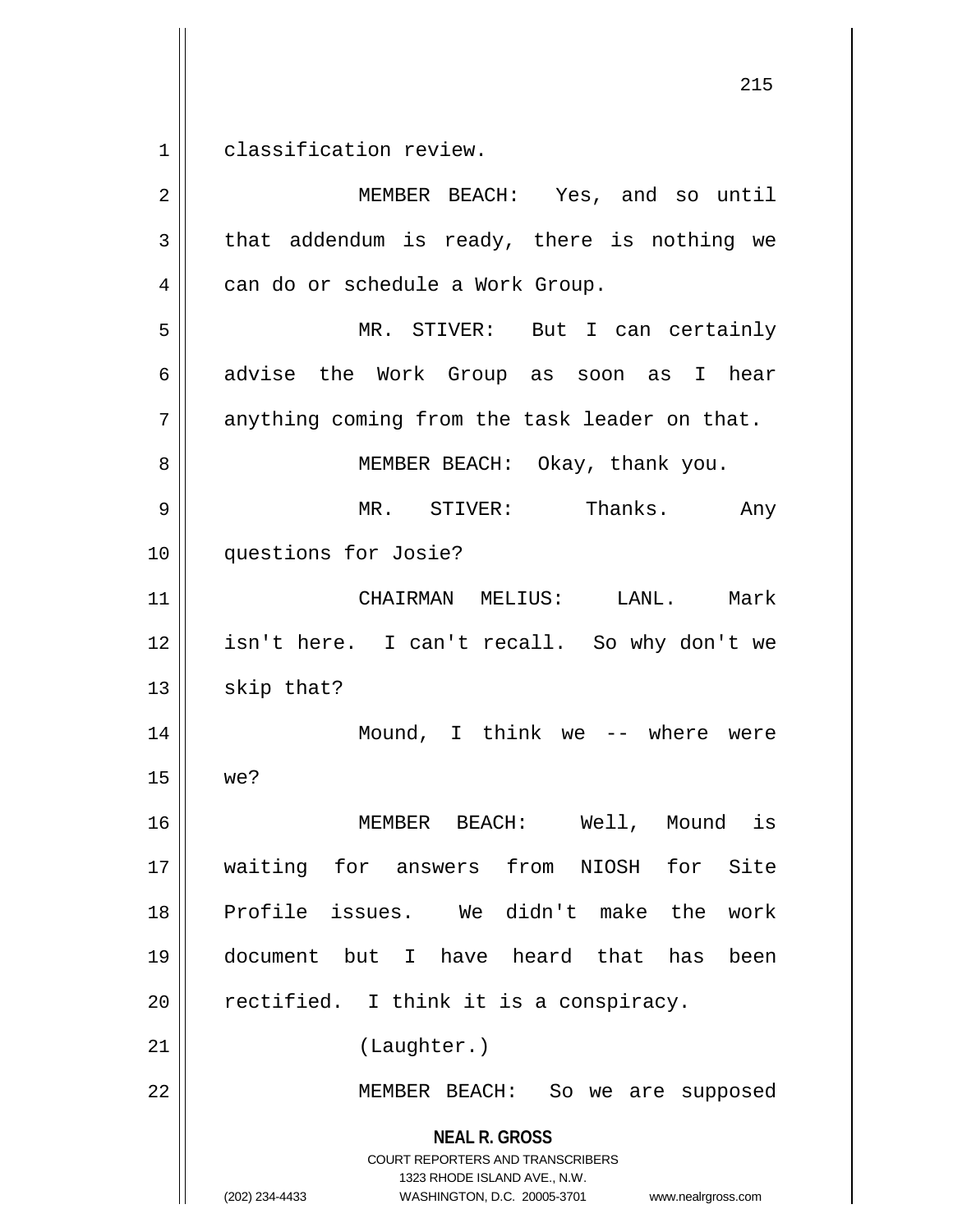$1 \parallel$  to get those in what, two week?

| 2  | MR. HINNEFELD: Yes. Dr. Neton                                                                                                                                   |
|----|-----------------------------------------------------------------------------------------------------------------------------------------------------------------|
| 3  | took the blame for Mound not being on the work                                                                                                                  |
| 4  | documents. I think he took the blame just                                                                                                                       |
| 5  | before he left town to go to the NCRP meeting.                                                                                                                  |
| 6  | MEMBER BEACH: Got you. So as                                                                                                                                    |
| 7  | soon as we get those, we will probably                                                                                                                          |
| 8  | schedule -- have some time to review them and                                                                                                                   |
| 9  | then schedule a conference call.                                                                                                                                |
| 10 | CHAIRMAN MELIUS: See, Josie, you                                                                                                                                |
| 11 | are such a hard task master, they are trying                                                                                                                    |
| 12 | to -- they figure if they leave it off the                                                                                                                      |
| 13 | list, you won't notice.                                                                                                                                         |
| 14 | MEMBER BEACH: It took a while to                                                                                                                                |
| 15 | get Worker Outreach on there. So they figured                                                                                                                   |
| 16 | they'd give me one and they are going to drop                                                                                                                   |
| 17 | one off.                                                                                                                                                        |
| 18 | CHAIRMAN MELIUS: Right. You get                                                                                                                                 |
| 19 | equal time in the public comment period.                                                                                                                        |
| 20 | Nevada Test Site. Brad?                                                                                                                                         |
| 21 | MEMBER CLAWSON: Nevada Test Site,                                                                                                                               |
| 22 | SC&A has reviewed all of the Site Profile                                                                                                                       |
|    | <b>NEAL R. GROSS</b><br>COURT REPORTERS AND TRANSCRIBERS<br>1323 RHODE ISLAND AVE., N.W.<br>(202) 234-4433<br>WASHINGTON, D.C. 20005-3701<br>www.nealrgross.com |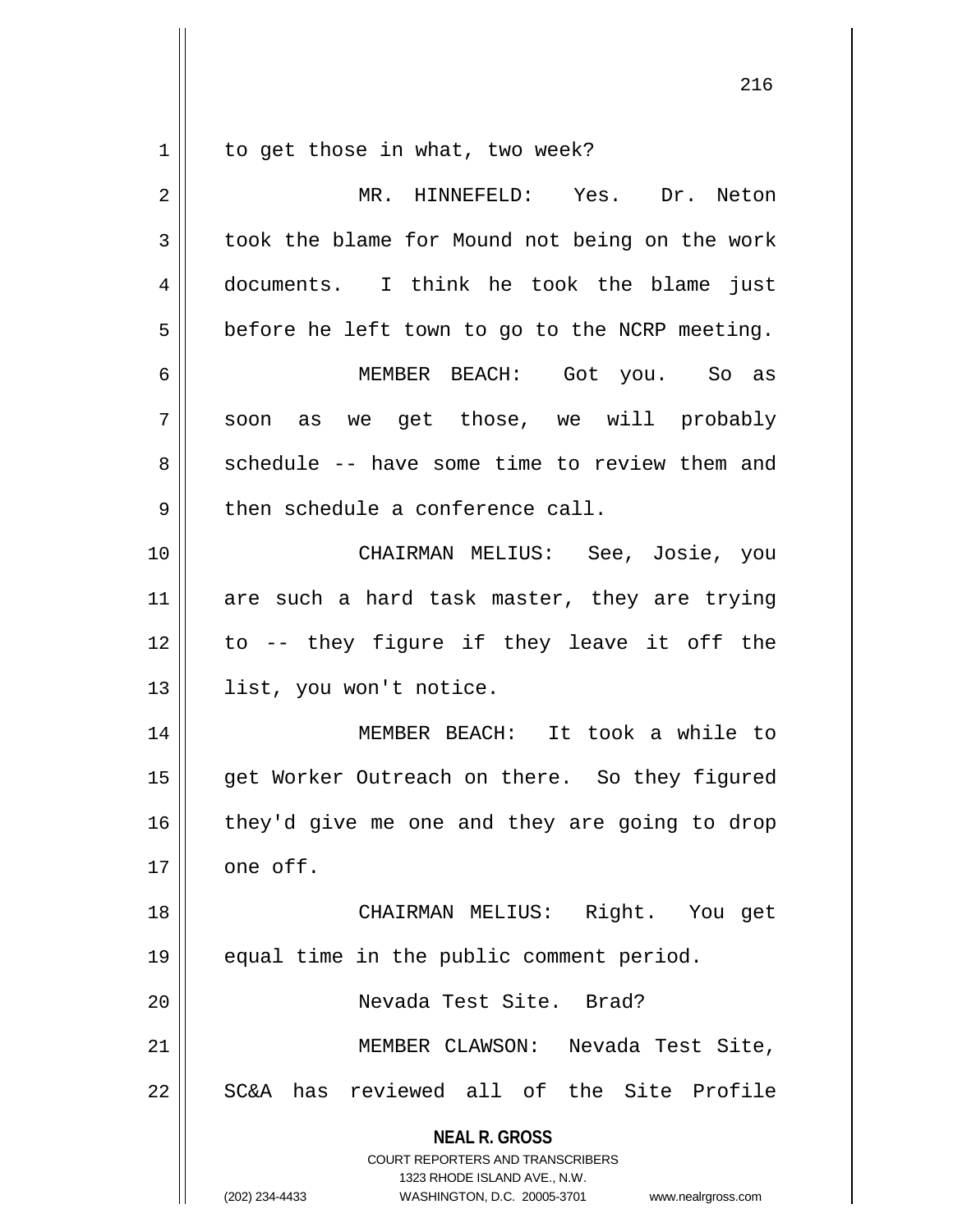1 || issues. They have updated the matrix. That  $2 \parallel$  has been sent out. We are waiting for any 3 comments from NIOSH on them and then we are 4 || going to set up a Work Group to be able to go 5 | over those.

6 CHAIRMAN MELIUS: Good. Thank  $7 \parallel$  you. I will also point out that they also  $-$ 8 || the alphabetizing of their documents is 9 Sometimes confusing also. We have Portsmouth 10 followed by K-25, followed by Idaho. Let's 11 || make sure we don't see things here.

12 || Gen Roessler, are you on the line? 13 MEMBER ROESSLER: I'm on.

14 CHAIRMAN MELIUS: Great. Oak  $15$  Ridge?

16 MEMBER ROESSLER: We have the Work 17 || Group formed and we are waiting for action. I  $18$  || think it is in NIOSH's hands.

 CHAIRMAN MELIUS: Well, NIOSH, what is going on? It is a little hard, isn't | it? Here we go. Two separate lists there. MR. RUTHERFORD: I think the main

> **NEAL R. GROSS** COURT REPORTERS AND TRANSCRIBERS

> > 1323 RHODE ISLAND AVE., N.W.

(202) 234-4433 WASHINGTON, D.C. 20005-3701 www.nealrgross.com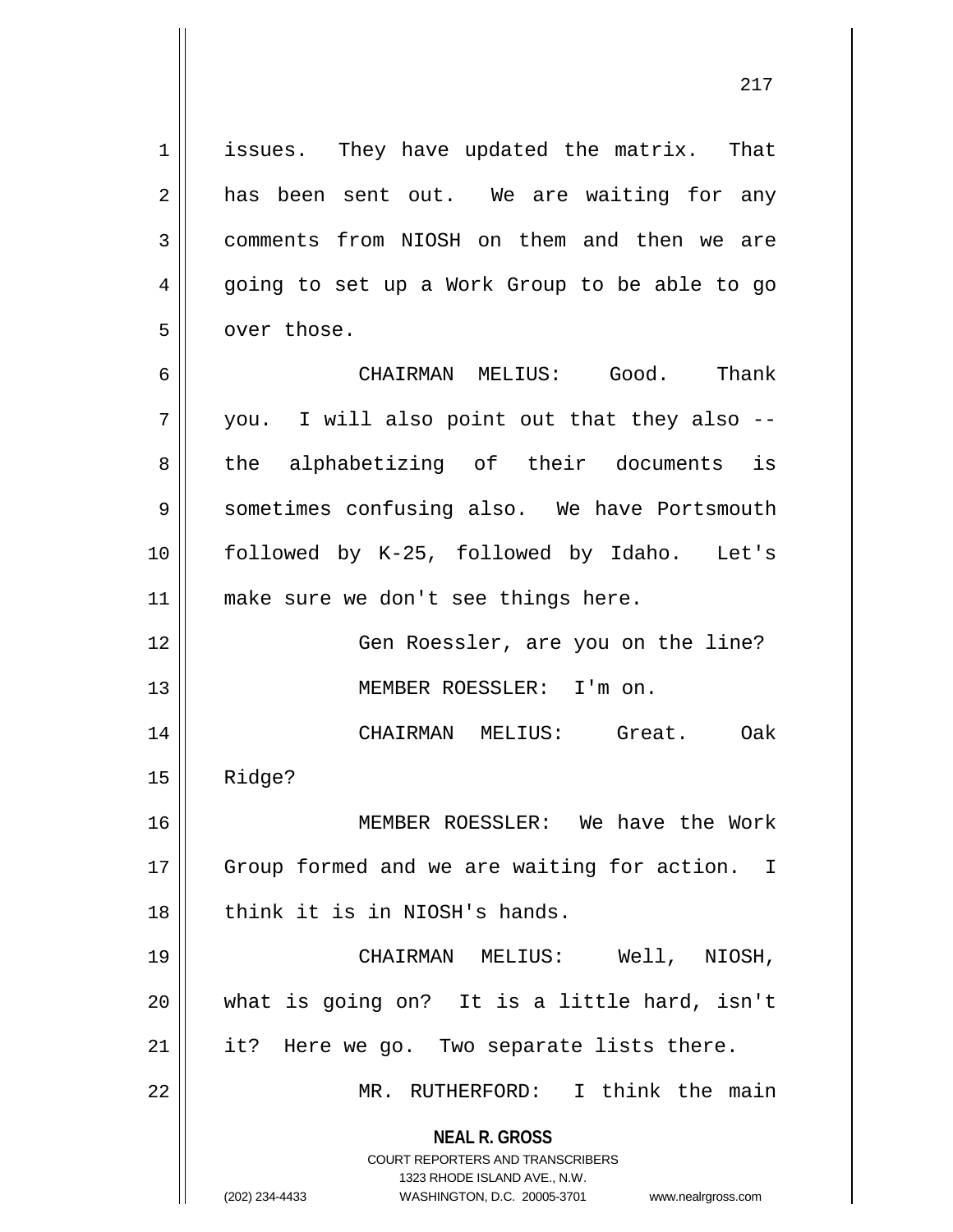**NEAL R. GROSS** 1 | thing we are working on is actually the 2 | addendum for Oak Ridge National Lab. And we 3 have done additional data captures at OSTI, done additional data captures down at Oak 5 | Ridge. And you can see those were completed. We are still waiting on records to be received from Oak Ridge National Lab. That 8 || is kind of a process with getting those records released, the classification review and such. And we really don't have a date on  $\parallel$  that. MEMBER ROESSLER: So no time line. MR. RUTHERFORD: Yes. 14 || MEMBER ROESSLER: Okay. CHAIRMAN MELIUS: Okay, Pantex. MEMBER CLAWSON: In October 2011, the Board voted an SEC for 1958 to 1983 based 18 || on the inadequacy of bioassay for depleted uranium exposure from the W28 system. What remains from the original SEC were the before years and the after years, || which are 1951 is the before years to 1957.

> COURT REPORTERS AND TRANSCRIBERS 1323 RHODE ISLAND AVE., N.W.

(202) 234-4433 WASHINGTON, D.C. 20005-3701 www.nealrgross.com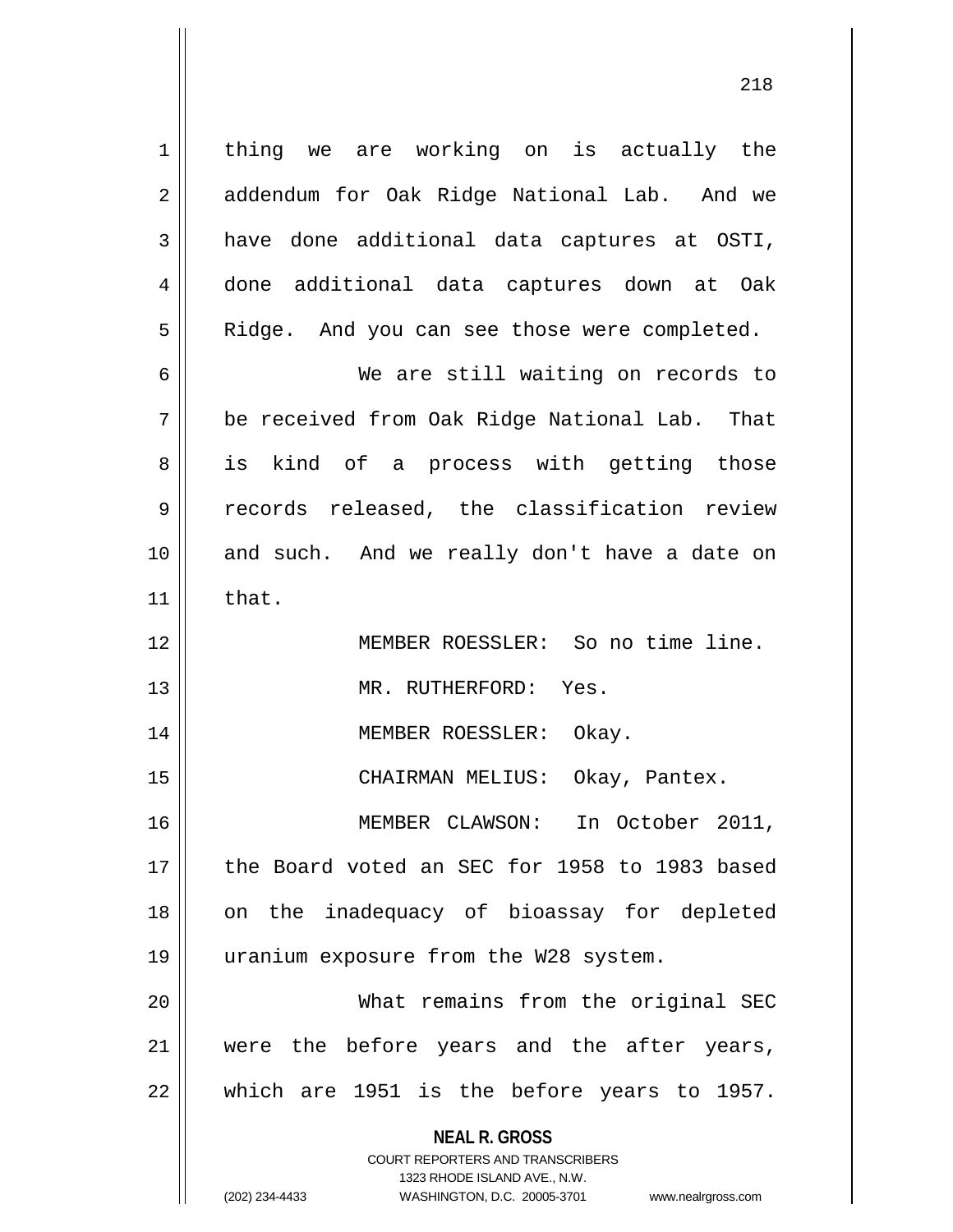**NEAL R. GROSS** COURT REPORTERS AND TRANSCRIBERS 1323 RHODE ISLAND AVE., N.W. (202) 234-4433 WASHINGTON, D.C. 20005-3701 www.nealrgross.com 1 || And the after years are 1984 to 1991. 2 NIOSH specifically asked the Work  $3 \parallel$  Group to reserve judgment for the five year 4 | period 28 final disassembly from 1984 to 1989, 5 | depending on additional analysis. 6 || At the September 12 Board meeting, 7 NIOSH indicated it could not obtain certain 8 worker access information from 1984 to 1989 9 and it would stand on its January 12 White 10 Paper method of reconstruction DU for the 1984 11 to 1989 time period. 12 On-site data capture scheduled at 13 || Pantex for late February to review relevant 14 documents and to interview additional workers 15 | for those bookmark time periods for the early 16 periods, particularly attention to the 17 || presence of any uranium exposure pathway for 18 before 1958. 19 || The later period -- a technical 20 call was held to further clarify NIOSH's 21 || approach provided in the 2012 White Paper,  $22$   $\parallel$  which is founded on the applying bounding dose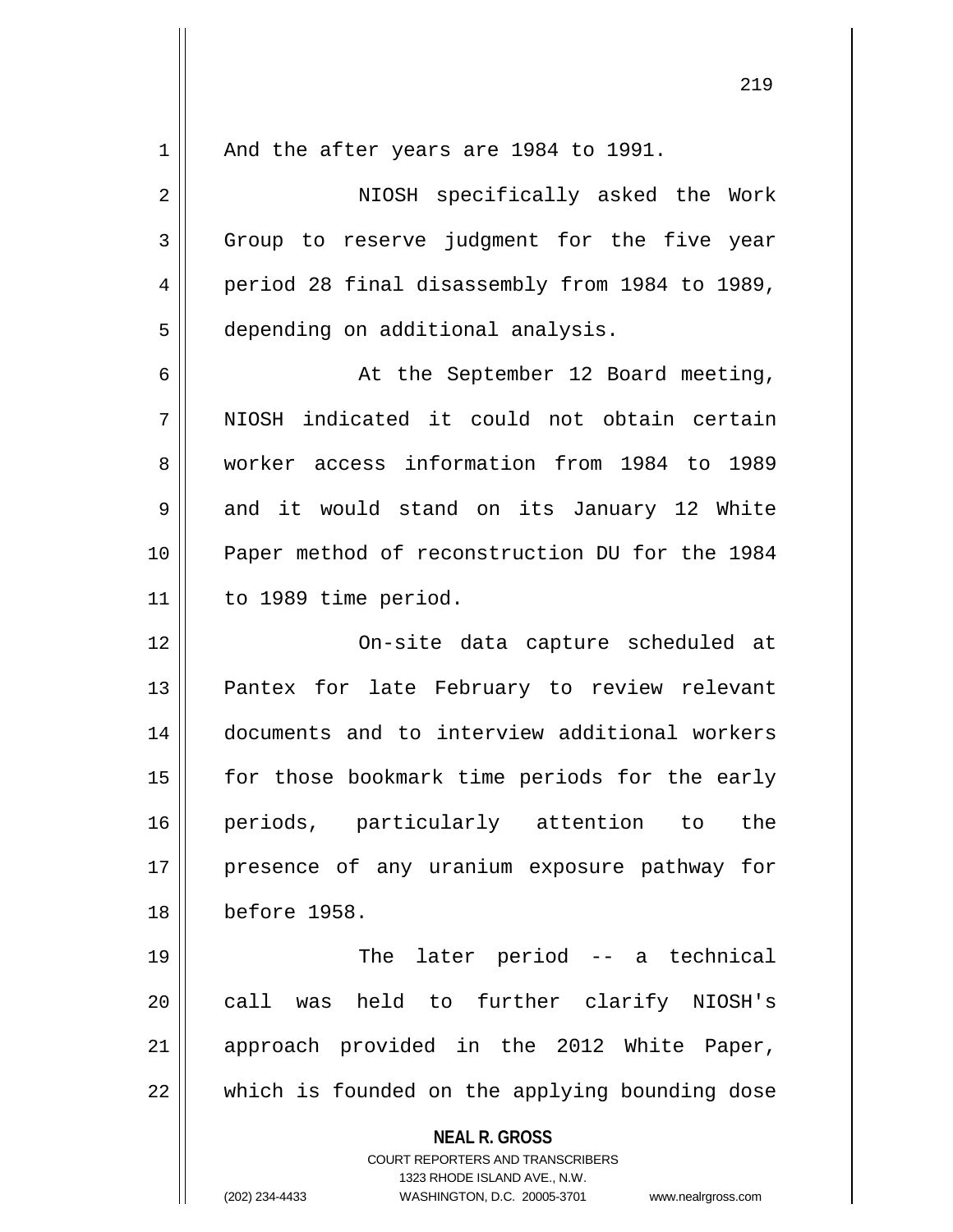**NEAL R. GROSS** COURT REPORTERS AND TRANSCRIBERS 1323 RHODE ISLAND AVE., N.W. 1 | scenario, which assumes chronic intake for new  $2 \parallel$  employees beginning at the end of the SEC, 3 which is January 1, 1984. The assumption is  $4 \parallel$  that the pre-1984 W-28 workers would be  $5$  || already covered by the SEC. 6 We had an on-site visit which got 7 canceled due to a major blizzard in Texas, 8 which stranded many of us throughout the 9 | country but it is rescheduled for April 15th 10 and the 19th. 11 CHAIRMAN MELIUS: Yes, that 12 || blizzard even made news up our way. They  $13$  | really got hit bad. 14 MEMBER CLAWSON: Yes, 18 inches 15 and 70 mile an hour winds. 16 CHAIRMAN MELIUS: That is 17 incredible. 18 MEMBER ANDERSON: Yes, but it 19 didn't last very long. 20 || MEMBER CLAWSON: But we are coming  $21$   $\vert$  -- both Fernald and Pantex, we are coming to  $22$  || the end. The reason why I am going into

(202) 234-4433 WASHINGTON, D.C. 20005-3701 www.nealrgross.com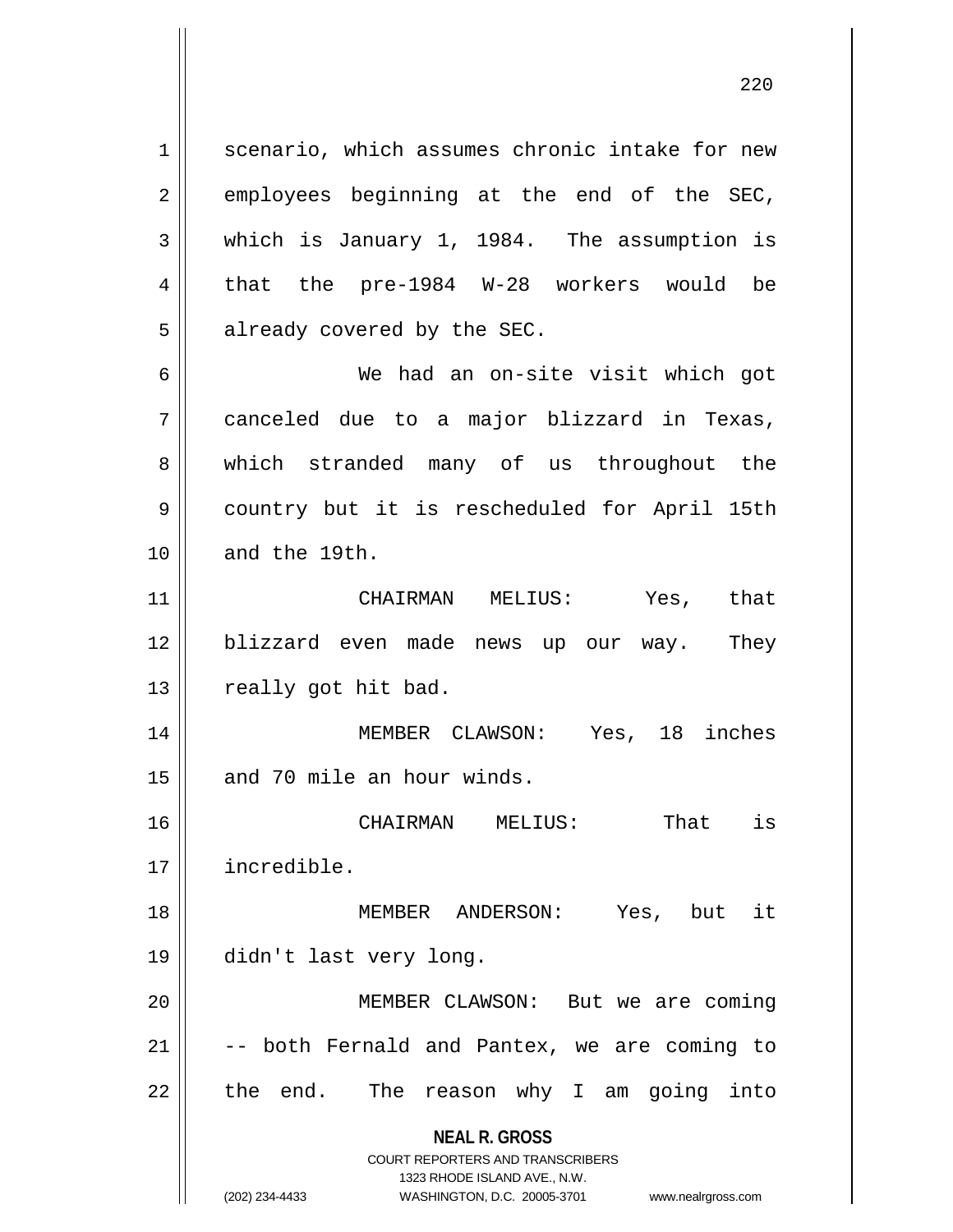**NEAL R. GROSS** COURT REPORTERS AND TRANSCRIBERS 1323 RHODE ISLAND AVE., N.W. (202) 234-4433 WASHINGTON, D.C. 20005-3701 www.nealrgross.com 1 detail on this is because it may come to the 2 Board to be able to make a decision on some of  $3 \parallel$  this stuff. I just wanted people to be aware.  $4 \parallel$  And if there is questions that are going on  $5 \parallel$  now that if they want clarification, that we  $6 \parallel$  qet it for them. 7 CHAIRMAN MELIUS: Yes, I agree. 8 We need to bring closure on both of these as 9 || quickly as we can. 10 MR. KATZ: So we will plan for 11 || both of these on the agenda at this point, 12 | technically. 13 CHAIRMAN MELIUS: Yes. 14 MR. KATZ: Assuming, we make 15 | progress. 16 CHAIRMAN MELIUS: Yes. And I 17 think even if we don't have closure, then I 18 || think we should have an update and discussion 19 at that point. 20 Phil Schofield, we are back to 21 you. Pinellas. 22 MEMBER SCHOFIELD: Sorry, I was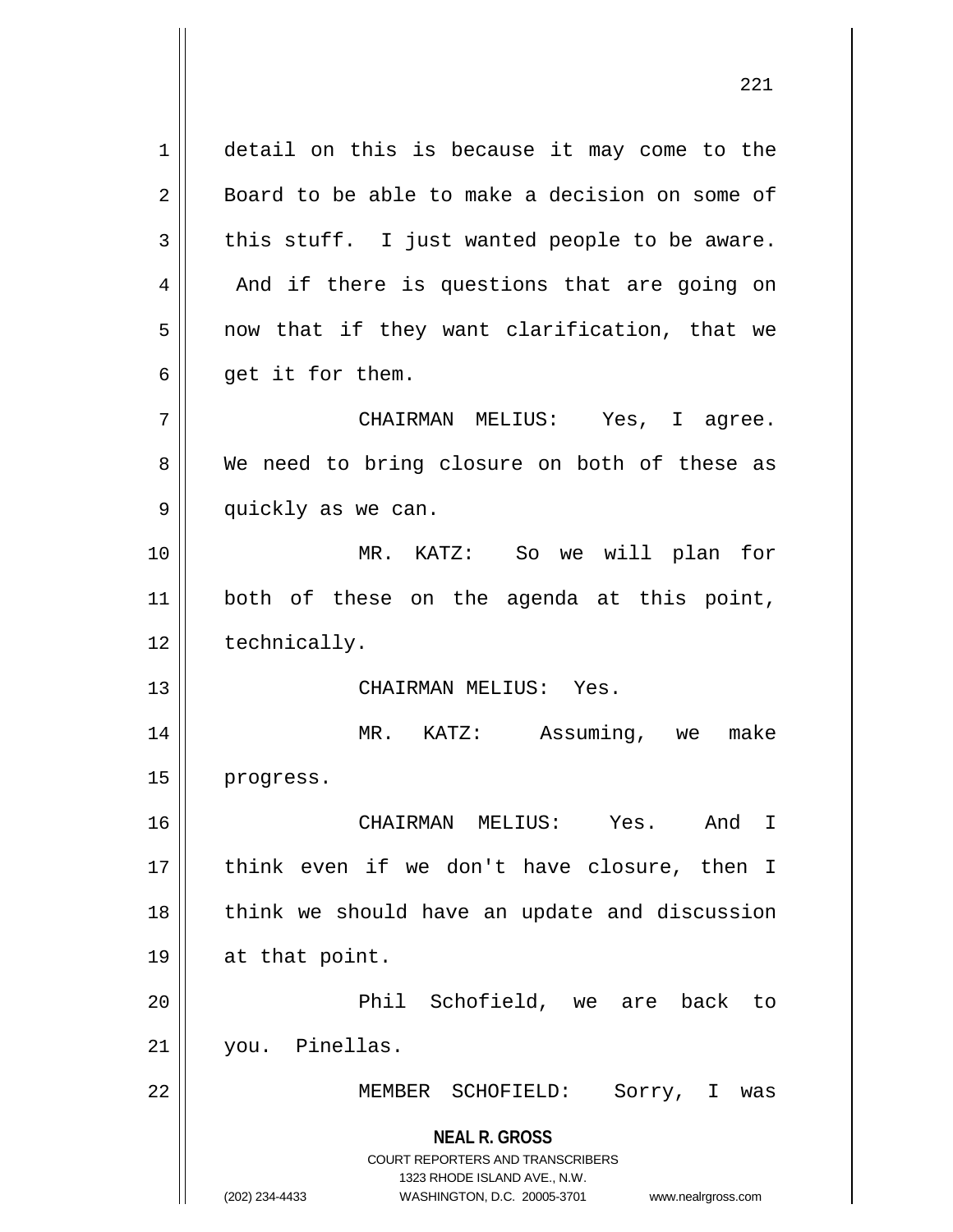1 Still on mute.

| $\overline{2}$ | SC&A has been working on this and                                                                                                                                      |
|----------------|------------------------------------------------------------------------------------------------------------------------------------------------------------------------|
| 3              | they have gone back over the interviews.                                                                                                                               |
| 4              | There are still some questions on the tritium                                                                                                                          |
| 5              | issues that we need to address, which we are                                                                                                                           |
| 6              | going to have to schedule a Work Group meeting                                                                                                                         |
| 7              | in order to address that issue there. It is                                                                                                                            |
| 8              | one of the few outstanding issues that we have                                                                                                                         |
| 9              | not been able to settle yet.                                                                                                                                           |
| 10             | So maybe after the INL meeting up                                                                                                                                      |
| 11             | there at INL, we will be able to schedule a                                                                                                                            |
| 12             | Work Group meeting, hopefully. But SC&A has                                                                                                                            |
| 13             | been working on a summary of the interviews                                                                                                                            |
| 14             | which is now posted.                                                                                                                                                   |
| 15             | CHAIRMAN MELIUS: Yes, John?                                                                                                                                            |
| 16             | MR. STIVER: this is John Stiver.                                                                                                                                       |
| 17             | I would just like to expand on that just a                                                                                                                             |
| 18             | little bit, Phil.                                                                                                                                                      |
| 19             | We had a Work Group teleconference                                                                                                                                     |
| 20             | on, I believe, November 19th. And one of the                                                                                                                           |
| 21             | outstanding issues, kind of really the<br>big                                                                                                                          |
| 22             | one, is that NIOSH had prepared a model for                                                                                                                            |
|                | <b>NEAL R. GROSS</b><br><b>COURT REPORTERS AND TRANSCRIBERS</b><br>1323 RHODE ISLAND AVE., N.W.<br>(202) 234-4433<br>WASHINGTON, D.C. 20005-3701<br>www.nealrgross.com |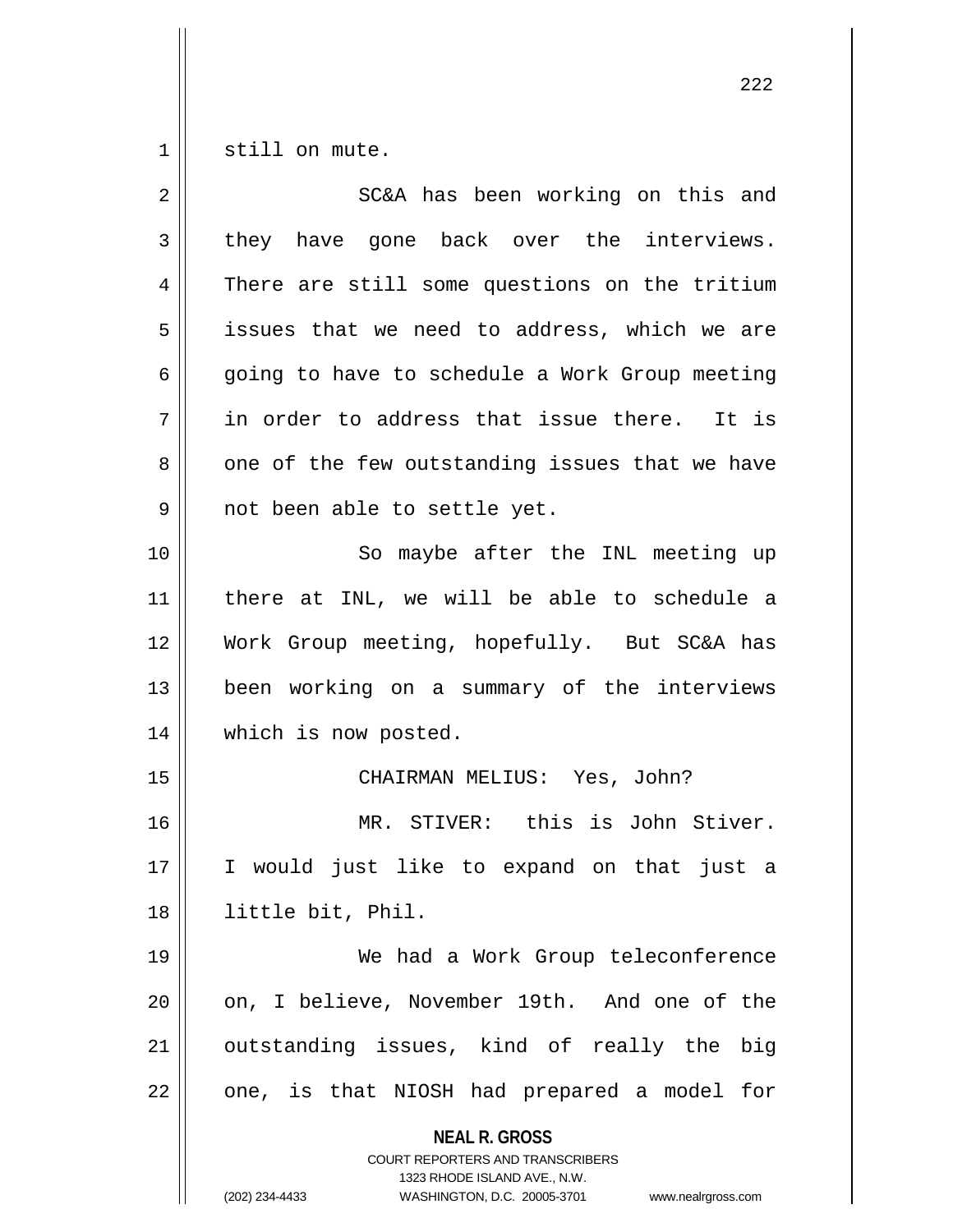1 || the stable of metal tritides exposure from 2 these neutron tubes. And kind of concurrent 3 || was the development and discussions regarding  $4 \parallel$  a similar model that is going to be used at 5 | Mound. And we had reached the point at Mount  $6 \parallel$  where we felt it was a good model. We had a  $7 \parallel$  lot of -- it involved considerably farther 8 || from the model that was proposed for Pinellas. 9 And it was kind of a two-pronged 10 approach to this. SC&A is reviewing the swipe 11 data that is going to be used in the model. 12 And then Jim Neton is kind of leading the 13 effort to kind of review the Pinellas model  $14$  and kind of bring it up to date with the Mound 15 model. 16 And so I believe we had agreed 17 || that we would, after we had that model and had 18 a chance to look at it and comment and we 19 would be in a position for another Work Group 20 meeting. But I don't know the status of how  $21$  | that model is coming along at this point. 22 MR. RUTHERFORD: I can say that

> **NEAL R. GROSS** COURT REPORTERS AND TRANSCRIBERS 1323 RHODE ISLAND AVE., N.W.

(202) 234-4433 WASHINGTON, D.C. 20005-3701 www.nealrgross.com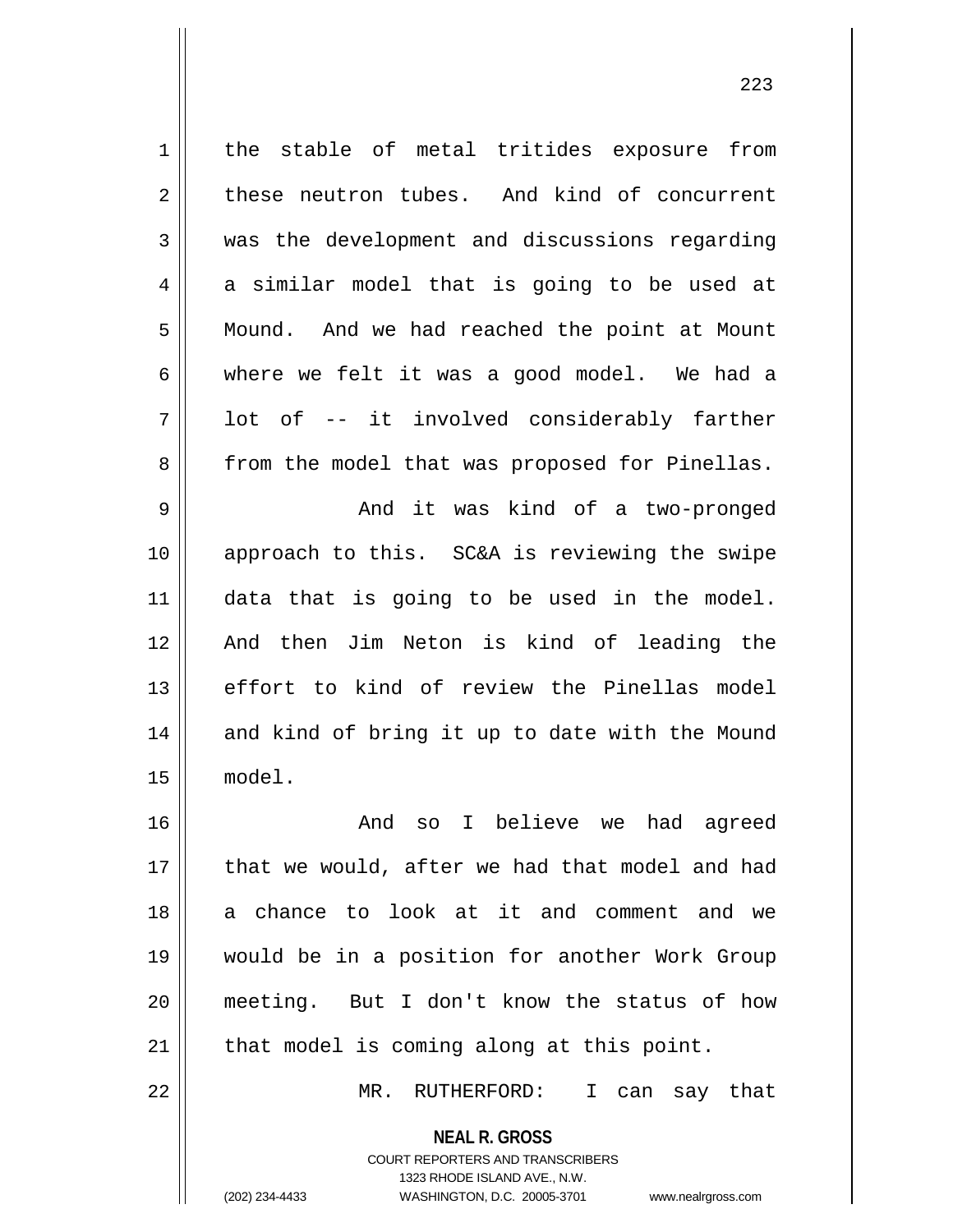1 | Jim is definitely involved in the review of  $2 \parallel$  this. And one of the things -- he does have  $3 \parallel$  some concerns with that. They have set up, 4 they want to interview the HP that has 5 || knowledge on this down there. And so they are  $6 \parallel$  working on setting that interview up.

7 And as soon as they can get that 8 || interview completed and Jim can understand a 9 | little bit more, then we can move forward from 10 || that in doing any adjusting to that model that 11 we need to.

12 CHAIRMAN MELIUS: Again, this is a  $13$  site that has been around for a long while, 14 || even though I don't see it on your list up 15 || there. Maybe it is the next slide. But I 16 think we deserve some resolution here on this.

17 || Phil, Portsmouth, Paducah, K-25.

 MEMBER SCHOFIELD: We got most of the matrices we went over. There was a few 20 || remaining issues at each site but I think we can probably closes out virtually  $-$  I mean not Mound. The tritium issue is still one

**NEAL R. GROSS**

COURT REPORTERS AND TRANSCRIBERS 1323 RHODE ISLAND AVE., N.W. (202) 234-4433 WASHINGTON, D.C. 20005-3701 www.nealrgross.com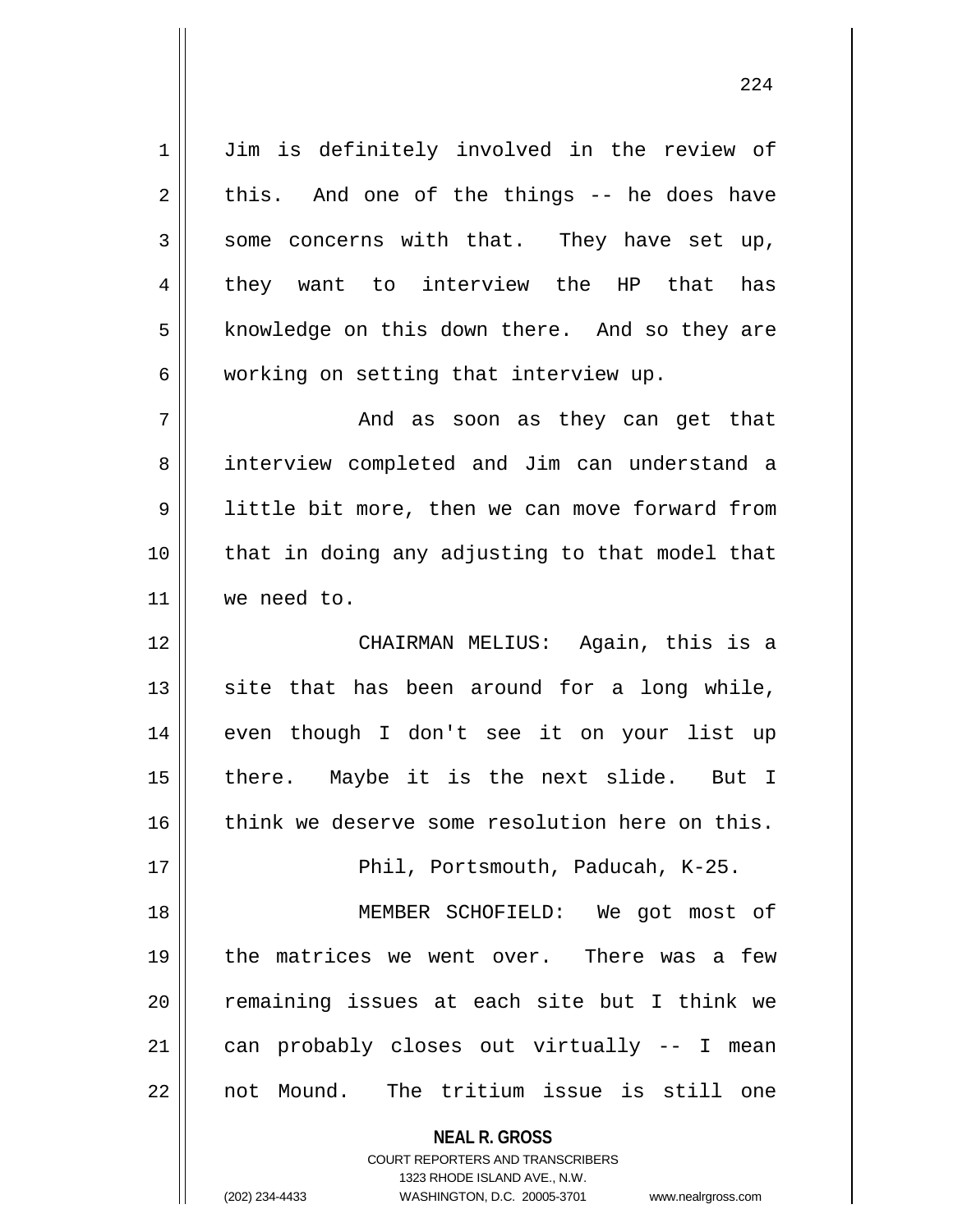**NEAL R. GROSS** COURT REPORTERS AND TRANSCRIBERS 1323 RHODE ISLAND AVE., N.W. (202) 234-4433 WASHINGTON, D.C. 20005-3701 www.nealrgross.com 1 || thing that I believe is still kind of  $2 \parallel$  outstanding and that seems to be one of the 3 things we need to get cleared away. So I 4 think most of them have now been -- there is 5 || just a few issues tentatively are due to be 6  $\parallel$  done by June, by the latter part of June, if I 7 | remember correctly. 8 CHAIRMAN MELIUS: Okay. 9 MEMBER SCHOFIELD: So then we 10 should be able to schedule a Work Group 11 || meeting, once those three reports are done. 12 There is the highly-enriched 13 uranium issue still outstanding at K-25. And 14 || I think that is it right now. 15 CHAIRMAN MELIUS: Okay, thanks,  $16$  Phil. 17 Next up is Rocky Flats. Mark is 18 not here. I believe you are still into site 19 visit and data capture. And that is being 20 || done sort of jointly between NIOSH and the 21 Work Group and SC&A. 22 || MR. RUTHERFORD: Right. You are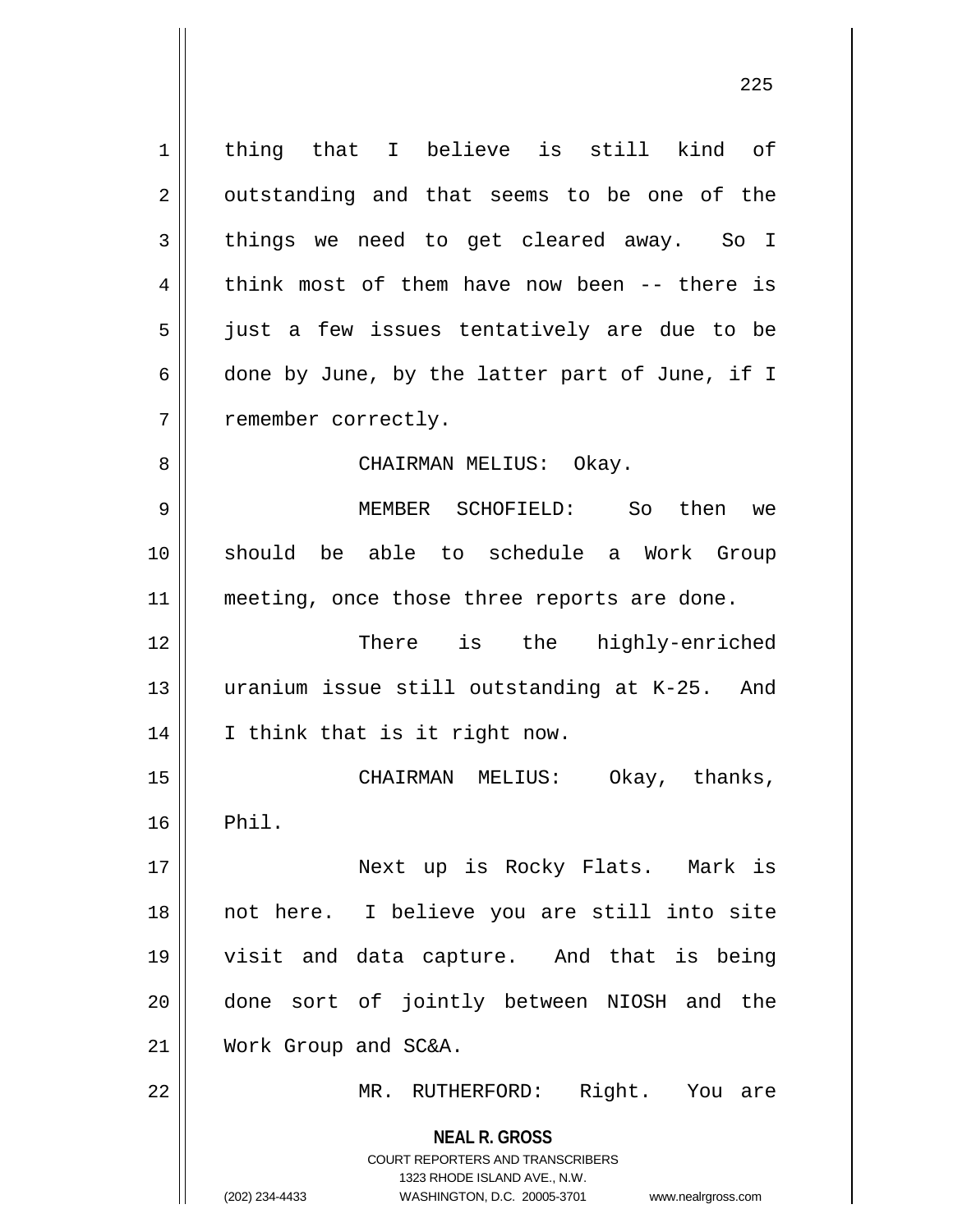1 | talking Rocky, right?

2 || CHAIRMAN MELIUS: Yes. 3 MR. RUTHERFORD: Yes, actually we 4 did -- Greg Lewis got some funding to Los 5 | Alamos and they were able to get the documents 6 celeased, classified documents released from 7 || our November trip. We got those sent to 8 | Germantown. 9 And we are on schedule right now 10 to come to conclusion for our tritium -- our 11 review of the tritium in the May time period 12 and really most of the issues that we have we 13 || are going to come back to the Work Group with 14 responses by the May time period to have a 15 Work Group meeting, give them a period of 16 time, roughly a month to review that 17 information and then have a Work Group meeting 18 || early June and then preparation for the July 19 || Board meeting.

20 CHAIRMAN MELIUS: Okay. So what  $21$  are you expecting for the July Board meeting 22 would be to reach a recommendation or sort of

> **NEAL R. GROSS** COURT REPORTERS AND TRANSCRIBERS 1323 RHODE ISLAND AVE., N.W.

(202) 234-4433 WASHINGTON, D.C. 20005-3701 www.nealrgross.com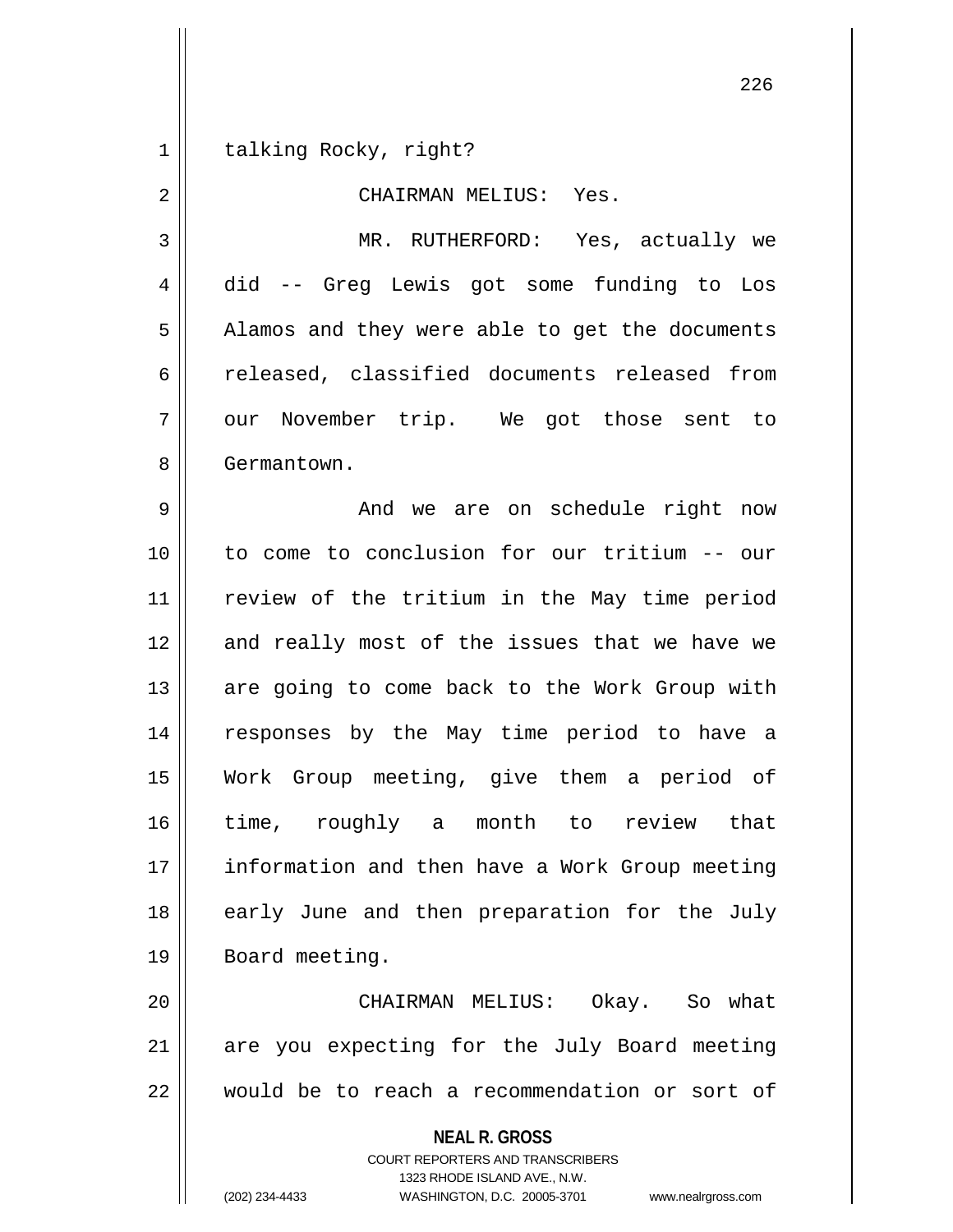**NEAL R. GROSS** COURT REPORTERS AND TRANSCRIBERS 1323 RHODE ISLAND AVE., N.W. (202) 234-4433 WASHINGTON, D.C. 20005-3701 www.nealrgross.com  $1 \parallel - -$ 2 MR. RUTHERFORD: I would expect  $3 \parallel$  there will be at least we will have a 4 Fecommendation. I would think that at least  $5 \parallel$  part of it would be available for that. 6 CHAIRMAN MELIUS: Okay. Thank  $7 \parallel$  you. 8 || Sandia, Dr. Lemen. 9 MEMBER LEMEN: There was a site 10 visit and data capture that was done in 11 || January at the Livermore facility. There is a 12 scheduled data capture visit to the 13 || Albuquerque facility in late April. And as a 14 || result of the data capture at Livermore, Dr. 15 Glover indicates to me that they are working 16 || on resolving some issues, historical issues, 17 and that will take some time. So they are 18 || working with the personnel there. 19 And finally, that the dosimetry 20 data is being put together for both 21 facilities, as I understand it, through the 22 || Albuquerque personnel and there will be more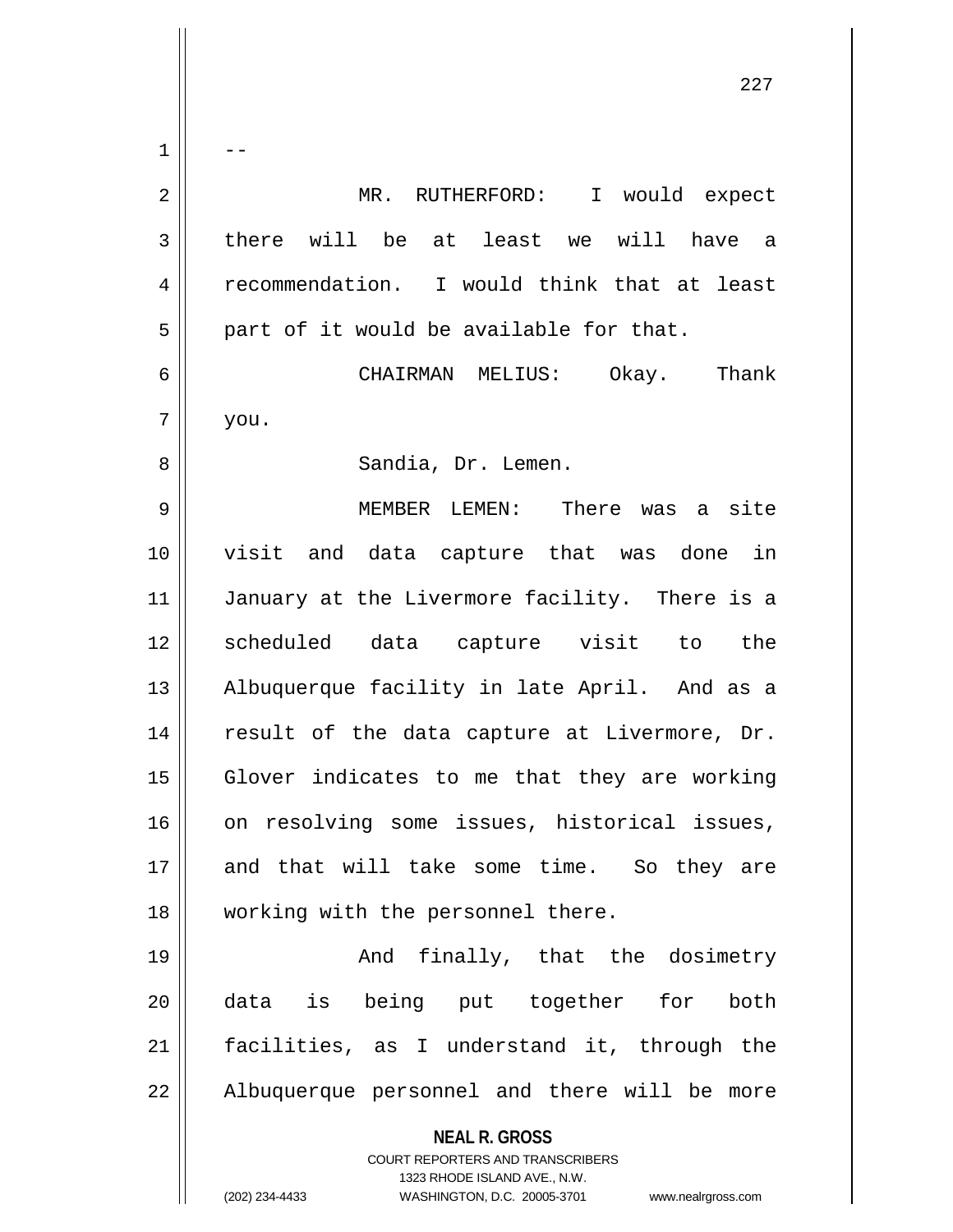**NEAL R. GROSS** COURT REPORTERS AND TRANSCRIBERS 1323 RHODE ISLAND AVE., N.W. 1 information coming from that after the end of  $2 \parallel$  April when that site visit occurs. 3 Is that right? I just wanted to 4 || make sure you guys didn't have anything 5 different. 6 CHAIRMAN MELIUS: Okay, great. 7 Dave, science issues. 8 || MEMBER RICHARDSON: I have nothing 9 || to report. We are waiting on the report from 10 NIOSH. 11 MR. HINNEFELD: I think the 12 current issue is with the DDREF issue, right, 13 the Dose and Dose Rate Effectiveness Factor? 14 We did get those. We did line up some peer 15 || reviewers, outside NIOSH peer reviewers and we 16 || have delivered to the peer reviewers for their 17 || review. I don't think we have any of them 18 back yet. 19 MEMBER RICHARDSON: And I can't 20 || remember, you had proposed was it a three-21 month period they would have for the review? 22 MR. HINNEFELD: Yes, we gave them

(202) 234-4433 WASHINGTON, D.C. 20005-3701 www.nealrgross.com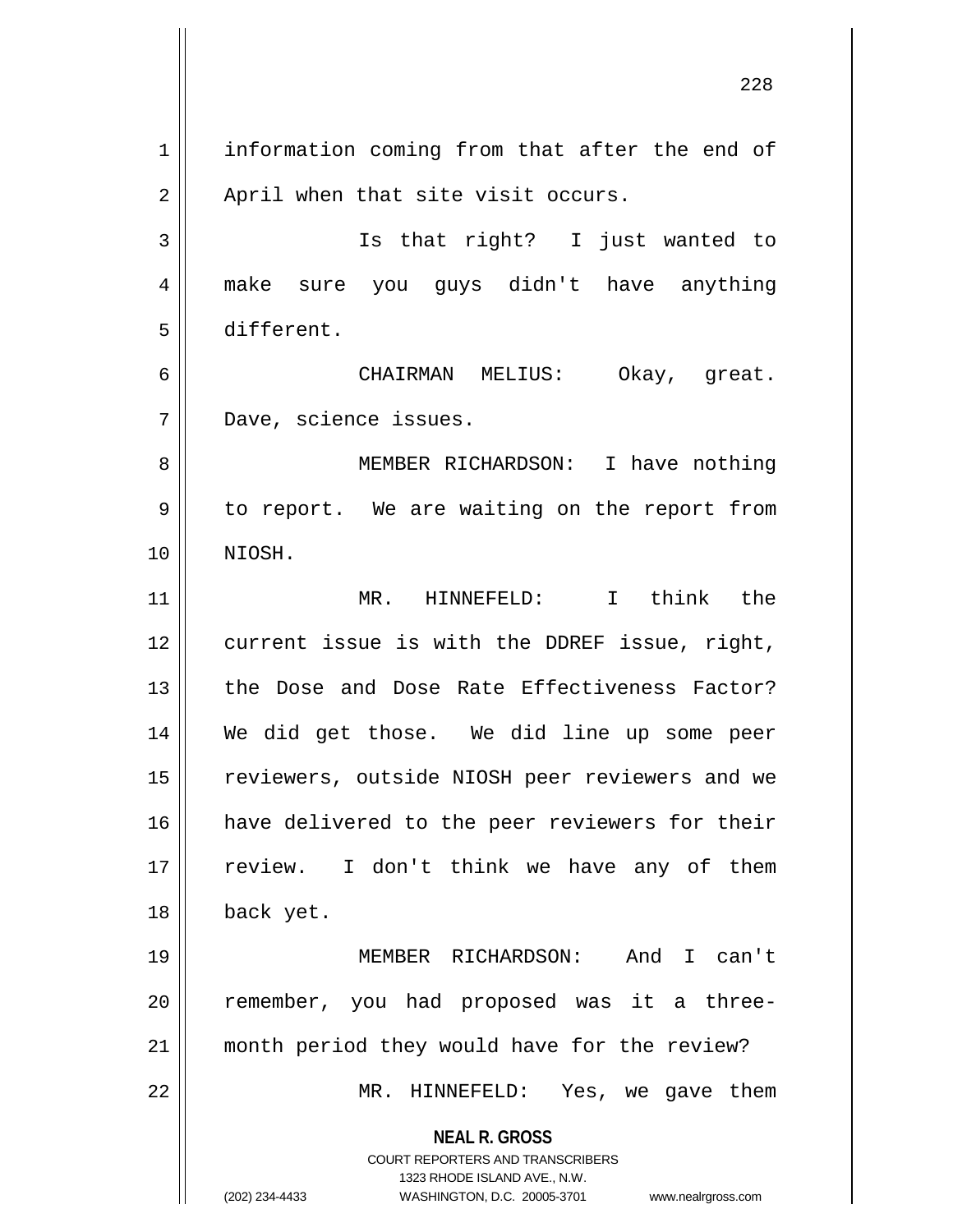| $\mathbf 1$    | a fairly generous amount of time. We don't                                                                                                                             |
|----------------|------------------------------------------------------------------------------------------------------------------------------------------------------------------------|
| $\mathbf 2$    | know if they are going to take that much time                                                                                                                          |
| 3              | or not.                                                                                                                                                                |
| $\overline{4}$ | CHAIRMAN MELIUS: They will use                                                                                                                                         |
| 5              | days 85 through 90 probably, like any other.                                                                                                                           |
| 6              | MR. HINNEFELD: Yes, our motto is                                                                                                                                       |
| 7              | if it weren't for the last minute, nothing                                                                                                                             |
| 8              | would ever get done.                                                                                                                                                   |
| $\mathsf 9$    | CHAIRMAN MELIUS: Yes, exactly.                                                                                                                                         |
| 10             | Okay, Paul Ziemer, TBD-6000?                                                                                                                                           |
| 11             | MEMBER ZIEMER: Yes. The TBD-6000                                                                                                                                       |
| 12             | items in SC&A's report called status of SC&A                                                                                                                           |
| 13             | Work Group Subcommittees. And under the TBD-                                                                                                                           |
| 14             | 6000 category, they have summarized the three                                                                                                                          |
| 15             | facilities that we are addressing, General                                                                                                                             |
| 16             | Steel Industries, Baker Brothers and Simonds                                                                                                                           |
| 17             | Saw and Steel.                                                                                                                                                         |
| 18             | met on February 21st and had<br>We                                                                                                                                     |
| 19             | discussions relating to all three of those                                                                                                                             |
| 20             | facilities. And we are going to meet again on                                                                                                                          |
| 21             | April 26th.                                                                                                                                                            |
| 22             | the case of General Steel<br>In                                                                                                                                        |
|                | <b>NEAL R. GROSS</b><br><b>COURT REPORTERS AND TRANSCRIBERS</b><br>1323 RHODE ISLAND AVE., N.W.<br>(202) 234-4433<br>WASHINGTON, D.C. 20005-3701<br>www.nealrgross.com |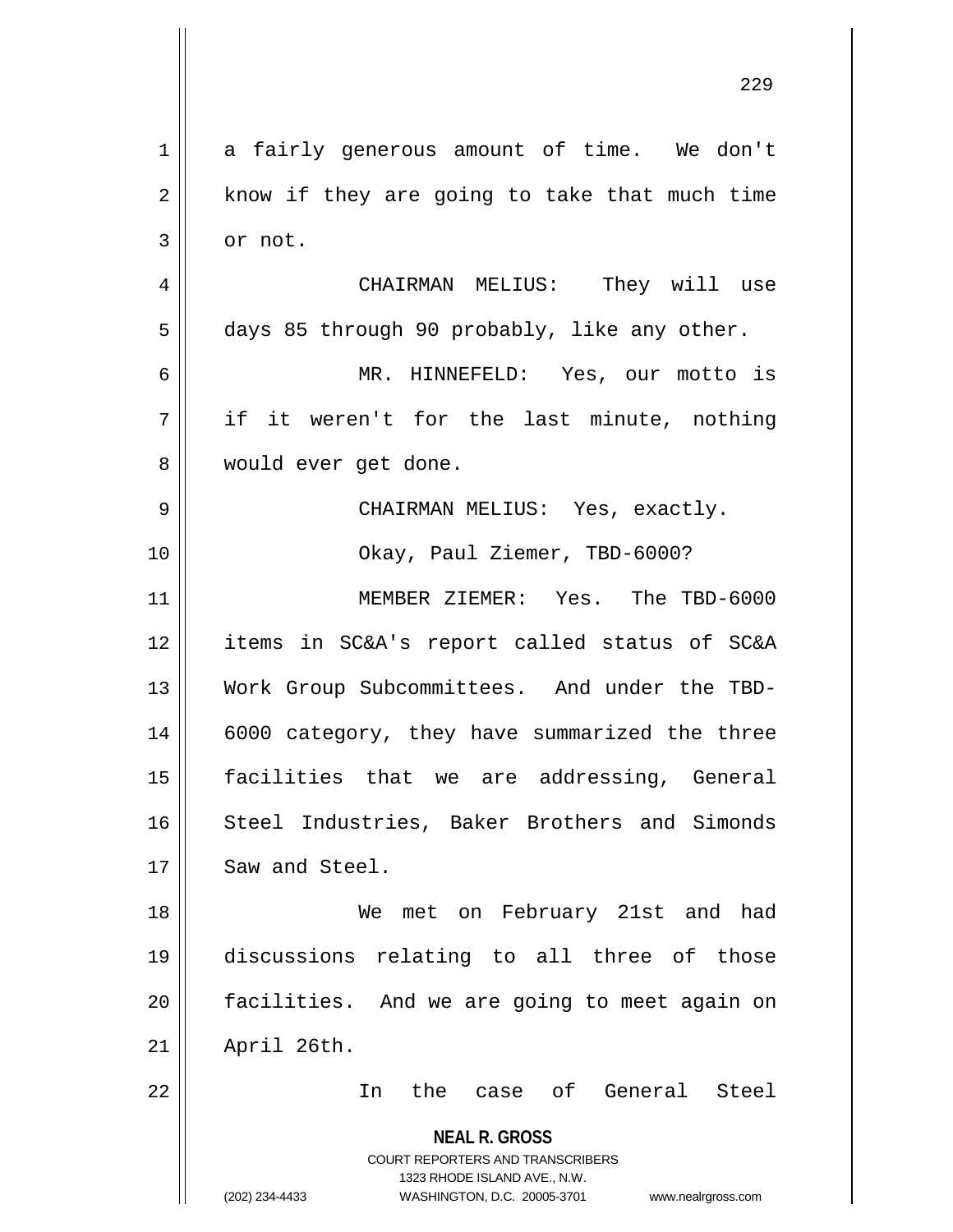1 | Industries, NIOSH has been tasked to indicate 2 to us how we feel the administrative  $3 \parallel$  employees, the question is whether or not they 4 || were handled separately from those out in the 5 | work space, if indeed one can even distinguish 6 between them. Otherwise, the bounding doses  $7$  for the others would apply to administrative 8 || personnel as well. 9 MR. KATZ: Paul, I am sorry to

10 interrupt you but the last few sentences we 11 | lost with some feedback noise.

 MEMBER ZIEMER: Okay. The issue was whether or not administrative personnel 14 || would be handled separately from those in the 15 || operational areas or whether one could even distinguish between the administrative personnel and others. Otherwise, those bounding values for all of the other Work Groups, either the betatron workers or the 20 || layout men, will apply to everybody. But 21 || NIOSH is looking at that part of the model and  $\parallel$  have a deliverable to come back with that.

> **NEAL R. GROSS** COURT REPORTERS AND TRANSCRIBERS 1323 RHODE ISLAND AVE., N.W. (202) 234-4433 WASHINGTON, D.C. 20005-3701 www.nealrgross.com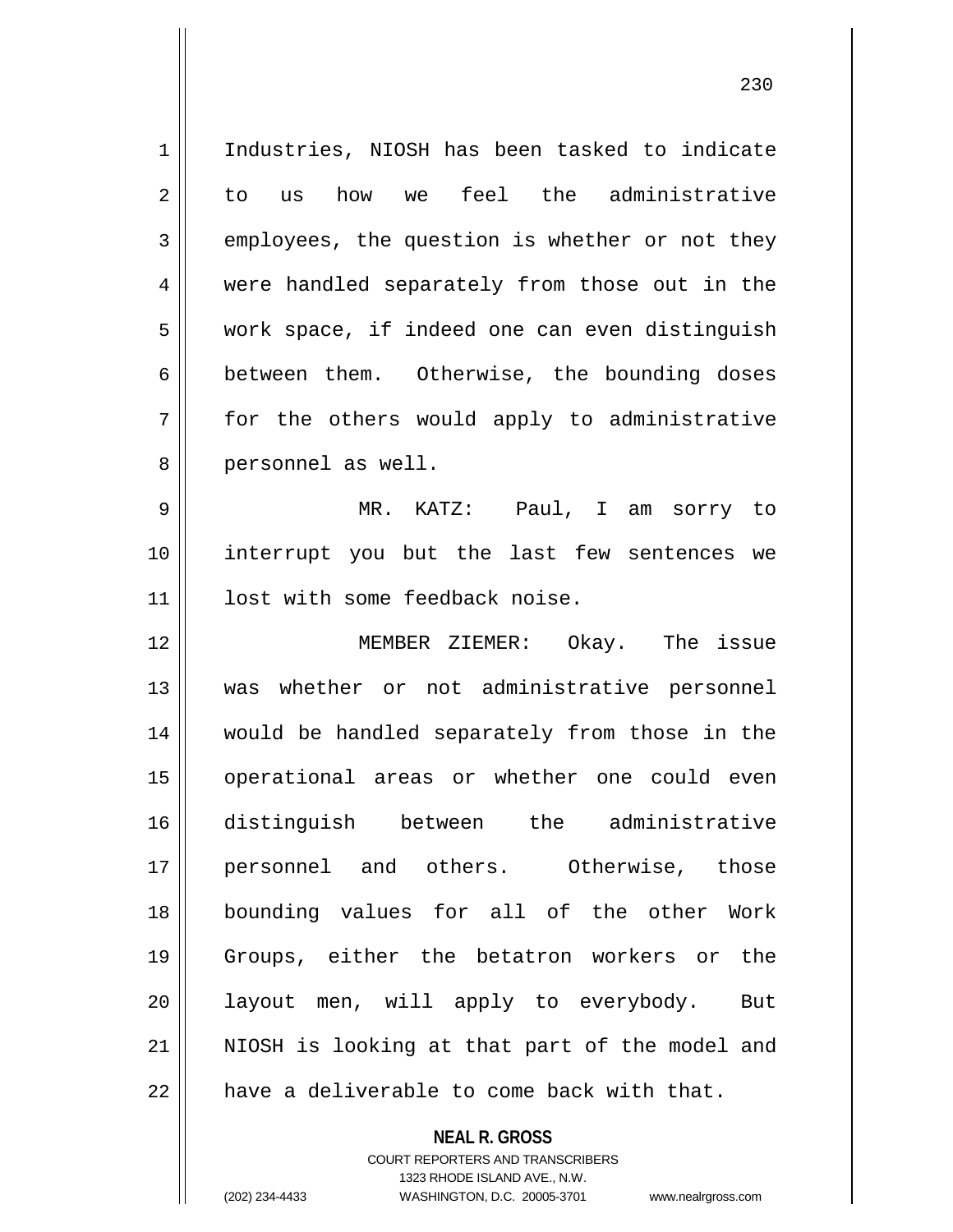| $\mathbf 1$ | Also, I just today became aware of                                                                                                                              |
|-------------|-----------------------------------------------------------------------------------------------------------------------------------------------------------------|
| 2           | some new information from Dr. McKeel, perhaps                                                                                                                   |
| 3           | it was distributed to the Board, which                                                                                                                          |
| 4           | identified those specifically an incident with                                                                                                                  |
| 5           | a radium source. And I am sure we are going                                                                                                                     |
| 6           | to want to look at that and pay attention to                                                                                                                    |
| 7           | that.                                                                                                                                                           |
| 8           | On<br>Baker Brothers, we have a                                                                                                                                 |
| 9           | deliverable from SC&A and we have asked them                                                                                                                    |
| 10          | to look at the impact of fires at the end of                                                                                                                    |
| 11          | the operation period or the impact of fires on                                                                                                                  |
| 12          | the end of the operational period.                                                                                                                              |
| 13          | Also on Simonds Steel and Saw, we                                                                                                                               |
| 14          | are awaiting some NIOSH responses relative to                                                                                                                   |
| 15          | the issues matrix.                                                                                                                                              |
| 16          | And so all of these we hope to                                                                                                                                  |
| 17          | have at least the next bits of information for                                                                                                                  |
| 18          | assessing these areas for these three sites by                                                                                                                  |
| 19          | the time of our April meeting.                                                                                                                                  |
| 20          | CHAIRMAN MELIUS:<br>Great.<br>Any                                                                                                                               |
| 21          | questions for Paul?                                                                                                                                             |
| 22          | Okay, Henry, 6001?                                                                                                                                              |
|             | <b>NEAL R. GROSS</b><br>COURT REPORTERS AND TRANSCRIBERS<br>1323 RHODE ISLAND AVE., N.W.<br>(202) 234-4433<br>WASHINGTON, D.C. 20005-3701<br>www.nealrgross.com |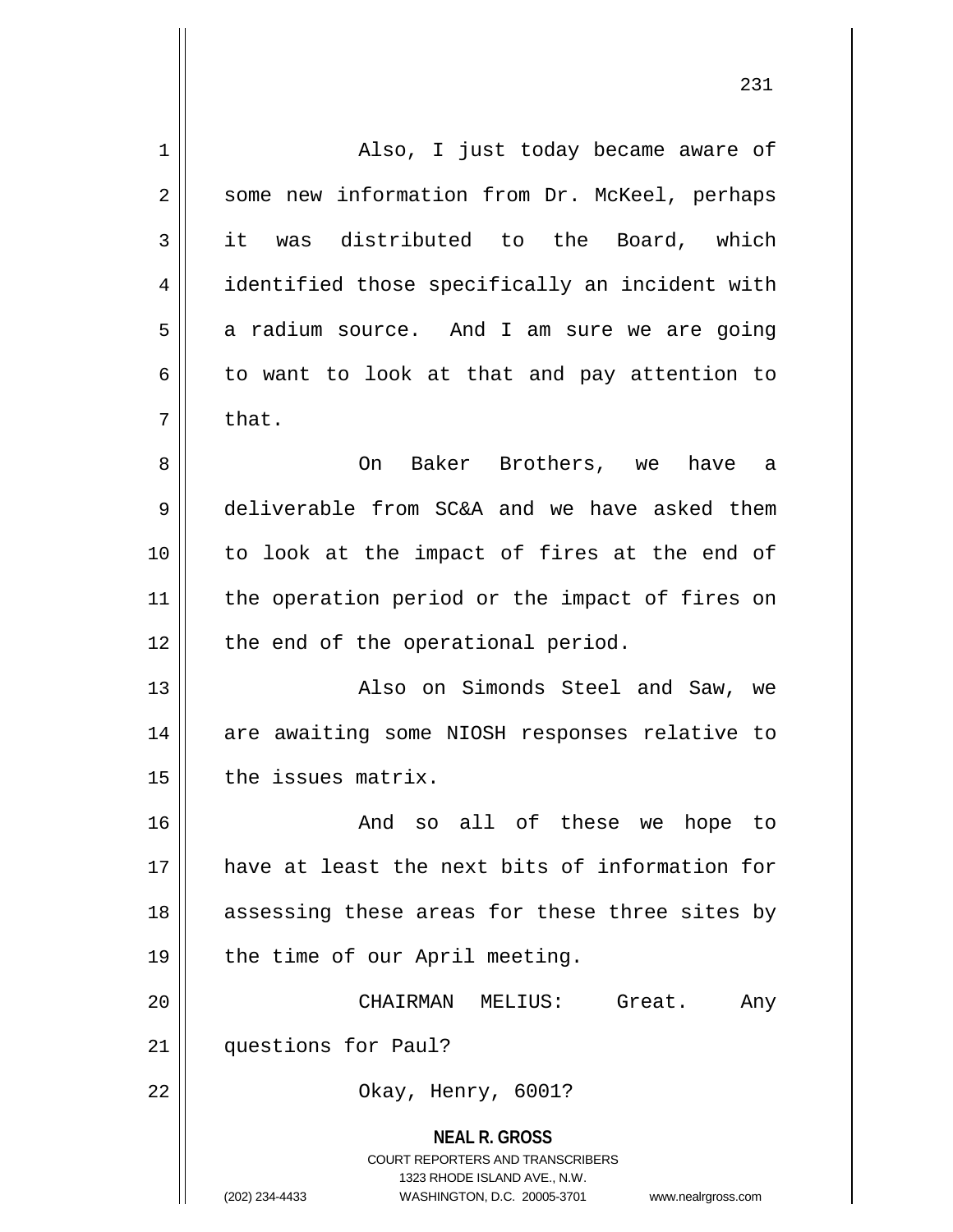**NEAL R. GROSS** COURT REPORTERS AND TRANSCRIBERS 1323 RHODE ISLAND AVE., N.W. (202) 234-4433 WASHINGTON, D.C. 20005-3701 www.nealrgross.com 232 1 MEMBER ANDERSON: Oh, uranium  $2 \parallel$  refining. 3 CHAIRMAN MELIUS: Yes, you can 4 | call it what you want. 5 MEMBER ANDERSON: DuPont Deepwater 6 || is basically done. We have kind of kept it in 7 abeyance open because there is the profile 8 || needs to be corrected and we wanted to be sure  $9 \parallel$  that was done before we would put it back in 10 || the bin as being done. 11 || The other one here, and I am not 12 sure what that is but it is listed under 13 United Nuclear that there is an internal 14 review expected completion April 2013 of a 15 White Paper to address the bioassay data. I 16 || don't remember the specifics of that but it is 17 due, whatever it is. 18 MR. RUTHERFORD: Yes, I can kind 19 of update you. 20 || That was actually an issue, SC&A, 21 when we closed out the -- 22 MEMBER ANDERSON: Yes, it was a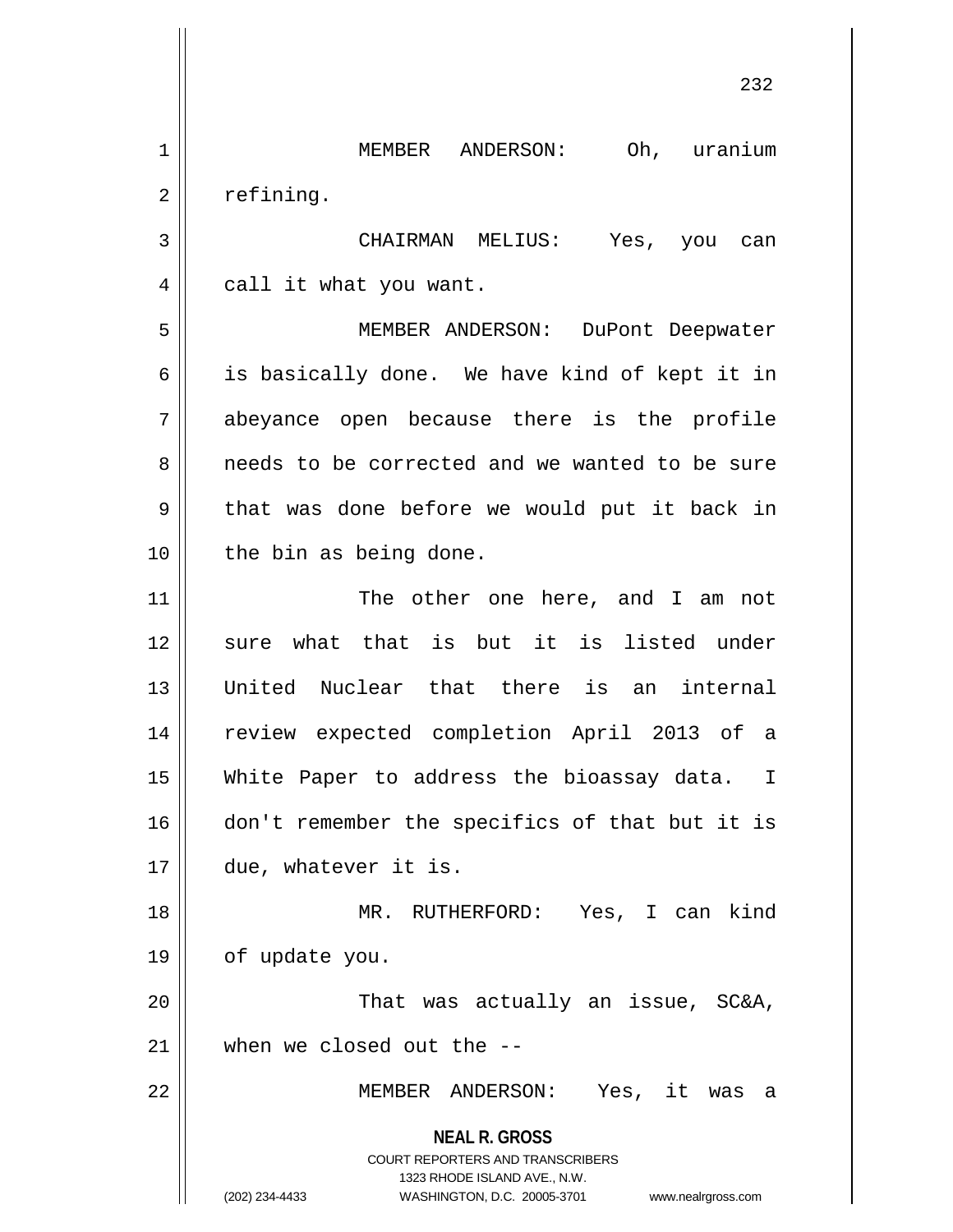**NEAL R. GROSS** COURT REPORTERS AND TRANSCRIBERS 1323 RHODE ISLAND AVE., N.W. (202) 234-4433 WASHINGTON, D.C. 20005-3701 www.nealrgross.com 233 1 Site Profile. 2 || MR. RUTHERFORD: Right, it is a  $3 \parallel$  Site Profile issue that Hans Behling brought 4 || up and we are addressing that. 5 MEMBER ANDERSON: Yes, okay. 6 Otherwise, we are waiting for a 7 || new site to drop into our box. 8 CHAIRMAN MELIUS: Okay. Questions 9 || for Henry? 10 (No response.) 11 CHAIRMAN MELIUS: Okay, Weldon 12 | Springs? 13 MEMBER LEMEN: There is really 14 nothing new to report on that at this time. 15 CHAIRMAN MELIUS: Okay. Worker 16 Outreach? 17 MEMBER BEACH: Worker Outreach 18 || last met in November. However, we have been 19 doing quite a bit of work via email. 20 || Just to bring you up to speed, we 21 chose our next site to review. That, if you 22 || remember was LANL. We requested that SC&A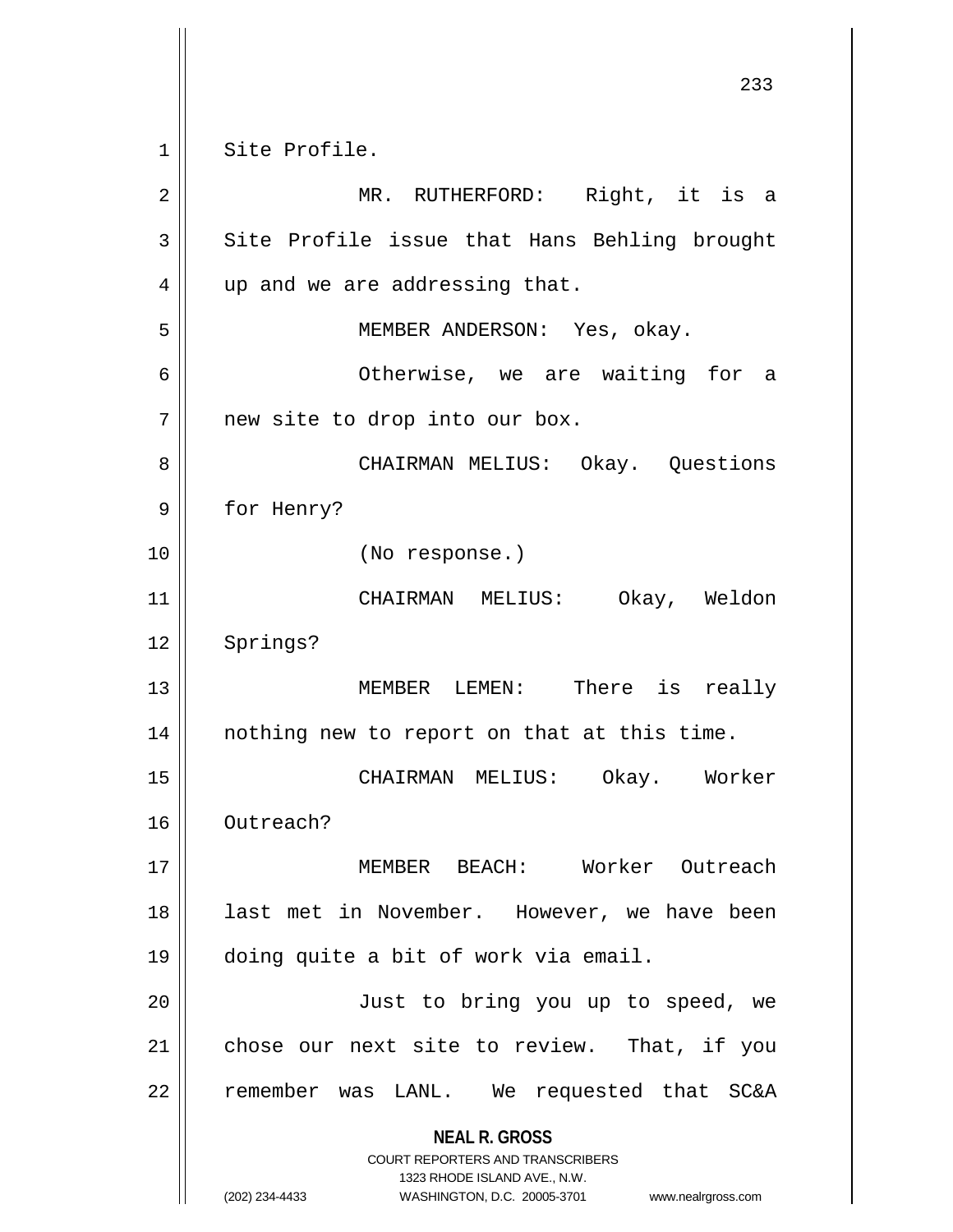1 | provide a scoping plan. Once the scoping plan 2 || was complete, we went ahead and asked them to  $3 \parallel$  do the full plan, review plan. That was sent 4 || out to the Work Group Members. It was 5 || approved and they were given the go ahead to  $6 \parallel$  start work on the LANL review plan. I believe 7 || the estimated time for delivery to the Work  $8 \parallel$  Group is in May, mid-May or the end of May.  $9 \parallel$  So that is underway. 10 We did have an Advisory Board 11 procedure. If you remember PROC-10. SC&A 12 suggested some changes, that is the data 13 assess and interview procedures. Where we 14 left that is it was sent to Greg Lewis, I 15 || believe, you looked at that. And from my 16 understanding, it was reported back to the 17 Work Group that DOE had no problems with the

19 haven't closed that out. We will do that at 20 || our next Work Group meeting, unless you have

21 | something to add on that.

22 And while he's coming -- I guess

**NEAL R. GROSS** COURT REPORTERS AND TRANSCRIBERS 1323 RHODE ISLAND AVE., N.W. (202) 234-4433 WASHINGTON, D.C. 20005-3701 www.nealrgross.com

18 || changes that were suggested. However, we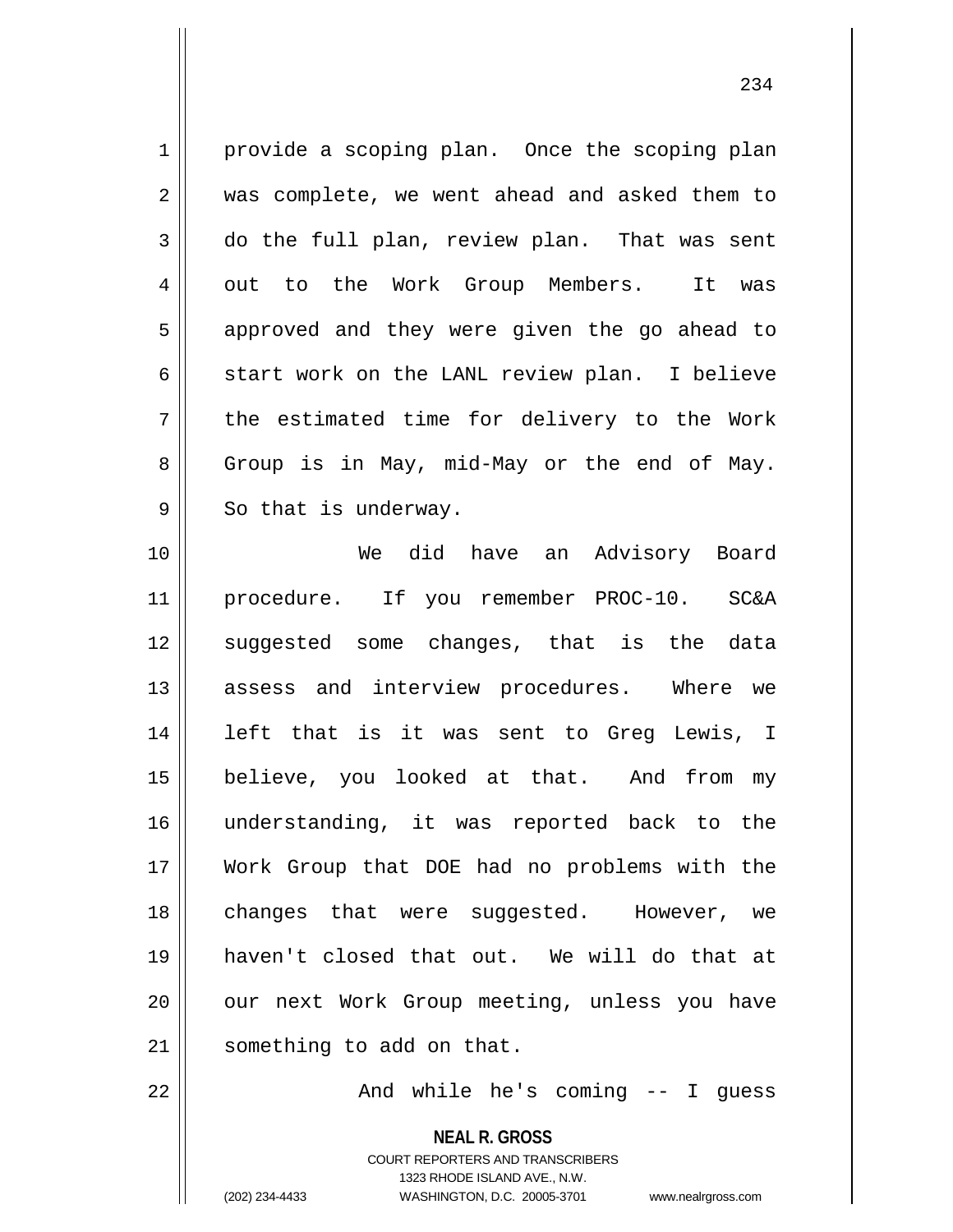1 || not. So if I am wrong, let me know but that 2 | was the last word I got.

3 and then the ten-year review 4 items, really on that we are simply just 5 getting updates from NIOSH as that moves  $6 \parallel$  along. The correspondence tracking was one of  $7 \parallel$  the last ones that they hadn't completed, and 8 we are waiting for dates on that. But that is 9 || about all I can say on the ten-year review. 10 Did you have something -- 11 MR. KATZ: Well I was just 12 wondering, the PROC-10, really it doesn't need 13 || to wait for anything, really. Right? I mean 14 it can be implemented because everybody is in 15 | agreement on the content. 16 MEMBER BEACH: That is my 17 understanding, but I wasn't really sure how to  $18$  || progress to  $-$ -

19 MR. KATZ: And this is a procedure 20 || to kind of streamline interviewing process to 21 make it more efficient, particularly with  $22 \parallel$  classified interviews and so on, so we can get

## **NEAL R. GROSS**

COURT REPORTERS AND TRANSCRIBERS 1323 RHODE ISLAND AVE., N.W. (202) 234-4433 WASHINGTON, D.C. 20005-3701 www.nealrgross.com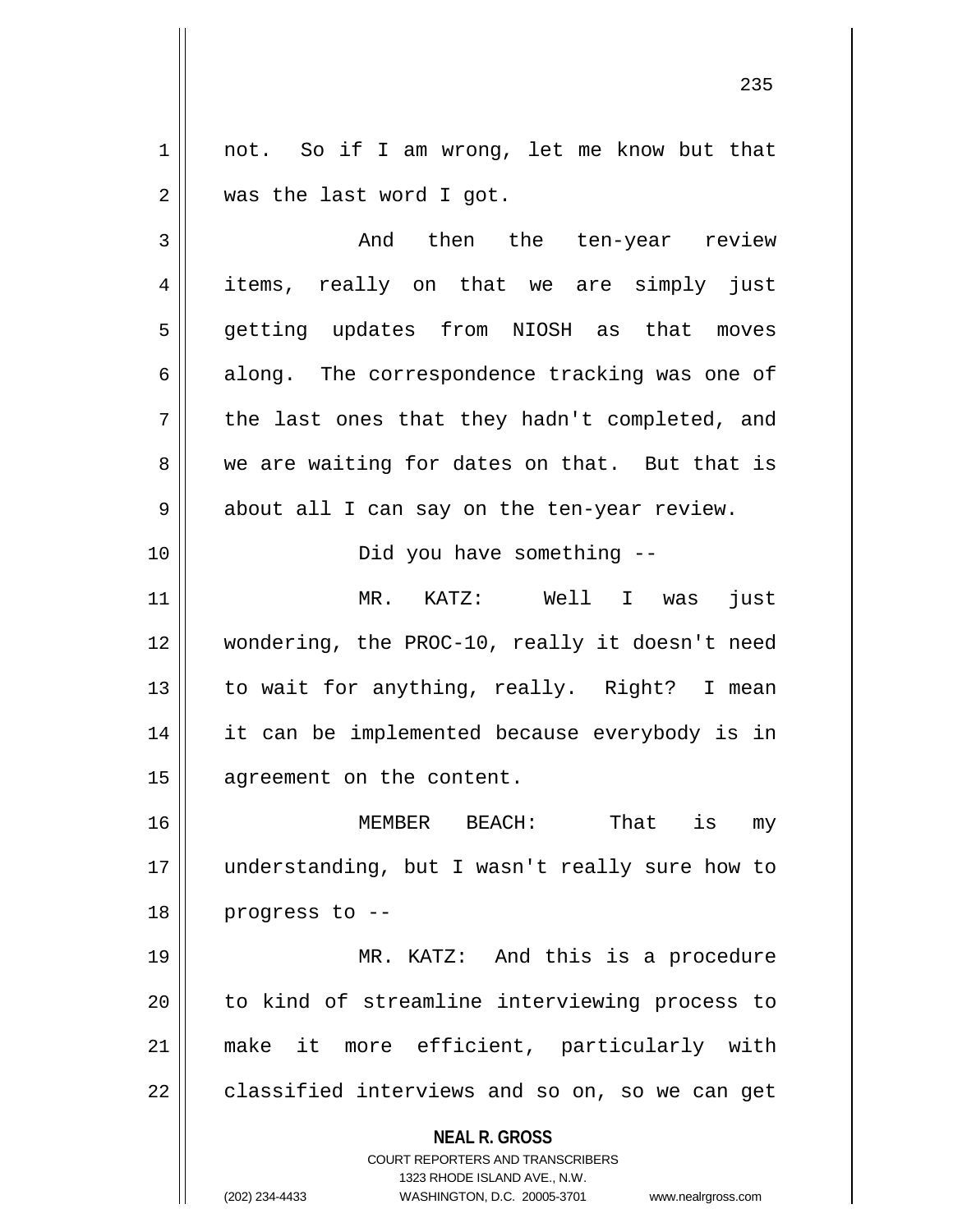**NEAL R. GROSS** COURT REPORTERS AND TRANSCRIBERS 1323 RHODE ISLAND AVE., N.W. (202) 234-4433 WASHINGTON, D.C. 20005-3701 www.nealrgross.com 1 | information back in a more timely fashion from 2 | DOE and move things along. 3 || So I don't think it needs to await 4 | a Work Group meeting to be implemented, unless 5 | I am missing something, Stu? 6 MR. HINNEFELD: No, I don't think  $7 \parallel$  there is any need to wait for anything, other 8 than we have a markup. What we sent to DOE 9 was SC&A's proposed markup of it. 10 MR. KATZ: Right. 11 MR. HINNEFELD: And they didn't 12 || have any trouble with it. So I think we are  $13$  ready to revise it to read the way the markup 14 | reads. 15 || MR. KATZ: So that's great. 16 || MEMBER BEACH: Okay. 17 MR. KATZ: So we can just go 18 || forward with that. 19 MEMBER BEACH: So that is one  $20$  || thing off the list then. Thank you. 21 || CHAIRMAN MELIUS: Okay. 22 || MEMBER BEACH: That's all I have.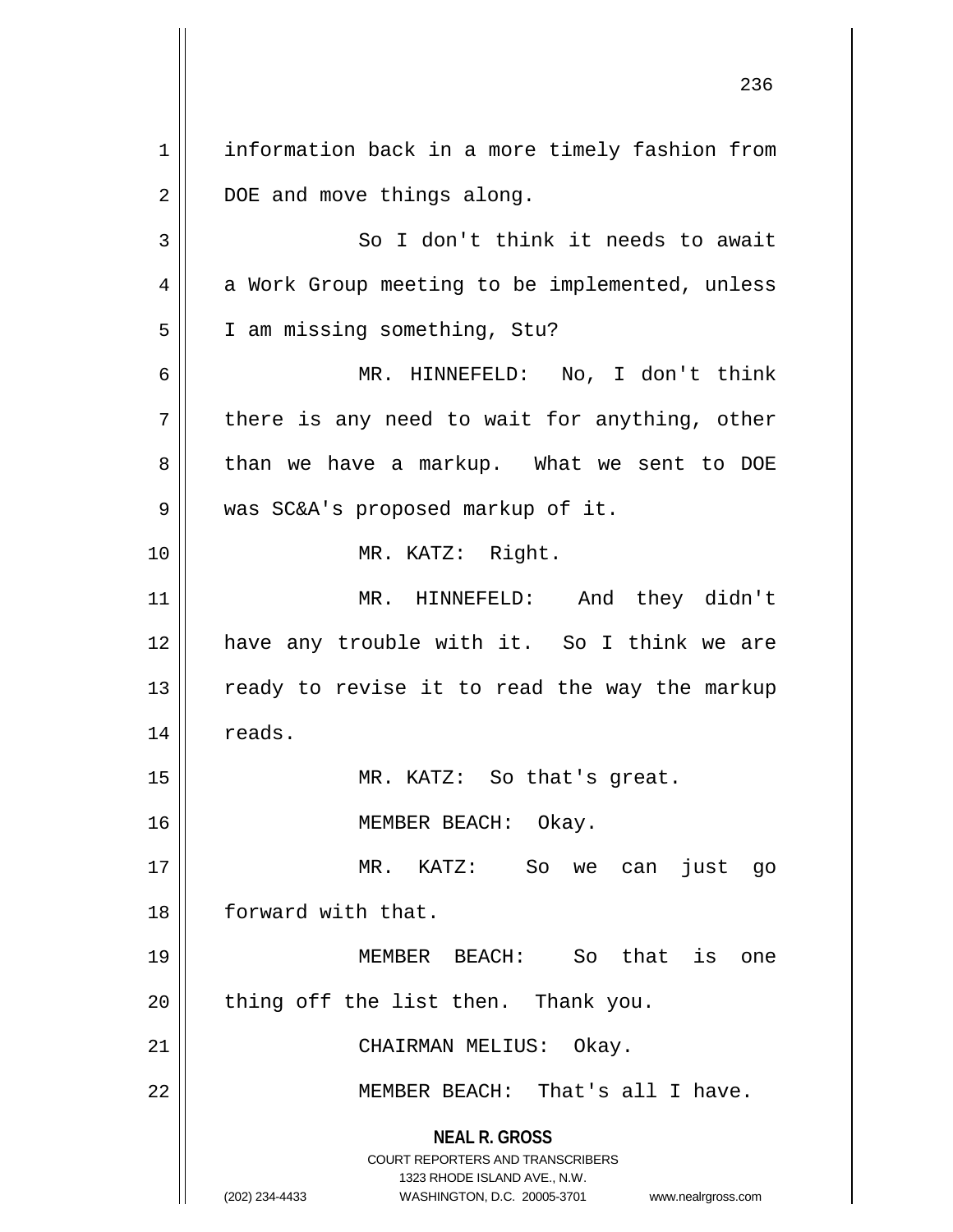**NEAL R. GROSS** COURT REPORTERS AND TRANSCRIBERS 1323 RHODE ISLAND AVE., N.W. CHAIRMAN MELIUS: Wanda, 2 | Procedures Subcommittee, anything to add? MEMBER MUNN: No, I don't really 4 have anything to add from the fairly  $5 \parallel$  substantial report that I gave at the telecon  $6 \parallel$  and today's meeting. We are scheduled to meet the 25th  $8 \parallel$  of April and, at that time, I anticipate that we will have our usual full complement of items to address. We have a whole gaggle of PERs coming up that we need to take under our wing. And as yet, we don't have those scheduled on the agenda, but they are coming along. CHAIRMAN MELIUS: Okay, thank you. 16 || And that leaves the Subcommittee on Dose Reconstruction, and Mark is not here. I don't || know if  $-$  MEMBER KOTELCHUCK: Just say -- CHAIRMAN MELIUS: Okay. MEMBER KOTELCHUCK: -- the day we met, we met on February 2nd and we went

(202) 234-4433 WASHINGTON, D.C. 20005-3701 www.nealrgross.com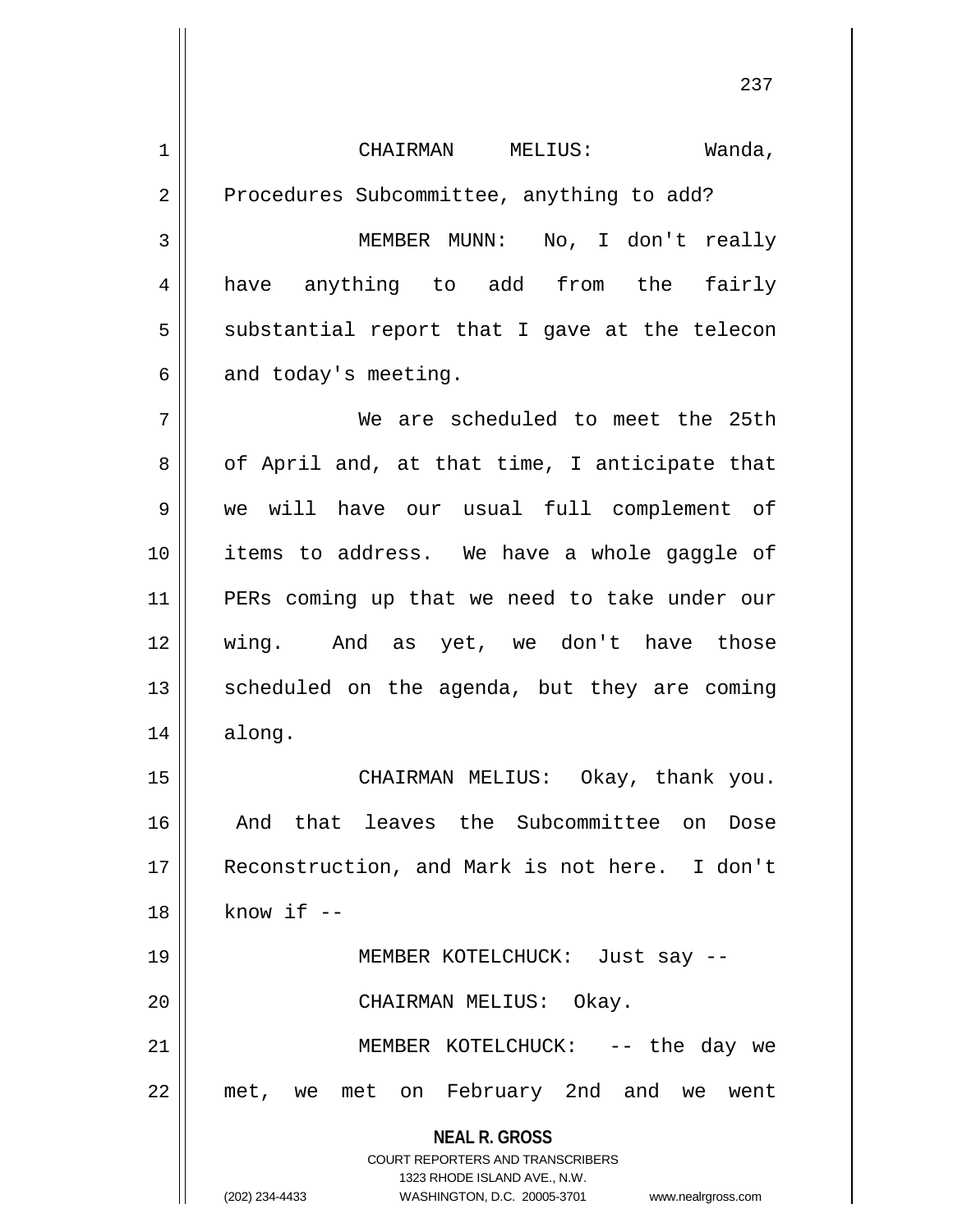**NEAL R. GROSS** COURT REPORTERS AND TRANSCRIBERS 1323 RHODE ISLAND AVE., N.W. 1 | through a number of data groups. I forget 2 || which numbers, and I didn't bring my notes  $3 \parallel$  with me. 4 CHAIRMAN MELIUS: Yes, okay. 5 MR. KATZ: So we have another 6 meeting March 25th, and we are making good  $7 \parallel$  progress at actually working through the sets. 8 || Now, ten through 12 or 13 is the focus right 9 || now. And we are doing it by site. We are 10 meeting actually it is pretty rapid, a month 11 and a half between meetings to try to clear up  $12$  | the backlog. 13 CHAIRMAN MELIUS: Okay, good. 14 Okay, that completes Work Groups, unless I 15 missed one. 16 We have -- actually it is a 17 || continuation. I circulated something looking 18 for volunteers for an Ames Work Group which we 19 need to set up. 20 We also have coming up and got 21 lots of volunteers, I was going to talk to  $22$  || some people about being willing to be chair

(202) 234-4433 WASHINGTON, D.C. 20005-3701 www.nealrgross.com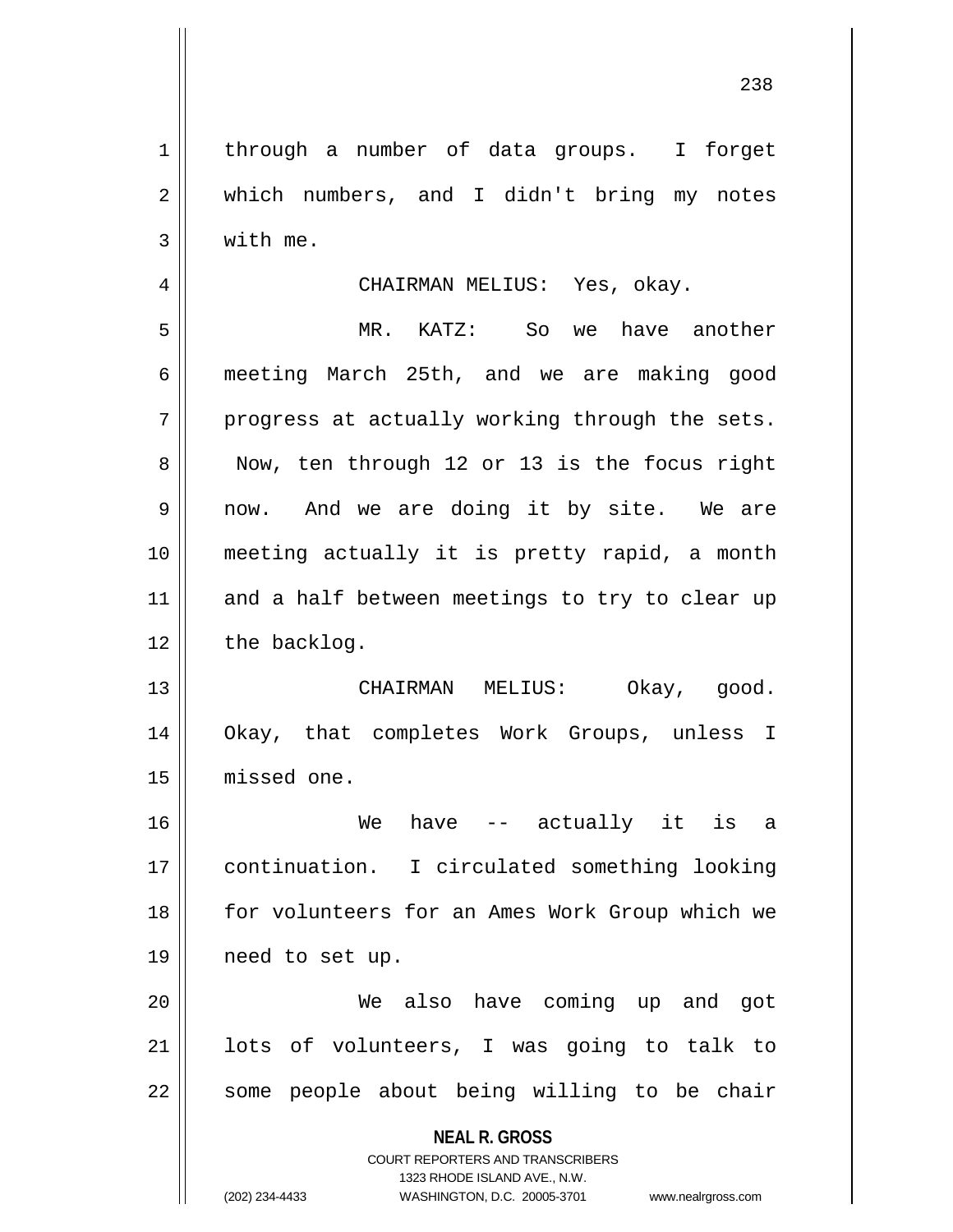1 and then half of us didn't show. So it was a little difficult.

**NEAL R. GROSS** COURT REPORTERS AND TRANSCRIBERS 1323 RHODE ISLAND AVE., N.W. But there is also a General 4 Atomics Site Profile review that was done some  $5 \parallel$  time ago, not a real long time ago, but some 6 time ago. However, there is also some continuing work that SC&A is doing on an 8 addendum or something, I can't remember,  $9 \parallel$  that's, I think, due this summer. John, do you want to fill us in on that? MR. STIVER: Yes. CHAIRMAN MELIUS: Because what I was thinking is to go ahead and appoint both Work Groups with the understanding that the General Atomics one probably wouldn't start until the summer. But I wanted to make sure || that that was a good deadline. MR. STIVER: Yes, this is John || Stiver, and I don't see any problem with that as far as the summer. What happened was that we were

(202) 234-4433 WASHINGTON, D.C. 20005-3701 www.nealrgross.com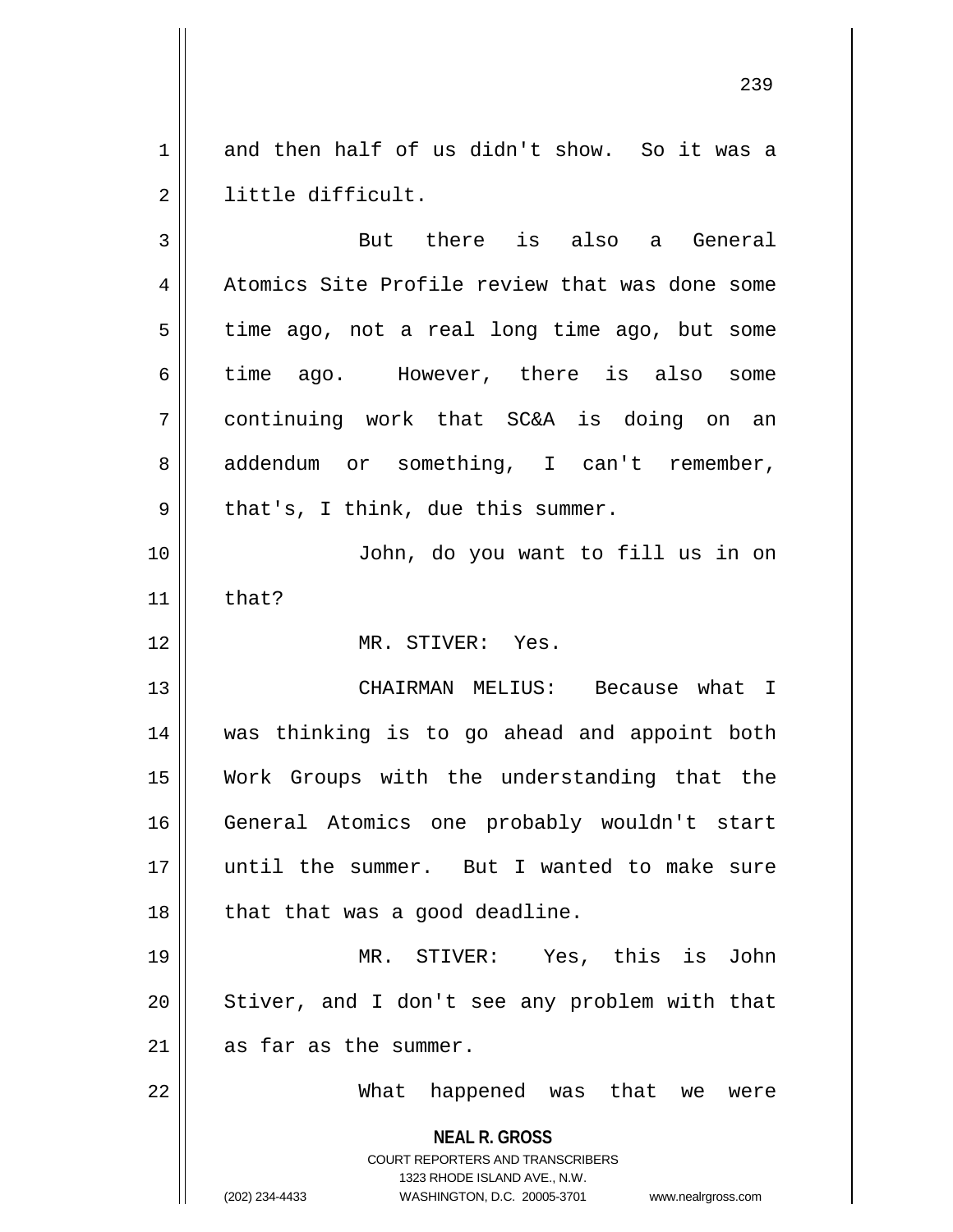| $\mathbf{1}$ | doing a data validation with the electronic                                                                                                                            |
|--------------|------------------------------------------------------------------------------------------------------------------------------------------------------------------------|
| 2            | data, kind of similar to what was going on                                                                                                                             |
| 3            | with Brookhaven.<br>And it was tasked                                                                                                                                  |
| 4            | simultaneously with a report, but we didn't                                                                                                                            |
| 5            | finish it up at the same time the report was                                                                                                                           |
| 6            | delivered. So it is going to go in as an                                                                                                                               |
| 7            | addendum.                                                                                                                                                              |
| 8            | CHAIRMAN MELIUS: Okay.                                                                                                                                                 |
| 9            | MR. STIVER: But I don't see that                                                                                                                                       |
| 10           | taking more than a few weeks to finish up. So                                                                                                                          |
| 11           | it shouldn't be an issue, as far as                                                                                                                                    |
| 12           | scheduling.                                                                                                                                                            |
| 13           | CHAIRMAN MELIUS: Good. Thanks.                                                                                                                                         |
| 14           | And what I will do then is first of all, for                                                                                                                           |
| 15           | Board Members, if you didn't indicate that you                                                                                                                         |
| 16           | wanted to be on another Work Group but changed                                                                                                                         |
| 17           | your mind or didn't get a chance to respond,                                                                                                                           |
| 18           | let me know. And then I will reach out to                                                                                                                              |
| 19           | some people about chairing those Work Groups.                                                                                                                          |
| 20           | And then hopefully by next week we will get                                                                                                                            |
| 21           | those two appointed to move forward on that.                                                                                                                           |
| 22           | MEMBER CLAWSON: Dr. Melius?                                                                                                                                            |
|              | <b>NEAL R. GROSS</b><br><b>COURT REPORTERS AND TRANSCRIBERS</b><br>1323 RHODE ISLAND AVE., N.W.<br>(202) 234-4433<br>WASHINGTON, D.C. 20005-3701<br>www.nealrgross.com |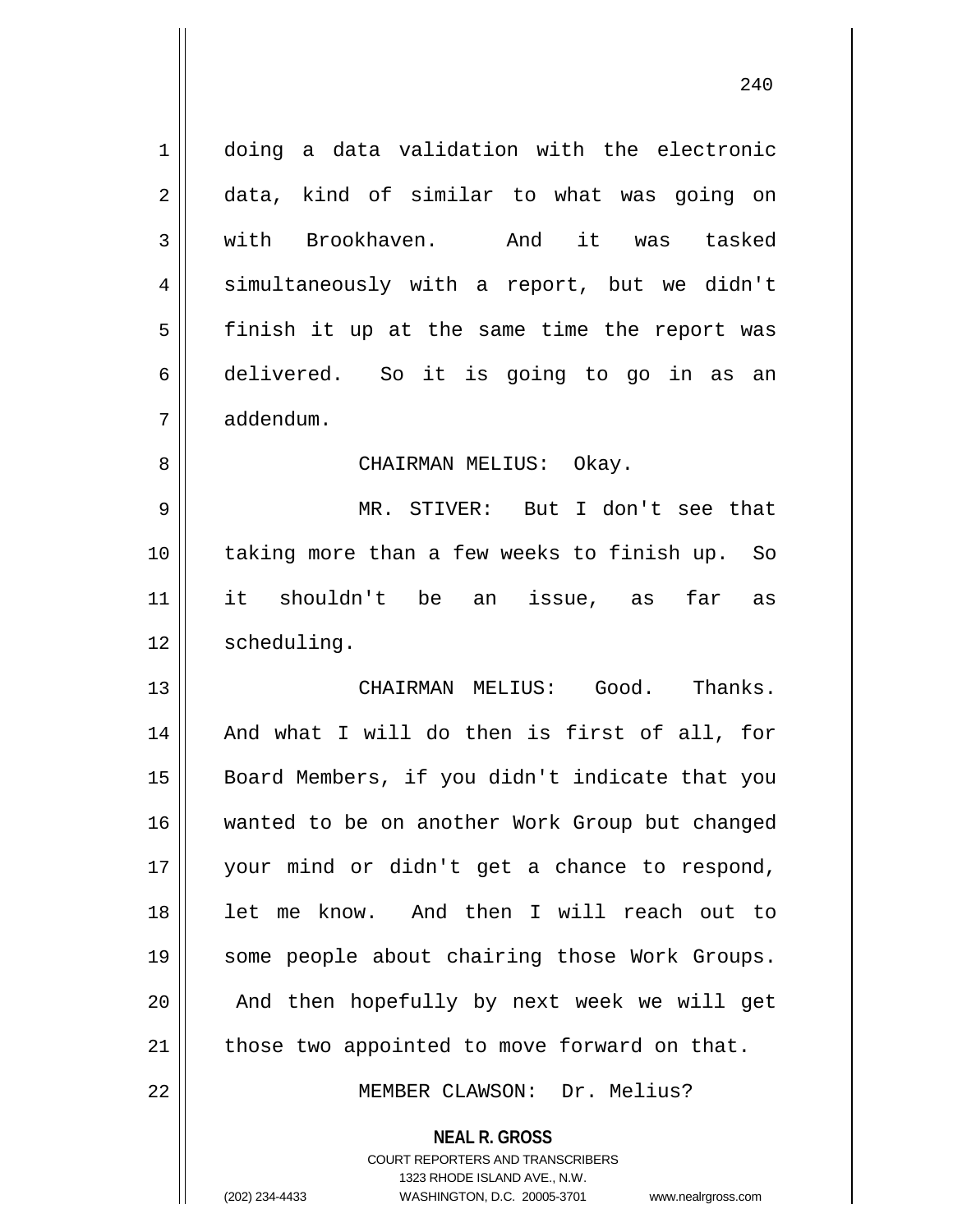| 1  | CHAIRMAN MELIUS: Yes.                          |
|----|------------------------------------------------|
| 2  | MEMBER CLAWSON: Mark isn't here                |
| 3  | but the at the Dose Reconstruction, we were    |
| 4  | talking about it. We need to start getting in  |
| 5  | the mix so that probably around Idaho time     |
| 6  | frame we would be able to pick these next      |
| 7  | group. And I don't know. I just don't want     |
| 8  | to kind of get behind because it is almost a   |
| 9  | three, four month period to be able to get     |
| 10 | that put together. So we should be thinking    |
| 11 | about that.                                    |
|    |                                                |
| 12 | CHAIRMAN MELIUS: I agree. And                  |
| 13 | Ted and I will follow up with Mark and the     |
| 14 | meeting schedule to get that done.             |
| 15 | Scheduling, one issue that is                  |
| 16 | coming up and I don't want to make too much of |
| 17 | it but, again, given some of the budget        |
| 18 | situation with the government, we probably     |
| 19 | should be, how can I say it, thoughtful about  |
| 20 | our scheduling of Work Group meetings and so   |
| 21 | forth, especially, obviously, in-person        |

**NEAL R. GROSS** COURT REPORTERS AND TRANSCRIBERS

1323 RHODE ISLAND AVE., N.W.

(202) 234-4433 WASHINGTON, D.C. 20005-3701 www.nealrgross.com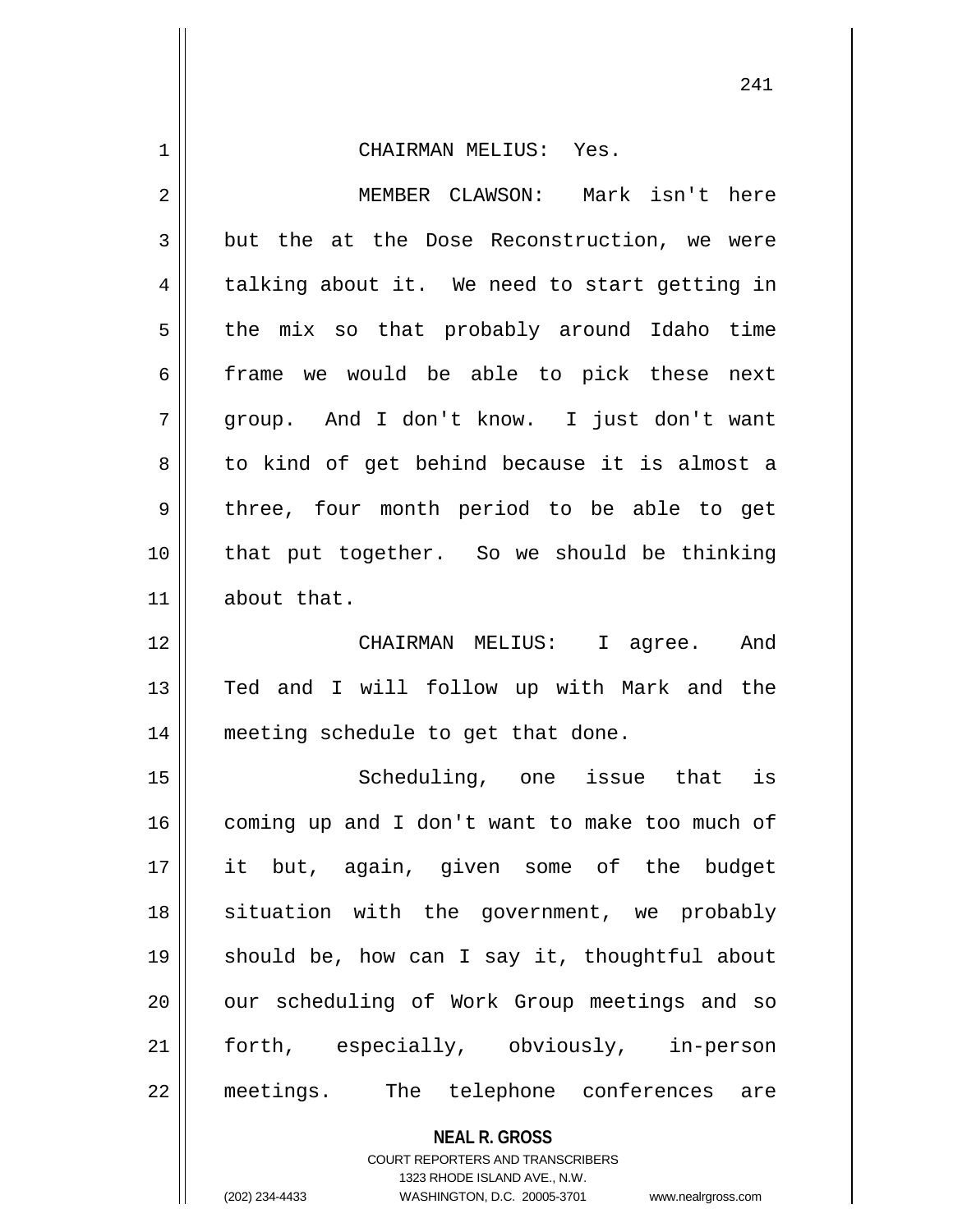**NEAL R. GROSS** COURT REPORTERS AND TRANSCRIBERS 1323 RHODE ISLAND AVE., N.W. (202) 234-4433 WASHINGTON, D.C. 20005-3701 www.nealrgross.com 1 | obviously less expensive to set up. So sort  $2 \parallel$  of this coordination and planning are going to  $3 \parallel$  be important. And my estimate and it may be a 4 little bit early but we probably have, 5 depending on what comes through, either a day  $6 \parallel$  and a half or two days' worth of work for the 7 Idaho meeting. Have you thought about it Ted? 8 || MR. KATZ: I am just, I mean, some  $9 \parallel$  of these are so hard to gauge. 10 CHAIRMAN MELIUS: Yes. 11 MR. KATZ: But I think it is 12 || certainly not two and a half days. I think 13 || it's two days or less. 14 CHAIRMAN MELIUS: Yes, but one  $15$  || thought I had is do we want to also consider 16 | scheduling Work Group or Subcommittee meetings 17 || in Idaho? You are already traveling, people. 18 MR. KATZ: We can. And the 19 limiting issue there, and I can only attend  $20$  || one at a time. You need the DFO there. 21 CHAIRMAN MELIUS: We can do two  $22$  | half-day meetings or something.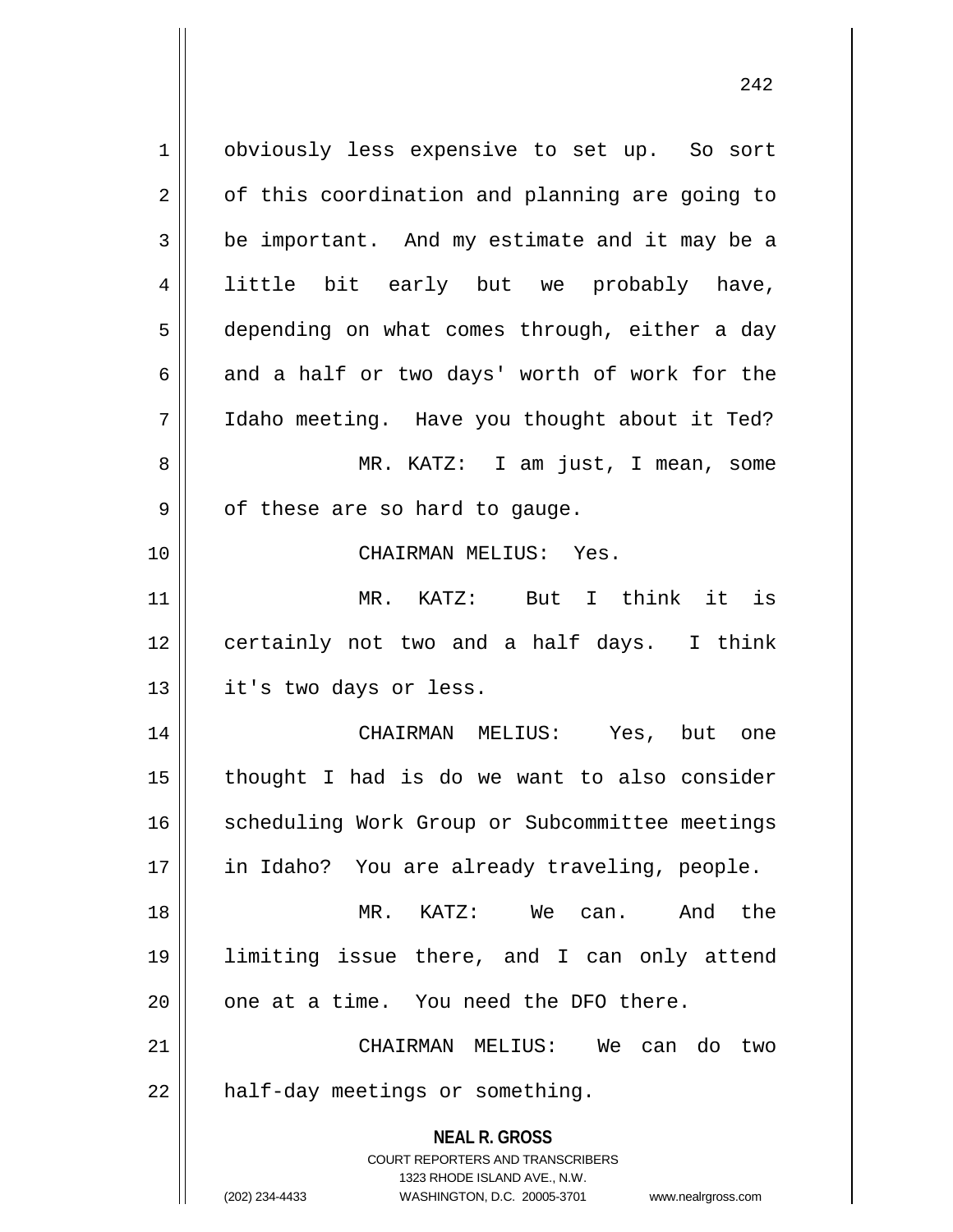|    | 243                                            |
|----|------------------------------------------------|
| 1  | MR. KATZ: Sure.                                |
| 2  | CHAIRMAN MELIUS: But we can do at              |
| 3  | least one.                                     |
| 4  | MR. KATZ: One or two in one day,               |
| 5  | absolutely. Because we already have a court    |
| 6  | reporter. And that would be fine.              |
| 7  | CHAIRMAN MELIUS: Yes, the court                |
| 8  | reporter is more important than you.           |
| 9  | MR. KATZ: Absolutely.                          |
| 10 | MEMBER MUNN: But of course you                 |
| 11 | also have a limiting factor with staff and     |
| 12 | preparation time. You know, Ted is not the     |
| 13 | only person who would have to be in more than  |
|    |                                                |
| 14 | extremist for preparation for not only the big |
| 15 | Board but also for the Work Groups as well.    |
| 16 | We kind of, certainly in our                   |
| 17 | Subcommittee, we rely on the availability of   |
| 18 | the NIOSH and SC&A personnel to give full      |
| 19 | attention to what we want to do at our         |
| 20 | meeting. And if they can't do that when we     |
| 21 | are having a major Board meeting simply        |
| 22 | because we all focus on what is going on at    |
|    | <b>NEAL R. GROSS</b>                           |

COURT REPORTERS AND TRANSCRIBERS 1323 RHODE ISLAND AVE., N.W. (202) 234-4433 WASHINGTON, D.C. 20005-3701 www.nealrgross.com

 $\mathsf{II}$ 

 $\overline{\mathsf{I}}$  $\mathsf{l}$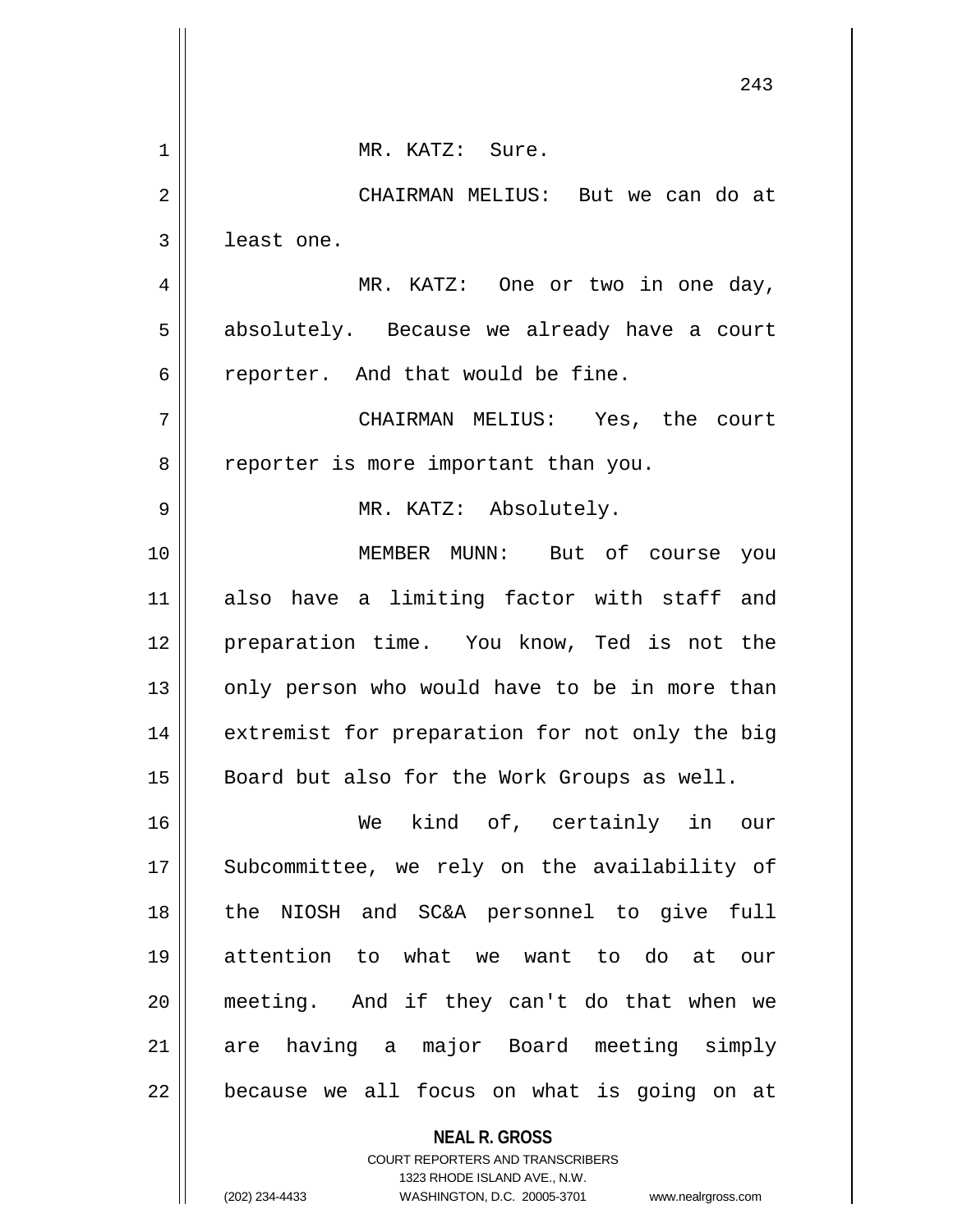1 | the Board.

**NEAL R. GROSS** COURT REPORTERS AND TRANSCRIBERS 1323 RHODE ISLAND AVE., N.W. 2 || I guess what I am trying to say is  $3 \parallel$  there is a certain amount of time that you 4 can't extract from folks when they are  $5$  | thinking about other things. 6 CHAIRMAN MELIUS: Well I guess I 7 don't quite understand that part. I do think 8 || I wanted to bring it up now because I think it 9 | requires some coordination in terms of the 10 personnel that need to be there. And it 11 probably isn't appropriate for every Work 12 Group. And it may depend on what else gets 13 || scheduled in Idaho, so you don't have to bring  $14$  || ten extra people in and so forth. 15 And if a Work Group or 16 Subcommittee chair doesn't want to do it 17 || there, that is fine. But at the same time, we 18 have to be able to make use of, efficient use  $19$  | of the resources available to us. 20 || And it seems if we are getting the 21 || entire Board there, it is not too much to do a 22 Work Group meeting, again, within limits in

(202) 234-4433 WASHINGTON, D.C. 20005-3701 www.nealrgross.com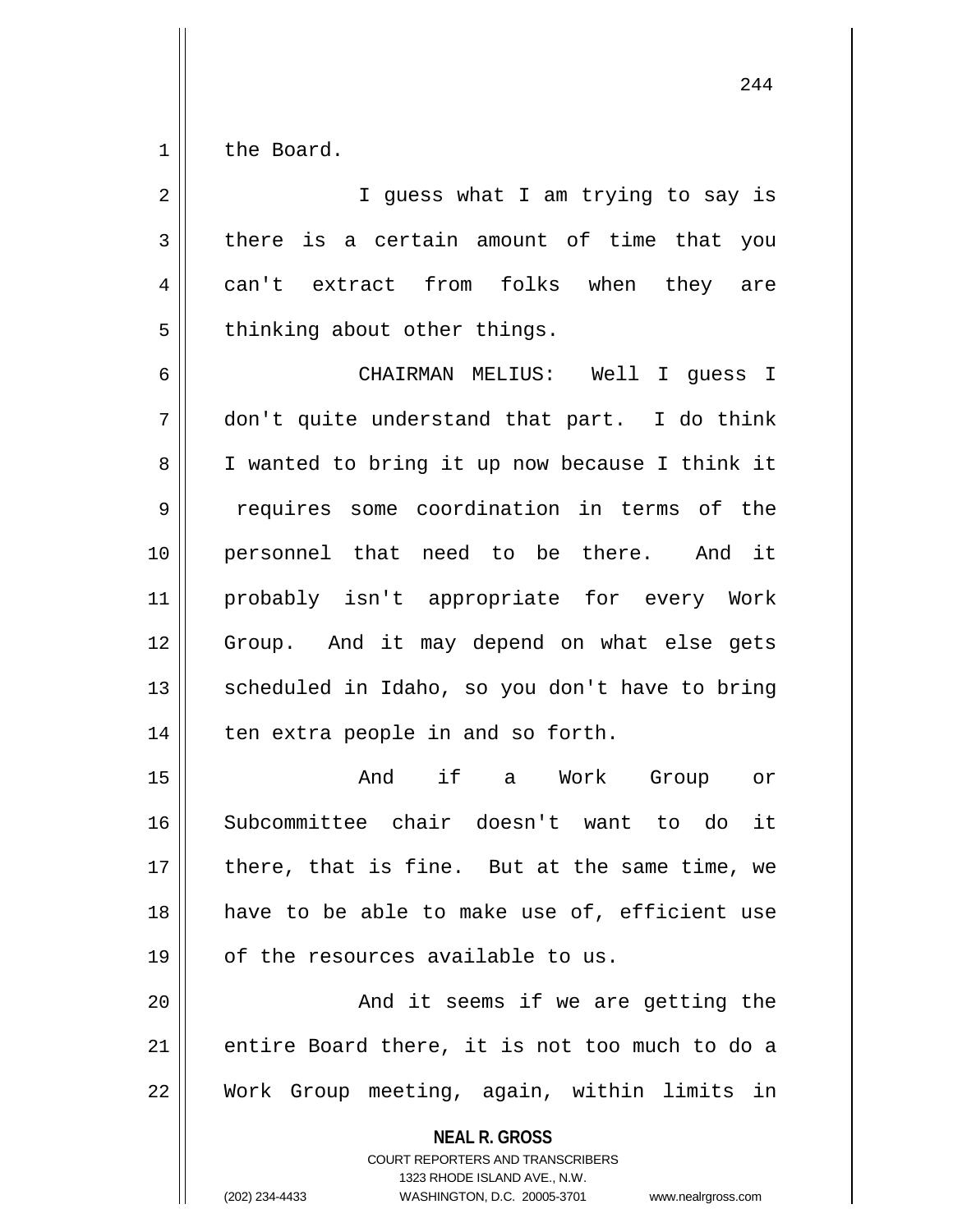1 || terms of who else needs to be there. But

**NEAL R. GROSS** COURT REPORTERS AND TRANSCRIBERS 1323 RHODE ISLAND AVE., N.W.  $2 \parallel$  let's talk about it now and be thinking about  $3 \parallel$  it and planning for it. We have got a few 4 | months. 5 MR. KATZ: No, I think that is  $6 \parallel$  helpful. And it may be that some of the same 7 DCAS staff and SC&A staff that would be 8 attending the Board would also be the right 9 people to support the Work Group. It may work 10 || out nicely. We'll see. 11 CHAIRMAN MELIUS: Yes. Okay, 12 | scheduling. Ted? 13 MR. KATZ: So we need to schedule, 14 || scheduling out a teleconference meeting. So  $15$  || let me just remind you where we are in terms 16 | of meetings, what we have scheduled first. 17 || Right now we have -- so Idaho is 18 July 16th through 18th. We have -- next to 19 schedule we need -- and we also have October 20 | 16th to 18th Board Meeting. 21 MEMBER MUNN: Do we have a 22 | September telecon?

(202) 234-4433 WASHINGTON, D.C. 20005-3701 www.nealrgross.com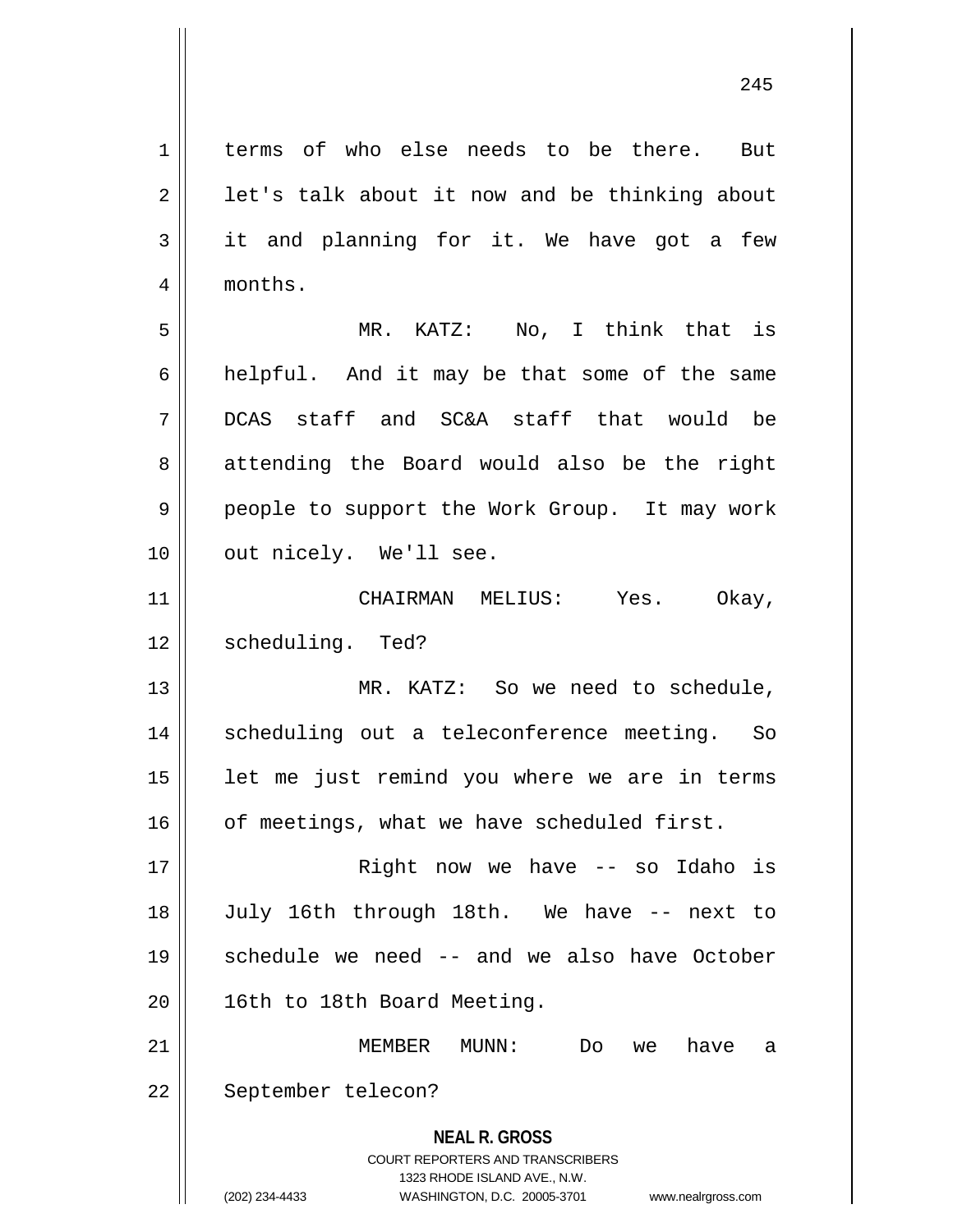**NEAL R. GROSS** COURT REPORTERS AND TRANSCRIBERS 1323 RHODE ISLAND AVE., N.W. (202) 234-4433 WASHINGTON, D.C. 20005-3701 www.nealrgross.com 246 1 MR. KATZ: Excuse me? 2 MEMBER MUNN: Do we have a 3 | teleconference in September? 4 MR. KATZ: Yes, that is what I am 5 noticing if we do. I have to check my 6 calendar. 7 || MEMBER BEACH: It is on the 11th. 8 MR. KATZ: Of? 9 || MEMBER BEACH: September. 10 || MR. KATZ: Yes, that makes sense. 11 || September 11th teleconference. 12 MEMBER MUNN: Oh, it is? I had it  $13$   $\parallel$  the fifth. 14 MEMBER ANDERSON: I got it on the 15 fifth, too. 16 MEMBER MUNN: On the fifth at  $17 \parallel 11:00$  in the morning. 18 || MR. KATZ: We have a majority with 19 the fifth at 11:00. Okay, so September 5, 20 || teleconference. October 16th to 18th we have  $21$  a meeting -- no location yet. But so we are 22 || scheduling out from there another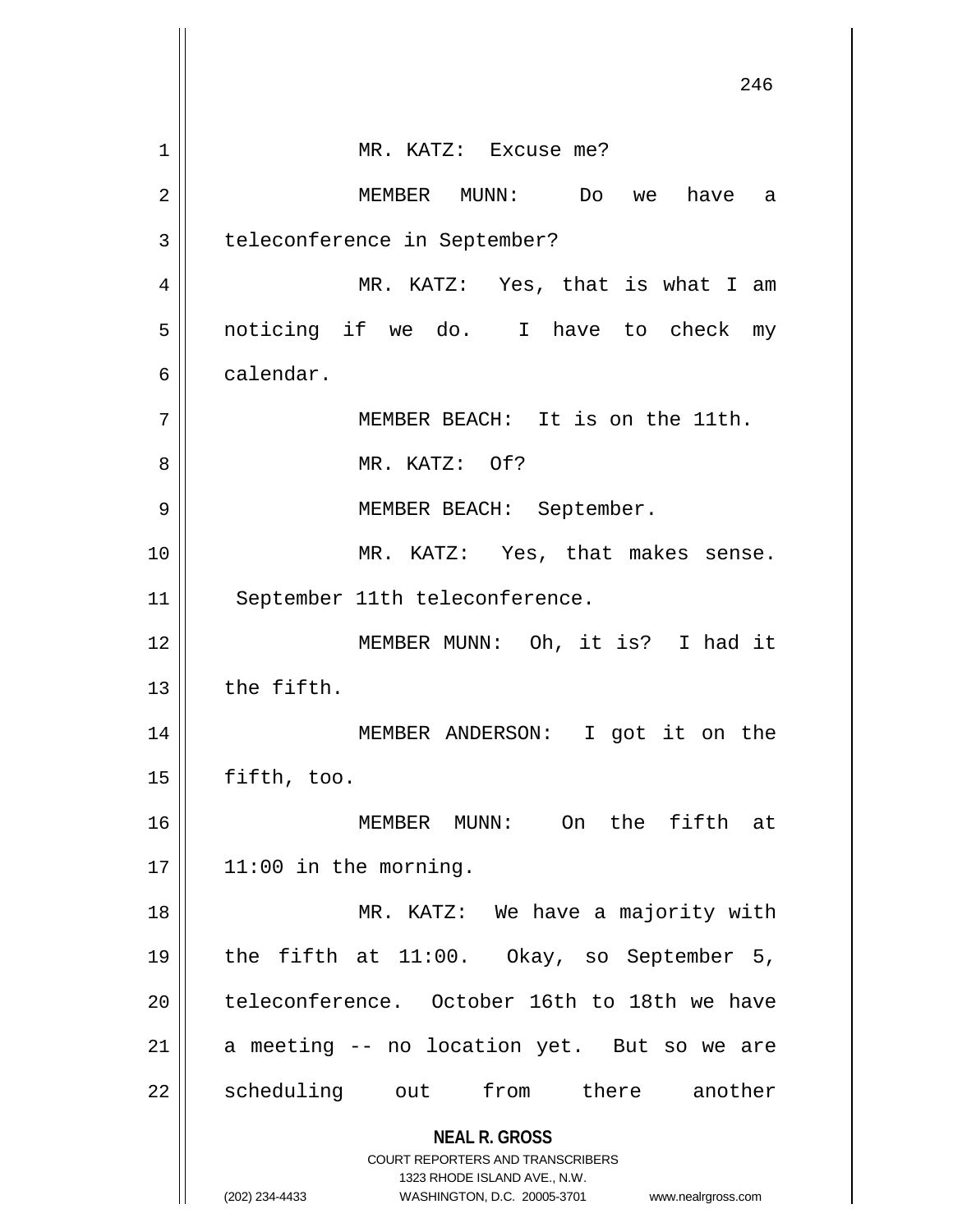**NEAL R. GROSS** COURT REPORTERS AND TRANSCRIBERS 1323 RHODE ISLAND AVE., N.W. (202) 234-4433 WASHINGTON, D.C. 20005-3701 www.nealrgross.com 1 | teleconference and another in-person meeting. 2 And the right time frame for the  $3$  | next teleconference is approximately the week 4 | of December 2nd, 9th, or 16th. 5 MEMBER MUNN: Let's take the 6 second. 7 || MR. KATZ: The second --8 || MEMBER MUNN: That is right after  $9 \parallel$  Thanksgiving. 10 MR. KATZ: -- which would be a 11 Monday. December 2nd, 9th, or 16th is about 12 | the right time frame. 13 MEMBER BEACH: That week, I am  $14 \parallel$  only available on the second. 15 || MEMBER MUNN: The second. 16 CHAIRMAN MELIUS: I can't do the 17 | second. 18 MR. KATZ: How about the week of 19 || the ninth? How is everyone with the week of  $20$  | the ninth? 21 MEMBER ANDERSON: The week -- 22 MR. KATZ: Well it just needs to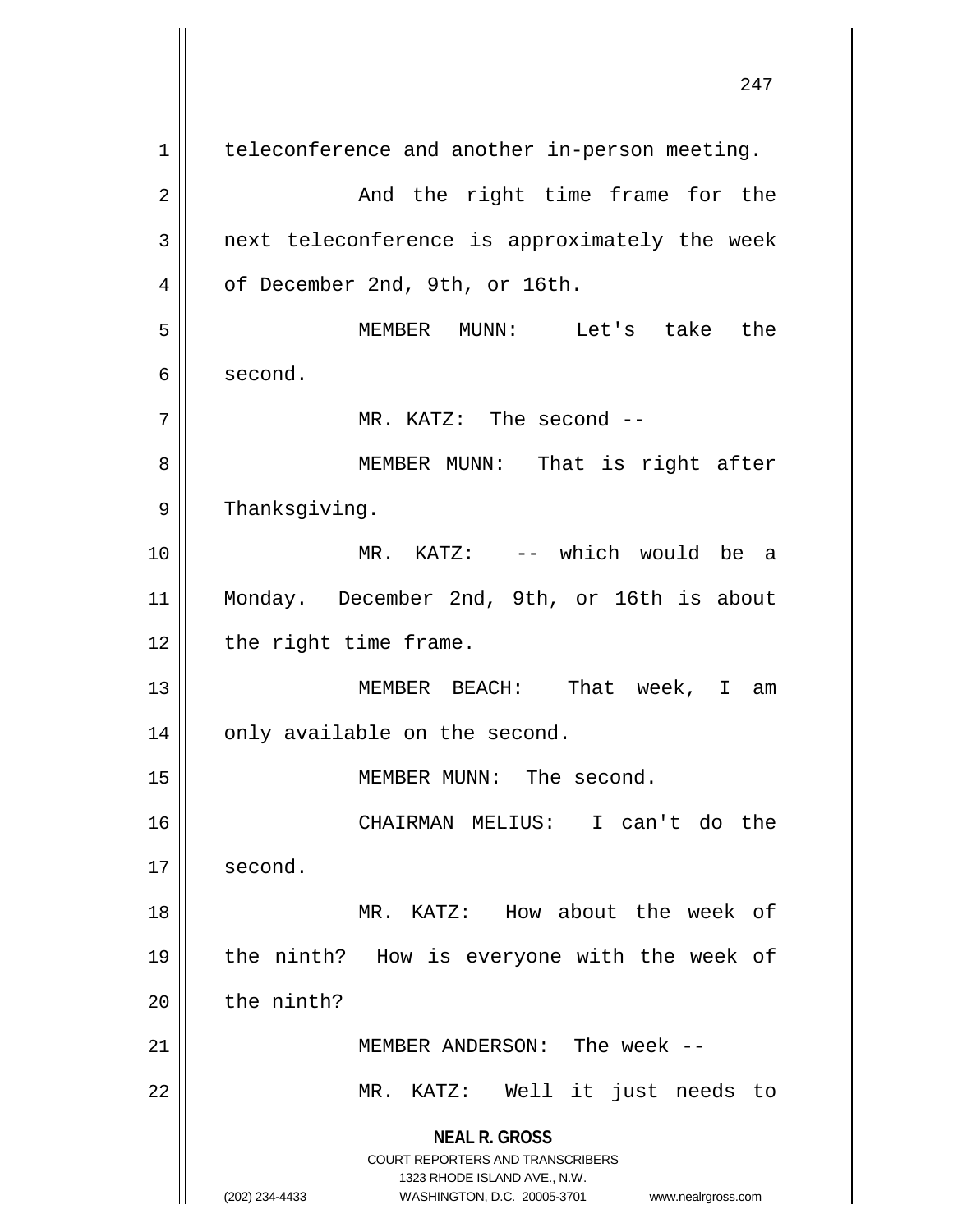**NEAL R. GROSS** COURT REPORTERS AND TRANSCRIBERS 1323 RHODE ISLAND AVE., N.W. (202) 234-4433 WASHINGTON, D.C. 20005-3701 www.nealrgross.com 248  $1 \parallel$  be -- it is a teleconference. 2 MEMBER ANDERSON: Well I mean, do  $3 \parallel$  you want the ninth, the tenth? 4 || MR. KATZ: Right, so --5 MEMBER ANDERSON: The ninth would 6 be fine. 7 MR. KATZ: How is the ninth for  $8 \parallel$  others? That is a Monday. 9 CHAIRMAN MELIUS: The ninth is  $10 \parallel$  good. 11 || MR. KATZ: How about on the phone? 12 CHAIRMAN MELIUS: How about Board 13 || Members on the phone? December 9th. 14 MEMBER ZIEMER: This is Ziemer. 15 | I'm okay anytime that week. 16 MR. KATZ: And how about you,  $17 \parallel$  Phil? 18 MEMBER FIELD: Bill Field, sounds  $19 \parallel$  good. 20 MR. KATZ: And Bill? 21 MEMBER SCHOFIELD: This is Phil  $22$  | and I am good any day that week.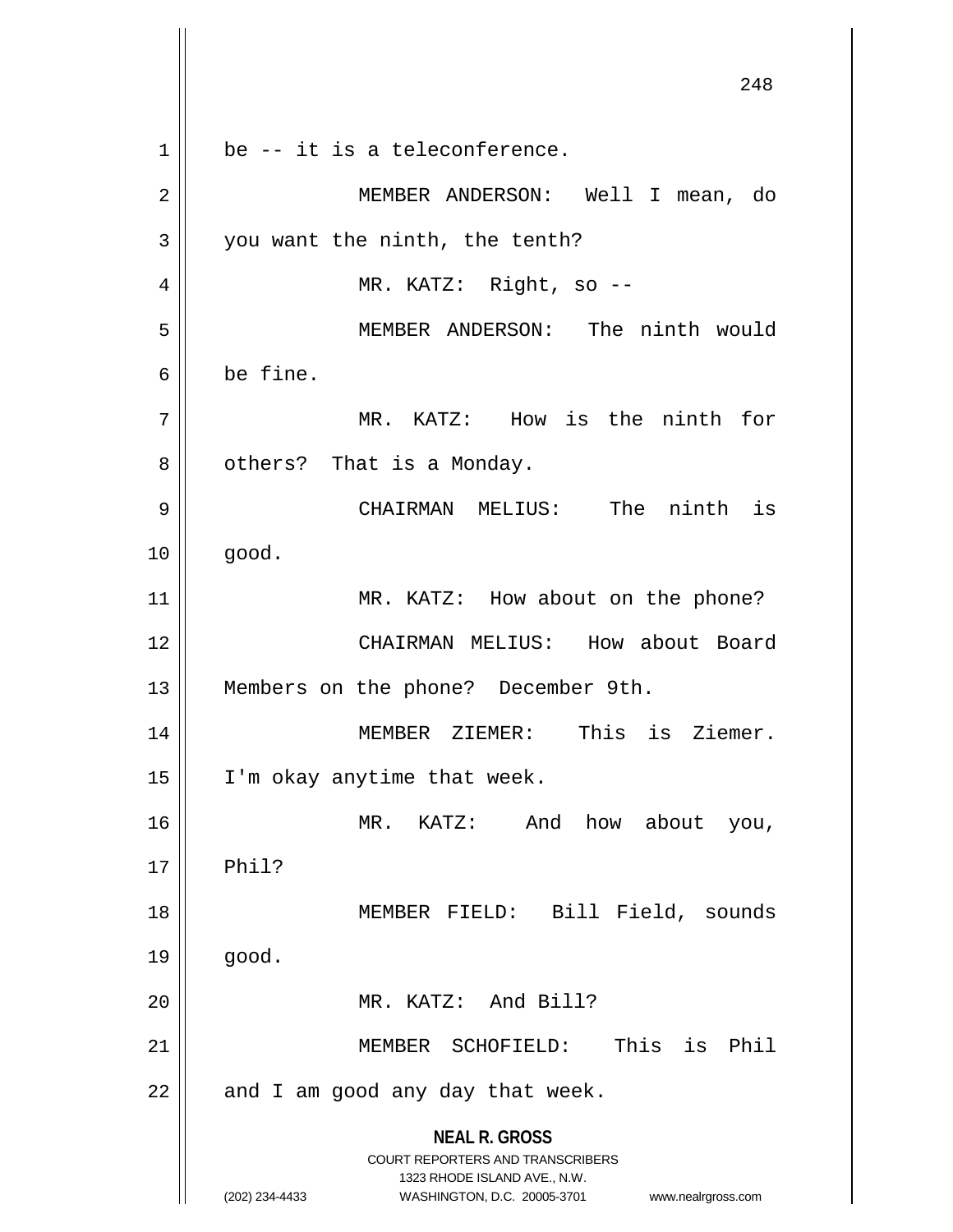|    | 249                                                                                                                                                                    |
|----|------------------------------------------------------------------------------------------------------------------------------------------------------------------------|
| 1  | MR. KATZ: Okay well why don't we                                                                                                                                       |
| 2  | just -- that is easy, then.                                                                                                                                            |
| 3  | Let's say December 9th at 11:00                                                                                                                                        |
| 4  | a.m.                                                                                                                                                                   |
| 5  | MEMBER ROESSLER: 11:00 p.m.?                                                                                                                                           |
| 6  | MR. KATZ: December 9th at 11:00                                                                                                                                        |
| 7  | a.m. -- p.m., that would be interesting.                                                                                                                               |
| 8  | CHAIRMAN MELIUS: Well Wanda said                                                                                                                                       |
| 9  | she has become a night person.                                                                                                                                         |
| 10 | MEMBER MUNN: No, that wasn't me.                                                                                                                                       |
| 11 | MR. KATZ: Okay. And then we need                                                                                                                                       |
| 12 | an in-person meeting. And the right time                                                                                                                               |
| 13 | frame for that is the week of -- well January                                                                                                                          |
| 14 | 22nd through 25th is Wednesday through Friday                                                                                                                          |
| 15 | because Monday and Tuesday don't work.<br>$\top$                                                                                                                       |
| 16 | think there is a federal holiday or something                                                                                                                          |
| 17 | that Monday. But so January 22nd through 25th                                                                                                                          |
| 18 | is one option or the week of January 27th or                                                                                                                           |
| 19 | the week of February 3rd.                                                                                                                                              |
| 20 | MEMBER BEACH: I would prefer the                                                                                                                                       |
| 21 | week of the 27th.                                                                                                                                                      |
| 22 | How is the week of<br>MR. KATZ:                                                                                                                                        |
|    | <b>NEAL R. GROSS</b><br><b>COURT REPORTERS AND TRANSCRIBERS</b><br>1323 RHODE ISLAND AVE., N.W.<br>(202) 234-4433<br>WASHINGTON, D.C. 20005-3701<br>www.nealrgross.com |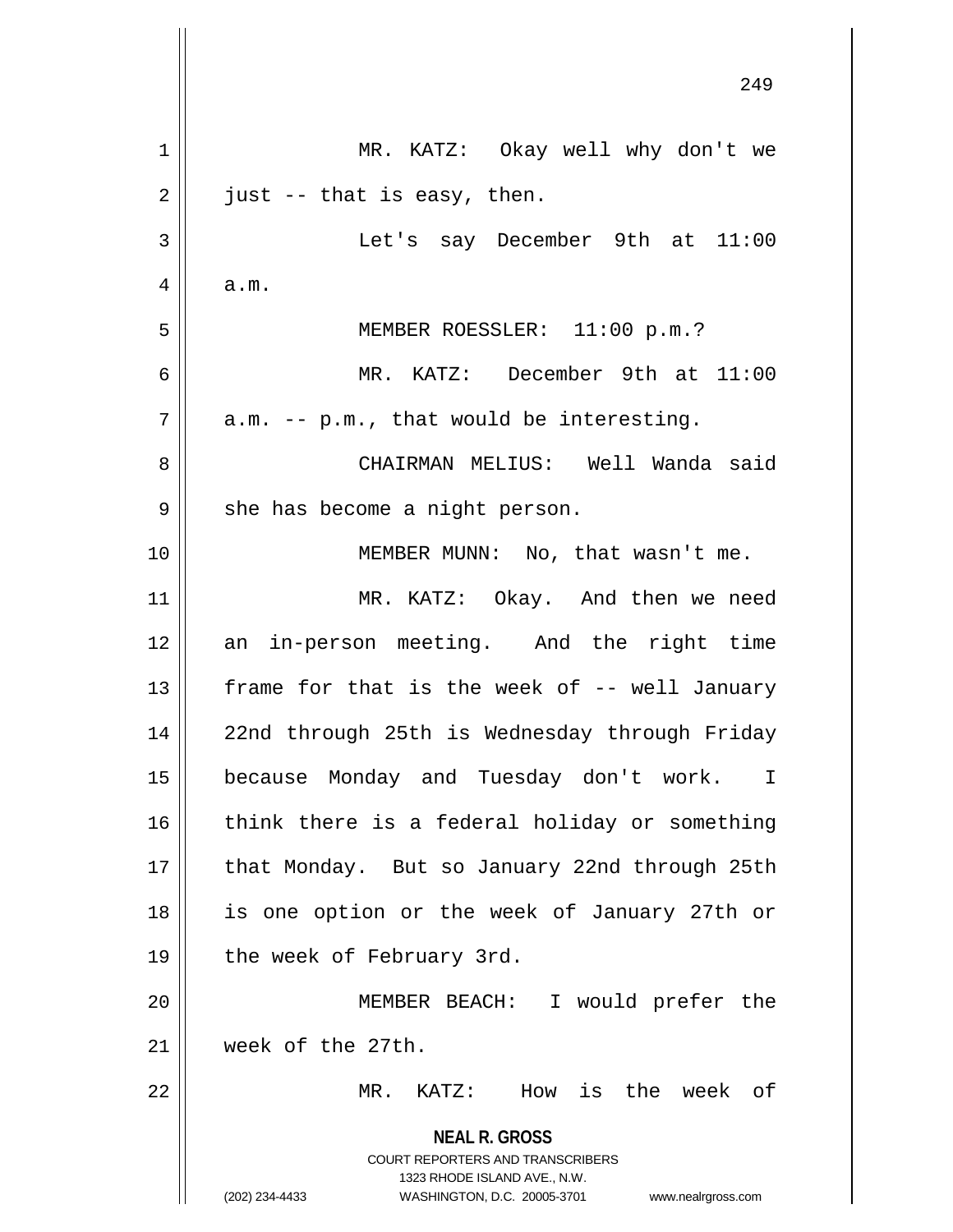**NEAL R. GROSS** COURT REPORTERS AND TRANSCRIBERS 1323 RHODE ISLAND AVE., N.W. (202) 234-4433 WASHINGTON, D.C. 20005-3701 www.nealrgross.com 250 1 || January 27th to others? January 27th is a  $2 \parallel$  Monday but we normally aim for --3 MEMBER ANDERSON: We got a big 4 || winter storm then. 5 CHAIRMAN MELIUS: Only where we 6 meet. 7 MR. KATZ: So the 28th, 29th, 8 || 30th, does that work for everyone? How about, 9 || Paul, does that work for you? 10 MEMBER ZIEMER: I'm good. 11 || MR. KATZ: And, Phil? 12 MEMBER SCHOFIELD: That works for  $13$  me. 14 || MR. KATZ: Bill? 15 MEMBER FIELD: Yes, that works for  $16 \parallel \text{me}$ , too. 17 MR. KATZ: Gen? 18 MEMBER ROESSLER: Yes, are you 19 | talking January? 20 MR. KATZ: Yes, January 28th,  $21$  |  $29th$ , and  $30th$ . 22 || MEMBER ROESSLER: Sounds good.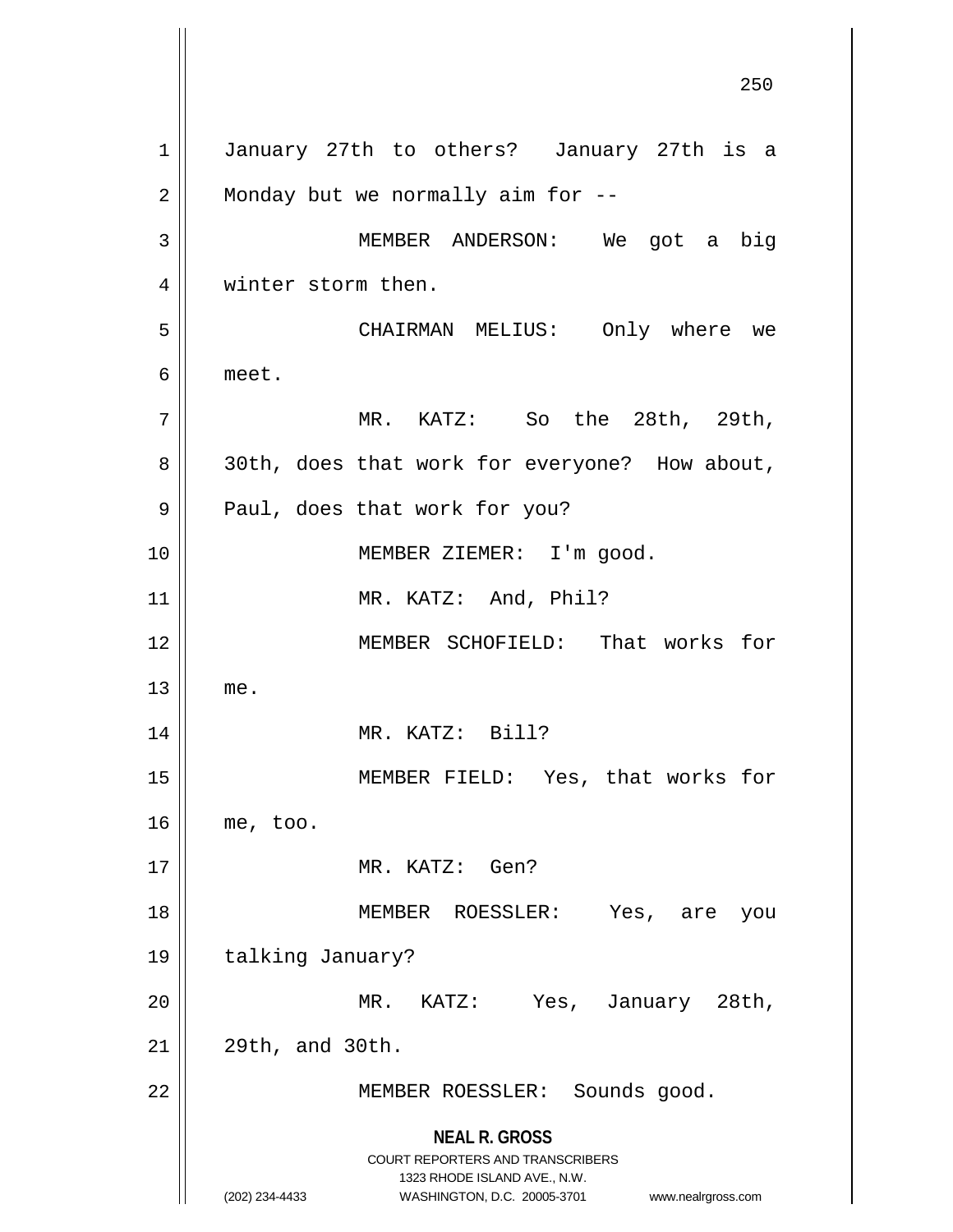**NEAL R. GROSS** COURT REPORTERS AND TRANSCRIBERS 1323 RHODE ISLAND AVE., N.W. (202) 234-4433 WASHINGTON, D.C. 20005-3701 www.nealrgross.com 1 MR. KATZ: Okay. And then I am 2 || not sure it makes sense to talk about the  $3 \parallel$  location for the October meeting yet. I think 4 we are probably better off in July sorting  $5 \parallel$  that out. We will know more about what might  $6 \parallel$  be on our plate. 7 CHAIRMAN MELIUS: Yes, I think or 8 maybe at the call. Probably more likely in 9 | July. Does July give you enough time? 10 MR. KATZ: That is still enough  $11$   $\parallel$  time. 12 CHAIRMAN MELIUS: Okay. Henry 13 || keeps mentioning Amchitka for January but I 14 || guess January or October, it doesn't matter  $15 \parallel$  there. 16 || MEMBER ANDERSON: No, you can land 17 | anywhere there. 18 MEMBER MUNN: Well transportation 19 would be interesting. 20 MEMBER ANDERSON: A little fog 21 || maybe but nothing else. Ice maybe. 22 MEMBER MUNN: I don't know if we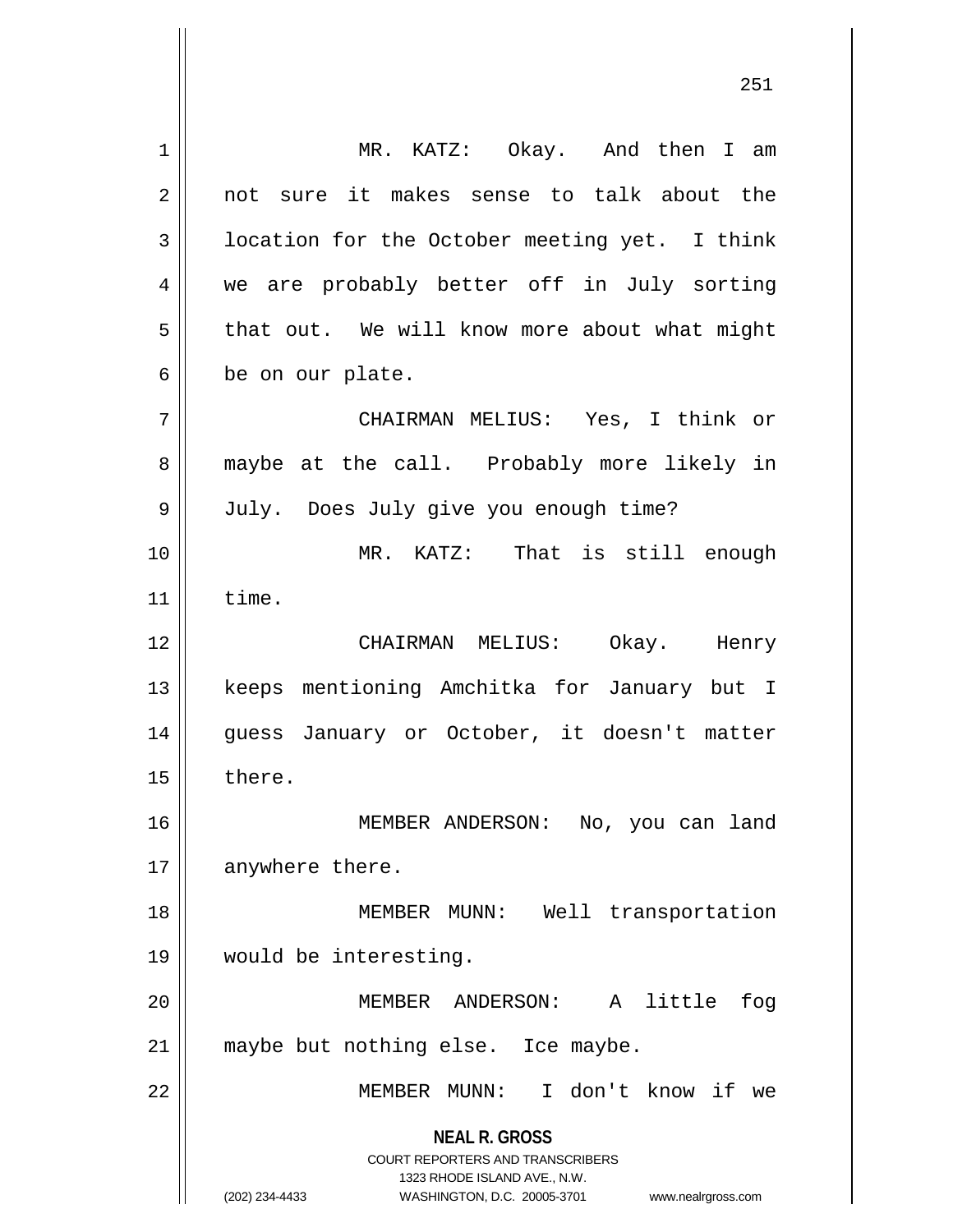| would have much in the way of public comment.<br>1<br>$\overline{2}$<br>MR. KATZ: Okay.<br>3<br>CHAIRMAN MELIUS: Okay. Yes,<br>4<br>Loretta?<br>5<br>MEMBER VALERIO: Do we have the<br>6<br>dates for the October meeting?<br>7<br>MEMBER BEACH: The 16th, 17th, and<br>8<br>18th is what we have right now.<br>9<br>CHAIRMAN MELIUS: Yes. So more<br>likely the 16th and 17th. And it is the<br>Wednesday, Thursday, Friday because that is<br>Columbus Day on the Monday. But it would most<br>likely be the Wednesday and Thursday.<br>Any other Board business?<br>Questions, comments, anything we have missed?<br>This was a hard meeting. Usually<br>we are pretty good at procrastinating to the<br>next day but we didn't have a next day.<br>Okay, I think we need to stay on<br>schedule for the Savannah River. So why don't<br>we break and come back promptly at 5:45. We<br>will have our presentation on Savannah River, |    |                      |
|------------------------------------------------------------------------------------------------------------------------------------------------------------------------------------------------------------------------------------------------------------------------------------------------------------------------------------------------------------------------------------------------------------------------------------------------------------------------------------------------------------------------------------------------------------------------------------------------------------------------------------------------------------------------------------------------------------------------------------------------------------------------------------------------------------------------------------------------------------------------------------------------------------------------------------------|----|----------------------|
|                                                                                                                                                                                                                                                                                                                                                                                                                                                                                                                                                                                                                                                                                                                                                                                                                                                                                                                                          |    |                      |
|                                                                                                                                                                                                                                                                                                                                                                                                                                                                                                                                                                                                                                                                                                                                                                                                                                                                                                                                          |    |                      |
|                                                                                                                                                                                                                                                                                                                                                                                                                                                                                                                                                                                                                                                                                                                                                                                                                                                                                                                                          |    |                      |
|                                                                                                                                                                                                                                                                                                                                                                                                                                                                                                                                                                                                                                                                                                                                                                                                                                                                                                                                          |    |                      |
|                                                                                                                                                                                                                                                                                                                                                                                                                                                                                                                                                                                                                                                                                                                                                                                                                                                                                                                                          |    |                      |
|                                                                                                                                                                                                                                                                                                                                                                                                                                                                                                                                                                                                                                                                                                                                                                                                                                                                                                                                          |    |                      |
|                                                                                                                                                                                                                                                                                                                                                                                                                                                                                                                                                                                                                                                                                                                                                                                                                                                                                                                                          |    |                      |
|                                                                                                                                                                                                                                                                                                                                                                                                                                                                                                                                                                                                                                                                                                                                                                                                                                                                                                                                          |    |                      |
|                                                                                                                                                                                                                                                                                                                                                                                                                                                                                                                                                                                                                                                                                                                                                                                                                                                                                                                                          |    |                      |
|                                                                                                                                                                                                                                                                                                                                                                                                                                                                                                                                                                                                                                                                                                                                                                                                                                                                                                                                          | 10 |                      |
|                                                                                                                                                                                                                                                                                                                                                                                                                                                                                                                                                                                                                                                                                                                                                                                                                                                                                                                                          | 11 |                      |
|                                                                                                                                                                                                                                                                                                                                                                                                                                                                                                                                                                                                                                                                                                                                                                                                                                                                                                                                          | 12 |                      |
|                                                                                                                                                                                                                                                                                                                                                                                                                                                                                                                                                                                                                                                                                                                                                                                                                                                                                                                                          | 13 |                      |
|                                                                                                                                                                                                                                                                                                                                                                                                                                                                                                                                                                                                                                                                                                                                                                                                                                                                                                                                          | 14 |                      |
|                                                                                                                                                                                                                                                                                                                                                                                                                                                                                                                                                                                                                                                                                                                                                                                                                                                                                                                                          | 15 |                      |
|                                                                                                                                                                                                                                                                                                                                                                                                                                                                                                                                                                                                                                                                                                                                                                                                                                                                                                                                          | 16 |                      |
|                                                                                                                                                                                                                                                                                                                                                                                                                                                                                                                                                                                                                                                                                                                                                                                                                                                                                                                                          | 17 |                      |
|                                                                                                                                                                                                                                                                                                                                                                                                                                                                                                                                                                                                                                                                                                                                                                                                                                                                                                                                          | 18 |                      |
|                                                                                                                                                                                                                                                                                                                                                                                                                                                                                                                                                                                                                                                                                                                                                                                                                                                                                                                                          | 19 |                      |
|                                                                                                                                                                                                                                                                                                                                                                                                                                                                                                                                                                                                                                                                                                                                                                                                                                                                                                                                          | 20 |                      |
|                                                                                                                                                                                                                                                                                                                                                                                                                                                                                                                                                                                                                                                                                                                                                                                                                                                                                                                                          | 21 |                      |
|                                                                                                                                                                                                                                                                                                                                                                                                                                                                                                                                                                                                                                                                                                                                                                                                                                                                                                                                          | 22 |                      |
|                                                                                                                                                                                                                                                                                                                                                                                                                                                                                                                                                                                                                                                                                                                                                                                                                                                                                                                                          |    | <b>NEAL R. GROSS</b> |
| <b>COURT REPORTERS AND TRANSCRIBERS</b><br>1323 RHODE ISLAND AVE., N.W.                                                                                                                                                                                                                                                                                                                                                                                                                                                                                                                                                                                                                                                                                                                                                                                                                                                                  |    |                      |
| (202) 234-4433<br>WASHINGTON, D.C. 20005-3701<br>www.nealrgross.com                                                                                                                                                                                                                                                                                                                                                                                                                                                                                                                                                                                                                                                                                                                                                                                                                                                                      |    |                      |

 $\mathbf{I}$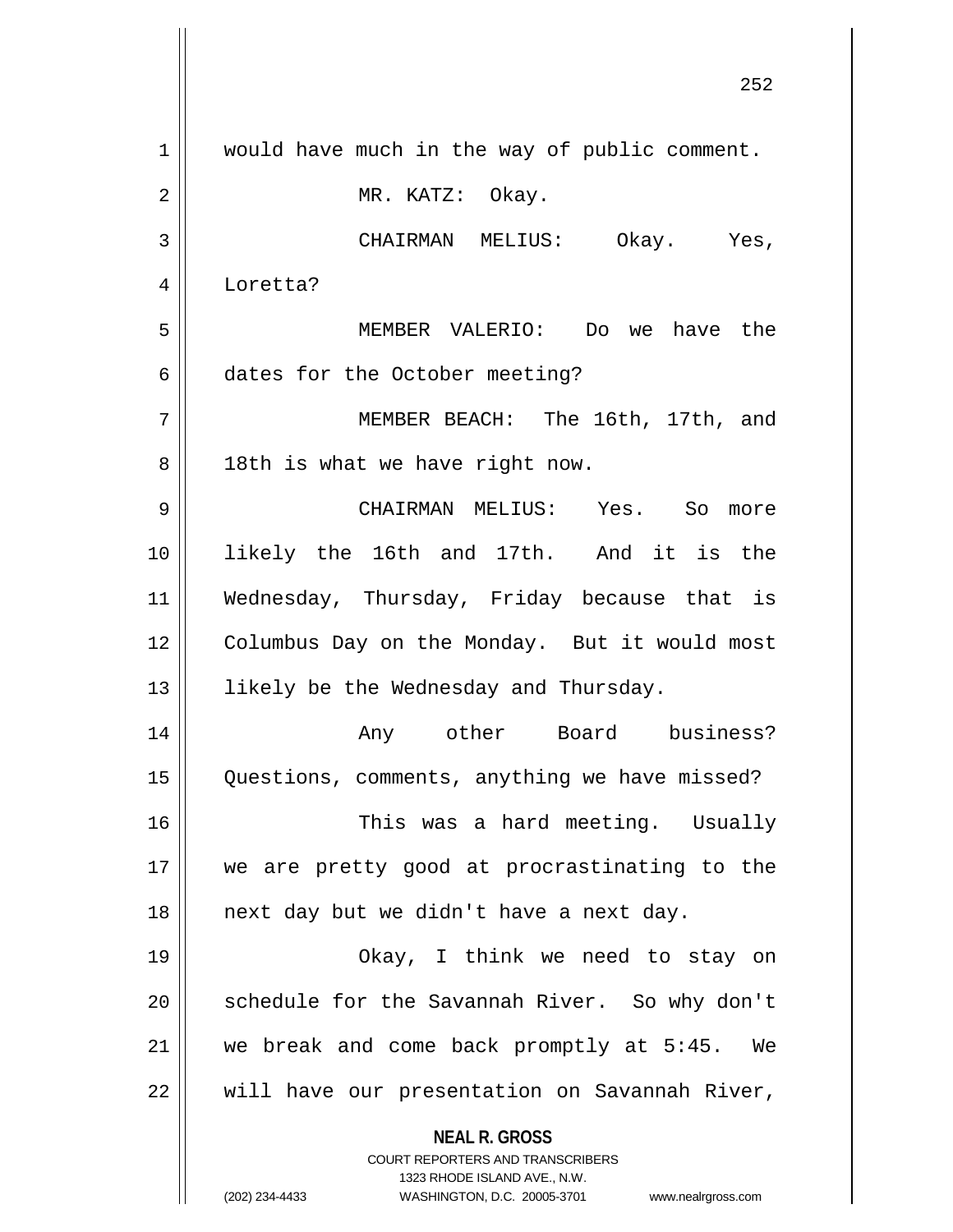**NEAL R. GROSS** COURT REPORTERS AND TRANSCRIBERS 1323 RHODE ISLAND AVE., N.W. (202) 234-4433 WASHINGTON, D.C. 20005-3701 www.nealrgross.com 1 | followed by the public comments. 2 MEMBER ZIEMER: Dr. Melius? Paul  $3 \parallel$  Ziemer, here. Just a quick question. 4 Do we have an official letter to 5 | approve on the Brookhaven petition? 6 CHAIRMAN MELIUS: No, because  $7$  | there was too much uncertainty going into this 8 || meeting. So I will prepare one and circulate  $9 \parallel$  it. 10 || **MEMBER ZIEMER:** Okay. 11 CHAIRMAN MELIUS: Jenny reminded 12 me also. 13 || MEMBER ZIEMER: Okay, thank you. 14 CHAIRMAN MELIUS: But I was pretty 15 | confused coming in. Ted had briefed me, and I 16 had no idea what was going to happen. But 17 | thanks for reminding me, Paul. 18 || Chay, so come back here in about a 19 little less than half an hour. 20 (Whereupon, the above-entitled matter went off 21 the record at 5:16 p.m. and 22 || resumed at 5:47 p.m.)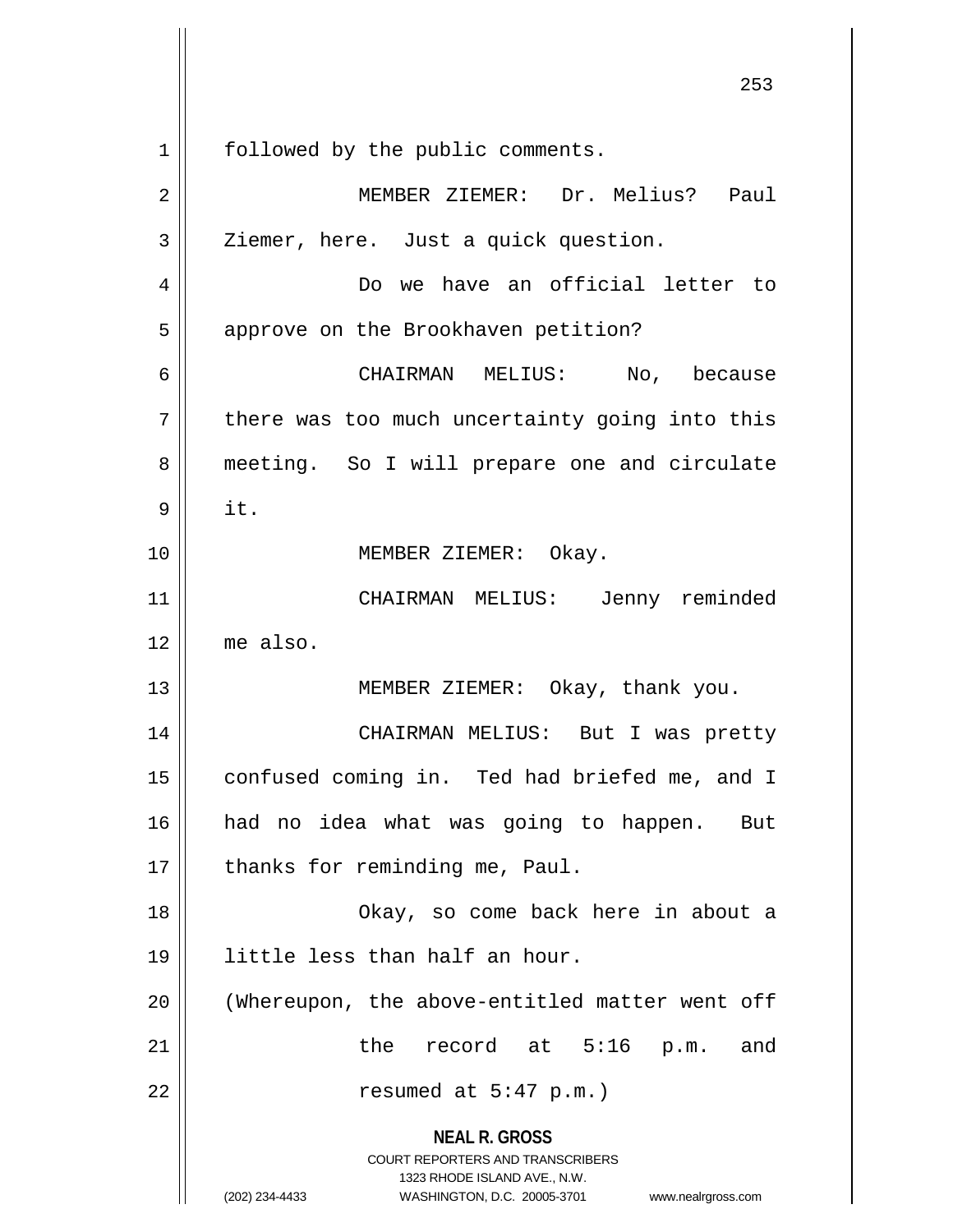| 1  | CHAIRMAN MELIUS: Before we start                                    |
|----|---------------------------------------------------------------------|
| 2  | our public comment period, we will have an                          |
| 3  | update on what is happening with the review of                      |
| 4  | the Savannah River SEC. Unfortunately, Mark                         |
| 5  | Griffon who was scheduled to be here is unable                      |
| 6  | to be here today. So John Stiver has agreed                         |
| 7  | to give a brief review.                                             |
| 8  | So, John, if you don't mind using                                   |
| 9  | that microphone.                                                    |
| 10 | MR. STIVER: This is John Stiver.                                    |
| 11 | I would like to give kind of a status update                        |
| 12 | on Savannah River, where the Work Group                             |
| 13 | stands.                                                             |
| 14 | As you recall, back at the                                          |
| 15 | December meeting, it became obvious there were                      |
| 16 | quite a few of these radionuclide-specific                          |
| 17 | coworker models that are being developed and                        |
| 18 | put out there. And so we are tasked to review                       |
| 19 | that for neptunium.                                                 |
| 20 | So basically at this point we are                                   |
| 21 | looking at SEC-102, I believe Addendum 3,                           |
| 22 | which looks at the thorium coworker model,                          |
|    | <b>NEAL R. GROSS</b>                                                |
|    | <b>COURT REPORTERS AND TRANSCRIBERS</b>                             |
|    | 1323 RHODE ISLAND AVE., N.W.                                        |
|    | (202) 234-4433<br>WASHINGTON, D.C. 20005-3701<br>www.nealrgross.com |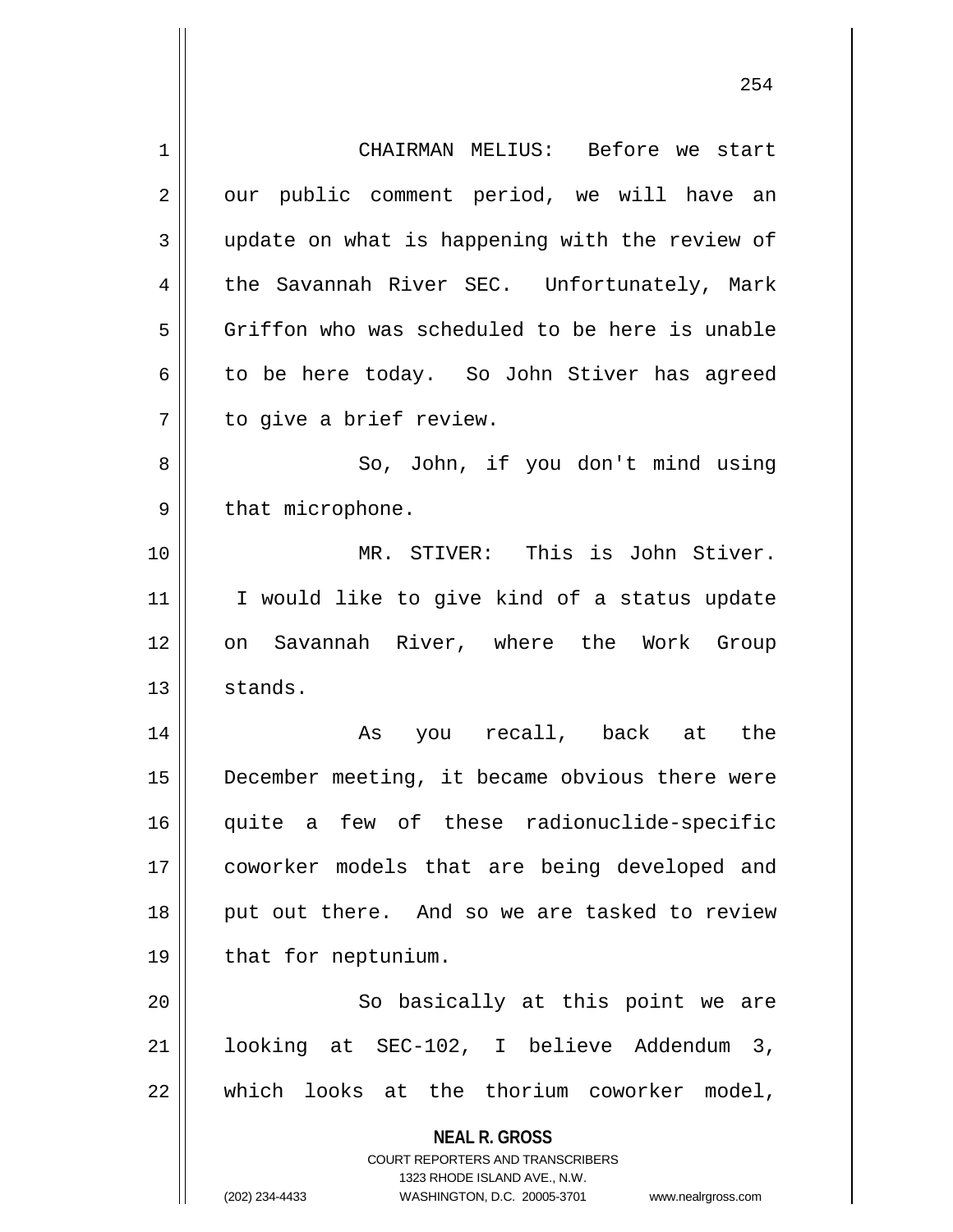1 also neptunium, and also TIB-81, which is sort  $2 \parallel$  of the overall internal coworker model that  $3$  || NIOSH has recently put out.

 And at this point, basically, we 5 || are looking at I believe it is Report 56 on neptunium. NIOSH is planning to use chest count data with not really a surrogate but 8 using the ROI, region of interest, for the protactinium-233, which also happens to overlap with iodine-131 and chromium-51. And so we are looking at some of the technical 12 | issues associated with that.

 Regarding the thorium, they're planning on using the trivalent bioassay method prior to 1994. We had some issues 16 || regarding the chemical separation of thorium. 17 || It is a two-stage process. There are some 18 || exchanges of papers and deliberations going on in that. But I think we have a fairly good handle, technically, where we stand on these | two issues at this point.

22 In our review of TIB-81, another

**NEAL R. GROSS** COURT REPORTERS AND TRANSCRIBERS 1323 RHODE ISLAND AVE., N.W. (202) 234-4433 WASHINGTON, D.C. 20005-3701 www.nealrgross.com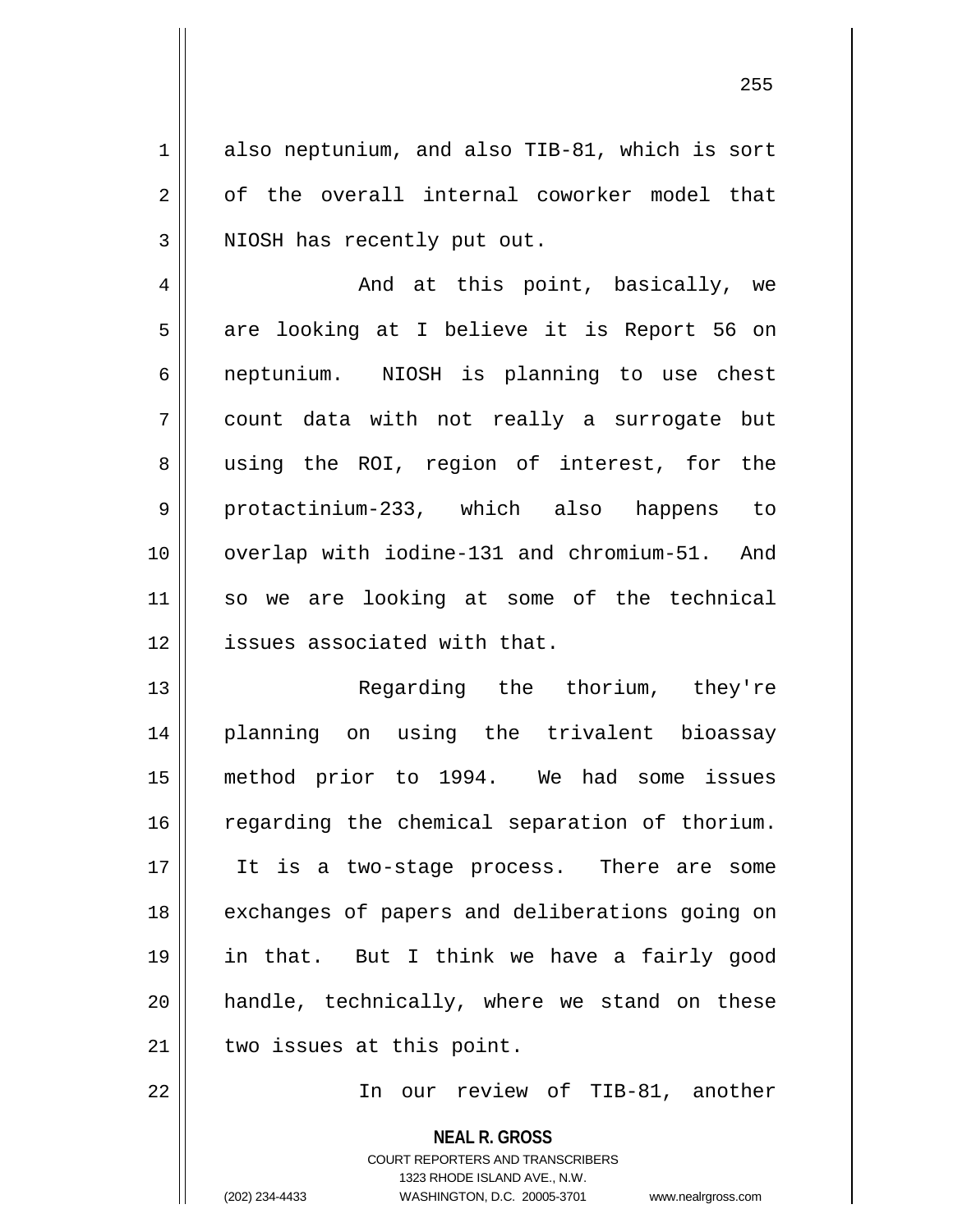1 issue that came up is that of a strontium-90  $2 \parallel$  and basically from 1966 to 1990, there are no 3 data available. So we are also looking into 4 | producing a report on strontium-90. 5 At the Work Group teleconference 6 | back on I believe it was the 12th of February, 7 we decided to really try to get as much done 8 on this and reallocate resources as necessary  $9 \parallel$  to where we could have some of these bigger 10 issues, namely, the neptunium, the thorium, 11 the construction trade worker issue and now 12 possibly the strontium issue pretty much 13 || wrapped up by June so that we could then bring  $14$  | this to the July Board meeting in Idaho. 15 And so basically in summary what

 we have, we have got about seven different 17 || reports that are due. Obviously, neptunium, thorium, strontium. We are going to take the radionuclides that have large amounts of data, 20 || the tritium, trivalent actinides and mixed fission products. We should probably put || those into one report. Recycled uranium is

> **NEAL R. GROSS** COURT REPORTERS AND TRANSCRIBERS 1323 RHODE ISLAND AVE., N.W. (202) 234-4433 WASHINGTON, D.C. 20005-3701 www.nealrgross.com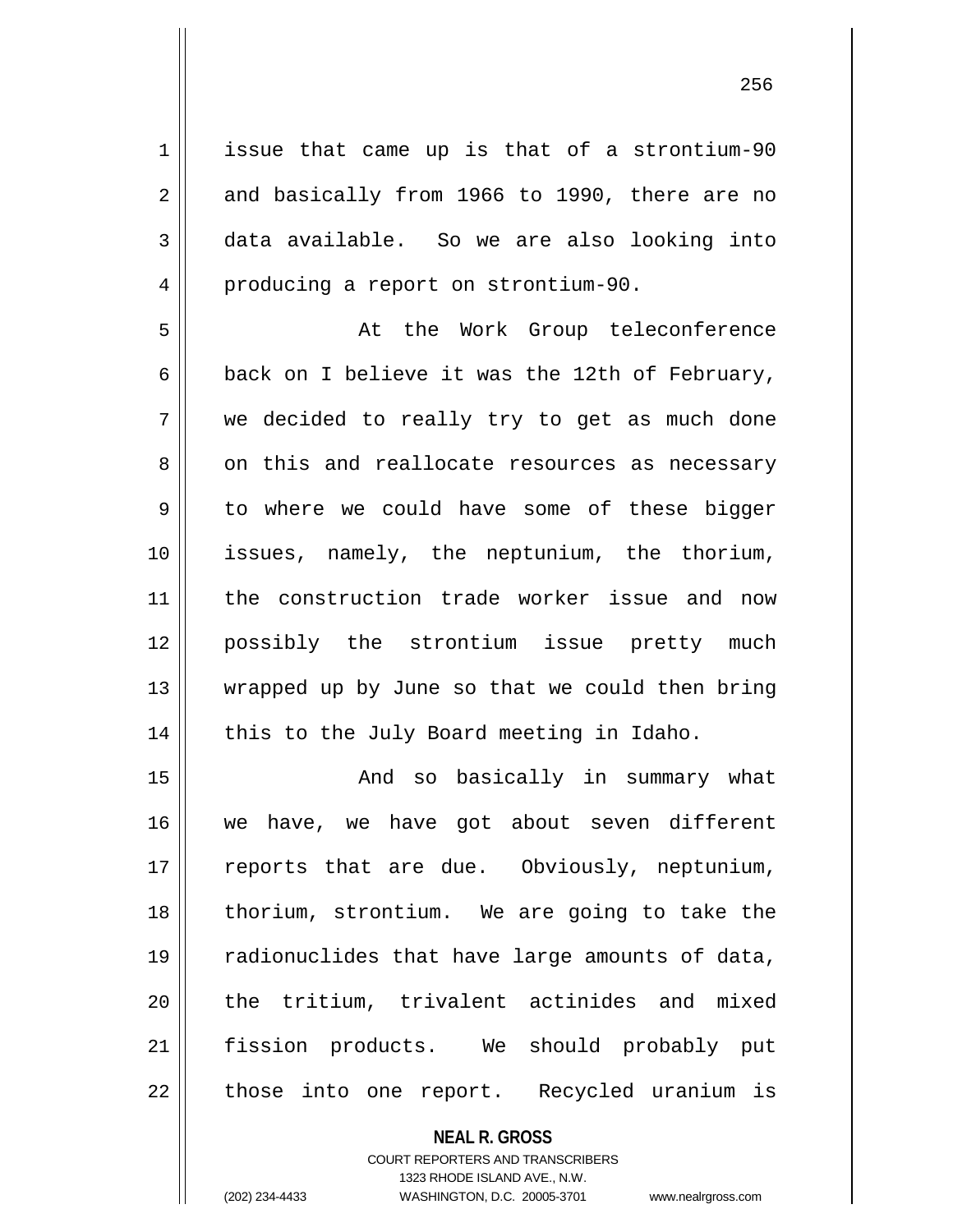$1 \parallel$  another one.

| $\overline{2}$ | There is the construction trade                                                                                                                                        |
|----------------|------------------------------------------------------------------------------------------------------------------------------------------------------------------------|
| 3              | worker issue and the granularity, the ability,                                                                                                                         |
| 4              | some of the things we were talking about                                                                                                                               |
| 5              | earlier today. You know when you have                                                                                                                                  |
| 6              | disparities in different trades, different                                                                                                                             |
| 7              | types of exposure scenarios, certain groups                                                                                                                            |
| 8              | are possibly being exposed to different                                                                                                                                |
| 9              | nuclides and different levels and different                                                                                                                            |
| 10             | periods of time, and so we are looking at                                                                                                                              |
| 11             | that. And finally, exotics. So we are                                                                                                                                  |
| 12             | looking at about seven models that we are                                                                                                                              |
| 13             | going to produce reviews on.                                                                                                                                           |
| 14             | And as I said, by June we hope to                                                                                                                                      |
| 15             | have neptunium, thorium, construction trade                                                                                                                            |
| 16             | workers and also the strontium-90 ready for                                                                                                                            |
| 17             | the Board.                                                                                                                                                             |
| 18             | And that is kind of it in<br>a                                                                                                                                         |
| 19             | nutshell. And there is a lot more going on                                                                                                                             |
| 20             | than this.                                                                                                                                                             |
| 21             | That<br>CHAIRMAN MELIUS:<br>lot<br>was<br>a                                                                                                                            |
| 22             | in a nutshell.                                                                                                                                                         |
|                | <b>NEAL R. GROSS</b><br><b>COURT REPORTERS AND TRANSCRIBERS</b><br>1323 RHODE ISLAND AVE., N.W.<br>(202) 234-4433<br>WASHINGTON, D.C. 20005-3701<br>www.nealrgross.com |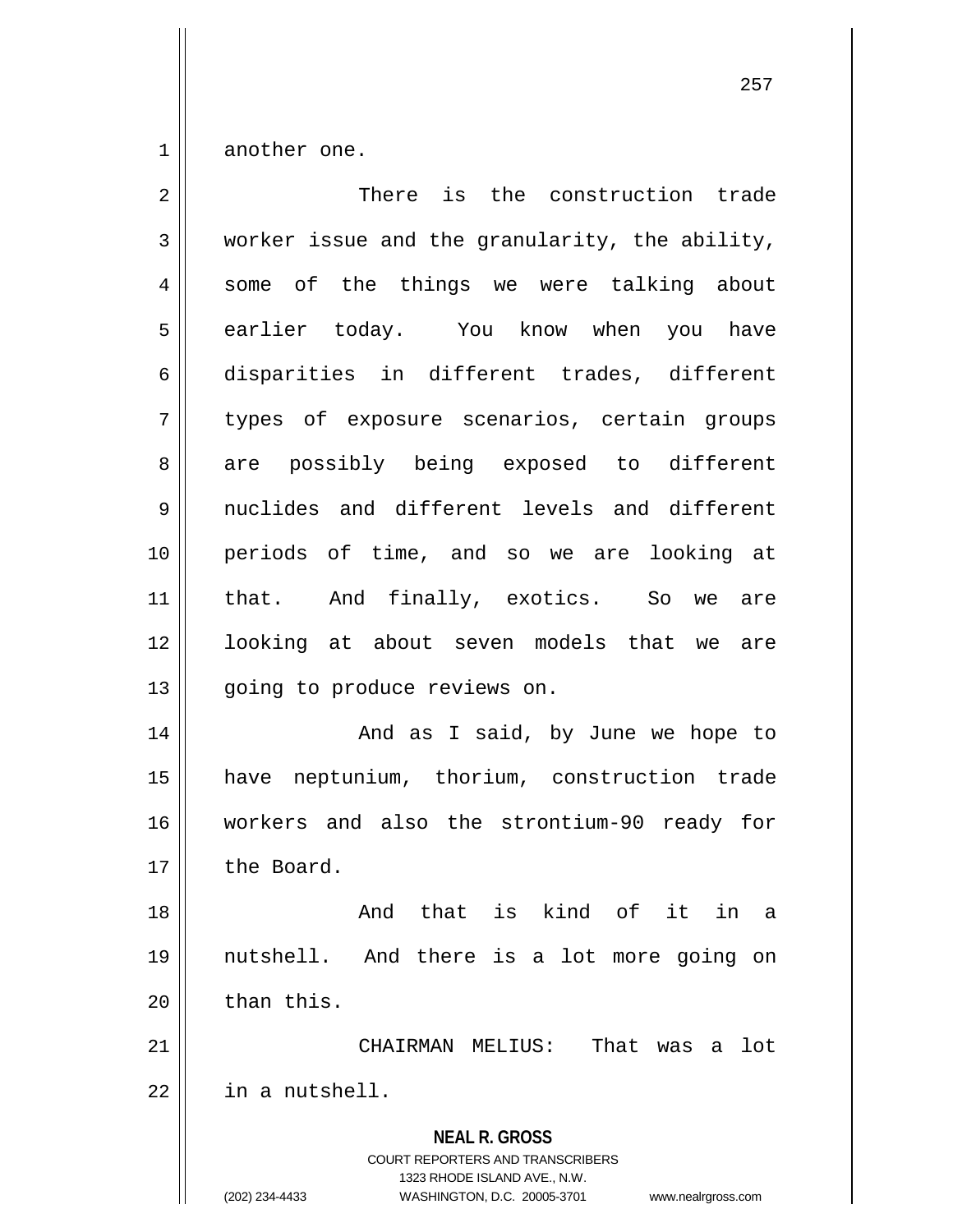**NEAL R. GROSS** COURT REPORTERS AND TRANSCRIBERS 1323 RHODE ISLAND AVE., N.W. (202) 234-4433 WASHINGTON, D.C. 20005-3701 www.nealrgross.com 1 Stu or LaVon, do you have anything  $2 \parallel$  to add for NIOSH. 3 || MR. HINNEFELD: Nothing to add. 4 CHAIRMAN MELIUS: Okay. So you  $5 \parallel$  are just waiting. How about data, in terms of 6 || retrieving data and so forth? 7 MR. STIVER: Yes, NIOSH has been 8 || pretty responsive on providing the data. 9 CHAIRMAN MELIUS: Okay. 10 MR. STIVER: Arjun can probably 11 | give us more of an update. 12 CHAIRMAN MELIUS: Okay. 13 MR. STIVER: He has been kind of 14 up on the latest exchanges of spreadsheets and 15  $\parallel$  so forth. But, yes, I think we are in pretty 16 | good shape overall. 17 CHAIRMAN MELIUS: He is doing a 18 || consultation. That is why I was hesitating. 19 MR. HINNEFELD: Arjun did remind 20 me of an action that we do owe to the Work 21 | Group and SC&A having to do with the question  $22 \parallel$  about I think this is sort of stratifying data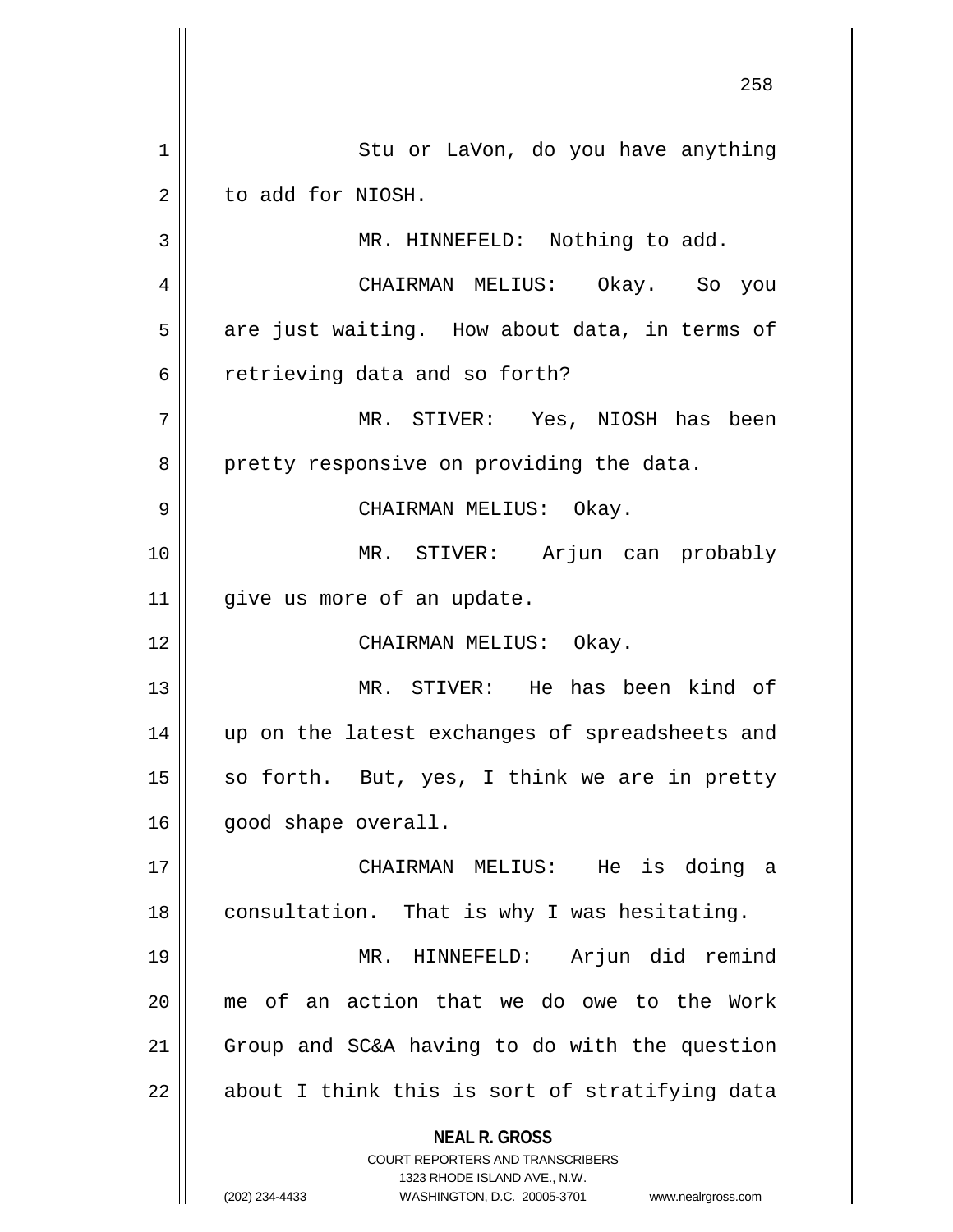$1 \parallel$  into a job -- by job title and is there  $2 \parallel$  benefit to doing that.

3 And so we are trying to decide 4 || internally what our position on that is. So  $5 \parallel$  we have not yet provided that, but we do owe  $6 \parallel$  that to the Work Group.

7 CHAIRMAN MELIUS: That was what 8 || was missing.

 MR. STIVER: Dr. Melius, there is | one other thing that I forgot to mention. We do have a data capture interview or basically | a data capture plan in place. We were hoping 13 || to get out there in April. Unfortunately, Savannah River has lost about 50 percent of 15 || their document review staff and so they are 16 | very short-changed or they are short-staffed. || And with the sequester also adding to that, 18 || we are kind of at their mercy in terms of when | this may take place.

20 I think optimistically it is 21 probably going to be the end of April, maybe  $22$  | into early May at this point.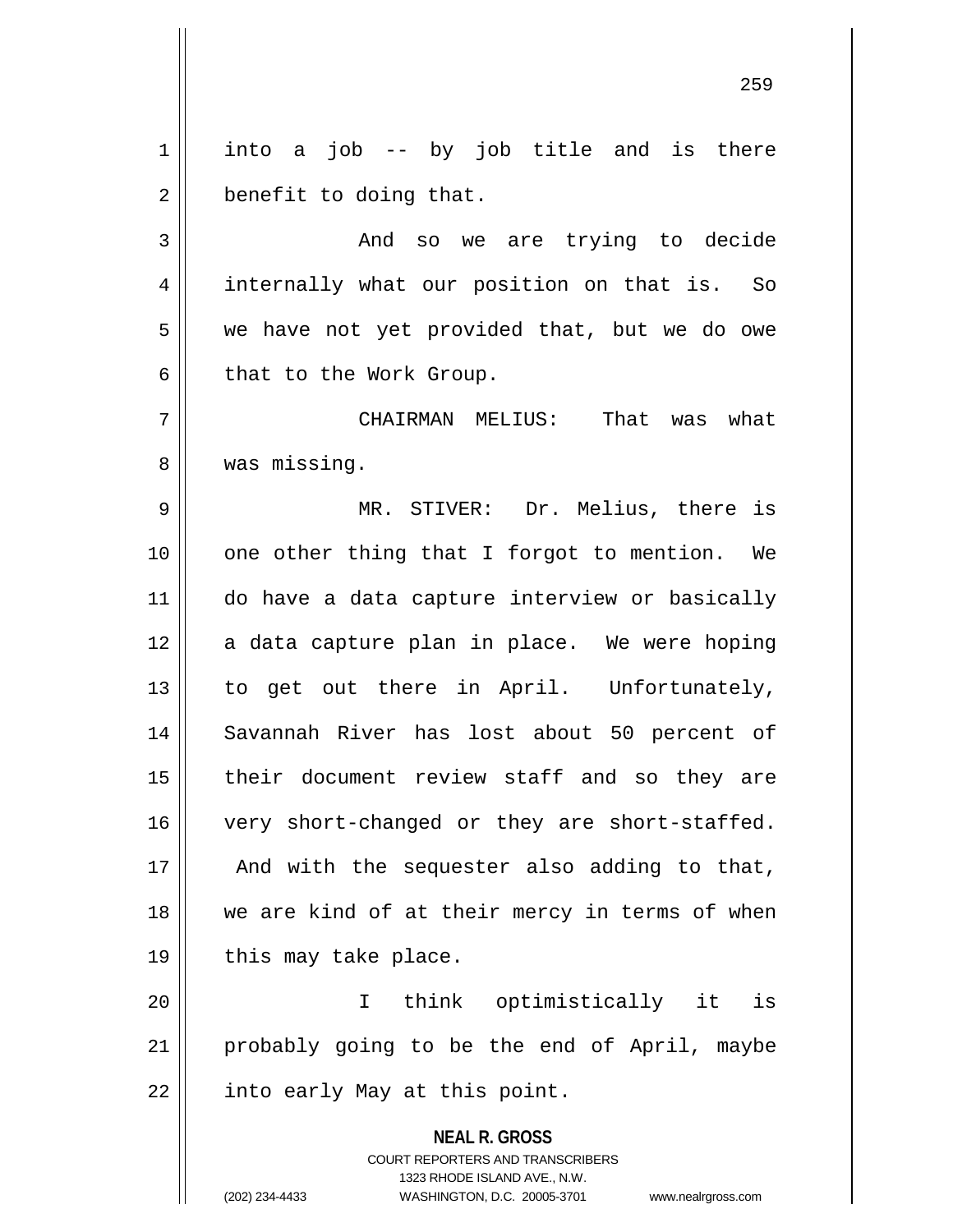|    | 260                                                                                                                                                                    |
|----|------------------------------------------------------------------------------------------------------------------------------------------------------------------------|
| 1  | CHAIRMAN MELIUS: Thank you. Any                                                                                                                                        |
| 2  | Board Members have questions on that?                                                                                                                                  |
| 3  | (No response.)                                                                                                                                                         |
| 4  | CHAIRMAN MELIUS: Okay, thank you,                                                                                                                                      |
| 5  | John. Thank you for substituting.                                                                                                                                      |
| 6  | Ted, why don't you start the                                                                                                                                           |
| 7  | public comment period, but you need to do the                                                                                                                          |
| 8  | intro.                                                                                                                                                                 |
| 9  | MR. KATZ: Sure. Thank you.                                                                                                                                             |
| 10 | Just to note for people who are                                                                                                                                        |
| 11 | planning to give public comment, that these                                                                                                                            |
| 12 | Board meetings are fully transcribed verbatim.                                                                                                                         |
| 13 | So everything you say will be recorded, and                                                                                                                            |
| 14 | then the transcripts are posted on the NIOSH                                                                                                                           |
| 15 | website and available for all the public to                                                                                                                            |
| 16 | see.                                                                                                                                                                   |
| 17 | So if you have any very personal                                                                                                                                       |
| 18 | information you don't want the public to have,                                                                                                                         |
| 19 | you probably should refrain from saying it.                                                                                                                            |
| 20 | We won't redact any of that. So that will be                                                                                                                           |
| 21 | made public. However, if you include                                                                                                                                   |
| 22 | information about other parties that is                                                                                                                                |
|    | <b>NEAL R. GROSS</b><br><b>COURT REPORTERS AND TRANSCRIBERS</b><br>1323 RHODE ISLAND AVE., N.W.<br>(202) 234-4433<br>WASHINGTON, D.C. 20005-3701<br>www.nealrgross.com |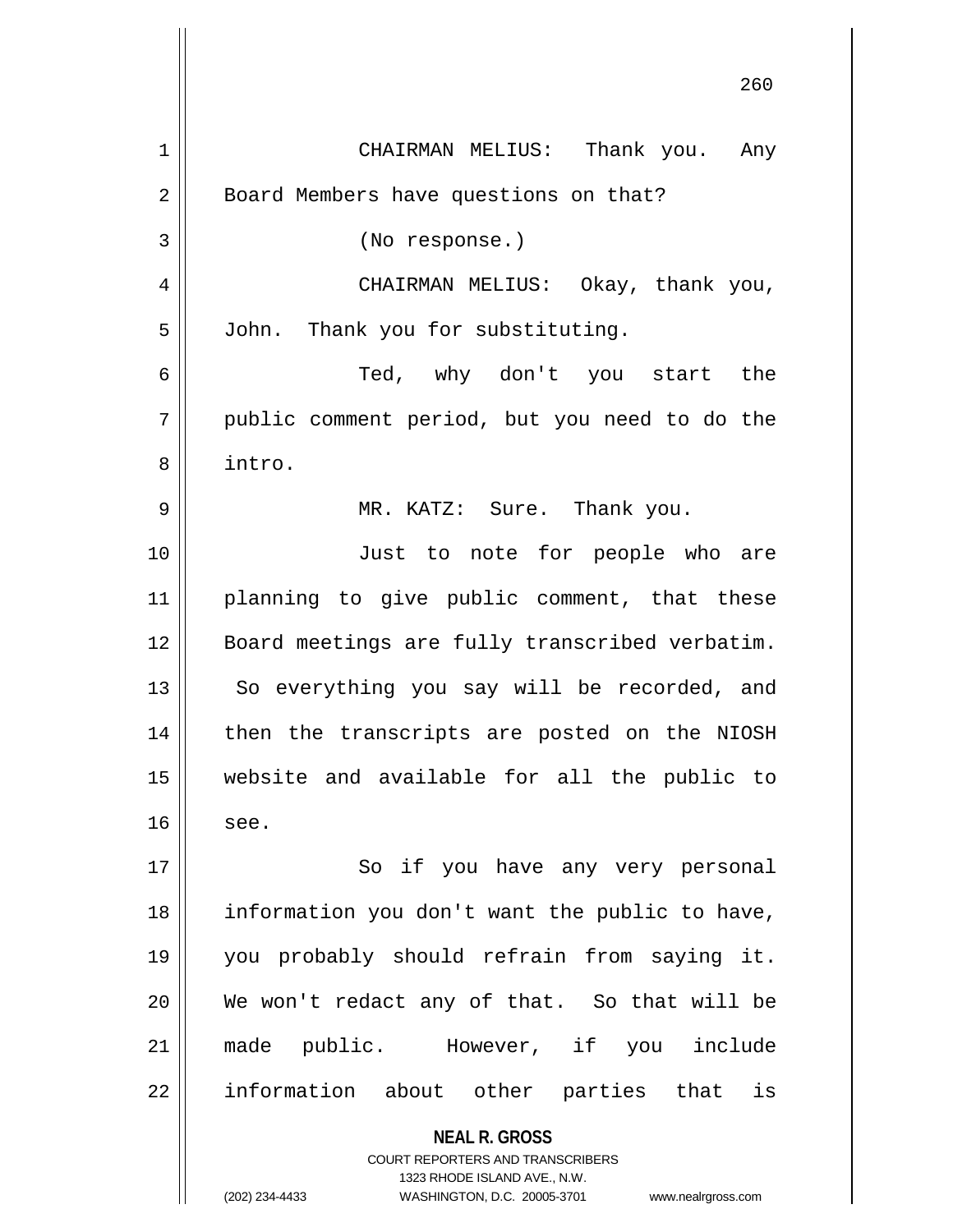1 || personal, private in your talk, that 2 | information, sufficient to keep their identity  $3 \parallel$  private, will be redacted.

 $4 \parallel$  So that is sort of the short  $5 \parallel$  skinny on it, and the full explanation of our 6 | Redaction Policy, as it is termed, should be  $7$  | on the side table, and it is also on the NIOSH 8 website under the Board section. It explains 9 | how we handle this.

10 Thank you.

11 CHAIRMAN MELIUS: Okay. We have 12 || got a few people signed up for public comment. 13 || And we will start with David Anderson. He 14 has been here before.

15 MR. ANDERSON: I have. I note 16 || Knut Ringen was planning to speak, and he is 17 || not here. And I am wondering if he is taking  $18 \parallel$  a nap, but I can try to call him.

19 CHAIRMAN MELIUS: I will turn it 20 | over to Ted for a second.

21 || MR. KATZ: Okay.

22 || MR. ANDERSON: Thank you, Chairman

**NEAL R. GROSS** COURT REPORTERS AND TRANSCRIBERS

1323 RHODE ISLAND AVE., N.W.

(202) 234-4433 WASHINGTON, D.C. 20005-3701 www.nealrgross.com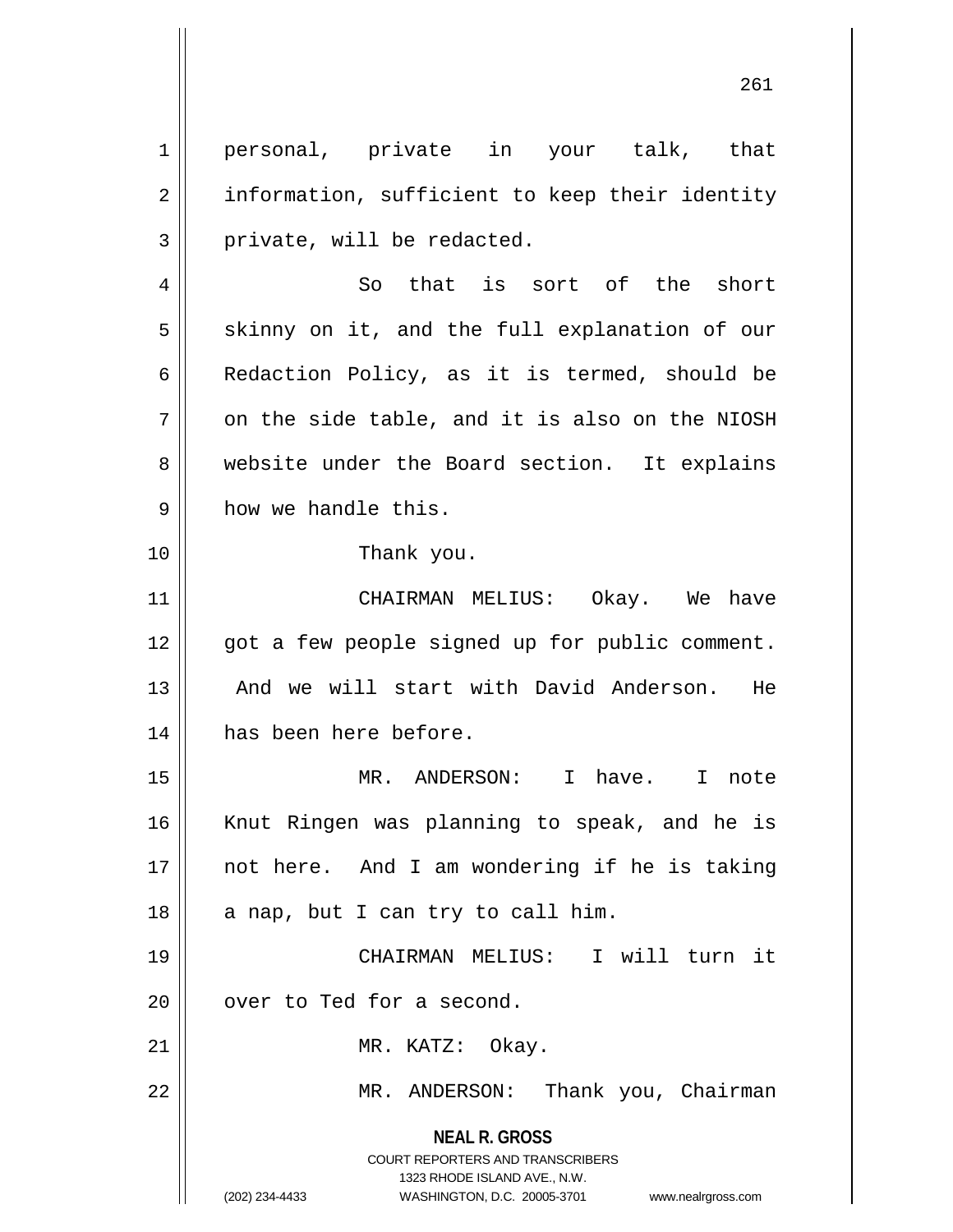| $\mathbf 1$    | Melius and Members of the Board. My name is    |
|----------------|------------------------------------------------|
| 2              | David Anderson. I am the Administrative        |
| 3              | Manager with the law offices of Bob Warren in  |
| $\overline{4}$ | Black Mountain, North Carolina.<br>We have     |
| 5              | adjudicated for scores of claimants under the  |
| 6              | EEOICPA, and we are also the lawyer for the    |
| 7              | petitioner [identifying information redacted]  |
| 8              | for the SEC for the Savannah River Site.       |
| 9              | I last addressed you in Knoxville              |
| 10             | about concerns we have with NIOSH's Addendum 3 |
| 11             | to the SEC Evaluation Report. I'm sorry to     |
| 12             | read, but I have severe stage fright. So I     |
| 13             | will read and hopefully that will get us       |
| 14             | through it.                                    |
| 15             | Οf<br>course we are very concerned             |
| 16             | about the definition of sufficient accuracy    |
| 17             | and how that impacts claimant favorability.    |
| 18             | We believe that accuracy begins with a         |
| 19             | thorough investigation of the source           |
| 20             | materials. We have tried to look at some of    |
| 21             | these source materials ourselves that NIOSH    |
| 22             | uses in their Addendum 3, but we have to go    |
|                | <b>NEAL R. GROSS</b>                           |

COURT REPORTERS AND TRANSCRIBERS 1323 RHODE ISLAND AVE., N.W.

 $\mathsf{II}$ 

(202) 234-4433 WASHINGTON, D.C. 20005-3701 www.nealrgross.com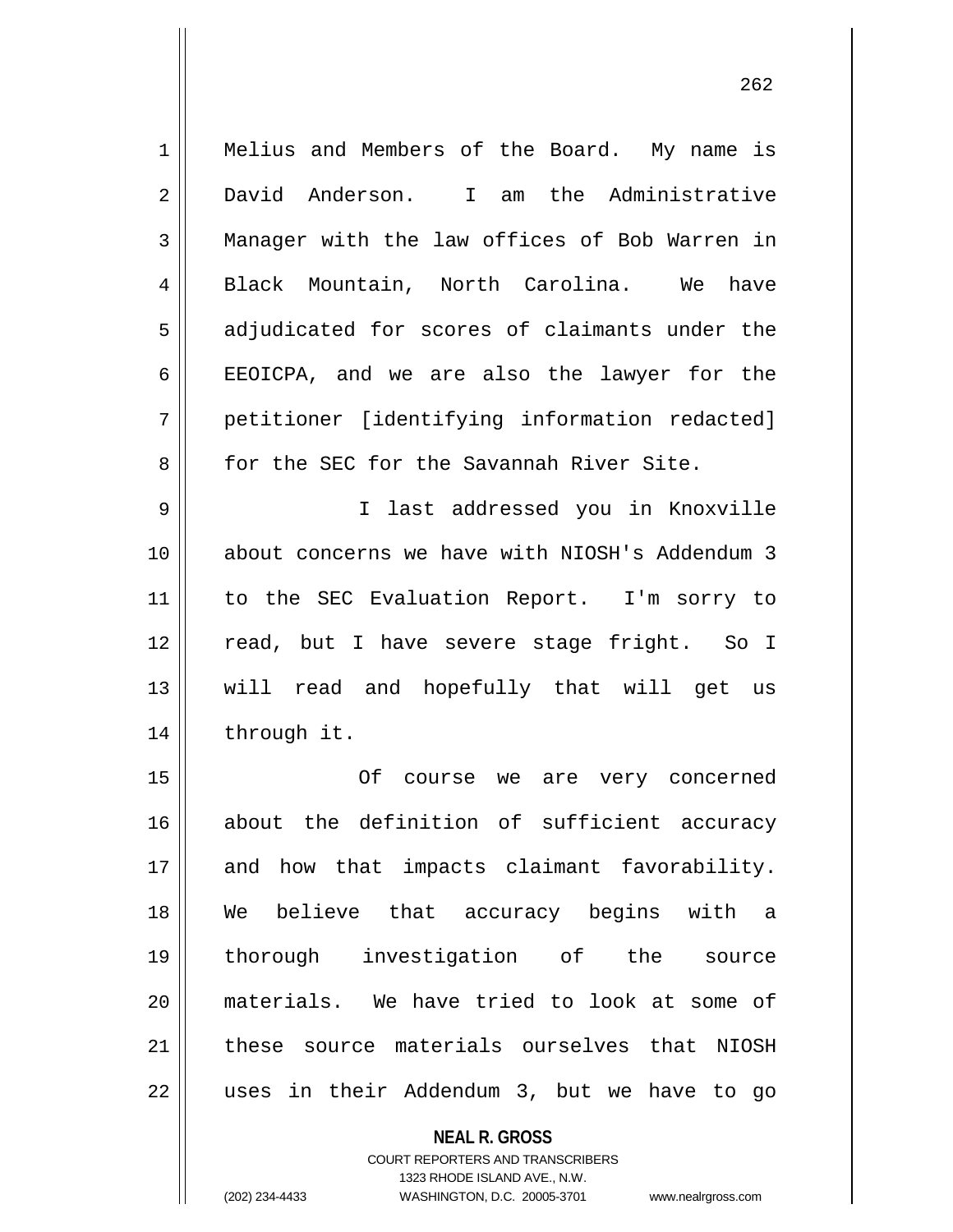1 through a Freedom of Information request to  $2 \parallel$  get it, and we have filed that Freedom of

3 Information request, and it will probably be 4 || next January before we actually get any 5 | materials, if we ever do.

6 || So we have frequently questioned  $7 \parallel$  the reliability of the materials being used by 8 NIOSH in its evaluations and its dose 9 Teconstructions. And while we are frustrated 10 by how long this process is taking, we are 11 delighted that SC&A and Arjun will be visiting 12 the Savannah River Site, hopefully, to 13 || thoroughly investigate and analyze the 14 materials that NIOSH has relied upon.

 I am distressed to think that that might not happen because we have seen in the 17 || past that the source materials that NIOSH uses 18 || can be interpreted in different ways. And we would like for SC&A to analyze it from their | perspective and I hope that can happen.

21 I would like to comment on some of 22 || the myriad of concerns we have with Addendum

> **NEAL R. GROSS** COURT REPORTERS AND TRANSCRIBERS

> > 1323 RHODE ISLAND AVE., N.W.

(202) 234-4433 WASHINGTON, D.C. 20005-3701 www.nealrgross.com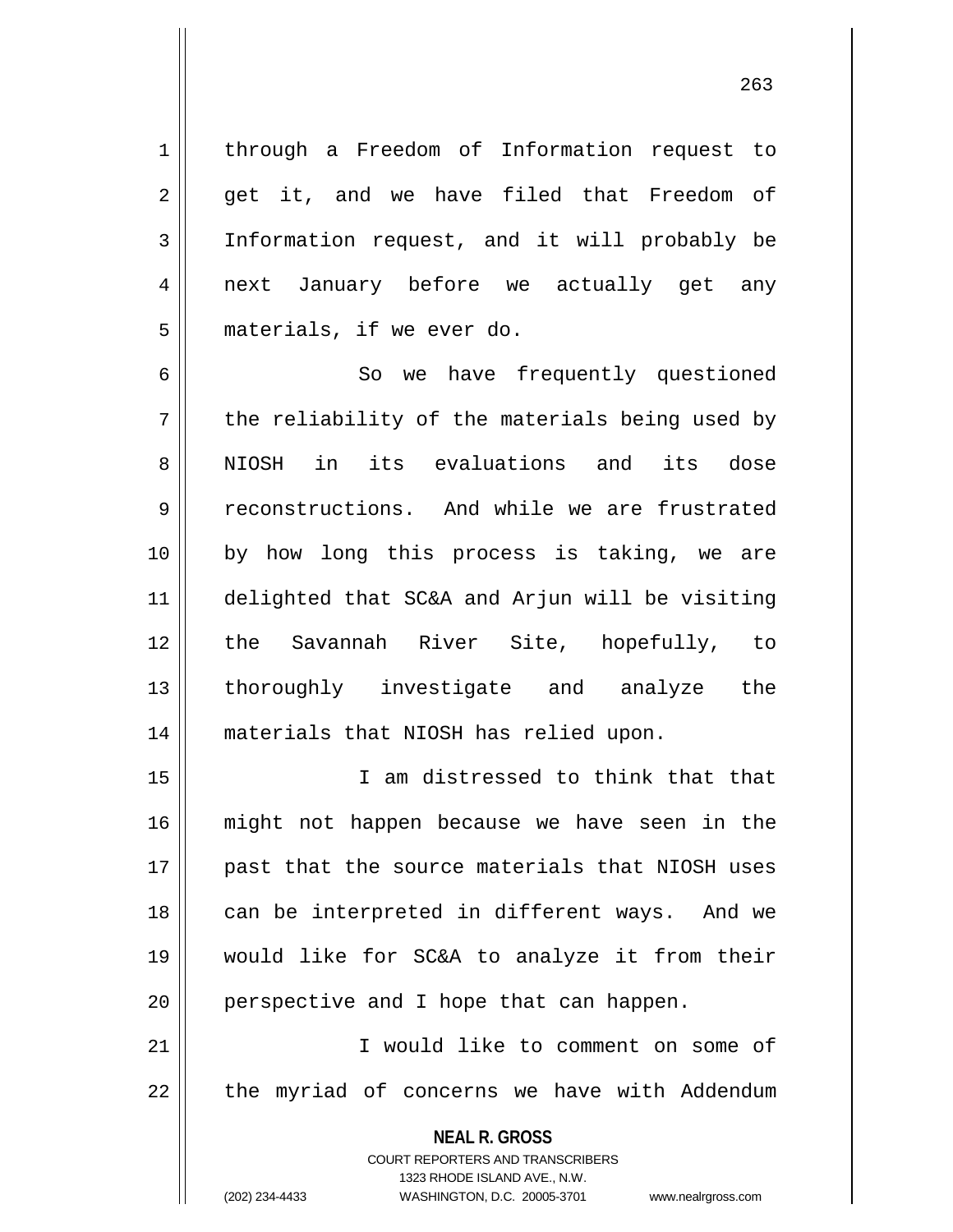1 3, beginning with thorium inventories and 2 l location. You will recall that Addendum 2  $3 \parallel$  came along because the discovery of literally 4 thousands of kilos of thorium that had not 5 || been previously identified or located in 6 earlier inventory records. Now NIOSH 7 confidently relies on three inventory 8 documents and one memo to claim that they can 9 || now track 35 years of thorium inventory at the 10 Savannah River Site. 11 || Therestingly, in Addendum 3, 12 NIOSH says that thorium was confined to just 13 || ten facilities after 1972. But a recent 14 || search of the Department of Labor's Site 15 | Exposure Matrix, or SEM, lists thorium present 16 in no less than 66 buildings. And the EPA has 17 found thorium contamination in buildings and 18 || other structures, ground water, sediment, 19 sludge, soil, and solid waste in various 20 || places around the site. 21 While neither SEM nor the EPA 22 documents specific time periods for these

> COURT REPORTERS AND TRANSCRIBERS 1323 RHODE ISLAND AVE., N.W.

**NEAL R. GROSS**

(202) 234-4433 WASHINGTON, D.C. 20005-3701 www.nealrgross.com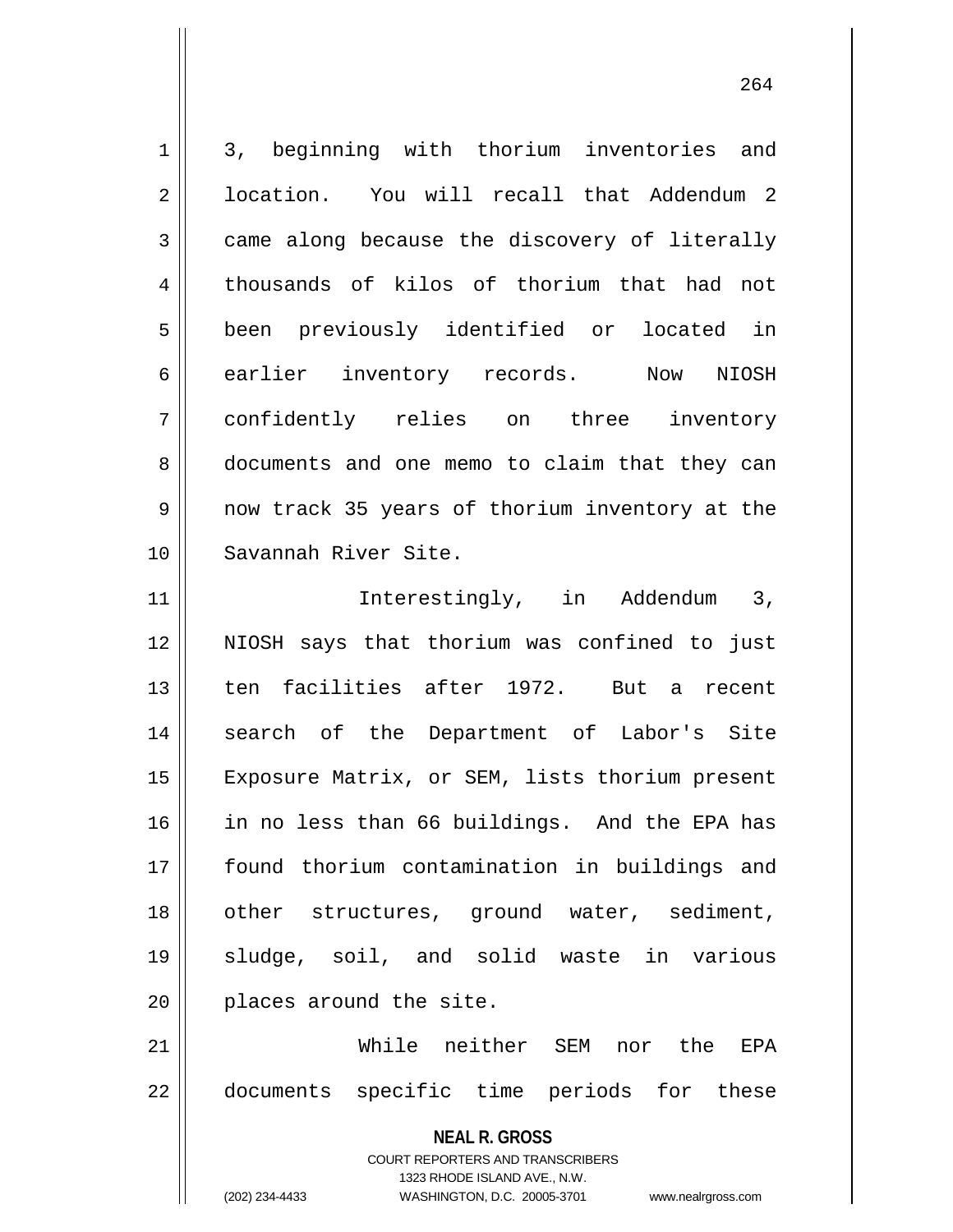1 | findings, it is clear that thorium was more 2 | widespread amongst facilities and workers than | NIOSH would have us believe. And of course if you are not sure where the thorium was, it is impossible to | know who all might have been exposed to it. Likewise, NIOSH confers great 8 || confidence in the radiological control programs at Savannah River Site in a search that anyone likely to be exposed was 11 || thoroughly monitored. Because they believe 12 || that, they rely heavily on badge data and bioassay records in both their dose 14 | reconstructions and this evaluation. We seriously question that premise, not necessarily because DOE is not 17 || always forthcoming with complete records, but because years of working with employee claimants has illustrated to us a culture at 20 the Savannah River Site that we could describe | as a "get it done" culture.

22 Countless interviews with workers

**NEAL R. GROSS** COURT REPORTERS AND TRANSCRIBERS 1323 RHODE ISLAND AVE., N.W. (202) 234-4433 WASHINGTON, D.C. 20005-3701 www.nealrgross.com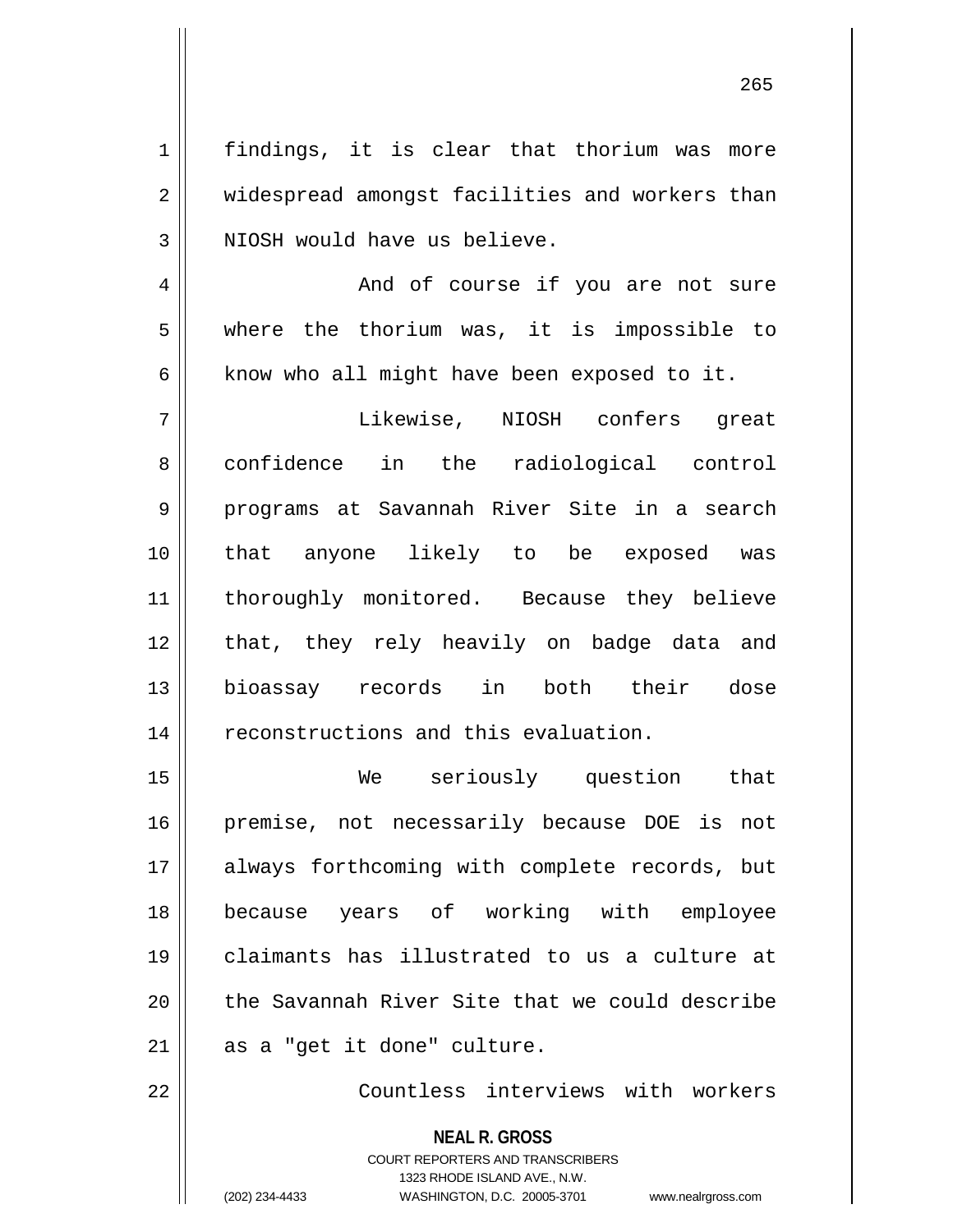1 show a willingness to avoid radiation 2 || monitoring that was part of the spirit of the 3 job. I would refer any new Board Member to 4 the summary of Savannah River Site interviews  $5 \parallel$  done by SC&A in 2009 that is on the O: drive,  $6 \parallel$  as a matter of fact, as a part of a White 7 Paper that SC&A produced about matrix issue 8 number 12. 9 There are several pages of 10 comments regarding the radiological monitoring

 program and, if you don't mind, I would like to read a couple, just short little things 13 || from those interviews. The very first one 14 || says production and health physics had a love-15 || hate relationship. Workers tried to do most jobs without HP. Production wanted to do whatever had to be done. Day shift did not attend to maintenance that often. Much of it was done at night. Operations spent time | avoiding HP, and HP tried to avoid them.

21 Operations had work to do, and 22 HP's attitude was not conducive to getting

**NEAL R. GROSS**

COURT REPORTERS AND TRANSCRIBERS 1323 RHODE ISLAND AVE., N.W. (202) 234-4433 WASHINGTON, D.C. 20005-3701 www.nealrgross.com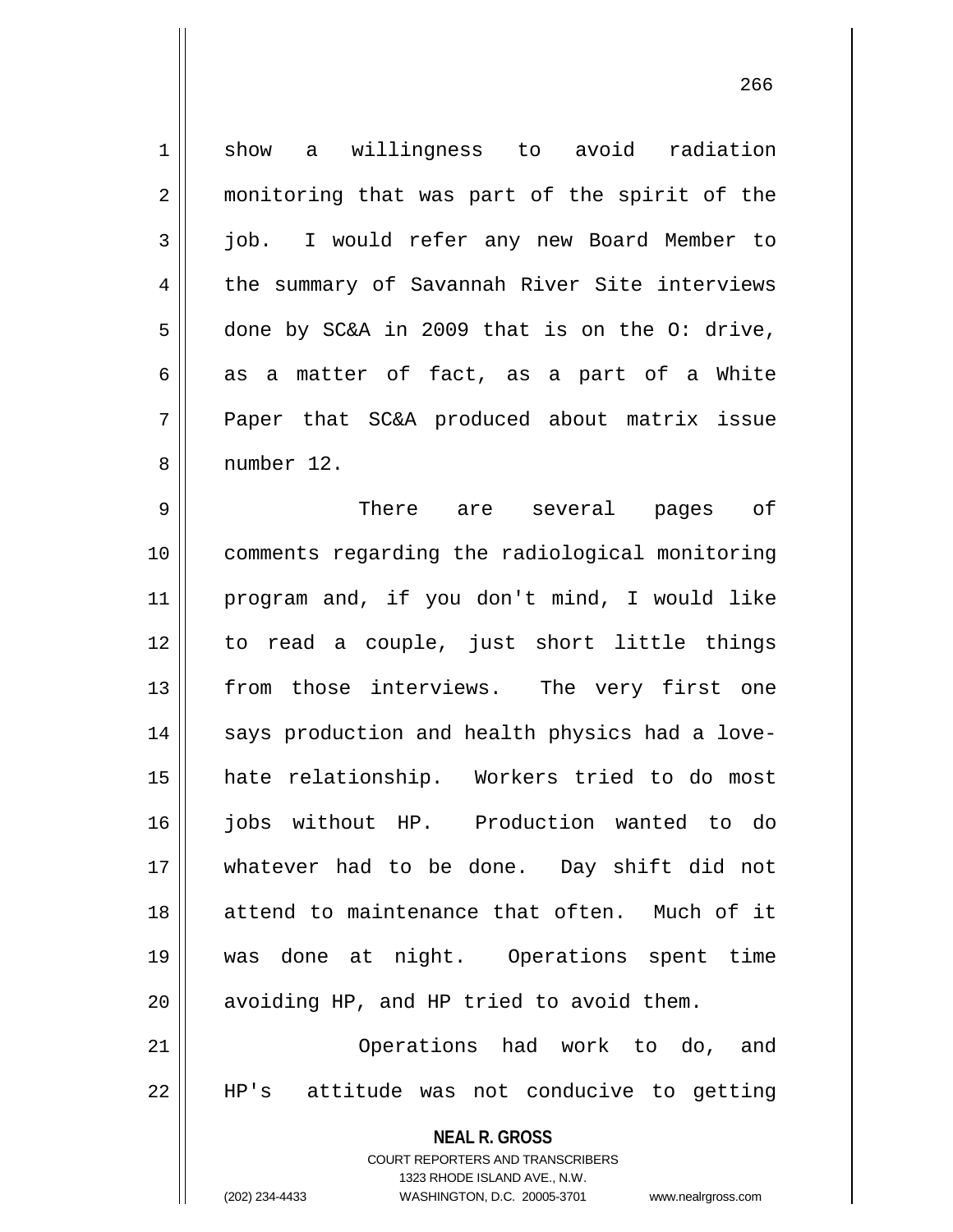$1 \parallel$  the job done. It could take days to get the 2 | job done if HP was involved.

3 And then from another interview, a  $4 \parallel$  similar kind of thing. Again, that was the 5 culture at the time. Don't ask and don't  $6 \parallel$  tell. Most of the older operators would swap,  $7 \parallel$  hide, or lose badges, in order to keep their 8 boss out of trouble.

9 || If you received a tritium intake, 10 you would intentionally forget to give a 11 || bioassay sample that month. And once Health 12 || Protection realized the sample was late, a new 13 || one was requested two weeks later. Two weeks 14 is generally enough time to pass a tritium 15 uptake.

 There are lots and lots of statements like that from former workers. Though they don't necessarily refer to thorium, these statements point to the problems inherent in assuming NIOSH has access | to a dependable, complete set of exposure data 22 || for any worker at the Savannah River Site.

**NEAL R. GROSS**

COURT REPORTERS AND TRANSCRIBERS 1323 RHODE ISLAND AVE., N.W. (202) 234-4433 WASHINGTON, D.C. 20005-3701 www.nealrgross.com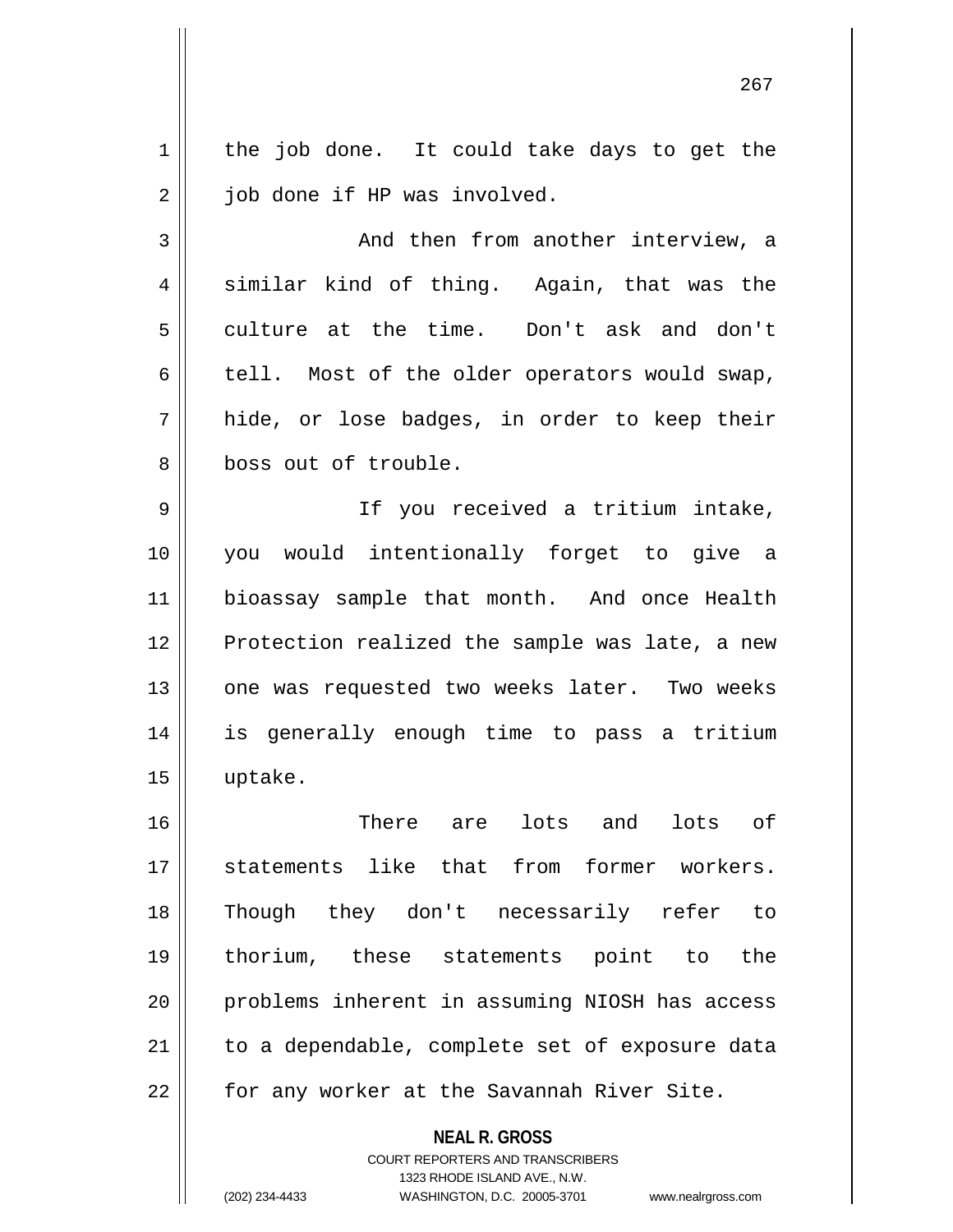1 Another troubling aspect of 2 || NIOSH's reliance and dependability on this 3 data has to do with the frequency and 4 Teporting of exposure incidents at SRS, which  $5 \parallel$  are also part of that matrix issue number 12. 6 || A White Paper was produced by SC&A

 and I don't believe NIOSH has responded to it 8 || yet. And it concludes, and I will read verbatim from it. "It appears possible that in some cases the incidents may not be recorded anywhere, including the worker's individual dose record or any data bank. In 13 || other cases, incidents may not be in the SHI index but may be in other databases, such as 15 || fault tree data banks or in log books. There is a distinct possibility of unrecorded 17 || incidents that may be shift-dependent. NIOSH has not yet addressed the issue of incomplete incident records in SRS dose reconstructions.

20 The issue of incident-related 21 doses becomes even more complex in the context  $22 \parallel$  of coworker models. This is both a general

**NEAL R. GROSS**

COURT REPORTERS AND TRANSCRIBERS 1323 RHODE ISLAND AVE., N.W. (202) 234-4433 WASHINGTON, D.C. 20005-3701 www.nealrgross.com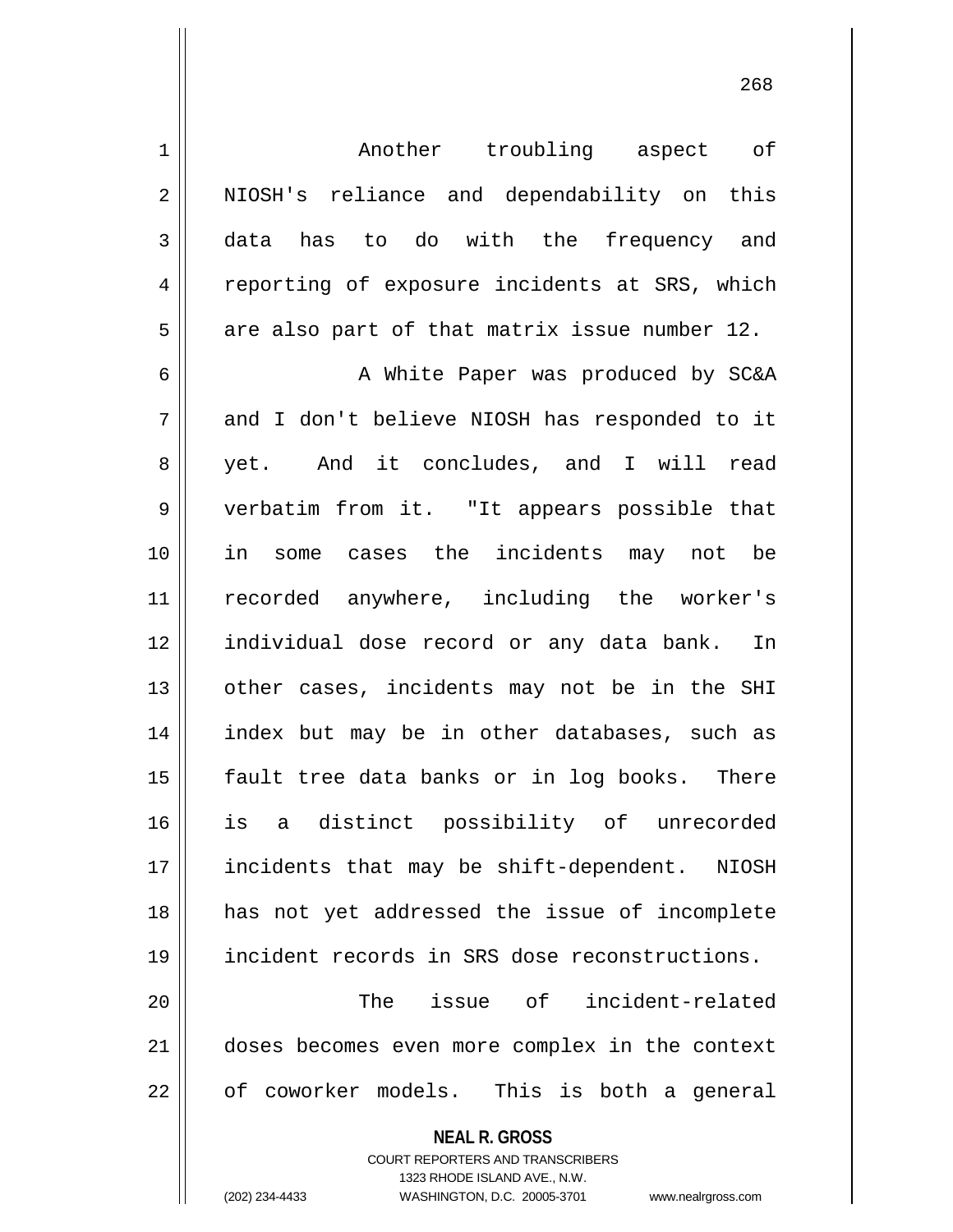matter of non-construction and construction workers, as well as a specific issue for 3 construction workers to be considered in the 4 context of the SRS construction worker SEC." And again, this White Paper and  $\parallel$  those interviews I was quoting from are on the  $7 \parallel$  0: drive as part of matrix number 12. Our contention is that incidents 9 || and worker actions resulting in unrecorded exposure were widespread at Savannah River 11 || Site and undermined the completeness and accuracy of the database NIOSH contends is so dependable. 14 || By the way, so confident is NIOSH in its database, that all references by claimants to these types of incidents are glossed over in dose reconstructions. You have probably seen them. A common one, and this is mostly quoted from a dose 20 || reconstruction says, "The worker mentioned 21 || several incidents, one involving a permanent | confiscation of his clothing and even wedding

> COURT REPORTERS AND TRANSCRIBERS 1323 RHODE ISLAND AVE., N.W. (202) 234-4433 WASHINGTON, D.C. 20005-3701 www.nealrgross.com

**NEAL R. GROSS**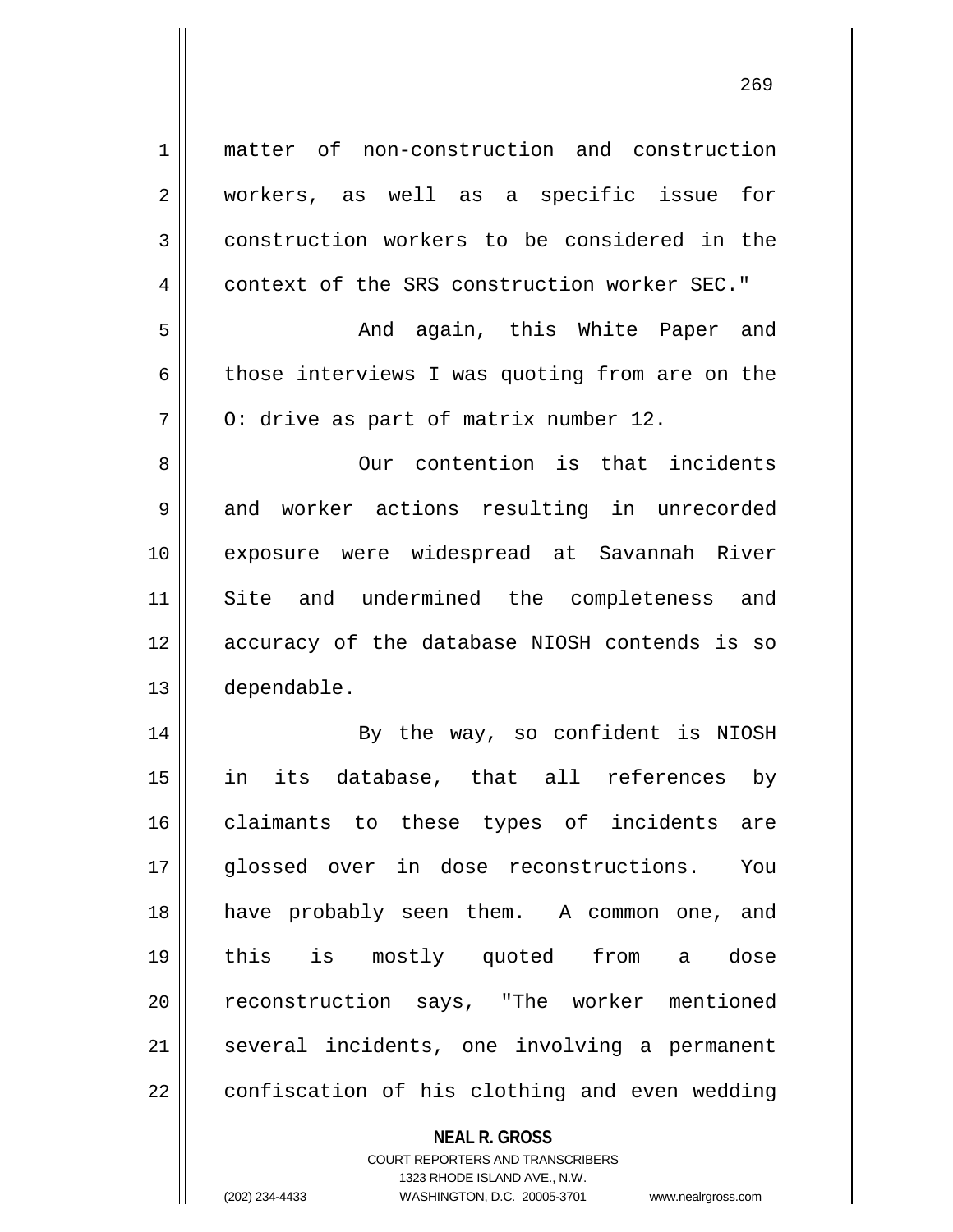1 || ring. However, no information on this was 2 || received from the Department of Energy and the 3 general claimant favorability of the dose 4 | reconstruction will account for more exposure  $5 \parallel$  than the claimant was likely to receive." 6 We filed many Freedom of

7 Information requests for incident records from 8 || the Department of Energy with very limited 9 Success. However, when we do receive 10 information, such as we did just a month ago, 11 || it invariably backs up everything the claimant 12 has told us. We believe these claimants are  $13$  | telling the truth, as are the interviewers.

14 || So if the data regarding thorium 15 inventory and its spread throughout the site 16 are questionable and determinations about 17 || exactly who was exposed and where they were 18 || exposed is questionable, and data from the 19 radiological monitoring program is 20 questionable, how is it possible for NIOSH to 21 | confidently proclaim that they can reconstruct  $22$   $\parallel$  thorium dose to all workers?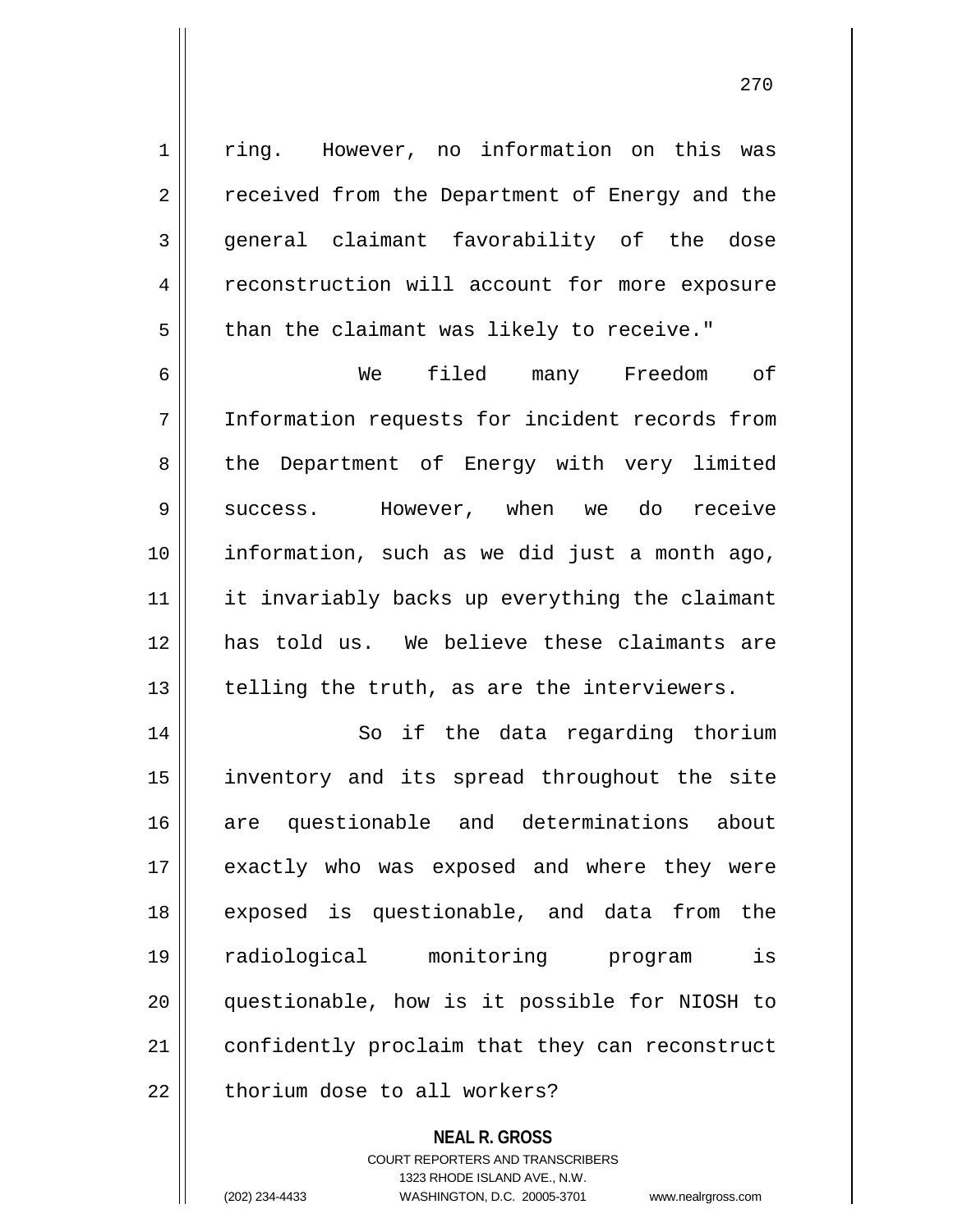| 1  | We respectfully contend that it is             |
|----|------------------------------------------------|
| 2  | not possible within the bounds of sufficient   |
| 3  | accuracy and claimant favorability for them to |
| 4  | make such a claim. And we request that the     |
| 5  | Board reject this Addendum and recommend the   |
| 6  | entire SRS workforce for an extended Special   |
| 7  | Exposure Cohort.                               |
| 8  | Thank you very much.                           |
| 9  | CHAIRMAN MELIUS: Thank you. Knut               |
| 10 | Ringen, I believe is signed up next. You were  |
| 11 | signed up first.                               |
| 12 | DR. RINGEN: What?                              |
| 13 | CHAIRMAN MELIUS: You were signed               |
| 14 | up first.                                      |
| 15 | DR. RINGEN: I was signed up first              |
| 16 | and I was here on time -- just barely.         |
| 17 | (Laughter.)                                    |
| 18 | Thank you very much,<br>DR. RINGEN:            |
| 19 | first of all, for entertaining me again.<br>It |
| 20 | is the seventh time I have been here. And      |
| 21 | what I want to comment on is, first of all,    |
| 22 | the OTIB-52 and also the SRS Evaluation        |
|    | <b>NEAL R. GROSS</b>                           |
|    | <b>COURT REPORTERS AND TRANSCRIBERS</b>        |
|    | 1323 RHODE ISLAND AVE., N.W.<br>(202) 234-4433 |
|    | WASHINGTON, D.C. 20005-3701 www.nealrgross.com |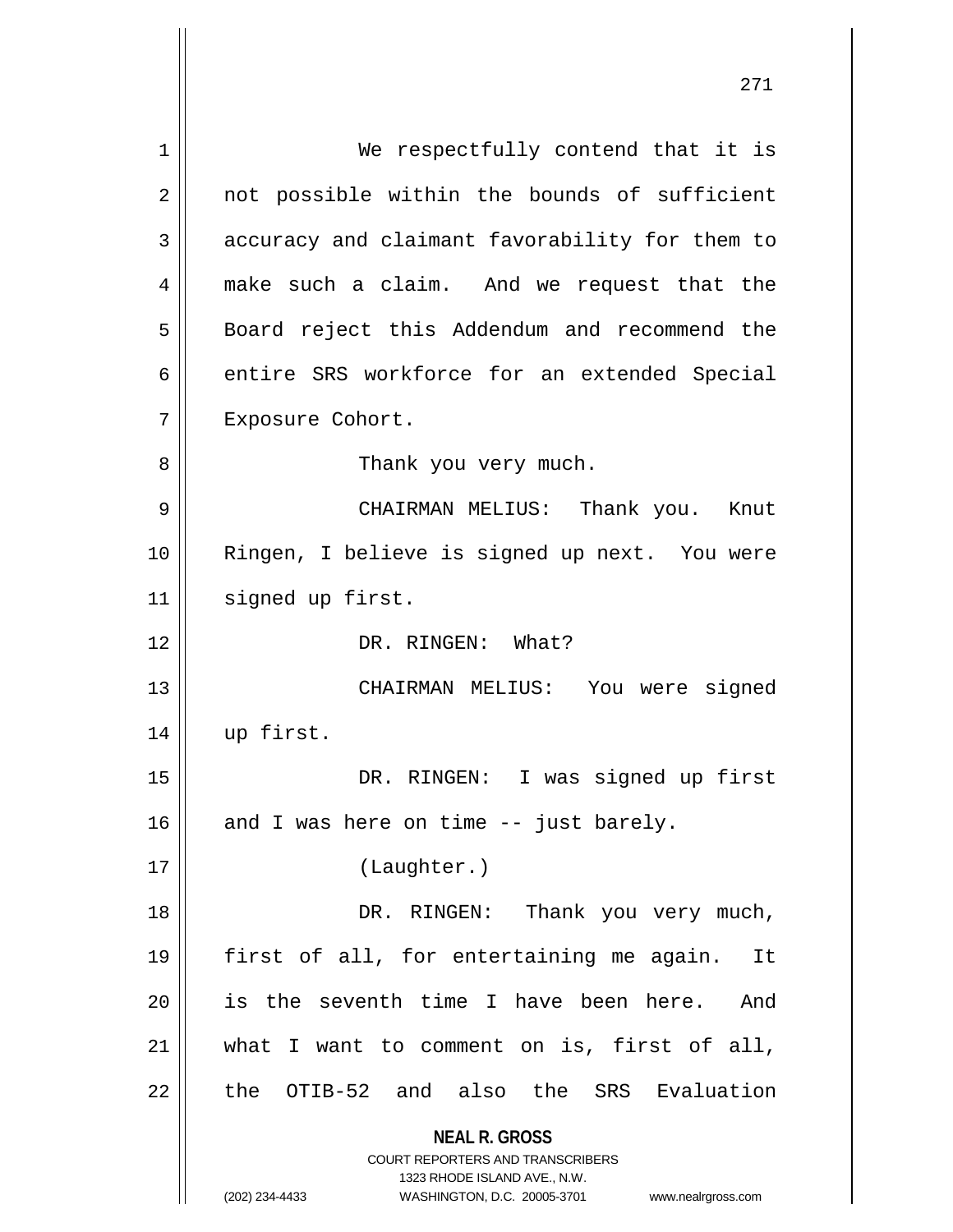1 | Addendum because they hang together in a very  $2 \parallel$  significant way.

3 || Thave given you previously all of 4 my professional disclosures. I am here on 5 | behalf of the National Building Trades Unions  $6 \parallel$  on behalf of the Augusta Building and 7 Construction Trades Council, which is the 8 umbrella for all of the unions that represent 9 workers at the Savannah River Site and for the 10 || SRS SEC petitioners.

11 Let me first comment on OTIB-52. 12 We actually agree that NIOSH has to have 13 || specific procedures for construction workers. 14 || You have no argument about that. Because the 15 || construction workers are very different from 16 || plant workers and I think everybody also now 17 | agrees on that.

18 And NIOSH clearly acknowledges 19 that it is difficult for it to do the dose 20 || reconstructions for construction workers. The 21 || reason for this is the difference that the 22 construction workers have both in terms of

**NEAL R. GROSS**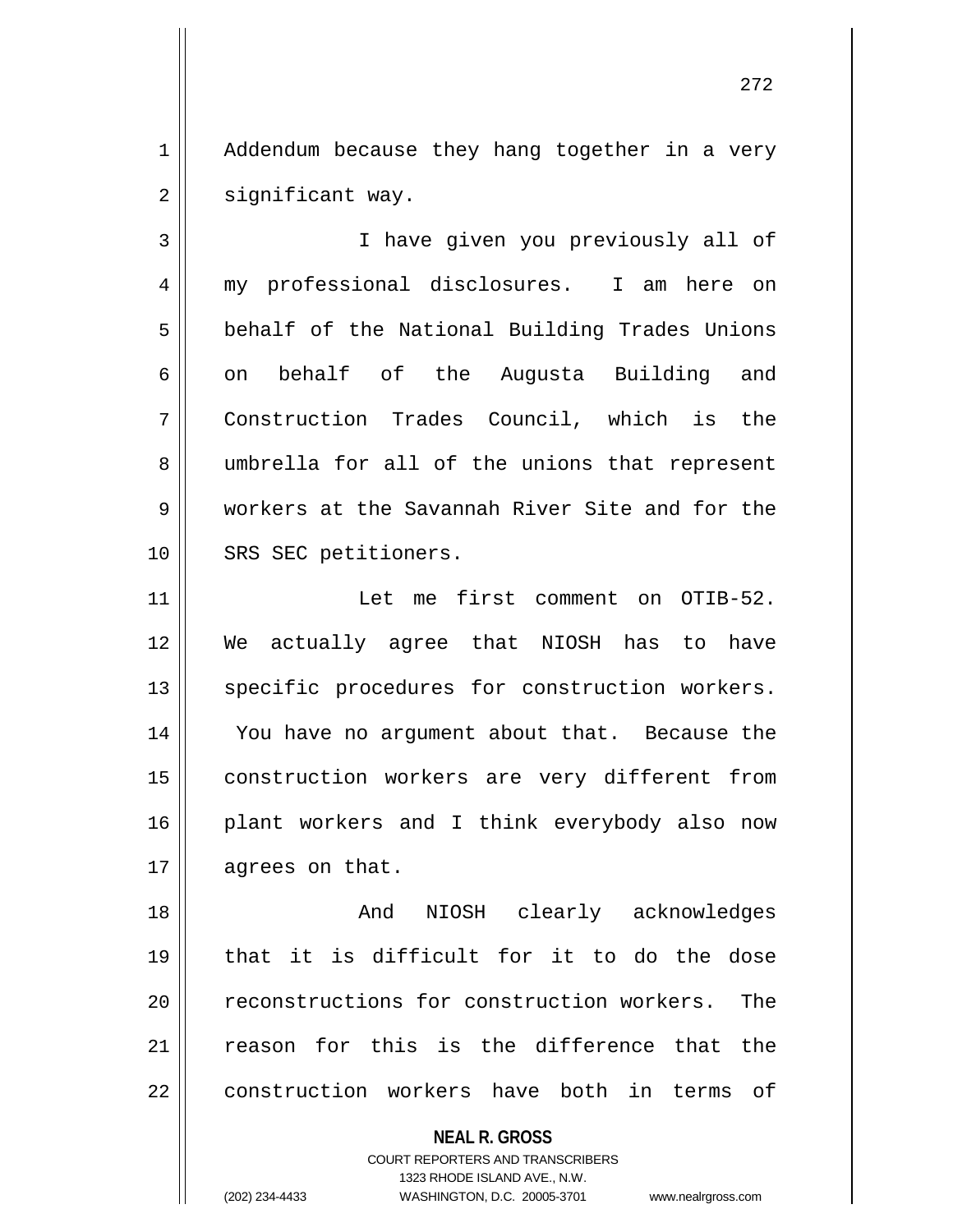1 | their exposure patterns and their outcomes.

2 For exposure patterns, we know  $3 \parallel$  that construction workers are a very high-risk 4 || group and we have an industrial hygiene group  $5 \parallel$  that has conducted experiments to try to  $6 \parallel$  estimate what kind of exposures workers have  $7 \parallel$  from specific tasks, such as welding. And the 8 same includes lots of industrial hygienists 9 from the universities around the country that 10 you all know. And these experiments have led 11 them to conclude that constructions workers 12 || have exposures that are typically, in terms of 13 || their variants or the geometric means and 14 distributions, about 1.4 times greater than 15 | for plant workers.

 And actually, that is where the 17 || number comes from in the report that you heard 18 || this morning. We held a meeting with NIOSH back in 2004 and at the conclusion of that, Taulbee said we should create an adjustment factor if we agree on that. And that  $\parallel$  adjustment factor should be approximately 1.4.

**NEAL R. GROSS**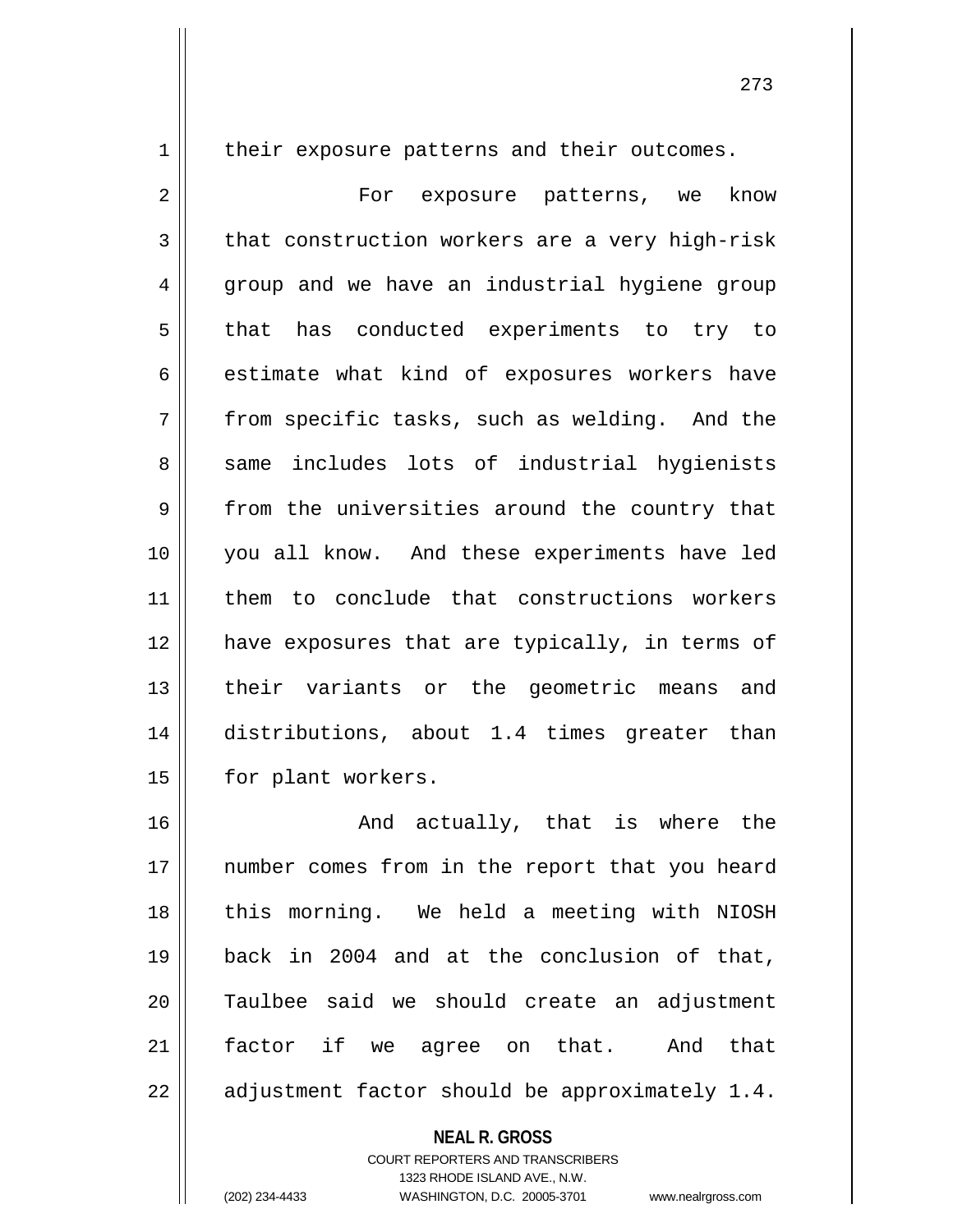1 || Just so you know. And then they tested that  $2 \parallel$  also with some of their -- some radiation dose  $3 \parallel$  data that they had.

4 In addition to having very 5 different exposures from plant workers, 6 construction workers have also very different 7 | outcomes. We now know that construction 8 workers are a very high-risk group for 9 || occupational cancer in general. A new big 10 review in the United Kingdom found that 11 | construction workers, who make up for seven to 12 || ten percent of the workforce account for about 13 || 50 percent of occupational cancer mortality. 14 || And that reflects, pretty much what we are  $15$  seeing in our own data here.

16 From our medical screening program 17 that you heard Pat talk a little bit about 18 this morning and that I direct for 19 || construction workers at the DOE sites, we know 20 || that construction workers have a much higher 21 || rate of illnesses, occupational illnesses,  $22$  || than other workers. Within our population,

**NEAL R. GROSS**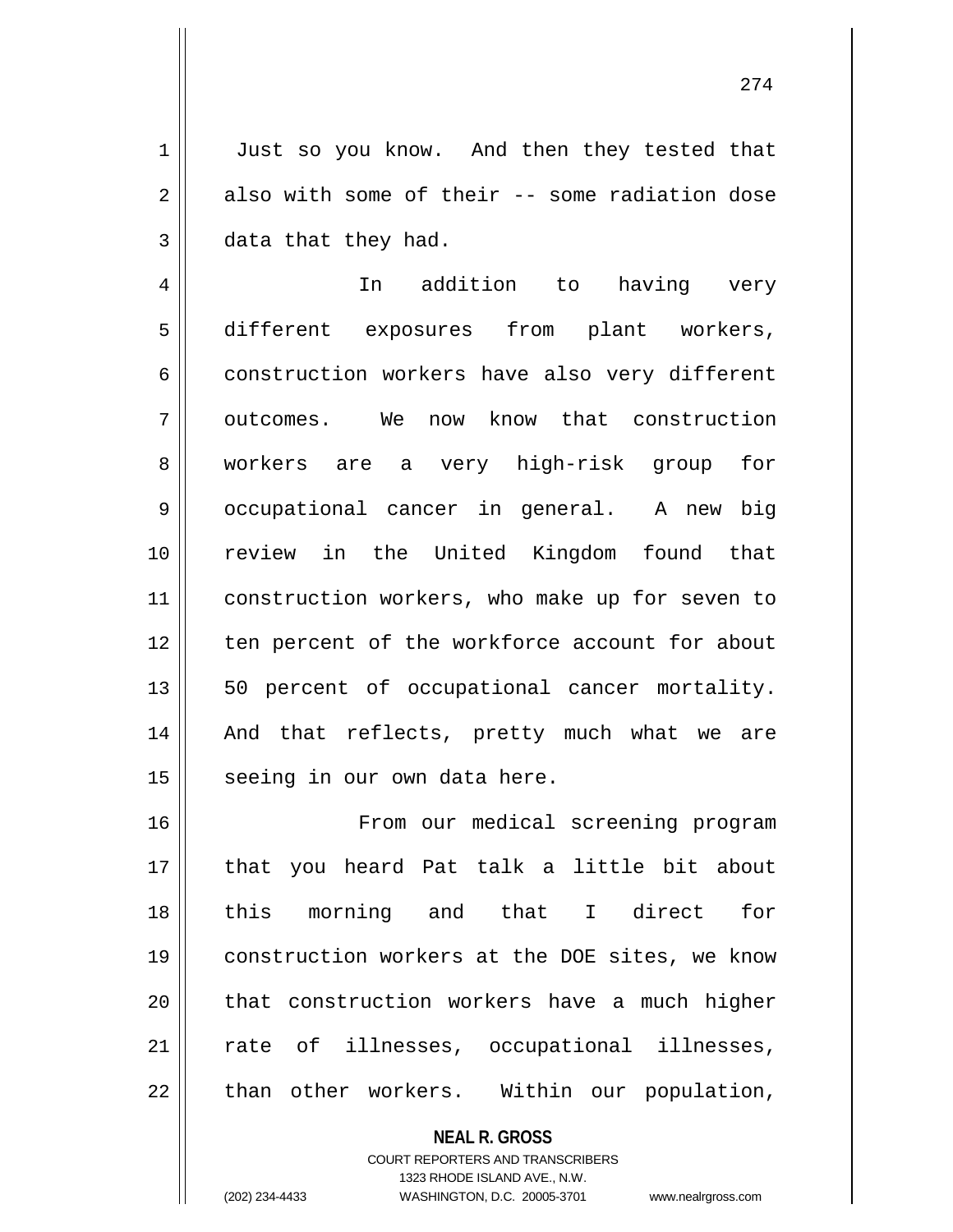**NEAL R. GROSS** 1 and we have about 30,000 screenings performed  $2 \parallel$  so far, within it we have a small sub-3 population of about 1500 administrative, 4 scientific, and other non-crafts people who 5 | have worked for construction companies. And 6 we use that as an internal control. And when 7 we compare what happens in our population, we 8 find that the crafts workers have outcomes  $9 \parallel$  that are three to six times higher than this 10 | control group. 11 || So if you look, for instance, at 12 || x-rays and you see what the B Readers conclude 13 in terms of occupational exposures, the 14 control group has five to six percent 15 || prevalence and the craft workers range from 18 16 percent at the low end to 30 percent at the 17 high end of x-ray evidence of occupational 18 lung disease. And we see that in other areas 19 also such as hearing loss. Beryllium is a 20 little different but I won't get into that. 21 || But by and large, it is a much 22 || higher-risk category. And this leads me to

COURT REPORTERS AND TRANSCRIBERS

1323 RHODE ISLAND AVE., N.W. (202) 234-4433 WASHINGTON, D.C. 20005-3701 www.nealrgross.com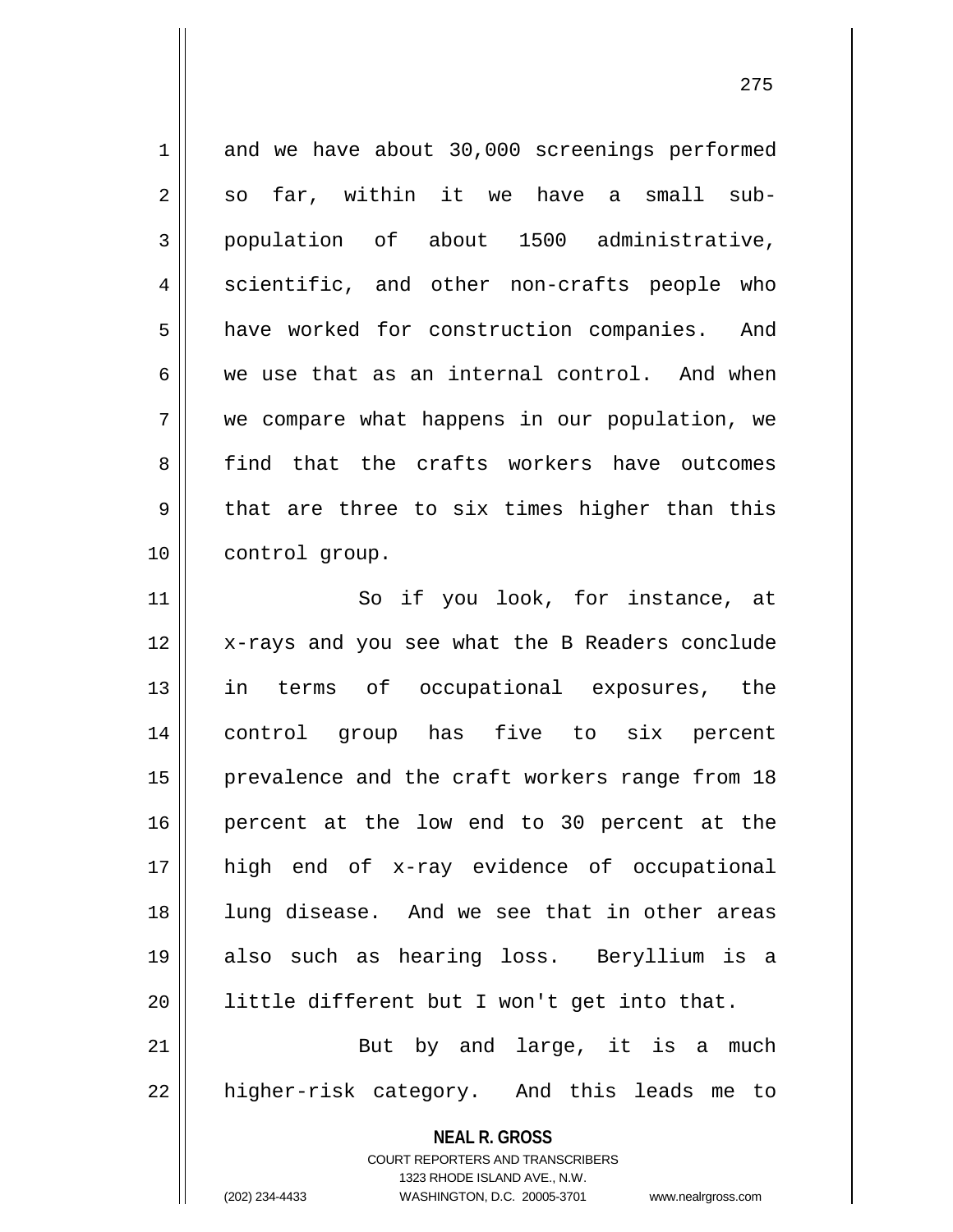1 wonder how NIOSH could conclude that, in OTIB- $2 \parallel 52$ , that construction, the radiation doses 3 || received by construction workers can be 4 || bounded by the dose distribution for all 5 monitored workers. To me, that defies logic, 6 || reality, and everything I know about 7 construction workers and their exposures in 8 areas other than radiation. And I can't 9 imagine that radiation is so different from 10 || other types of occupational exposures. 11 || The addition, the discussion today 12 || left me really confused again about what NIOSH

 is doing with construction workers, particularly the unmonitored one. Is it really using OTIB-52 or is it not? Wanda 16 || seemed to indicate that they were. Stu seemed to indicate that they are not. And Wanda's 18 || slide number three said specifically this procedure gives guidance or provides guidance for developing a coworker model for 21 || unmonitored construction trade workers.

22 || So presumably, it must be used

**NEAL R. GROSS** COURT REPORTERS AND TRANSCRIBERS

1323 RHODE ISLAND AVE., N.W.

(202) 234-4433 WASHINGTON, D.C. 20005-3701 www.nealrgross.com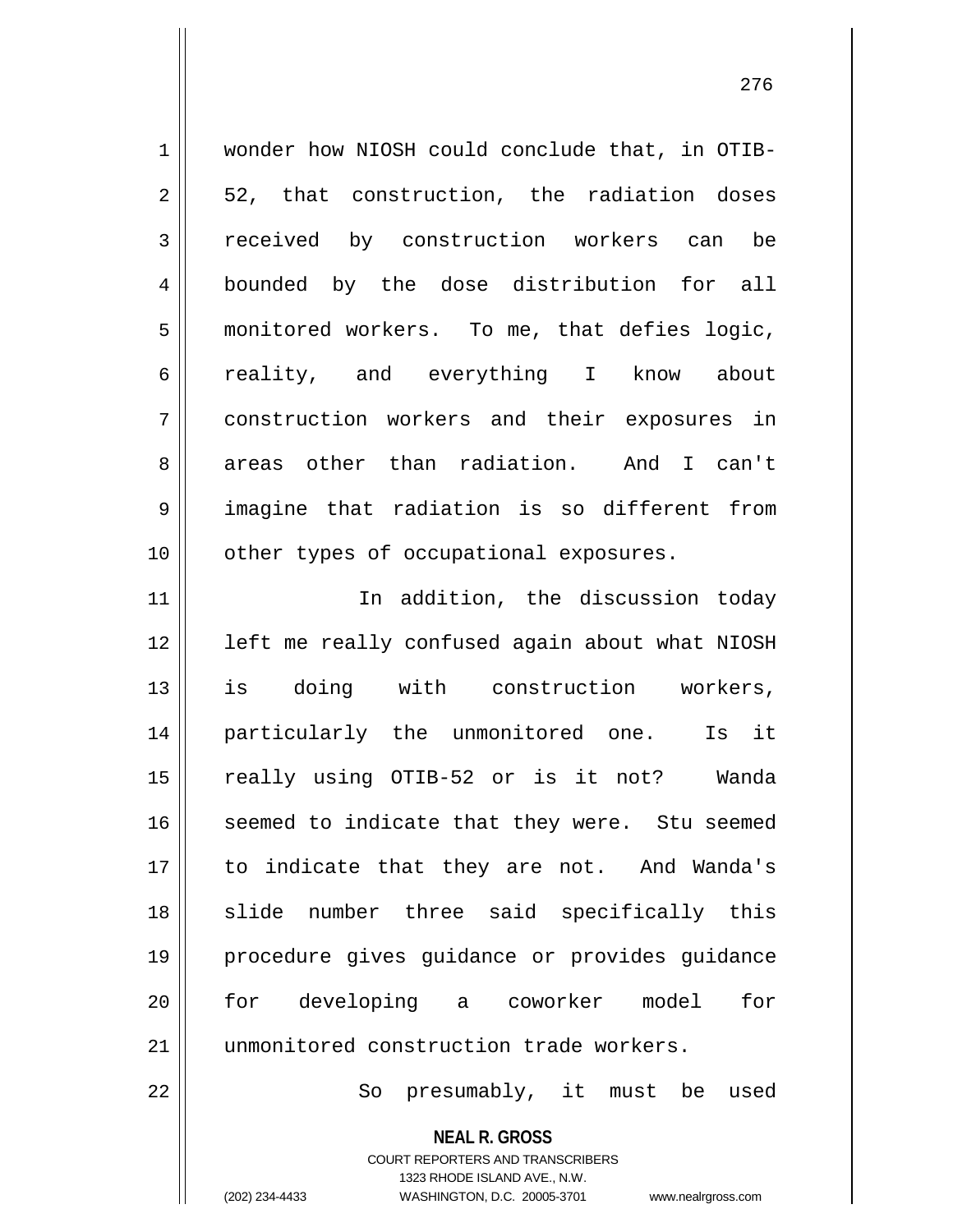1 somehow but I do not know if that is true or  $2 \parallel$  not. So I would like to suggest to you that 3 you ask NIOSH two questions. If OTIB-52 is 4 || not being used, then what is being used to 5 deal with construction workers? Secondly, if 6 | OTIB-52 is being used, then how is it being 7 used by the dose reconstructor? 8 This is very significant. This is  $9 \parallel$  a significant lead-in to a discussion briefly  $10$  | of the question of sufficient accuracy, which 11 || has been a thorn in the side of this program 12 from the beginning and that we have asked for  $13$  | a definition forever, as you know. 14 So let me be constructive and 15 || suggest a definition. First of all, I think 16 it should be defined based in scientific 17 || principles. I think we all agree on that. 18 || And if we do that, I think the best definition 19 is something like this. A dose reconstruction 20 || is sufficiently accurate when, in independent 21 || replications, the results are within an  $22$  || accepted degree or margin of error.

> **NEAL R. GROSS** COURT REPORTERS AND TRANSCRIBERS

1323 RHODE ISLAND AVE., N.W.

(202) 234-4433 WASHINGTON, D.C. 20005-3701 www.nealrgross.com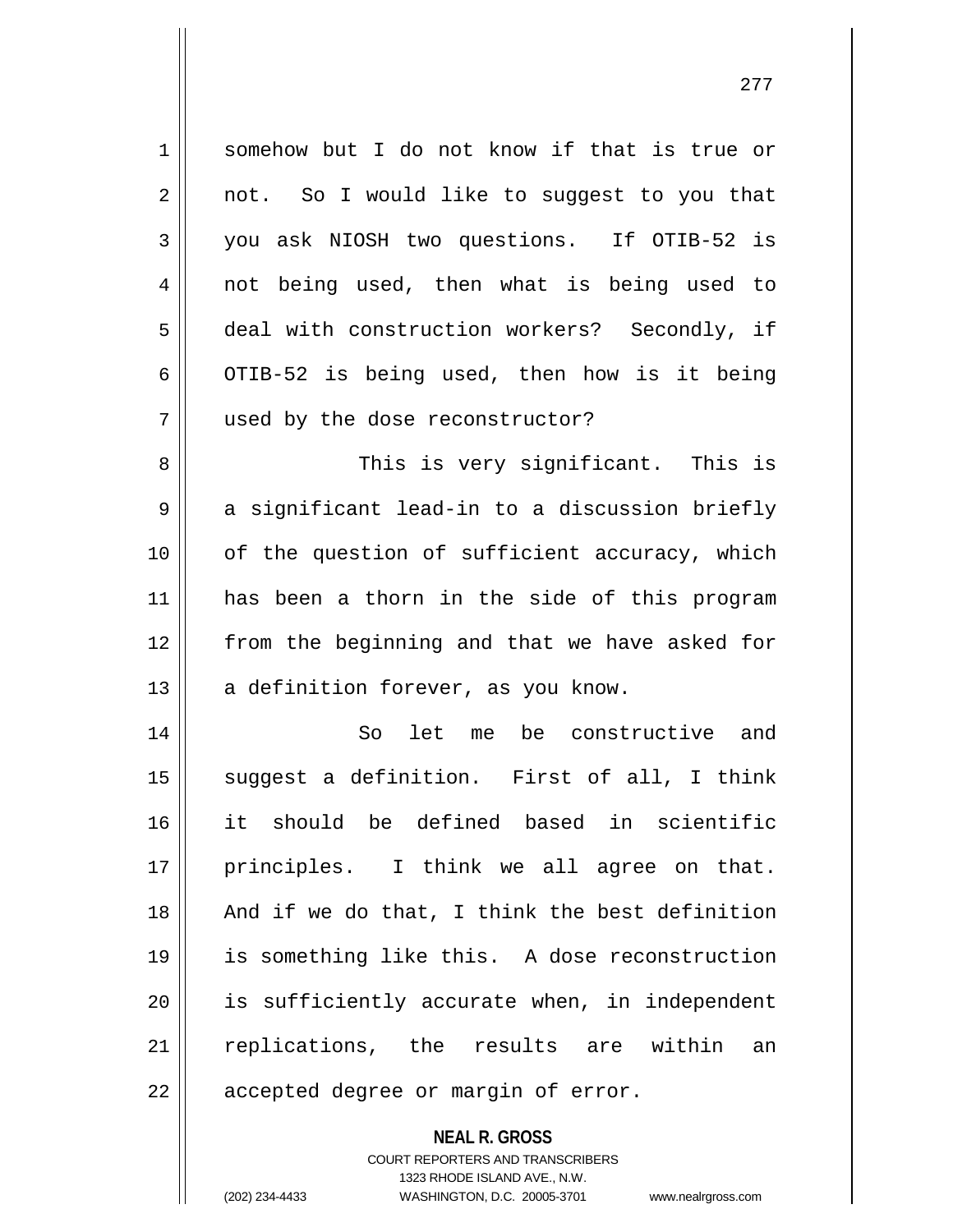1 || So that obviously still begs the  $2 \parallel$  question about what is meant by sufficient -- $3 \parallel$  what is meant by acceptable margin of error. 4 And the answer to this question can only come 5 | from empirical study, I think, which would  $6 \parallel$  require a very large study using a stratified 7 Sample designed from the claimants that have 8 gone through the program to capture critical 9 variables, such as DOE sites, source terms, 10 || occupation, task, time period, incidence. And 11 || for each of the stratums within this sample, 12 || vou would have to conduct several blinded dose 13 || reconstructions to test whether the original 14 dose reconstruction is within the realm of any 15 kind of meaningful variance in terms of the 16 | outcomes that they come to.

 My guess is that if you were to do 18 || this and you would find that the predicted validity of the NIOSH dose reconstruction methods are going to be poor. It is going to 21 || be poor particularly for construction workers  $\vert$  because of the complicated exposures that they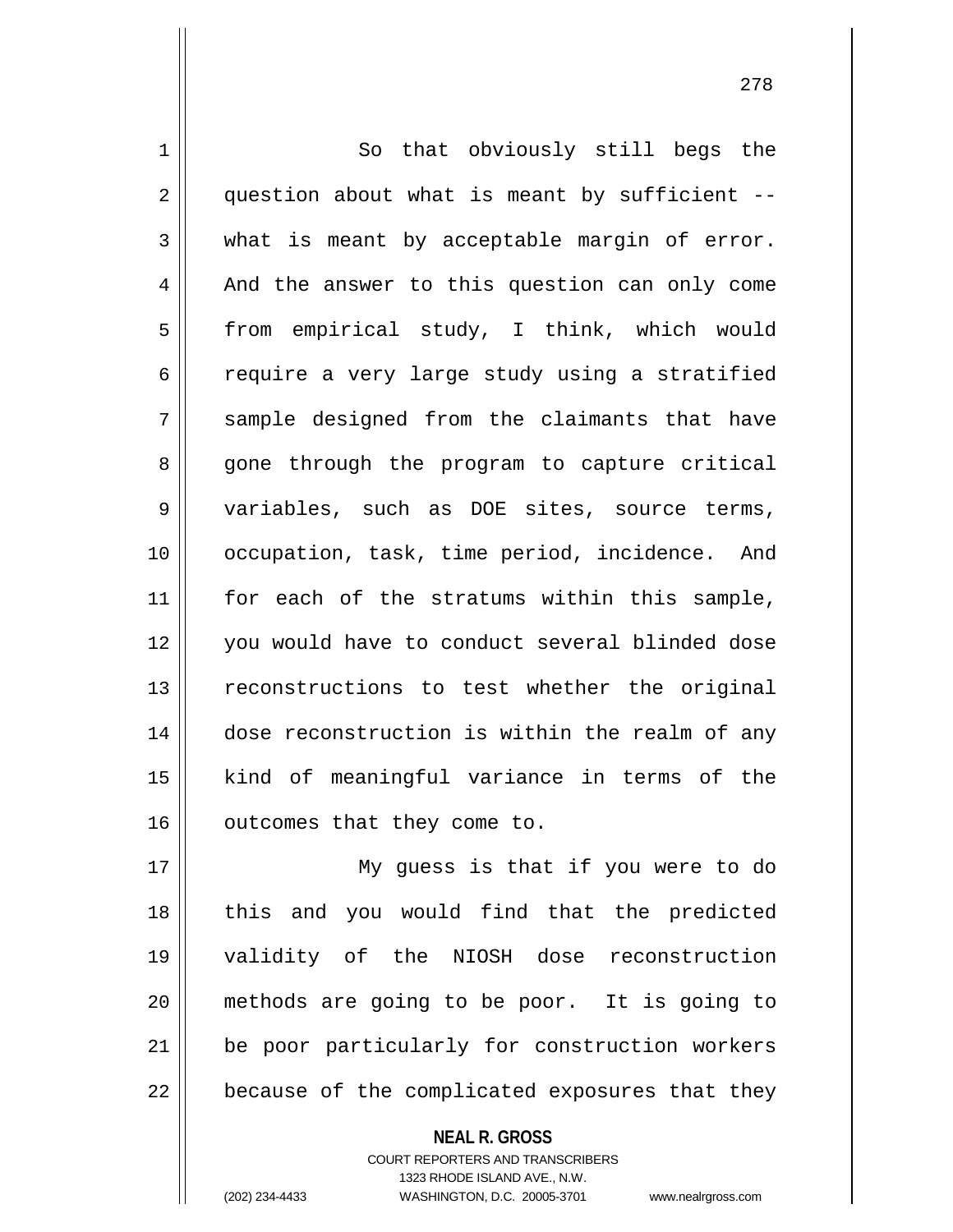$1 \parallel$  have.

 $\mathsf{I}$ 

| $\sqrt{2}$     | I propose to the Board that they               |
|----------------|------------------------------------------------|
| $\mathfrak{Z}$ | should do a study like this. It is a big       |
| 4              | study, it will be a very costly study, and it  |
| 5              | is a difficult one to perform. But unless you  |
| 6              | do a statistical study of what has been done   |
| 7              | here, you don't know what in the world the     |
| 8              | program has accomplished in terms of accuracy. |
| 9              | Next, let me comment on another                |
| 10             | critical problem that relates to OTIB-52 and   |
| 11             | to coworker modeling for construction workers  |
| 12             | with missing dose information. And I think     |
| 13             | this starts to get at the heart of how it is   |
| 14             | important to understand how NIOSH applies its  |
| 15             | procedures. This is the problem: in its data   |
| 16             | system, NIOSH does not have a code for         |
| 17             | occupation. So somebody has to come up with    |
| 18             | what this person did when they are doing a     |
| 19             | dose reconstruction and presumably, that is    |
| 20             | the dose reconstructor. And the only way that  |
| 21             | the dose reconstructor can do that is to look  |
| 22             | at the free text that is in the claim, maybe   |

**NEAL R. GROSS**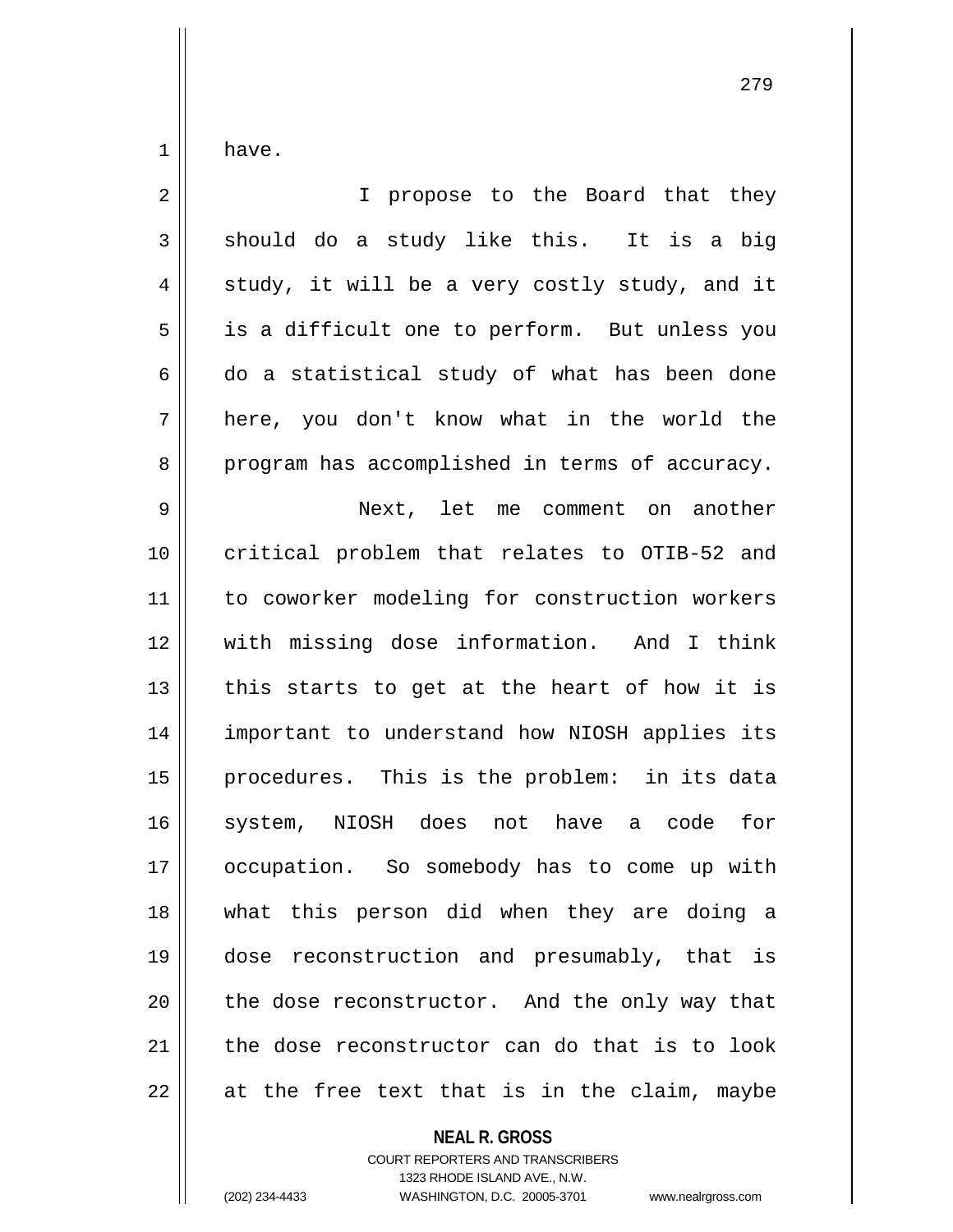| 1  | in some occupational history or something like                                                                                                                  |
|----|-----------------------------------------------------------------------------------------------------------------------------------------------------------------|
| 2  | that. But there is no systematic way that I                                                                                                                     |
| 3  | know of to give dose reconstructors directions                                                                                                                  |
| 4  | as to how it assigns occupation to a person                                                                                                                     |
| 5  | that it is doing a dose reconstruction on.                                                                                                                      |
| 6  | And I think that is a really big issue that I                                                                                                                   |
| 7  | don't believe this Board has ever addressed,                                                                                                                    |
| 8  | but it should.                                                                                                                                                  |
| 9  | CHAIRMAN MELIUS: Can you wrap up?                                                                                                                               |
| 10 | DR. RINGEN: I haven't even gotten                                                                                                                               |
| 11 | to the wrap-up. No, I am going to get to it.                                                                                                                    |
| 12 | I am going to comment briefly on                                                                                                                                |
| 13 | the SRS SEC petition because you are                                                                                                                            |
| 14 | considering that now. And I have to preface                                                                                                                     |
| 15 | that by saying that I have not had access to                                                                                                                    |
| 16 | any of the underlying documentation that is                                                                                                                     |
| 17 | being requested. And there is also a<br>new                                                                                                                     |
| 18 | OTIB-81 which is supposed to be relevant but                                                                                                                    |
| 19 | it is not publicly available yet.                                                                                                                               |
| 20 | think there are a<br>T<br>number of                                                                                                                             |
| 21 | reasons why the Board and NIOSH should be very                                                                                                                  |
| 22 | skeptical about the Evaluation Report that was                                                                                                                  |
|    | <b>NEAL R. GROSS</b><br>COURT REPORTERS AND TRANSCRIBERS<br>1323 RHODE ISLAND AVE., N.W.<br>(202) 234-4433<br>WASHINGTON, D.C. 20005-3701<br>www.nealrgross.com |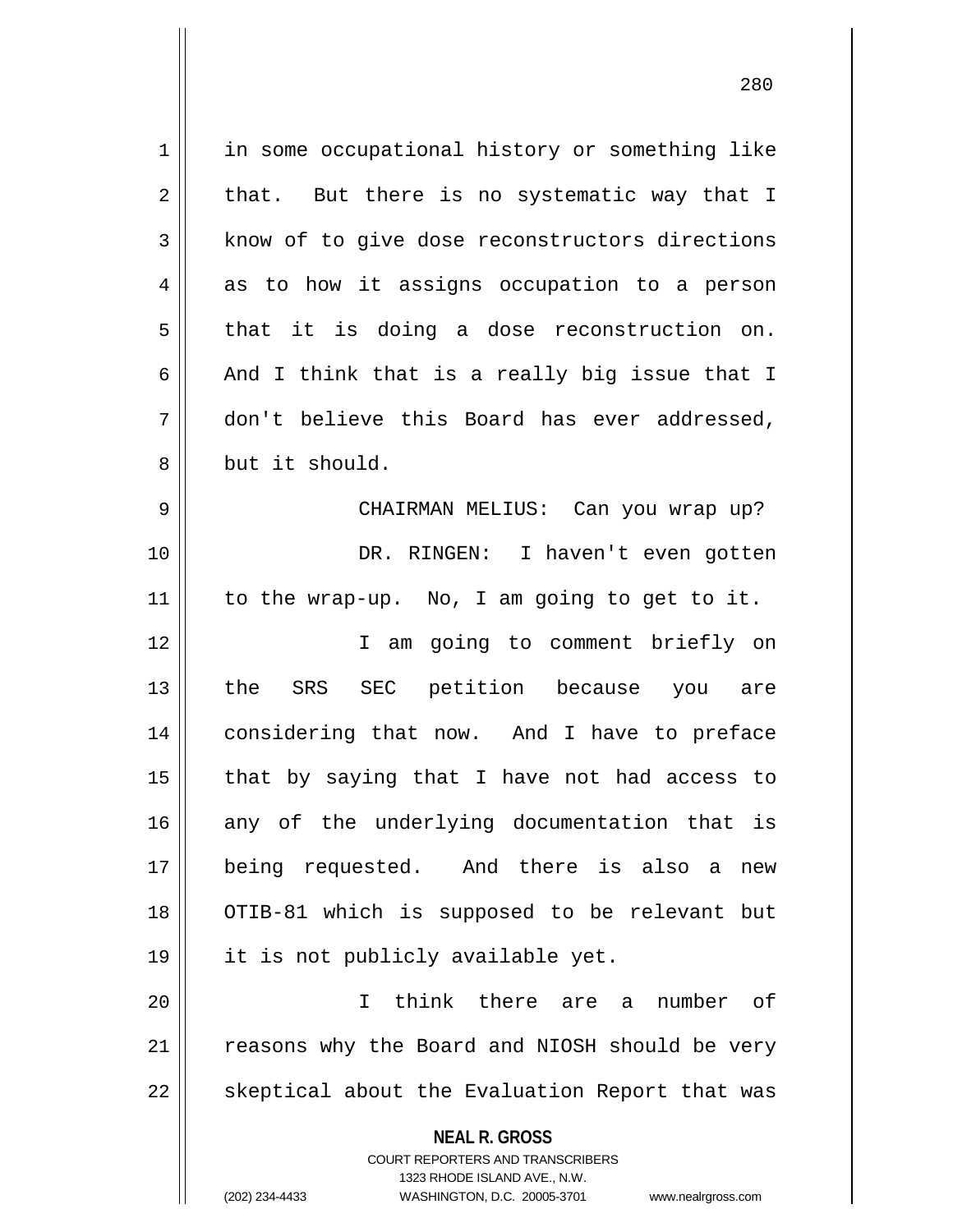$1 \parallel$  presented to us at this last meeting, 2 || including the presentation that Dr. Taulbee 3 made of it. Let me just draw some of the 4 problems that I see in this and why I don't  $5 \parallel$  think that you can do dose reconstruction for 6 unmonitored workers here at SRS the way that  $7 \parallel$  they say they can.

 It says first of all in its conclusions that SRS implemented a thorough radiological safety program that managed hazards from an array of radionuclides. 12 || Several places in this report it said that 13 || NIOSH -- that SRS basically had an excellent nuclear safety program.

 I don't think any of the available 16 || evidence supports that. Clearly, during the DuPont period, the radiological protection program was not very good. And that was also the case in the first years of the Westinghouse contract. I think sometime in 21 || the mid or early 1990s it was significantly 22 | improved. But importantly, NIOSH draws this

> **NEAL R. GROSS** COURT REPORTERS AND TRANSCRIBERS 1323 RHODE ISLAND AVE., N.W.

(202) 234-4433 WASHINGTON, D.C. 20005-3701 www.nealrgross.com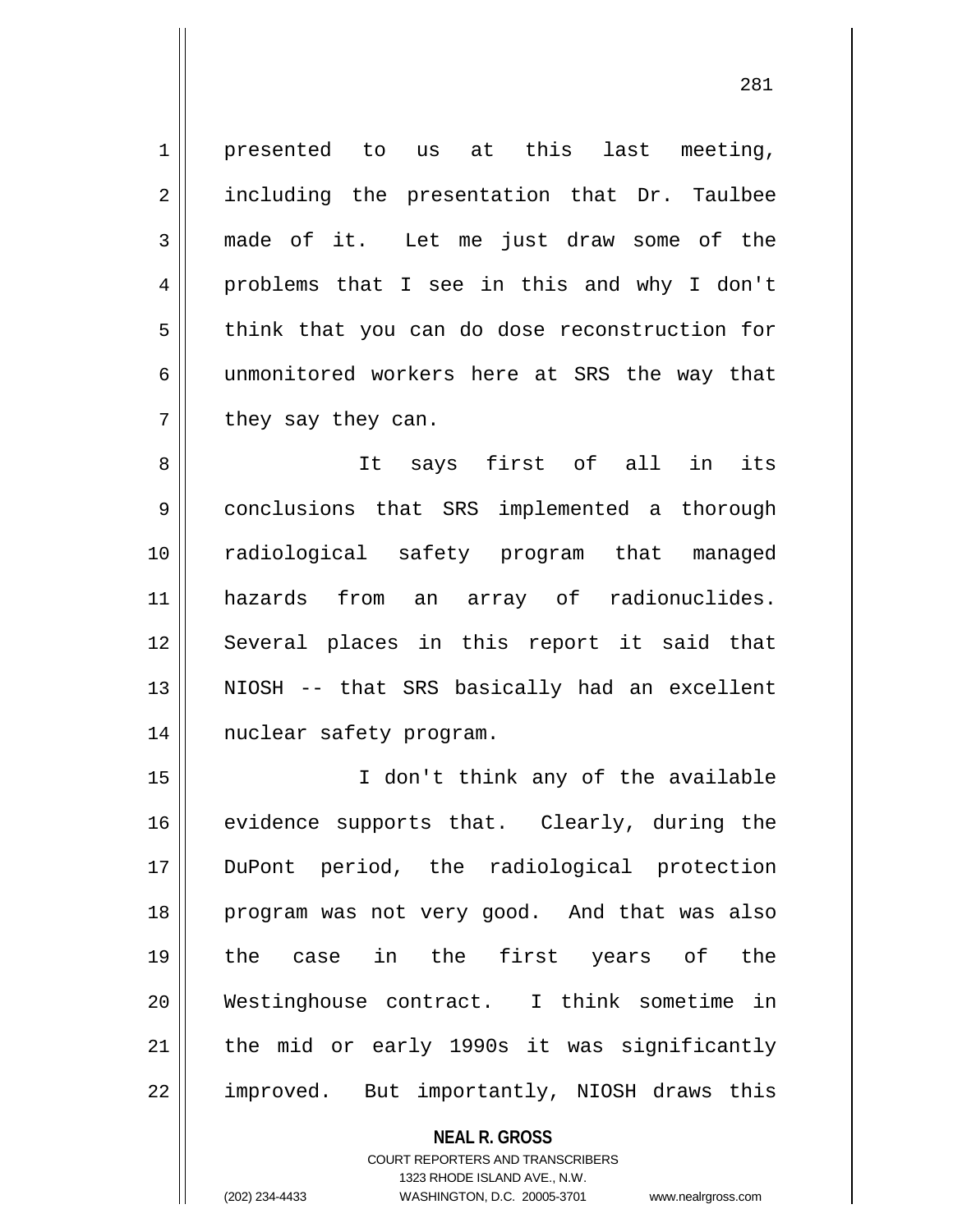1 | conclusion really in part based on information  $2 \parallel$  that it got from four professional people who 3 worked at the site and used that information 4 in contradiction to all of the information 5 that has been collected from the many 6 || interviews that workers have presented here at 7 Savannah River would suggest that monitoring 8 practices were not all that good for a lot of  $9 \parallel$  the period of time of this Evaluation Report. 10 It also says that it has complete

11 || inventory of thorium usage in operations, even 12 though the data that it is presenting, 13 || including in Table 5.2 shows large periods of 14 missing data for thorium. It gives no 15 explanation of how 291 kilograms of thorium 16 disappeared from the inventory of Building  $17 \parallel 773$ A in 2003, for instance.

18 CHAIRMAN MELIUS: You need to wrap 19 up, please. 20 DR. RINGEN: Okay. Let me wrap up

 $21$  and just say, first of all, the monitoring is  $22 \parallel$  not as good as the report claims. Secondly,

**NEAL R. GROSS**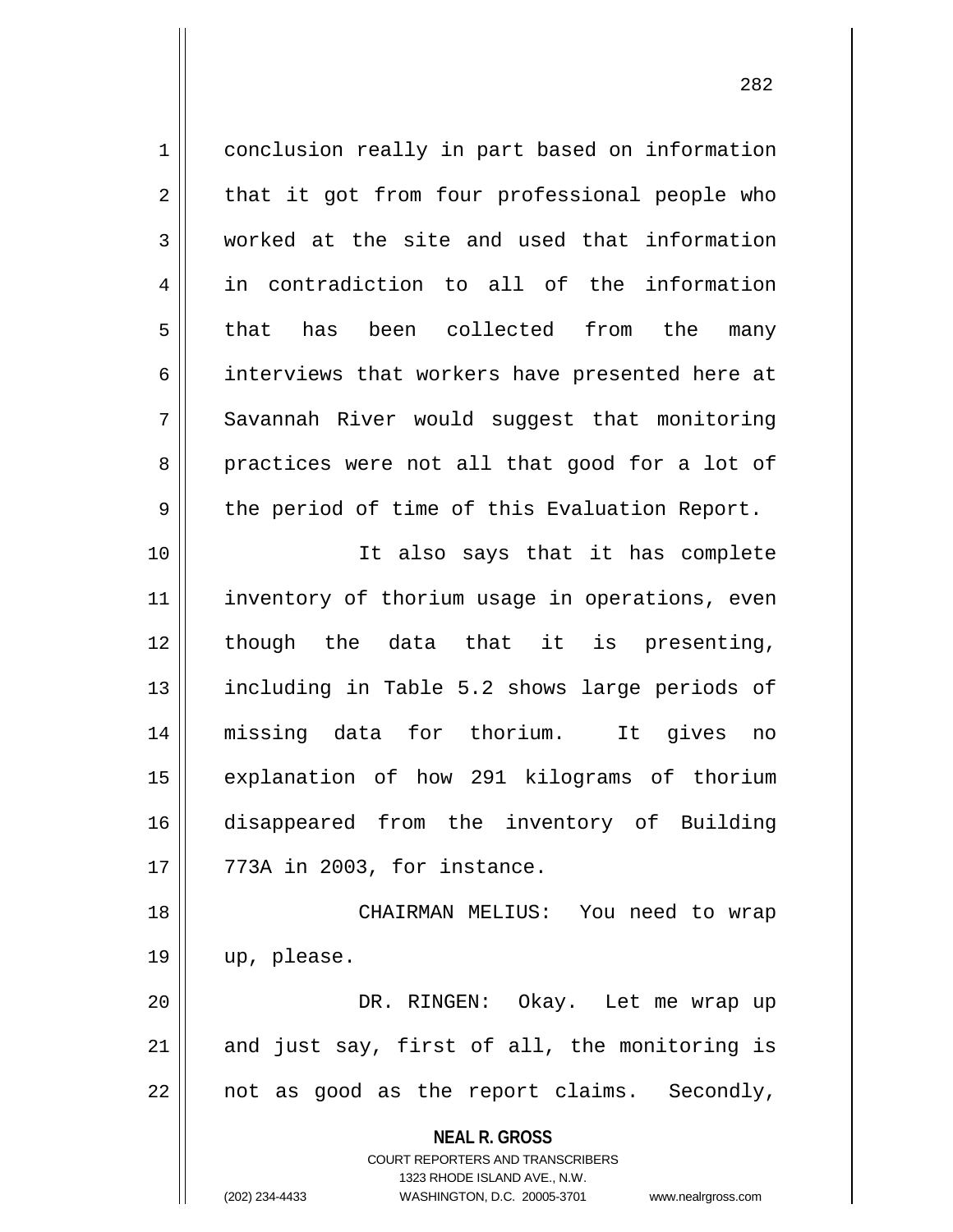**NEAL R. GROSS** COURT REPORTERS AND TRANSCRIBERS 1323 RHODE ISLAND AVE., N.W. (202) 234-4433 WASHINGTON, D.C. 20005-3701 www.nealrgross.com  $1 \parallel$  the inventory of the operations is not as good  $2 \parallel$  as the report says. Thirdly, the way that  $3 \parallel$  this is going to assign dose by doing 4 || extrapolation from both surrogate data and 5 | from coworkers is not as good as they say it  $6 \parallel$  is. Thank you. 7 CHAIRMAN MELIUS: Thank you. 8 || DR. RINGEN: Oh, and one last 9 || thing. They proposed to use the same method 10 that this Board rejected to assign a worker to  $11$  a thorium area, namely, by using the radiation 12 badge code. And we have already shown that  $13$  that is not a valid way to do it and they 14 || should have known better. 15 || Thank you. 16 CHAIRMAN MELIUS: Thank you. And 17 If you would like to submit more of the 18 comments in writing, you are welcome to, also. 19 DR. RINGEN: We were going to do  $20 \parallel$  that. 21 CHAIRMAN MELIUS: Okay, thank you 22 | very much.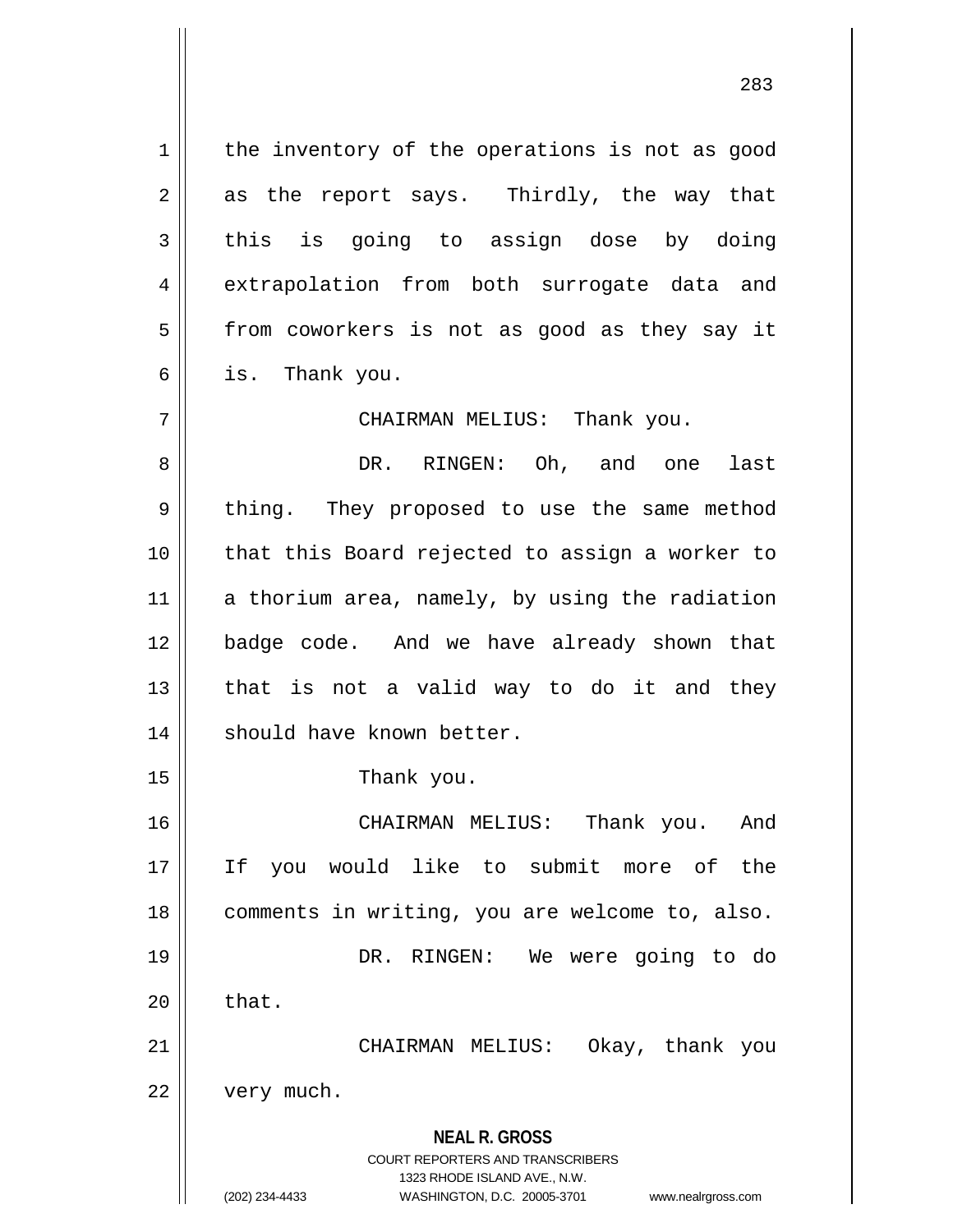| 1  | Mr. Long, I believe. Welcome.                  |
|----|------------------------------------------------|
| 2  | MR. LONG: Good evening. I just                 |
| 3  | recently, within the last 24 hours, realized   |
| 4  | that this meeting was going on, this meeting   |
| 5  | was being conducted. So, I don't have a        |
| 6  | formal report. I just want to go on record.    |
| 7  | One is the first record I want to              |
| 8  | go on is saying that the information was not   |
| 9  | properly disseminated. I represent a number    |
| 10 | of DOE, Department of Energy, claimants and    |
| 11 | none of my people got a notice of this         |
| 12 | meeting. So as you see, the rule is not well   |
| 13 | represented in terms of claimants, only the    |
| 14 | people that have the authority and ability to  |
| 15 | understand and get this information from other |
| 16 | sources. And I just by haps got the            |
| 17 | information.                                   |
| 18 | was told when I entered the<br>T.              |
| 19 | meeting that you all responded to already-     |
| 20 | existing claimants. But if this meeting is     |
| 21 | to extend the period, that would also include  |
| 22 | people that are not claimants now, which goes  |
|    | <b>NEAL R. GROSS</b>                           |

COURT REPORTERS AND TRANSCRIBERS 1323 RHODE ISLAND AVE., N.W.

(202) 234-4433 WASHINGTON, D.C. 20005-3701 www.nealrgross.com

 $\mathsf{I}$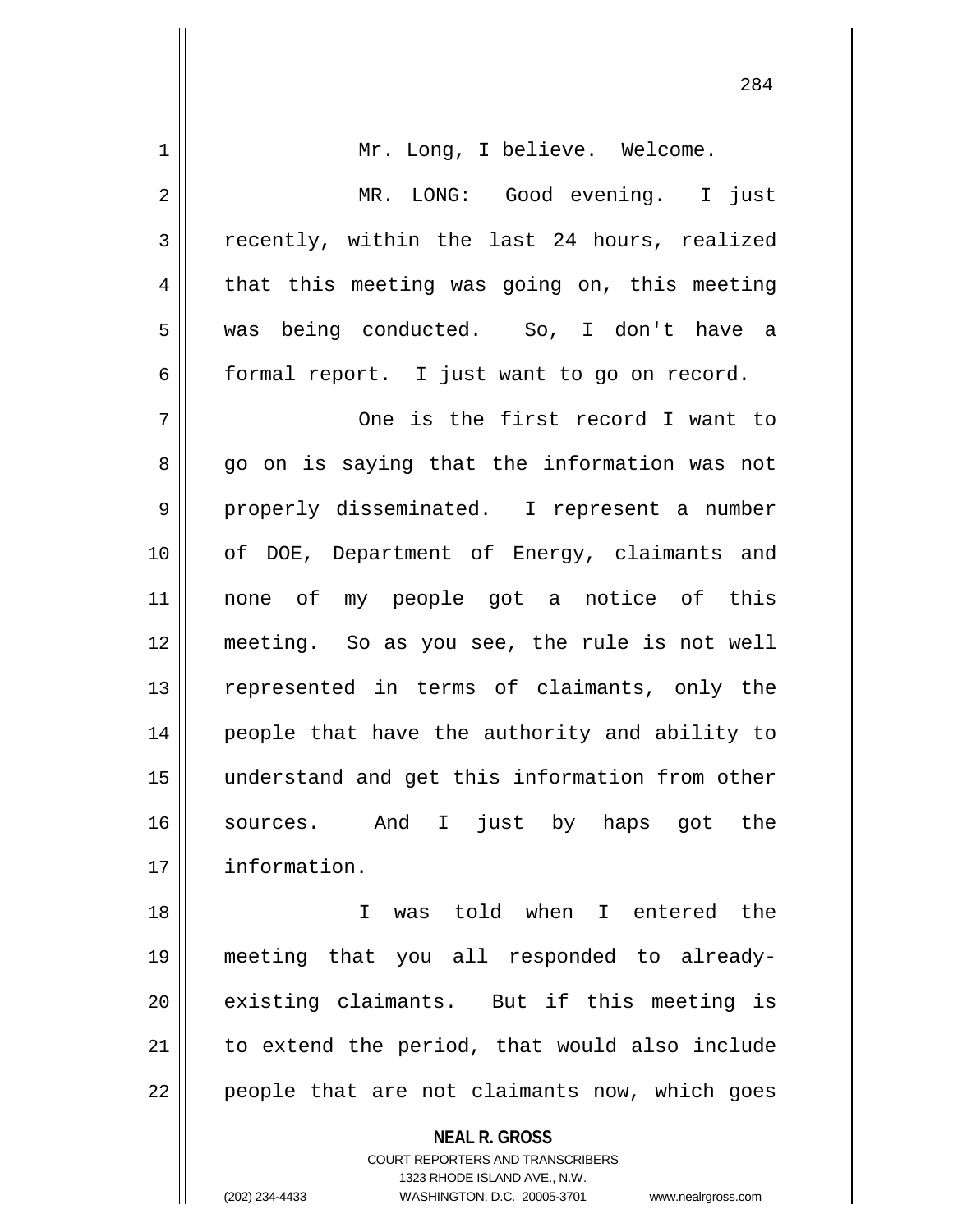**NEAL R. GROSS** COURT REPORTERS AND TRANSCRIBERS 1323 RHODE ISLAND AVE., N.W. (202) 234-4433 WASHINGTON, D.C. 20005-3701 www.nealrgross.com 1 all the way up to 2007. So those individuals 2 || were not notified, nor were the individuals in 3 my book, in my client base, was not notified  $4 \parallel$  that this was a meeting. I had to inform my 5 individuals. And when one of my clients  $6 \parallel$  called to the hotel, they said that they 7 weren't having a meeting with NIOSH. 8 So there is a lot of 9 misinformation here in terms of trying to get 10 the public's interest of participation. I  $11$  | hope you take that at note. 12 Let me just see if I can 13 understand the process here. Once we make our 14 | public comments, you guys will do what? 15 CHAIRMAN MELIUS: It depends on 16 || what your public comment is. 17 MR. LONG: I mean, what was this 18 || Advisory --19 CHAIRMAN MELIUS: Excuse me. We 20 || are not here for a dialoque. If you have 21 | comments, please make the comments. 22 MR. LONG: Well I am trying to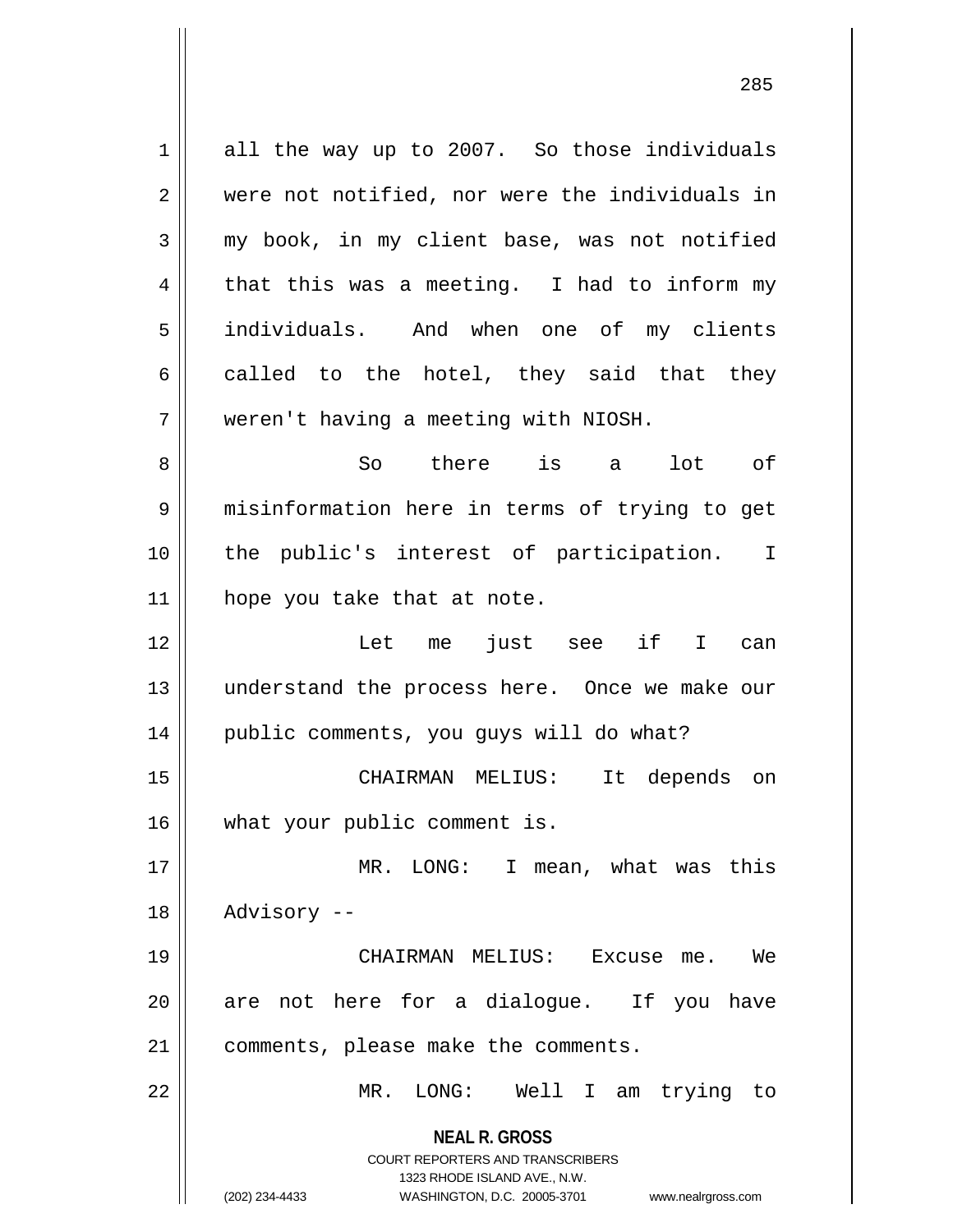**NEAL R. GROSS** COURT REPORTERS AND TRANSCRIBERS 1323 RHODE ISLAND AVE., N.W. (202) 234-4433 WASHINGTON, D.C. 20005-3701 www.nealrgross.com 1 ask, will you provide a report or will you  $2 \parallel$  send it to NIOSH? What will you do. 3 CHAIRMAN MELIUS: Well we work as 4 the Advisory Board and we have certain 5 | responsibilities under the Act. I believe you 6 aave attended previous meetings here of the 7 Board? 8 || MR. LONG: I have attended one. 9 CHAIRMAN MELIUS: Yes, okay. 10 || MR. LONG: Okay. 11 CHAIRMAN MELIUS: But here we are 12 || taking public comment. We are not here in a 13 | dialogue forum. If you want to make comments,  $14$  | that is fine. 15 MR. LONG: Well, I am not here to 16 make dialogue. But I also want to know what 17 happens after the meeting. You can answer  $18$  || that in some other way. But, please. 19 MR. KATZ: So Mr. Long, I think I  $20$  || understand what you are trying to get at here. 21 So the public comments, 22 || specifically about the public comments, what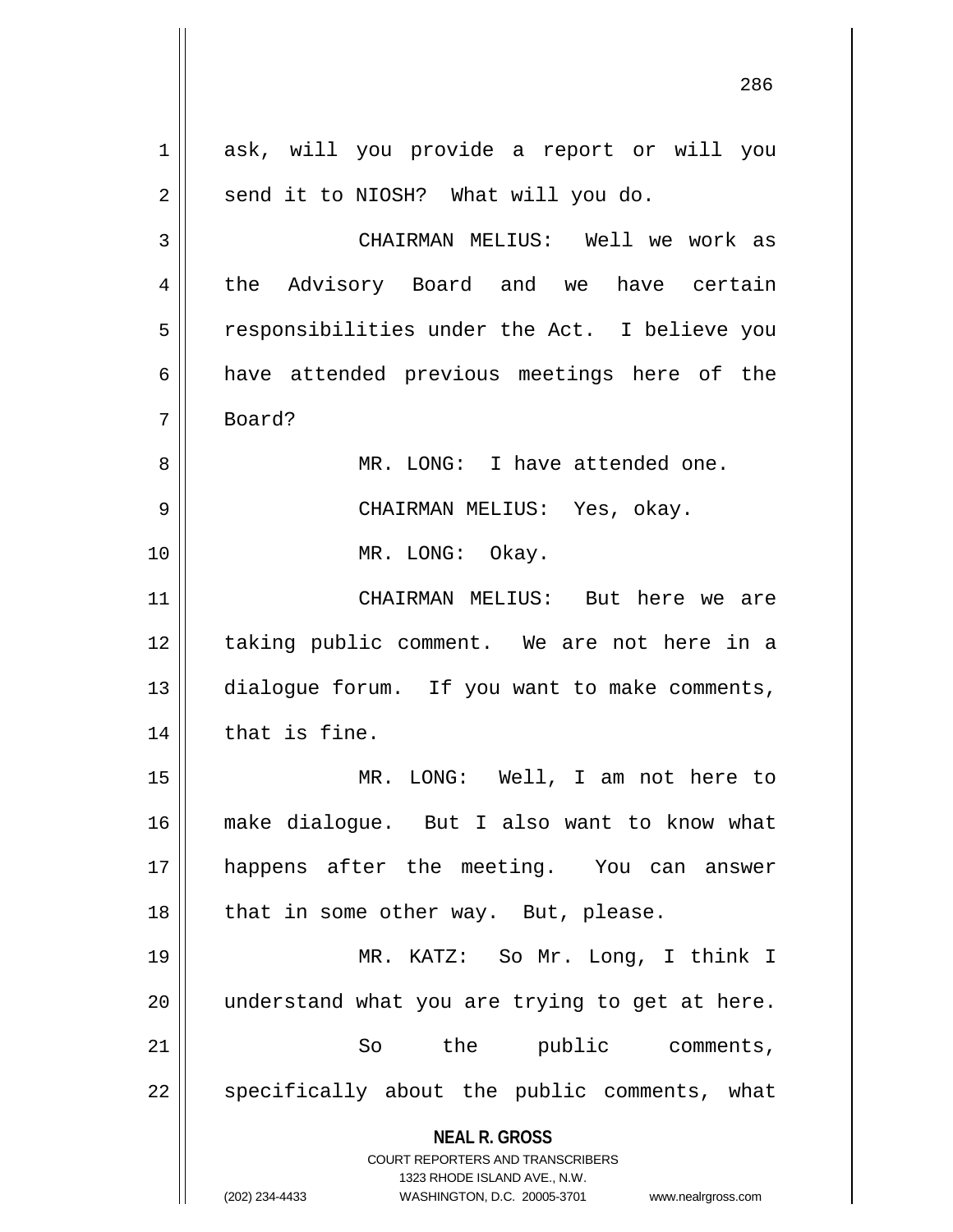**NEAL R. GROSS** 1 || happens to the public comments after you make  $2 \parallel$  them, what we do is two things. One, these 3 comments go back to the NIOSH program that 4 does the dose reconstruction. They review 5 | those comments. And for comments that relate  $6 \parallel$  to work that they are doing, they take those 7 comments into consideration and respond as 8 || they may need to what they heard, the new 9 information. 10 || The other thing that happens is we 11 distribute those comments when they are 12 || related. For example, this is related -- you 13 || are going to be commenting about Savannah 14 || River Site, I assume. 15 MR. LONG: Yes. 16 MR. KATZ: So they then also go, 17 || we share the comments, again, after the fact, 18 || with the Work Group chair of the Savannah 19 River Work Group of the Board. And they take 20 || those comments into consideration during their 21 deliberations of the matters that are before  $22$  | them in the Work Group, whether it is an SEC,

> COURT REPORTERS AND TRANSCRIBERS 1323 RHODE ISLAND AVE., N.W.

(202) 234-4433 WASHINGTON, D.C. 20005-3701 www.nealrgross.com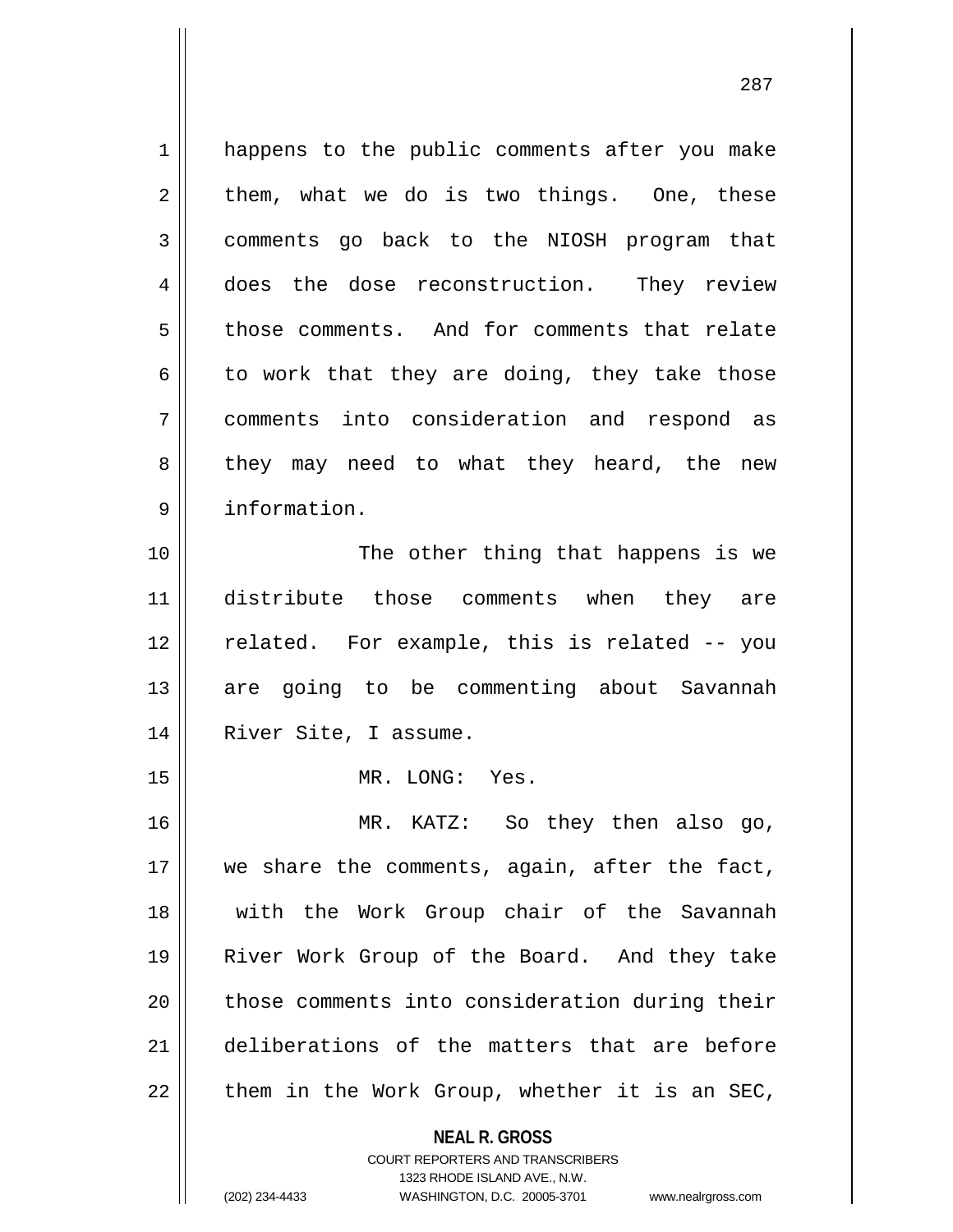**NEAL R. GROSS** COURT REPORTERS AND TRANSCRIBERS 1323 RHODE ISLAND AVE., N.W. 288 1 as it is with Savannah River Site, or a Site  $2 \parallel$  Profile, or whatever. 3 So that is how they get taken into 4 | account. 5 MR. LONG: Thank you. 6 CHAIRMAN MELIUS: And they are in  $7 \parallel$  the transcript of the meeting. So the written 8 || transcript that is posted on the website for 9 each meeting will include all the comments 10 || that are made. 11 || MR. LONG: Okay, thank you. 12 One last comment regarding the 13 absence of individuals. I would hope that 14 || there is another opportunity for and public 15 || opportunity for other people to participate in  $16$  | this process. 17 Now as it relates to NIOSH and as 18 it relates to the claimants for Savannah River 19 Site, first of all I deal with a number of 20 claimants with cancer, with all kinds of 21 disease associated with Savannah River Site. 22 It is my opinion, as Mr. Anderson said, had I

(202) 234-4433 WASHINGTON, D.C. 20005-3701 www.nealrgross.com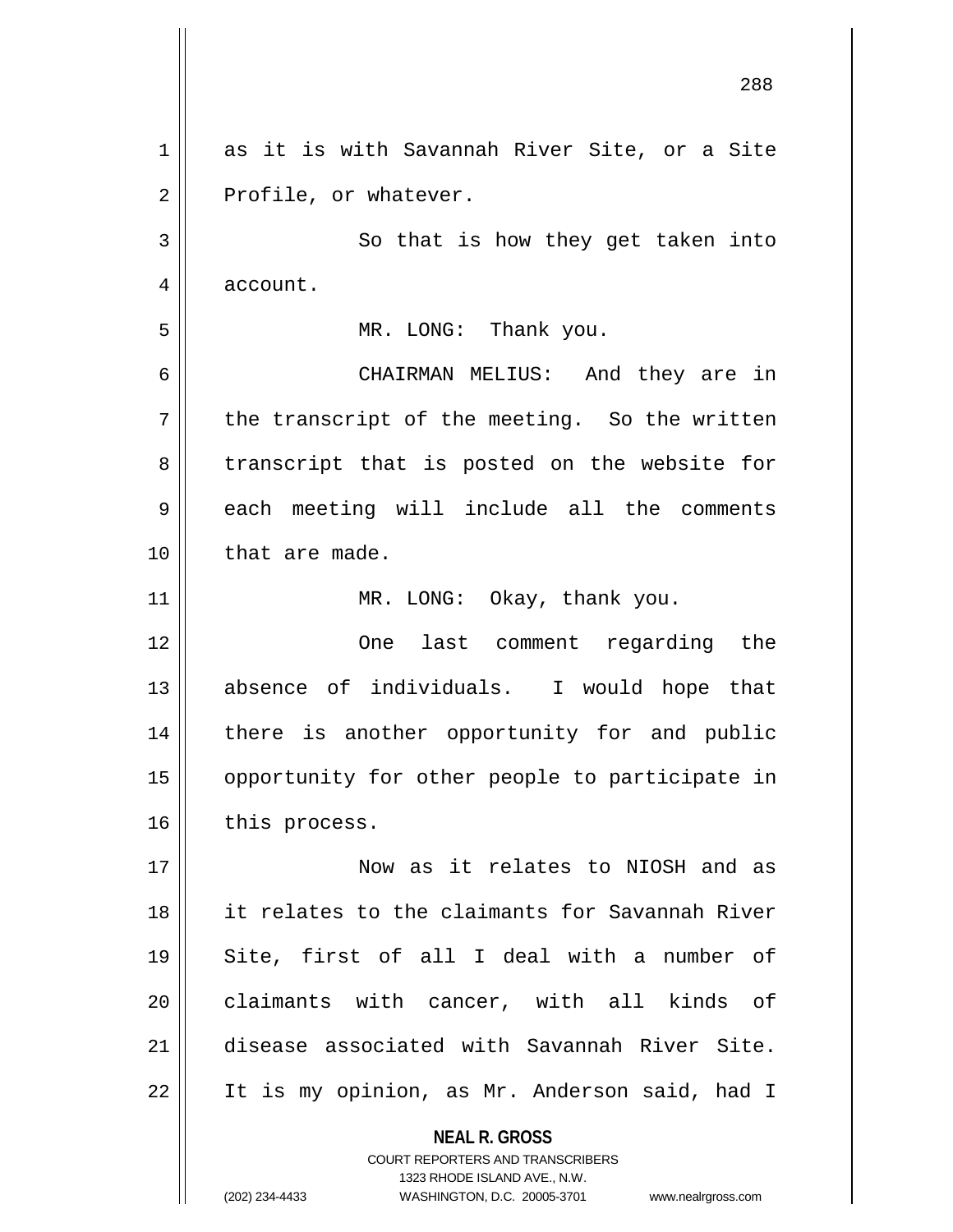1 || had the opportunity to prepare a report, it 2 || would be much similar to what he has prepared  $3 \parallel$  and he is in North Carolina. 4 | Given that my experiences with  $5 \parallel$  claimants are almost similar, if not exactly  $6 \parallel$  what his experience in terms of records, in 7 || terms of claimants' conditions, in terms of  $8 \parallel$  how the NIOSH process works, it is my opinion, 9 and I think all of my claimants' opinion is 10 || that the dose reconstruction bar is extremely  $11$  | too high. 12 Fifty percent -- you have to have 13 || 50 percent in order to be a claimant. And the 14 Department of Labor really takes that as god-

 $15$  sent as it relates to determining whether a  $16$  claimant is eligible for coverage.

17 || So, if there is going to be a bar || of 50 percent, I would ask that this committee and NIOSH consider other conditions outside of | the rating, the dose reconstruction rating, which means that if the Department of Labor || has some ability to determine, based on the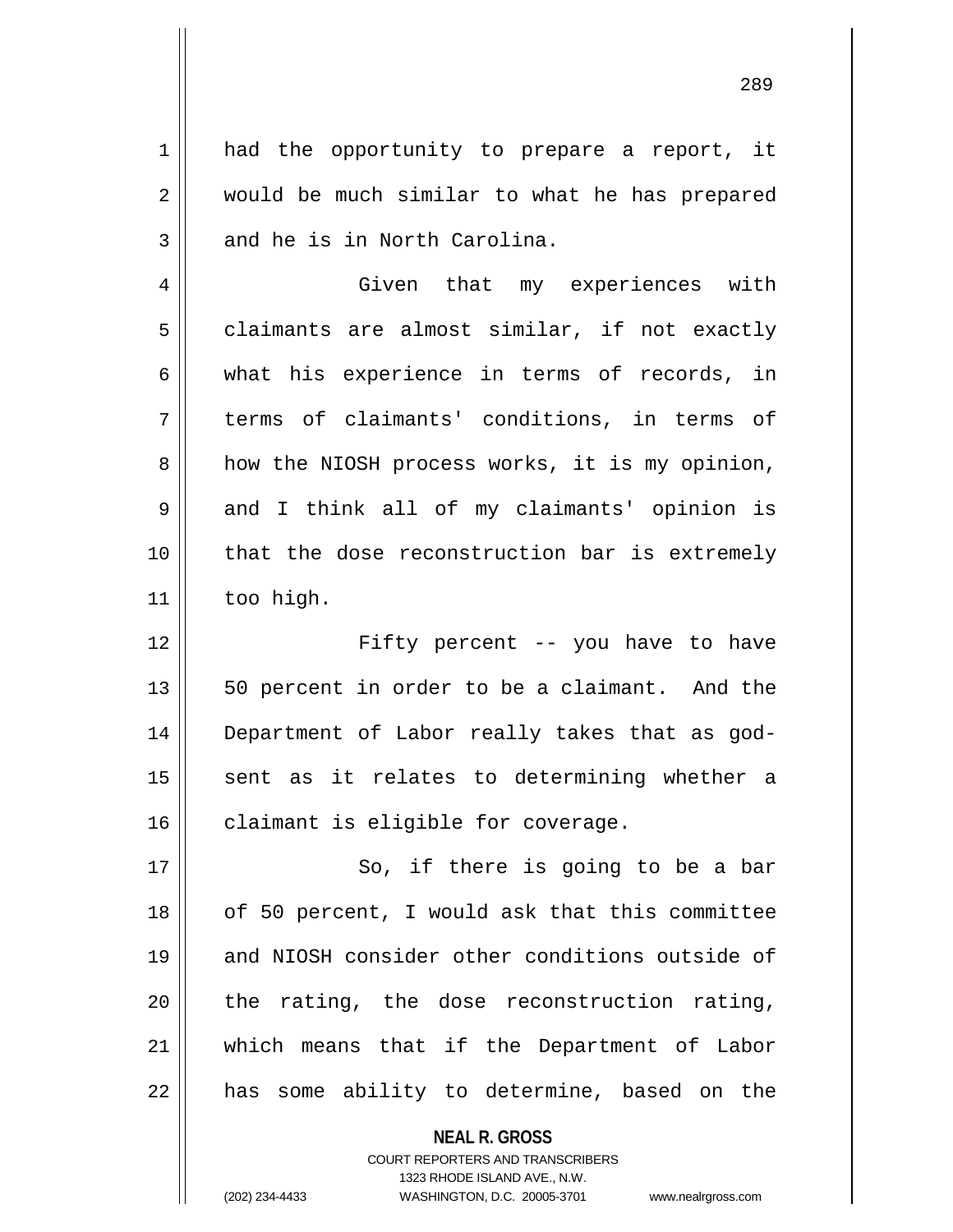**NEAL R. GROSS** 1 | information that has been provided from them  $2 \parallel$  that they have verified in terms of the 3 claimant, they should have some free way to 4 make a decision, based on some of that 5 information, not just on the dose 6 ceconstruction process. Because I represent a  $7 \parallel$  number of claimants that has breast cancer, 8 tumors in the brain, prostate cancer, gall 9 bladder cancer, and all of these claimants 10 || haven't reached a bar of 50 percent. And they 11 have worked out to the Site for at least 30 12 years. 13 || And as I said, if I had to write a 14 report, it would be similar to what Mr. 15 || Anderson reported. And based on what Mr. 16 Anderson just reported, my claimants would  $17$  || fall in that category that he reported that is 18 not being covered because of a NIOSH report 19 that says you have got to reach 50 percent in 20 | order to be claimant. 21 || Secondly -- and I am going to wrap  $22 \parallel$  it up in just a second. Secondly, I think it

> COURT REPORTERS AND TRANSCRIBERS 1323 RHODE ISLAND AVE., N.W.

(202) 234-4433 WASHINGTON, D.C. 20005-3701 www.nealrgross.com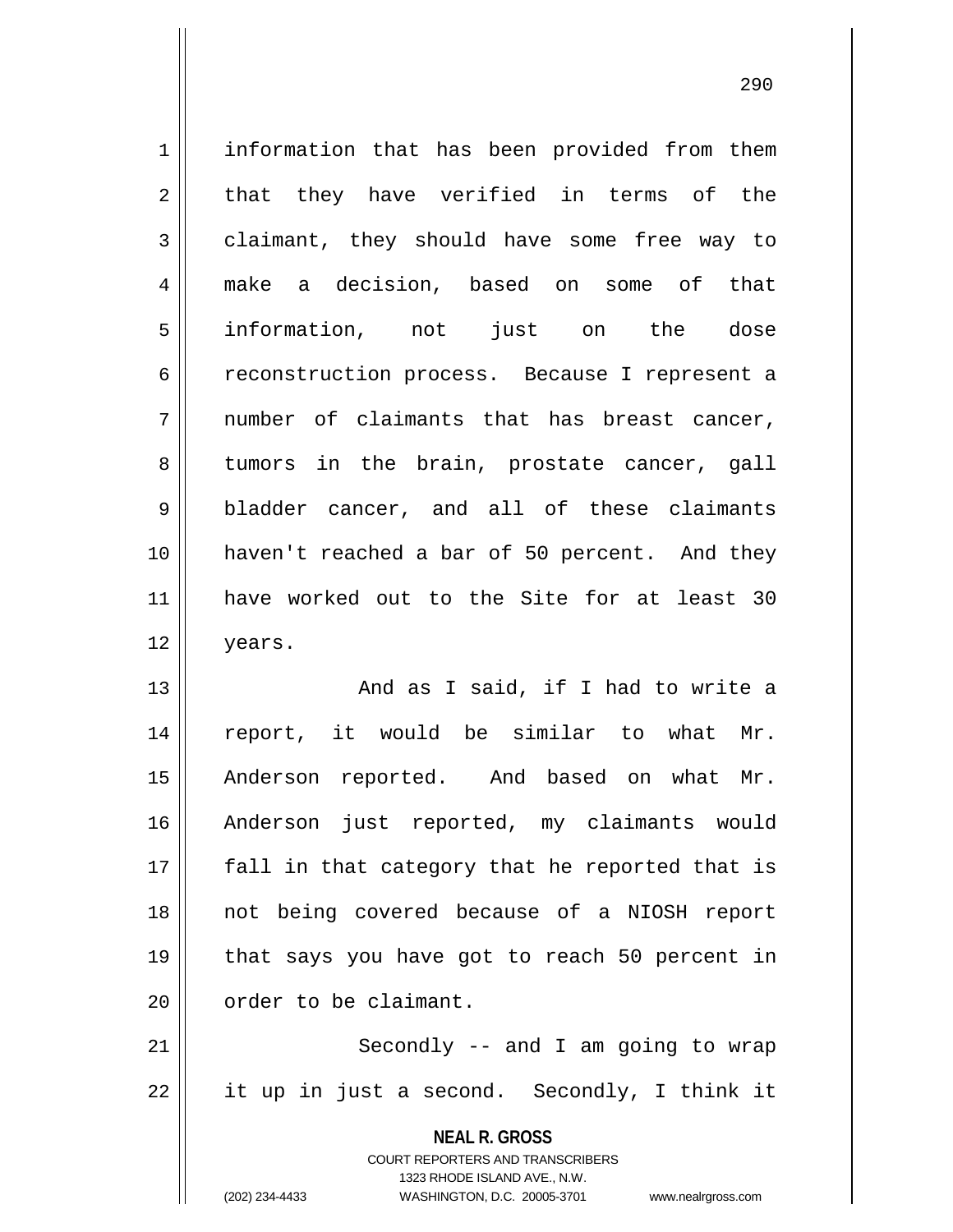1 || is an injustice for NIOSH to provide the 2 claimant an exit interview and the claimant  $3 \parallel$  has little or no idea what that represents in 4 | how NIOSH processes their dose reconstruction. 5 It is an injustice to use that as the  $6 \parallel$  claimant had an opportunity to review the  $7 \parallel$  report. These reports are made by scientists, 8 Ph.Ds., people with well-read experience and 9 background in these areas. But these 10 claimants, some of them have less than a 11 || college degree or high school degree. And the 12 expectation is that they have had an 13 | opportunity to review the report. 14 || I think that you should increase 15  $\parallel$  this to 2007 because I come across a lot of 16 individuals are way past the 1972 SEC already 17 || in place and so I would ask that you consider  $18$  || this from a non-technical perspective in terms 19 of reevaluating the way this process works in 20 || terms of the NIOSH claim and covering these 21 | employees. 22 And secondly, I would hope that --

**NEAL R. GROSS**

COURT REPORTERS AND TRANSCRIBERS 1323 RHODE ISLAND AVE., N.W. (202) 234-4433 WASHINGTON, D.C. 20005-3701 www.nealrgross.com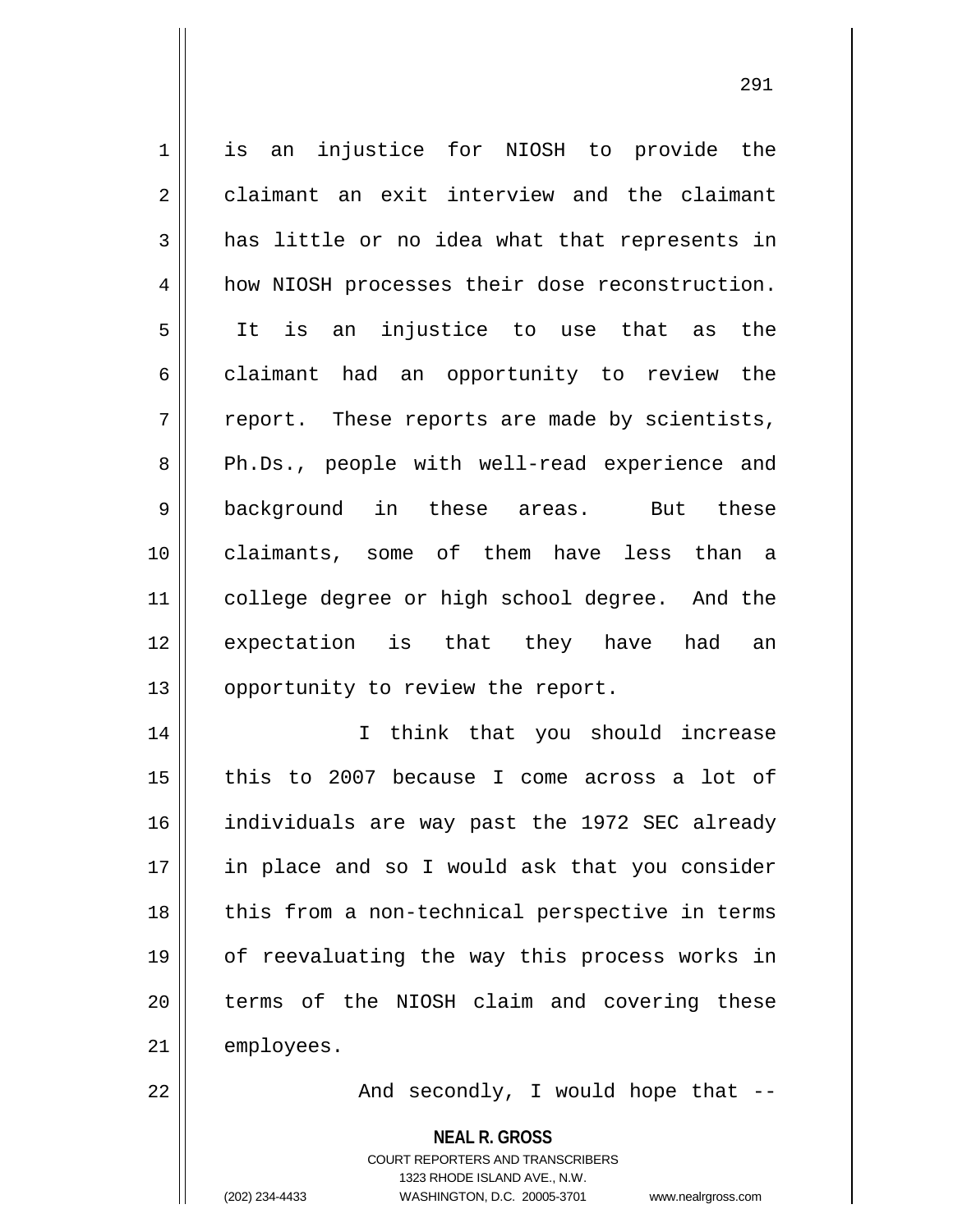1 | I don't know how this Board is selected, but  $2 \parallel$  if ever I can participate in this process, I 3 would be glad to do this because I think I 4 | have or any of us, or some of us, but I think 5 I have some experience to share other than  $6 \parallel$  just at public comment. Thank you. 7 CHAIRMAN MELIUS: Thank you. Just  $8 \parallel$  so you know, to respond, the 50 percent is set  $9 \parallel$  in the law for this part of the program. And 10 || so it is not open to interpretation. There is 11 a subtitle E, which is handled by the 12 Department of Labor which can take into 13 **d** account other factors. 14 MR. LONG: But there is a process 15 to appeal and there is a process to amend the  $16 \parallel$  law. 17 CHAIRMAN MELIUS: Yes, but not 18 || from the Board. That is from Congress. 19 MR. LONG: Well but I think the 20 | Board could make recommendations.

21 CHAIRMAN MELIUS: I think that is  $22$  | not within our charge.

> **NEAL R. GROSS** COURT REPORTERS AND TRANSCRIBERS 1323 RHODE ISLAND AVE., N.W. (202) 234-4433 WASHINGTON, D.C. 20005-3701 www.nealrgross.com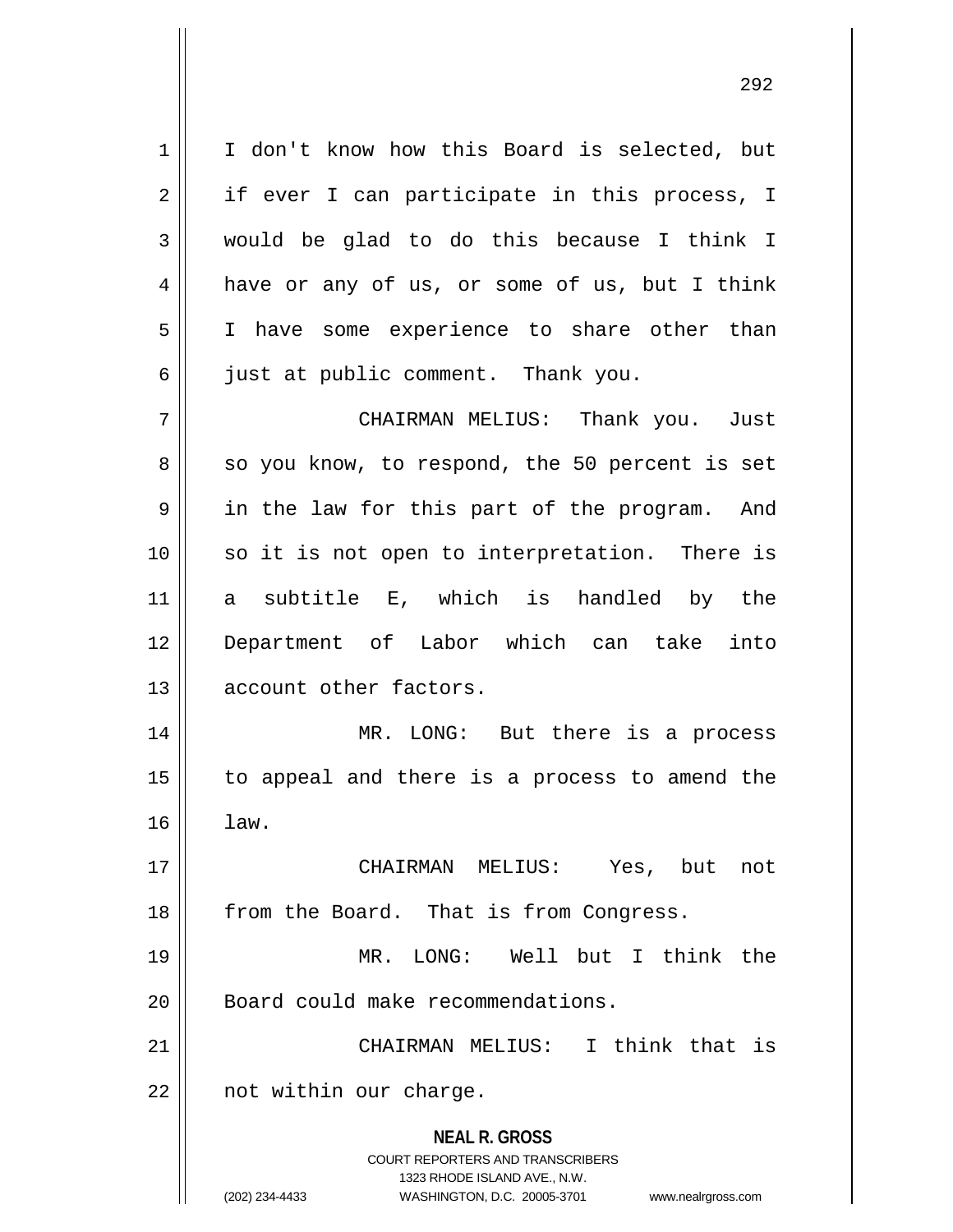|    | 293                                            |
|----|------------------------------------------------|
| 1  | MR. LONG: Okay, thank you.                     |
| 2  | CHAIRMAN MELIUS: Thank you,                    |
| 3  | though. Thank you for your comments.           |
| 4  | Okay, Mrs. Virginia Anderson.                  |
| 5  | Welcome.                                       |
| 6  | MS. ANDERSON: I am not sure that               |
| 7  | any of you have ever been through cancer but I |
| 8  | have.                                          |
| 9  | have worked at Savannah River<br>$\mathbf I$   |
| 10 | Site from 1978 until 2005, when I retired.     |
| 11 | When I went out to Savannah River Site, I was  |
| 12 | in my early 20s, 23. When I turned 30, I went  |
| 13 | through the first breast cancer. By the time   |
| 14 | I turned 37, the second breast cancer. I       |
| 15 | don't know what you can do but I would just    |
| 16 | ask that you would take in consideration that  |
| 17 | those of us that have been through cancer,     |
| 18 | through the chemotherapy -- and that is some   |
| 19 | vicious stuff -- and also through radiation,   |
| 20 | really need to be looked at seriously. I am    |
| 21 | still going through changes. I am still going  |
| 22 | through a lot of things right now.             |
|    | <b>NEAL R. GROSS</b>                           |

COURT REPORTERS AND TRANSCRIBERS 1323 RHODE ISLAND AVE., N.W.

 $\mathsf{II}$ 

 $\mathsf{I}$ 

(202) 234-4433 WASHINGTON, D.C. 20005-3701 www.nealrgross.com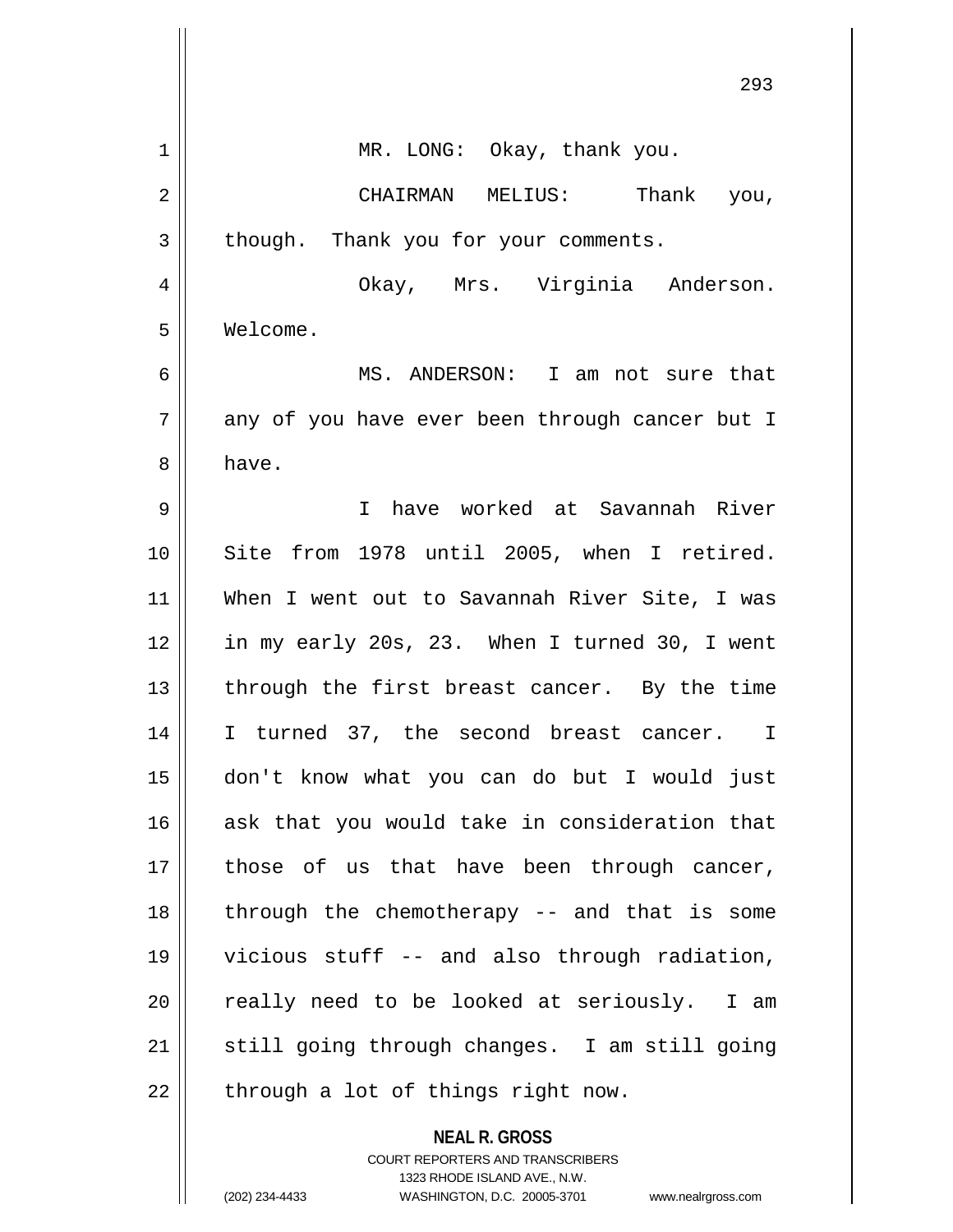| $\mathbf 1$    | And we have spent a lot of money.                                   |
|----------------|---------------------------------------------------------------------|
| $\overline{2}$ | My husband and I have spent a lot of money on                       |
| 3              | my having gone through the cancer. Insurance                        |
| 4              | is extremely high for me because I am -- I am                       |
| 5              | a cancer survivor.                                                  |
| 6              | The things that we have had to                                      |
| 7              | endure as people having gone through cancer,                        |
| 8              | it is very rough. And we just need to be                            |
| 9              | given the opportunity, rather than each time                        |
| 10             | we submit paperwork, we get rejection letters.                      |
| 11             | And I just don't think that is fair to us.                          |
| 12             | I didn't have cancer before I                                       |
| 13             | started working at Savannah River Site. But                         |
| 14             | while working at Savannah River Site, I did                         |
| 15             | contract cancer twice. And to have gone                             |
| 16             | through it in the mid-point of my life when my                      |
| 17             | children were small, it was a lot taken from                        |
| 18             | them, as well as taken from me, as well as                          |
| 19             | taken from my husband.                                              |
| 20             | And all I ask is that you please                                    |
| 21             | go back and review it again. And for those of                       |
| 22             | us that have been through cancer and that are                       |
|                | <b>NEAL R. GROSS</b>                                                |
|                | <b>COURT REPORTERS AND TRANSCRIBERS</b>                             |
|                | 1323 RHODE ISLAND AVE., N.W.                                        |
|                | (202) 234-4433<br>WASHINGTON, D.C. 20005-3701<br>www.nealrgross.com |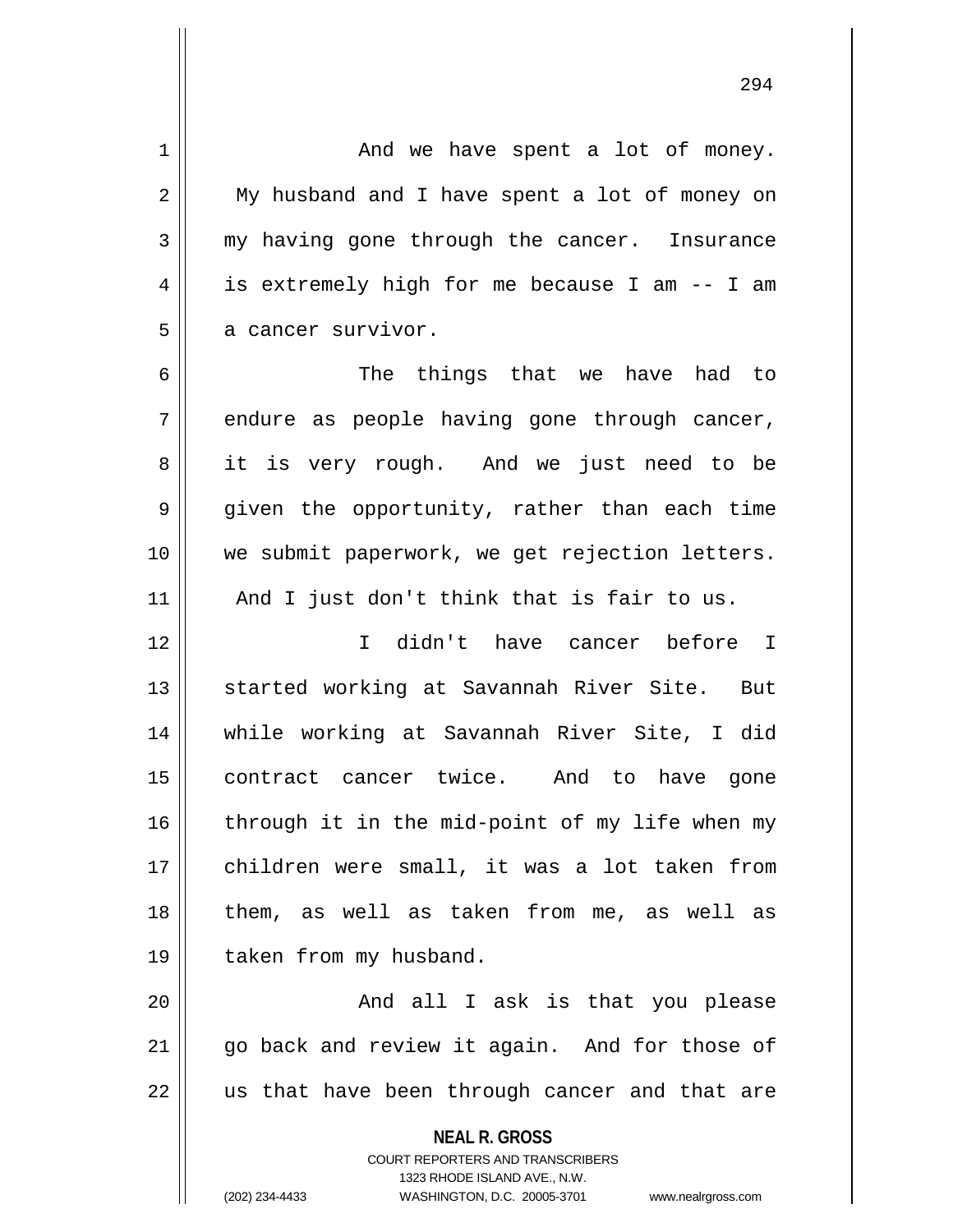**NEAL R. GROSS** COURT REPORTERS AND TRANSCRIBERS 1323 RHODE ISLAND AVE., N.W. (202) 234-4433 WASHINGTON, D.C. 20005-3701 www.nealrgross.com 1 || still having problems from the cancer, take a  $2 \parallel$  serious look at it. And then work with us so  $3 \parallel$  that we can get what has been put out there 4 for us. It can't bring back my health. The 5 || money that is put there, it can't bring back  $6 \parallel$  my health but it can help me and my family in  $7 \parallel$  the long run and it can help with some of the 8 || bills and everything else that I have gone  $9 \parallel$  through. I am still having dental problems. 10 And all of this is stuff that stemmed from 11 | having gone through chemotherapy. 12 So please, take in consideration  $13$  all of us that have been through cancer and  $14$  realize that it is no joke. It is for real. 15 It is our lives. And all we are asking for is 16 iust to be compensated for what we went  $17$  | through. Thank you. 18 CHAIRMAN MELIUS: Thank you. 19 Is there anybody else here in the 20 || audience who wishes to make public comments 21 | regarding Savannah River that didn't sign up? 22 || (No response.)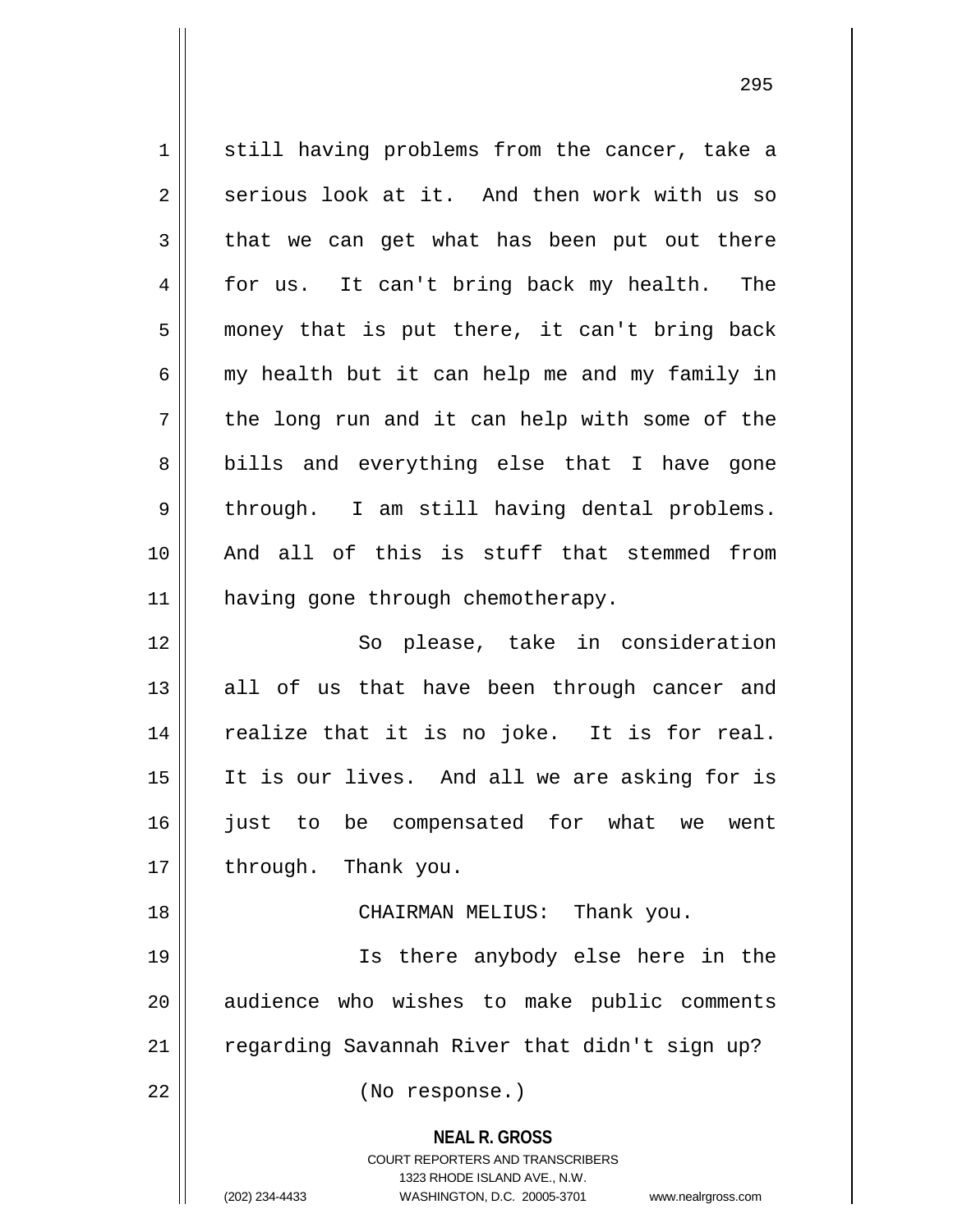**NEAL R. GROSS** COURT REPORTERS AND TRANSCRIBERS 1323 RHODE ISLAND AVE., N.W. (202) 234-4433 WASHINGTON, D.C. 20005-3701 www.nealrgross.com 1 CHAIRMAN MELIUS: Okay, I just 2 | wanted to make sure. 3 I have one other person that  $4 \parallel$  emailed in to sign up. It is Dr. Dan McKeel. 5 | Dr. McKeel, are you on the line? 6 DR. MCKEEL: Dr. Melius? 7 CHAIRMAN MELIUS: Oh, okay. Now I 8 | hear you. 9 DR. McKEEL: Yes. 10 CHAIRMAN MELIUS: Thank you. Go 11 ahead. 12 || DR. McKEEL: All right. Good 13 | evening to the Board. 14 || I am concerned about the process 15 whereby the NIOSH Director and the HHS 16 | Secretary made a final decision on the General 17 || Steel Industry's SEC-00105. I believe my 18 || concerns with the process are serious enough 19 || they merit a written response from the Board. 20 || The first point is the full Board 21 voted nine to eight to deny the SEC on 22 December the 11th, 2012. The Board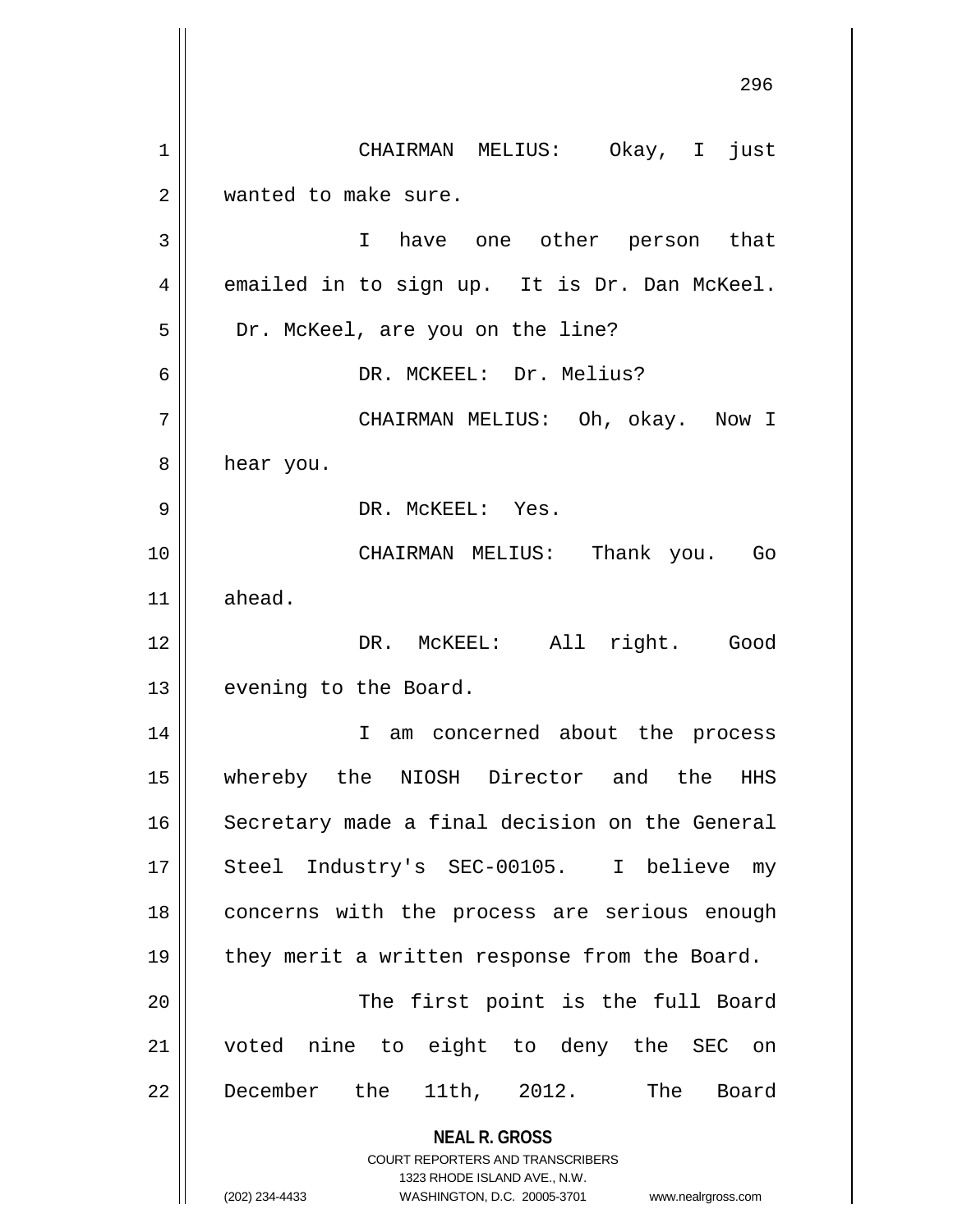$1 \parallel$  transmitted a letter dated  $1/31/13$  to that  $2 \parallel$  effect to HHS.

3 Point two, I was told by the DFO 4 || that the 38 co-petitioner GSI White Papers 5 would not be transmitted to the NIOSH Director  $6 \parallel$  or to the HHS Secretary as part of their 7 review process. Rather, the full Board 8 || transcripts would convey the sense of SEC 9 petitioner concerns.

10 || T believe these transcripts will 11 only include my limited ten-minute 12 presentations on September the 19th and 13 December the 11th, 2012 and do not remotely 14 convey my technical input or full range of 15 || concerns, many of which were not addressed in 16 meeting transcripts of the TBD-6000 Work Group 17 || and the full Advisory Board.

 Point three, I requested the NIOSH SEC counselor to keep me fully informed about | the SEC review by Dr. Howard, including when 21 || that was completed and when the Director's | review was transmitted to Secretary Sebelius.

**NEAL R. GROSS**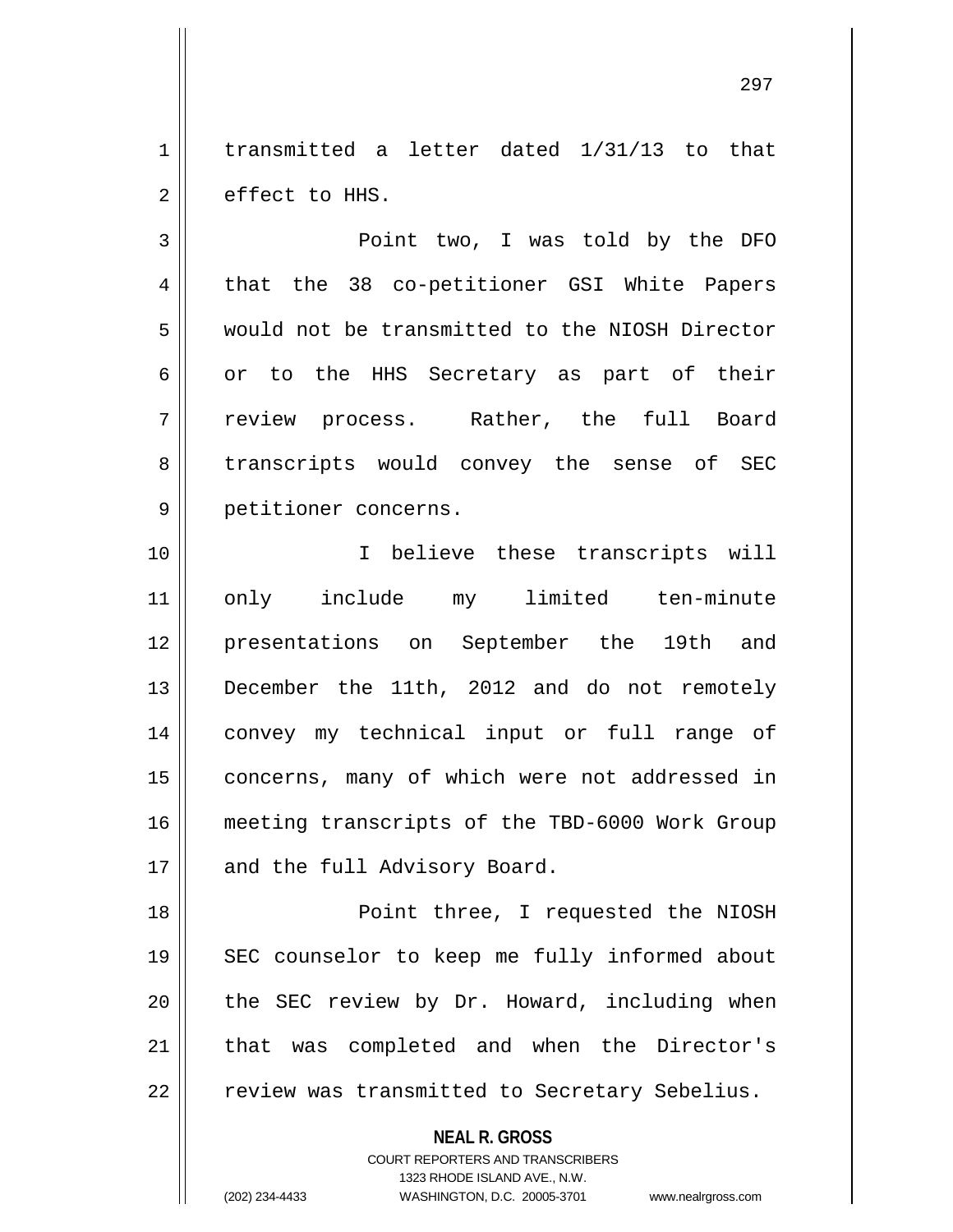| $\mathbf 1$ | I also asked that I be informed                                                                                                                                     |
|-------------|---------------------------------------------------------------------------------------------------------------------------------------------------------------------|
| 2           | about the progress of the HHS Secretary's                                                                                                                           |
| 3           | reviews<br>of the Board letter, the DCAS                                                                                                                            |
| 4           | materials and the NIOSH Director's review of                                                                                                                        |
| 5           | SEC-00105. Mr. Kinman promised to do his                                                                                                                            |
| 6           | best, stating that he usually got a packet of                                                                                                                       |
| 7           | the materials sent to Dr. Howard.                                                                                                                                   |
| 8           | Four, none of my requests were                                                                                                                                      |
| 9           | honored and I was kept out of the notification                                                                                                                      |
| 10          | loop until March the 11th, yesterday, when I                                                                                                                        |
| 11          | was surprised and shocked to see posted on the                                                                                                                      |
| 12          | DCAS website two letters, both dated March 6,                                                                                                                       |
| 13          | 2013 from HHS Secretary Sebelius regarding GSI                                                                                                                      |
| 14          | SEC-00105. One was the final decision to deny                                                                                                                       |
| 15          | SEC-00105 and the second was a series of                                                                                                                            |
| 16          | letters to congressional leaders informing                                                                                                                          |
| 17          | them of her decision to deny the SEC-00105 for                                                                                                                      |
| 18          | the GSI site in Granite City, Illinois.                                                                                                                             |
| 19          | Point five, I noted that many of                                                                                                                                    |
| 20          | the facts stated to be the basis for the                                                                                                                            |
| 21          | Secretary Sebelius' decision were inaccurate                                                                                                                        |
| 22          | and incomplete. For example, betatron                                                                                                                               |
|             | <b>NEAL R. GROSS</b><br><b>COURT REPORTERS AND TRANSCRIBERS</b><br>1323 RHODE ISLAND AVE., N.W.<br>(202) 234-4433<br>WASHINGTON, D.C. 20005-3701 www.nealrgross.com |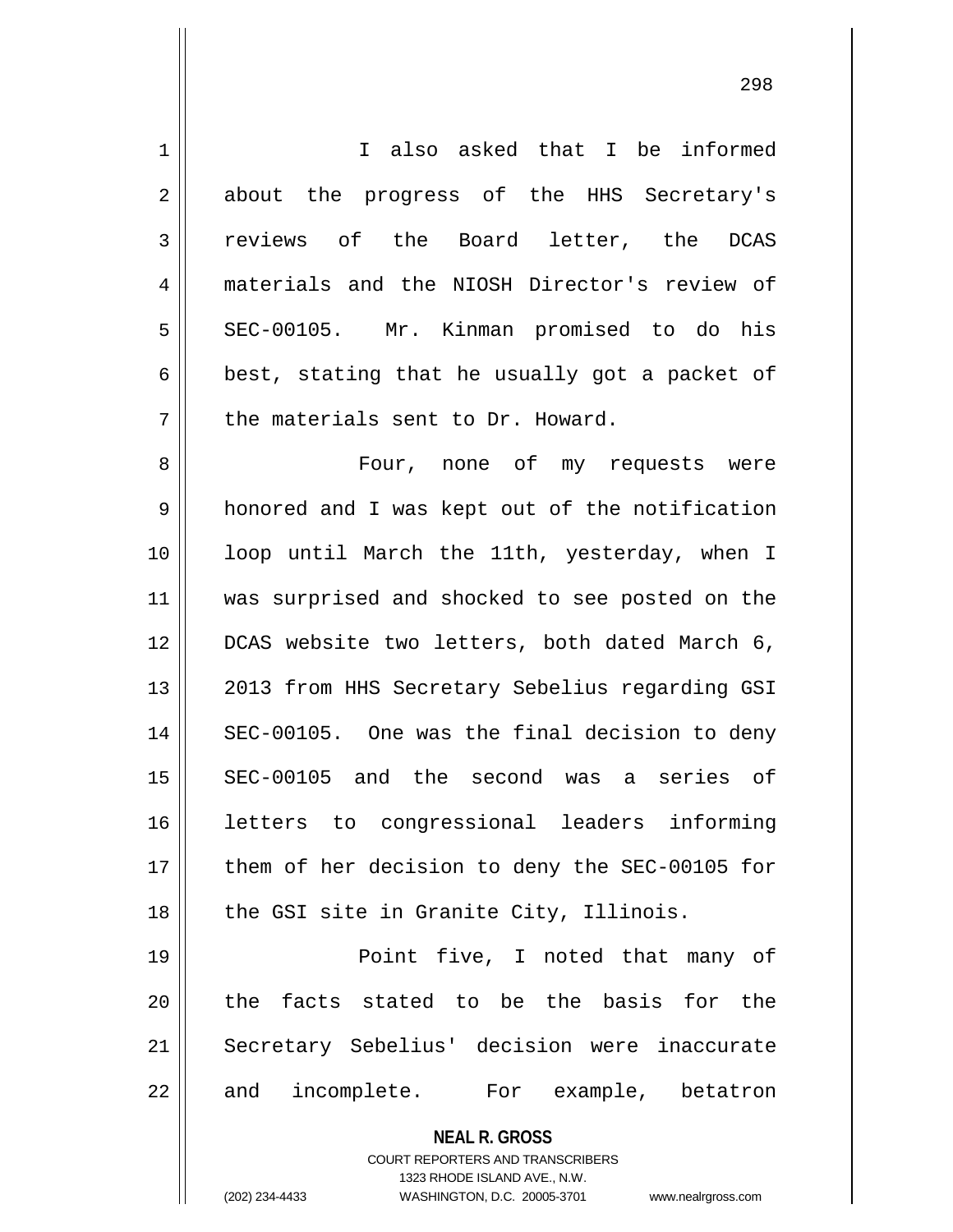**NEAL R. GROSS** COURT REPORTERS AND TRANSCRIBERS 1 || radiographers were stated to receive the  $2 \parallel$  highest doses. That was true in 2007 but not  $3 \parallel$  in 2012 and 2013, where NIOSH and SC&A both 4 || assigned layout men, a surrogate for all other 5 || non-radiographer workers, the highest dose.  $6 \parallel$  Bounding of the portable radium-226 and its 7 || radon daughters, cobalt-60 sources, iridium-8 192 sources, and the 250 kVp portable 9 industrial x-ray units were not even included 10 in the list of HHS decisional facts. 11 In addition, no co-petitioner 12 || concerns were mentioned in either of the HHS 13  $\vert$  letters dated  $3/16$  -- I'm sorry --  $3/6/13$ , as 14 || I had anticipated. 15 Point six, finally the DFO and the 16 || SEC counselor confirmed the petitioners now 17 have 30 days to file for an administrative 18 || appeal, once they receive a FedEx letter 19 informing them of the final decision of the 20 HHS Secretary. The GSI SEC-00105 21 || administrative appeal submission clock starts 22 || now. The HHS packet arrived at 2:00 p.m.

1323 RHODE ISLAND AVE., N.W.

(202) 234-4433 WASHINGTON, D.C. 20005-3701 www.nealrgross.com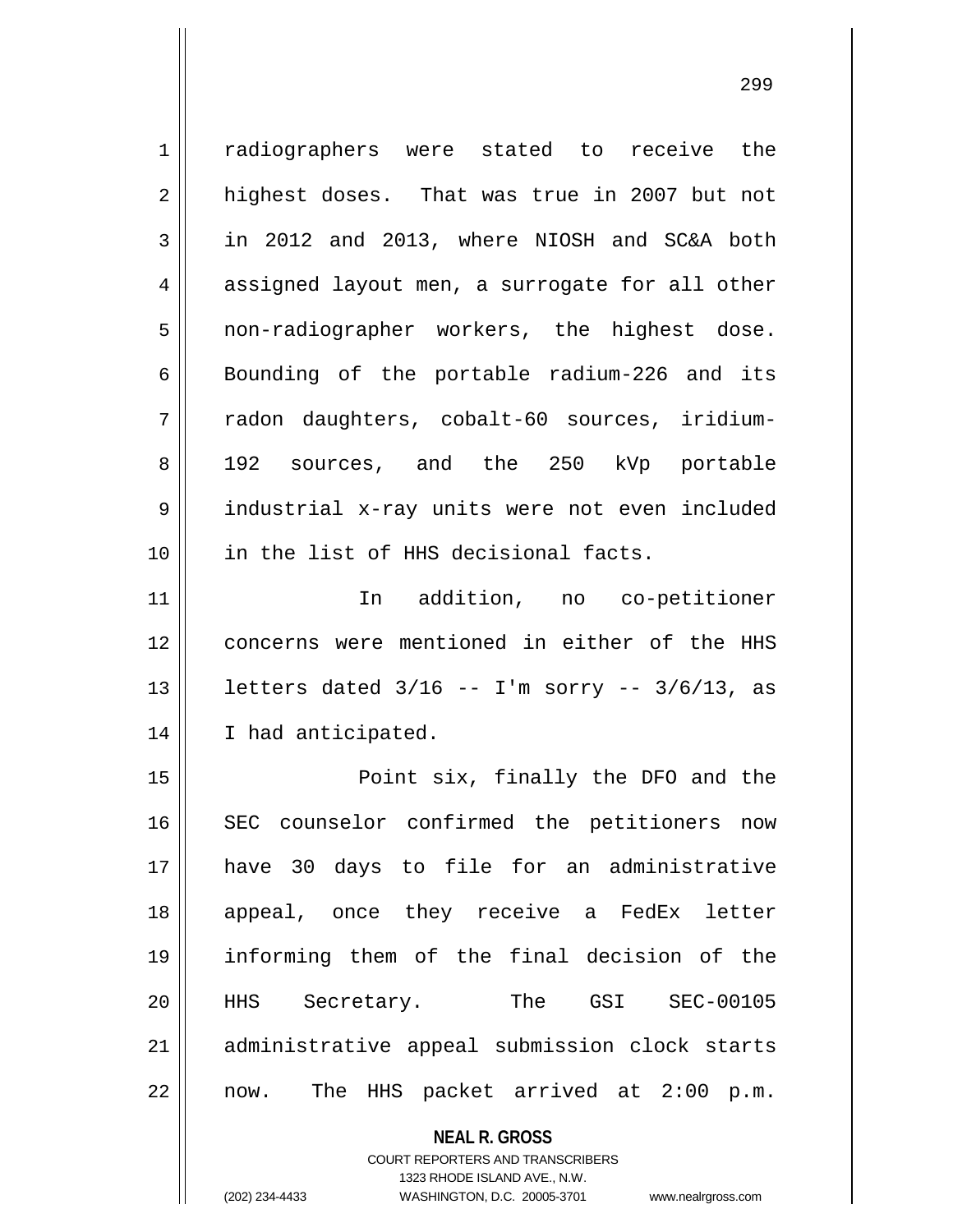$1 \parallel$  today.

| $\overline{2}$ | Point seven, the Petitioners have              |
|----------------|------------------------------------------------|
| 3              | several remaining questions about the process  |
| 4              | they will have to file for submitting an       |
| 5              | administrative appeal. Dan McKeel addressed    |
| 6              | those in an email sent yesterday to the Board  |
| 7              | Chairman and to the DFO and SEC counselor and  |
| 8              | has received an initial response. The lack of  |
| 9              | transparency about the NIOSH Director's review |
| 10             | and the HHS Secretary's review of GSI SEC-     |
| 11             | 00105 is very disturbing both to<br>the        |
| 12             | petitioners and the GSI workers.               |
| 13             | Finally, I want to mention that                |
| 14             | today I also circulated two new papers. One    |
| 15             | was an annotated transcription of my notes on  |
| 16             | the 2/21/13 TBD-6000 Work Group meeting. I     |
| 17             | noted that all GSI final doses are not yet     |
| 18             | agreed upon, Appendix BB was not addressed,    |
| 19             | and substantial work remains on the residual   |
| 20             | period model and the assigned job classes at   |
| 21             | GSI.                                           |
| $\cap$         |                                                |

The second new paper is a UPI

**NEAL R. GROSS**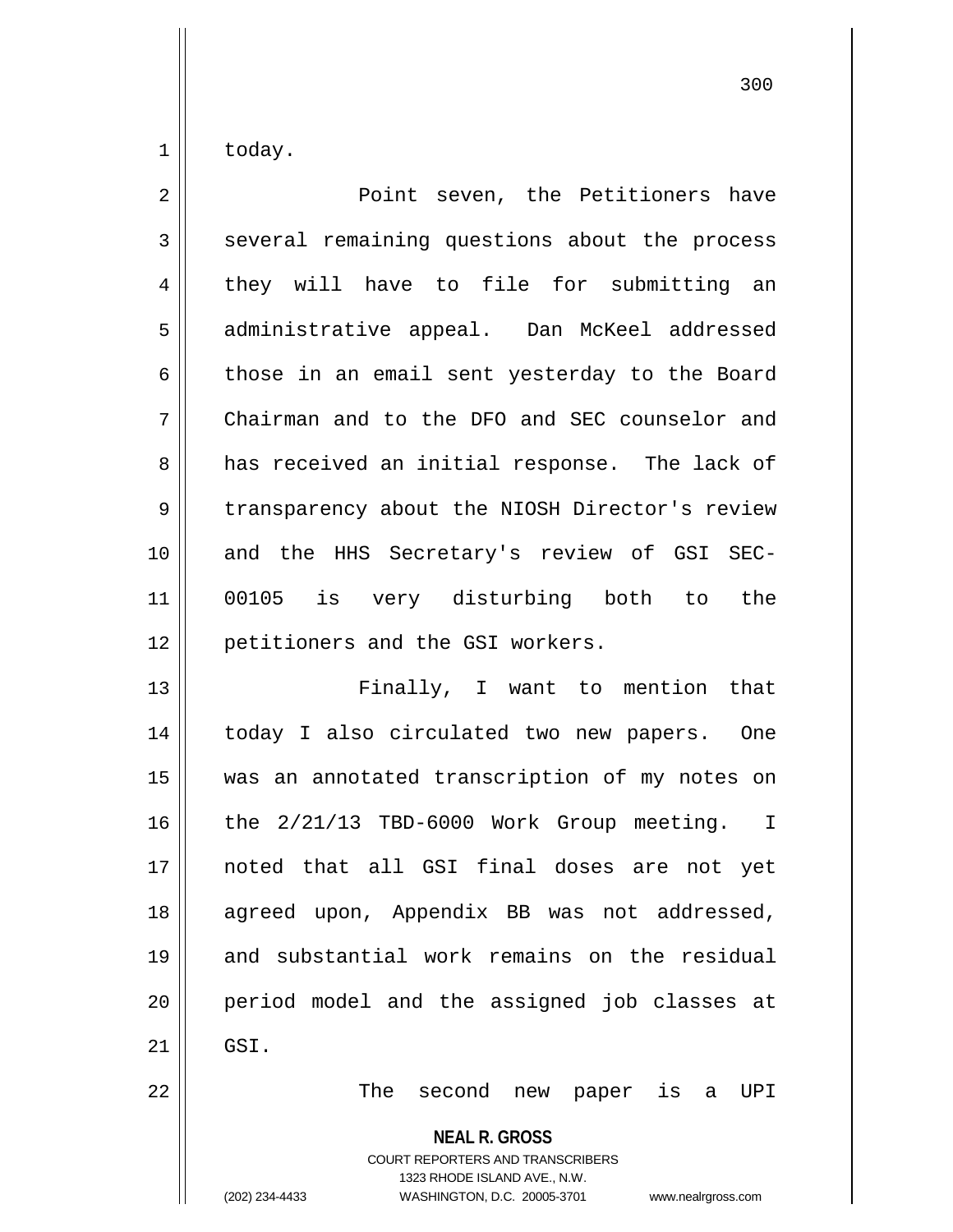**NEAL R. GROSS** COURT REPORTERS AND TRANSCRIBERS 1323 RHODE ISLAND AVE., N.W. (202) 234-4433 WASHINGTON, D.C. 20005-3701 www.nealrgross.com 1 || newspaper account that proves the GSI radium  $2 \parallel$  source was missing. This is referred to as  $3 \parallel$  the plumb-bob -- stolen plumb-bob incident for 4 the week starting October the 20th, 1953. 5 | Drs. Ziemer and Anigstein had opined the story 6  $\parallel$  might be, quote, hearsay, quote, urban legend,  $7 \parallel$  or did not occur at GSI, all of which turned 8 || out not to be true. 9 Thank you very much for having the 10 || time to address the Board. 11 CHAIRMAN MELIUS: Okay. Thank 12 you, Dr. McKeel. 13 Is there anybody else on the 14 telephone line that wishes to make public 15 comments? 16 MS. BARRIE: Yes, Dr. Melius. 17 || This is Terrie Barrie. 18 CHAIRMAN MELIUS: Okay. Hi, 19 Terrie. 20 || MS. BARRIE: How are you? 21 CHAIRMAN MELIUS: Good. 22 MS. BARRIE: Good. Well, good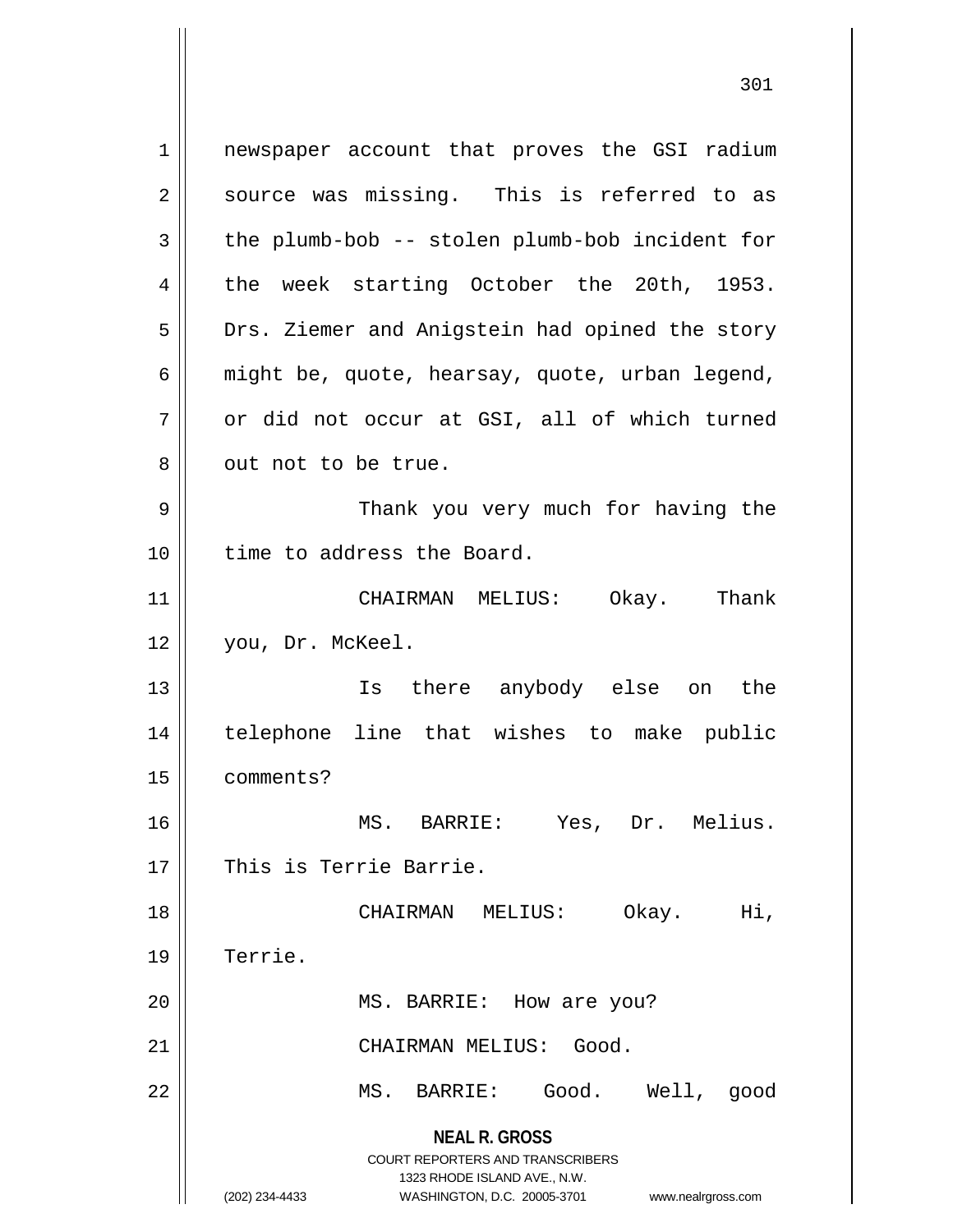1 || evening to you and to the Members of the 2 | Board. I won't keep you long.

3 This is Terrie Barrie with the 4 || Alliance of Nuclear Worker Advocacy Groups and 5 I am calling in just to thank Mr. Stuart 6 || Hinnefeld for raising the issue this morning  $7 \parallel$  regarding the emails that I and the Hooker 8 || Electrochemical petitioner obtained through 9 the Freedom of Information Act. I do 10 appreciate his efforts to ensure that this 11 type of behavior mentioned in these emails 12 || will no longer be tolerated by DCAS.

13 || T was very dismayed to discover  $14$  | the intent to manipulate the Board by these 15 || two health physicists who were responsible for 16 SEC evaluations for Rocky Flats and Hooker 17 Electrochemical. What worries me is that 18 these two were also involved in other SEC 19 petitions. So, they are kind of a pall that 20 || is hovering over those SEC petitions, in my  $21$  mind.

22 || But I am also appreciative of the

**NEAL R. GROSS**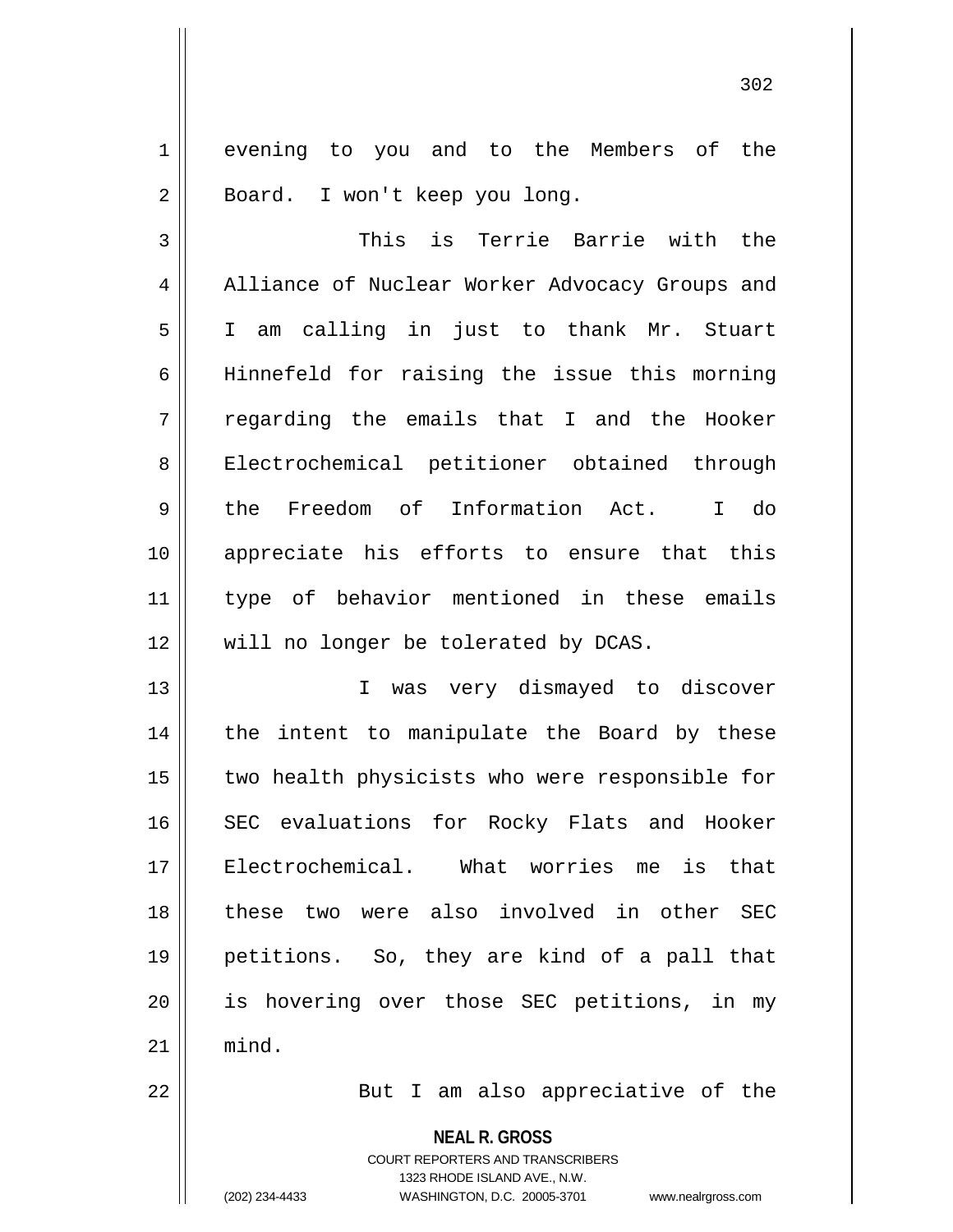Board's concerns. I am still thankful that 2 || the Board tasked NIOSH in September to take  $3 \parallel$  another look at the thorium strikes performed 4 | at Rocky Flats. And Dr. Melius and Dr. Anderson, I do applaud you for going the extra mile regarding the Hooker Electrochemical 8 || petitions. Reading the transcripts of the Work Group meetings must have taken a great deal of time. I thank you. But I thought I would relate something to you that was not included in any 13 || of my blog posts or in ANWAG's letter to the Inspector General. There were many emails 15 || that were redacted under the FOIA exemption number five. This exemption allows agencies to withhold documents that are either related to interagency communications or are pre- decisional in nature. Because they were 20 || redacted, we have no way of identifying if 21 || these communications were between Department | of Energy and Department of Labor or if they

**NEAL R. GROSS**

COURT REPORTERS AND TRANSCRIBERS 1323 RHODE ISLAND AVE., N.W. (202) 234-4433 WASHINGTON, D.C. 20005-3701 www.nealrgross.com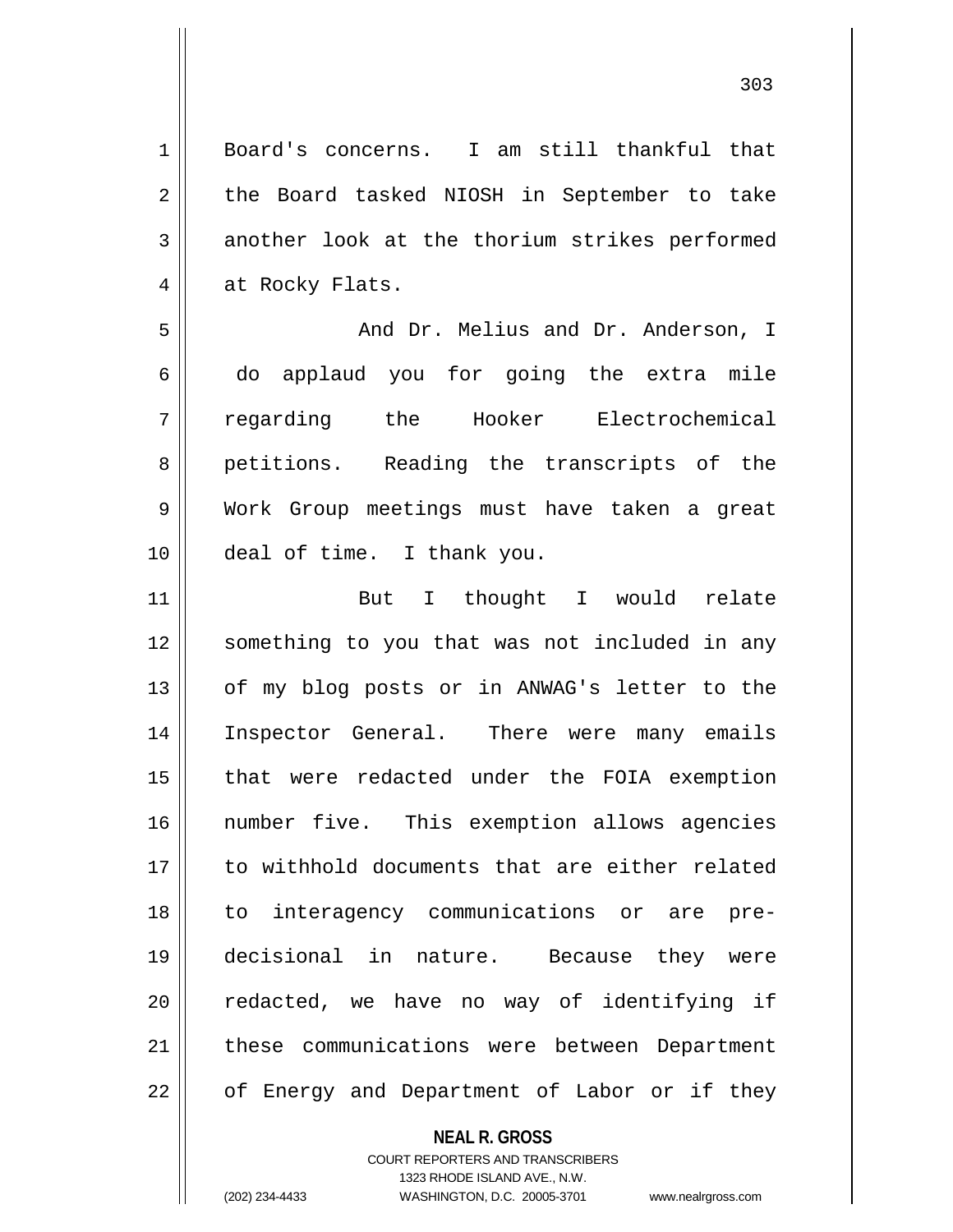1 | involve something else. The petitioner from 2 Hooker Electrochemical has received some 3 emails after they were reviewed by Department 4 | of Energy.

5 It is my hope that someone will 6 review the redacted emails and assure us that 7 nothing more untoward has taken place during 8 || the Hooker petition debate.

 And speaking of FOIA requests, I was listening to Mr. Anderson's statement and he mentioned also that he is expecting his FOIA request to be fulfilled in January of 13 || next year and that is certainly applicable to my request for more Rocky Flats petitions. 15 || And that is kind of late in the game. And I don't think the Board can do anything about 17 || it. I just wanted to put that on record. 18 || These FOIA requests, for us to be effective in debating the SEC, we really need these documents.

21 || But in conclusion, I am encouraged 22 || that everyone involved took the emails

> **NEAL R. GROSS** COURT REPORTERS AND TRANSCRIBERS 1323 RHODE ISLAND AVE., N.W. (202) 234-4433 WASHINGTON, D.C. 20005-3701 www.nealrgross.com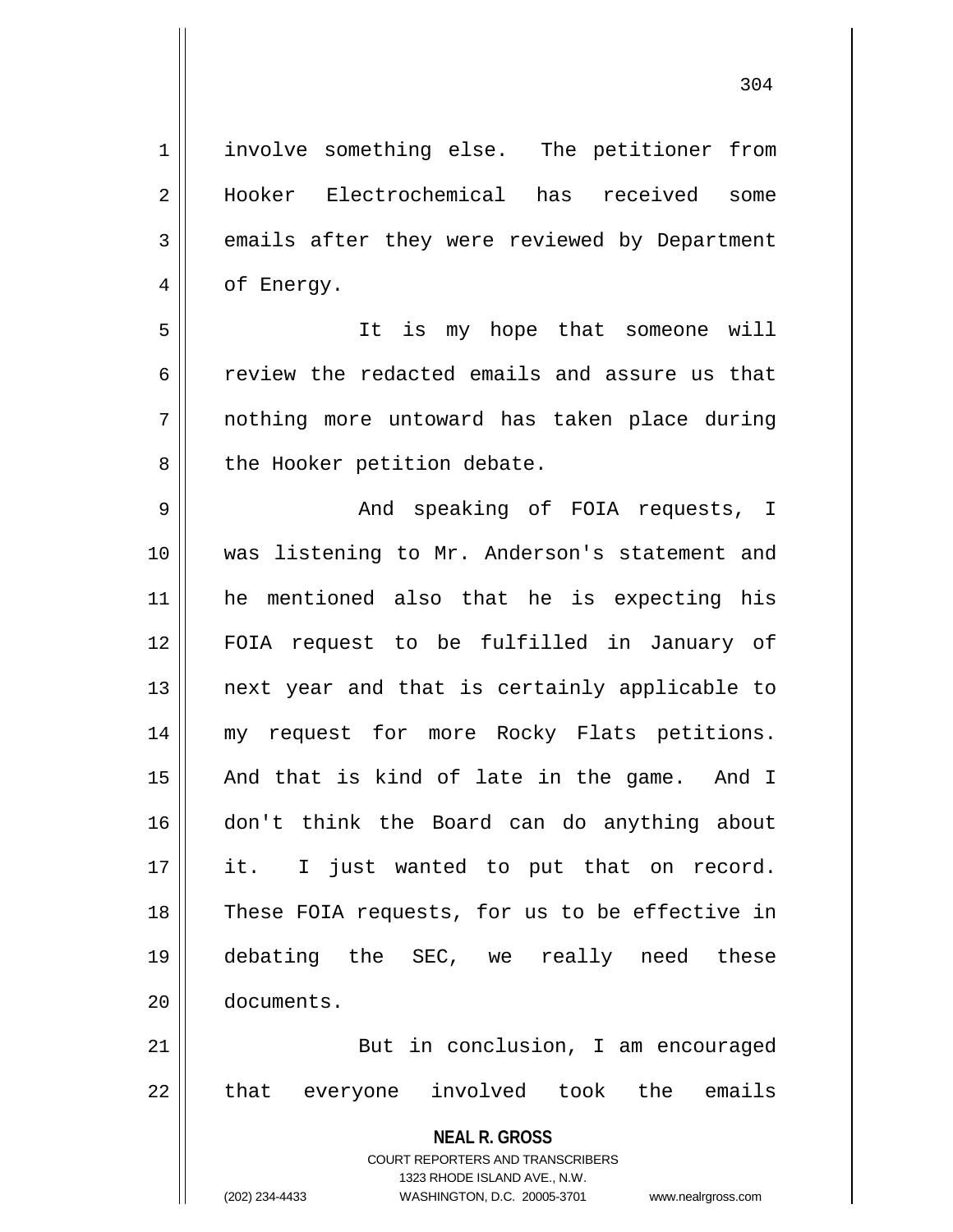| $\mathbf 1$ | seriously and have pledged a more honest and                        |
|-------------|---------------------------------------------------------------------|
| 2           | open discourse for all involved. And again, I                       |
| 3           | thank you.                                                          |
| 4           | CHAIRMAN MELIUS: Okay, thank you,                                   |
| 5           | Terrie.                                                             |
| 6           | Comments -- does anyone else on                                     |
| 7           | the line which to make public comments?                             |
| 8           | MS. HAND: Yes.<br>My name is Donna                                  |
| 9           | Hand.                                                               |
| 10          | CHAIRMAN MELIUS: Okay.                                              |
| 11          | MS. HAND: I would like to make                                      |
| 12          | some comments. But first of all at the very                         |
| 13          | beginning, is that the methods and the                              |
| 14          | guidelines were established by the federal                          |
| 15          | regulations and they became the rules of law.                       |
| 16          | And that was back in 2002 and then again in                         |
| 17          | 2004.                                                               |
| 18          | And in there, it said that<br>HHS                                   |
| 19          | interprets these terms as far as reasonable                         |
| 20          | estimates to mean estimates calculated using a                      |
| 21          | substantial basis of fact and the application                       |
| 22          | of science-based logical assumptions to                             |
|             | <b>NEAL R. GROSS</b><br><b>COURT REPORTERS AND TRANSCRIBERS</b>     |
|             | 1323 RHODE ISLAND AVE., N.W.                                        |
|             | (202) 234-4433<br>WASHINGTON, D.C. 20005-3701<br>www.nealrgross.com |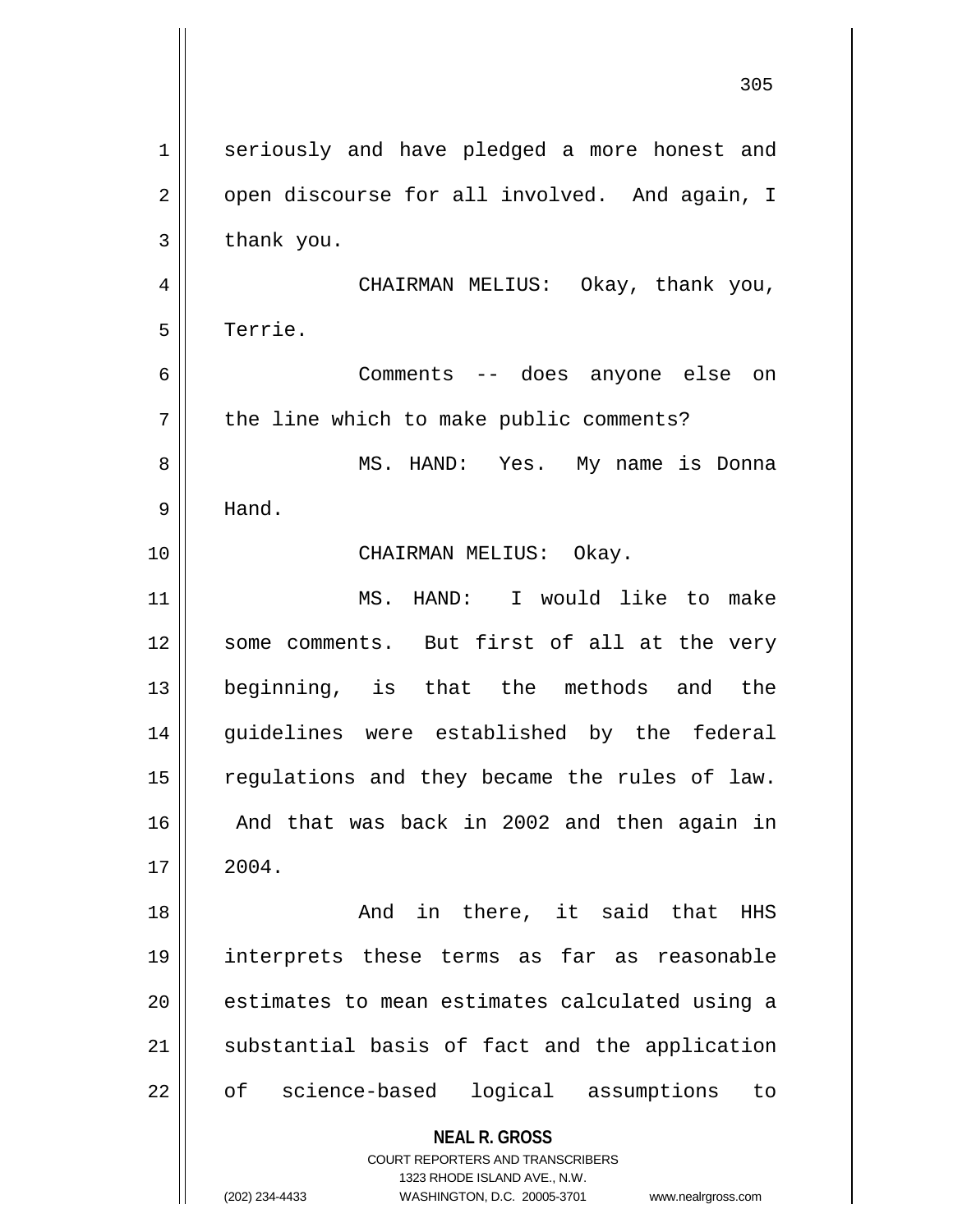1 || supplement or interpret the factual basis. 2 || NIOSH will give the benefit of the doubt to  $3 \parallel$  the claimant in cases of scientific or factual 4 | uncertainty or unknowns.

5 || From the very beginning of the 6 || program, this program has established the 7 definition of reasonable estimates and this is 8 || put into the federal registry. So underneath  $9 \parallel$  the administrative law, if you are going to 10 change that definition, that again has to be 11 public noticed because you are changing the 12 || substantial right of the individuals.

13  $\parallel$  The other issue is that underneath 14 also the statute, a party can do a review of 15 || their dose reconstruction. However, 16 Department of Labor refuses us to allow the 17 claimant to do a review. A review is not a 18 rework. A review is where it is sent back to 19 NIOSH and an independent party then looks at 20 || that dose reconstruction and see if they 21 followed the guidelines that has been 22 || established underneath this program and

## **NEAL R. GROSS**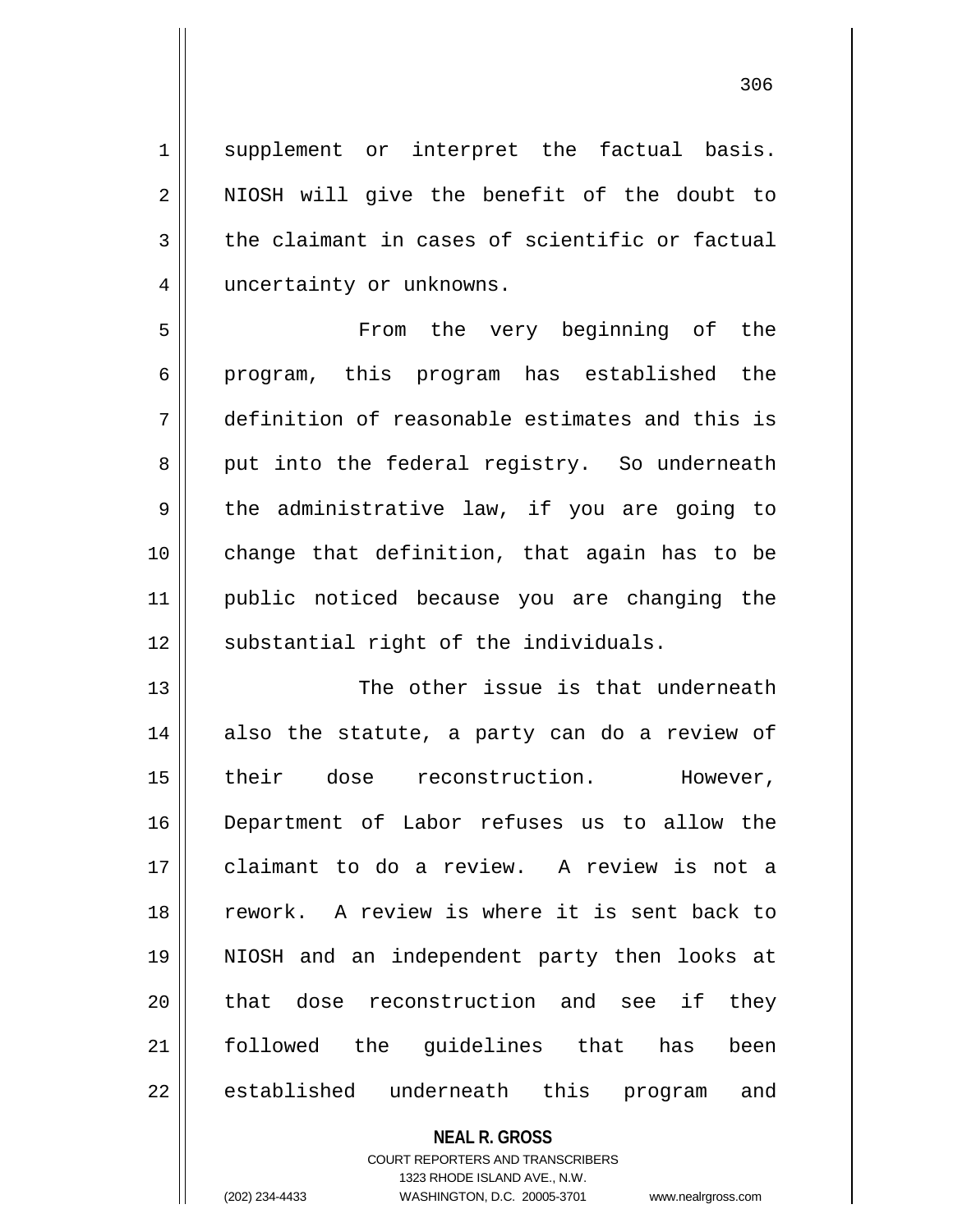1 applied the correct methods.

| $\overline{2}$ | This has not been done since the               |
|----------------|------------------------------------------------|
| 3              | beginning of the program. I have been trying   |
| 4              | and trying to get reviews. In 2003, there was  |
| 5              | memorandum of understanding between Peter<br>a |
| 6              | Turcic and NIOSH for reviews and it is not     |
| 7              | allowed. We cannot get an independent review   |
| 8              | of the dose reconstruction.                    |
| 9              | The other issue is the Special                 |
| 10             | Exposure Cohort. Pinellas Plant can't even     |
| 11             | qualify, even though we have several           |
| 12             | classified projects and also a classified      |
| 13             | metal tritide.                                 |
| 14             | And underneath 83.3(b), the                    |
| 15             | Director of OCAS may, which is at his          |
| 16             | discretion, determine that records and/or      |
| 17             | information requested from DOE, an Atomic      |
| 18             | Weapons Facility, or another source<br>to      |
| 19             | evaluate a petition is not or will not be      |
| 20             | available on a timely basis. Such<br>a,        |
| 21             | determination will be treated mandatory for    |
| 22             | the purpose of the petition evaluation as      |
|                | <b>NEAL R. GROSS</b>                           |

COURT REPORTERS AND TRANSCRIBERS 1323 RHODE ISLAND AVE., N.W.

(202) 234-4433 WASHINGTON, D.C. 20005-3701 www.nealrgross.com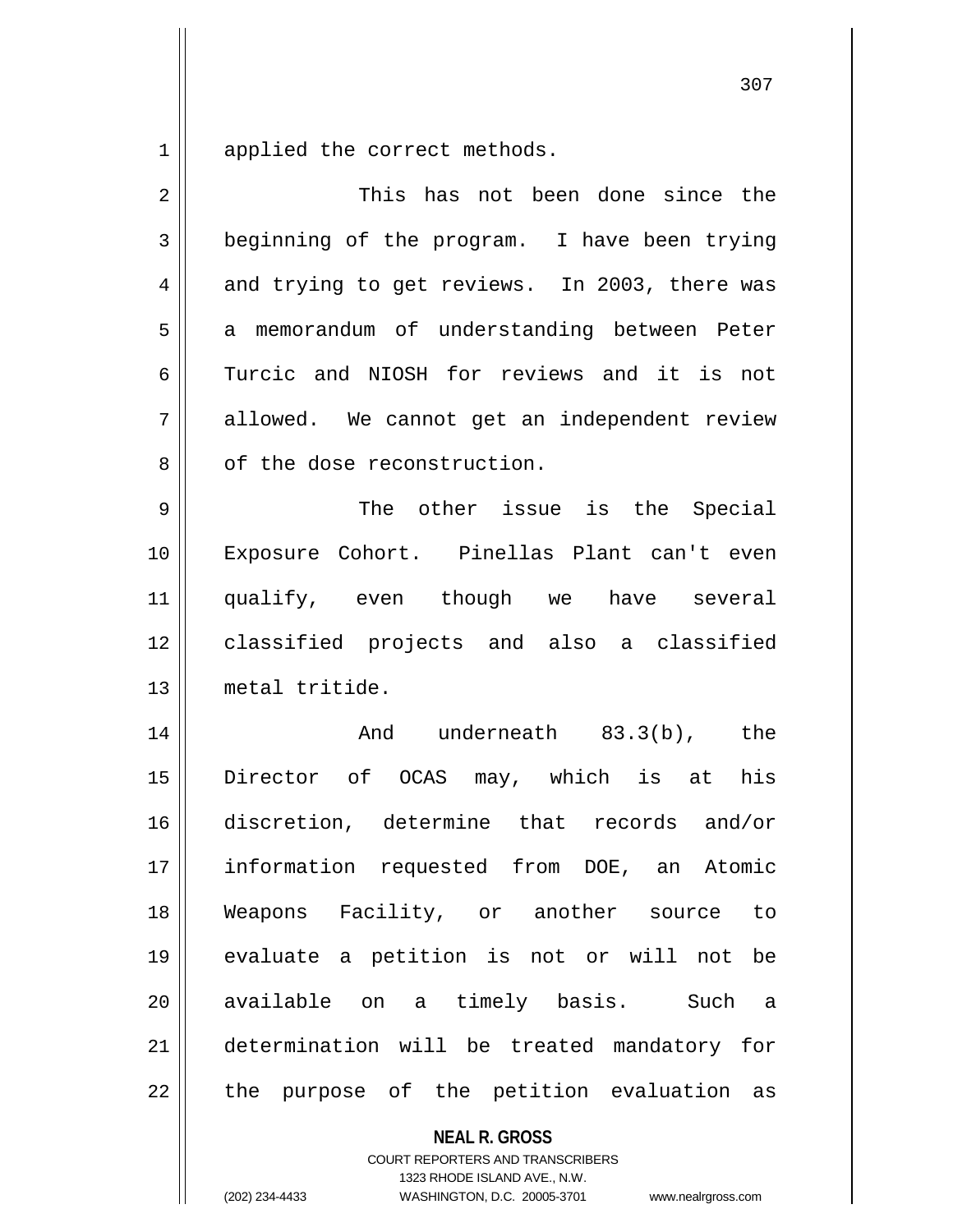1 equivalent to a finding that the records 2 and/or information requested are not  $3 \parallel$  available.

4 || In 2009 was the first petition for  $5 \parallel$  the Pinellas plant. They said that we did not 6 || qualify. However, the search for documents on  $7 \parallel$  the Pinellas plant, the majority of that 8 didn't come until after 2010-2011. In 2012, 9 instead of answering the question can you do 10 || the internal dose, which was asked by the 11 Working Group to Peter Darnell, they came up 12 with a new Site Profile and Technical Basis 13 Document and never answered the question if it 14 | could do the dose or not.

15 || **According to Department of Labor**, 16 there is 19 radioactive substances at Pinellas  $17$  || Plant. According to the Department of Energy, 18 there were 28 radioactive substances and six 19 of those radioactive substances were larger 20  $\parallel$  than the curie limit. So we have issues there 21 that is not concise or not consistent with the 22 || other sites. And they did have a depleted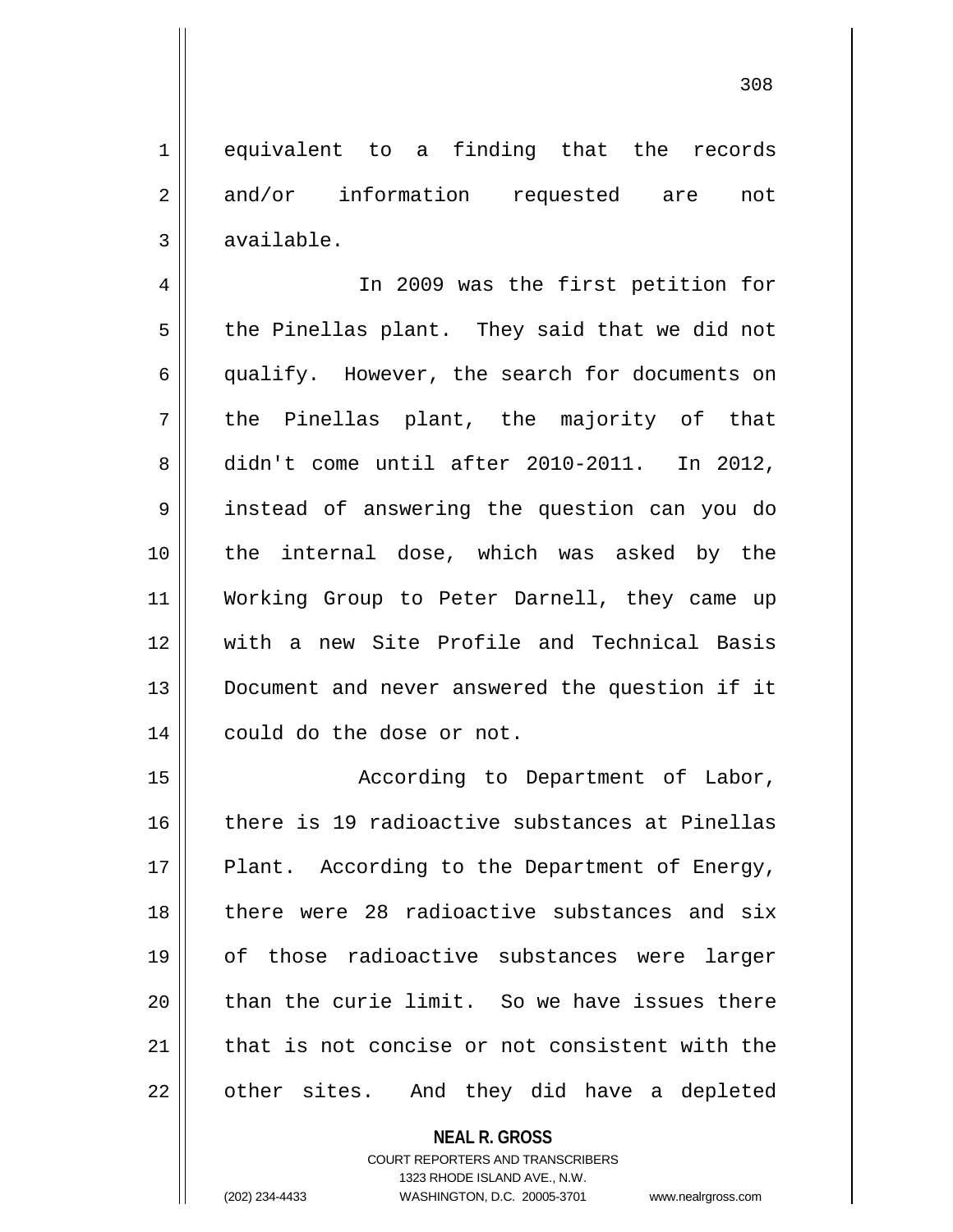1 || uranium that they refilled the beds with, 2 | according to DOE.

 There has also been a Freedom of Information Act request for all of the documentation that NIOSH used to do the Site Profile and to not make a Pinellas Plant  $7 \parallel$  qualify. That is over 47,000 pages that is 8 || still going through review by DOE right now.

 In January of 2012, you had interviews with the Q-clearance claimants and nothing has happened with that. We do not have any information on that and, according to 13 || Greg Lewis, they have already finished it and 14 || sent it back. So where are those interviews? What is the information that you can allow to be public out of those interviews? And will 17 || that change the dose reconstruction or would it make it qualify for a Special Exposure?

19 || Also there was a report in 2008, a 20 || report of tritide study at the Responsive 21 Neutron Generator Product Deployment Center  $22 \parallel$  Sandia number 7583, where it said the current

## **NEAL R. GROSS**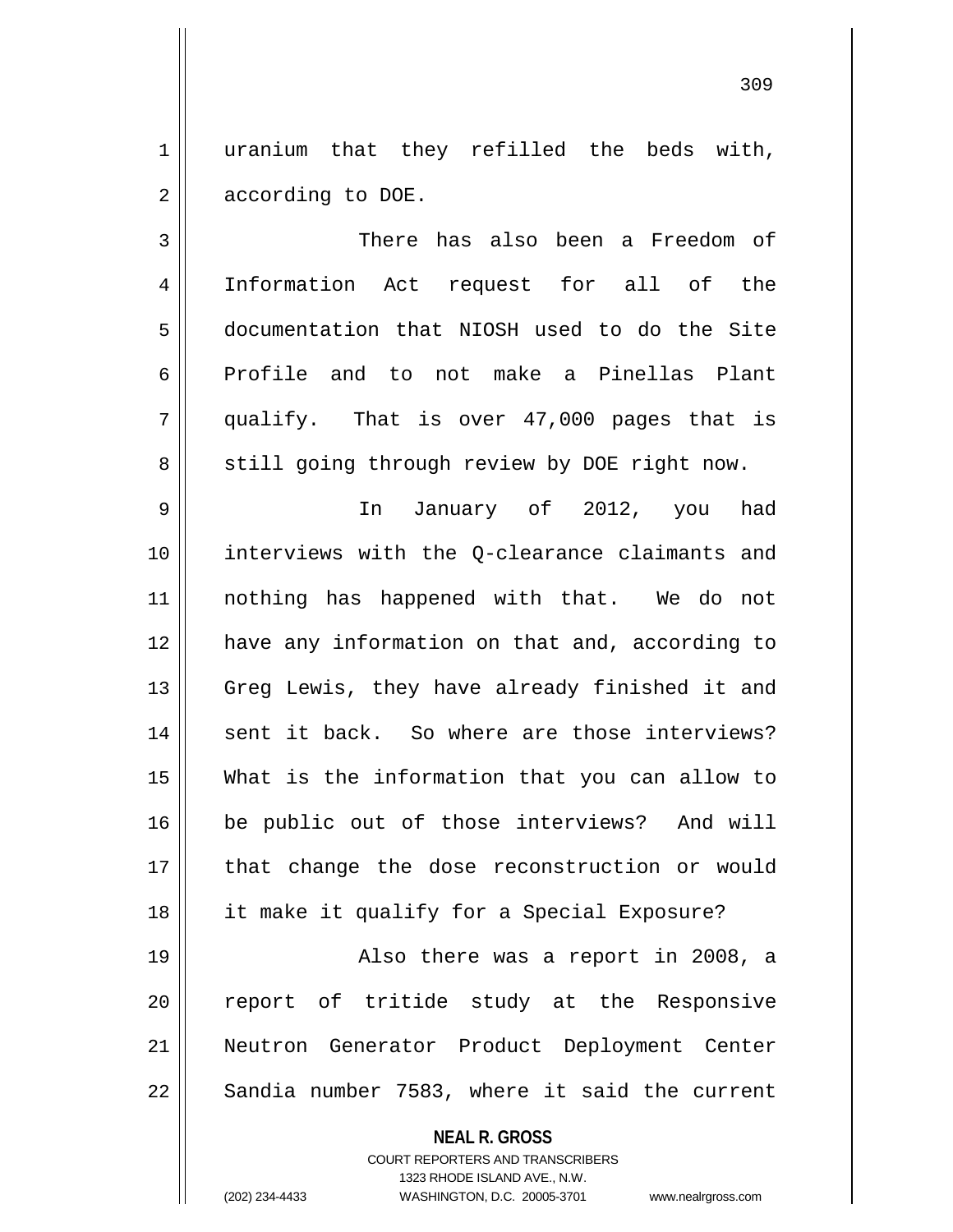1 || single count analysis method for wipes is 2 adequate for HTO but is not adequate to 3 quantify suspected particulate tritium levels. 4 The majority of samples within 5 | neutron generator production operations may be  $6 \parallel$  expected to exhibit an increase in count rate  $7 \parallel$  over time and it is not currently possible to 8 accurately predict which samples will not 9 increase. 10 We recommend that the tritium 11 sample vials within neutron generator 12 || operations at the RNGPDC routinely undergo a 13 || second count seven to ten days after the 14 initial count. We further recommend that the 15 || samples found to increase more than 20 percent 16 do another count again in 45 and 90 days to 17 estimate their final counting ratio. If the  $18$  expected overall increase is less than five,  $19$  | then the current ratio is five. 20 || So that was 2008. They are saying  $21$  | that you can't do the suspension factors. But

22 || according to NIOSH's last report on the

**NEAL R. GROSS** COURT REPORTERS AND TRANSCRIBERS

1323 RHODE ISLAND AVE., N.W.

(202) 234-4433 WASHINGTON, D.C. 20005-3701 www.nealrgross.com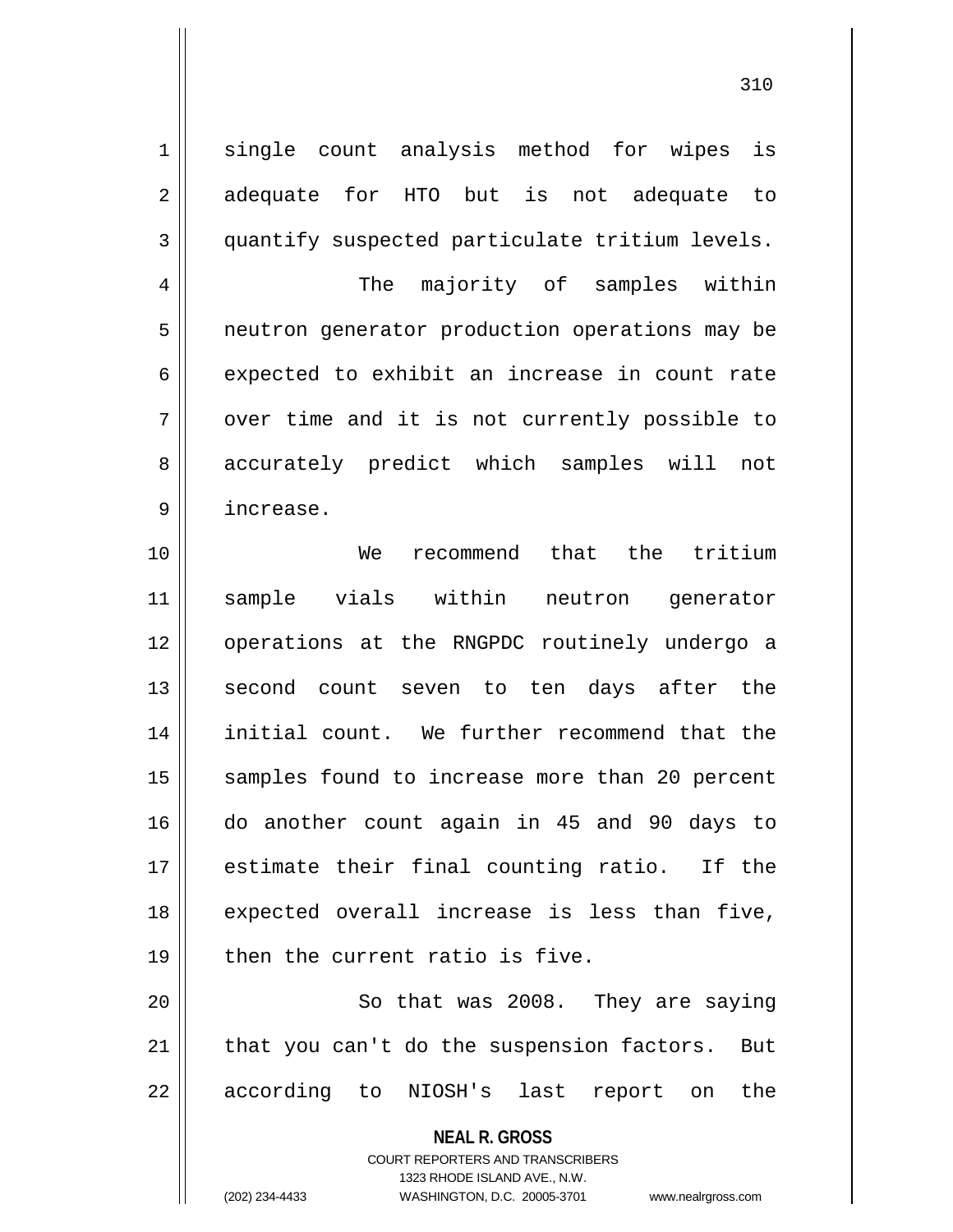1 | Working Group, they said that they can't.

2 You also have documentation done  $3 \parallel$  by research where restricted data was being 4 told that if a worker worked with classified 5 | restricted data and wore a dosimetry badge,  $6 \parallel$  for them to mark that dosimetry badge as zero. 7 It doesn't matter what they had or not. We 8 || are looking further into that and I am 9 researching further to see if that is 10 || accurate. But it was the policy at that time 11 that if it was a classified or restricted or 12 sensitive data, your dosimetry is always 13 marked zero.

14 || And then the other issue is that a 15 || report from improvement in radiation exposure 16 measurement at Rocky Flats over the past 30 17 years and its possible impact on 18 || epidemiological studies. This was done in the 19 '70s. It is stated there that the neutron TLD 20 badge in 1971, prior to that was all the 21 neutron film would be misread. That after  $22 \parallel 1971$ , that it met the criteria for the DOELAP

## **NEAL R. GROSS**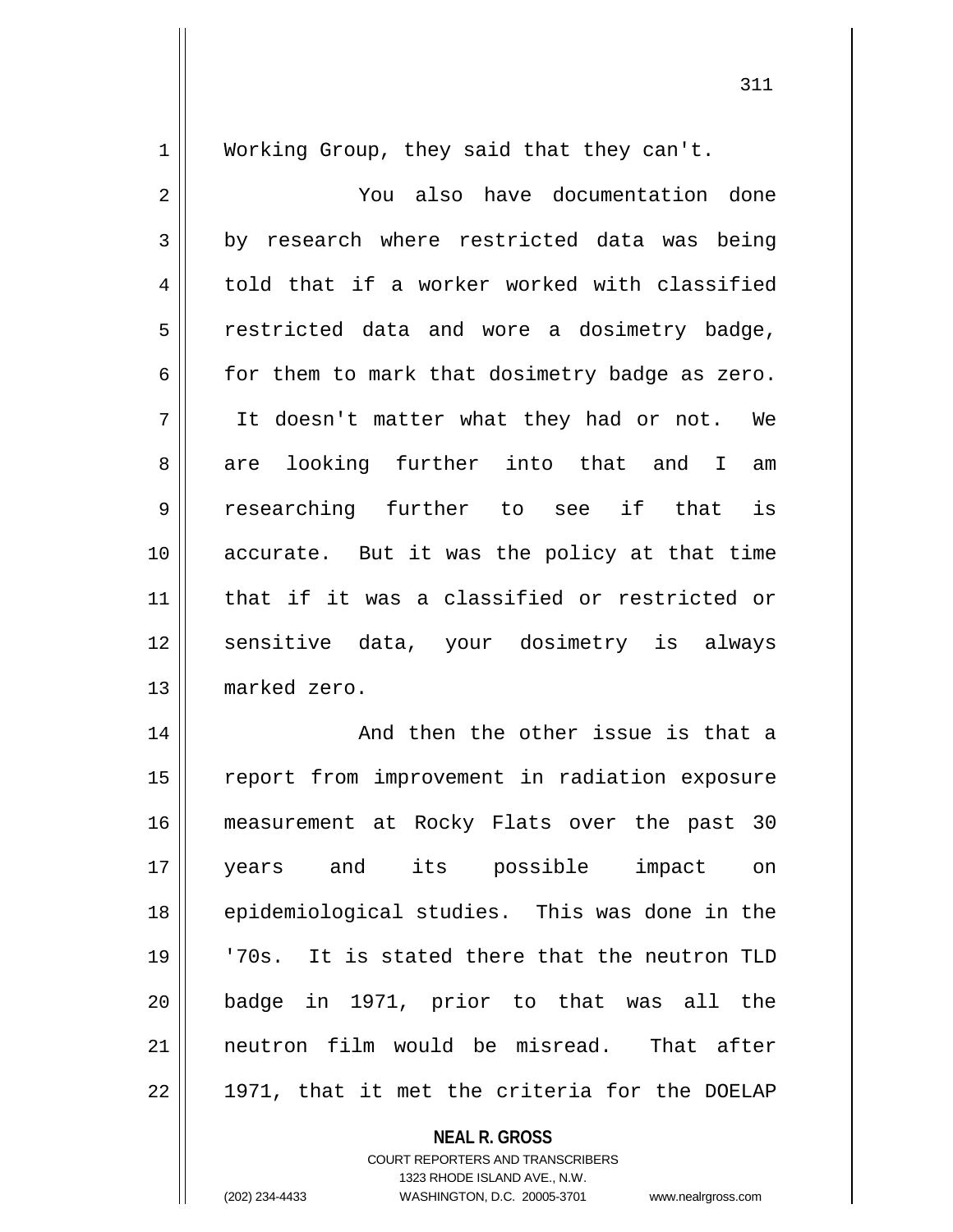| 1  | to be a 30 to 40 percent performance criteria. |
|----|------------------------------------------------|
| 2  | So even in your documentation back             |
| 3  | in the abstracts of studies are showing the    |
| 4  | neutron badge wasn't accurate until 1971. And  |
| 5  | they said, continued that this was the same    |
| 6  | for all the DOE sites.                         |
| 7  | So all I am asking you is that if              |
| 8  | are going to do these dose<br>you              |
| 9  | reconstructions, please apply the law. Please  |
| 10 | apply the regulations and the guidelines. And  |
| 11 | if you are going to change it, then you must   |
| 12 | be aware that you have to do public notice     |
| 13 | before you can implement it into a dose        |
| 14 | reconstruction.                                |
| 15 | Also, all the dose reconstruction              |
| 16 | people that has been doing it, they keep on    |
| 17 | going back to the labor category. That is not  |
| 18 | what the law says. It says in the performance  |
| 19 | of duties. So even if he may be a janitor, in  |
| 20 | performance of duties, if his hand is cut on a |
| 21 | classified waste drum, then that is exposure   |
| 22 | there and that is not being addressed.<br>The  |
|    |                                                |

**NEAL R. GROSS**

COURT REPORTERS AND TRANSCRIBERS 1323 RHODE ISLAND AVE., N.W.

(202) 234-4433 WASHINGTON, D.C. 20005-3701 www.nealrgross.com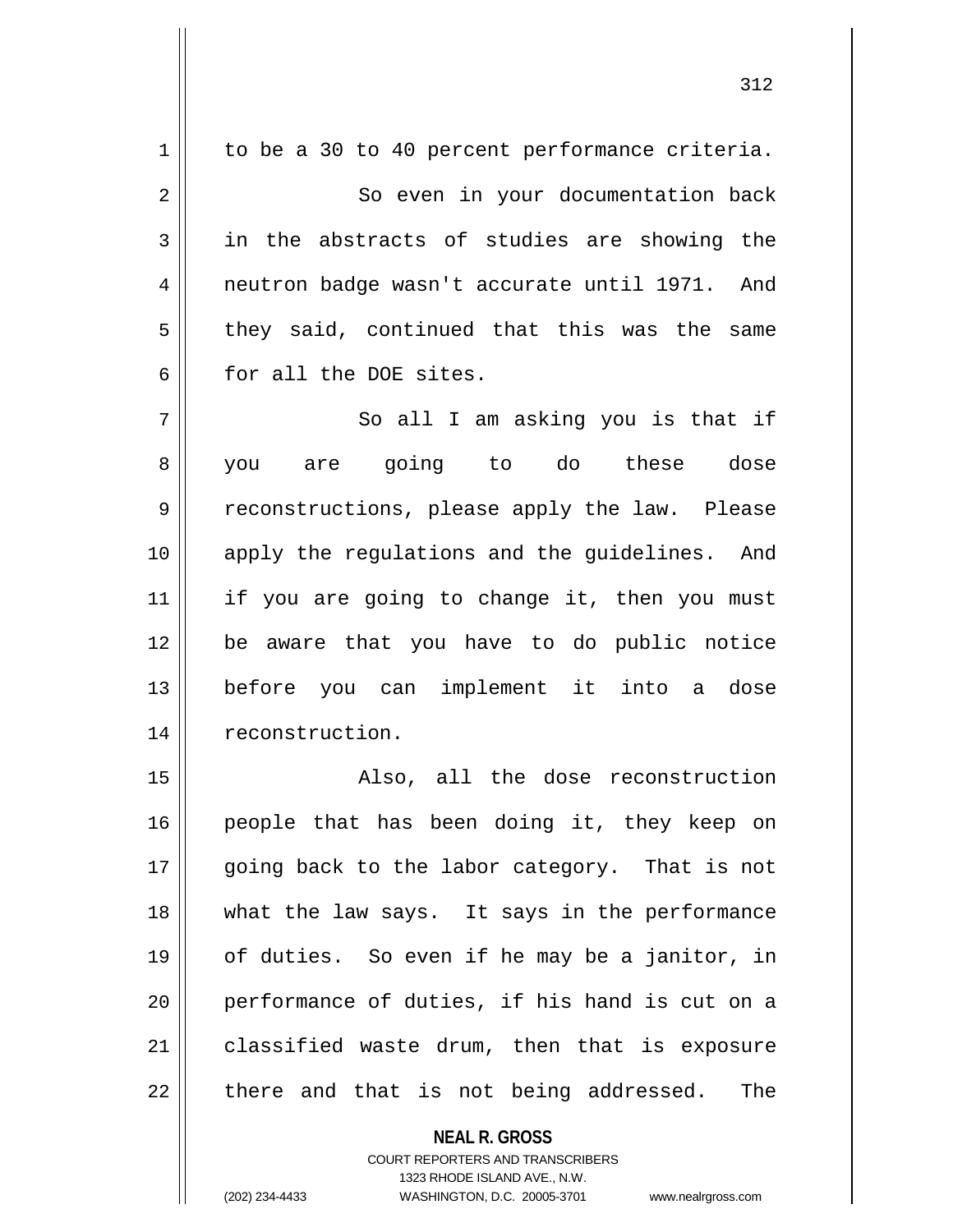**NEAL R. GROSS** COURT REPORTERS AND TRANSCRIBERS 1323 RHODE ISLAND AVE., N.W. (202) 234-4433 WASHINGTON, D.C. 20005-3701 www.nealrgross.com 1 || radio-generating devices are not being 2 | addressed. Rooms are not being addressed. It  $3 \parallel$  is as if, you know, well no, we are not going  $4 \parallel$  to add it. And then they go and say that they  $5 \parallel$  had the highest dose available, the worst case 6 || application. And it wasn't. 7 || The Please, I will, like I said, as 8 || soon as I get the rest of my documentation I 9 || will be writing to the Working Group because 10 the last thing we discussed is put it all in 11 || writing for them. And I told them I would. 12 But this is just one example of 13 where the documentation is there and it is not 14 being addressed in the radiation dose 15 | reconstruction. 16 Thank you. 17 CHAIRMAN MELIUS: Thank you. 18 Anybody else on the line that wishes to make 19 public comments? 20 (No response.) 21 CHAIRMAN MELIUS: Okay, that 22 | closes our public comment period and closes